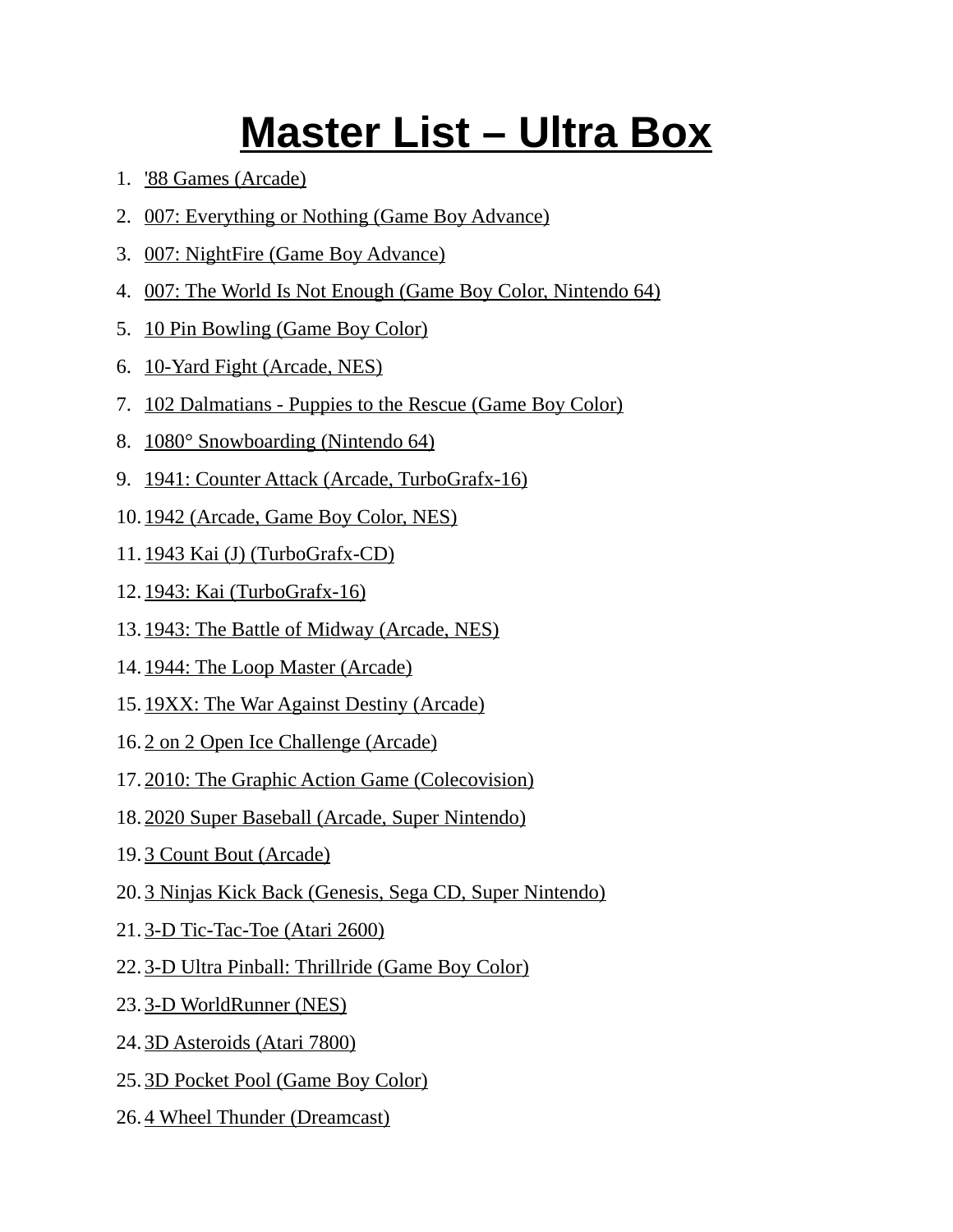- 27. 4 in 1 Row (Odyssey 2)
- 28. 4-D Warriors (Arcade)
- 29. 4-Tris (Intellivision)
- 30. 4-in-1 Fun Pak (Game Boy)
- 31. 4-in-1 Fun Pak Volume II (Game Boy)
- 32. 421 (Colecovision)
- 33. 4X4 World Trophy (Game Boy Color)
- 34. 5 In One FunPak (Game Gear)
- 35. 64th. Street: A Detective Story (Arcade)
- 36. 688 Attack Sub (Genesis)
- 37. 720 Degrees (Arcade, Game Boy Color, NES)
- 38. 8 Ball Action (Arcade)
- 39. 8 Eyes (NES)
- 40. 9 Ball Shootout (Arcade)
- 41.A Boy and His Blob: Trouble on Blobolonia (NES)
- 42. A Bug's Life (Nintendo 64)
- 43. A Dinosaur's Tale (Genesis)
- 44. A Nightmare on Elm Street (NES)
- 45. A-mazing Tater (Game Boy)
- 46. A.P.B. (Atari Lynx)
- 47.A.S.P.: Air Strike Patrol (Super Nintendo)
- 48. A/X-101 (Sega CD)
- 49.ABC Monday Night Football (Super Nintendo)
- 50. ABPA Backgammon (Intellivision)
- 51.ACME Animation Factory (Super Nintendo)
- 52.ADVANCED DUNGEONS & DRAGONS Cartridge (Intellivision)
- 53.ADVANCED DUNGEONS & DRAGONS Treasure of Tarmin Cartridge (Intellivision)
- 54. AH-3 Thunderstrike (Sega CD)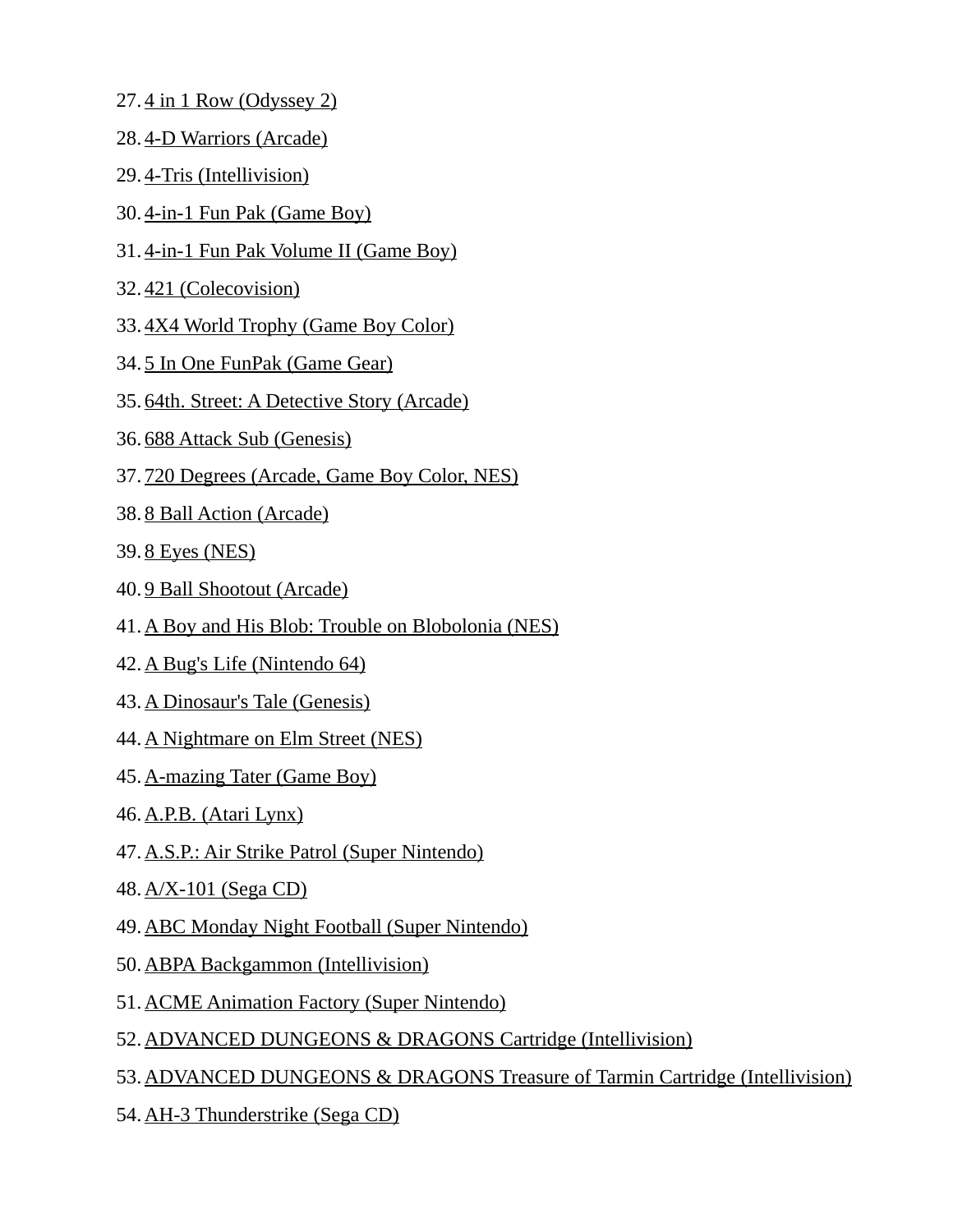- 55. ALF (Sega Master System)
- 56. APB All-Points Bulletin (Arcade)
- 57.ASO Armored Scrum Object (Arcade)
- 58.ATP Tour Championship Tennis (Genesis)
- 59.Aaahh!!! Real Monsters (Genesis, Super Nintendo)
- 60.Abadox: The Deadly Inner War (NES)
- 61.Ace of Aces (Atari 7800, Sega Master System)
- 62. Acrobat Mission (Arcade)
- 63. Acrobatic Dog-Fight (Arcade)
- 64.Act-Fancer: Cybernetick Hyper Weapon (Arcade)
- 65. ActRaiser (Super Nintendo)
- 66. ActRaiser 2 (Super Nintendo)
- 67. Action Fighter (Sega Master System)
- 68.Action Man: Search For Base X (Game Boy Color)
- 69. Action Soccer (Vectrex)
- 70.Addams Family Values (Genesis, Super Nintendo)
- 71.Advance Guardian Heroes (Game Boy Advance)
- 72. Advance Wars (Game Boy Advance)
- 73.Advance Wars 2: Black Hole Rising (Game Boy Advance)
- 74.Advanced Dungeons & Dragons: DragonStrike (NES)
- 75.Advanced Dungeons & Dragons: Eye of the Beholder (Super Nintendo)
- 76.Advanced Dungeons & Dragons: Heroes of the Lance (NES)
- 77.Advanced Dungeons & Dragons: Hillsfar (NES)
- 78.Advanced Dungeons & Dragons: Pool of Radiance (NES)
- 79. Adventure (Atari 2600)
- 80.Adventure (AD&D Cloudy Mountain) (1982) (Mattel) (Intellivision)
- 81.Adventure Island (Game Boy, NES, TurboGrafx-16)
- 82. Adventure Island 3 (NES)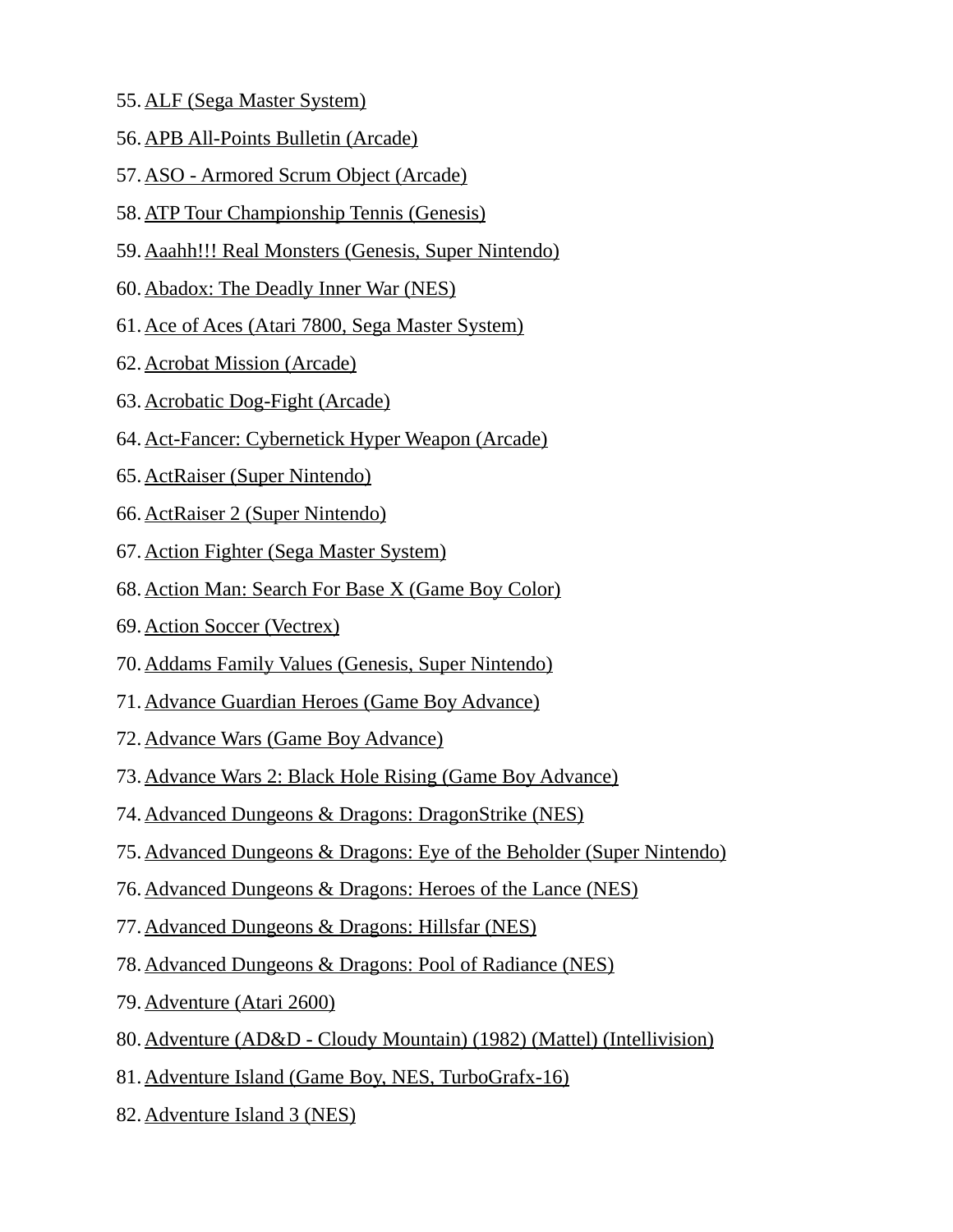- 83. Adventure Island II (NES)
- 84.Adventure Island II: Aliens in Paradise (Game Boy)
- 85. Adventure Island IV (NES)
- 86.Adventures in the Magic Kingdom (NES)
- 87.Adventures of Batman & Robin (Game Gear)
- 88. Adventures of Dino Riki (NES)
- 89.Adventures of Lolo (Game Boy, NES)
- 90. Adventures of Lolo 2 (NES)
- 91. Adventures of Lolo 3 (NES)
- 92. Adventures of TRON (Atari 2600)
- 93. Adventures of Tom Sawyer (NES)
- 94.Adventures of Yogi Bear (Super Nintendo)
- 95.Aerial Assault (Game Gear, Sega Master System)
- 96.Aero Blasters (Genesis, TurboGrafx-16)
- 97.Aero Fighters (Arcade, Super Nintendo)
- 98.Aero Fighters 2 / Sonic Wings 2 (Arcade)
- 99.Aero Fighters 3 / Sonic Wings 3 (Arcade)
- 100. Aero Fighters Assault (Nintendo 64)
- 101. Aero the Acro-Bat (Genesis, Super Nintendo)
- 102. Aero the Acro-Bat 2 (Genesis, Super Nintendo)
- 103. Aero the Acrobat (Game Boy Advance)
- 104. AeroGauge (Nintendo 64)
- 105. AeroWings (Dreamcast)
- 106. AeroWings 2 : Airstrike (Dreamcast)
- 107. Aerobiz (Super Nintendo)
- 108. Aerobiz Supersonic (Genesis, Super Nintendo)
- 109. Aerostar (Game Boy)
- 110. After Burner (Arcade, NES, Sega 32X, Sega Master System)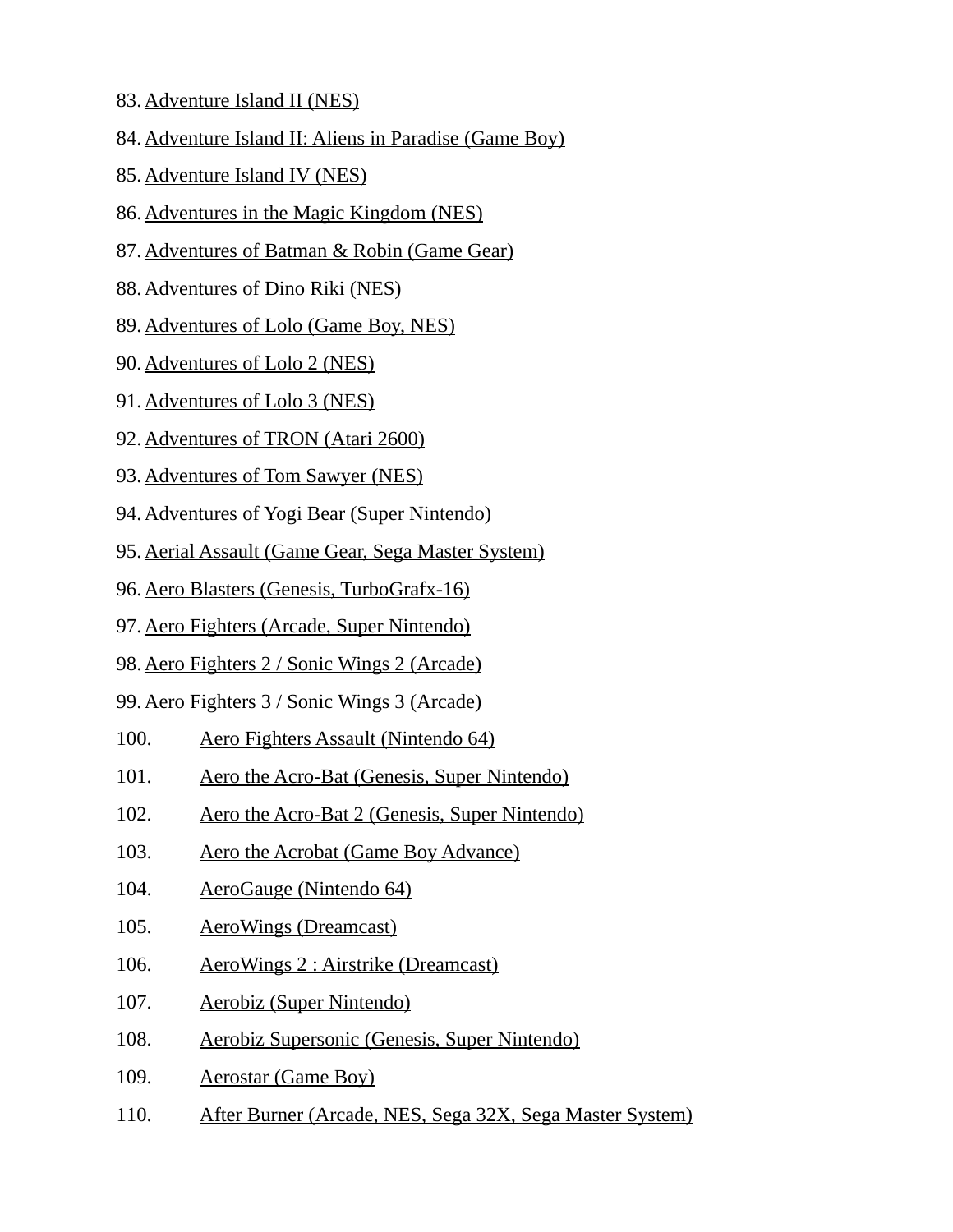- 111. After Burner II (Arcade, Genesis, NES, TurboGrafx-16)
- 112. After Burner III (Sega CD)
- 113. After Burst (Game Boy)
- 114. Agent Super Bond (Arcade)
- 115. Aggressors of Dark Kombat (Arcade)
- 116. Agro Soar (Game Boy)
- 117. Aidyn Chronicles: The First Mage (Nintendo 64)
- 118. Air Buster (Arcade)
- 119. Air Cavalry (Super Nintendo)
- 120. Air Diver (Genesis)
- 121. Air Duel (Arcade)
- 122. Air Fortress (NES)
- 123. Air Gallet (Arcade)
- 124. Air Inferno (Arcade)
- 125. Air Raid (Arcade, Atari 2600)
- 126. Air Raiders (Atari 2600)
- 127. Air Rescue (Sega Master System)
- 128. Air Strike (Intellivision)
- 129. Air Zonk (TurboGrafx-16)
- 130. Air-Sea Battle (Atari 2600)
- 131. AirForce Delta (Dreamcast, Game Boy Color)
- 132. AirForce Delta Storm (Game Boy Advance)
- 133. Airboarder 64 (Nintendo 64)
- 134. Airlock (Atari 2600)
- 135. Airwolf (Arcade, NES)
- 136. Ajax (Arcade)
- 137. Al Unser Jr. Turbo Racing (NES)
- 138. Al Unser Jr.'s Road to the Top (Super Nintendo)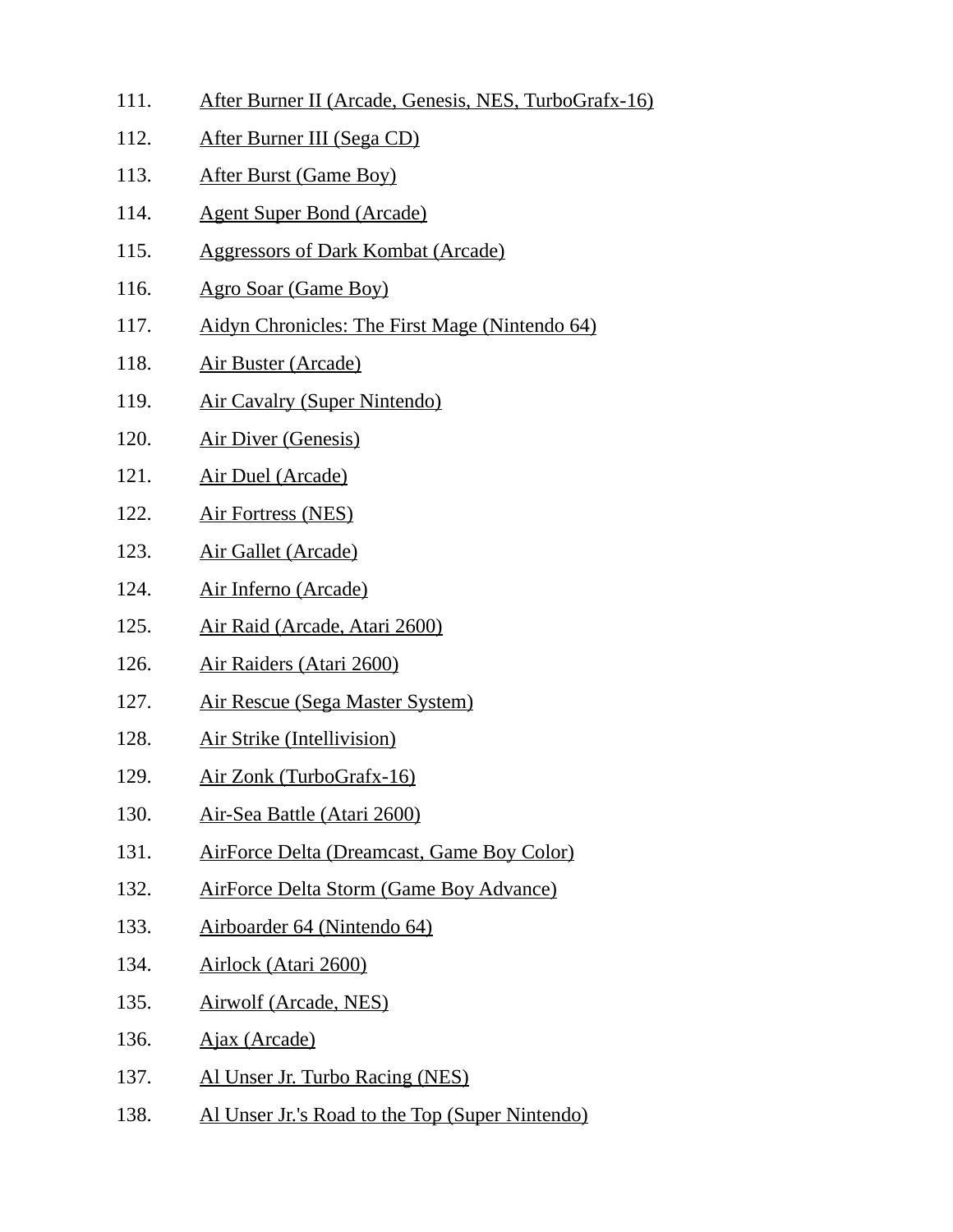- 139. Aladdin (Game Boy, Super Nintendo)
- 140. Alcazar: The Forgotten Fortress (Colecovision)
- 141. Alcon (Arcade)
- 142. Aldynes: The Mission Code for Rage Crisis (TurboGrafx-16)
- 143. Aleste (Sega Master System)
- 144. Alex Kidd in Miracle World (Sega Master System)
- 145. Alex Kidd in Miracle World 2 (Sega Master System)
- 146. Alex Kidd in the Enchanted Castle (Genesis)
- 147. Alex Kidd: BMX Trial (Sega Master System)
- 148. Alex Kidd: High-Tech World (Sega Master System)
- 149. Alex Kidd: The Lost Stars (Sega Master System)
- 150. Alfred Chicken (Game Boy, NES)
- 151. Alfred's Adventure (Game Boy Color)
- 152. Ali Baba and 40 Thieves (Arcade)
- 153. Alice in Wonderdream (TurboGrafx-16)
- 154. Alien (Atari 2600)
- 155. Alien 3 (Game Boy, Game Gear, Genesis, NES, Sega Master System, Super Nintendo)
- 156. Alien Brigade (Atari 7800)
- 157. Alien Crush (TurboGrafx-16)
- 158. Alien Hominid (Game Boy Advance)
- 159. Alien Invaders Plus (Odyssey 2)
- 160. Alien Olympics (Game Boy)
- 161. Alien Soldier (Genesis)
- 162. Alien Storm (Arcade, Genesis, Sega Master System)
- 163. Alien Syndrome (Arcade, Game Gear, NES, Sega Master System)
- 164. Alien Trilogy (PlayStation)
- 165. Alien vs Predator (Super Nintendo)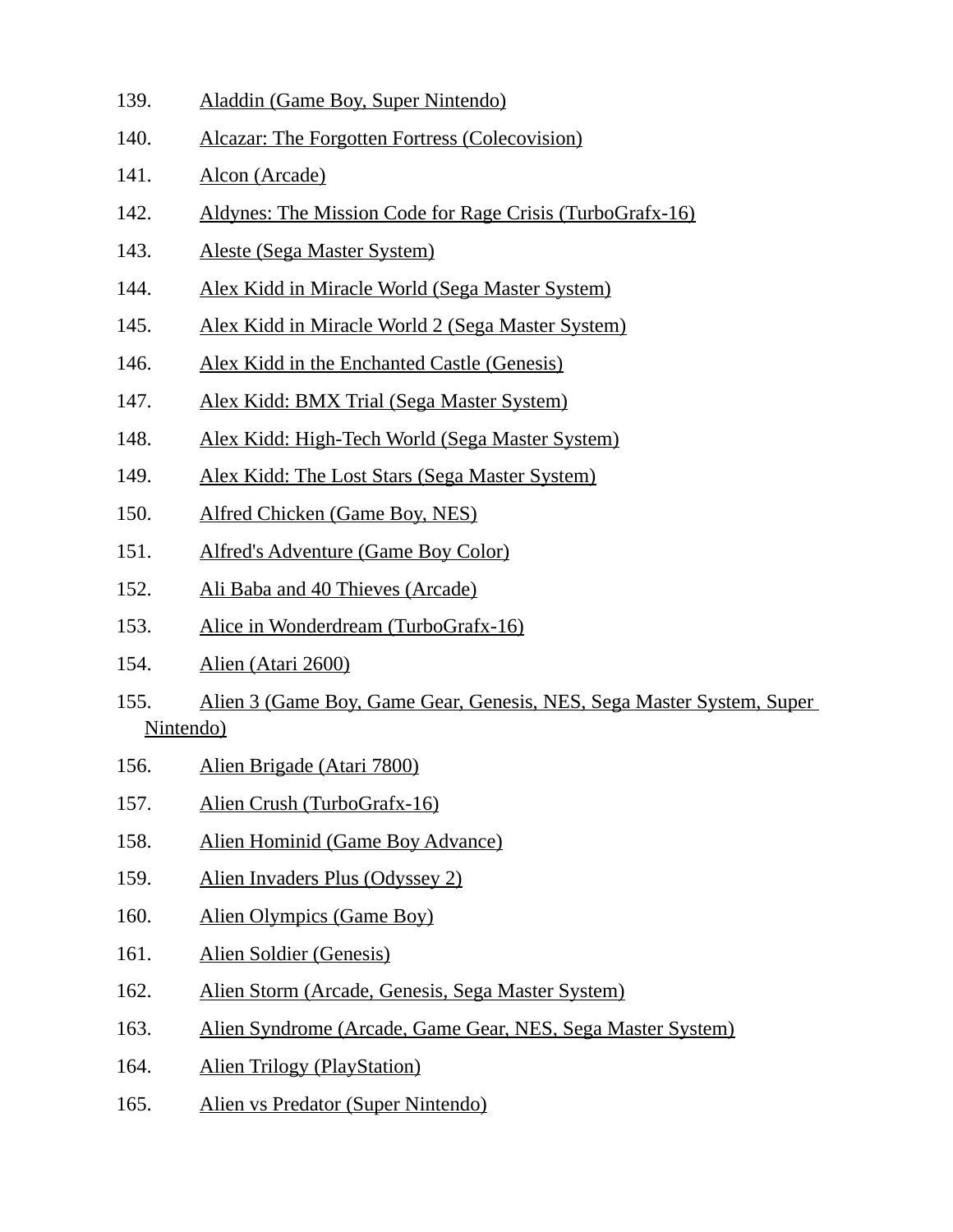- 166. Alien vs Predator: The Last of His Clan (Game Boy)
- 167. Alien vs. Predator (Arcade)
- 168. Alien3: The Gun (Arcade)
- 169. Aliens (Arcade)
- 170. Aliens: Thanatos Encounter (Game Boy Color)
- 171. Alisia Dragoon (Genesis)
- 172. All American Football (Arcade)
- 173. All Star Tennis 2000 (Game Boy Color)
- 174. All Star Tennis 99 (Nintendo 64)
- 175. All-Pro Basketball (NES)
- 176. All-Star Baseball 2000 (Game Boy Color, Nintendo 64)
- 177. All-Star Baseball 2001 (Nintendo 64)
- 178. All-Star Baseball 99 (Game Boy, Nintendo 64)
- 179. Alley Master (Arcade)
- 180. Alleyway (Game Boy)
- 181. Alone in the Dark : The New Nightmare (Dreamcast)
- 182. Alone in the Dark: The New Nightmare (Game Boy Color)
- 183. Alpha Beam with Ernie (Atari 2600)
- 184. Alpha Mission (Arcade, NES)
- 185. Alpha Mission II (Arcade)
- 186. Alphabet Zoo (Colecovision)
- 187. Alpine Ski (Arcade)
- 188. Alpine Skiing (Odyssey 2)
- 189. Altered Beast (Arcade, Genesis, Sega Master System)
- 190. Altered Beast: Guardian of the Realms (Game Boy Advance)
- 191. Altered Space: A 3-D Alien Adventure (Game Boy)
- 192. Alundra (PlayStation)
- 193. Alundra 2 : A New Legend Begins (PlayStation)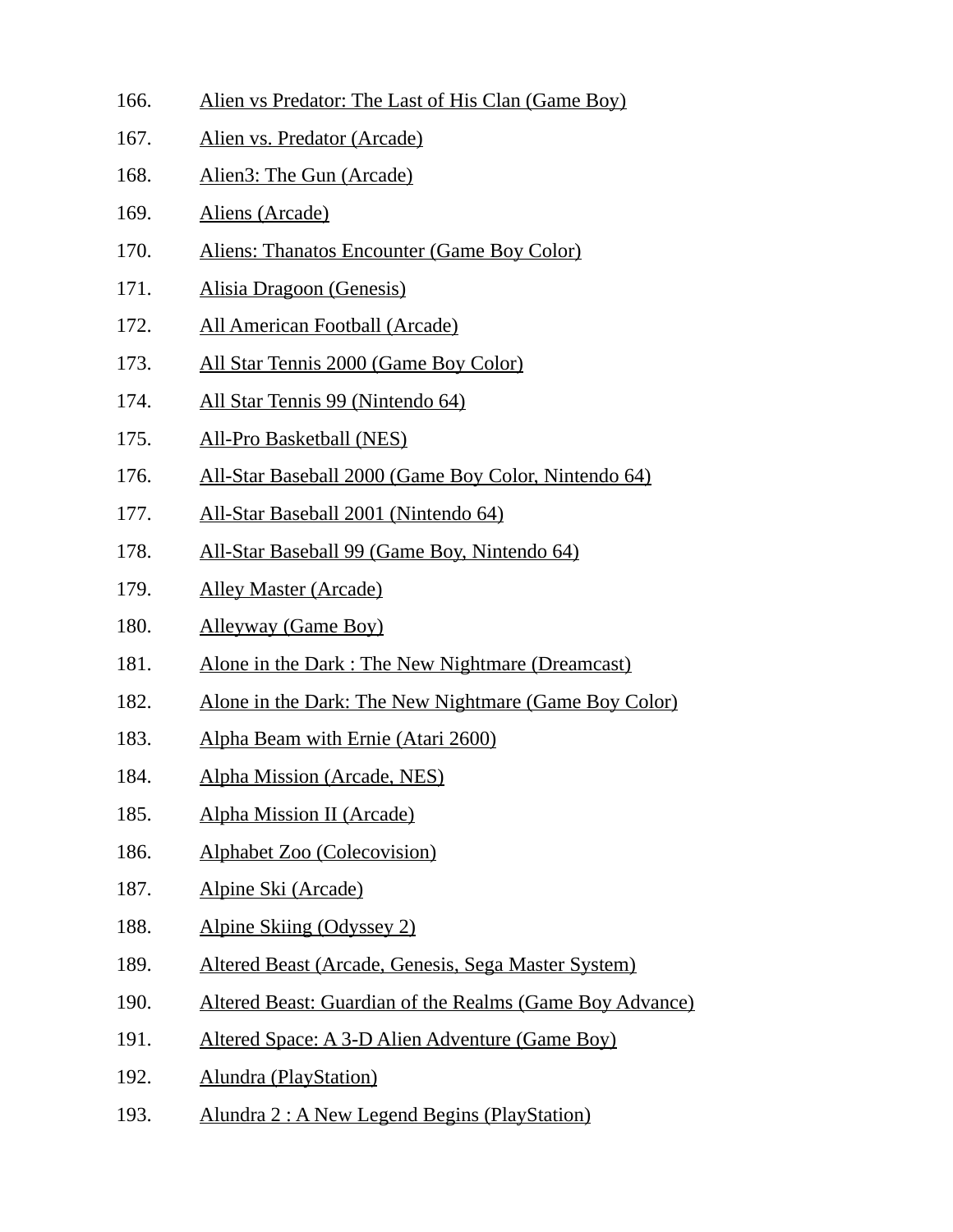| 194. | Amagon (NES)                                                        |
|------|---------------------------------------------------------------------|
| 195. | <b>Amazing Bumpman (Colecovision)</b>                               |
| 196. | <b>Amazing Maze (Arcade)</b>                                        |
| 197. | <b>Amazing Penguin (Game Boy)</b>                                   |
| 198. | <b>Ambush (Arcade)</b>                                              |
| 199. | <b>American Baseball (Sega Master System)</b>                       |
| 200. | <b>American Gladiators (Genesis, NES, Super Nintendo)</b>           |
| 201. | <b>American Horseshoes (Arcade)</b>                                 |
| 202. | American Pro Football (Sega Master System)                          |
| 203. | <b>American Speedway (Arcade)</b>                                   |
| 204. | Amida (Game Boy)                                                    |
| 205. | Amidar (Arcade, Atari 2600)                                         |
| 206. | An American Tail: Fievel Goes West (Super Nintendo)                 |
| 207. | Andre Agassi Tennis (Game Gear, Sega Master System, Super Nintendo) |
| 208. | <b>Andre Panza Kick Boxing (TurboGrafx-16)</b>                      |
| 209. | <b>Andro Dunos (Arcade)</b>                                         |
| 210. | <b>Android Assault: The Revenge of Bari-Arm (Sega CD)</b>           |
| 211. | <b>Angel Kids (Arcade)</b>                                          |
| 212. | <b>Anguna - Warriors of Virtue (Game Boy Advance)</b>               |
| 213. | <b>AnimAction (Vectrex)</b>                                         |
| 214. | Animaniacs (Game Boy, Genesis, Super Nintendo)                      |
| 215. | <b>Animorphs (Game Boy Color)</b>                                   |
| 216. | Ankoku Densetsu (TurboGrafx-16)                                     |
| 217. | <b>Another World (Game Boy Advance, Genesis)</b>                    |
| 218. | <b>Antarctic Adventure (Colecovision, NES)</b>                      |
| 219. | <b>Anteater (Arcade)</b>                                            |
| 220. | <b>Anti-Environment Encounter (A.E.) (Colecovision)</b>             |
| 221. | <b>Anticipation (NES)</b>                                           |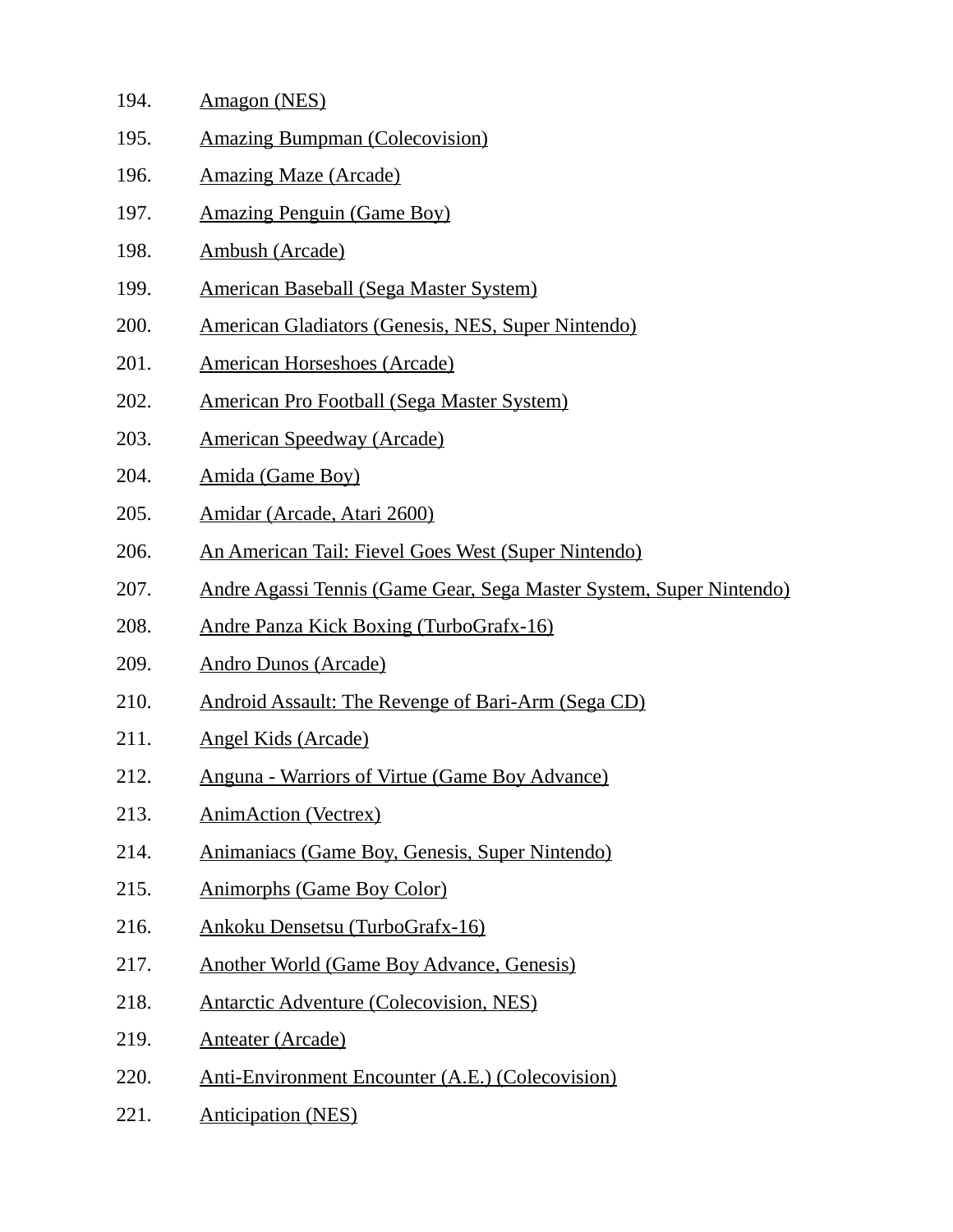| 222. | <b>Antz (Game Boy Color)</b>                                             |
|------|--------------------------------------------------------------------------|
| 223. | <b>Antz Racing (Game Boy Color)</b>                                      |
| 224. | <b>Antz World Sportz (Game Boy Color)</b>                                |
| 225. | <u>Aoi Blink (TurboGrafx-16)</u>                                         |
| 226. | Appoooh (Arcade)                                                         |
| 227. | <u>Aqua Jack (Arcade)</u>                                                |
| 228. | <b>Aquarium (Arcade)</b>                                                 |
| 229. | <b>Aquattack (Colecovision)</b>                                          |
| 230. | <b>Arabian (Arcade)</b>                                                  |
| 231. | <b>Arabian Fight (Arcade)</b>                                            |
| 232. | <b>Arabian Magic (Arcade)</b>                                            |
| 233. | <b>Arbalester (Arcade)</b>                                               |
| 234. | <u>Arc the Lad Collection: Arc the Lad (PlayStation)</u>                 |
| 235. | <u>Arc the Lad Collection : Arc the Lad II (PlayStation)</u>             |
| 236. | <u>Arc the Lad Collection : Arc the Lad III (PlayStation)</u>            |
| 237. | <u> Arcade Classic No. 1: Asteroids &amp; Missile Command (Game Boy)</u> |
| 238. | Arcade Classic No. 2: Centipede & Millipede (Game Boy)                   |
| 239. | <u> Arcade Classic No. 3: Galaga &amp; Galaxian (Game Boy)</u>           |
| 240. | <u> Arcade Classic No. 4: Defender &amp; Joust (Game Boy)</u>            |
| 241. | <b>Arcade Classics (Arcade, Game Gear, Genesis)</b>                      |
| 242. | <u>Arcade Smash Hits (Sega Master System)</u>                            |
| 243. | <b>Arcade's Greatest Hits: The Atari Collection 1 (Super Nintendo)</b>   |
| 244. | Arcadia 1994 (Arcade)                                                    |
| 245. | <b>Arcana (Super Nintendo)</b>                                           |
| 246. | <u> Arcana Heart 3 (Arcade)</u>                                          |
| 247. | <b>Arch Rivals (Arcade, Game Gear)</b>                                   |
| 248. | <b>Arch Rivals: A Basketbrawl! (NES)</b>                                 |
| 249. | <b>Arch Rivals: The Arcade Game (Genesis)</b>                            |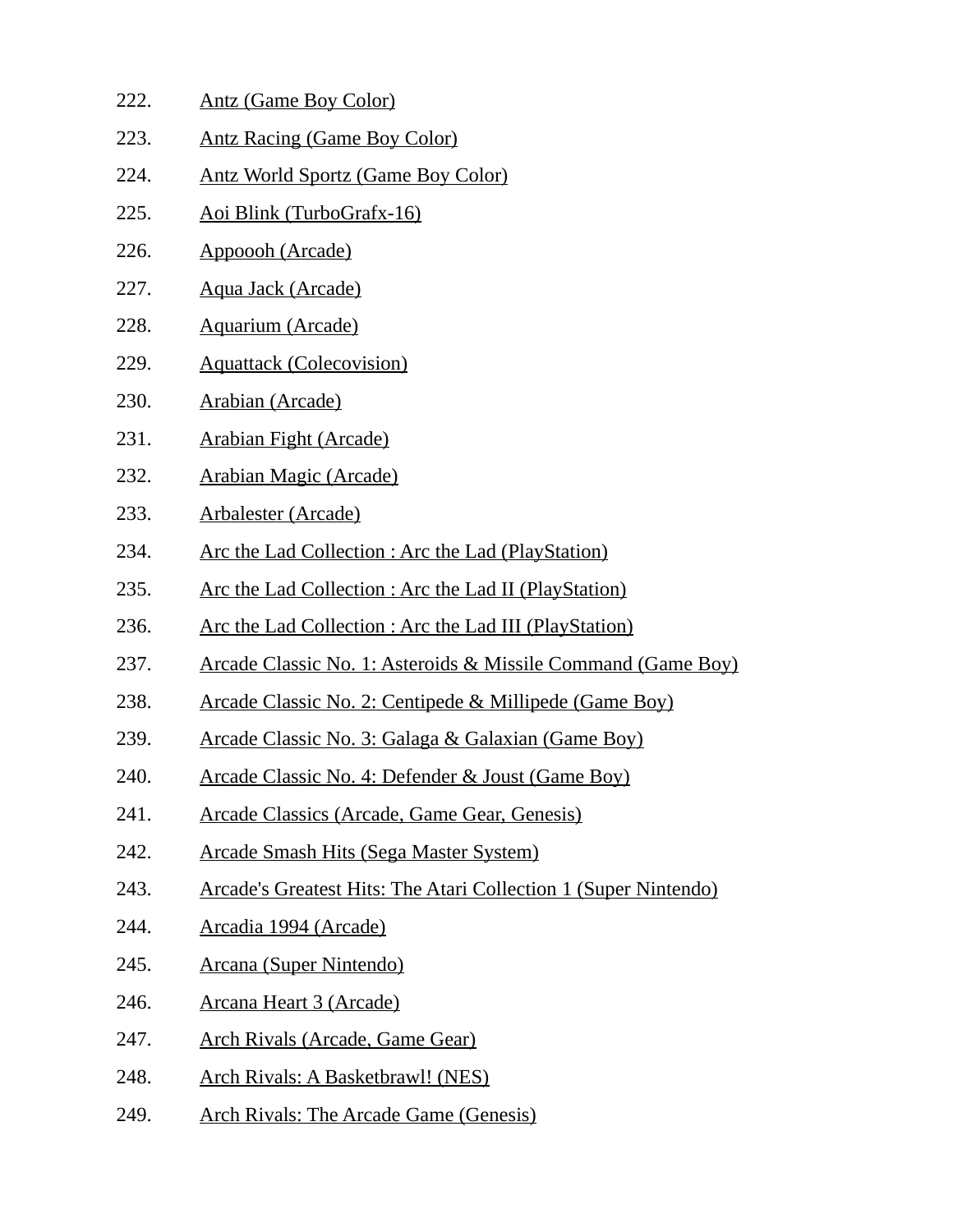| 250. | <b>Archon (NES)</b>                              |
|------|--------------------------------------------------|
| 251. | <b>Arcus Odyssey (Genesis)</b>                   |
| 252. | <b>Ardy Lightfoot (Super Nintendo)</b>           |
| 253. | Arena: Maze of Death (Game Gear)                 |
| 254. | Argus (Arcade, NES)                              |
| 255. | Ariel the Little Mermaid (Genesis)               |
| 256. | <u> Ark Area (Arcade)</u>                        |
| 257. | <b>Arkanoid (Arcade, NES)</b>                    |
| 258. | <b>Arkanoid Returns (Arcade)</b>                 |
| 259. | <b>Arkanoid: Doh It Again (Super Nintendo)</b>   |
| 260. | <b>Arkanoid: Revenge of DOH (Arcade)</b>         |
| 261. | <b>Arkista's Ring (NES)</b>                      |
| 262. | <b>Arlington Horse Racing (Arcade)</b>           |
| 263. | <u>Arm Wrestling (Arcade)</u>                    |
| 264. | Armada F/X Racers (Game Boy Color)               |
| 265. | <b>Armed Formation F (Arcade)</b>                |
| 266. | <b>Armed Police Batrider (Arcade)</b>            |
| 267. | <b>Armor Ambush (Atari 2600)</b>                 |
| 268. | <u>Armor Attack (Arcade, Vectrex)</u>            |
| 269. | <b>Armor Battle (Intellivision)</b>              |
| 270. | <b>Armored Car (Arcade)</b>                      |
| 271. | <b>Armored Core (PlayStation)</b>                |
| 272. | <b>Armored Encounter / Sub Chase (Odyssey 2)</b> |
| 273. | <b>Armored Warriors (Arcade)</b>                 |
| 274. | Armorines: Project S.W.A.R.M. (Nintendo 64)      |
| 275. | <u>Army Men (Game Boy Color)</u>                 |
| 276. | <b>Army Men 3D (PlayStation)</b>                 |
| 277. | <b>Army Men: Air Attack (PlayStation)</b>        |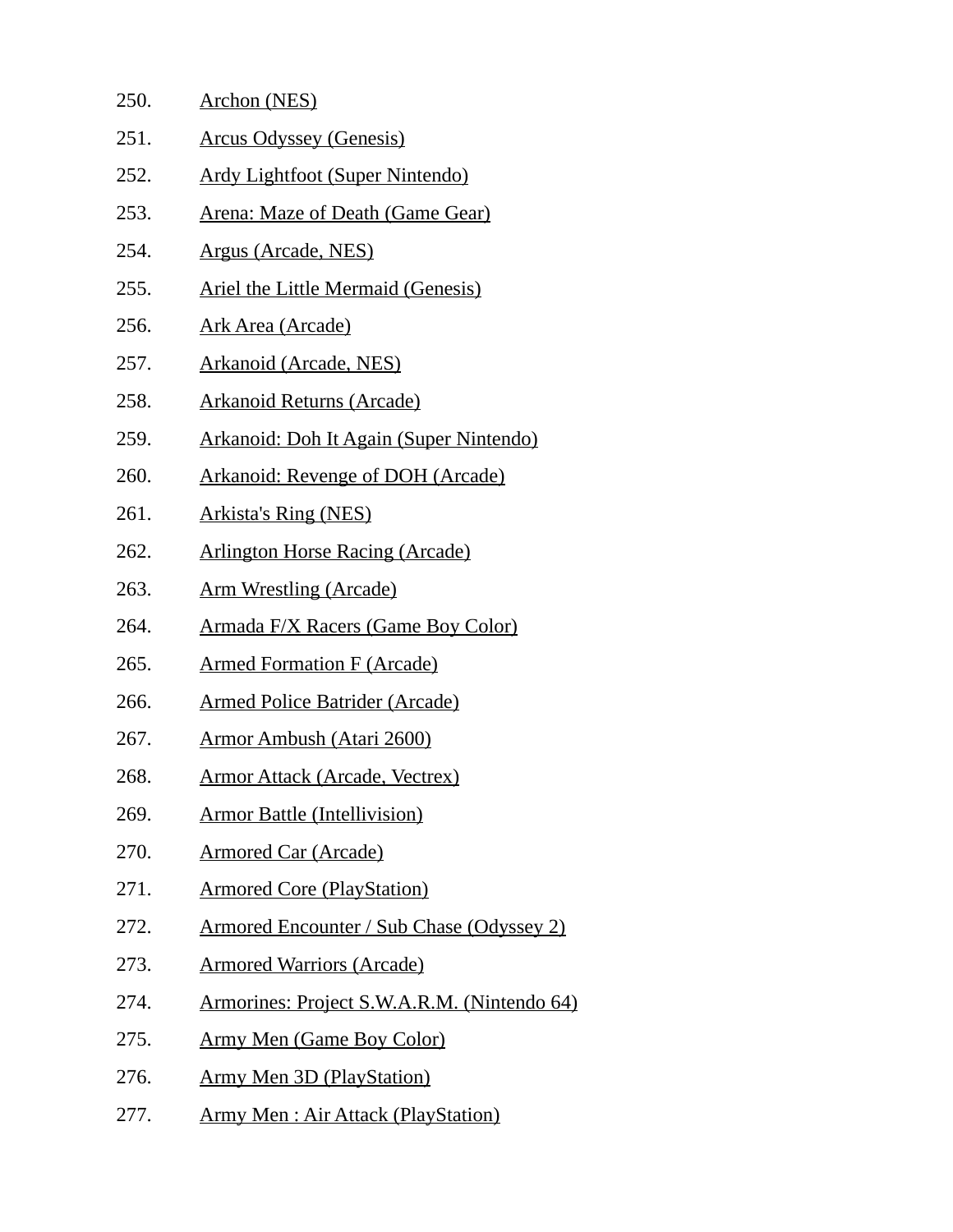- 278. Army Men : Air Attack 2 (PlayStation)
- 279. Army Men : Green Rogue (PlayStation)
- 280. Army Men : World War (PlayStation)
- 281. Army Men : World War, Final Front (PlayStation)
- 282. Army Men : World War, Land, Sea, Air (PlayStation)
- 283. Army Men : World War, Team Assault (PlayStation)
- 284. Army Men: Air Combat (Game Boy Color, Nintendo 64)
- 285. Army Men: Sarge's Heroes (Nintendo 64)
- 286. Army Men: Sarge's Heroes 2 (Game Boy Color, Nintendo 64)
- 287. Arnold Palmer Tournament Golf (Genesis)
- 288. Arrow Flash (Genesis)
- 289. Art Alive (Genesis)
- 290. Art Master (Vectrex)
- 291. Art Of Fighting (Arcade)
- 292. Art of Fighting (Genesis, Super Nintendo)
- 293. Art of Fighting 2 (Arcade)
- 294. Art of Fighting 3 (Arcade)
- 295. Art of Fighting 3 The Path of the Warrior / Art of Fighting Ryuuko no Ken Gaiden (Arcade)
- 296. Arthur's Absolutely Fun Day! (Game Boy Color)
- 297. Artillery Duel (Atari 2600, Colecovision)
- 298. Artist Tool (TurboGrafx-16)
- 299. Ashita No Joe (Arcade)
- 300. Ashura Blaster (Arcade)
- 301. Assault (Arcade)
- 302. Assault City (Sega Master System)
- 303. Asterix (Arcade, Game Boy, Sega Master System)
- 304. Asterix & Obelix (Game Boy, Game Boy Color)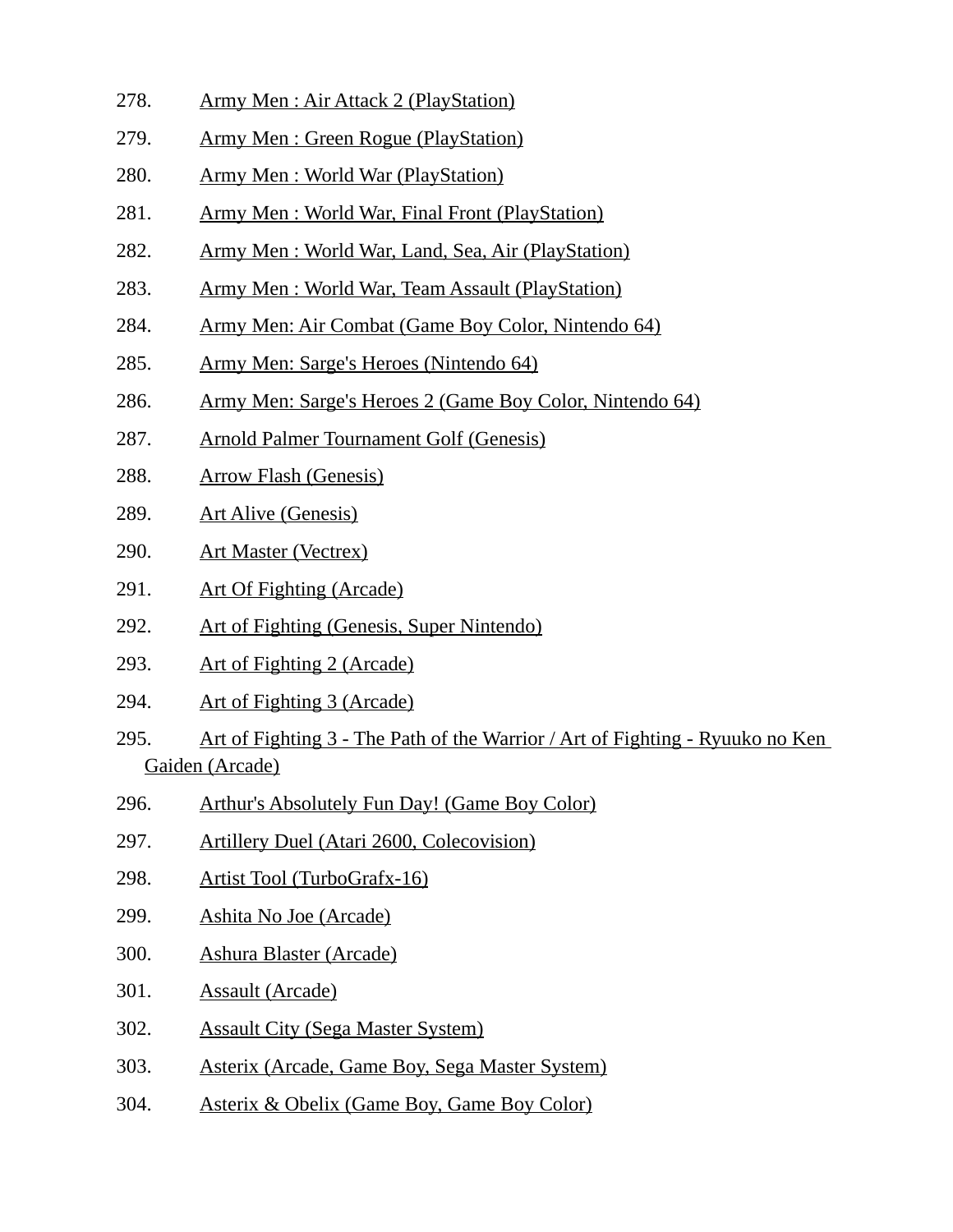- 305. Asterix & Obelix Contre Cesar (Game Boy Color)
- 306. Asterix and the Great Rescue (Genesis, Sega Master System)
- 307. Asterix and the Power of the Gods (Genesis)
- 308. Asterix and the Secret Mission (Sega Master System)
- 309. Asterix: Search for Dogmatix (Game Boy Color)
- 310. Asteroids (Arcade, Atari 2600, Game Boy, Game Boy Color)
- 311. Asteroids Deluxe (Arcade)
- 312. Asteroids Hyper 64 (Nintendo 64)
- 313. Astro Blaster (Arcade)
- 314. Astro Boy: Omega Factor (Game Boy Advance)
- 315. Astro Fighter (Arcade)
- 316. Astro Invader (Arcade)
- 317. Astro Rabby (Game Boy)
- 318. Astro Warrior (Sega Master System)
- 319. Astro Warrior/Pit Pot (Sega Master System)
- 320. Astroblast (Atari 2600)
- 321. Astron Belt (Daphne)
- 322. Astrosmash (Intellivision)
- 323. Astyanax (NES)
- 324. Astérix and the Great Rescue (Game Gear)
- 325. Asuka & Asuka (Arcade)
- 326. Asura Blade: Sword of Dynasty (Arcade)
- 327. Asylum (Arcade)
- 328. Atari Baseball (Arcade)
- 329. Atari Soccer (Arcade, NES)
- 330. Atari Video Cube (Atari 2600)
- 331. Ataxx (Arcade)
- 332. Athena (Arcade, NES)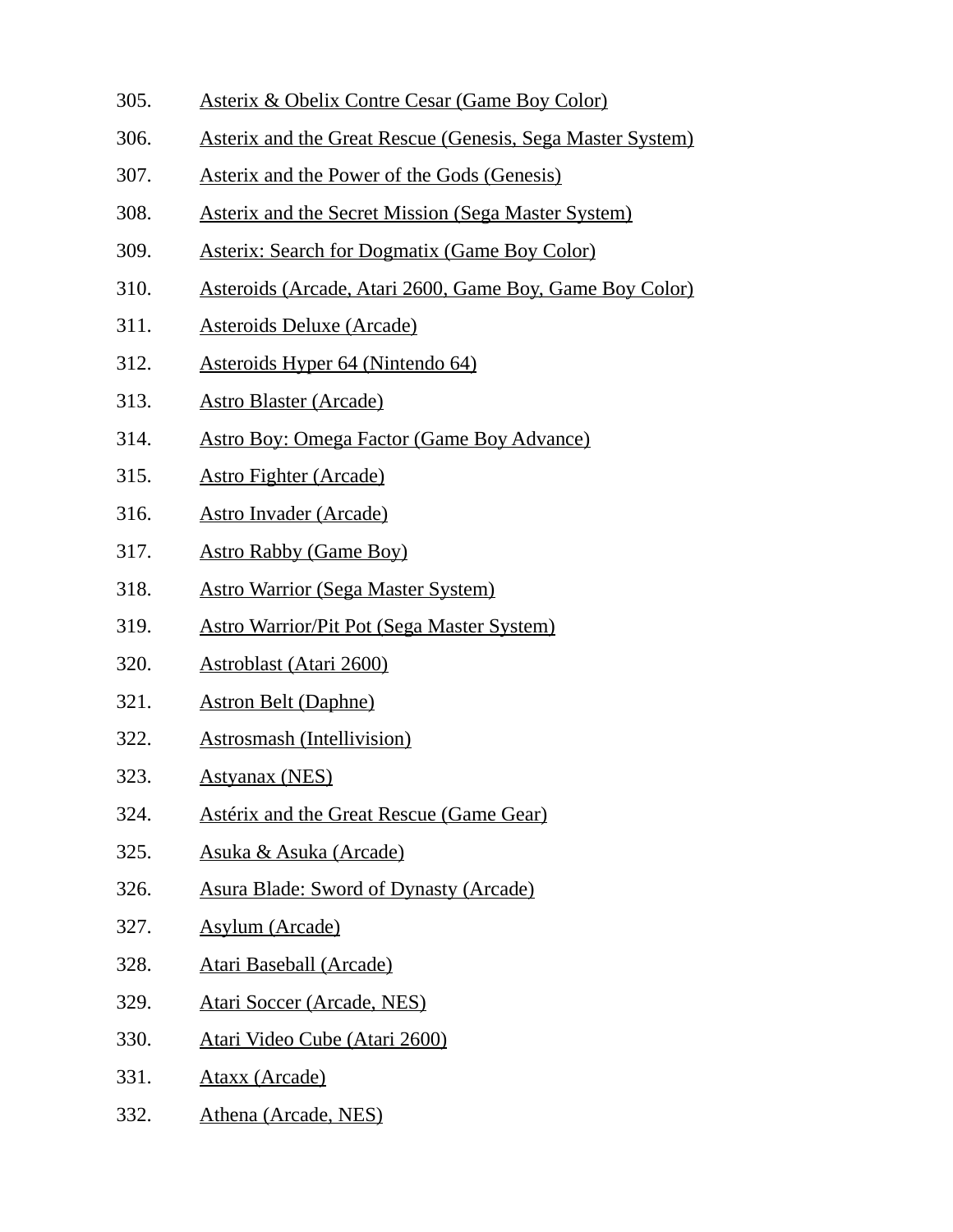- 333. Athletic World (NES)
- 334. Atlantis (Atari 2600, Intellivision, Odyssey 2)
- 335. Atomic Point (Arcade)
- 336. Atomic Punk (Game Boy)
- 337. Atomic Robo-Kid (Arcade, Genesis)
- 338. Atomic Robo-Kid Special (TurboGrafx-16)
- 339. Atomic Runner (Genesis)
- 340. Attack of the Killer Tomatoes (Game Boy, NES)
- 341. Attack of the Timelord (Odyssey 2)
- 342. Aurail (Arcade)
- 343. Austin Powers: Oh, Behave! (Game Boy Color)
- 344. Austin Powers: Welcome to my Underground Lair! (Game Boy Color)
- 345. Australian Rugby League (Genesis)
- 346. Auto Racing (Intellivision)
- 347. Automobili Lamborghini (Nintendo 64)
- 348. Avalanche (Arcade)
- 349. Avengers (Arcade)
- 350. Avenging Spirit (Arcade, Game Boy)
- 351. Awesome Golf (Atari Lynx)
- 352. Awesome Possum (Genesis)
- 353. Axelay (Super Nintendo)
- 354. Ayrton Senna's Super Monaco GP II (Game Gear, Genesis, Sega Master System)
- 355. Aztec Adventure (Sega Master System)
- 356. Azure Dreams (Game Boy Color)
- 357. Azurian Attack (Arcade)
- 358. B-17 Bomber (Intellivision)
- 359. B-Wings (Arcade)
- 360. B.C.'s Quest for Tires (Colecovision)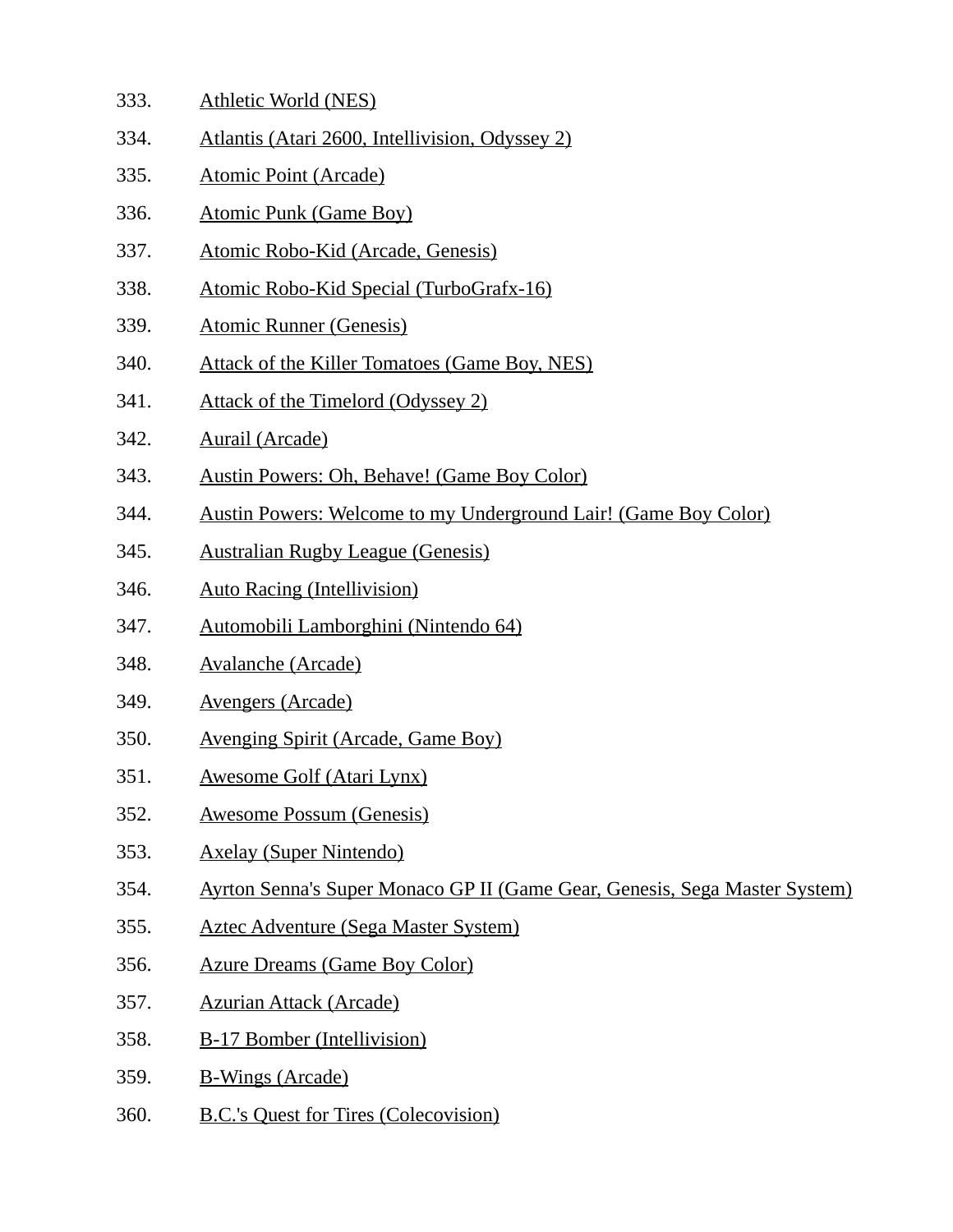- 361. B.C.'s Quest for Tires II: Grog's Revenge (Colecovision)
- 362. B.O.B. (Genesis, Super Nintendo)
- 363. BC Racers (Sega 32X, Sega CD)
- 364. BMX Air Master (Atari 2600)
- 365. Babe and Friends (Game Boy Color)
- 366. Baby Boomer (NES)
- 367. Baby Felix Halloween (Game Boy Color)
- 368. Baby T-Rex (Game Boy)
- 369. Baby's Day Out (Genesis)
- 370. Back Street Soccer (Arcade)
- 371. Back to the Future (NES)
- 372. Back to the Future Part II (Sega Master System)
- 373. Back to the Future Part II & III (NES)
- 374. Back to the Future Part III (Genesis, Sega Master System)
- 375. Backgammon (Atari 2600, Game Boy Color)
- 376. Bad Dudes (NES)
- 377. Bad Dudes Vs. DragonNinja (Arcade)
- 378. Bad Lands (Arcade)
- 379. Bad News Baseball (NES)
- 380. Bad Omen (Genesis)
- 381. Bad Street Brawler (NES)
- 382. Bagman (Arcade)
- 383. Baku Baku (Game Gear)
- 384. Baku Baku Animal (Sega Master System)
- 385. Bakuretsu Breaker (Arcade)
- 386. Bakutotsu Kijuutei (Arcade)
- 387. Baldur's Gate: Dark Alliance (Game Boy Advance)
- 388. Ball Jacks (Genesis)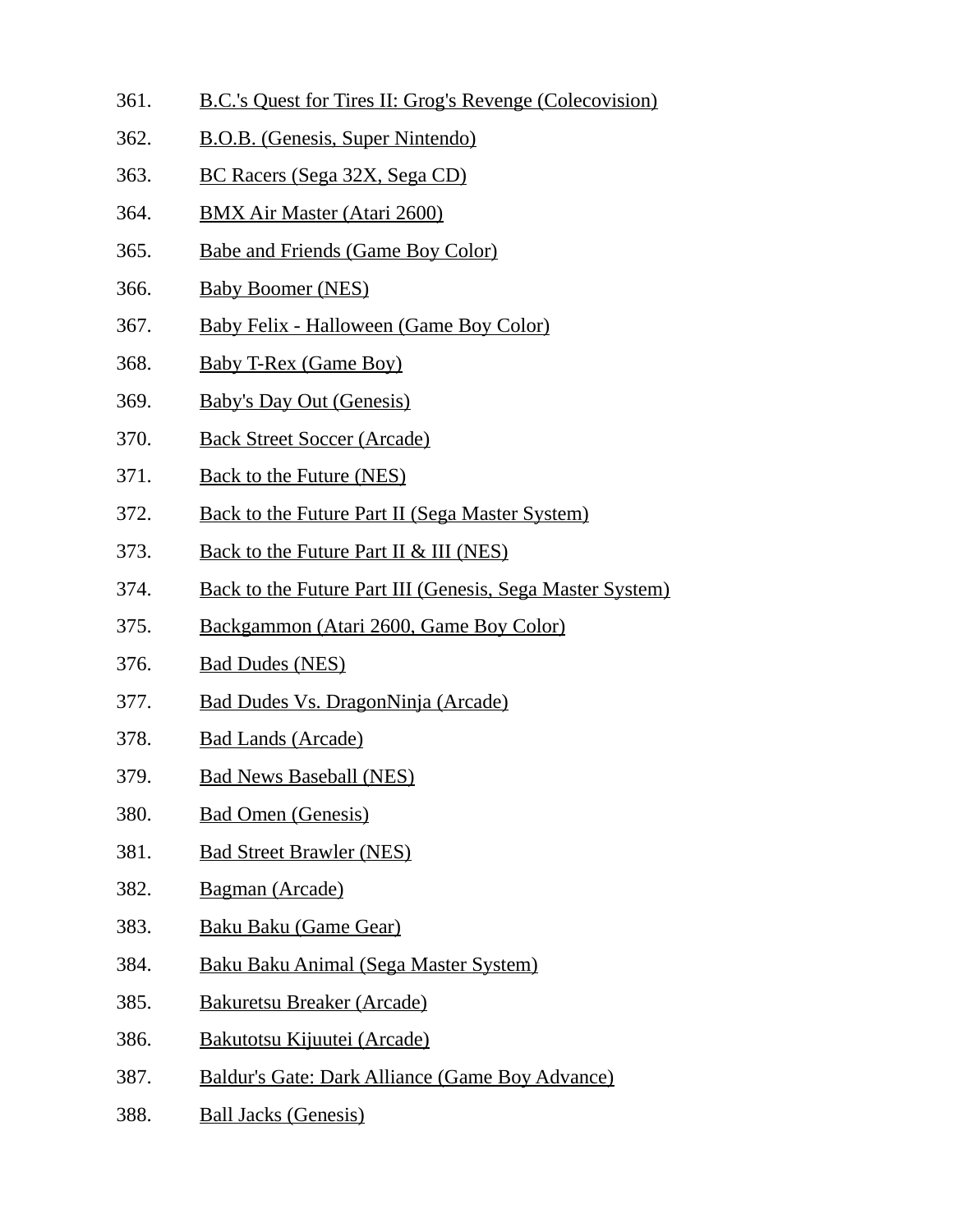389. Ballblazer (Atari 7800) 390. Ballistic (Game Boy Color) 391. Ballistix (TurboGrafx-16) 392. Balloon Bomber (Arcade) 393. Balloon Brothers (Arcade) 394. Balloon Fight (NES) 395. Balloon Kid (Game Boy) 396. Ballz 3D (Super Nintendo) 397. Ballz 3D: Fighting at Its Ballziest (Genesis) 398. Baltron (NES) 399. Baluba-louk no Densetsu (Arcade) 400. Bamse (Game Boy) 401. Banana (NES) 402. Bandai Golf: Challenge Pebble Beach (NES) 403. Bandit Kings of Ancient China (NES) 404. Bang (Arcade) 405. Bang Bang Ball (Arcade) 406. Bang Bead (Arcade) 407. Banishing Racer (Game Boy) 408. Banjo-Kazooie (Nintendo 64) 409. Banjo-Kazooie: Grunty's Revenge (Game Boy Advance) 410. Banjo-Pilot (Game Boy Advance) 411. Banjo-Tooie (Nintendo 64) 412. Bank Heist (Atari 2600) 413. Bank Panic (Arcade, Colecovision, Sega Master System) 414. Bankruptcy Builder (Colecovision) 415. Baraduke (Arcade) 416. Barbie (NES)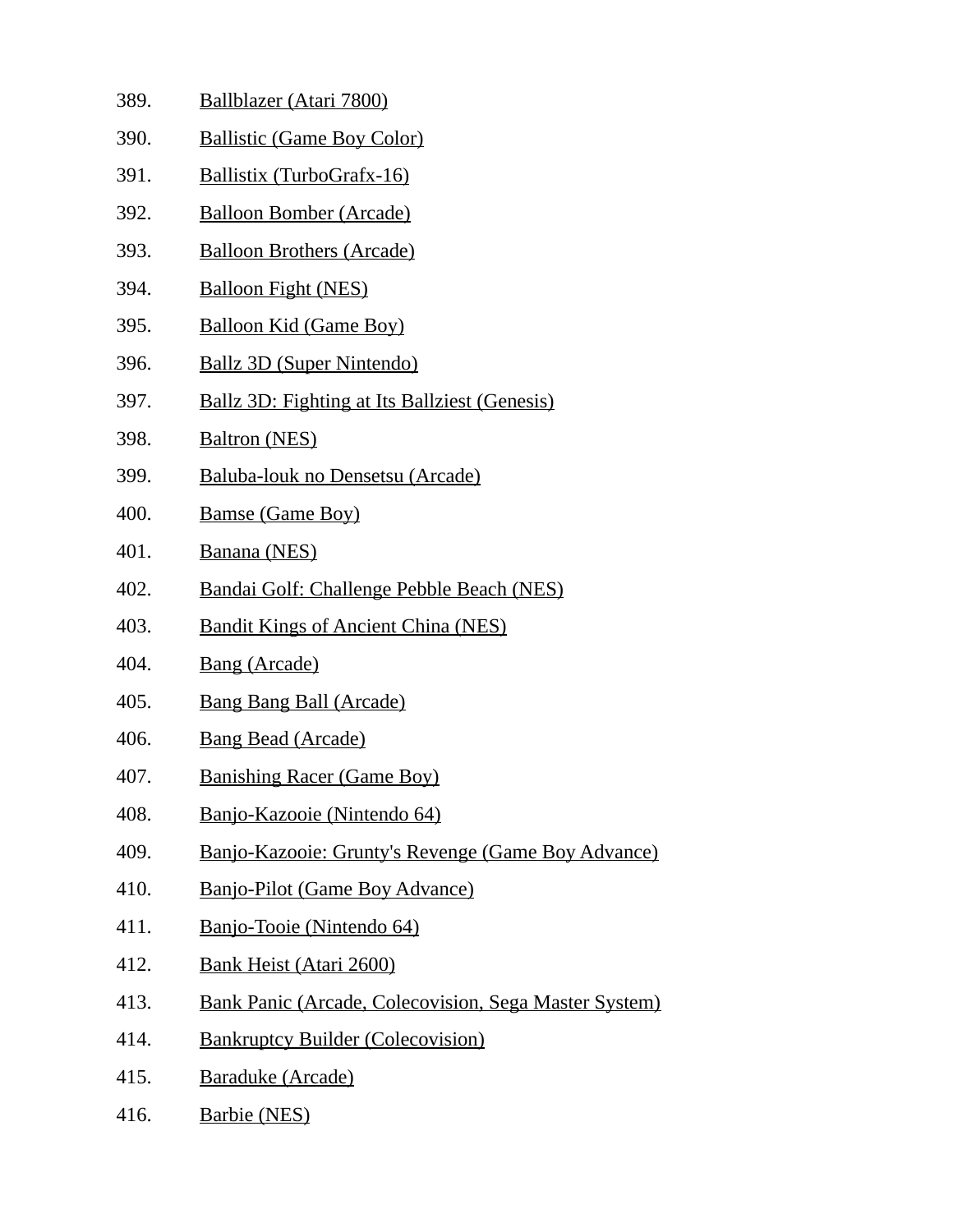- 417. Barbie Super Model (Genesis, Super Nintendo)
- 418. Barbie Vacation Adventure (Genesis, Super Nintendo)
- 419. Barbie: Fashion Pack Games (Game Boy Color)
- 420. Barbie: Game Girl (Game Boy)
- 421. Barbie: Magic Genie Adventure (Game Boy Color)
- 422. Barbie: Ocean Discovery (Game Boy Color)
- 423. Barbie: Pet Rescue (Game Boy Color)
- 424. Bari Bari Densetsu (TurboGrafx-16)
- 425. Barker Bill's Trick Shooting (NES)
- 426. Barkley Shut Up and Jam! (Genesis, Super Nintendo)
- 427. Barney's Hide & Seek Game (Genesis)
- 428. Barnstorming (Atari 2600)
- 429. Barnyard Blaster (Atari 7800)
- 430. Barricade (Arcade)
- 431. Barrier (Arcade)
- 432. Bart Simpson's Escape from Camp Deadly (Game Boy)
- 433. Barunba (TurboGrafx-16)
- 434. Baseball (Game Boy, NES, Odyssey 2)
- 435. Baseball '91 (Game Gear)
- 436. Baseball Advance (Game Boy Advance)
- 437. Baseball Heroes (Atari Lynx)
- 438. Baseball Kids (Game Boy)
- 439. Baseball Simulator 1.000 (NES)
- 440. Baseball Stars (NES)
- 441. Baseball Stars 2 (Arcade)
- 442. Baseball Stars II (NES)
- 443. Baseball Stars Professional (Arcade)
- 444. Baseball The Season II (Arcade)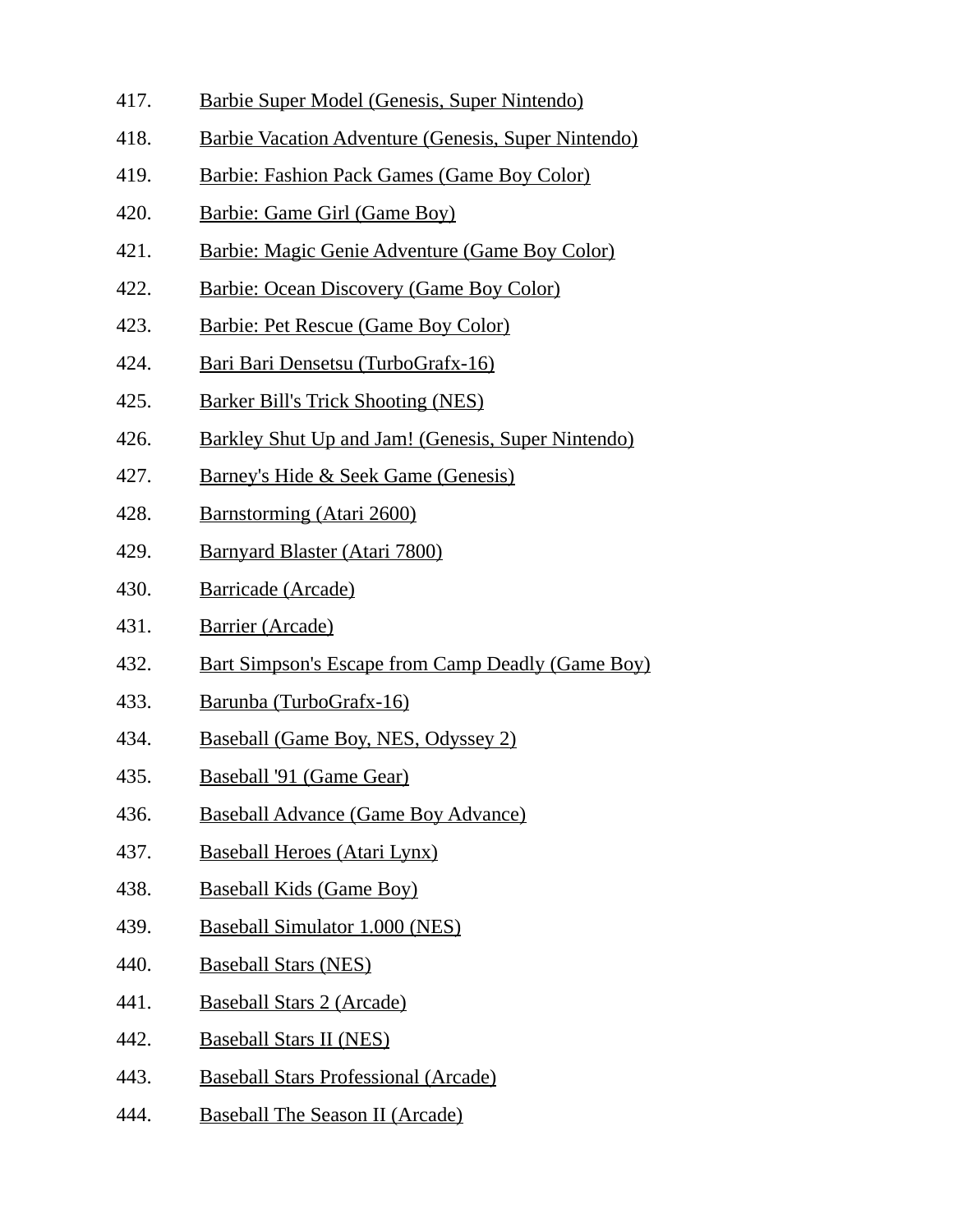- 445. Bases Loaded (Game Boy, NES)
- 446. Bases Loaded 3 (NES)
- 447. Bases Loaded 4 (NES)
- 448. Bases Loaded II: Second Season (NES)
- 449. Basic Math (Atari 2600)
- 450. Basketball (Arcade, Atari 2600)
- 451. Basketball Nightmare (Sega Master System)
- 452. Basketbrawl (Atari 7800, Atari Lynx)
- 453. Bass Hunter 64 (Nintendo 64)
- 454. Bass Masters Classic (Game Boy Color, Genesis, Super Nintendo)
- 455. Bass Masters Classic: Pro Edition (Genesis, Super Nintendo)
- 456. Bassin's Black Bass (Super Nintendo)
- 457. Bassmasters 2000 (Nintendo 64)
- 458. Batman (Arcade, TurboGrafx-16)
- 459. Batman Begins (Game Boy Advance)
- 460. Batman Beyond: Return of the Joker (Game Boy Color, Nintendo 64)
- 461. Batman Forever (Game Boy, Game Gear, Genesis, Super Nintendo)
- 462. Batman Forever : The Arcade Game (PlayStation)
- 463. Batman Returns (Atari Lynx, Genesis, NES, Sega CD, Sega Master System, Super Nintendo)
- 464. Batman3 (NES)
- 465. Batman: Return of the Joker (Game Boy, NES)
- 466. Batman: Revenge of the Joker (Genesis, Super Nintendo)
- 467. Batman: Rise of Sin Tzu (Game Boy Advance)
- 468. Batman: The Animated Series (Game Boy)
- 469. Batman: The Video Game (Game Boy, Genesis, NES)
- 470. Batman: Vengeance (Game Boy Advance)
- 471. Batsugun (Arcade)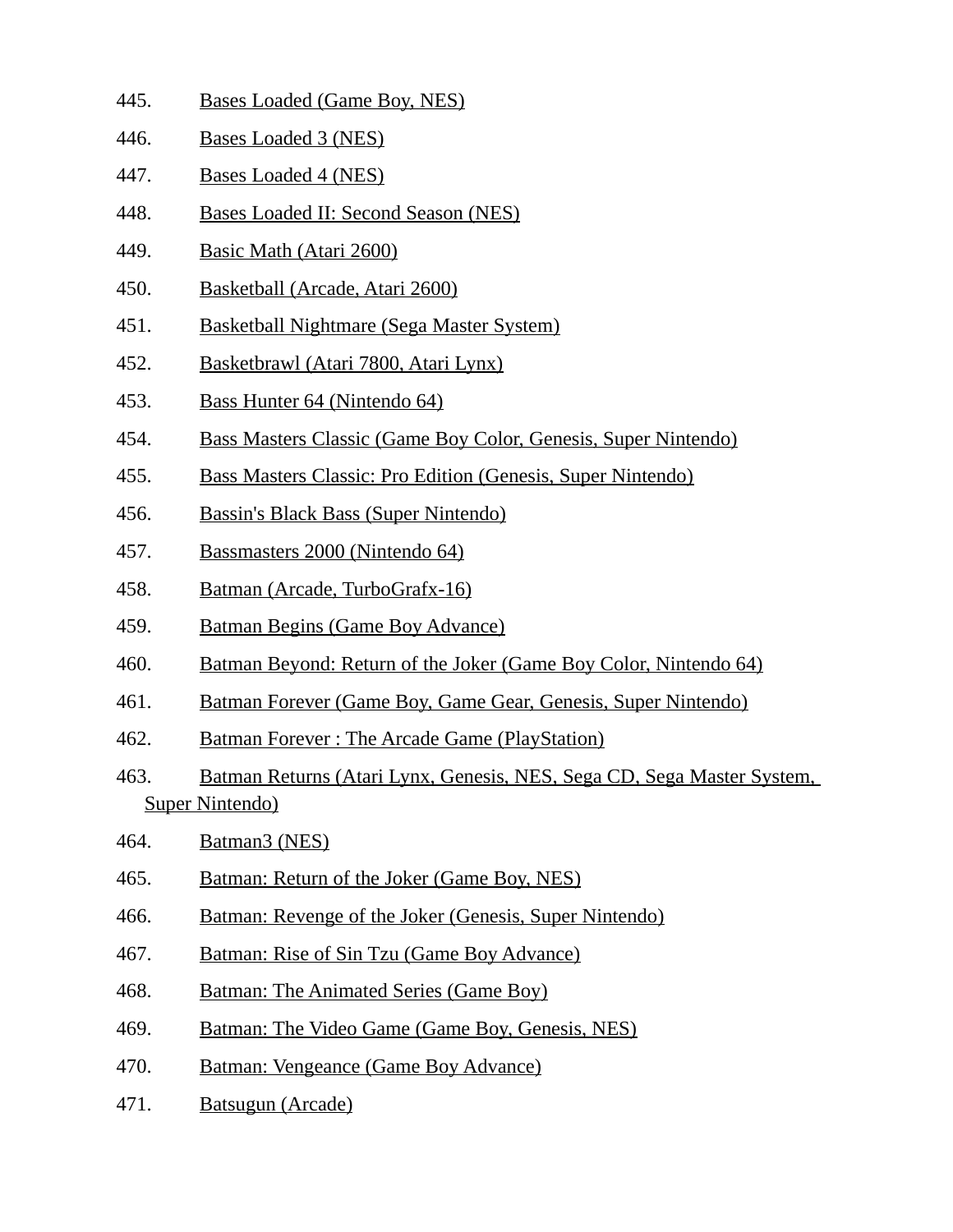| 472. | <b>Batter Up (Game Gear)</b>                            |
|------|---------------------------------------------------------|
| 473. | <b>Battlantis (Arcade)</b>                              |
| 474. | Battle Ace (TurboGrafx-16)                              |
| 475. | <b>Battle Arena Toshinden (Game Boy, PlayStation)</b>   |
| 476. | <b>Battle Arena Toshinden 2 (PlayStation)</b>           |
| 477. | <b>Battle Arena Toshinden 3 (PlayStation)</b>           |
| 478. | <b>Battle B-Daman (Game Boy Advance)</b>                |
| 479. | <b>Battle B-Daman: Fire Spirits! (Game Boy Advance)</b> |
| 480. | <b>Battle Bakraid (Arcade)</b>                          |
| 481. | <b>Battle Balls (Arcade)</b>                            |
| 482. | <b>Battle Blaze (Super Nintendo)</b>                    |
| 483. | <b>Battle Bull (Game Boy)</b>                           |
| 484. | <b>Battle Cars (Super Nintendo)</b>                     |
| 485. | <b>Battle Chess (NES)</b>                               |
| 486. | <b>Battle Chess II: Chinese Chess (Odyssey 2)</b>       |
| 487. | <b>Battle Chopper (Arcade)</b>                          |
| 488. | <b>Battle Circuit (Arcade)</b>                          |
| 489. | <b>Battle City (Arcade)</b>                             |
| 490. | <b>Battle Clash (Super Nintendo)</b>                    |
| 491. | <b>Battle Cross (Arcade)</b>                            |
| 492. | <b>Battle Flip Shot (Arcade)</b>                        |
| 493. | <b>Battle Frenzy (Sega CD)</b>                          |
| 494. | <b>Battle Garegga (Arcade)</b>                          |
| 495. | <b>Battle Grand Prix (Super Nintendo)</b>               |
| 496. | <b>Battle K-Road (Arcade)</b>                           |
| 497. | Battle Lane Vol. 5 (Arcade)                             |
| 498. | <b>Battle Lode Runner (TurboGrafx-16)</b>               |
| 499. | <b>Battle Mania (Genesis)</b>                           |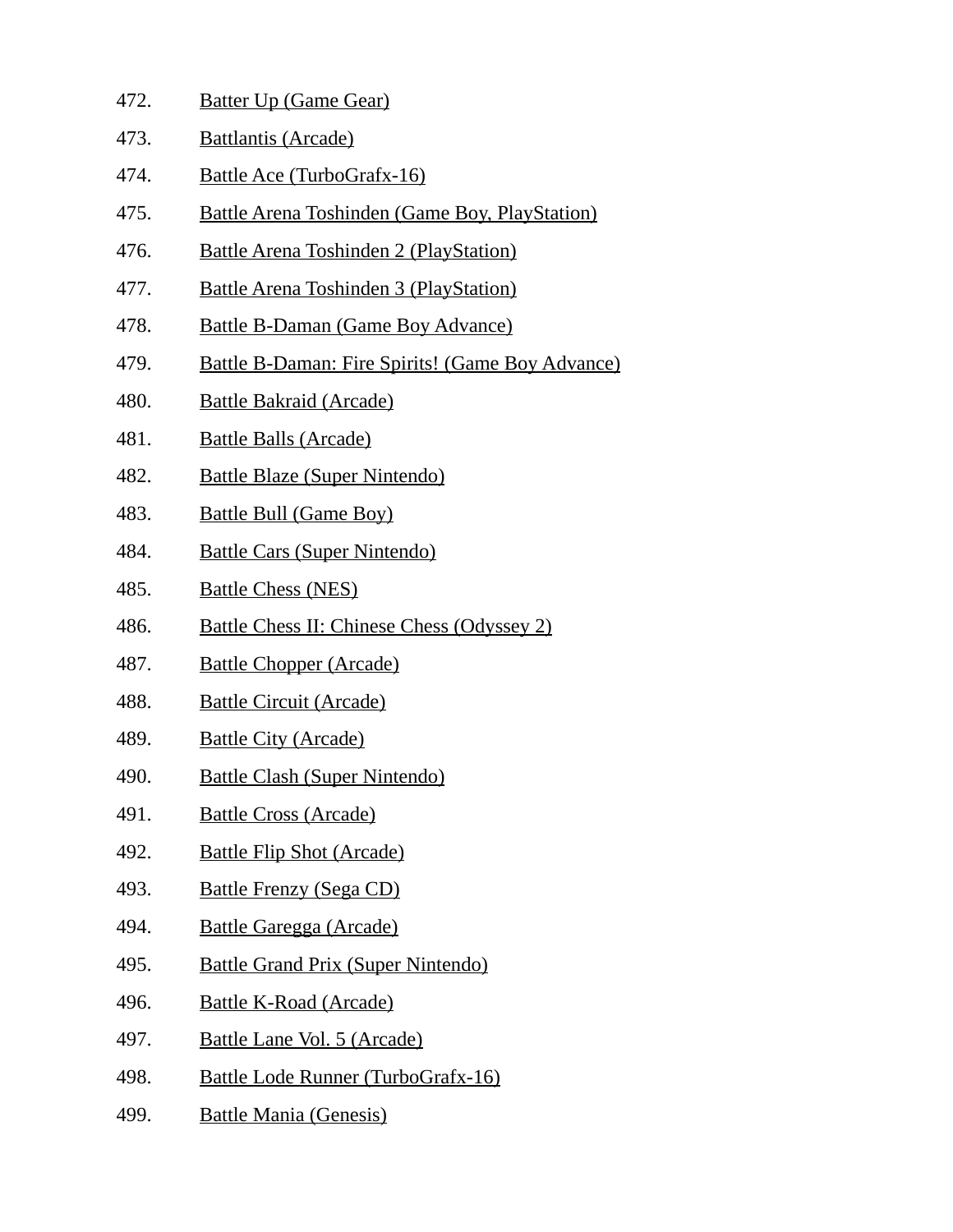- 500. Battle OutRun (Sega Master System)
- 501. Battle Pingpong (Game Boy)
- 502. Battle Rangers (Arcade)
- 503. Battle Royale (TurboGrafx-16)
- 504. Battle Shark (Arcade)
- 505. Battle Squadron (Genesis)
- 506. Battle Tank (NES)
- 507. Battle Unit Zeoth (Game Boy)
- 508. Battle Wheels (Atari Lynx)
- 509. Battle of Atlantis (Arcade)
- 510. Battle of Kingdom (Game Boy)
- 511. BattleCity (Game Boy, NES)
- 512. BattleCorps (Sega CD)
- 513. BattleCry (Arcade)
- 514. BattleShip (Game Boy Color)
- 515. BattleTanx (Game Boy Color, Nintendo 64)
- 516. BattleTanx: Global Assault (Nintendo 64)
- 517. BattleTech: A Game of Armored Combat (Genesis)
- 518. Battlemaniacs (Sega Master System)
- 519. Battlemaster (Genesis)
- 520. Battleship (Game Boy, Game Gear, NES)
- 521. Battletoads (Arcade, Game Boy, Game Gear, Genesis, NES)
- 522. Battletoads & Double Dragon (Game Boy)
- 523. Battletoads in Battlemaniacs (Super Nintendo)
- 524. Battletoads in Ragnarok's World (Game Boy)
- 525. Battletoads-Double Dragon (Genesis, NES, Super Nintendo)
- 526. Battlezone (Arcade, Atari 2600)
- 527. Battlezone & Super Breakout (Game Boy)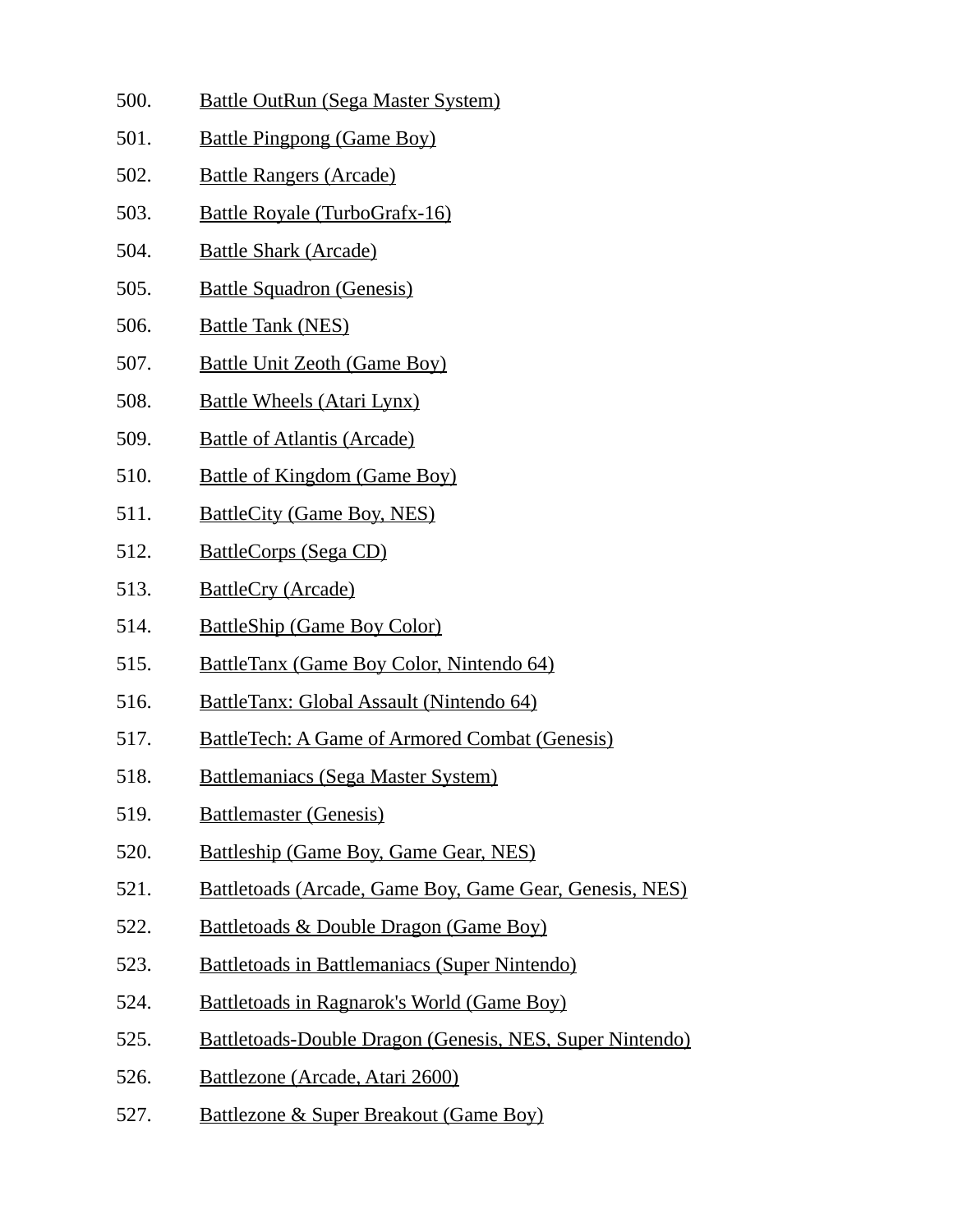- 528. Battlezone 2000 (Atari Lynx)
- 529. Bay Route (Arcade)
- 530. Bazooka Blitzkrieg (Super Nintendo)
- 531. Beamrider (Atari 2600, Colecovision, Intellivision)
- 532. Beany Bopper (Atari 2600)
- 533. Beast Busters (Arcade)
- 534. Beast Wrestler (Genesis)
- 535. Beastie Feastie (Arcade)
- 536. BeatMania GB Gotcha Mix 2 (Game Boy Color)
- 537. Beatmania GB (Game Boy Color)
- 538. Beauty & the Beast (Intellivision)
- 539. Beauty and the Beast (Super Nintendo)
- 540. Beauty and the Beast: Belle's Quest (Genesis)
- 541. Beavis and Butt-Head (Game Boy, Genesis, Super Nintendo)
- 542. Beavis and Butt-head (Game Gear)
- 543. Bebe's Kids (Super Nintendo)
- 544. Bedlam (Vectrex)
- 545. Bee 52 (NES)
- 546. Beef Drop 7800 (Atari 7800)
- 547. Beethoven: The Ultimate Canine Caper! (Game Boy, Super Nintendo)
- 548. Beetle Adventure Racing! (Nintendo 64)
- 549. Beetlejuice (Game Boy, NES)
- 550. Bejeweled (Colecovision)
- 551. Bells & Whistles (Arcade)
- 552. Ben Bero Beh (Arcade)
- 553. Beraboh Man (Arcade)
- 554. Berenstain Bears (Atari 2600)
- 555. Berenstain Bears, The (Colecovision)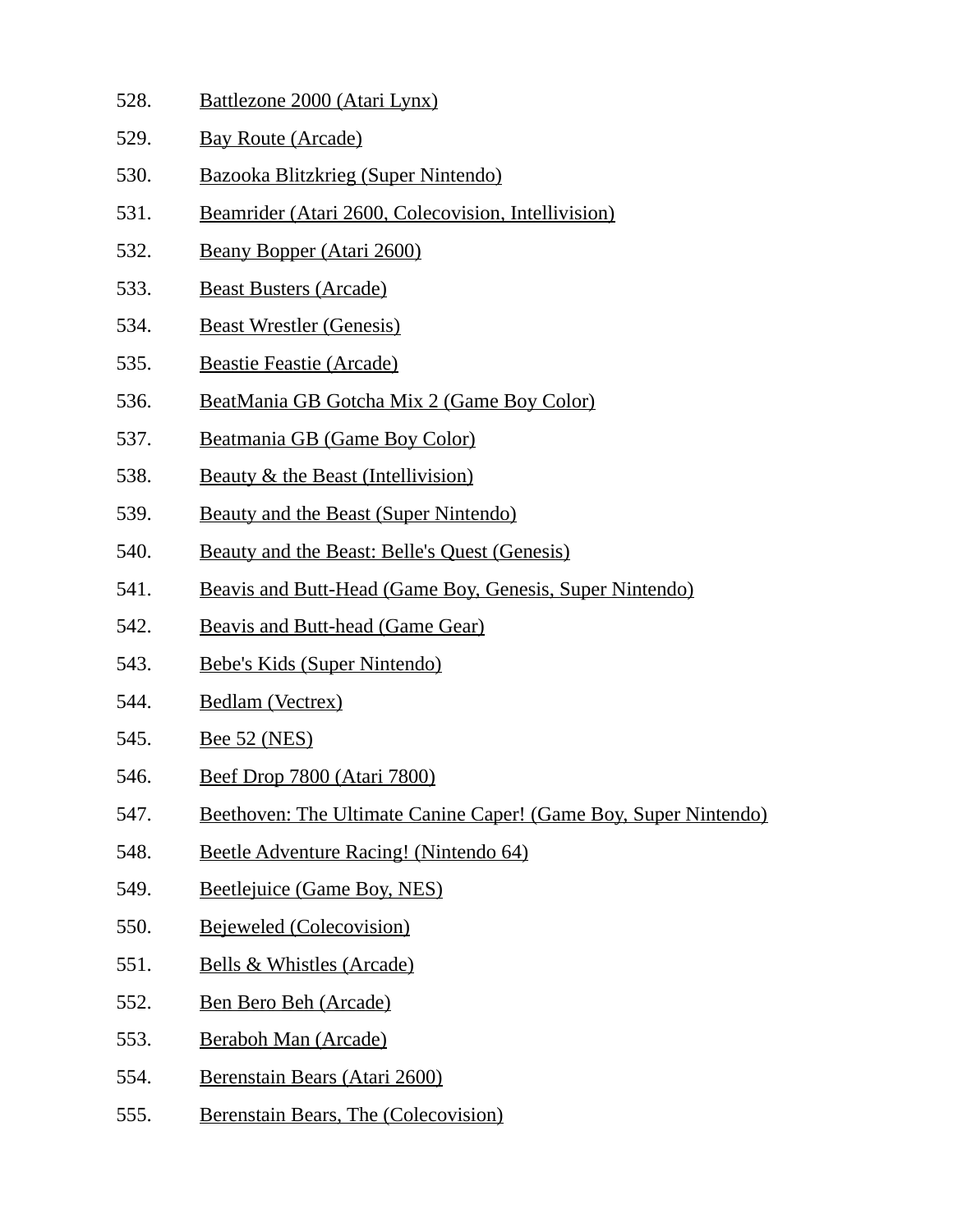- 556. Berlitz French Translator (Game Boy)
- 557. Berlitz Spanish Translator (Game Boy)
- 558. Bermuda Triangle (Arcade, Atari 2600)
- 559. Berzerk (Arcade, Atari 2600, Vectrex)
- 560. Best Bout Boxing (Arcade)
- 561. Best of the Best: Championship Karate (Game Boy, Genesis, NES, Super Nintendo)
- 562. Beyblade: G-Revolution (Game Boy Advance)
- 563. Beyond Oasis (Genesis)
- 564. Beyond Shadowgate (TurboGrafx-CD)
- 565. Big Bird's Egg Catch (Atari 2600)
- 566. Big Event Golf (Arcade)
- 567. Big Karnak (Arcade)
- 568. Big Mountain 2000 (Nintendo 64)
- 569. Big Nose Freaks Out (NES)
- 570. Big Nose the Caveman (NES)
- 571. Big Run (Arcade)
- 572. Big Sky Trooper (Super Nintendo)
- 573. Big Striker (Arcade)
- 574. Bigfoot (NES)
- 575. Bigfoot Bonkers (Arcade)
- 576. Biker Mice from Mars (Super Nintendo)
- 577. Bikkuri Man World (TurboGrafx-16)
- 578. Bill & Ted's Excellent Adventure (Atari Lynx)
- 579. Bill & Ted's Excellent Game Boy Adventure (Game Boy)
- 580. Bill & Ted's Excellent Video Game Adventure (NES)
- 581. Bill Elliott's NASCAR Challenge (NES)
- 582. Bill Elliott's NASCAR Fast Tracks (Game Boy)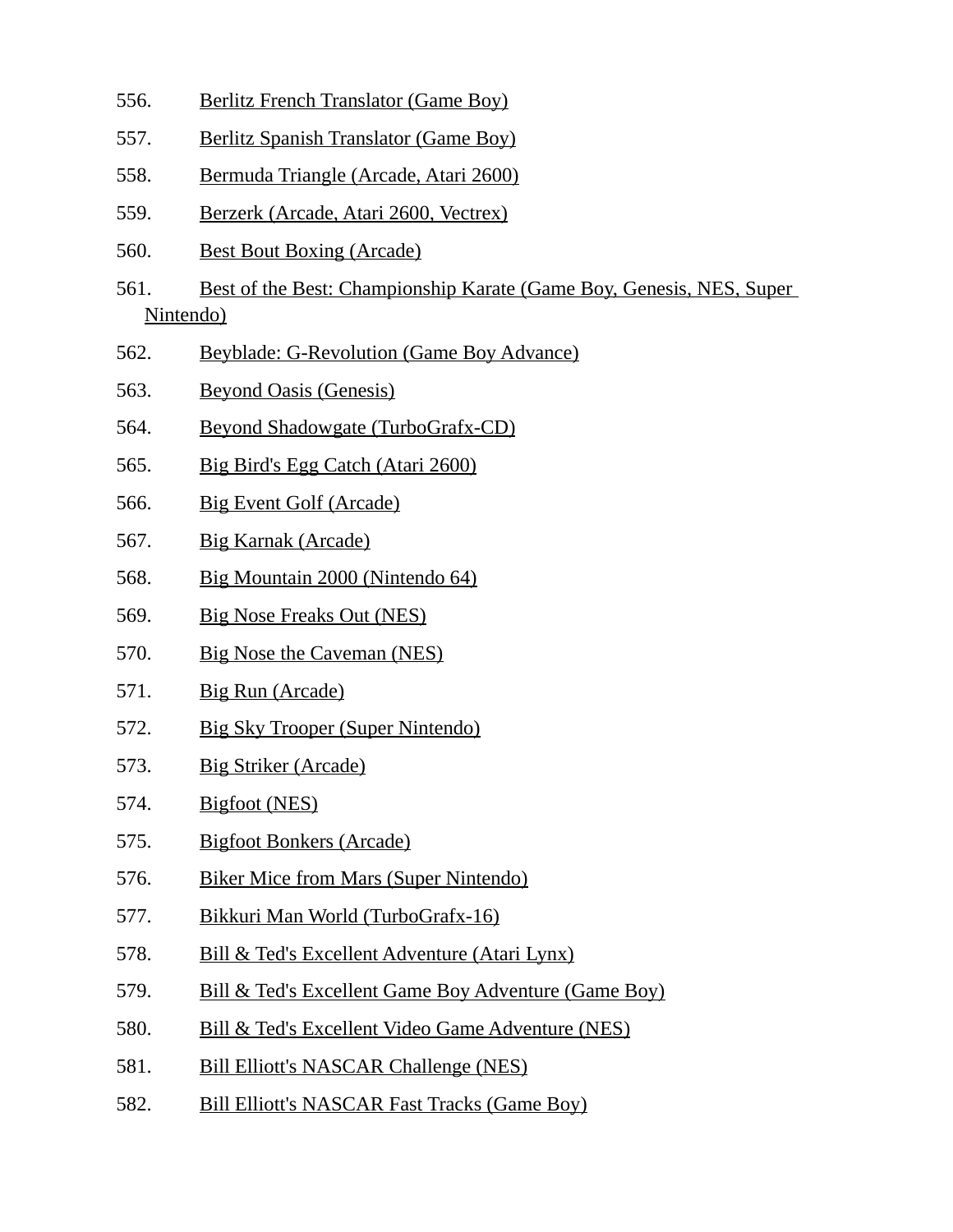- 583. Bill Laimbeer's Combat Basketball (Super Nintendo)
- 584. Bill Walsh College Football (Sega CD, Super Nintendo)
- 585. Bill Walsh College Football '95 (Genesis)
- 586. Billard (Odyssey 2)
- 587. Billiard Americain (Odyssey 2)
- 588. Billy Bob's Huntin'-n-Fishin' (Game Boy Color)
- 589. Bimini Run (Genesis)
- 590. Binary Land (NES)
- 591. Bio Attack (Arcade)
- 592. Bio FREAKS (Nintendo 64)
- 593. Bio Hazard Battle (Genesis)
- 594. Bio-Ship Paladin (Arcade, Genesis)
- 595. BioMetal (Super Nintendo)
- 596. Biomechanical Toy (Arcade)
- 597. Bionic Battler (Game Boy)
- 598. Bionic Commando (Arcade, Game Boy, NES)
- 599. Bionic Commando: Elite Forces (Game Boy Color)
- 600. Bird Week (NES)
- 601. Birdie Try (Arcade)
- 602. BlaZeon (Arcade)
- 603. BlaZeon: The Bio-Cyborg Challenge (Super Nintendo)
- 604. Black Bass: Lure Fishing (Game Boy, Game Boy Color)
- 605. Black Belt (Sega Master System)
- 606. Black Heart (Arcade)
- 607. Black Hole (Arcade)
- 608. Black Onyx, The (Colecovision)
- 609. Black Panther (Arcade)
- 610. Black Tiger (Arcade)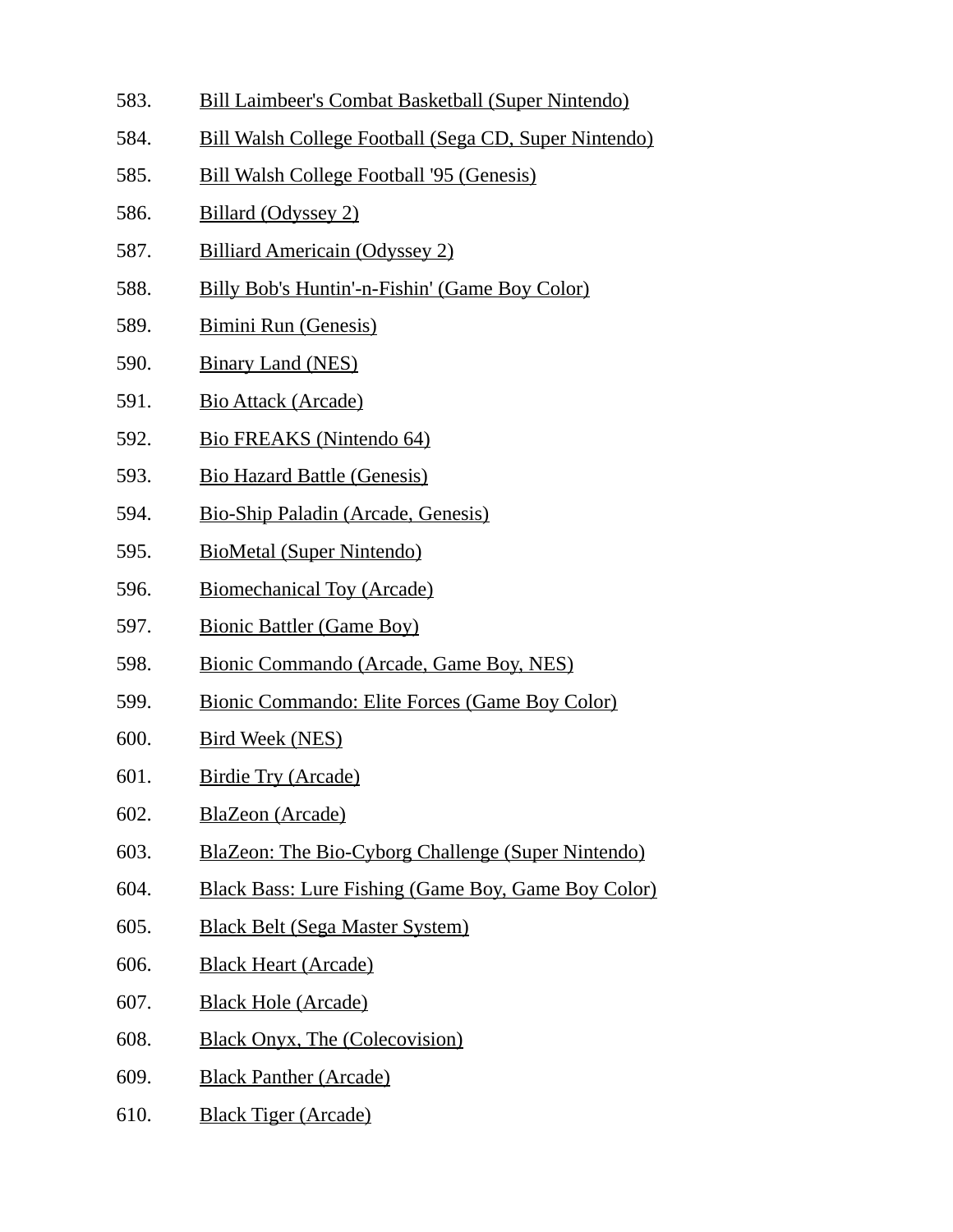- 611. Black Widow (Arcade)
- 612. BlackHole Assault (Sega CD)
- 613. Blackjack (Atari 2600, NES, Odyssey 2)
- 614. Blackthorne (Game Boy Advance, Sega 32X, Super Nintendo)
- 615. Blade (Game Boy Color)
- 616. Blade Eagle 3-D (Sega Master System)
- 617. Blade Master (Arcade)
- 618. Blades of Steel (Arcade, Game Boy, NES)
- 619. Blades of Thunder (Game Boy Advance)
- 620. Blades of Vengeance (Genesis)
- 621. Blandia (Arcade)
- 622. Blast Corps (Nintendo 64)
- 623. Blast Off (Arcade)
- 624. Blasted (Arcade)
- 625. Blaster (Arcade)
- 626. Blaster Master (NES)
- 627. Blaster Master 2 (Genesis)
- 628. Blaster Master : Blasting Again (PlayStation)
- 629. Blaster Master Boy (Game Boy)
- 630. Blaster Master Jr. (Game Boy)
- 631. Blaster Master: Enemy Below (Game Boy Color)
- 632. Blasteroids (Arcade)
- 633. Blasto (Arcade)
- 634. Blazer (Arcade)
- 635. Blazing Lazers (TurboGrafx-16)
- 636. Blazing Star (Arcade)
- 637. Blazing Tornado (Arcade)
- 638. Blitz! Action Football (Vectrex)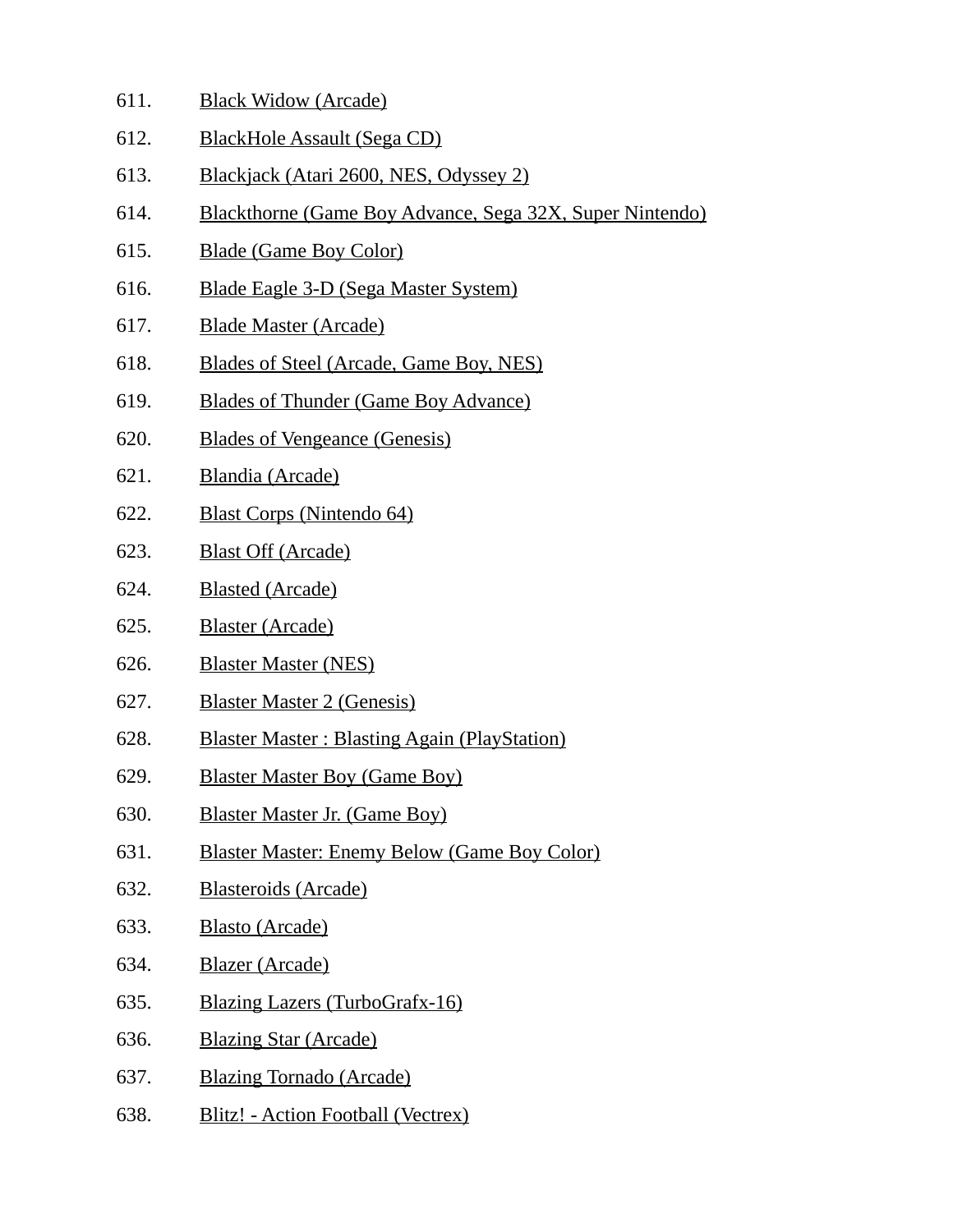| 639. | <b>Blobbers (Odyssey 2)</b>                                |
|------|------------------------------------------------------------|
| 640. | <b>Block Block (Arcade)</b>                                |
| 641. | <b>Block Carnival Thunder &amp; Lightning 2 (Arcade)</b>   |
| 642. | <b>Block Hole (Arcade)</b>                                 |
| 643. | <b>Block Out (Arcade, Atari Lynx)</b>                      |
| 644. | <b>Blockade (Arcade)</b>                                   |
| 645. | <b>Blockade Runner (Colecovision, Intellivision)</b>       |
| 646. | <b>Blocken (Arcade)</b>                                    |
| 647. | <b>Blockout (Genesis)</b>                                  |
| 648. | <b>Blockout / Breakdown (Odyssey 2)</b>                    |
| 649. | Blodia (Game Boy)                                          |
| 650. | <b>Blomby Car (Arcade)</b>                                 |
| 651. | <b>Blood Bros. (Arcade)</b>                                |
| 652. | <b>Blood Storm (Arcade)</b>                                |
| 653. | <b>Blood Warrior (Arcade)</b>                              |
| 654. | <b>Bloodshot (Genesis)</b>                                 |
| 655. | <b>Bloody Roar (PlayStation)</b>                           |
| 656. | <b>Bloody Roar II (PlayStation)</b>                        |
| 657. | Bloody Wolf (Arcade, TurboGrafx-16)                        |
| 658. | <b>Blue Hawk (Arcade)</b>                                  |
| 659. | <b>Blue Lightning (Atari Lynx)</b>                         |
| 660. | <b>Blue Print (Arcade)</b>                                 |
| 661. | <b>Blue Stinger (Dreamcast)</b>                            |
| 662. | <b>Blue's Clues: Blue's Alphabet Book (Game Boy Color)</b> |
| 663. | <b>Blue's Journey (Arcade)</b>                             |
| 664. | <b>Blueprint (Atari 2600)</b>                              |
| 665. | Blues Brothers 2000 (Nintendo 64)                          |
| 666. | <b>Bo Jackson Baseball (NES)</b>                           |
|      |                                                            |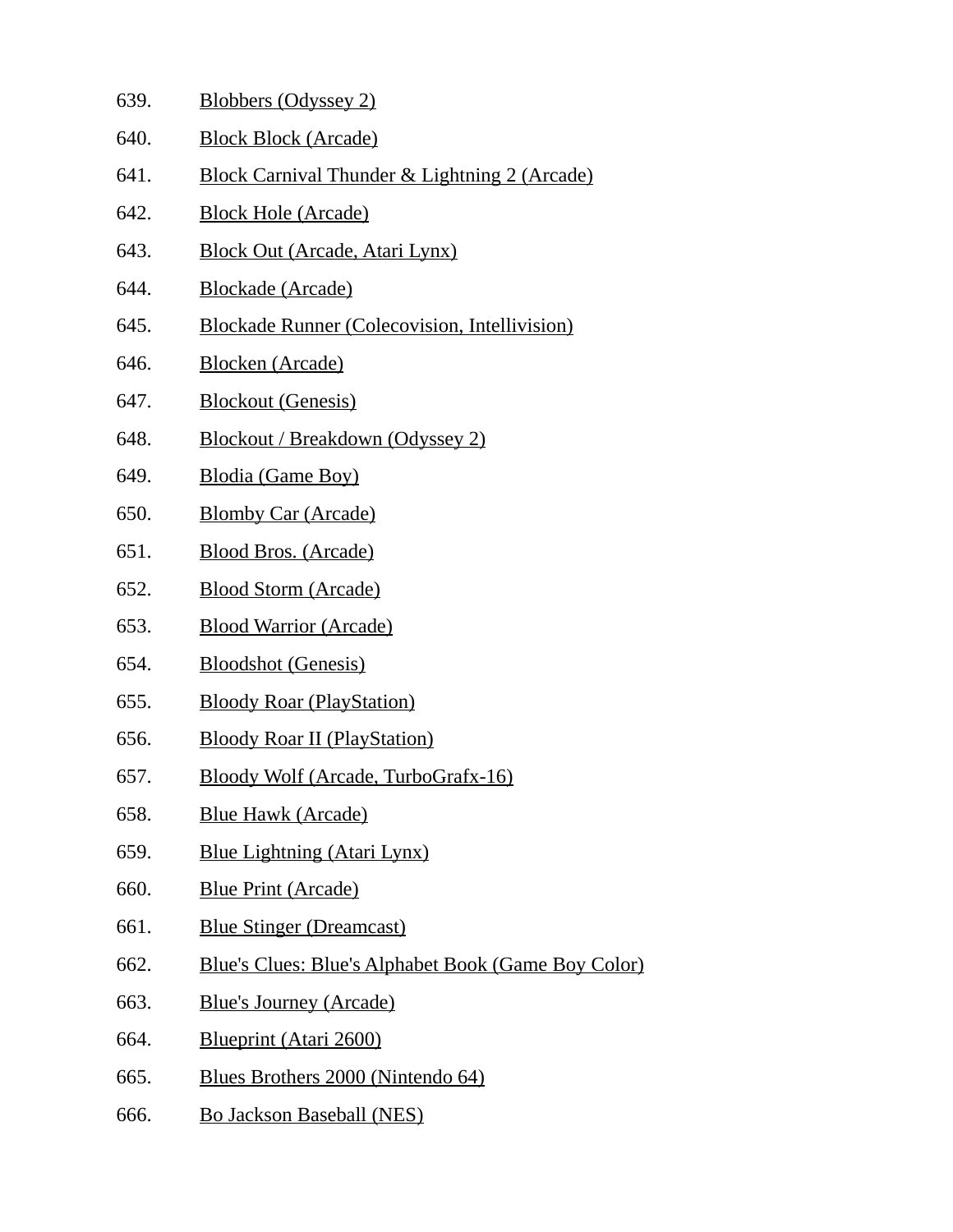- 667. Bo Jackson: Two Games in One (Game Boy)
- 668. Bob the Builder: Fix it Fun! (Game Boy, Game Boy Color)
- 669. Bobby's World (Super Nintendo)
- 670. Body Count (Genesis)
- 671. Body Harvest (Nintendo 64)
- 672. Body Slam (Arcade)
- 673. Body Slam! Super Pro Wrestling (Intellivision)
- 674. Bogey Manor (Arcade)
- 675. Boggle Plus (Game Boy)
- 676. Boggy '84 (Arcade)
- 677. Boktai 2: Solar Boy Django (Game Boy Advance)
- 678. Boktai: The Sun Is in Your Hand (Game Boy Advance)
- 679. Bomb Bee (Arcade)
- 680. Bomb Jack (Arcade, Game Boy)
- 681. Bomb Squad (Intellivision)
- 682. Bombardeio Submarino / Tiro ao Alvo (Odyssey 2)
- 683. Bomber Boy (Game Boy)
- 684. Bomber King (NES)
- 685. Bomber Man (Arcade)
- 686. Bomber Man Collection (Game Boy)
- 687. Bomber Man World (Arcade)
- 688. Bomber Raid (Sega Master System)
- 689. Bomberman (NES, TurboGrafx-16)
- 690. Bomberman '93 (TurboGrafx-16)
- 691. Bomberman '93 Special (TurboGrafx-16)
- 692. Bomberman '94 (TurboGrafx-16)
- 693. Bomberman 64 (Nintendo 64)
- 694. Bomberman 64: The Second Attack! (Nintendo 64)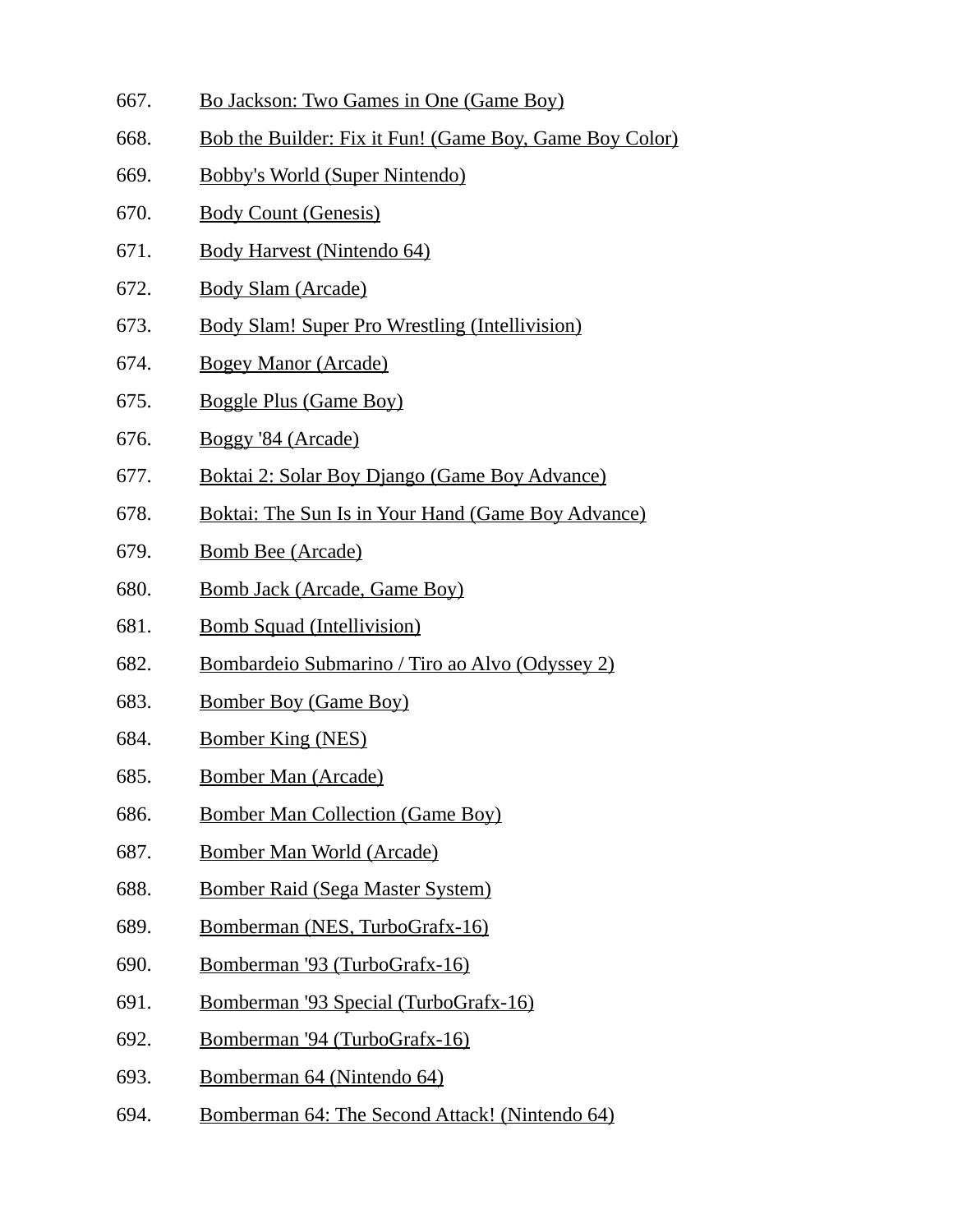- 695. Bomberman : Party Edition (PlayStation)
- 696. Bomberman Fantasy Race (PlayStation)
- 697. Bomberman GB (Game Boy)
- 698. Bomberman Hero (Nintendo 64)
- 699. Bomberman II (NES)
- 700. Bomberman Max 2 Red Advance (Game Boy Advance)
- 701. Bomberman Max 2: Blue Advance (Game Boy Advance)
- 702. Bomberman Max: Blue Champion (Game Boy Color)
- 703. Bomberman Quest (Game Boy Color)
- 704. Bomberman Tournament (Game Boy Advance)
- 705. Bomberman World (PlayStation)
- 706. Bomberman: Panic Bomber (Arcade)
- 707. Bomberman: Users Battle (TurboGrafx-16)
- 708. Bombjack Twin (Arcade)
- 709. Bonanza Bros (Sega Master System)
- 710. Bonanza Bros. (Arcade)
- 711. Bonanza Brothers (Genesis)
- 712. Bonk 3: Bonk's Big Adventure (TurboGrafx-16)
- 713. Bonk III : Bonk's Big Adventure (TurboGrafx-CD)
- 714. Bonk's Adventure (Game Boy, NES, TurboGrafx-16)
- 715. Bonk's Revenge (Game Boy, TurboGrafx-16)
- 716. Bonk's adventure (Arcade)
- 717. Bonkers (Genesis, Super Nintendo)
- 718. Bonkers Wax Up (Sega Master System)
- 719. Bonze Adventure (Arcade)
- 720. Booby Boys (Game Boy)
- 721. Boogerman: A Pick and Flick Adventure (Genesis, Super Nintendo)
- 722. Boomer Rang'r (Arcade)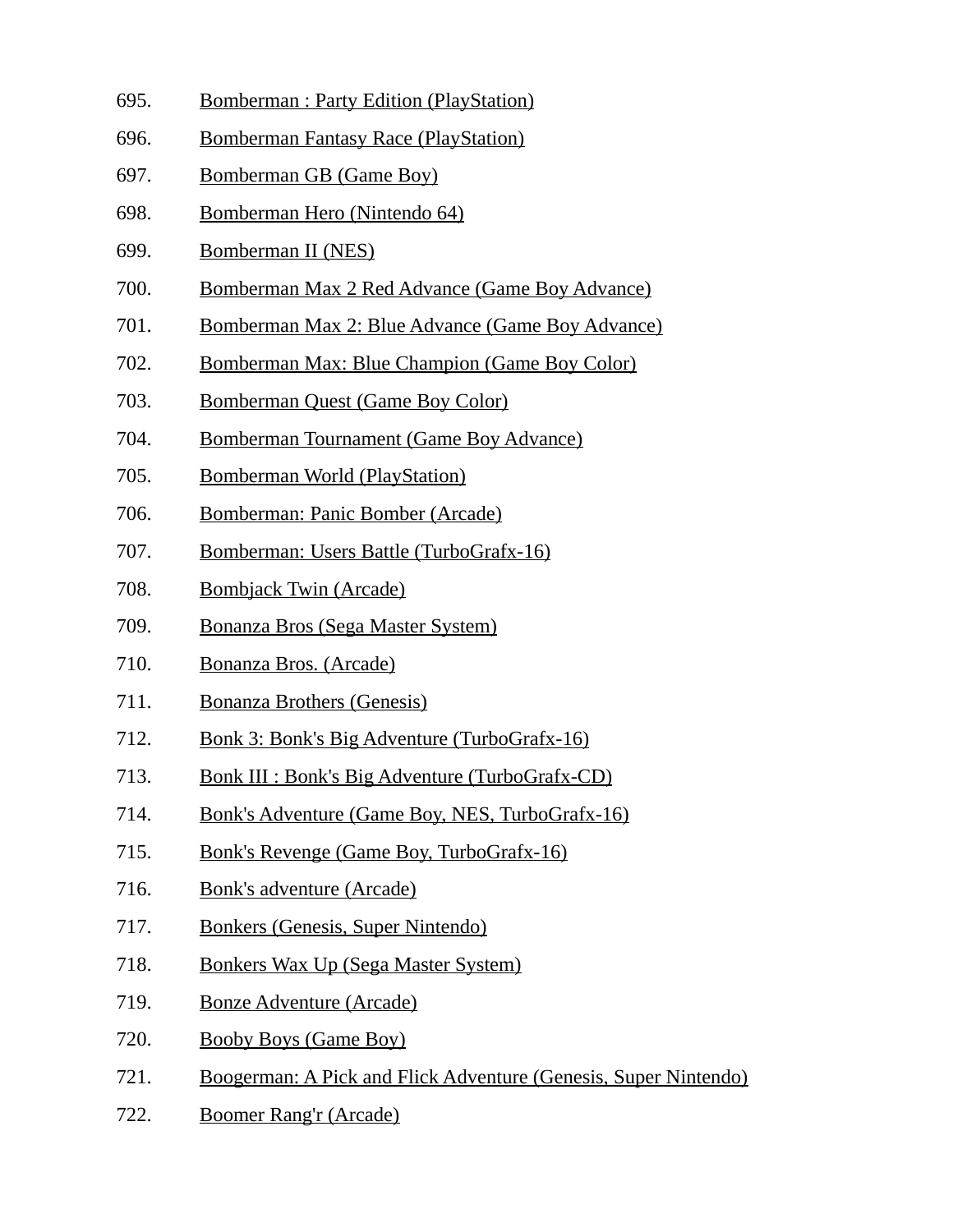- 723. Boomer's Adventure in ASMIK World (Game Boy) 724. Boot Camp (Arcade) 725. Boot Hill (Arcade) 726. Borench (Arcade) 727. Bosconian (Arcade) 728. Bottom of the 9th (Nintendo 64, PlayStation) 729. Bottom of the 9th '97 (PlayStation) 730. Bottom of the 9th '99 (PlayStation) 731. Bottom of the Ninth (Arcade) 732. Bouken Danshaku Don: The Lost Sunheart (TurboGrafx-16) 733. Boulder Dash (Arcade, Colecovision, Game Boy, NES) 734. Boulder Dash Part 2 (Arcade) 735. Bouncers (Sega CD) 736. Bowl-O-Rama (Arcade) 737. Bowling (Atari 2600) 738. Bowling / Basketball (Odyssey 2) 739. Boxing (Atari 2600, Game Boy, Intellivision) 740. Boxing Legends of the Ring (Genesis, Super Nintendo)
- 741. Boxxle (Colecovision)
- 742. Boxxle II (Game Boy)
- 743. Boxy Boy (Arcade)
- 744. Boxyboy (TurboGrafx-16)
- 745. Brain (Arcade)
- 746. Brain Bender (Game Boy)
- 747. Brain Drain (Game Boy)
- 748. Brain Games (Atari 2600)
- 749. Brain Lord (Super Nintendo)
- 750. Brain Strainers (Colecovision)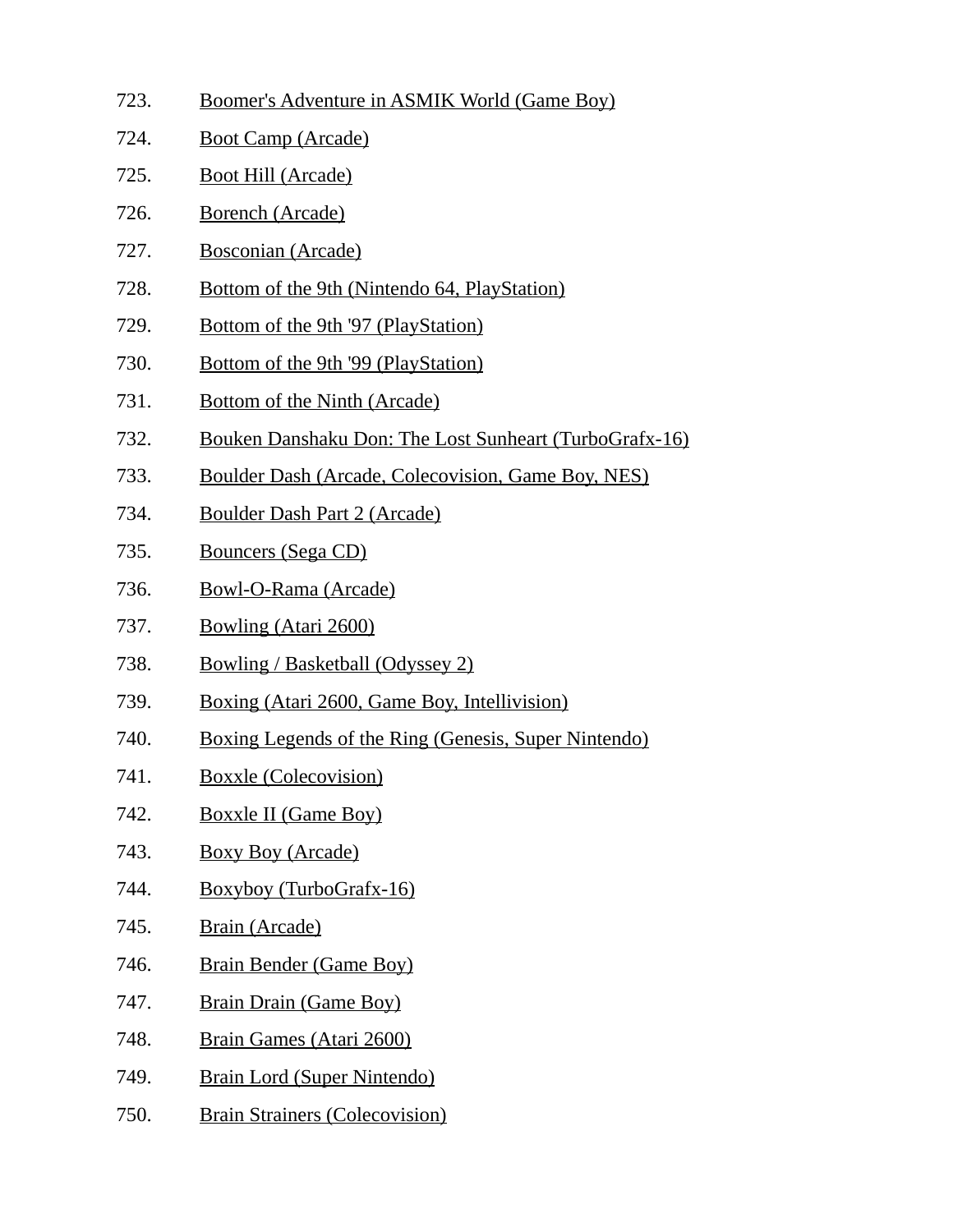- 751. Bram Stoker's Dracula (Game Boy, Game Gear, Genesis, NES, Sega CD, Sega Master System, Super Nintendo)
- 752. Brandish (Super Nintendo)
- 753. Brave Blade (Arcade)
- 754. Bravoman (TurboGrafx-16)
- 755. Brawl Brothers (Super Nintendo)
- 756. Break In (TurboGrafx-16)
- 757. Break Thru (Arcade)
- 758. Break Time: The National Pool Tour (NES)
- 759. BreakThru (NES)
- 760. BreakThru! (Game Boy, Super Nintendo)
- 761. Breakers (Arcade)
- 762. Breakers Revenge (Arcade)
- 763. Breakout (Atari 2600)
- 764. Breath of Fire (Game Boy Advance, Super Nintendo)
- 765. Breath of Fire II (Game Boy Advance, Super Nintendo)
- 766. Breath of Fire III (PlayStation)
- 767. Breath of Fire IV (PlayStation)
- 768. Brett Hull Hockey (Super Nintendo)
- 769. Brett Hull Hockey 95 (Genesis, Super Nintendo)
- 770. Breywood (Arcade)
- 771. Brian Lara Cricket (Genesis)
- 772. Brian Lara Cricket 96 (Genesis)
- 773. Brickout! (Intellivision)
- 774. Bridge (Atari 2600)
- 775. Brix (Arcade)
- 776. Broken Circle (Game Boy Advance)
- 777. Broken Sword : The Shadow of the Templars (PlayStation)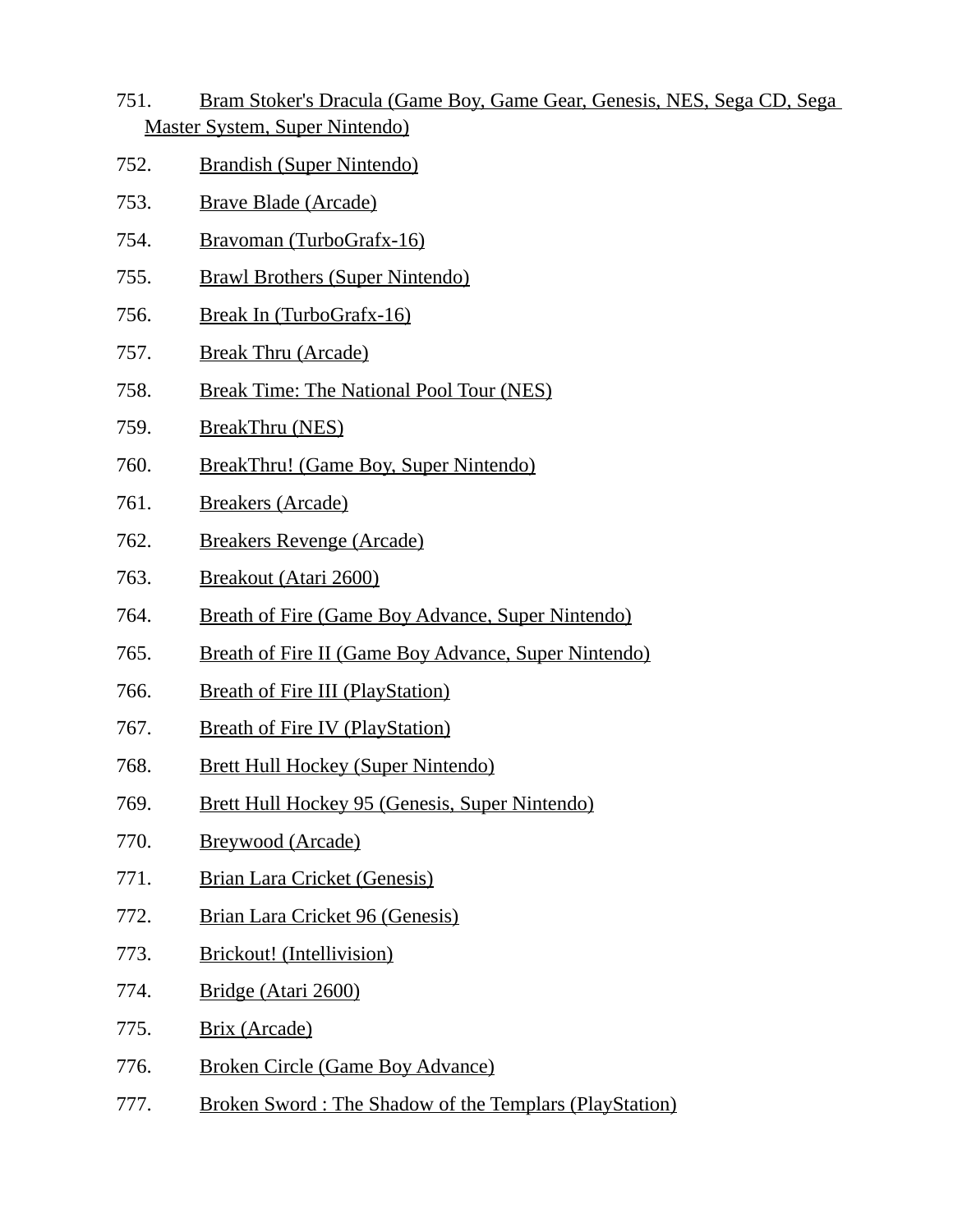- 778. Broken Sword II : The Smoking Mirror (PlayStation)
- 779. Broken Sword: The Shadow of the Templars (Game Boy Advance)
- 780. Bronkie the Bronchiasaurus (Super Nintendo)
- 781. Bruce Lee: Return of the Legend (Game Boy Advance)
- 782. Brunswick Circuit Pro Bowling (Nintendo 64)
- 783. Brunswick World Tournament of Champions (Super Nintendo)
- 784. Brush Roller (NES)
- 785. Brutal: Above the Claw (Sega 32X)
- 786. Brutal: Paws of Fury (Genesis, Sega CD, Super Nintendo)
- 787. Brute Force (Arcade)
- 788. Bubba'n'Stix: A Strategy Adventure (Genesis)
- 789. Bubble Bobble (Arcade, Game Boy, Game Gear, NES, Sega Master System)
- 790. Bubble Bobble 2 (Arcade)
- 791. Bubble Bobble Jr. (J) (Game Boy)
- 792. Bubble Bobble Part 2 (Game Boy, NES)
- 793. Bubble Bobble: Old & New (Game Boy Advance)
- 794. Bubble Ghost (Game Boy)
- 795. Bubble Memories (Arcade)
- 796. Bubble Trouble (Atari Lynx)
- 797. Bubble and Squeak (Genesis)
- 798. Bubbles (Arcade)
- 799. Bubsy II (Game Boy, Genesis, Super Nintendo)
- 800. Bubsy in: Claws Encounters of the Furred Kind (Genesis, Super Nintendo)
- 801. Buck Bumble (Nintendo 64)
- 802. Buck Rogers: Countdown to Doomsday (Genesis)
- 803. Buck Rogers: Planet of Zoom (Arcade, Atari 2600, Colecovision)
- 804. Bucky O'Hare (Arcade, NES)
- 805. Buffy the Vampire Slayer (Game Boy Color)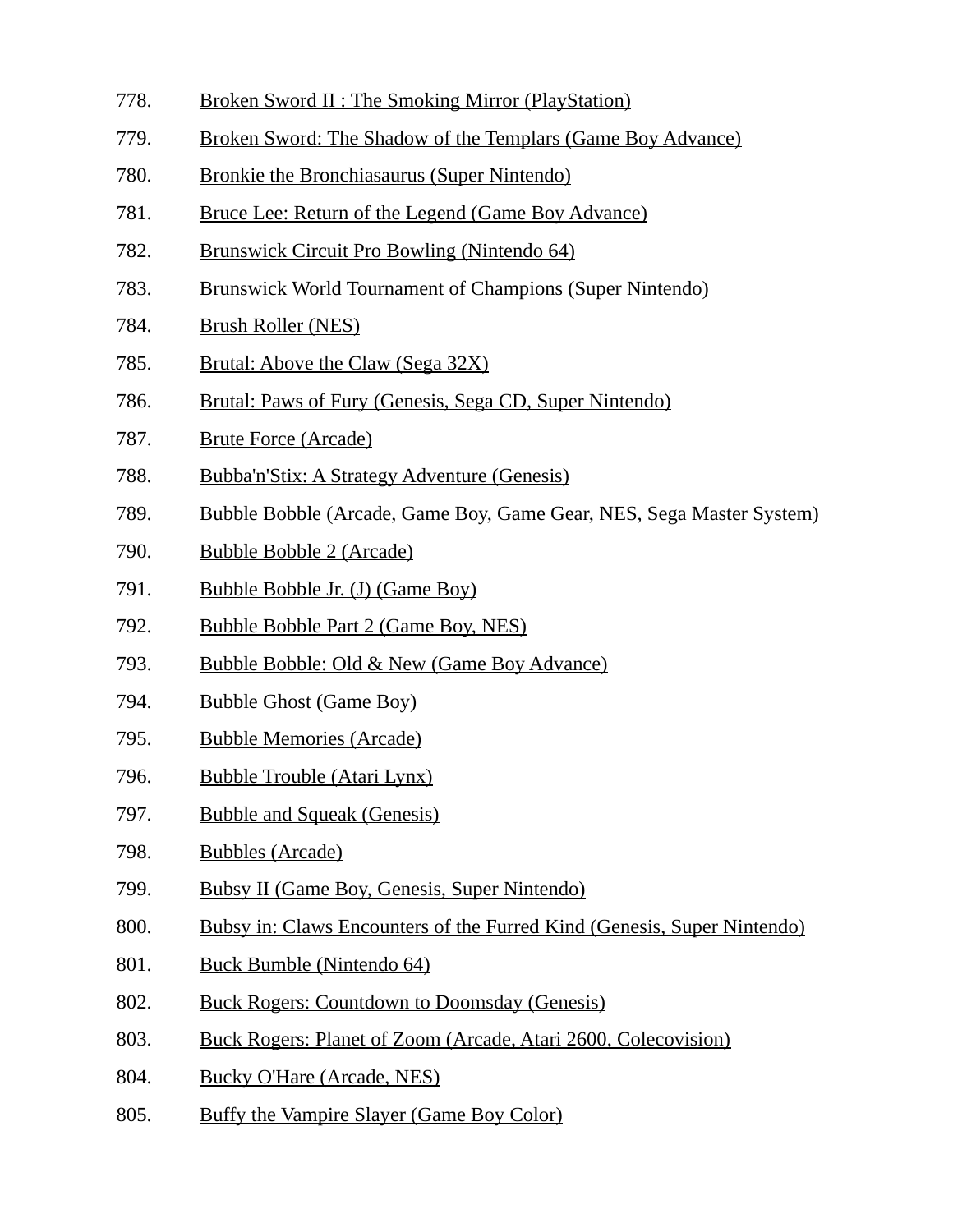- 806. Buffy the Vampire Slayer: Wrath of the Darkhul King (Game Boy Advance)
- 807. Buggy Challenge (Arcade)
- 808. Buggy Run (Sega Master System)
- 809. Bugs (Atari 2600)
- 810. Bugs Bunny & Taz : Time Busters (PlayStation)
- 811. Bugs Bunny : Lost in Time (PlayStation)
- 812. Bugs Bunny Collection (Game Boy)
- 813. Bugs Bunny In Crazy Castle 4 (Game Boy Color)
- 814. Bugs Bunny in Double Trouble (Game Gear, Genesis)
- 815. Bugs Bunny: Crazy Castle 3 (Game Boy Color)
- 816. Bugs Bunny: Rabbit Rampage (Super Nintendo)
- 817. Bull Fight (Arcade)
- 818. Bull Fight: Ring no Haja (TurboGrafx-16)
- 819. Bullfight (Arcade)
- 820. Bulls versus Blazers and the NBA Playoffs (Genesis)
- 821. Bulls vs Blazers and the NBA Playoffs (Super Nintendo)
- 822. Bulls vs Lakers and the NBA Playoffs (Genesis)
- 823. Bump 'n' Jump (Arcade, Atari 2600, Intellivision)
- 824. Bump'n Jump (Colecovision)
- 825. Bump'n'Jump (NES)
- 826. Bumper Bash (Atari 2600)
- 827. Buraco Negro! (Odyssey 2)
- 828. Burai Fighter (NES)
- 829. Burai Fighter Color (Game Boy Color)
- 830. Burai Fighter Deluxe (Game Boy)
- 831. Burger Time (Arcade)
- 832. BurgerTime (Atari 2600, Colecovision, Intellivision, NES)
- 833. BurgerTime Deluxe (Game Boy)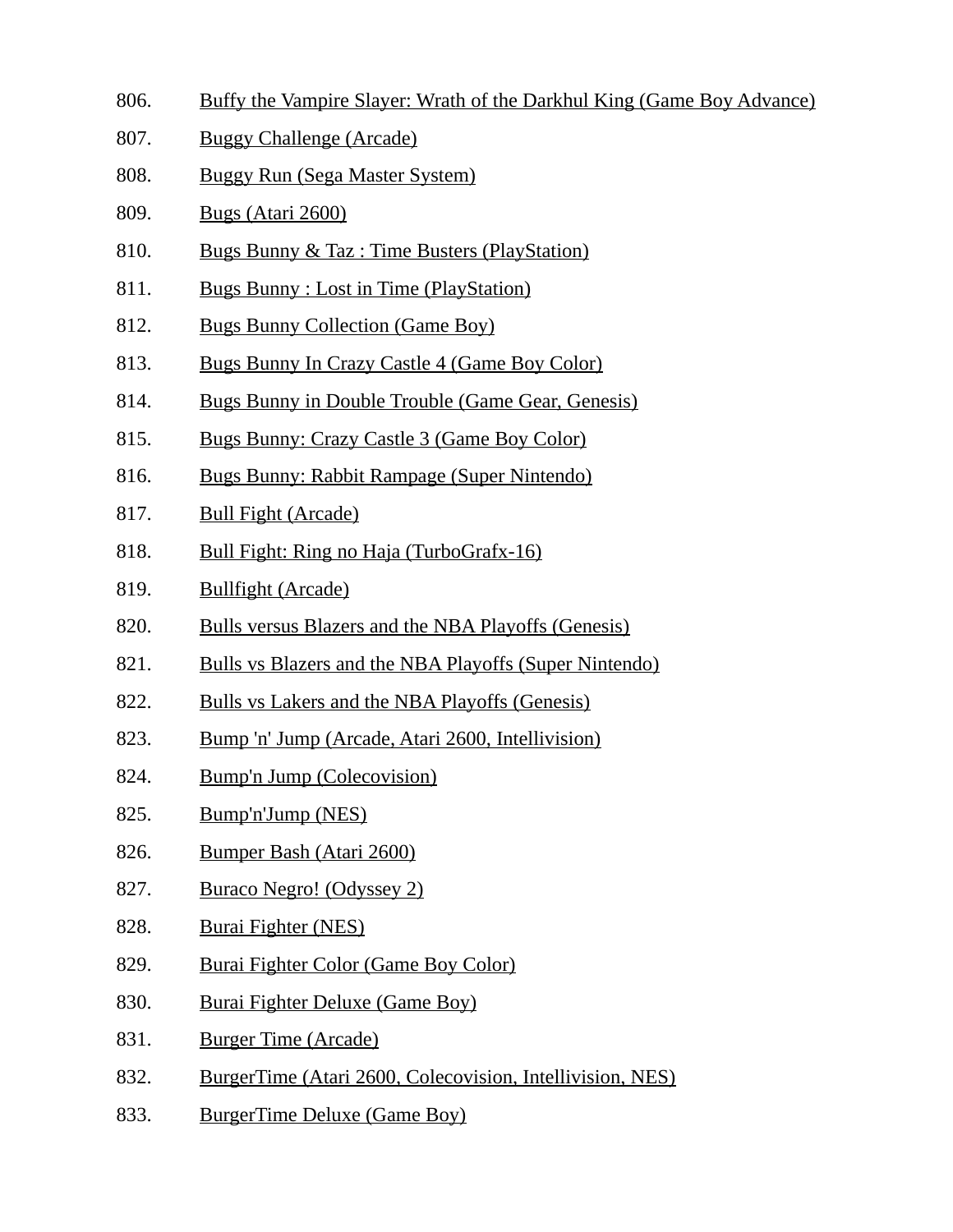| 834. | <u>Burglar x (Arcade)</u>                              |
|------|--------------------------------------------------------|
| 835. | <b>Burn Rubber (Colecovision)</b>                      |
| 836. | <b>Burning Angels (TurboGrafx-16)</b>                  |
| 837. | <b>Burning Fight (Arcade)</b>                          |
| 838. | <b>Burning Force (Arcade, Genesis)</b>                 |
| 839. | <b>Burning Paper (Game Boy)</b>                        |
| 840. | <b>Burning Rival (Arcade)</b>                          |
| 841. | <b>Bushido Blade (PlayStation)</b>                     |
| 842. | <b>Bushido Blade 2 (PlayStation)</b>                   |
| 843. | <b>Bust-A-Move (Game Gear, Super Nintendo)</b>         |
| 844. | <u>Bust-A-Move '99 (Nintendo 64)</u>                   |
| 845. | Bust-A-Move 2: Arcade Edition (Nintendo 64)            |
| 846. | Bust-A-Move 3 DX (Game Boy, Nintendo 64)               |
| 847. | <b>Bust-A-Move 4 (Game Boy Color)</b>                  |
| 848. | <b>Bust-A-Move Millennium (Game Boy Color)</b>         |
| 849. | <u><b>Bust-a-Move 2: Arcade Edition (Game Boy)</b></u> |
| 850. | <b>Buster Bros (Arcade, TurboGrafx-CD)</b>             |
| 851. | <b>Buster Bros. (Game Boy)</b>                         |
| 852  | <u> Butasan (Arcade)</u>                               |
| 853. | <b>Buzz Bombers (Intellivision)</b>                    |
| 854. | C: The Contra Adventure (PlayStation)                  |
| 855. | <b>CIMA: The Enemy (Game Boy Advance)</b>              |

- 856. CT Special Forces (Game Boy Advance)
- 857. CT Special Forces 2: Back in the Trenches (Game Boy Advance)
- 858. CT Special Forces 3: Navy Ops (Game Boy Advance)
- 859. Cabal (Arcade, NES)
- 860. Cabbage Patch Kids Picture Show (Colecovision)
- 861. Cabbage Patch Kids: Adventures in the Park (Colecovision)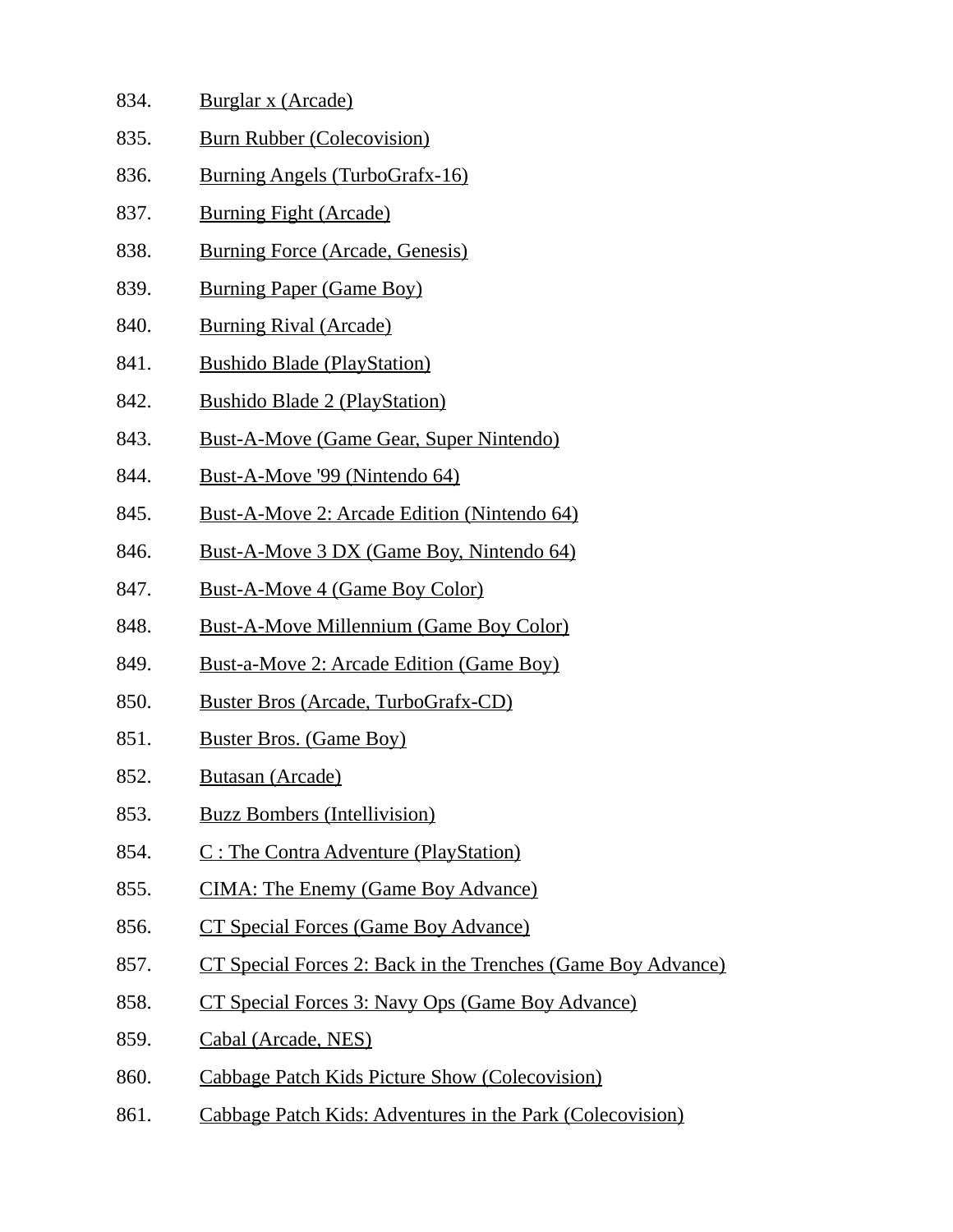- 862. Cacoma Knight in Bizyland (Super Nintendo)
- 863. Cadash (Arcade, Genesis)
- 864. Cadillacs and Dinosaurs (Arcade)
- 865. Cadillacs and Dinosaurs: The Second Cataclysm (Sega CD)
- 866. Caesars Palace (Game Boy, Game Gear, Genesis, NES)
- 867. Caesars Palace II (Game Boy Color)
- 868. Cal Ripken Jr. Baseball (Super Nintendo)
- 869. Caliber .50 (Arcade)
- 870. Caliber.50 (Genesis)
- 871. California Games (Atari 2600, Atari Lynx, Genesis, NES, Sega Master System)
- 872. California Games II (Sega Master System, Super Nintendo)
- 873. California Speed (Nintendo 64)
- 874. Calipso (Arcade)
- 875. Caltron 6 in 1 (NES)
- 876. Cameltry (Arcade)
- 877. Campaign '84 (Colecovision)
- 878. Cannon Ball (Arcade)
- 879. Cannon Fodder (Game Boy Color, Genesis)
- 880. Cannondale Cup (Super Nintendo)
- 881. Canyon Bomber (Arcade, Atari 2600)
- 882. Capcom Bowling (Arcade)
- 883. Capcom Sports Club (Arcade)
- 884. Capcom baseball (Arcade)
- 885. Capcom vs. SNK (Dreamcast)
- 886. Capcom's Gold Medal Challenge '92 (NES)
- 887. Capcom's MVP Football (Super Nintendo)
- 888. Capcom's Soccer Shootout (Super Nintendo)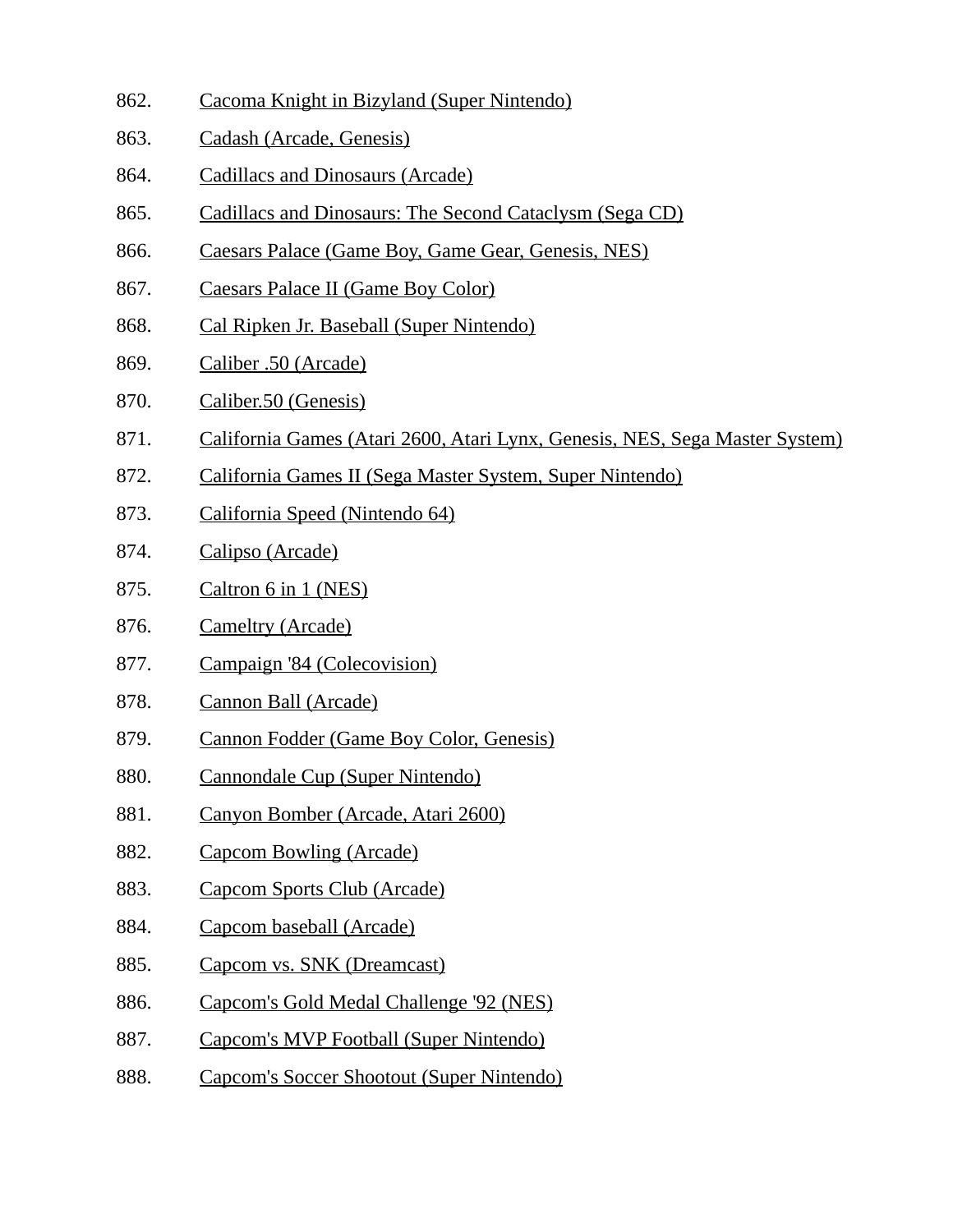- 889. Captain America and the Avengers (Arcade, Game Boy, Game Gear, Genesis, NES, Super Nintendo)
- 890. Captain Comic: The Adventure (NES)
- 891. Captain Commando (Arcade, Super Nintendo)
- 892. Captain Novolin (Super Nintendo)
- 893. Captain Planet and the Planeteers (Genesis, NES)
- 894. Captain Silver (Arcade, Sega Master System)
- 895. Captain Skyhawk (NES)
- 896. Captain Tomaday (Arcade)
- 897. Captain tomaday (Arcade)
- 898. Car Battler Joe (Game Boy Advance)
- 899. Car Jamboree (Arcade)
- 900. Car Polo (Arcade)
- 901. Card Game (Game Boy)
- 902. Carmageddon (Game Boy Color)
- 903. Carmageddon 64 (Nintendo 64)
- 904. Carnival (Arcade, Atari 2600, Colecovision, Intellivision)
- 905. Carrier (Dreamcast)
- 906. Carrier Aces (Super Nintendo)
- 907. Carrier Air Wing (Arcade)
- 908. Casino (Atari 2600)
- 909. Casino FunPak (Game Boy)
- 910. Casino Games (Sega Master System)
- 911. Casino Kid (NES)
- 912. Casino Kid II (NES)
- 913. Casino Slot Machine (Odyssey 2)
- 914. Casper (Game Boy, Game Boy Color, Super Nintendo)
- 915. Castelian (Game Boy, NES)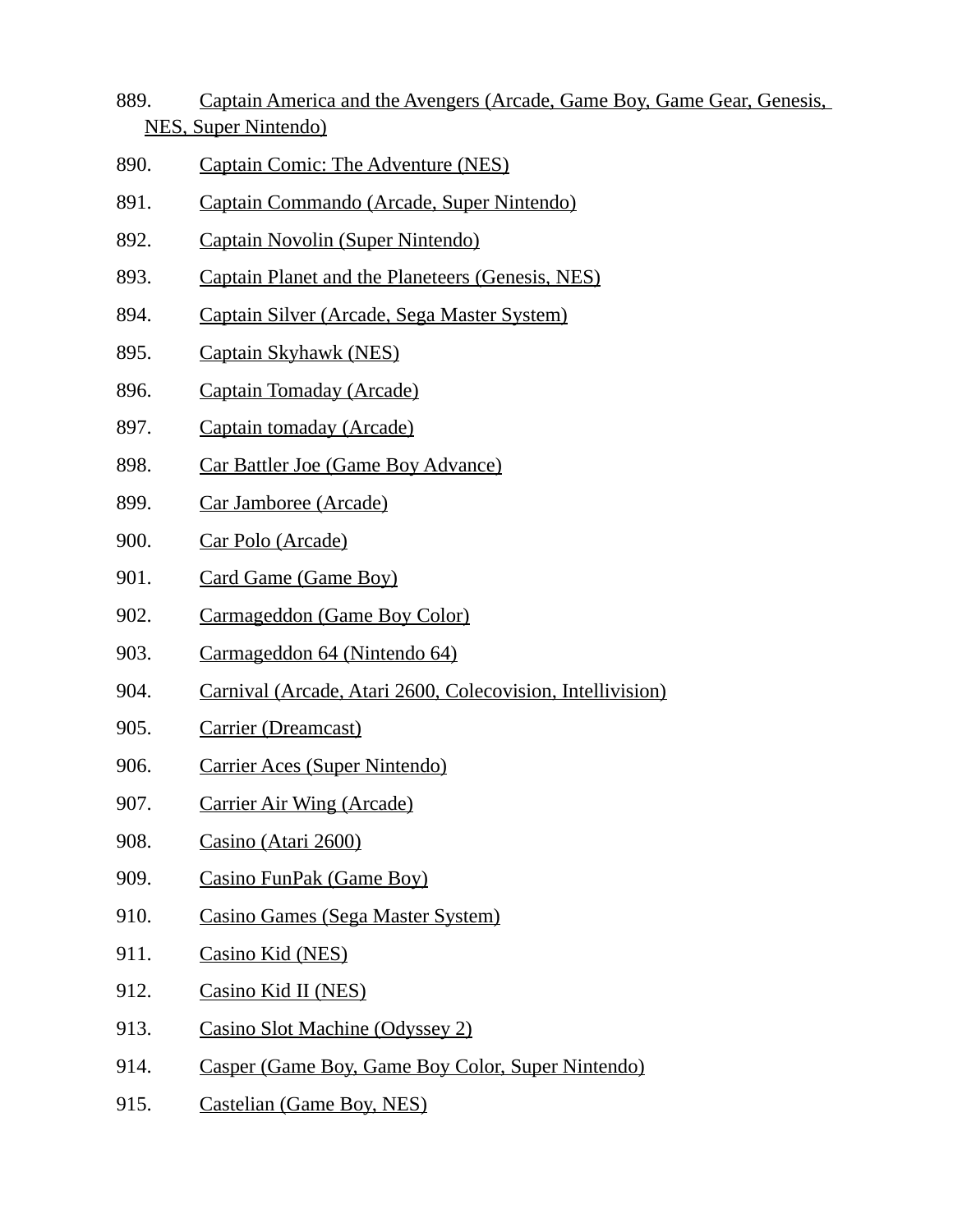| 916.            | <b>Castle Quest (Game Boy)</b>                                            |
|-----------------|---------------------------------------------------------------------------|
| 917.            | <b>Castle of Deceit (NES)</b>                                             |
| 918.            | <b>Castle of Dragon (NES)</b>                                             |
| 919.<br>System) | Castle of Illusion Starring Mickey Mouse (Game Gear, Genesis, Sega Master |
| 920.            | <b>Castlequest (NES)</b>                                                  |
| 921.            | Castlevania (NES, Nintendo 64)                                            |
| 922.            | Castlevania: Symphony of the Night (PlayStation)                          |
| 923.            | <b>Castlevania Chronicles (PlayStation)</b>                               |
| 924.            | Castlevania II: Belmont's Revenge (Game Boy)                              |
| 925.            | Castlevania II: Simon's Quest (NES)                                       |
| 926.            | Castlevania III: Dracula's Curse (NES)                                    |
| 927.            | Castlevania Legends (Game Boy)                                            |
| 928.            | <b>Castlevania: Aria of Sorrow (Game Boy Advance)</b>                     |
| 929.            | Castlevania: Bloodlines (Genesis)                                         |
| 930.            | Castlevania: Circle of the Moon (Game Boy Advance)                        |
| 931.            | Castlevania: Dracula X (Super Nintendo)                                   |
| 932.            | Castlevania: Harmony of Dissonance (Game Boy Advance)                     |
| 933.            | Castlevania: Legacy of Darkness (Nintendo 64)                             |
| 934.            | Castlevania: The Adventure (Game Boy)                                     |
| 935.            | <b>Castlevania: The New Generation (Genesis)</b>                          |
| 936.            | Cat Trax (Atari 2600)                                                     |
| 937.            | Catch the Ball / Noughts and Crosses (Odyssey 2)                          |

- 938. Caterpillar S.O.S. (Colecovision)
- 939. Catrap (Game Boy)
- 940. Catwoman (Game Boy Color)
- 941. Catz (Game Boy Color)
- 942. Cavelon (Arcade)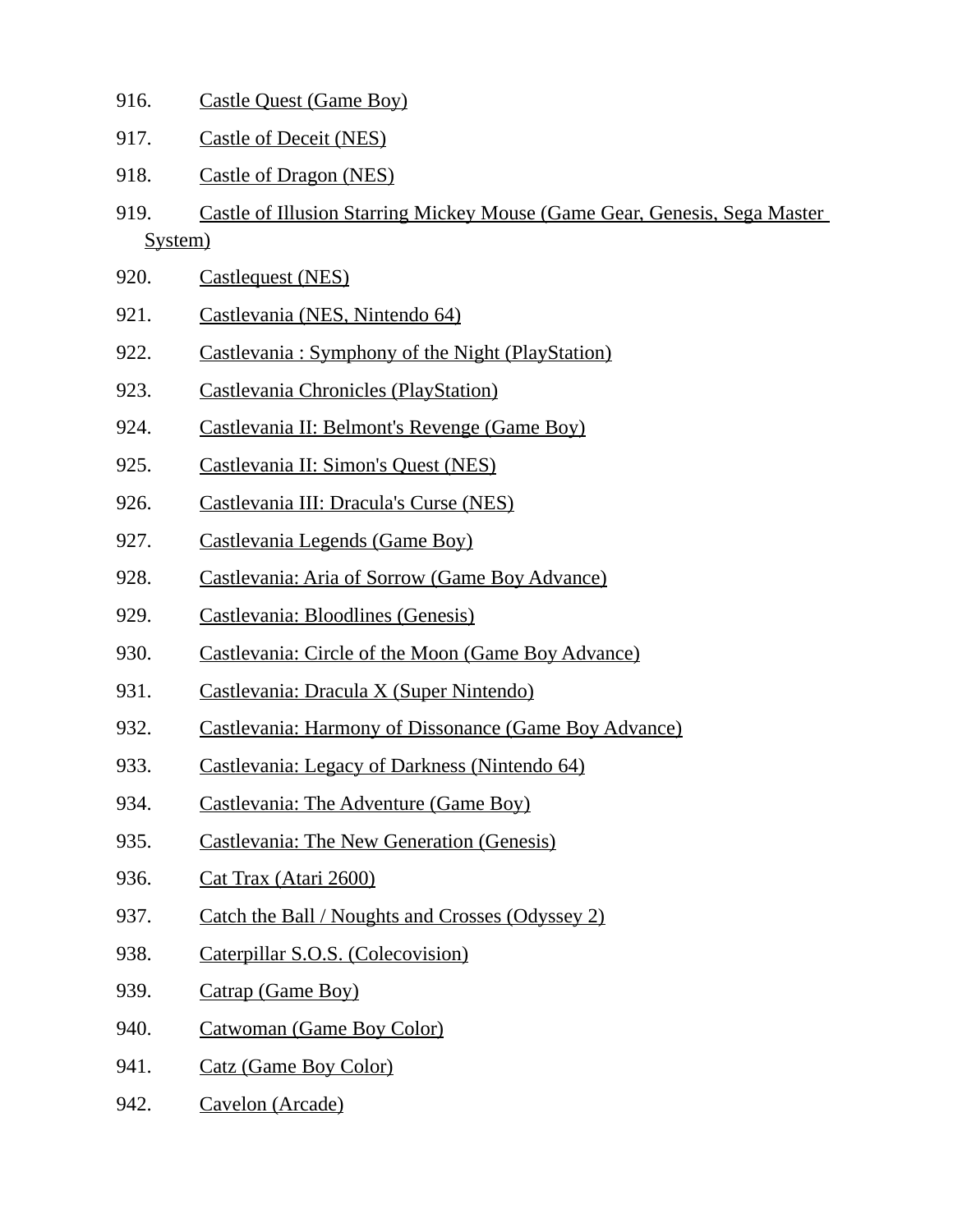- 943. Caveman Games (NES)
- 944. Centipede (Arcade, Atari 2600, Atari 7800, Colecovision, Dreamcast, Game Boy, Game Boy Color, Intellivision, PlayStation)
- 945. Centurion: Defender of Rome (Genesis)
- 946. Cerberus (Arcade)
- 947. Chachamaru Panic (Game Boy)
- 948. Chack 'N Pop (Arcade)
- 949. Chakan (Game Gear, Genesis)
- 950. Challenge (Atari 2600)
- 951. Challenge of the Dragon (NES)
- 952. Challenger (Arcade, NES)
- 953. Chameleon (Arcade)
- 954. Chameleon Twist (Nintendo 64)
- 955. Chameleon Twist 2 (Nintendo 64)
- 956. Champion Baseball (Arcade)
- 957. Champion Boxing (Arcade)
- 958. Champion Pro Wrestling (Arcade)
- 959. Champion Wrestler (Arcade, TurboGrafx-16)
- 960. Champions Forever Boxing (TurboGrafx-16)
- 961. Champions World Class Soccer (Genesis)
- 962. Champions of Europe (Sega Master System)
- 963. Champions: World Class Soccer (Super Nintendo)
- 964. Championship Bowling (Genesis, NES)
- 965. Championship Hockey (Sega Master System)
- 966. Championship Lode Runner (NES)
- 967. Championship Motocross 2001 Featuring Ricky Carmichael (Game Boy Color)
- 968. Championship Pool (Game Boy, Genesis, NES, Super Nintendo)
- 969. Championship Soccer '94 (Sega CD, Super Nintendo)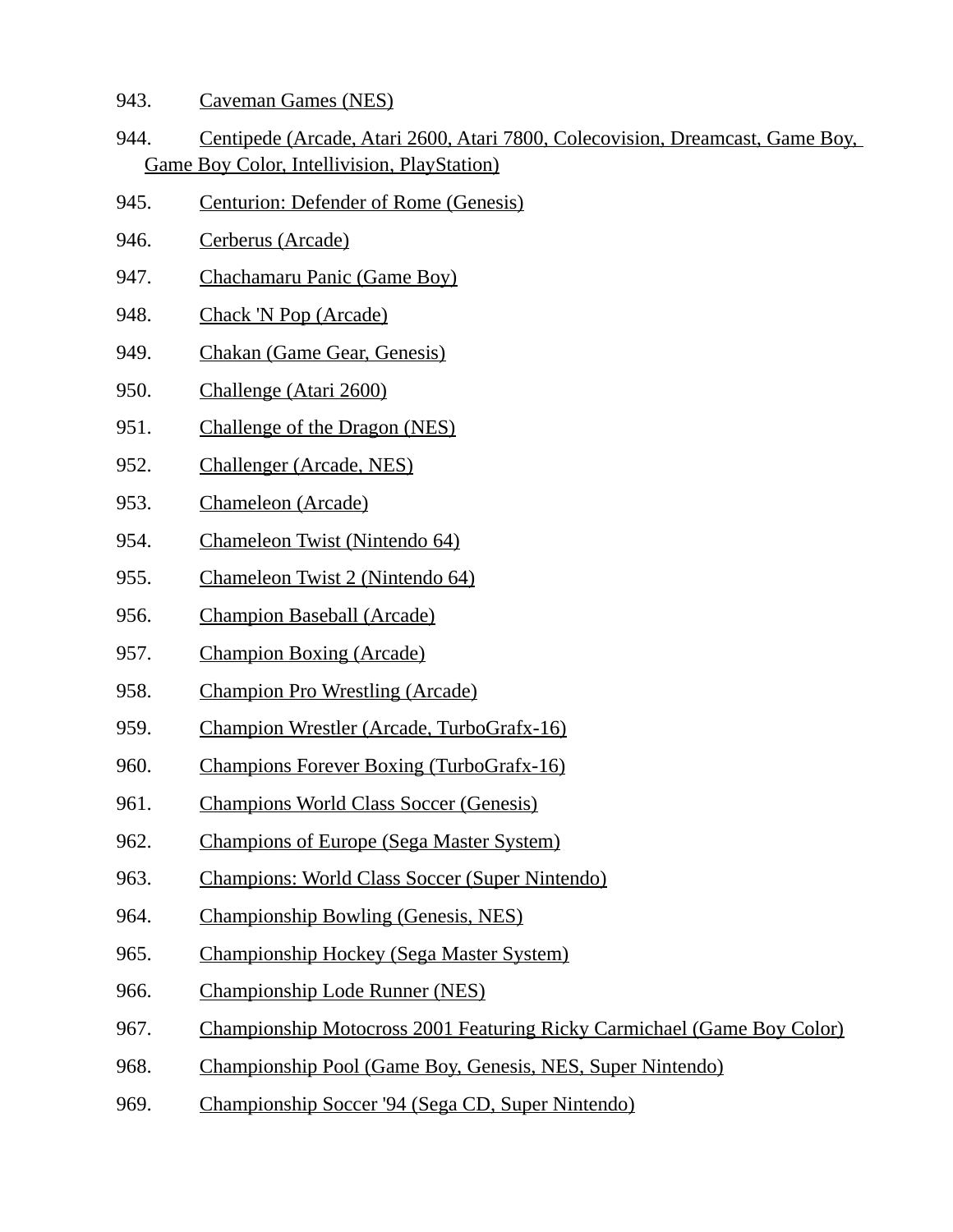- 970. Championship Sprint (Arcade)
- 971. Championship Tennis (Intellivision)
- 972. Change Air Blade (Arcade)
- 973. Changes (Arcade)
- 974. Charge 'N Blast (Dreamcast)
- 975. Charlie Blast's Territory (Nintendo 64)
- 976. Chase H.Q. (Arcade, Game Boy, TurboGrafx-16)
- 977. Chase H.Q. II (Genesis)
- 978. Chase H.Q.: Secret Police (Game Boy Color)
- 979. Chase the Chuckwagon (Atari 2600)
- 980. Chat et Souris (Odyssey 2)
- 981. Chavez (Super Nintendo)
- 982. Chavez II (Genesis, Super Nintendo)
- 983. Check Man (Arcade)
- 984. Checkered Flag (Atari Lynx)
- 985. Checkers (Atari 2600, Intellivision)
- 986. Checkmate (Arcade, Game Boy Color)
- 987. Cheeky Mouse (Arcade)
- 988. Cheese Cat-Astrophe Starring Speedy Gonzales (Genesis, Sega Master System)
- 989. Cheese Chase (Arcade)
- 990. Cheetahmen II (NES)
- 991. Chelnov (Arcade)
- 992. Chequered Flag (Arcade)
- 993. Chessmaster (Game Boy Color)
- 994. Chester Cheetah: Too Cool to Fool (Genesis, Super Nintendo)
- 995. Chester Cheetah: Wild Wild Quest (Genesis, Super Nintendo)
- 996. Chew Man Fu (TurboGrafx-16)
- 997. Cheyenne (Arcade)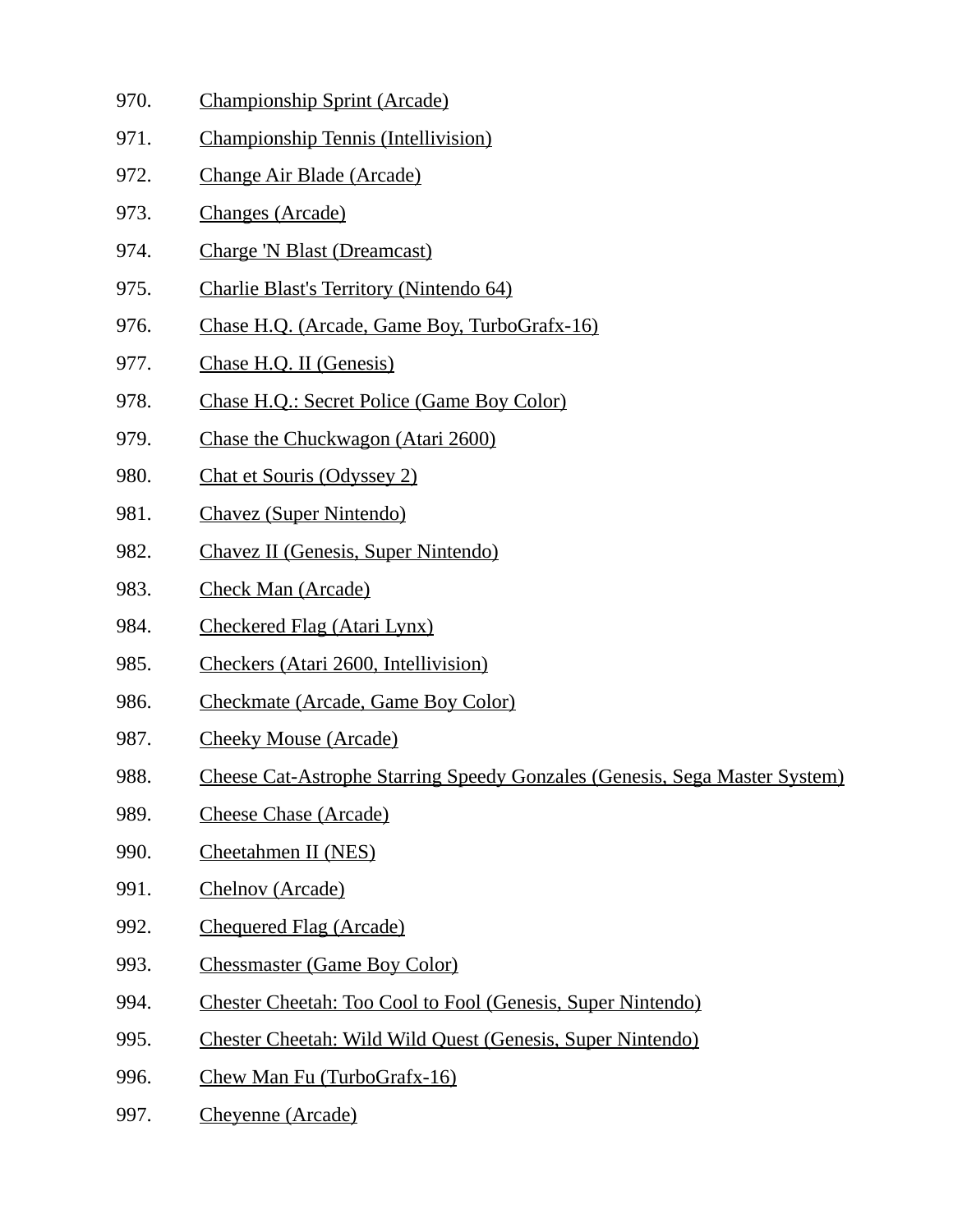- 998. Chi Chi's Pro Challenge Golf (Genesis)
- 999. Chicago Syndicate (Game Gear)
- 1000. Chicken Run (Dreamcast, Game Boy Color)
- 1001. Chicken Shift (Arcade)
- 1002. Chiki Chiki Boys (Genesis)
- 1003. Chiller (Arcade, NES)
- 1004. Chimera Beast (Arcade)
- 1005. China Gate (Arcade)
- 1006. China Syndrome (Atari 2600)
- 1007. China Warrior (TurboGrafx-16)
- 1008. Chinese Hero (Arcade)
- 1009. Chinese Logic (Odyssey 2)
- 1010. Chip 'n Dale: Rescue Rangers (NES)
- 1011. Chip 'n Dale: Rescue Rangers 2 (NES)
- 1012. Chip Shot: Super Pro Golf (Intellivision)
- 1013. Chip's Challenge (Atari Lynx)
- 1014. Choplifter (Atari 7800, Sega Master System)
- 1015. Choplifter II (Game Boy)
- 1016. Choplifter III (Game Boy, Game Gear, Super Nintendo)
- 1017. Choplifter! (Colecovision)
- 1018. Chopper Attack (Nintendo 64)
- 1019. Chopper Command (Atari 2600)
- 1020. Chopper I (Arcade)
- 1021. Chozetsu Rinjin Berabo Man (TurboGrafx-16)
- 1022. Chris Evert & Ivan Lendl in Top Players' Tennis (NES)
- 1023. Chrono Cross (PlayStation)
- 1024. Chrono Soldier (Arcade)
- 1025. Chrono Trigger (Super Nintendo)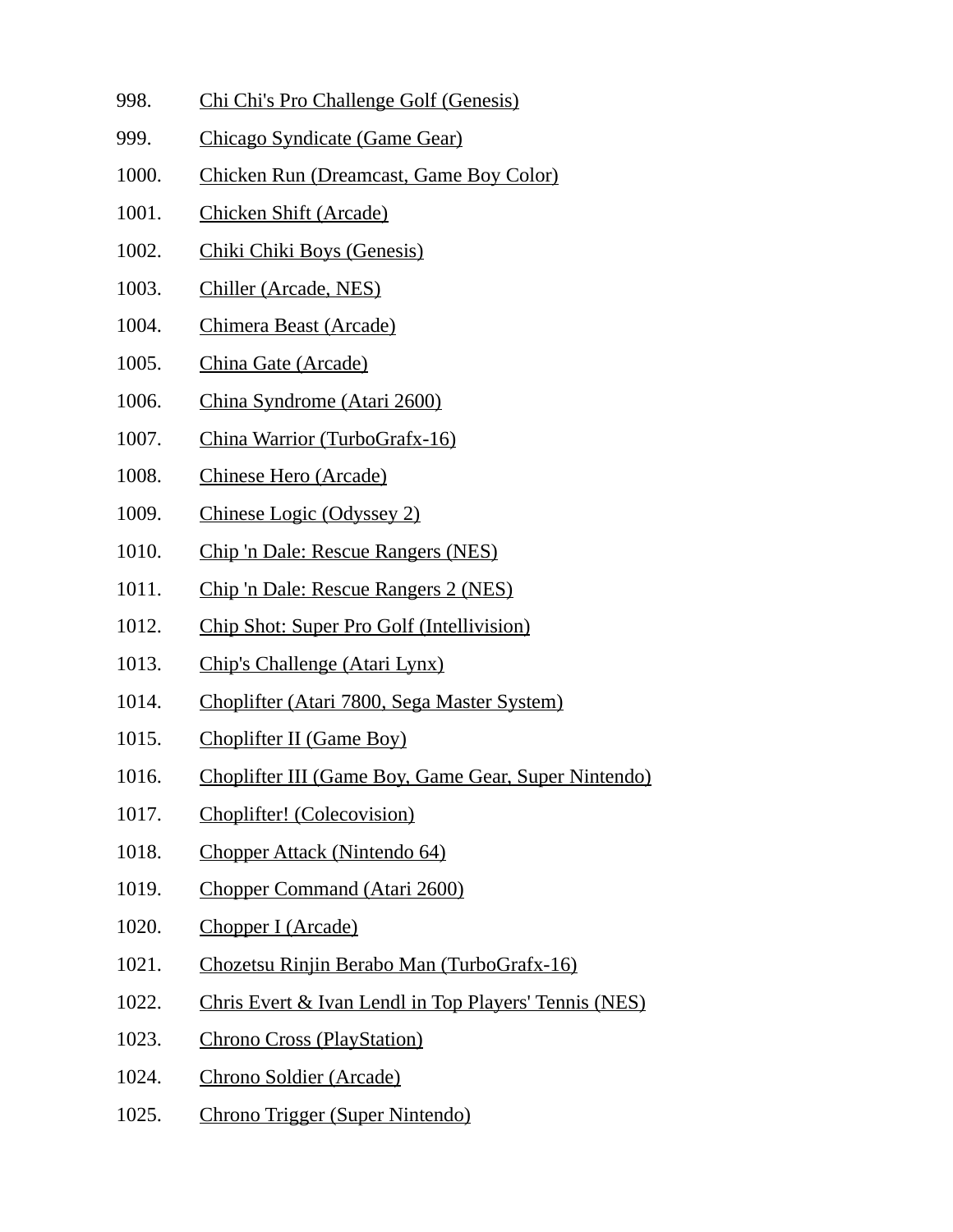- 1026. ChuChu Rocket! (Dreamcast, Game Boy Advance)
- 1027. Chubby Cherub (NES)
- 1028. Chuck Norris Superkicks (Colecovision)
- 1029. Chuck Rock (Game Boy, Game Gear, Genesis, Sega CD, Sega Master System, Super Nintendo)
- 1030. Chuck Rock II: Son of Chuck (Game Gear, Genesis, Sega CD, Sega Master System)
- 1031. Chuka Taisen (Cloud Master) (Arcade)
- 1032. Circus (Arcade)
- 1033. Circus Atari (Atari 2600)
- 1034. Circus Caper (NES)
- 1035. Circus Charlie (Arcade, Colecovision, NES)
- 1036. Circus Lido (TurboGrafx-16)
- 1037. Cisco Heat (Arcade)
- 1038. City Bomber (Arcade)
- 1039. City Connection (Arcade, NES)
- 1040. City Hunter (TurboGrafx-16)
- 1041. Civilization II (PlayStation)
- 1042. Clash at Demonhead (NES)
- 1043. Clash-Road (Arcade)
- 1044. Classic Bubble Bobble (Game Boy Color)
- 1045. Classic Concentration (NES)
- 1046. Clay Fighter (Super Nintendo)
- 1047. Clay Fighter 2: Judgment Clay (Super Nintendo)
- 1048. Clay Fighter: Tournament Edition (Super Nintendo)
- 1049. Clay Pigeon (Arcade)
- 1050. Clay Pigeon! (Odyssey 2)
- 1051. ClayFighter (Genesis)
- 1052. ClayFighter 63 1/3 (Nintendo 64)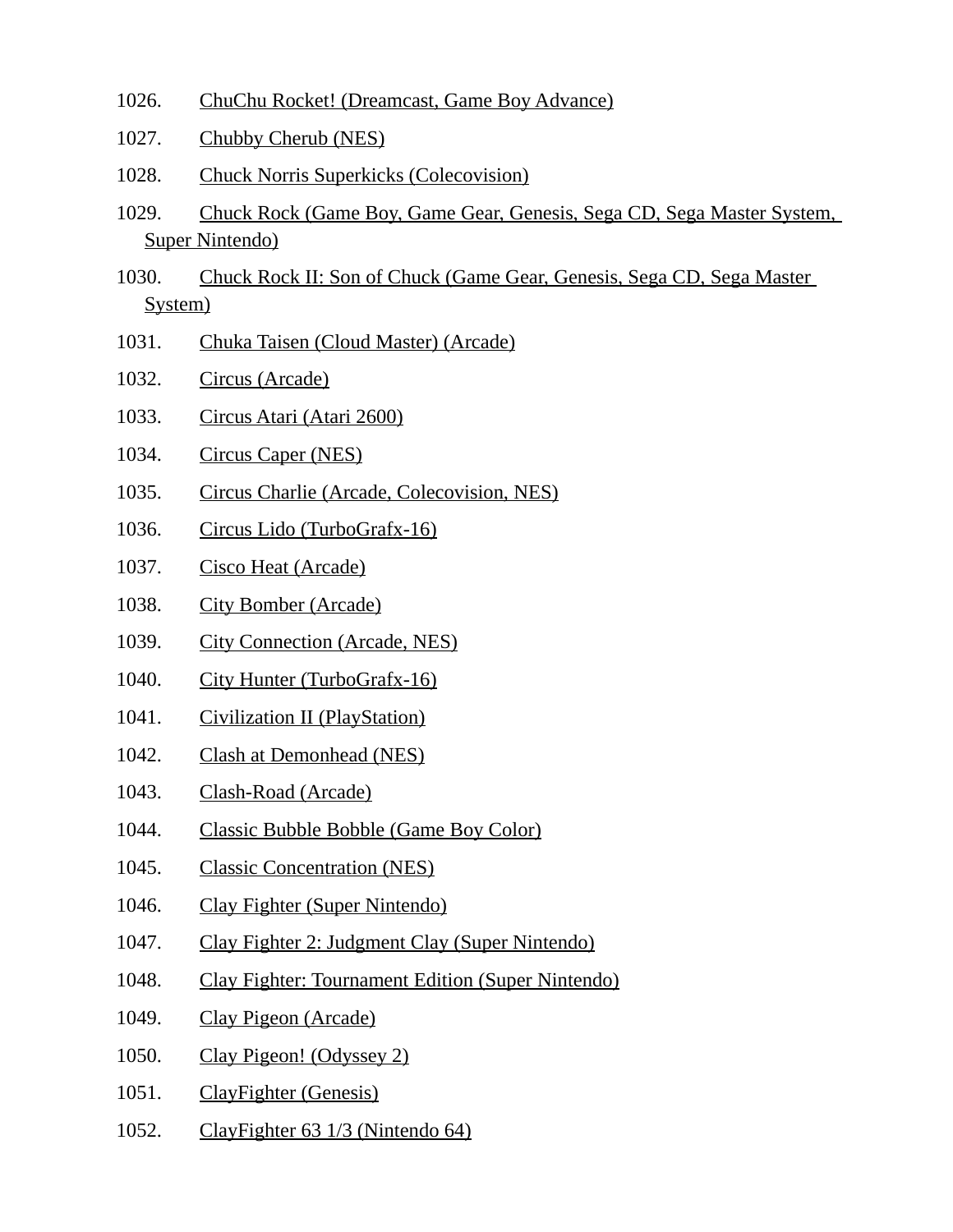- 1053. ClayFighter: Sculptor's Cut (Nintendo 64)
- 1054. Claymates (Super Nintendo)
- 1055. Clean Sweep (Vectrex)
- 1056. Cleopatra's Fortune (Arcade)
- 1057. Cliff Hanger (Daphne)
- 1058. Cliffhanger (Game Boy, Game Gear, Genesis, NES, Sega CD, Super Nintendo)
- 1059. Cloak & Dagger (Arcade)
- 1060. Cloud 9 (Arcade)
- 1061. Cloud Master (Sega Master System)
- 1062. Clu Clu Land (NES)
- 1063. Clue (Genesis, Super Nintendo)
- 1064. Clutch Hitter (Game Gear)
- 1065. Coach K College Basketball (Genesis)
- 1066. Coaster Works (Dreamcast)
- 1067. Cobra Command (Arcade, Daphne, NES, Sega CD)
- 1068. Cobra Triangle (NES)
- 1069. Coco Nuts (Atari 2600)
- 1070. Code Name: Viper (NES)
- 1071. Colin McRae Rally (Game Boy Color)
- 1072. College Football USA 96 (Genesis)
- 1073. College Football USA 97 (Genesis, Super Nintendo)
- 1074. College Football's National Championship (Genesis)
- 1075. College Slam (Game Boy, Genesis, Super Nintendo)
- 1076. Colony 7 (Arcade)
- 1077. Color a Dinosaur (NES)
- 1078. Columns (Arcade, Game Gear, Genesis, Sega Master System, TurboGrafx-16)
- 1079. Columns Crown (Game Boy Advance)
- 1080. Columns II: The Voyage Through Time (Arcade)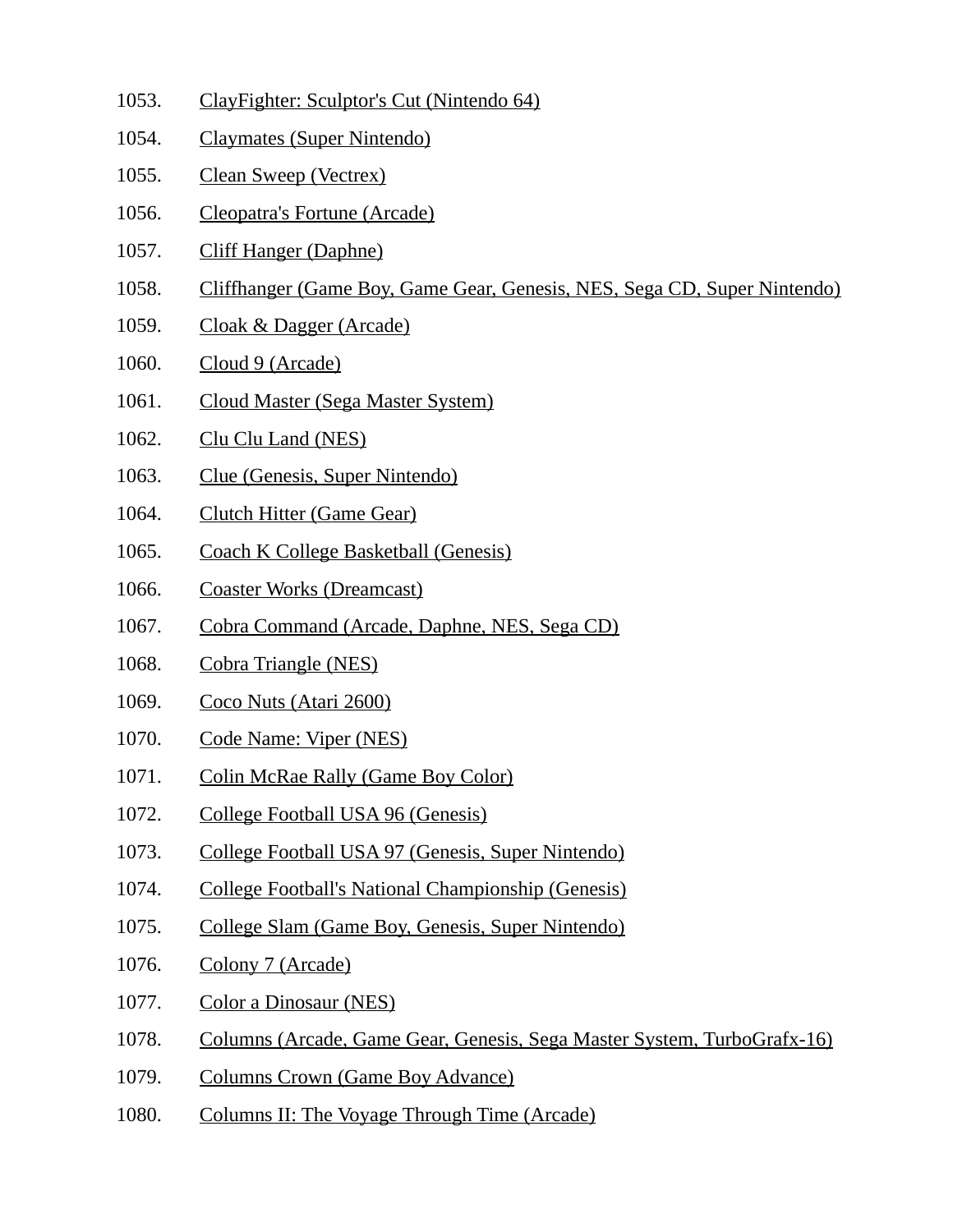- 1081. Columns III (Genesis)
- 1082. Comando Noturno (Odyssey 2)
- 1083. Combat (Arcade, Atari 2600)
- 1084. Combat Cars (Genesis)
- 1085. Combat School (Arcade)
- 1086. Comix Zone (Game Boy Advance, Genesis)
- 1087. Command & Conquer (Nintendo 64)
- 1088. Commander Keen (Game Boy Color)
- 1089. Commando (Arcade, Atari 2600, Atari 7800, Intellivision, NES)
- 1090. Commando (Sega) (Arcade)
- 1091. Commando Raid (Atari 2600)
- 1092. Complex X (Arcade)
- 1093. Computer Golf (Odyssey 2)
- 1094. Computer Intro (Odyssey 2)
- 1095. Conan (NES)
- 1096. Confidential Mission (Dreamcast)
- 1097. Conflict (NES)
- 1098. Congo Bongo (Arcade, Atari 2600, Colecovision, Intellivision)
- 1099. Congo's Caper (Super Nintendo)
- 1100. Conker's Bad Fur Day (Nintendo 64)
- 1101. Conker's Pocket Tales (Game Boy Color)
- 1102. Conquest of the Crystal Palace (NES)
- 1103. Conquest of the World (Odyssey 2)
- 1104. Continental Circus (Arcade)
- 1105. Contra (Arcade, NES)
- 1106. Contra: Legacy of War (PlayStation)
- 1107. Contra Advance: The Alien Wars EX (Game Boy Advance)
- 1108. Contra Force (NES)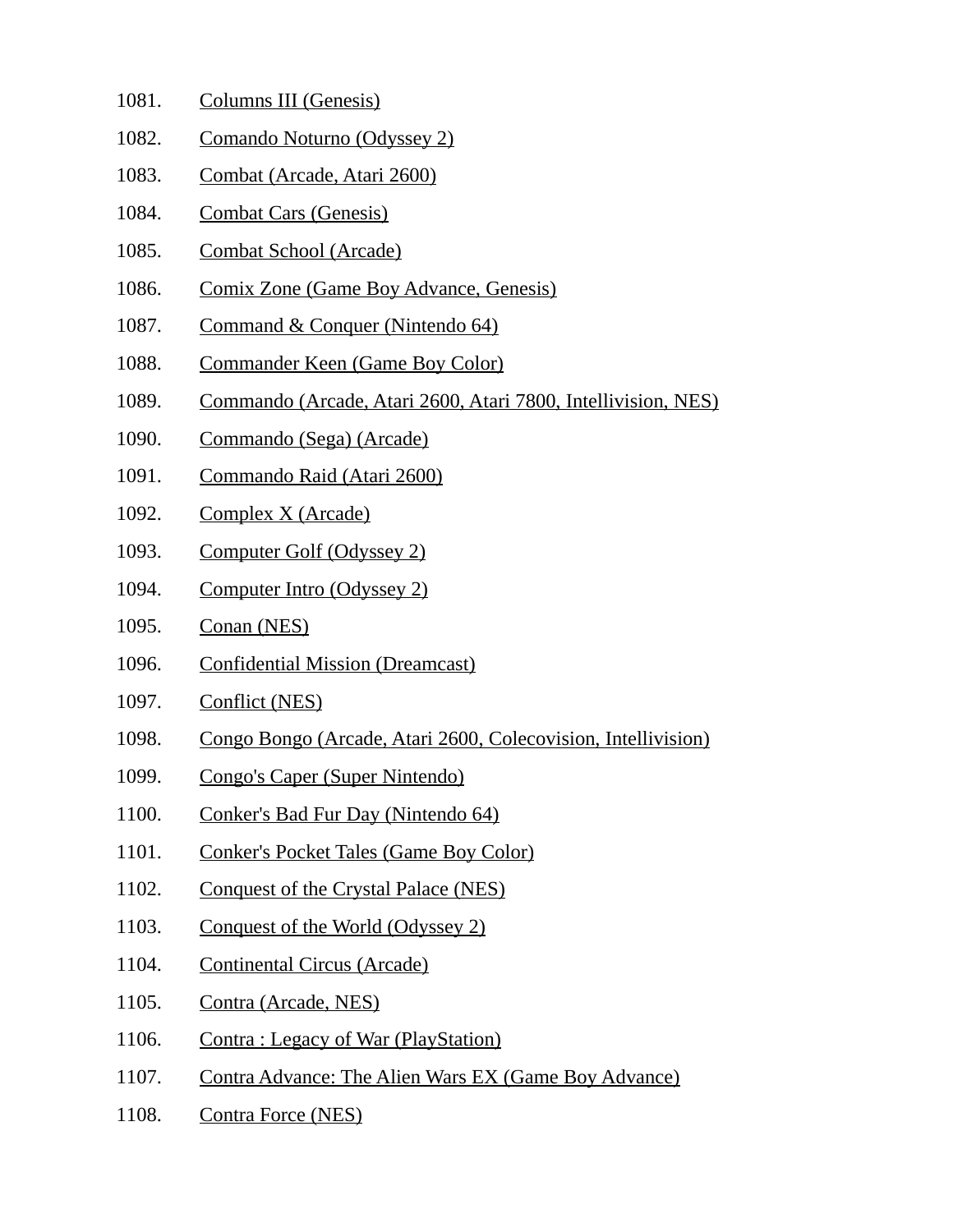- 1109. Contra III: The Alien Wars (Super Nintendo)
- 1110. Contra: Hard Corps (Genesis)
- 1111. Contra: The Alien Wars (Game Boy)
- 1112. Cookie & Bibi 2 (Arcade)
- 1113. Cool Ball (Game Boy)
- 1114. Cool Boarders (PlayStation)
- 1115. Cool Boarders 2 (PlayStation)
- 1116. Cool Boarders 2001 (PlayStation)
- 1117. Cool Boarders 3 (PlayStation)
- 1118. Cool Boarders 4 (PlayStation)
- 1119. Cool Bricks (Game Boy Color)
- 1120. Cool Spot (Game Boy, Game Gear, Genesis, Sega Master System, Super Nintendo)
- 1121. Cool World (Game Boy, NES, Super Nintendo)
- 1122. Coors Light Bowling (Arcade)
- 1123. Cop 01 (Arcade)
- 1124. Corporation (Genesis)
- 1125. Corpse Killer (Sega CD)
- 1126. Coryoon (TurboGrafx-16)
- 1127. Cosmic Alien (Arcade)
- 1128. Cosmic Avenger (Colecovision)
- 1129. Cosmic Carnage (Sega 32X)
- 1130. Cosmic Chasm (Arcade, Vectrex)
- 1131. Cosmic Commuter (Atari 2600)
- 1132. Cosmic Conflict (Odyssey 2)
- 1133. Cosmic Cop (Arcade)
- 1134. Cosmic Corridor (Atari 2600)
- 1135. Cosmic Creeps (Atari 2600)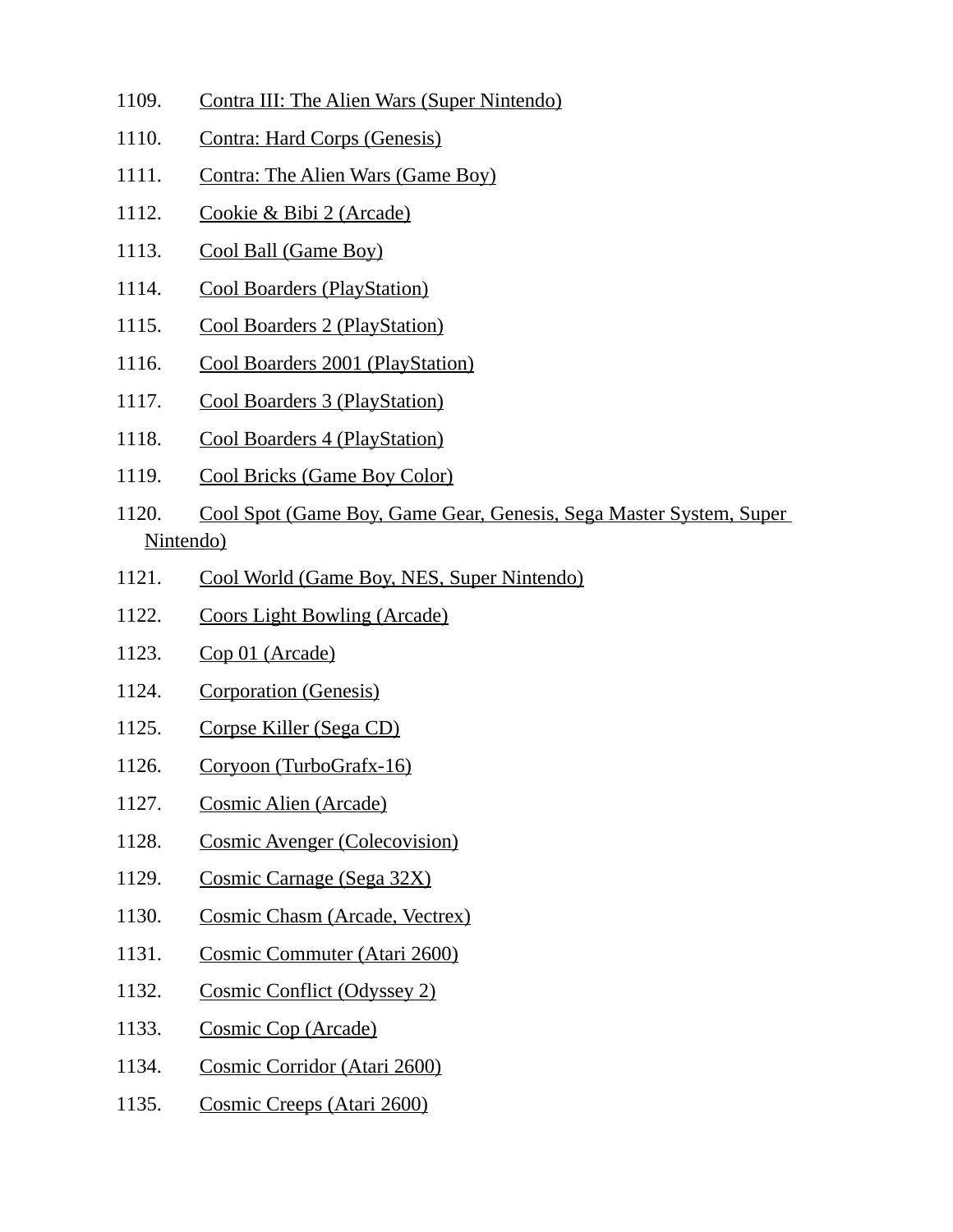- 1136. Cosmic Crisis (Colecovision)
- 1137. Cosmic Fantasy 2 (TurboGrafx-CD)
- 1138. Cosmic Guerrilla (Arcade)
- 1139. Cosmic Monsters (Arcade)
- 1140. Cosmic Spacehead (Genesis, Sega Master System)
- 1141. Cosmic Swarm (Atari 2600)
- 1142. Cosmo Gang The Puzzle (Arcade)
- 1143. Cosmo Gang The Video (Arcade)
- 1144. Cosmo Tank (Game Boy)
- 1145. Cosmos (Arcade)
- 1146. Cotton : Fantastic Night Dreams (TurboGrafx-CD)
- 1147. Country Club (Arcade)
- 1148. Cowboy Kid (NES)
- 1149. Crack Down (Genesis)
- 1150. Crack'ed (Atari 2600, Atari 7800)
- 1151. Crackpots (Atari 2600)
- 1152. Crackshot (Arcade)
- 1153. Crash (Arcade)
- 1154. Crash & Spyro Superpack Crash Bandicoot: The Huge Adventure/Spyro: Season of Ice (Game Boy Advance)
- 1155. Crash 'n' the Boys: Street Challenge (NES)
- 1156. Crash Bandicoot (PlayStation)
- 1157. Crash Bandicoot 2 : Cortex Strikes Back (PlayStation)
- 1158. Crash Bandicoot 2: N-Tranced (Game Boy Advance)
- 1159. Crash Bandicoot : Warped (PlayStation)
- 1160. Crash Bandicoot Purple: Ripto's Rampage (Game Boy Advance)
- 1161. Crash Bandicoot: The Huge Adventure (Game Boy Advance)
- 1162. Crash Bash (PlayStation)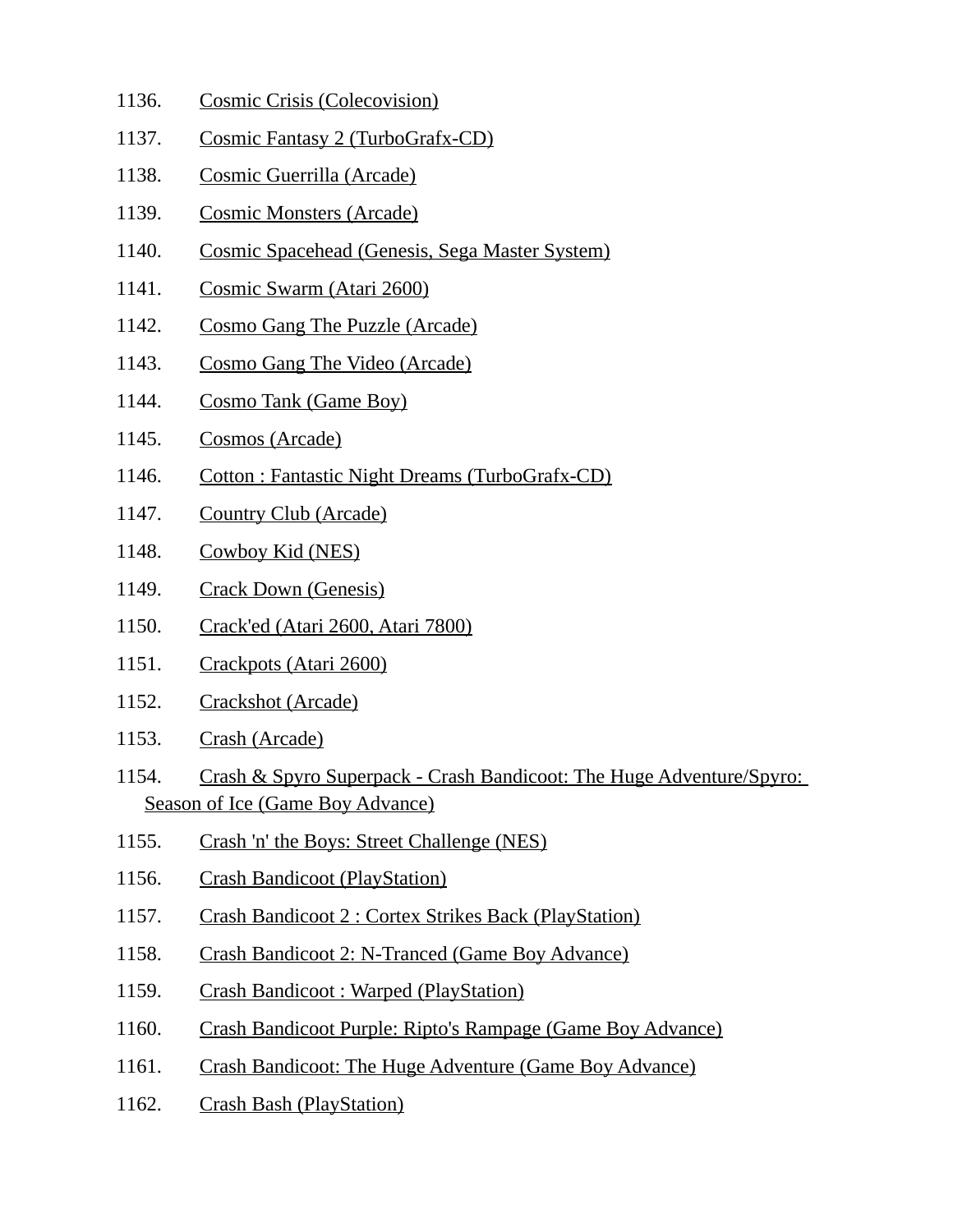- 1163. Crash Dive (Atari 2600)
- 1164. Crash Nitro Kart (Game Boy Advance)
- 1165. Crash Team Racing (PlayStation)
- 1166. Crater Raider (Arcade)
- 1167. Cratermaze (TurboGrafx-16)
- 1168. Crazy Balloon (Arcade)
- 1169. Crazy Bikers (Game Boy Color)
- 1170. Crazy Climber (Arcade, Atari 2600)
- 1171. Crazy Climber 2 (Arcade)
- 1172. Crazy Clones (Intellivision)
- 1173. Crazy Kong (Arcade)
- 1174. Crazy Rally (Arcade)
- 1175. Crazy Taxi (Dreamcast)
- 1176. Crazy Taxi 2 (Dreamcast)
- 1177. Crazy Valet (Atari 2600)
- 1178. Crime City (Arcade)
- 1179. Crime Fighters (Arcade)
- 1180. Crime Patrol (Sega CD)
- 1181. Croc (Game Boy Color)
- 1182. Croc 2 (Game Boy Color, PlayStation)
- 1183. Croc : Legend of the Gobbos (PlayStation)
- 1184. Cross Force (Atari 2600)
- 1185. Cross Pang (Arcade)
- 1186. Cross Wiber: Cyber-Combat-Police (TurboGrafx-16)
- 1187. Crossbow (Arcade, Atari 2600, Atari 7800)
- 1188. Crossed Swords (Arcade)
- 1189. Crowns Golf (Arcade)
- 1190. Crude Buster (Arcade)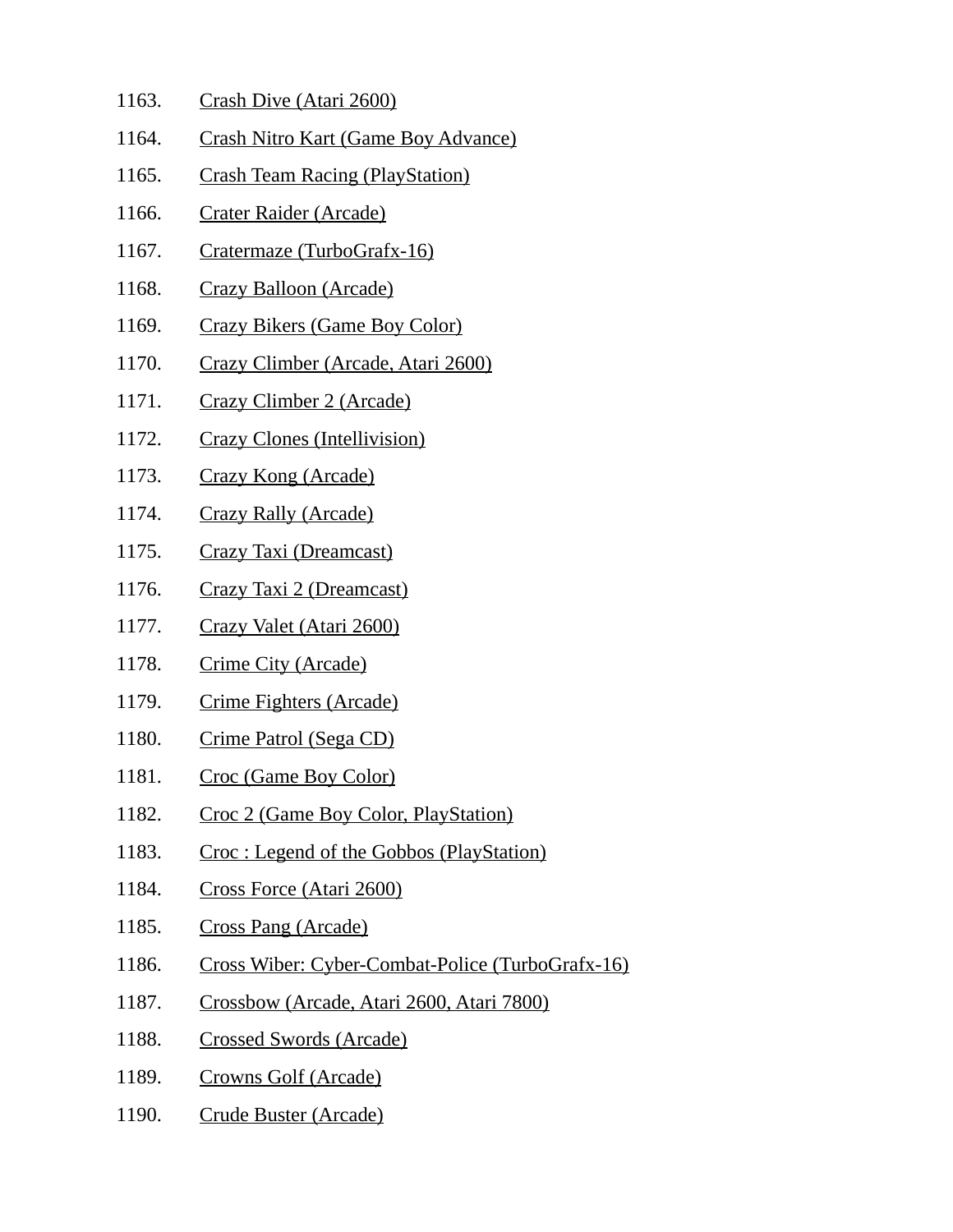- 1191. Crue Ball (Genesis)
- 1192. Cruis'n Exotica (Game Boy Color, Nintendo 64)
- 1193. Cruis'n USA (Nintendo 64)
- 1194. Cruis'n World (Nintendo 64)
- 1195. Cruise Missile (Atari 2600)
- 1196. Crusader : No Remorse (PlayStation)
- 1197. Crusader of Centy (Genesis)
- 1198. Crusaders of Might and Magic (PlayStation)
- 1199. Crush Roller (Arcade)
- 1200. Crypt Killer (PlayStation)
- 1201. Crypts of Chaos (Atari 2600)
- 1202. Crystal Castles (Arcade, Atari 2600)
- 1203. Crystal Mines (NES)
- 1204. Crystal Mines II : Buried Treasure (Atari Lynx)
- 1205. Crystal Quest (Game Boy)
- 1206. Crystal Warriors (Game Gear)
- 1207. Crystal's Pony Tale (Genesis)
- 1208. Crystalis (Game Boy Color, NES)
- 1209. Cube Quest (Arcade)
- 1210. Cubix: Robots For Everyone Race 'N Robots (Game Boy Color)
- 1211. Cuby Bop (Arcade)
- 1212. Cue Brick (Arcade)
- 1213. Curse (Genesis)
- 1214. Curve Ball (Arcade)
- 1215. Cutthroat Island (Game Boy, Super Nintendo)
- 1216. Cybattler (Arcade)
- 1217. Cyber Cross (TurboGrafx-16)
- 1218. Cyber Dodge (TurboGrafx-16)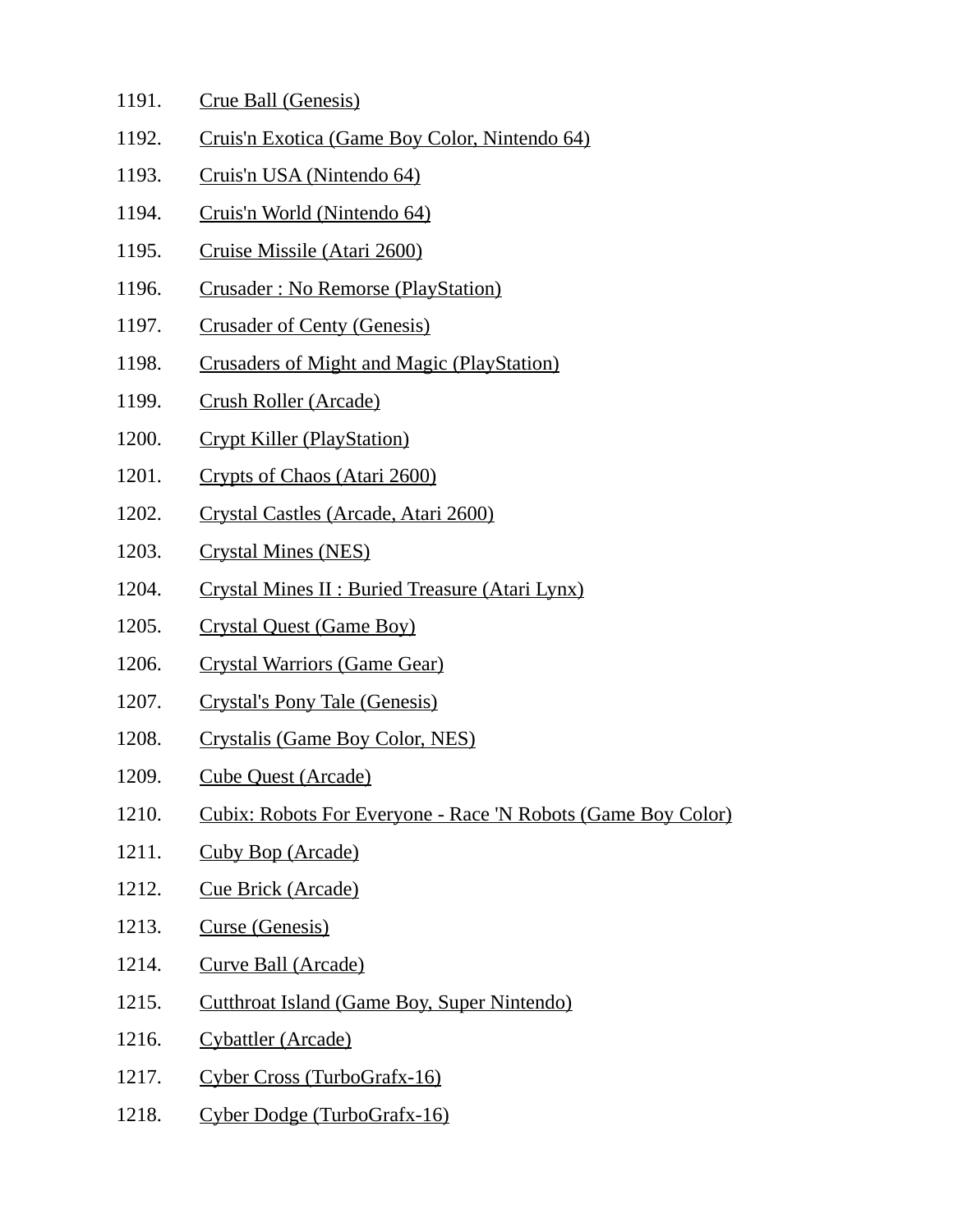- 1219. Cyber Spin (Super Nintendo)
- 1220. Cyber Stadium Series: Base Wars (NES)
- 1221. Cyber-Cop (Genesis)
- 1222. Cyber-Core (TurboGrafx-16)
- 1223. Cyber-Lip (Arcade)
- 1224. CyberTiger (Game Boy Color, Nintendo 64)
- 1225. Cyberball (Arcade, Genesis, NES)
- 1226. Cyberbots: Full Metal Madness (Arcade)
- 1227. Cyberia (PlayStation)
- 1228. Cybernator (Super Nintendo)
- 1229. Cybernoid: The Fighting Machine (NES)
- 1230. Cyborg Hunter (Sega Master System)
- 1231. Cyborg Justice (Genesis)
- 1232. Cyraid (Game Boy)
- 1233. Cyvern (Arcade)
- 1234. D-Day (Centuri) (Arcade)
- 1235. D-Force (Super Nintendo)
- 1236. D2 (Dreamcast)
- 1237. DEcapAttack (Genesis)
- 1238. DJ Boy (Arcade, Genesis)
- 1239. DK: King of Swing (Game Boy Advance)
- 1240. DOWNLOAD (TurboGrafx-16)
- 1241. Daedalian Opus (Game Boy)
- 1242. Daffy Duck (Game Boy)
- 1243. Daffy Duck in Hollywood (Game Gear, Genesis, Sega Master System)
- 1244. Daffy Duck: Fowl Play (Game Boy Color)
- 1245. Daffy Duck: The Marvin Missions (Super Nintendo)
- 1246. Dai Ressya Goutou (Arcade)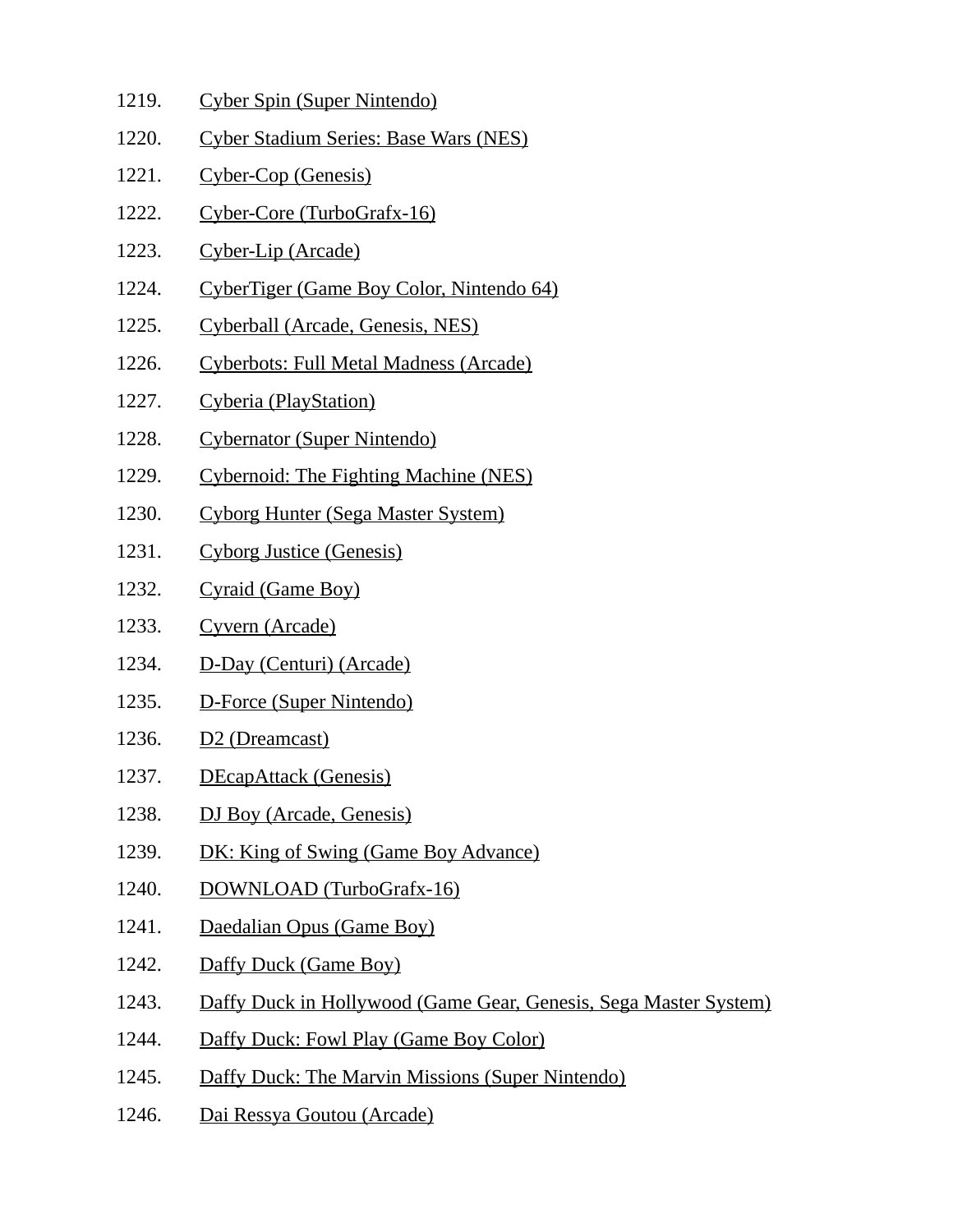| 1247. | Daioh (Arcade)                                        |
|-------|-------------------------------------------------------|
| 1248. | Daisenpuu (TurboGrafx-16)                             |
| 1249. | Daisenpuu Custom (TurboGrafx-CD)                      |
| 1250. | Dam Busters, The (Colecovision)                       |
| 1251. | Dan Laser (Odyssey 2)                                 |
| 1252. | Dan-ku-ga (Arcade)                                    |
| 1253. | Danan: The Jungle Fighter (Sega Master System)        |
| 1254. | Dance Aerobics (NES)                                  |
| 1255. | Dance Dance Revolution GB Disney Mix (Game Boy Color) |
| 1256. | Dance Fantasy (Colecovision)                          |
| 1257. | Dancing Sword: Senkou (Game Boy Advance)              |
| 1258. | Danger Zone (Arcade)                                  |
| 1259. | Dangerous Dungeons (Arcade)                           |
| 1260. | Dangerous Seed (Arcade)                               |
| 1261. | Dangun Feveron (Arcade)                               |
| 1262. | Danny Sullivan's Indy Heat (Arcade, NES)              |
| 1263. | DarXide (Sega 32X)                                    |
| 1264. | Darius (Arcade)                                       |
| 1265. | Darius Alpha (TurboGrafx-16)                          |
| 1266. | Darius Gaiden (Arcade)                                |
| 1267. | Darius II (Arcade)                                    |
| 1268. | Darius Plus (TurboGrafx-16)                           |
| 1269. | Darius R (Game Boy Advance)                           |
| 1270. | Darius Twin (Super Nintendo)                          |
| 1271. | Dark Adventure (Arcade)                               |
| 1272. | Dark Castle (Genesis)                                 |
| 1273. | Dark Cavern (Atari 2600)                              |
| 1274. | Dark Chambers (Atari 2600, Atari 7800)                |
|       |                                                       |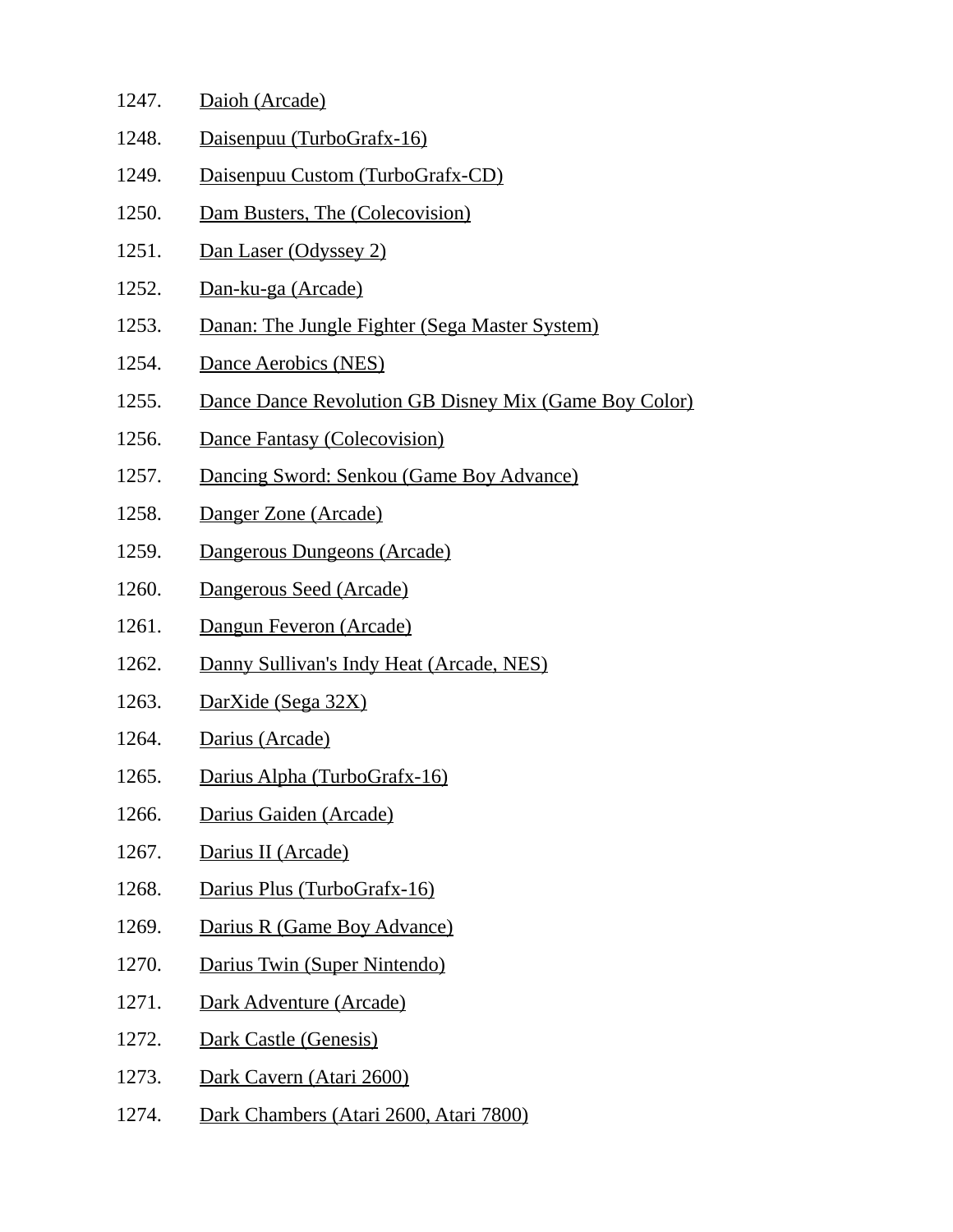| 1275. | Dark Rift (Nintendo 64)                                       |
|-------|---------------------------------------------------------------|
| 1276. | Dark Seal (Arcade)                                            |
| 1277. | Dark Tower (Arcade, Vectrex)                                  |
| 1278. | Dark Wizard (Sega CD)                                         |
| 1279. | Darkman (Game Boy, NES)                                       |
| 1280. | Darkstalkers (Arcade)                                         |
| 1281. | Darkstalkers 3 (PlayStation)                                  |
| 1282. | Darkwing Duck (Game Boy, NES, TurboGrafx-16)                  |
| 1283. | Darwin 4078 (Arcade)                                          |
| 1284. | Dash Galaxy in the Alien Asylum (NES)                         |
| 1285. | Dashin' Desperadoes (Genesis)                                 |
| 1286. | Dave Mirra Freestyle BMX (Dreamcast)                          |
| 1287. | David Crane's A Boy and His Blob: Trouble on Blobolonia (NES) |
| 1288. | David Crane's Amazing Tennis (Genesis, Super Nintendo)        |
| 1289. | David Crane's The Rescue of Princess Blobette (Game Boy)      |
| 1290. | David O'Leary's Total Soccer 2000 (Game Boy Color)            |
| 1291. | David Robinson's Supreme Court (Genesis)                      |
| 1292. | Davis Cup Tennis (Genesis, TurboGrafx-16)                     |
| 1293. | Day Dreamin' Davey (NES)                                      |
| 1294. | Days of Thunder (Game Boy, NES)                               |
| 1295. | Daytona USA (Dreamcast)                                       |
| 1296. | Daze Before Christmas (Genesis)                               |
| 1297. | Dazzler (Arcade)                                              |
| 1298. | Dcon (Arcade)                                                 |
| 1299. | Dead Angle (Arcade, Sega Master System)                       |
| 1300. | <b>Dead Connection (Arcade)</b>                               |
| 1301. | Dead Eye (Arcade)                                             |
| 1302. | Dead Heat Scramble (Game Boy)                                 |
|       |                                                               |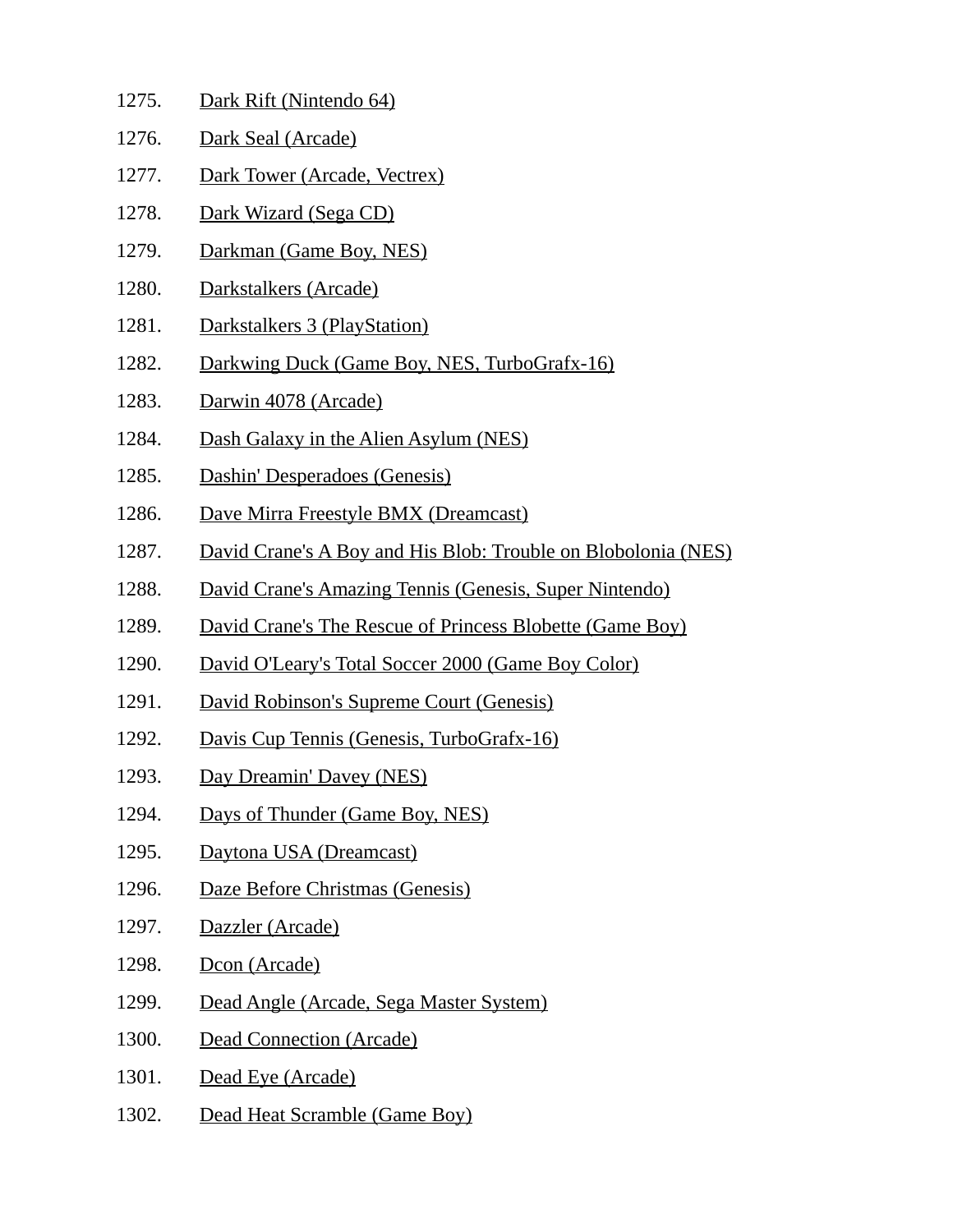- 1303. Dead Moon (TurboGrafx-16)
- 1304. Dead or Alive (PlayStation)
- 1305. Dead or Alive 2 (Dreamcast)
- 1306. Deadly Arts (Nintendo 64)
- 1307. Deadly Duck (Atari 2600)
- 1308. Deadly Moves (Genesis)
- 1309. Deadly Towers (NES)
- 1310. Death Duel (Genesis)
- 1311. Death Race (NES)
- 1312. Death Trap (Atari 2600)
- 1313. Deathbots (NES)
- 1314. Decathlon, The Activision (Colecovision)
- 1315. Deep Blue (TurboGrafx-16)
- 1316. Deep Duck Trouble Starring Donald Duck (Sega Master System)
- 1317. Deep Fighter (Dreamcast)
- 1318. Deep Pockets: Super Pro Pool and Billiards (Intellivision)
- 1319. Deer Hunter (Game Boy Color)
- 1320. Defend The Terra Attack On The Red UFO (Arcade)
- 1321. Defender (Arcade, Atari 2600, Colecovision, Intellivision)
- 1322. Defender II (Atari 2600, NES)
- 1323. Defender of the Crown (NES)
- 1324. Defenders of Dynatron City (NES)
- 1325. Defenders of Oasis (Game Gear)
- 1326. Deflektor Kollection (Colecovision)
- 1327. Deja Vu (NES)
- 1328. Deja Vu I & II: The Casebooks of Ace Harding (Game Boy Color)
- 1329. DemiKids: Dark Version (Game Boy Advance)
- 1330. DemiKids: Light Version (Game Boy Advance)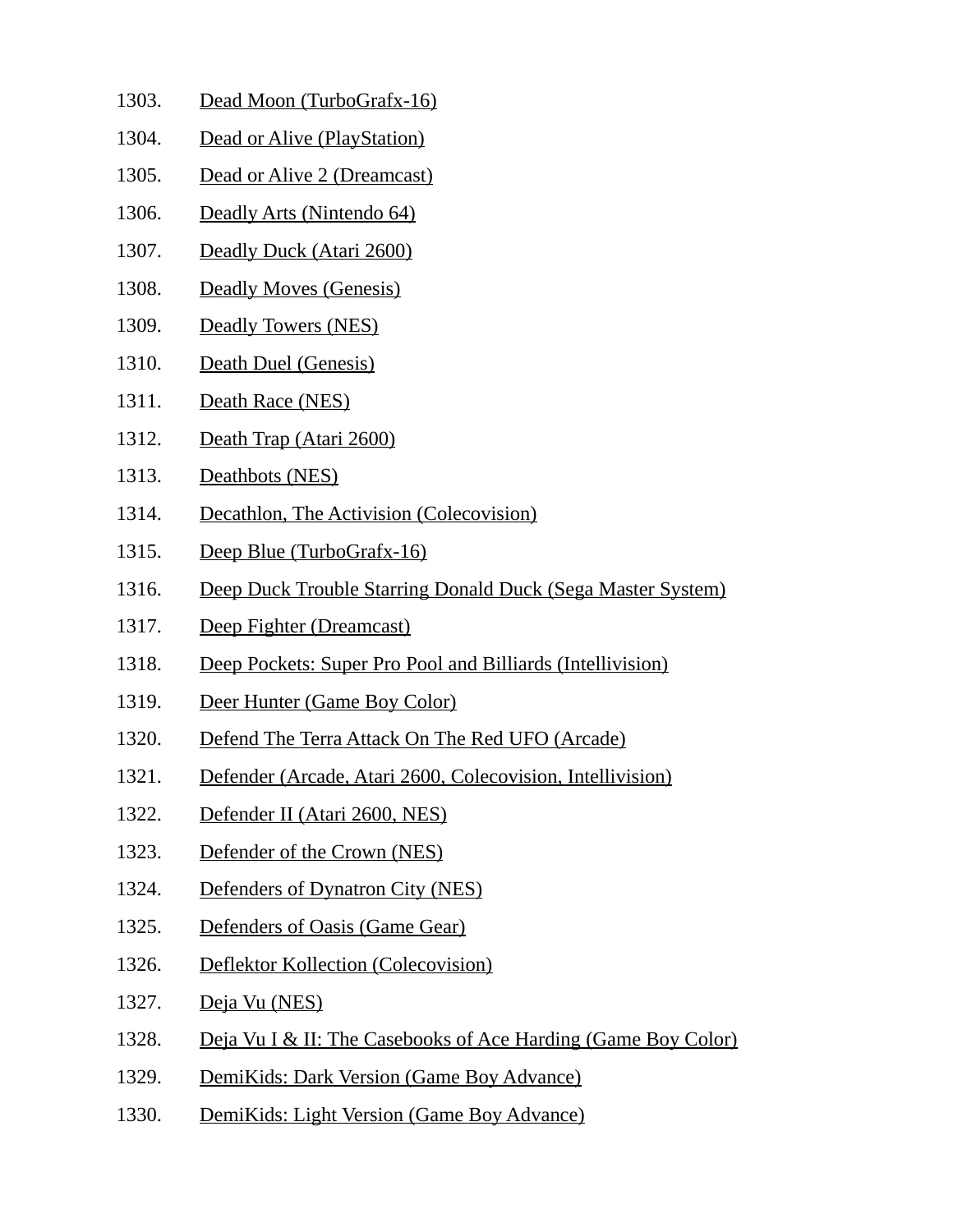- 1331. Demolition Derby (Arcade)
- 1332. Demolition Herby (Atari 2600)
- 1333. Demolition Man (Genesis, Sega CD, Super Nintendo)
- 1334. Demolition Racer : No Exit (Dreamcast)
- 1335. Demon (Arcade)
- 1336. Demon Attack (Atari 2600, Intellivision, Odyssey 2)
- 1337. Demon Sword (NES)
- 1338. Demon's Crest (Super Nintendo)
- 1339. Demon's World (Arcade)
- 1340. Demoneye-X (Arcade)
- 1341. Demons to Diamonds (Atari 2600)
- 1342. Dennis the Menace (Game Boy, Super Nintendo)
- 1343. Depth Charge / Marksman (Odyssey 2)
- 1344. Depthcharge (Arcade)
- 1345. Descent (PlayStation)
- 1346. Descent MAXIMUM (PlayStation)
- 1347. Desert Commander (NES)
- 1348. Desert Demolition Starring Road Runner and Wile E. Coyote (Genesis)
- 1349. Desert Falcon (Atari 2600, Atari 7800)
- 1350. Desert Speedtrap (Game Gear)
- 1351. Desert Speedtrap starring Road Runner and Wile E. Coyote (Sega Master System)
- 1352. Desert Strike (Sega Master System)
- 1353. Desert Strike : Return to the Gulf (Atari Lynx)
- 1354. Desert Strike Advance (Game Boy Advance)
- 1355. Desert Strike: Return to the Gulf (Game Boy, Game Gear, Genesis, Super Nintendo)
- 1356. Desert War (Arcade)
- 1357. Destination Earthstar (NES)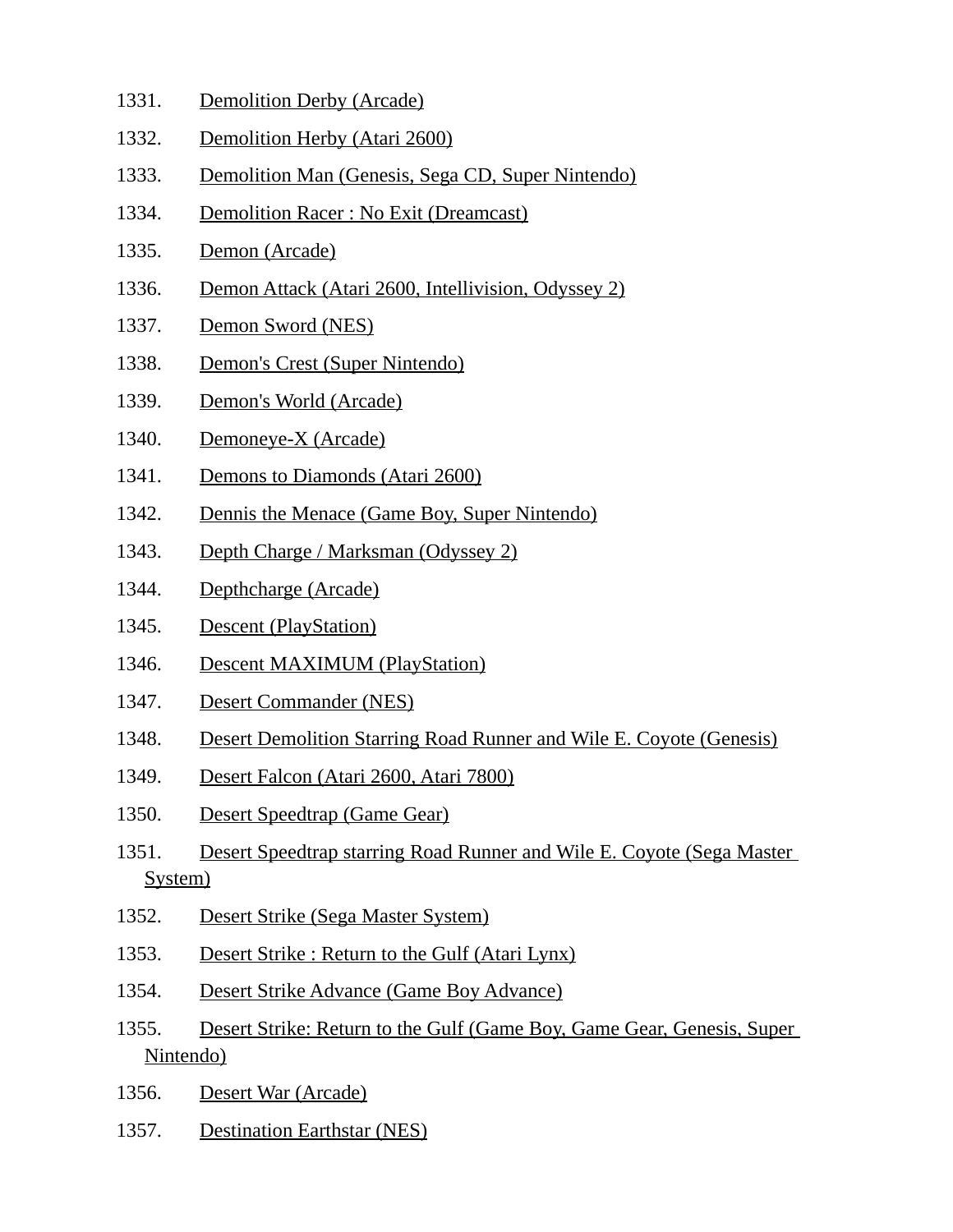- 1358. Destiny of an Emperor (NES)
- 1359. Destruction Derby (PlayStation)
- 1360. Destruction Derby 2 (PlayStation)
- 1361. Destruction Derby 64 (Nintendo 64)
- 1362. Destruction Derby Raw (PlayStation)
- 1363. Destructor (Colecovision)
- 1364. Destructor SCE (Standard Controller Edition) (Colecovision)
- 1365. Detana!! TwinBee (TurboGrafx-16)
- 1366. Devastators (Arcade)
- 1367. Devil Crash MD (Genesis)
- 1368. Devil Fish (Arcade)
- 1369. Devil World (Arcade)
- 1370. Devil's Crush (TurboGrafx-16)
- 1371. Devilish (Game Gear)
- 1372. Devilish: The Next Possession (Genesis)
- 1373. Dexter's Laboratory: Robot Rampage (Game Boy Color)
- 1374. Dexterity (Game Boy)
- 1375. Dharma Doujou (Arcade)
- 1376. Diamond Run (Arcade)
- 1377. Dick Tracy (Game Boy, Genesis, NES, Sega Master System)
- 1378. Dick Vitale's 'Awesome, Baby!' College Hoops (Genesis)
- 1379. Diddy Kong Racing (Nintendo 64)
- 1380. Die Hard (NES, TurboGrafx-16)
- 1381. Die Hard Trilogy (PlayStation)
- 1382. Die Hard Trilogy 2 : Viva Las Vegas (PlayStation)
- 1383. Die Maus (Game Boy, Game Boy Color)
- 1384. Dig & Spike Volleyball (Super Nintendo)
- 1385. Dig Dug (Atari 2600, Atari 7800, Colecovision, Game Boy, Intellivision)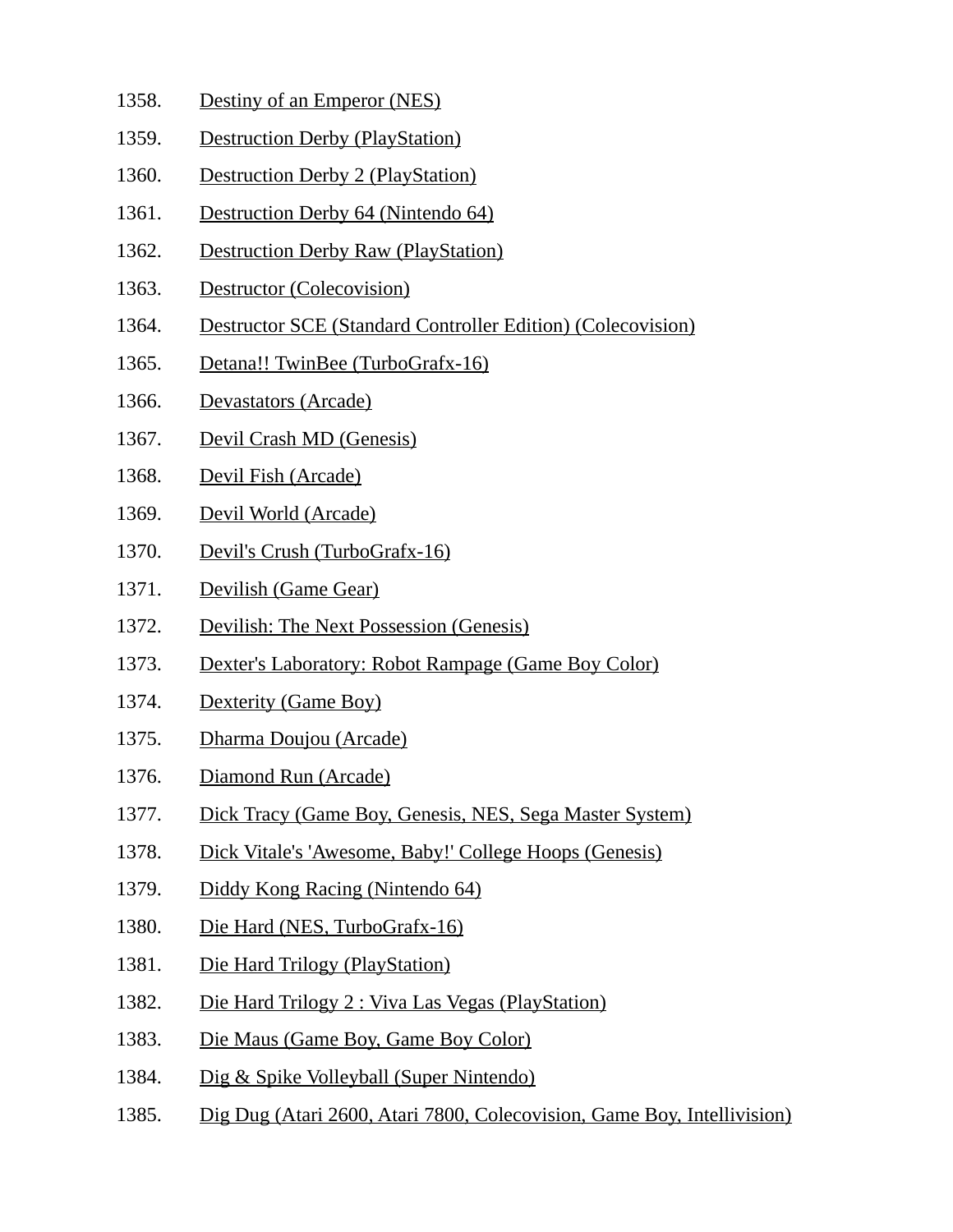- 1386. Dig Dug II: Trouble in Paradise (NES)
- 1387. DigDug (Arcade, NES)
- 1388. DigDug II (Arcade)
- 1389. Digger T. Rock: The Legend of the Lost City (NES)
- 1390. Digimon Battle Spirit (Game Boy Advance)
- 1391. Digimon Battle Spirit 2 (Game Boy Advance)
- 1392. Digimon Racing (Game Boy Advance)
- 1393. Digimon World (PlayStation)
- 1394. Digimon World 2 (PlayStation)
- 1395. Digimon World 3 (PlayStation)
- 1396. Digital Champ (TurboGrafx-16)
- 1397. Dimahoo (Arcade)
- 1398. Diner (Intellivision)
- 1399. Dingo (Arcade)
- 1400. Dino City (Super Nintendo)
- 1401. Dino Crisis (Dreamcast)
- 1402. Dino Crisis 2 (PlayStation)
- 1403. Dino Dini's Soccer (Genesis)
- 1404. Dino Land (Genesis)
- 1405. Dino Rex (Arcade)
- 1406. Dinolympics (Atari Lynx)
- 1407. Dinosaur'us (Game Boy Color)
- 1408. Dinosaurs for Hire (Genesis)
- 1409. Dirt Trax FX (Super Nintendo)
- 1410. Dirty Harry (NES)
- 1411. Dirty Larry : Renegade Cop (Atari Lynx)
- 1412. Dirty Racing (Game Boy)
- 1413. Disco No.1 (Arcade)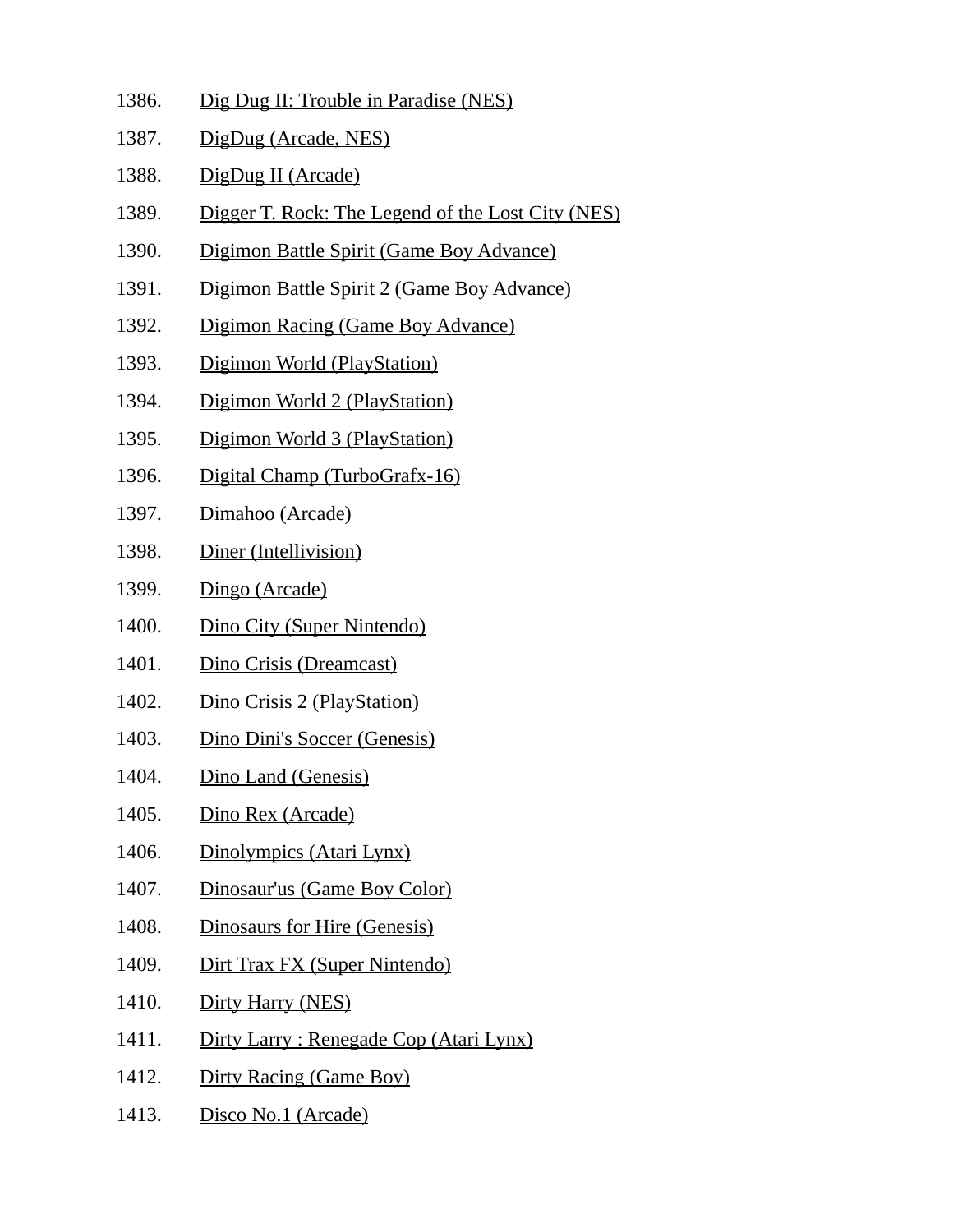- 1414. Discs of Tron (Arcade)
- 1415. Discworld II : Mortality Bytes! (PlayStation)
- 1416. Disney Collection Castle of Illusion & Quackshot (Genesis)
- 1417. Disney's Aladdin (Game Boy Advance, Game Boy Color, Game Gear, Genesis, Sega Master System)
- 1418. Disney's Ariel: The Little Mermaid (Game Gear)
- 1419. Disney's Atlantis: The Lost Empire (Game Boy Color)
- 1420. Disney's Beauty and the Beast: A Board Game Adventure (Game Boy Color)
- 1421. Disney's Beauty and the Beast: Roar of the Beast (Genesis)
- 1422. Disney's Bonkers: Wax Up! (Game Gear)
- 1423. Disney's Donald Duck: Goin' Quackers (Game Boy Color)
- 1424. Disney's Doug: Doug's Big Game (Game Boy Color)
- 1425. Disney's Kim Possible 2: Drakken's Demise (Game Boy Advance)
- 1426. Disney's Kim Possible 3: Team Possible (Game Boy Advance)
- 1427. Disney's Kim Possible: Revenge of Monkey Fist (Game Boy Advance)
- 1428. Disney's Lilo & Stitch (Game Boy Advance)
- 1429. Disney's Lilo & Stitch 2: Hamsterviel Havoc (Game Boy Advance)
- 1430. Disney's Magical Quest 2 Starring Mickey & Minnie (Game Boy Advance)
- 1431. Disney's Magical Quest 3 Starring Mickey & Donald (Game Boy Advance)
- 1432. Disney's Magical Quest Starring Mickey & Minnie (Game Boy Advance)
- 1433. Disney's Pinocchio (Game Boy)
- 1434. Disney's Pooh and Tigger's Hunny Safari (Game Boy Color)
- 1435. Disney's TaleSpin (Game Gear, Genesis)
- 1436. Disney's Tarzan (Game Boy Color, Nintendo 64)
- 1437. Disney's The Emperor's New Groove (Game Boy Color)
- 1438. Disney's The Hunchback of Notre Dame (Game Boy)
- 1439. Disney's The Jungle Book (Game Gear, Sega Master System)
- 1440. Disney's The Jungle Book 2 (Game Boy Advance)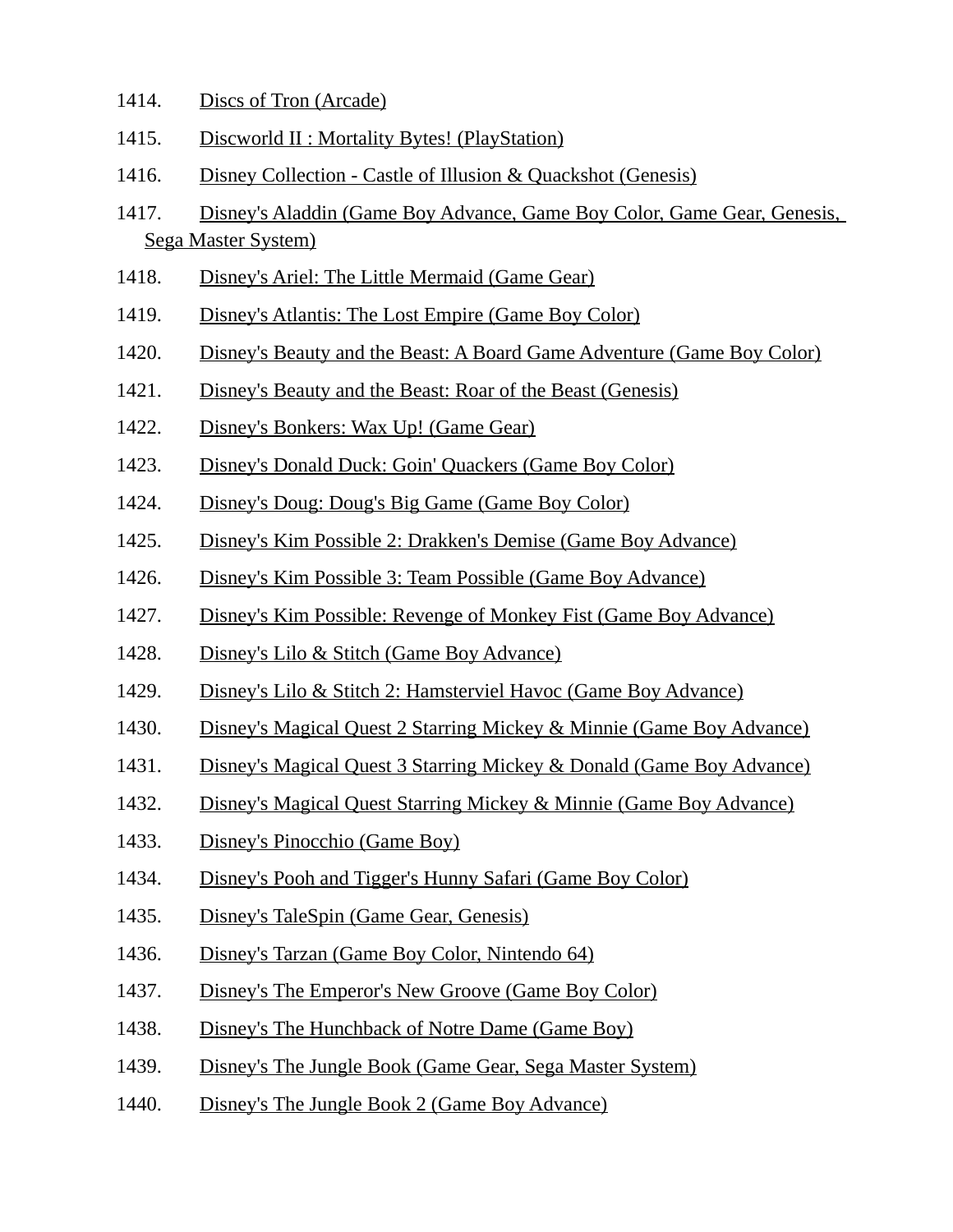- 1441. Disney's The Lion King: Simba's Mighty Adventure (Game Boy Color)
- 1442. Disney's The Little Mermaid II: Pinball Frenzy (Game Boy Color)
- 1443. Disney-Pixar Buzz Lightyear of Star Command (Dreamcast)
- 1444. Disney-Pixar Toy Story 2 : Buzz Lightyear to the Rescue! (Dreamcast)
- 1445. Disney/Pixar A Bug's Life (Game Boy Color)
- 1446. Disney/Pixar Buzz Lightyear of Star Command (Game Boy Color)
- 1447. Disney/Pixar Toy Story (Genesis)
- 1448. Disney/Pixar Toy Story Racer (Game Boy Color)
- 1449. Diva Starz: Mall Mania (Game Boy Color)
- 1450. Diver Boy (Arcade)
- 1451. Do! Run Run (Arcade)
- 1452. DoDonPachi (Arcade)
- 1453. Dock Man (Arcade)
- 1454. Dodge 'Em (Atari 2600)
- 1455. Dodge Boy (Game Boy)
- 1456. Dodgem (Arcade)
- 1457. Dog Fight (Arcade)
- 1458. Dogou Souken (Arcade)
- 1459. Dogz (Game Boy Color)
- 1460. Dolphin (Atari 2600)
- 1461. Domino Man (Arcade)
- 1462. Dominos (Arcade)
- 1463. Dominus (Genesis)
- 1464. Dommy (Arcade)
- 1465. Don Doko Don (Arcade, TurboGrafx-16)
- 1466. DonPachi (Arcade)
- 1467. Donald Duck: Goin' Quackers (Nintendo 64)
- 1468. Donald in Maui Mallard (Genesis)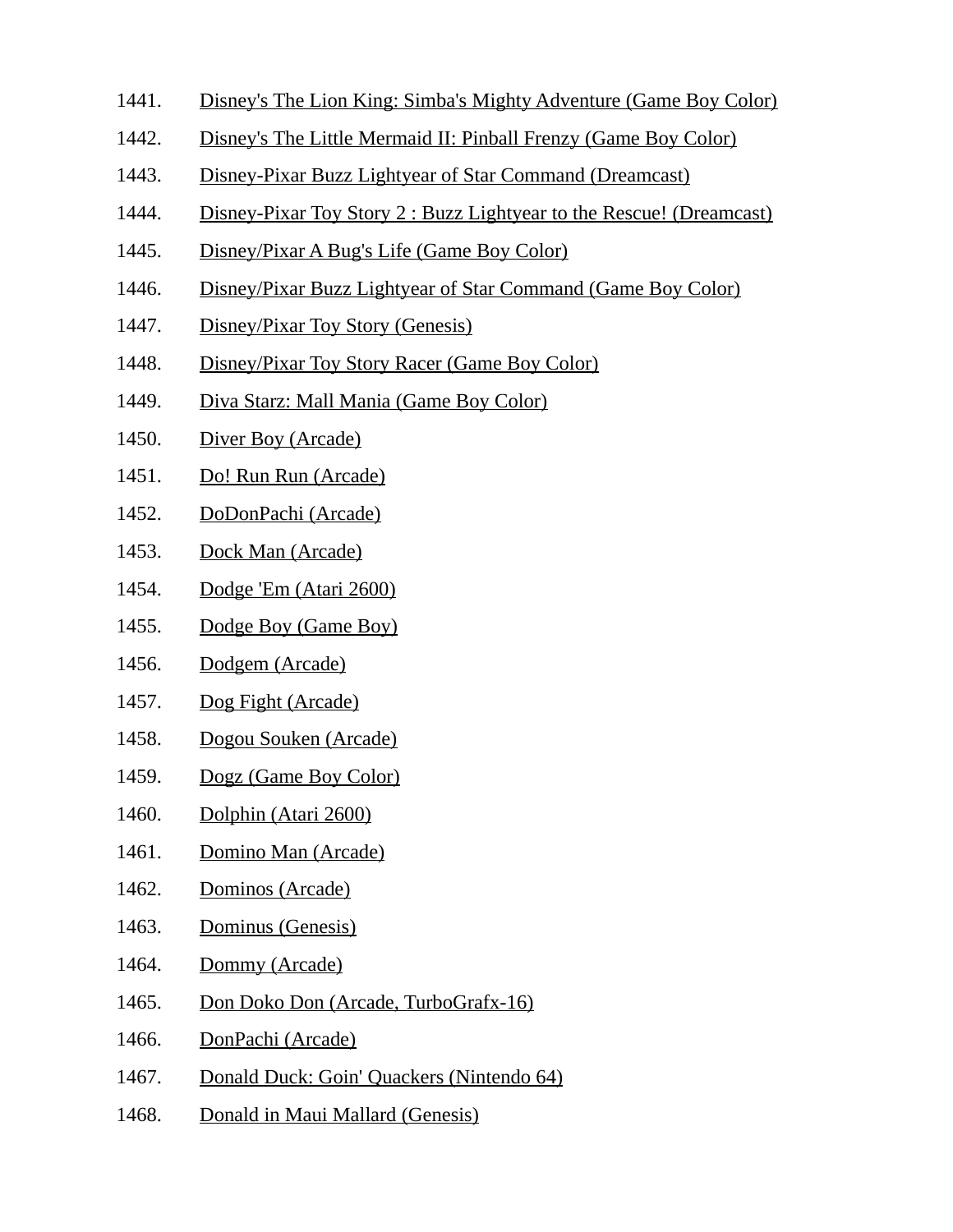- 1469. Donkey Kong (Arcade, Atari 2600, Atari 7800, Colecovision, Game Boy, Intellivision, NES)
- 1470. Donkey Kong 3 (Arcade, NES)
- 1471. Donkey Kong 64 (Nintendo 64)
- 1472. Donkey Kong Classics (NES)
- 1473. Donkey Kong Country (Game Boy Advance, Game Boy Color, Super Nintendo)
- 1474. Donkey Kong Country 2 (Game Boy Advance)
- 1475. Donkey Kong Country 2: Diddy's Kong Quest (Super Nintendo)
- 1476. Donkey Kong Country 3: Dixie Kong's Double Trouble! (Game Boy Advance, Super Nintendo)
- 1477. Donkey Kong GB: Dinky Kong & Dixie Kong (Game Boy Color)
- 1478. Donkey Kong Jr. (NES)
- 1479. Donkey Kong Jr. Math (NES)
- 1480. Donkey Kong Junior (Arcade, Atari 7800, Intellivision)
- 1481. Donkey Kong Land (Game Boy)
- 1482. Donkey Kong Land 2 (Game Boy)
- 1483. Donkey Kong Land III (Game Boy)
- 1484. Donkey Kong, Jr. (Colecovision)
- 1485. Doom (Game Boy Advance, Sega 32X, Super Nintendo)
- 1486. Doom 64 (Nintendo 64)
- 1487. Doom II: Hell on Earth (Game Boy Advance)
- 1488. Doom Troopers: Mutant Chronicles (Genesis, Super Nintendo)
- 1489. Doomsday Warrior (Super Nintendo)
- 1490. Doraemon: Nobita no Dorabian Night (TurboGrafx-16)
- 1491. Dorodon (Arcade)
- 1492. Double AXLE (Arcade)
- 1493. Double Clutch (Genesis)
- 1494. Double Dare (NES)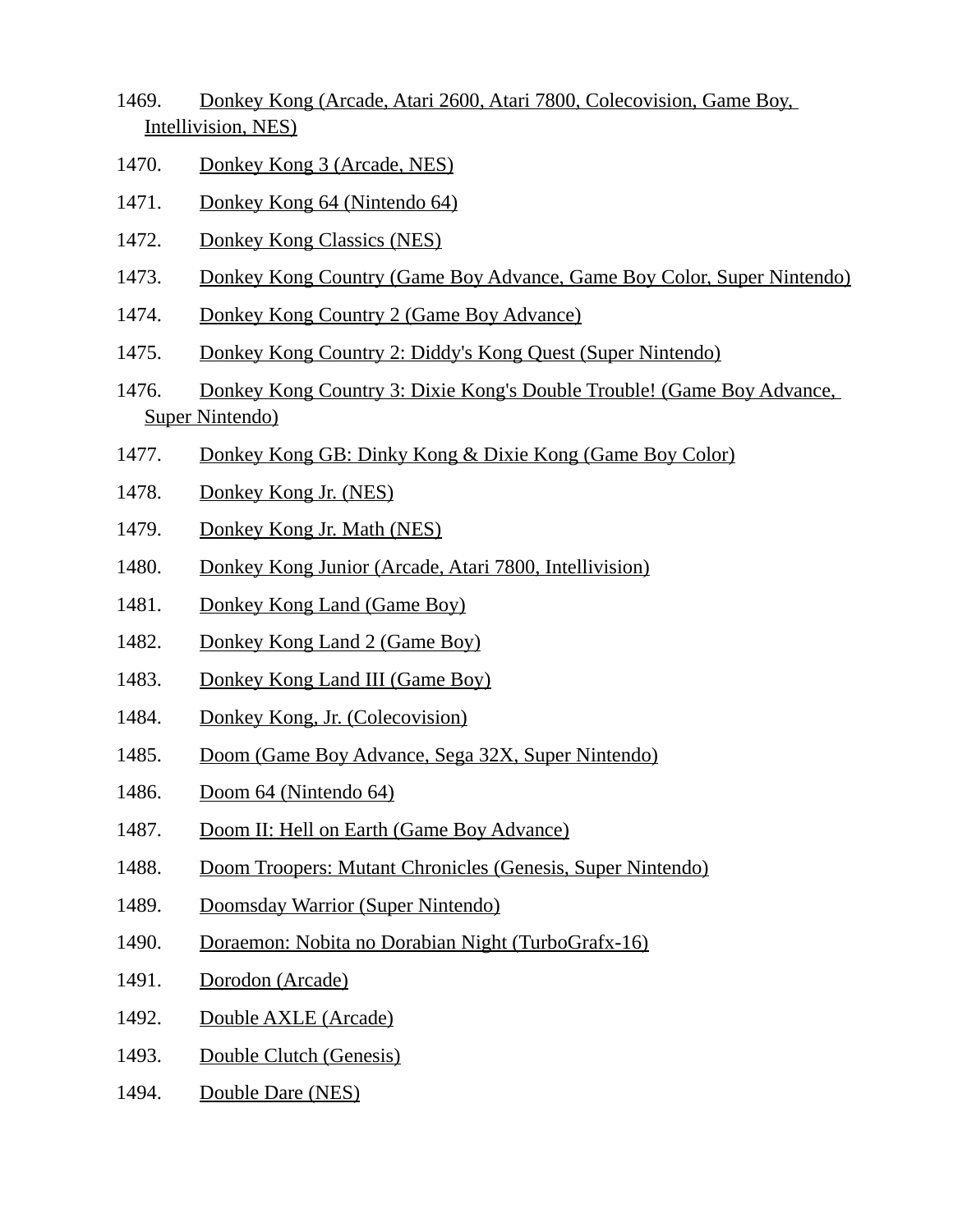- 1495. Double Dragon (Arcade, Atari 2600, Atari 7800, Atari Lynx, Game Boy, Game Gear, Genesis, NES, Sega Master System)
- 1496. Double Dragon 3: The Arcade Game (Game Boy, Genesis)
- 1497. Double Dragon 3: The Rosetta Stone (Arcade)
- 1498. Double Dragon Advance (Game Boy Advance)
- 1499. Double Dragon II (Game Boy)
- 1500. Double Dragon II: The Revenge (Arcade, Genesis, NES)
- 1501. Double Dragon III: The Sacred Stones (NES)
- 1502. Double Dragon V: The Shadow Falls (Genesis, Super Nintendo)
- 1503. Double Dribble (Arcade, NES)
- 1504. Double Dribble: The Playoff Edition (Genesis)
- 1505. Double Dungeons (TurboGrafx-16)
- 1506. Double Dunk (Atari 2600)
- 1507. Double Hawk (Sega Master System)
- 1508. Double Strike (NES)
- 1509. Double Switch (Sega CD)
- 1510. Dr Sparkz Lab (Arcade)
- 1511. Dr. Chaos (NES)
- 1512. Dr. Franken (Game Boy)
- 1513. Dr. Franken II (Game Boy)
- 1514. Dr. Jekyll and Mr. Hyde (NES)
- 1515. Dr. Mario (Arcade, Game Boy, NES)
- 1516. Dr. Mario & Puzzle League (Game Boy Advance)
- 1517. Dr. Mario 64 (Nintendo 64)
- 1518. Dr. Micro (Arcade)
- 1519. Dr. Robotnik's Mean Bean Machine (Game Gear, Genesis, Sega Master System)
- 1520. Dr. Seuss' Fix-Up the Mix-Up Puzzler (Colecovision)
- 1521. Dr. Toppel's Tankentai (Arcade)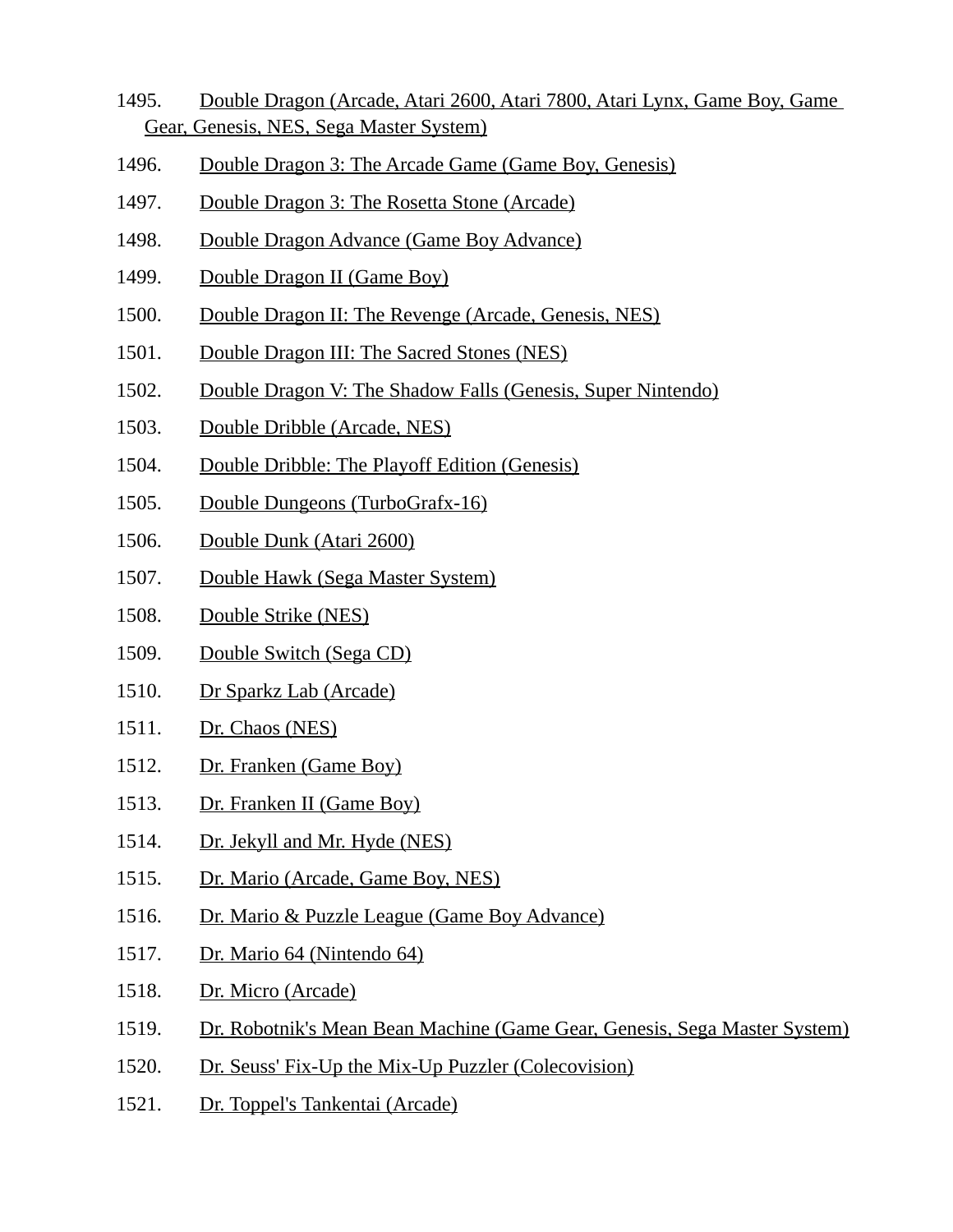1522. Draconus : Cult of the Wyrm (Dreamcast) 1523. Dracula (Intellivision) 1524. Dracula The Undead (Atari Lynx) 1525. Dracula Unleashed (Sega CD) 1526. Dracula: Crazy Vampire (Game Boy Color) 1527. Drag Race (Arcade) 1528. Dragon Ball 3: Goku Den (NES) 1529. Dragon Ball GT : Final Bout (PlayStation) 1530. Dragon Ball GT: Transformation (Game Boy Advance) 1531. Dragon Ball Z (Arcade) 1532. Dragon Ball Z 2 Super Battle (Arcade) 1533. Dragon Ball Z : Ultimate Battle 22 (PlayStation) 1534. Dragon Ball Z Gaiden: Saiyajin Zetsumetsu Keikaku (NES) 1535. Dragon Ball Z II: Gekishin Frieza!! (NES) 1536. Dragon Ball Z III: Ressen Jinzou Ningen (NES) 1537. Dragon Ball Z: Buu's Fury (Game Boy Advance) 1538. Dragon Ball Z: Goku Gekitouden (Game Boy) 1539. Dragon Ball Z: Goku Hishouden (Game Boy) 1540. Dragon Ball Z: Kyoushuu! Saiya Jin (NES) 1541. Dragon Ball Z: L'Appel du Destin (Genesis) 1542. Dragon Ball Z: Legendary Super Warriors (Game Boy Color) 1543. Dragon Ball Z: Supersonic Warriors (Game Boy Advance) 1544. Dragon Ball Z: The Legacy of Goku (Game Boy Advance) 1545. Dragon Ball Z: The Legacy of Goku II (Game Boy Advance) 1546. Dragon Ball: Advanced Adventure (Game Boy Advance) 1547. Dragon Ball: Shenlong no Nazo (NES) 1548. Dragon Blaze (Arcade) 1549. Dragon Breed (Arcade)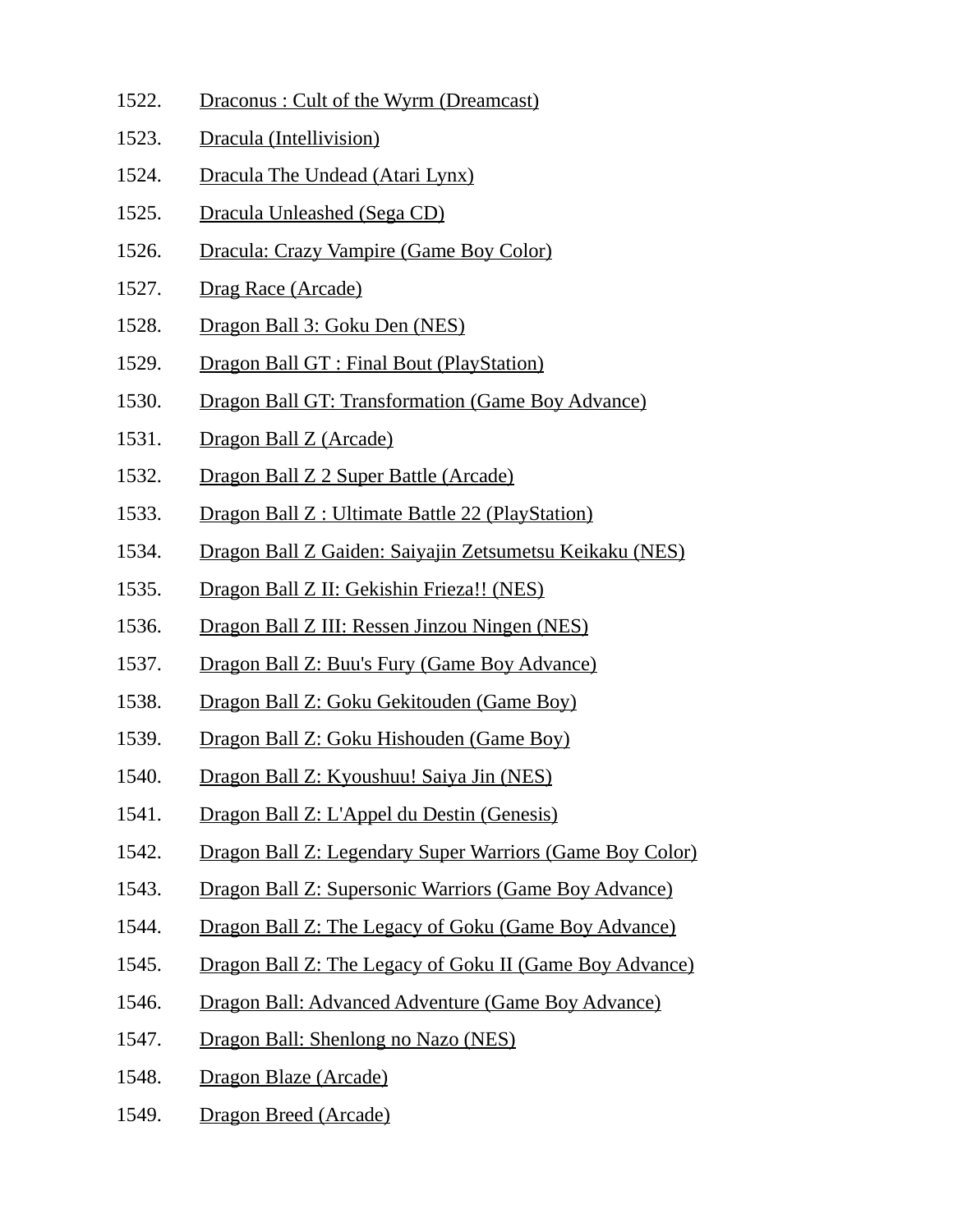- 1550. Dragon Buster (Arcade)
- 1551. Dragon Buster II: Yami no Fuuin (NES)
- 1552. Dragon Crystal (Game Gear, Sega Master System)
- 1553. Dragon Dance (Game Boy Color)
- 1554. Dragon Egg! (TurboGrafx-16)
- 1555. Dragon Fighter (NES)
- 1556. Dragon Gun (Arcade)
- 1557. Dragon Master (Arcade)
- 1558. Dragon Power (NES)
- 1559. Dragon Quest Monsters: Caravan Heart (Game Boy Advance)
- 1560. Dragon Riders : Chronicles of Pern (Dreamcast)
- 1561. Dragon Saber (Arcade, TurboGrafx-16)
- 1562. Dragon Slayer : The Legend of Heroes (TurboGrafx-CD)
- 1563. Dragon Spirit (Arcade, TurboGrafx-16)
- 1564. Dragon Spirit: The New Legend (NES)
- 1565. Dragon Tales: Dragon Adventures (Game Boy Color)
- 1566. Dragon Tales: Dragon Wings (Game Boy Color)
- 1567. Dragon Unit (Arcade)
- 1568. Dragon Valor (PlayStation)
- 1569. Dragon View (Super Nintendo)
- 1570. Dragon Warrior (NES)
- 1571. Dragon Warrior I & II (Game Boy Color)
- 1572. Dragon Warrior II (NES)
- 1573. Dragon Warrior III (Game Boy Color, NES)
- 1574. Dragon Warrior IV (NES)
- 1575. Dragon Warrior Monsters (Game Boy Color)
- 1576. Dragon Warrior Monsters 2: Cobi's Journey (Game Boy Color)
- 1577. Dragon Warrior Monsters 2: Tara's Adventure (Game Boy Color)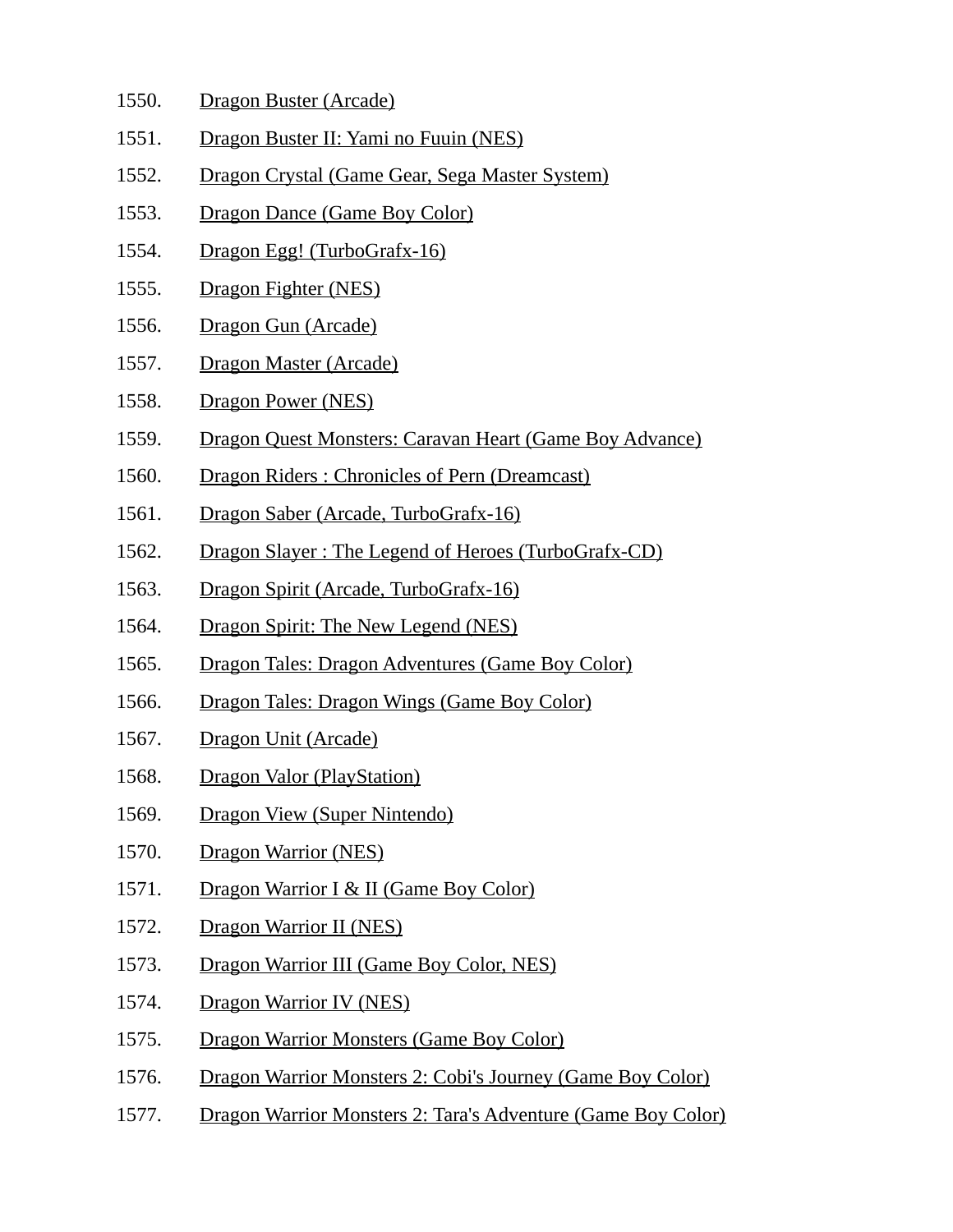- 1578. Dragon Warrior VII (PlayStation)
- 1579. Dragon's Curse (TurboGrafx-16)
- 1580. Dragon's Fury (Genesis)
- 1581. Dragon's Lair (Daphne, Game Boy Color, NES, Sega CD, Super Nintendo)
- 1582. Dragon's Lair II (Daphne)
- 1583. Dragon's Lair: The Legend (Game Boy)
- 1584. Dragon's Revenge (Genesis)
- 1585. Dragon: The Bruce Lee Story (Game Gear, Genesis, Sega Master System, Super Nintendo)
- 1586. Dragonfire (Colecovision, Intellivision)
- 1587. Dragonheart (Game Boy)
- 1588. Dragoon Might (Arcade)
- 1589. Dragster (Atari 2600)
- 1590. Drakkhen (Super Nintendo)
- 1591. Dream Soccer '94 (Arcade)
- 1592. Dream T.V. (Super Nintendo)
- 1593. Drift Out (Arcade)
- 1594. Drift Out '94 The Hard Order (Arcade)
- 1595. Drill Dozer (Game Boy Advance)
- 1596. Driver You Are The Wheelman (Game Boy Color)
- 1597. Driver 2 (PlayStation)
- 1598. Driver 2 Advance (Game Boy Advance)
- 1599. Driver : You Are the Wheelman (PlayStation)
- 1600. Drome Racers (Game Boy Advance)
- 1601. Drop Off (TurboGrafx-16)
- 1602. Drop Rock Hora Hora (TurboGrafx-16)
- 1603. Drop Zone (Game Gear)
- 1604. Dropzone (Game Boy, Game Boy Color)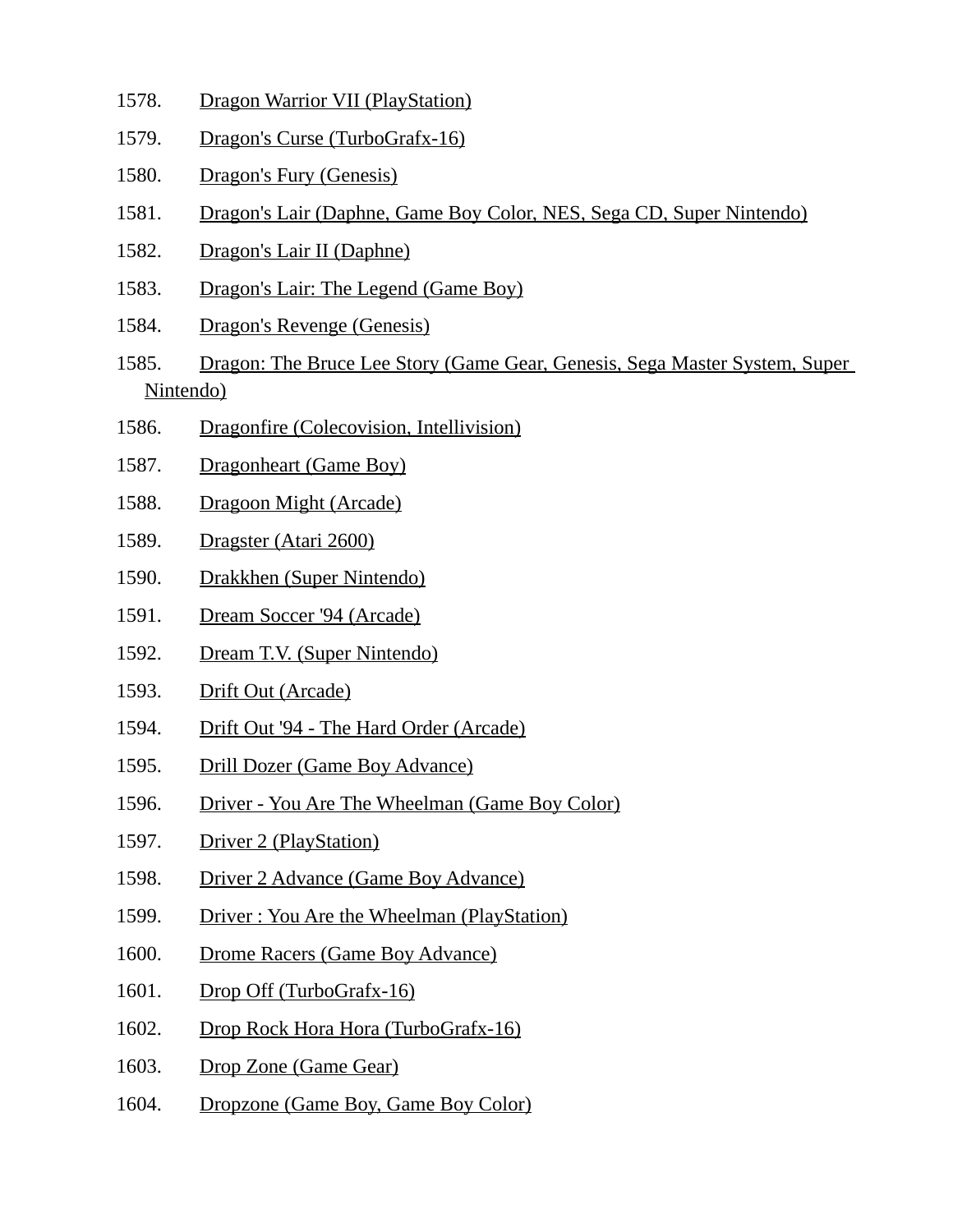- 1605. Dual Heroes (Nintendo 64)
- 1606. Duck Dodgers Starring Daffy Duck (Nintendo 64)
- 1607. Duck Hunt (Arcade, NES)
- 1608. DuckTales (Game Boy, NES)
- 1609. DuckTales 2 (Game Boy, NES)
- 1610. Dudes with Attitude (NES)
- 1611. Duel Masters: Kaijudo Showdown (Game Boy Advance)
- 1612. Duel Masters: Sempai Legends (Game Boy Advance)
- 1613. Duel Masters: Shadow of the Code (Game Boy Advance)
- 1614. Duke Nukem (Game Boy Color)
- 1615. Duke Nukem 3D (Genesis)
- 1616. Duke Nukem 64 (Nintendo 64)
- 1617. Duke Nukem : Land of the Babes (PlayStation)
- 1618. Duke Nukem : Time To Kill (PlayStation)
- 1619. Duke Nukem : Total Meltdown (PlayStation)
- 1620. Duke Nukem Advance (Game Boy Advance)
- 1621. Dukes of Hazzard, The (Colecovision)
- 1622. Dune (Sega CD)
- 1623. Dune: The Battle for Arrakis (Genesis)
- 1624. Dungeon Explorer (Sega CD, TurboGrafx-16)
- 1625. Dungeon Explorer II (TurboGrafx-CD)
- 1626. Dungeon Magic: Sword of the Elements (NES)
- 1627. Dungeon Master (Super Nintendo)
- 1628. Dungeon Master : Theron's Quest (TurboGrafx-CD)
- 1629. Dungeon Master II: Skullkeep (Sega CD)
- 1630. Dungeons & Dragons: Order of the Griffon (TurboGrafx-16)
- 1631. Dungeons & Dragons: Shadow Over Mystara (Arcade)
- 1632. Dungeons & Dragons: Tower of Doom (Arcade)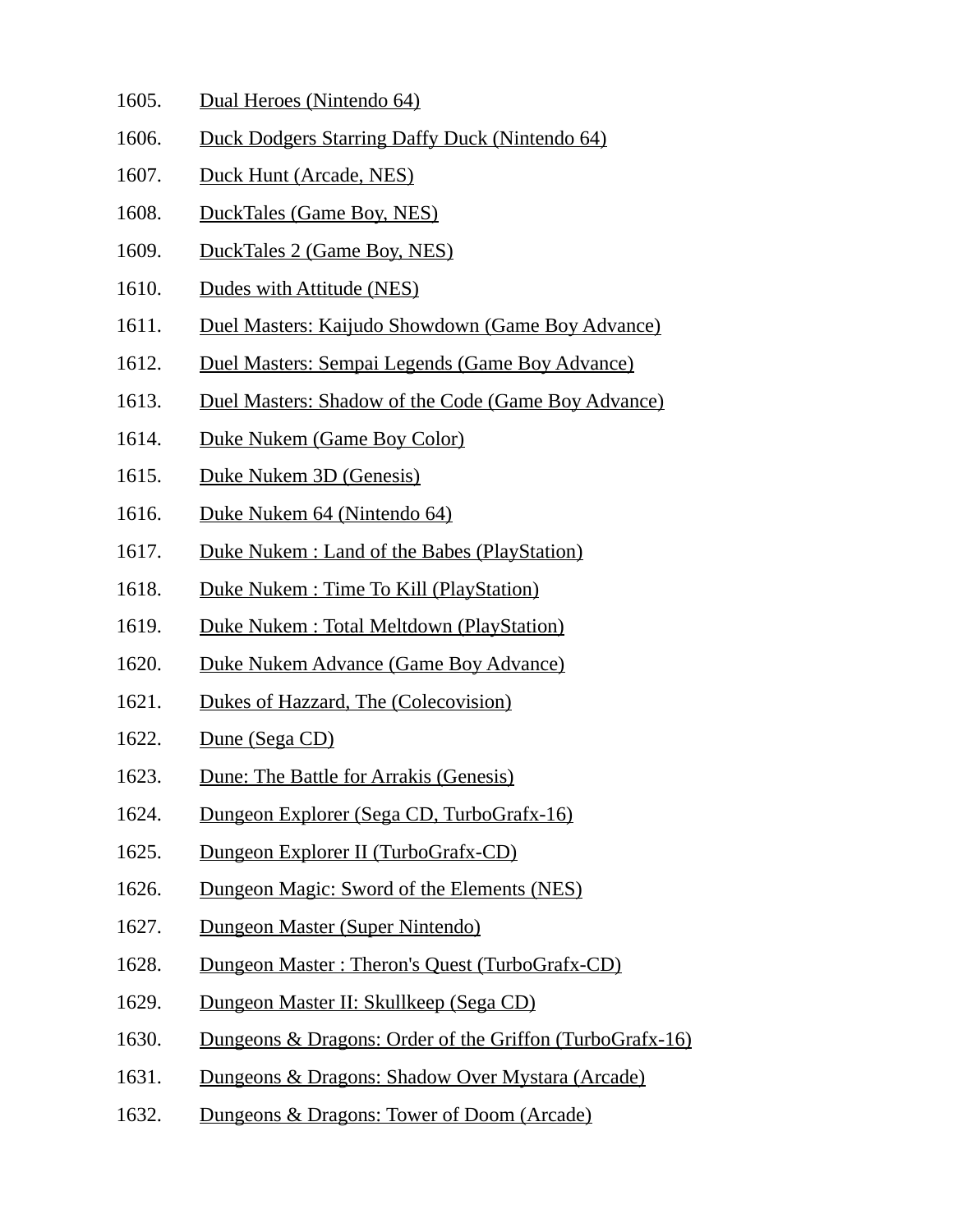- 1633. Dungeons & Dragons: Warriors of the Eternal Sun (Genesis)
- 1634. Dusty Diamond's All-Star Softball (NES)
- 1635. Dyger (Arcade)
- 1636. Dynablaster (Game Boy)
- 1637. Dynamic Ski (Arcade)
- 1638. Dynamite Duke (Arcade, Genesis, Sega Master System)
- 1639. Dynamite Dux (Arcade, Sega Master System)
- 1640. Dynamite Headdy (Game Gear, Genesis)
- 1641. Dynasty (Odyssey 2)
- 1642. Dynasty Warriors (PlayStation)
- 1643. Dynasty Warriors Advance (Game Boy Advance)
- 1644. Dynasty Wars (Arcade)
- 1645. Dynowarz: Destruction of Spondylus (NES)
- 1646. E-SWAT (Sega Master System)
- 1647. E-SWAT: Cyber Police (Arcade)
- 1648. E.D.F. Earth Defense Force (Arcade)
- 1649. E.T. The Extra-Terrestrial and the Cosmic Garden (Game Boy Color)
- 1650. E.T. The Extra-Terrestrial: Digital Companion (Game Boy Color)
- 1651. E.T. The Extra-Terrestrial: Escape from Planet Earth (Game Boy Color)
- 1652. E.T.: The Extra-Terrestrial (Atari 2600)
- 1653. E.V.O.: Search for Eden (Super Nintendo)
- 1654. EA Hockey (Genesis)
- 1655. EA Sports Double Header (Genesis)
- 1656. ECW Anarchy Rulz (Dreamcast)
- 1657. ECW Hardcore Revolution (Dreamcast, Game Boy Color)
- 1658. ESP Ra.De. (Arcade)
- 1659. ESPN Baseball Tonight (Genesis, Sega CD, Super Nintendo)
- 1660. ESPN International Track & Field (Game Boy Color)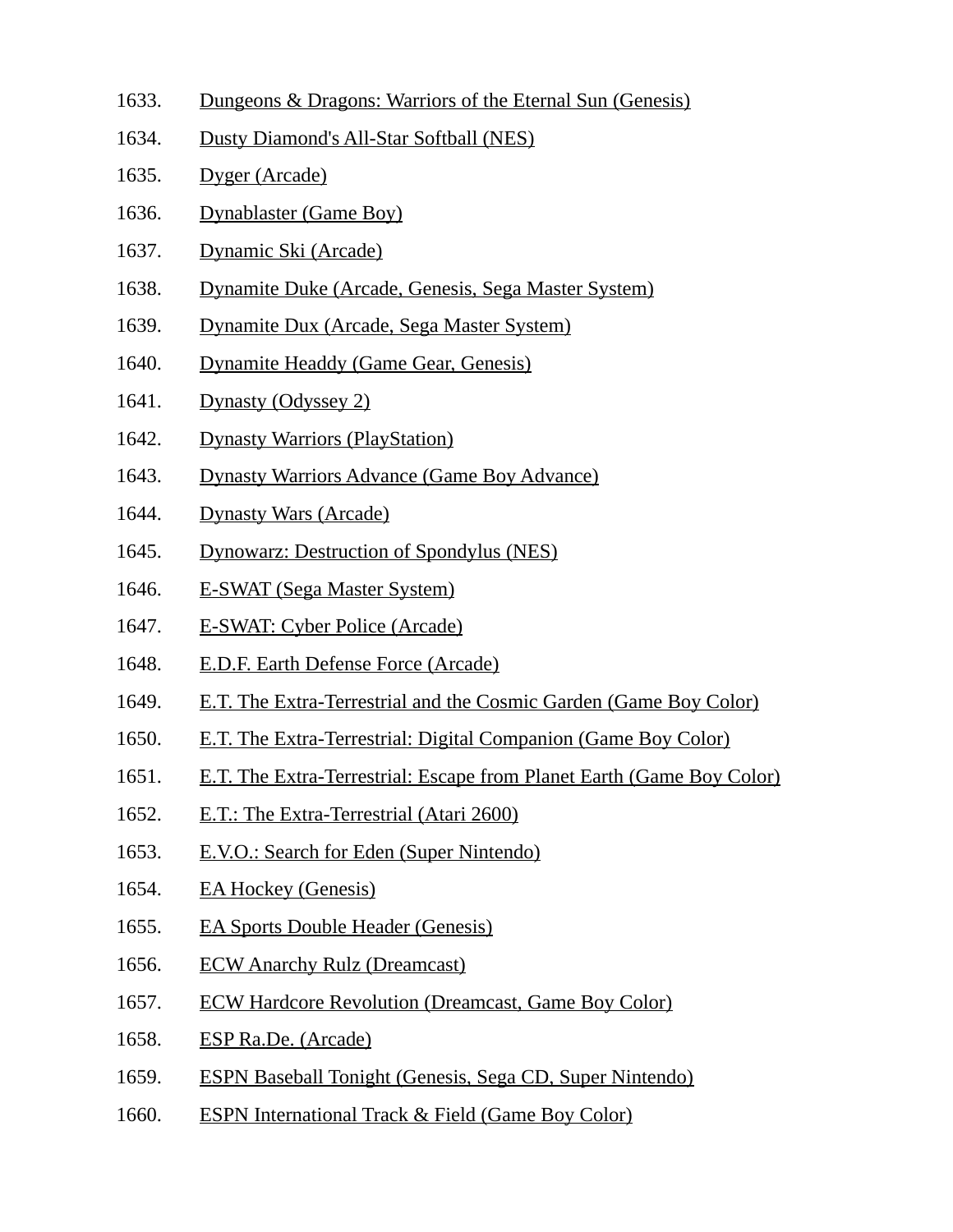- 1661. ESPN NBA HangTime '95 (Sega CD)
- 1662. ESPN National Hockey Night (Game Boy Color, Sega CD, Super Nintendo)
- 1663. ESPN Speed World (Genesis, Super Nintendo)
- 1664. ESPN Sunday Night NFL (Genesis, Sega CD, Super Nintendo)
- 1665. ESWAT: City under Siege (Genesis)
- 1666. EX Monopoly (Game Boy Advance)
- 1667. Eagle (Arcade)
- 1668. Eagle Shot Golf (Arcade)
- 1669. Earnest Evans (Genesis)
- 1670. Earth Attack (Atari 2600)
- 1671. Earth Defense Force (Super Nintendo)
- 1672. Earth Dies Screaming (Atari 2600)
- 1673. EarthBound (Super Nintendo)
- 1674. Earthworm Jim (Game Boy, Game Boy Advance, Game Gear, Genesis, Super Nintendo)
- 1675. Earthworm Jim 2 (Game Boy Advance, Genesis, Super Nintendo)
- 1676. Earthworm Jim 3D (Nintendo 64)
- 1677. Earthworm Jim Special Edition (Sega CD)
- 1678. Earthworm Jim: Menace 2 the Galaxy (Game Boy Color)
- 1679. Ecco Jr. (Genesis)
- 1680. Ecco the Dolphin (Game Gear, Genesis, Sega CD, Sega Master System)
- 1681. Ecco the Dolphin : Defender of the Future (Dreamcast)
- 1682. Ecco: The Tides of Time (Game Gear, Genesis, Sega CD, Sega Master System)
- 1683. Eco Fighters (Arcade)
- 1684. Eek! The Cat (Super Nintendo)
- 1685. Egg Mania (Game Boy Advance)
- 1686. Egg Venture (Arcade)
- 1687. Eggomania (Atari 2600)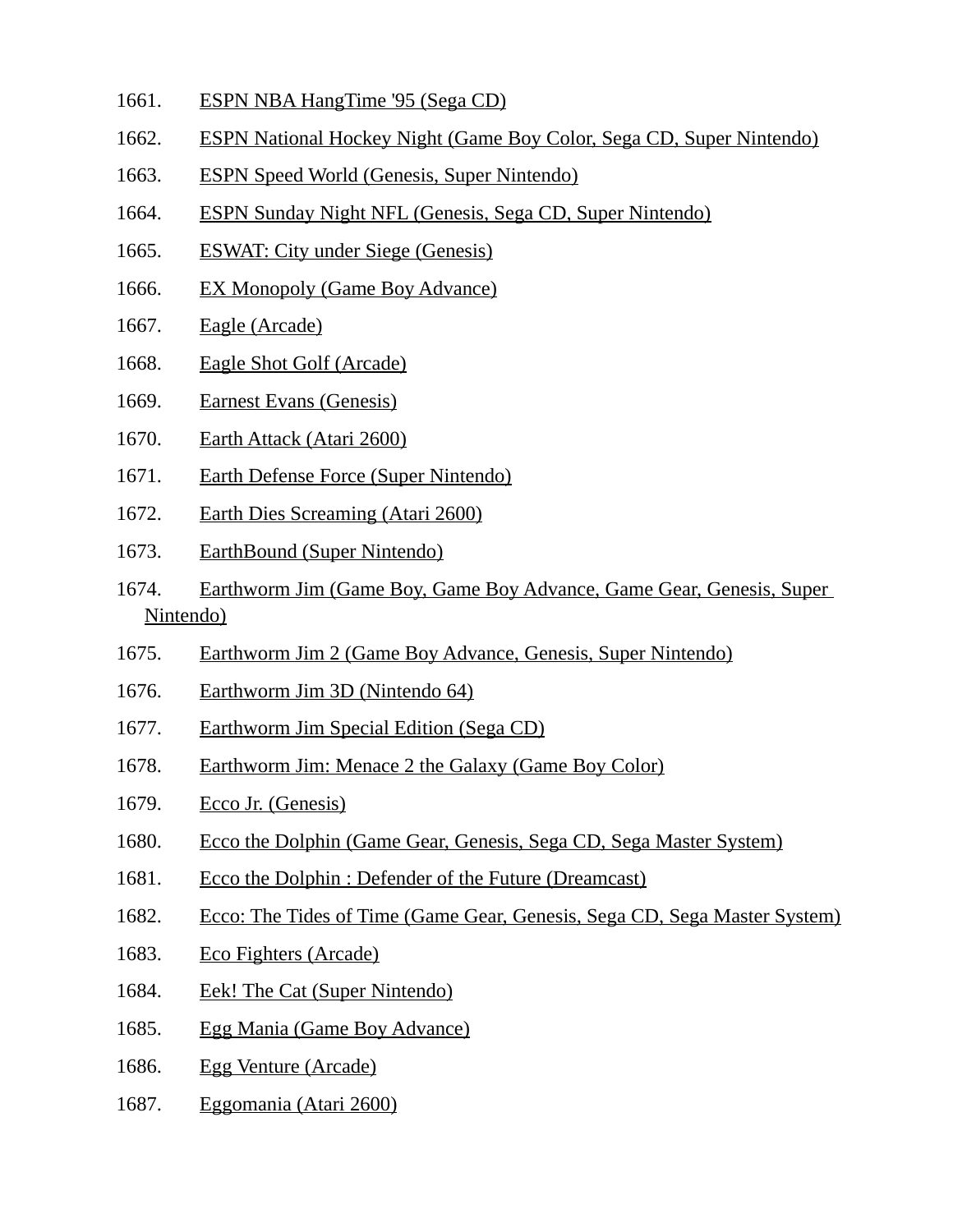| 1688. | <b>Eggor (Arcade)</b>                          |
|-------|------------------------------------------------|
| 1689. | <u>Eggs (Arcade)</u>                           |
| 1690. | <u>Eight Forces (Arcade)</u>                   |
| 1691. | <u>EightMan (Arcade)</u>                       |
| 1692. | <b>El. Viento (Genesis)</b>                    |
| 1693. | <u>Electrocop (Atari Lynx)</u>                 |
| 1694. | <b>Electronic Table Soccer (Odyssey 2)</b>     |
| 1695. | <b>Elemental Master (Genesis)</b>              |
| 1696. | <b>Elevator Action (Arcade, Game Boy, NES)</b> |
| 1697. | <b>Elevator Action EX (Game Boy Color)</b>     |
| 1698. | <b>Elevator Action Returns (Arcade)</b>        |
| 1699. | <b>Eliminate Down (Genesis)</b>                |
| 1700. | <u>Eliminator (Arcade)</u>                     |
| 1701. | <b>Eliminator Boat Duel (NES)</b>              |
| 1702. | <b>Elite Soccer (Game Boy, Super Nintendo)</b> |
| 1703. | <u> Emeraldia (Arcade)</u>                     |
| 1704. | <b>Emmitt Smith Football (Super Nintendo)</b>  |
| 1705. | <u>Empire City: 1931 (Arcade)</u>              |
| 1706. | <b>Empire of Steel (Genesis)</b>               |
| 1707. | Encounter at L-5 (Atari 2600)                  |
| 1708. | Enduro (Atari 2600)                            |
| 1709. | <b>Enduro Racer (Sega Master System)</b>       |
| 1710. | <b>Enforce (Arcade)</b>                        |
| 1711. | <b>Engine Analyzer (Vectrex)</b>               |
| 1712. | Entombed (Atari 2600)                          |
| 1713. | Equinox (Super Nintendo)                       |
| 1714. | <b>Equites (Arcade)</b>                        |
| 1715. | <b>Ernie Els Golf (Game Gear)</b>              |
|       |                                                |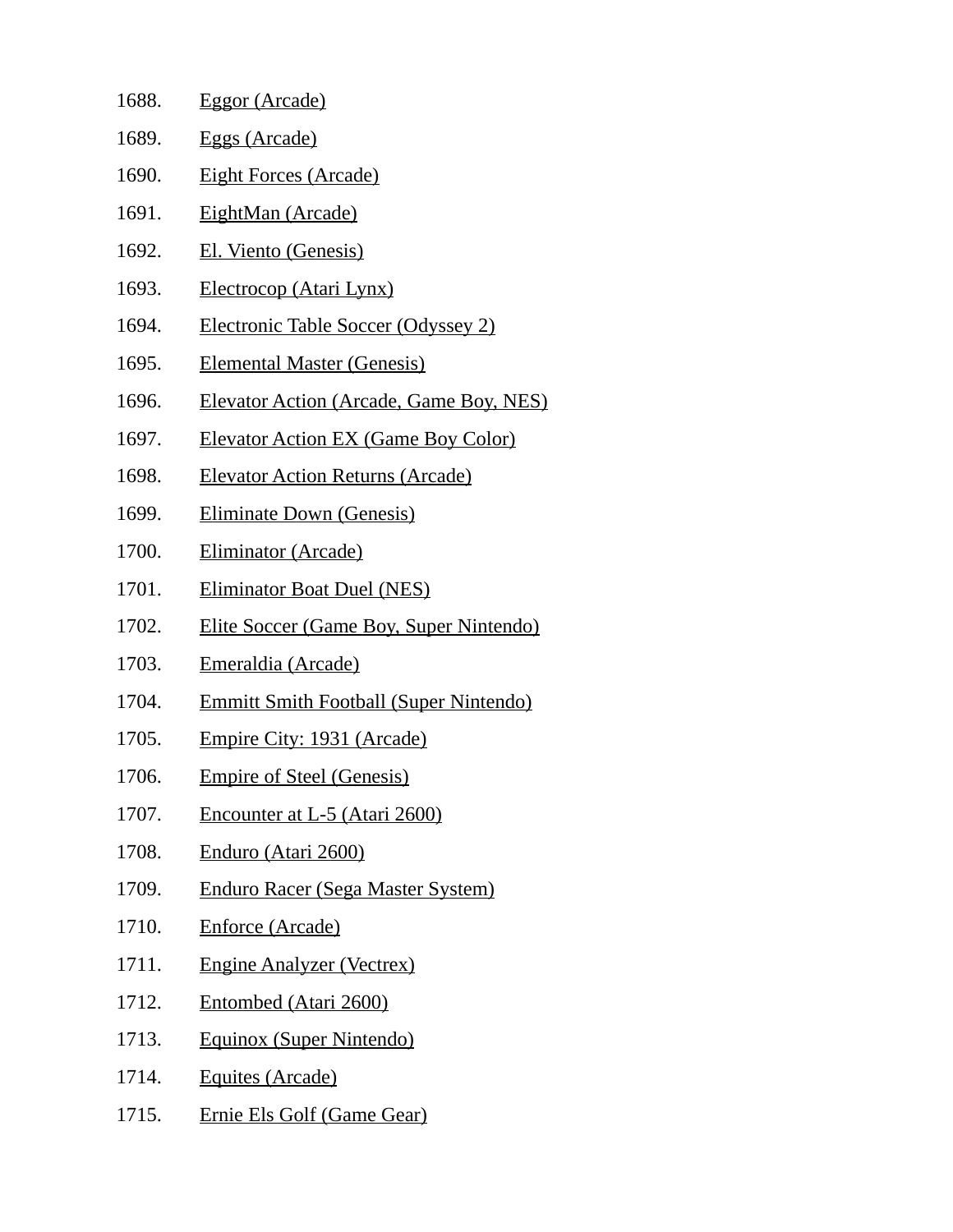- 1716. Escape From The Mind Master (Colecovision)
- 1717. Escape from the Planet of the Robot Monsters (Arcade)
- 1718. Esh's Aurunmilla (Daphne)
- 1719. Espial (Arcade, Atari 2600)
- 1720. Eternal Champions (Genesis)
- 1721. Eternal Champions: Challenge from the Dark Side (Sega CD)
- 1722. Euchre (Atari 2600)
- 1723. Euro Champ '92 (Arcade)
- 1724. European Club Soccer (Genesis)
- 1725. European Soccer Challenge (Atari Lynx)
- 1726. Evander Holyfield's Boxing (Game Gear)
- 1727. Evander Holyfield's Real Deal Boxing (Genesis)
- 1728. Evel Knievel (Game Boy Color)
- 1729. Evil Dead : Hail to the King (Dreamcast)
- 1730. Evil Stone (Arcade)
- 1731. Evolution (Colecovision)
- 1732. Evolution 2 : Far Off Promise (Dreamcast)
- 1733. Evolution : The World of Sacred Device (Dreamcast)
- 1734. Ex-Mutants (Genesis)
- 1735. Excite League (Arcade)
- 1736. Excitebike (Arcade, NES)
- 1737. Excitebike 64 (Nintendo 64)
- 1738. Exciting Soccer II (Arcade)
- 1739. Exed Exes (Arcade)
- 1740. Exerion (Arcade, NES)
- 1741. Exerizer (Arcade)
- 1742. Exertainment Mountain Bike Rally (Super Nintendo)
- 1743. Exile (Genesis, TurboGrafx-CD)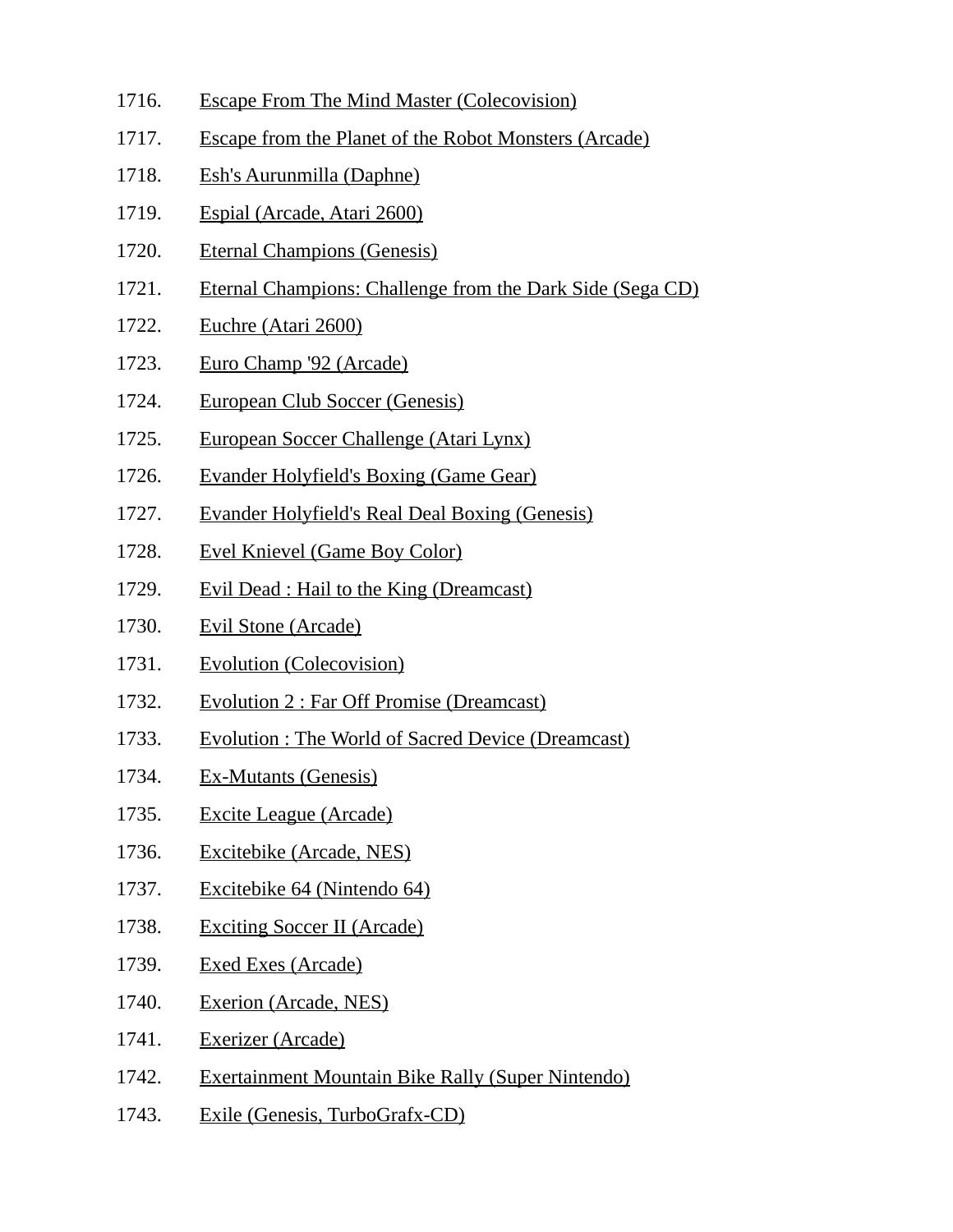- 1744. Exile : Wicked Phenomenon (TurboGrafx-CD)
- 1745. Exo Squad (Genesis)
- 1746. Exodus: Journey to the Promised Land (Game Boy)
- 1747. Express Raider (Arcade)
- 1748. Extermination (Arcade)
- 1749. Exterminator (Arcade)
- 1750. Extra Bases (Arcade)
- 1751. Extra Bases! (Game Boy)
- 1752. Extra Innings (Super Nintendo)
- 1753. Extreme Downhill (Arcade)
- 1754. Extreme Ghostbusters (Game Boy Advance, Game Boy Color)
- 1755. Extreme-G (Nintendo 64)
- 1756. Extreme-G: XG2 (Nintendo 64)
- 1757. Exvania (Arcade)
- 1758. Exzisus (Arcade)
- 1759. Eye Of The Beholder (Atari Lynx)
- 1760. Eye of the Beholder (Sega CD)
- 1761. Eyes (Arcade)
- 1762. F-1 Dream (Arcade)
- 1763. F-1 Grand Prix (Arcade)
- 1764. F-1 Grand Prix Part II (Arcade)
- 1765. F-1 Race (Game Boy)
- 1766. F-1 Spirit (Game Boy)
- 1767. F-1 World Grand Prix (Game Boy Color, Nintendo 64)
- 1768. F-1 World Grand Prix II (Nintendo 64)
- 1769. F-117 Night Storm (Genesis)
- 1770. F-117 Stealth: Operation Night Storm (Genesis)
- 1771. F-117A: Stealth Fighter (NES)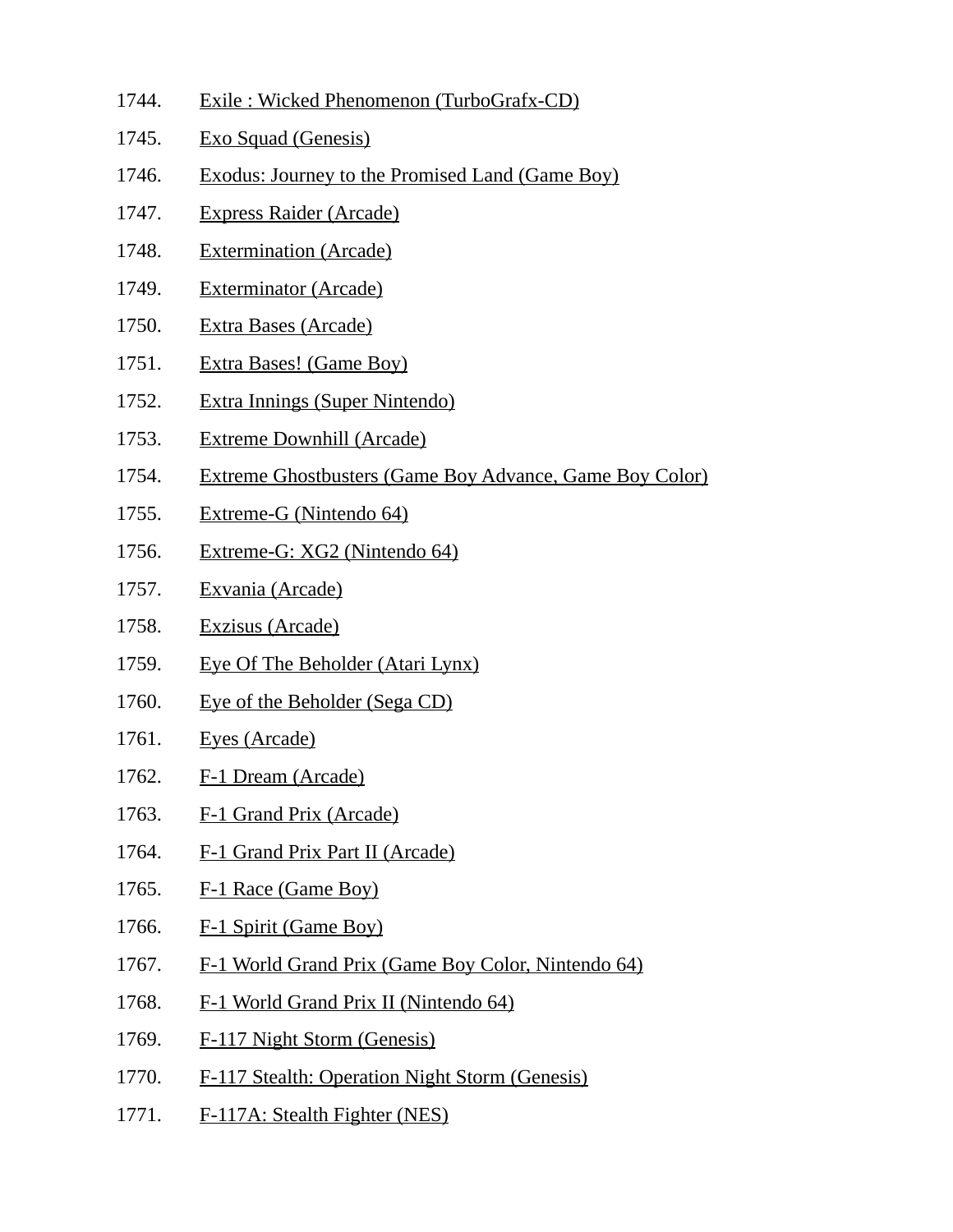- 1772. F-15 City War (NES)
- 1773. F-15 Strike Eagle (Game Boy, Game Gear, NES)
- 1774. F-15 Strike Eagle II (Genesis)
- 1775. F-16 Fighter (Sega Master System)
- 1776. F-16 Fighting Falcon (Sega Master System)
- 1777. F-18 Hornet (Atari 7800)
- 1778. F-18 Thunder Strike (Game Boy Color)
- 1779. F-22 Interceptor (Genesis)
- 1780. F-Zero (Super Nintendo)
- 1781. F-Zero X (Nintendo 64)
- 1782. F-Zero: Climax (Game Boy Advance)
- 1783. F-Zero: GP Legend (Game Boy Advance)
- 1784. F-Zero: Maximum Velocity (Game Boy Advance)
- 1785. F1 (Game Gear, Genesis, Sega Master System)
- 1786. F1 2000 (PlayStation)
- 1787. F1 Championship Season 2000 (Game Boy Color)
- 1788. F1 Circus (TurboGrafx-16)
- 1789. F1 Circus '91 (TurboGrafx-16)
- 1790. F1 Circus '92 (TurboGrafx-16)
- 1791. F1 Circus MD (Genesis)
- 1792. F1 Exhaust Note (Arcade)
- 1793. F1 Pilot (TurboGrafx-16)
- 1794. F1 Pole Position (Game Boy, Super Nintendo)
- 1795. F1 Pole Position 64 (Nintendo 64)
- 1796. F1 ROC: Race of Champions (Super Nintendo)
- 1797. **F1 Race (NES)**
- 1798. F1 Racing Championship (Game Boy Color, PlayStation)
- 1799. F1 Triple Battle (TurboGrafx-16)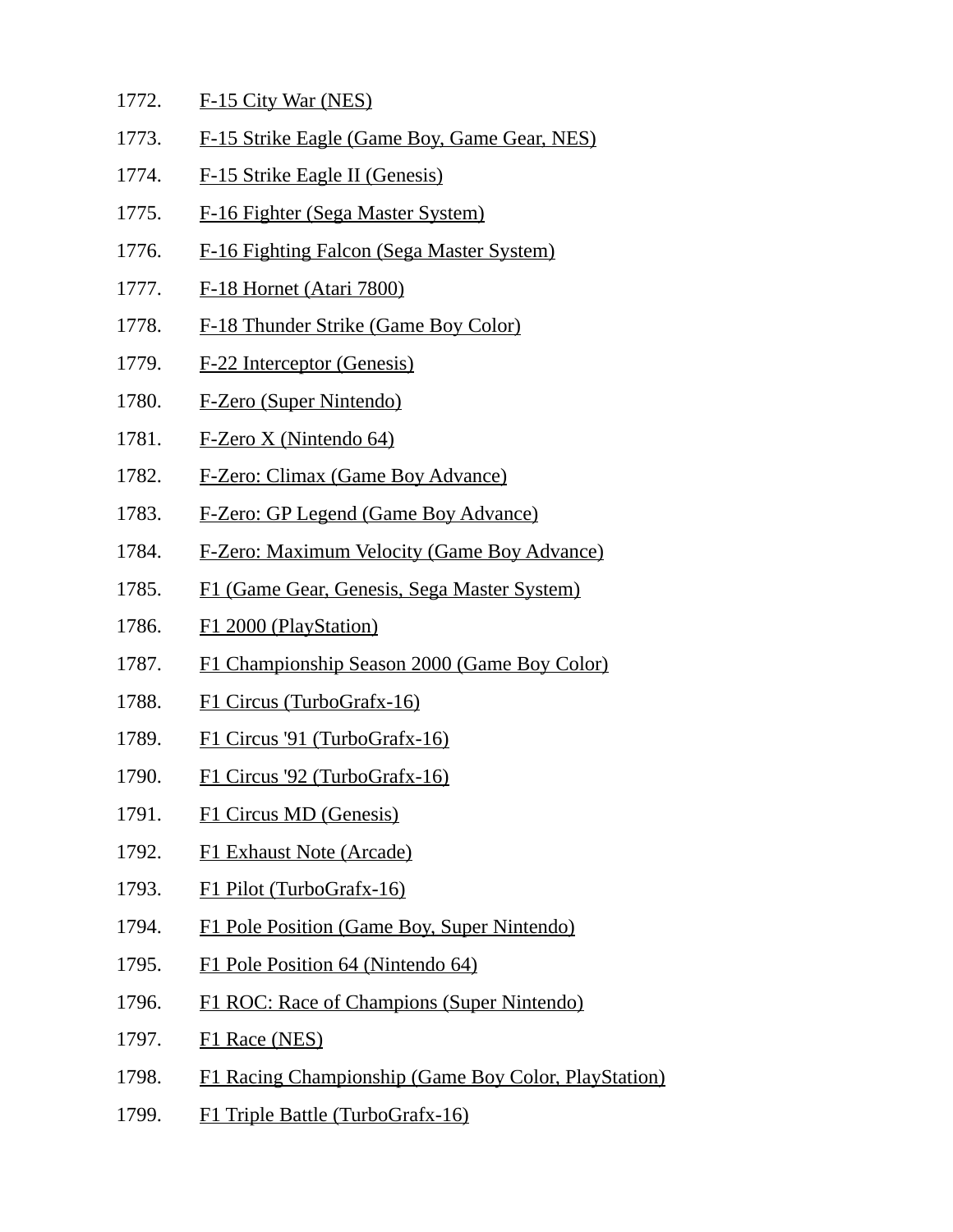- 1800. F1 World Grand Prix : 1999 Season (PlayStation)
- 1801. F1-ROC II: Race of Champions (Super Nintendo)
- 1802. FIFA 2000 (Game Boy Color)
- 1803. FIFA 2000 : Major League Soccer (PlayStation)
- 1804. FIFA 2001 (PlayStation)
- 1805. FIFA 99 (Nintendo 64, PlayStation)
- 1806. FIFA : Road to World Cup 98 (PlayStation)
- 1807. FIFA International Soccer (Game Boy, Game Gear, Genesis, Sega CD, Super Nintendo)
- 1808. FIFA Road to World Cup '98 (Game Boy)
- 1809. FIFA Soccer '96 (Game Boy)
- 1810. FIFA Soccer '97 (Game Boy)
- 1811. FIFA Soccer 07 (Game Boy Advance)
- 1812. FIFA Soccer 2002 (PlayStation)
- 1813. FIFA Soccer 2003 (PlayStation)
- 1814. FIFA Soccer 2004 (PlayStation)
- 1815. FIFA Soccer 2005 (PlayStation)
- 1816. FIFA Soccer 64 (Nintendo 64)
- 1817. FIFA Soccer 95 (Genesis)
- 1818. FIFA Soccer 96 (Game Gear, Genesis, PlayStation, Sega 32X, Super Nintendo)
- 1819. FIFA Soccer 97 (Genesis, PlayStation, Super Nintendo)
- 1820. FIFA: Road to World Cup 98 (Genesis)
- 1821. FINAL SOLDIER (TurboGrafx-16)
- 1822. Face Off (Arcade)
- 1823. Faceball 2000 (Game Boy, Game Gear, Super Nintendo)
- 1824. Facemaker (Colecovision)
- 1825. Factory Panic (Game Gear)
- 1826. Falcon (TurboGrafx-16)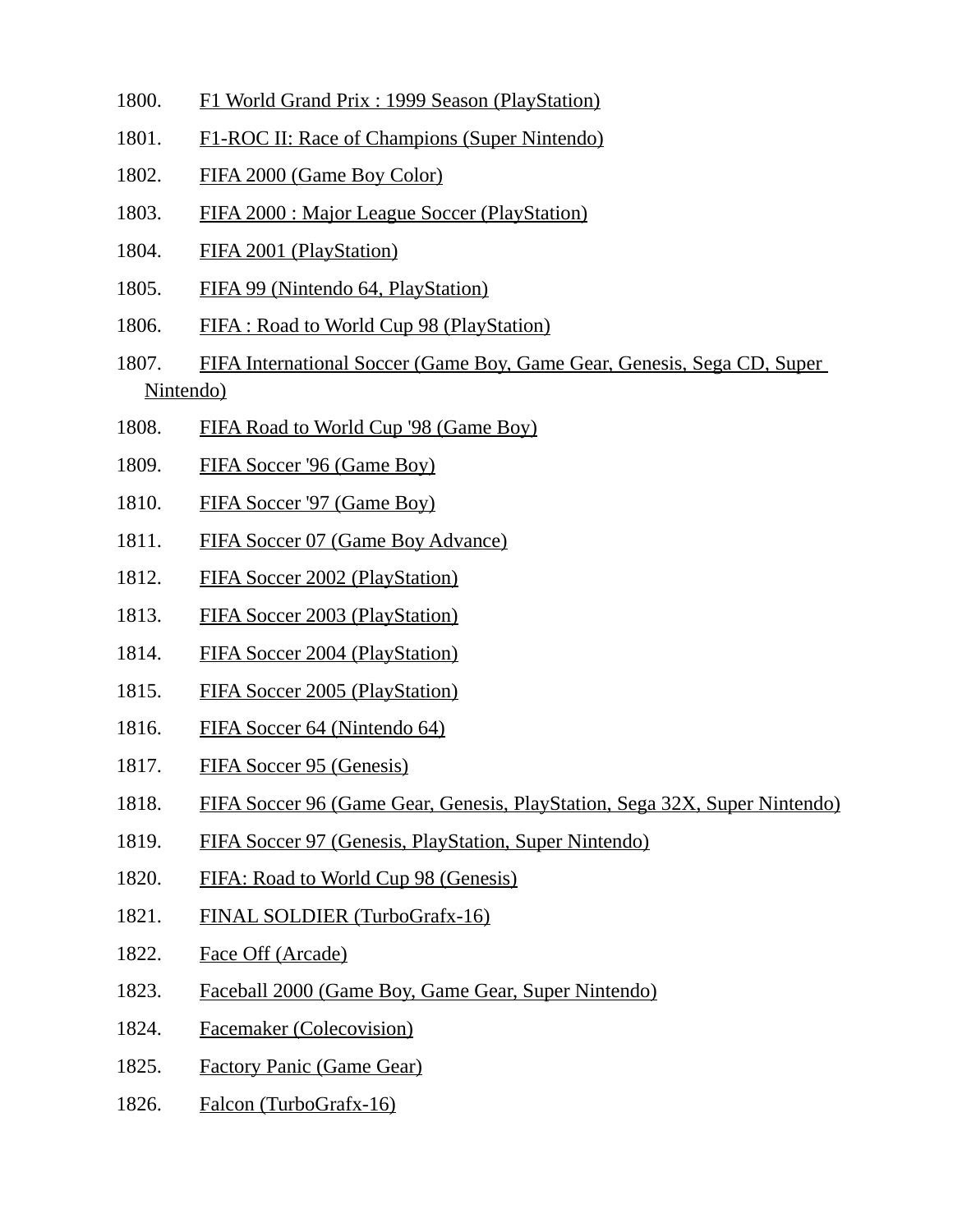- 1827. Fall Guy, The (Colecovision)
- 1828. Fallout: New Vegas (Odyssey 2)
- 1829. Family Dog (Super Nintendo)
- 1830. Family Feud (Game Boy Advance, Genesis, NES, Super Nintendo)
- 1831. Fancy World Earth of Crisis (Arcade)
- 1832. Fantasia (Genesis)
- 1833. Fantastic Dizzy (Game Gear, Genesis)
- 1834. Fantastic Voyage (Atari 2600)
- 1835. Fantasy Land (Arcade)
- 1836. Fantasy Zone (Arcade, Game Gear, NES, Sega Master System, TurboGrafx-16)
- 1837. Fantasy Zone II: The Tears of Opa-Opa (Sega Master System)
- 1838. Fantasy Zone: The Maze (Sega Master System)
- 1839. Far East of Eden: Kabuki Klash (Arcade)
- 1840. Faria: A World of Mystery & Danger! (NES)
- 1841. Fast Eddie (Atari 2600)
- 1842. Fast Food (Atari 2600)
- 1843. Fast Freddie (Arcade)
- 1844. Fast Lane (Arcade)
- 1845. Fastest Lap (Game Boy)
- 1846. Fat Bobby (Atari Lynx)
- 1847. Fatal Fury (Arcade, Genesis, Super Nintendo)
- 1848. Fatal Fury 2 (Arcade, Genesis, Super Nintendo)
- 1849. Fatal Fury 3: Road to the Final Victory (Arcade)
- 1850. Fatal Fury : Wild Ambition (PlayStation)
- 1851. Fatal Fury Special (Arcade, Game Gear, Sega CD, Super Nintendo)
- 1852. Fatal Labyrinth (Genesis)
- 1853. Fatal Rewind (Genesis)
- 1854. Fatal Run (Atari 7800)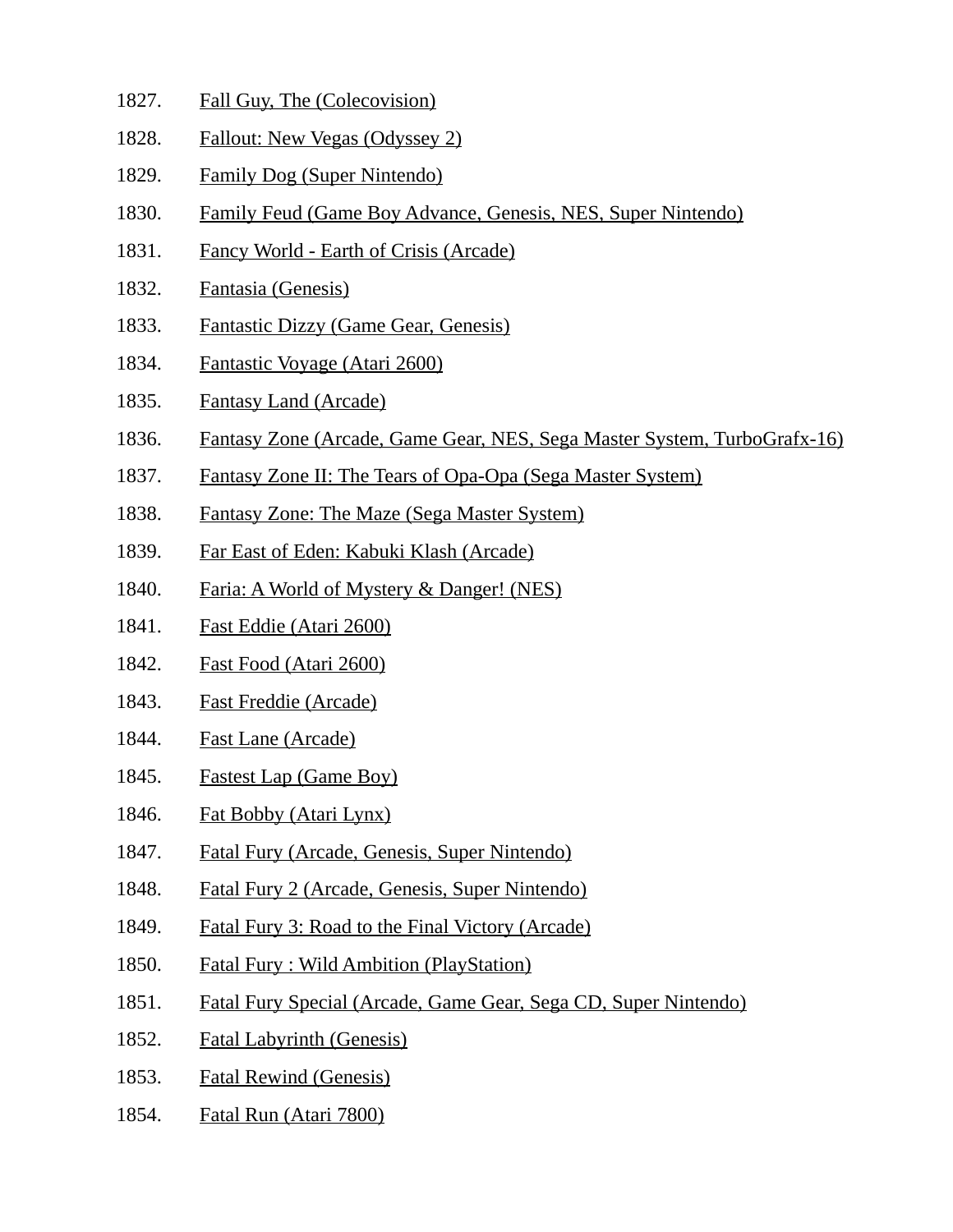- 1855. Fathom (Colecovision, Intellivision)
- 1856. Faxanadu (NES)
- 1857. Felix the Cat (Game Boy, NES)
- 1858. Ferrari Grand Prix Challenge (Game Boy, Genesis, NES)
- 1859. Fester's Quest (NES)
- 1860. Fever S.O.S. (Arcade)
- 1861. Fidelity Ultimate Chess Challenge (Atari Lynx)
- 1862. Fido Dido (Genesis)
- 1863. Field Combat (Arcade, NES)
- 1864. Fight Fever (Arcade)
- 1865. Fight Night (Atari 7800)
- 1866. Fighter & Attacker (Arcade)
- 1867. Fighter Destiny 2 (Nintendo 64)
- 1868. Fighter's History (Arcade, Super Nintendo)
- 1869. Fighters Destiny (Nintendo 64)
- 1870. Fighting Fantasy (Arcade)
- 1871. Fighting Force (PlayStation)
- 1872. Fighting Force 2 (Dreamcast, PlayStation)
- 1873. Fighting Force 64 (Nintendo 64)
- 1874. Fighting Golf (Arcade)
- 1875. Fighting Hawk (Arcade)
- 1876. Fighting Masters (Genesis)
- 1877. Fighting Roller (Arcade)
- 1878. Fighting Run (TurboGrafx-16)
- 1879. Fighting Simulator: 2-in-1 Flying Warriors (Game Boy)
- 1880. Fighting Soccer (Arcade)
- 1881. Fighting Street (TurboGrafx-CD)
- 1882. Final Approach (Atari 2600)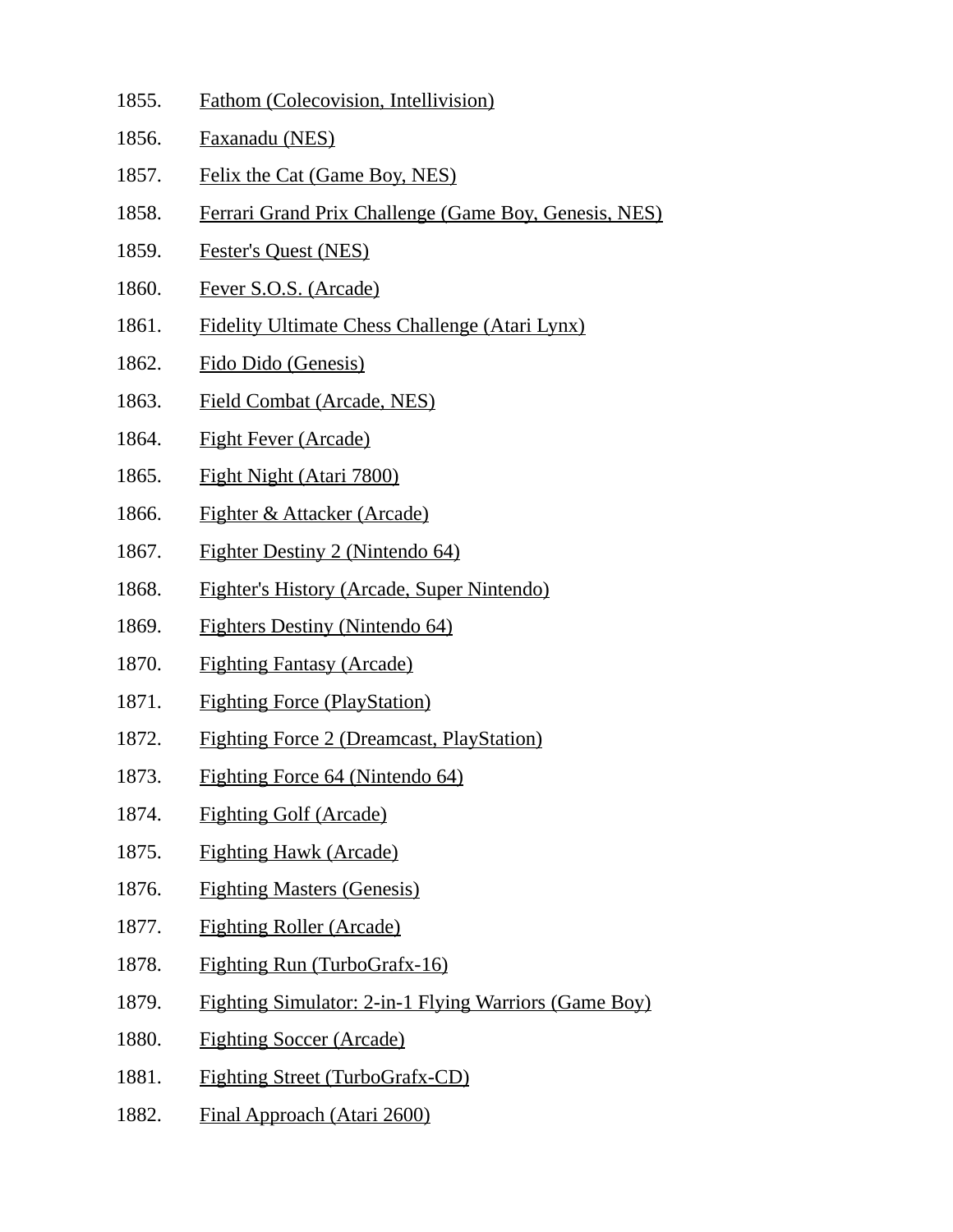- 1883. Final Blaster (TurboGrafx-16)
- 1884. Final Blow (Arcade, Genesis)
- 1885. Final Combat (NES)
- 1886. Final Fantasy (NES)
- 1887. Final Fantasy Adventure (Game Boy)
- 1888. Final Fantasy Anthology : Final Fantasy V (PlayStation)
- 1889. Final Fantasy Anthology : Final Fantasy VI (PlayStation)
- 1890. Final Fantasy Chronicles : Chrono Trigger (PlayStation)
- 1891. Final Fantasy Chronicles : Final Fantasy IV (PlayStation)
- 1892. Final Fantasy I & II: Dawn of Souls (Game Boy Advance)
- 1893. Final Fantasy II (NES, Super Nintendo)
- 1894. Final Fantasy III (Super Nintendo)
- 1895. Final Fantasy IV Advance (Game Boy Advance)
- 1896. Final Fantasy IX (PlayStation)
- 1897. Final Fantasy Legend II (Game Boy)
- 1898. Final Fantasy Legend III (Game Boy)
- 1899. Final Fantasy Origins : FF I & FF II (PlayStation)
- 1900. Final Fantasy Tactics (PlayStation)
- 1901. Final Fantasy Tactics Advance (Game Boy Advance)
- 1902. Final Fantasy V Advance (Game Boy Advance)
- 1903. Final Fantasy VI Advance (Game Boy Advance)
- 1904. Final Fantasy VII (PlayStation)
- 1905. Final Fantasy VIII (PlayStation)
- 1906. Final Fantasy: Mystic Quest (Super Nintendo)
- 1907. Final Fight (Arcade, Super Nintendo)
- 1908. Final Fight 2 (Super Nintendo)
- 1909. Final Fight 3 (Super Nintendo)
- 1910. Final Fight CD (Sega CD)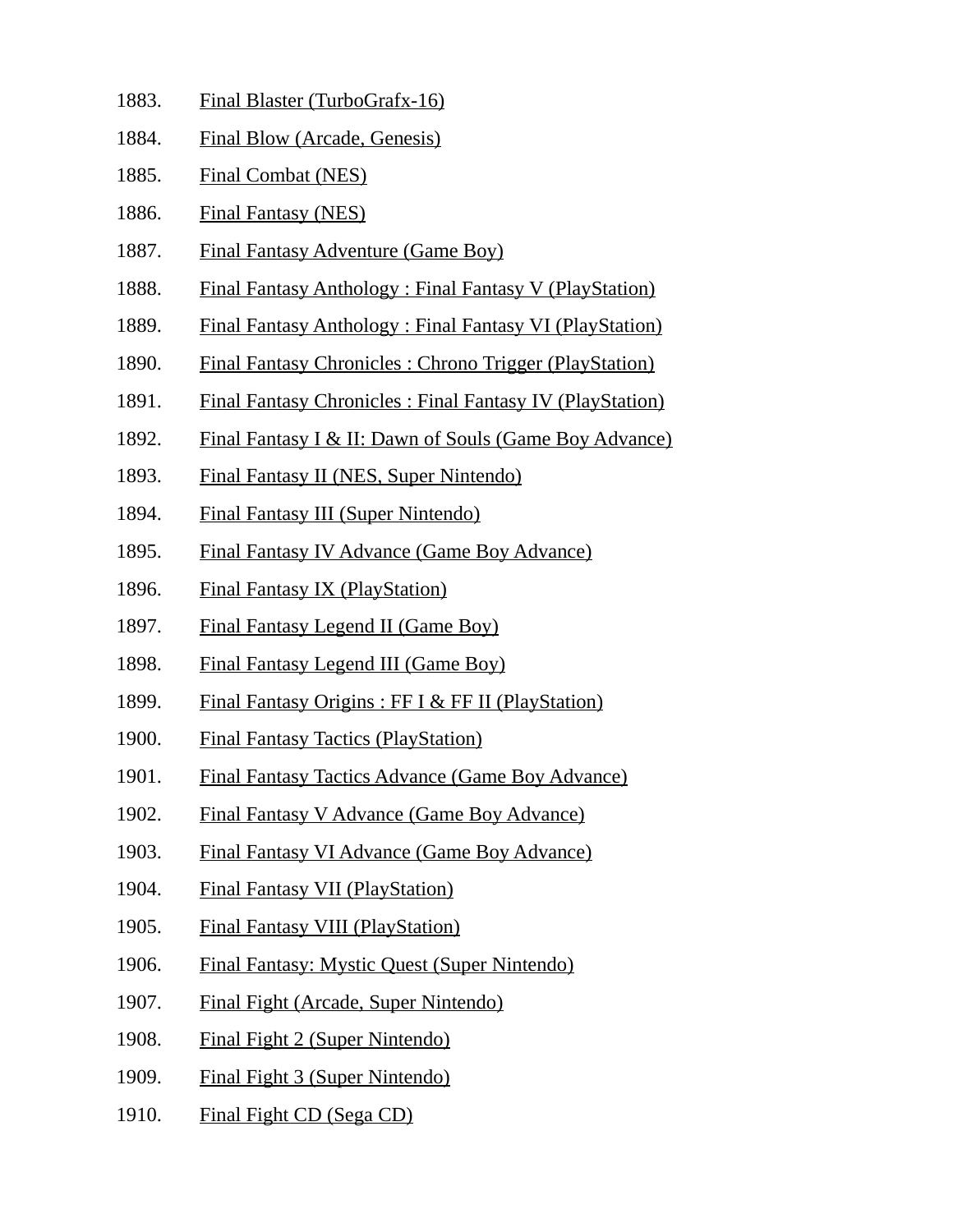- 1911. Final Fight Guy (Super Nintendo)
- 1912. Final Fight One (Game Boy Advance)
- 1913. Final Lap (Arcade)
- 1914. Final Match Tennis (TurboGrafx-16)
- 1915. Final Soldier: Special Version (TurboGrafx-16)
- 1916. Final Star Force (Arcade)
- 1917. Final Zone (Genesis)
- 1918. Final Zone II (TurboGrafx-CD)
- 1919. Finalizer Super Transformation (Arcade)
- 1920. Finest Hour (Arcade)
- 1921. Fire & Forget II (Sega Master System)
- 1922. Fire 'n Ice (NES)
- 1923. Fire Barrel (Arcade)
- 1924. Fire Battle (Arcade)
- 1925. Fire Emblem (Game Boy Advance)
- 1926. Fire Emblem: The Sacred Stones (Game Boy Advance)
- 1927. Fire Fighter (Game Boy)
- 1928. Fire Fly (Atari 2600)
- 1929. Fire Hawk (NES)
- 1930. Fire Mustang (Genesis)
- 1931. Fire One (Arcade)
- 1932. Fire Pro Wrestling (Game Boy Advance)
- 1933. Fire Pro Wrestling 2 (Game Boy Advance)
- 1934. Fire Pro Wrestling 2: 2nd Bout (TurboGrafx-16)
- 1935. Fire Pro Wrestling 3: Legend Bout (TurboGrafx-16)
- 1936. Fire Pro Wrestling: Combination Tag (TurboGrafx-16)
- 1937. Fire Shark (Genesis)
- 1938. Fire Trap (Arcade)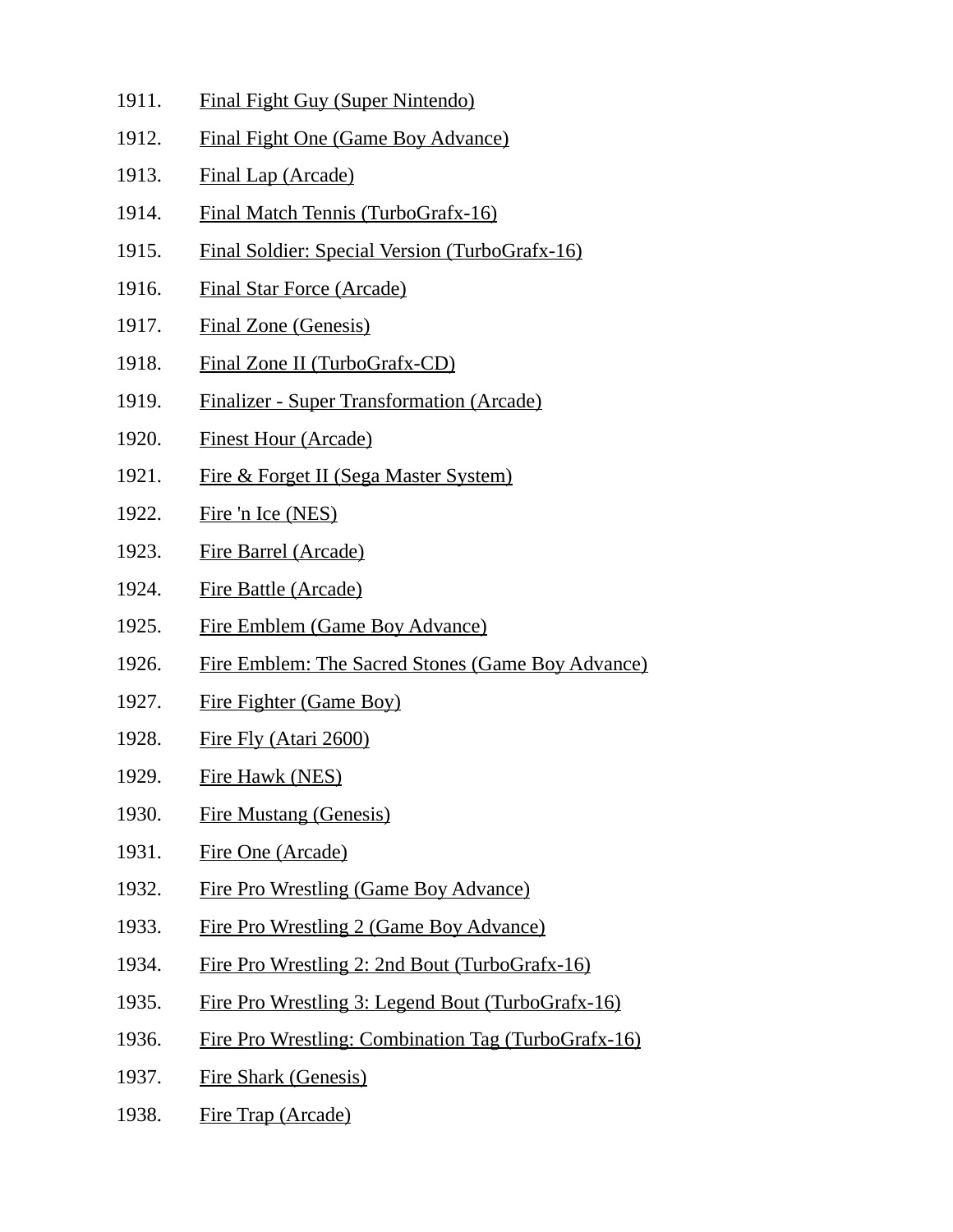| 1939. | Fire Truck (Arcade) |
|-------|---------------------|
|       |                     |

- 1940. FireStriker (Super Nintendo)
- 1941. Fireman (Colecovision)
- 1942. Firepower 2000 (Super Nintendo)
- 1943. First Samurai (Super Nintendo)
- 1944. Fish Dude (Game Boy)
- 1945. Fisher-Price: Firehouse Rescue (NES)
- 1946. Fisher-Price: I Can Remember (NES)
- 1947. Fisher-Price: Perfect Fit (NES)
- 1948. Fishing Derby (Atari 2600)
- 1949. Fist of the North Star (Game Boy, NES)
- 1950. Fitter (Arcade)
- 1951. Flag Capture (Atari 2600)
- 1952. Flappy Special (Game Boy)
- 1953. Flash Gordon (Atari 2600)
- 1954. FlashGal (Arcade)
- 1955. Flashback: The Quest for Identity (Genesis, Sega CD, Super Nintendo)
- 1956. Flicky (Arcade, Genesis)
- 1957. Flight of the Intruder (NES)
- 1958. Flink (Genesis, Sega CD)
- 1959. Flipper & Lopaka (Game Boy Color)
- 1960. Flipper Slipper (Colecovision)
- 1961. Flipull (Game Boy)
- 1962. Flower (Arcade)
- 1963. Flying Dragon (Nintendo 64)
- 1964. Flying Dragon: The Secret Scroll (NES)
- 1965. Flying Shark (Arcade)
- 1966. Flying Warriors (NES)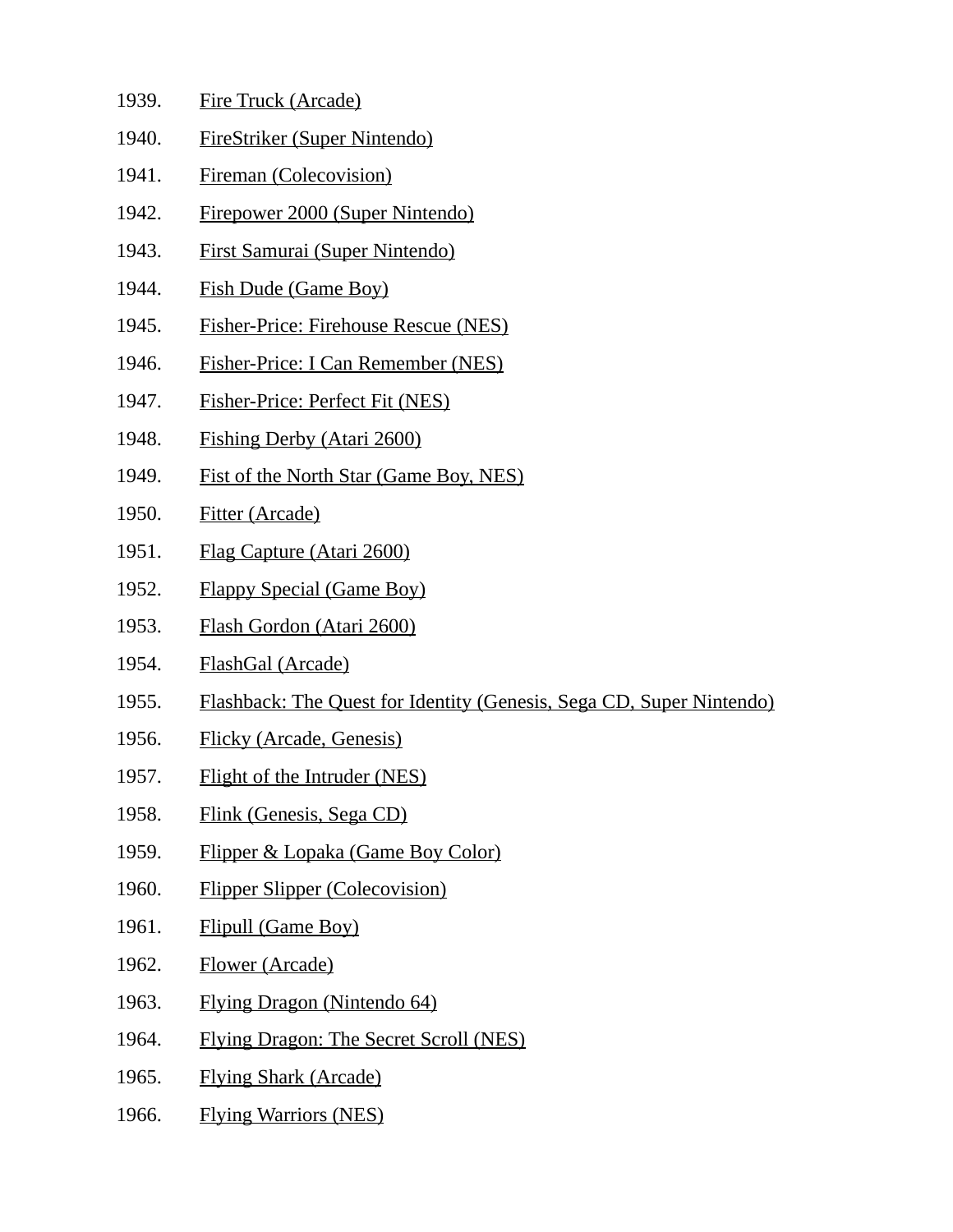- 1967. Food Fight (Arcade, Atari 7800)
- 1968. Football (Atari 2600)
- 1969. Football Champ (Arcade)
- 1970. Football Frenzy (Arcade)
- 1971. Football Fury (Super Nintendo)
- 1972. Football International (Game Boy)
- 1973. Foreman for Real (Game Boy, Game Gear, Super Nintendo)
- 1974. Forgotten Worlds (Arcade, Genesis, Sega Master System, TurboGrafx-CD)
- 1975. Formation Armed F (TurboGrafx-16)
- 1976. Formation Soccer On J. League (TurboGrafx-16)
- 1977. Formation Soccer: Human Cup '90 (TurboGrafx-16)
- 1978. Formation Z (Arcade)
- 1979. Formula One 2000 (Game Boy Color)
- 1980. Formula One World Championship: Beyond the Limit (Sega CD)
- 1981. Formula One: Built to Win (NES)
- 1982. Forsaken 64 (Nintendo 64)
- 1983. Fortified Zone (Game Boy)
- 1984. Fortress of Narzod (Vectrex)
- 1985. Fortune Builder (Colecovision)
- 1986. Forty-Love (Arcade)
- 1987. Fox Sports College Hoops '99 (Nintendo 64)
- 1988. Fox's Peter Pan & the Pirates: The Revenge of Captain Hook (NES)
- 1989. Fraction Fever (Colecovision)
- 1990. Frank Thomas Big Hurt Baseball (Game Boy, Game Gear, Genesis, Super Nintendo)
- 1991. Frankenstein's Monster (Atari 2600)
- 1992. Frankenstein: The Monster Returns (NES)
- 1993. Franky, Joe & Dirk: On the Tiles (Game Boy)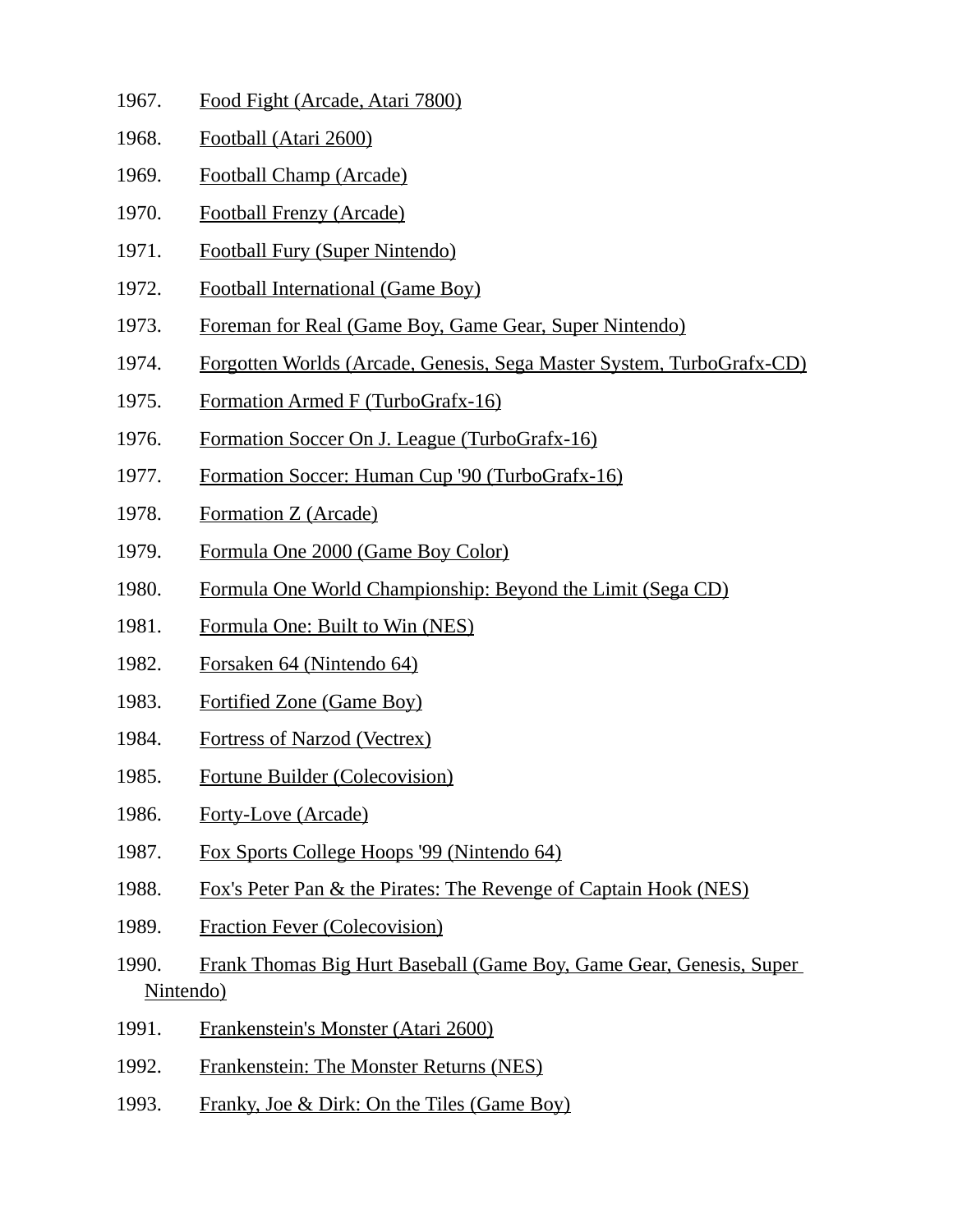- 1994. Frantic Flea (Super Nintendo)
- 1995. Frantic Freddy (Colecovision)
- 1996. Fred Couples Golf (Game Gear)
- 1997. Freedom Fighters (Odyssey 2)
- 1998. Freedom Force (NES)
- 1999. Freeway (Atari 2600)
- 2000. Freeze (Arcade)
- 2001. Frenzy (Arcade, Colecovision)
- 2002. Friday the 13th (NES)
- 2003. Frisky Tom (Arcade, Game Boy)
- 2004. Frog Bog (Intellivision)
- 2005. Frog Feast (Colecovision)
- 2006. Frogger (Arcade, Atari 2600, Colecovision, Game Boy Color, Game Gear, Genesis, Intellivision, Odyssey 2, Super Nintendo)
- 2007. Frogger 2 : Swampy's Revenge (Dreamcast)
- 2008. Frogger 2: Swampy's Revenge (Game Boy Color)
- 2009. Frogger Advance: The Great Quest (Game Boy Advance)
- 2010. Frogger II: Threeedeep! (Atari 2600, Colecovision)
- 2011. Frogger's Adventures 2: The Lost Wand (Game Boy Advance)
- 2012. Frogger's Adventures: Temple of the Frog (Game Boy Advance)
- 2013. Frogger's Journey: The Forgotten Relic (Game Boy Advance)
- 2014. Frogs and Flies (Atari 2600)
- 2015. Front Line (Arcade, Atari 2600, Colecovision)
- 2016. Front Line S.C.E (Colecovision)
- 2017. Front Row (Game Boy Color)
- 2018. Frostbite (Atari 2600)
- 2019. Full Throttle Racing (Super Nintendo)
- 2020. Fun 'N' Games (Genesis)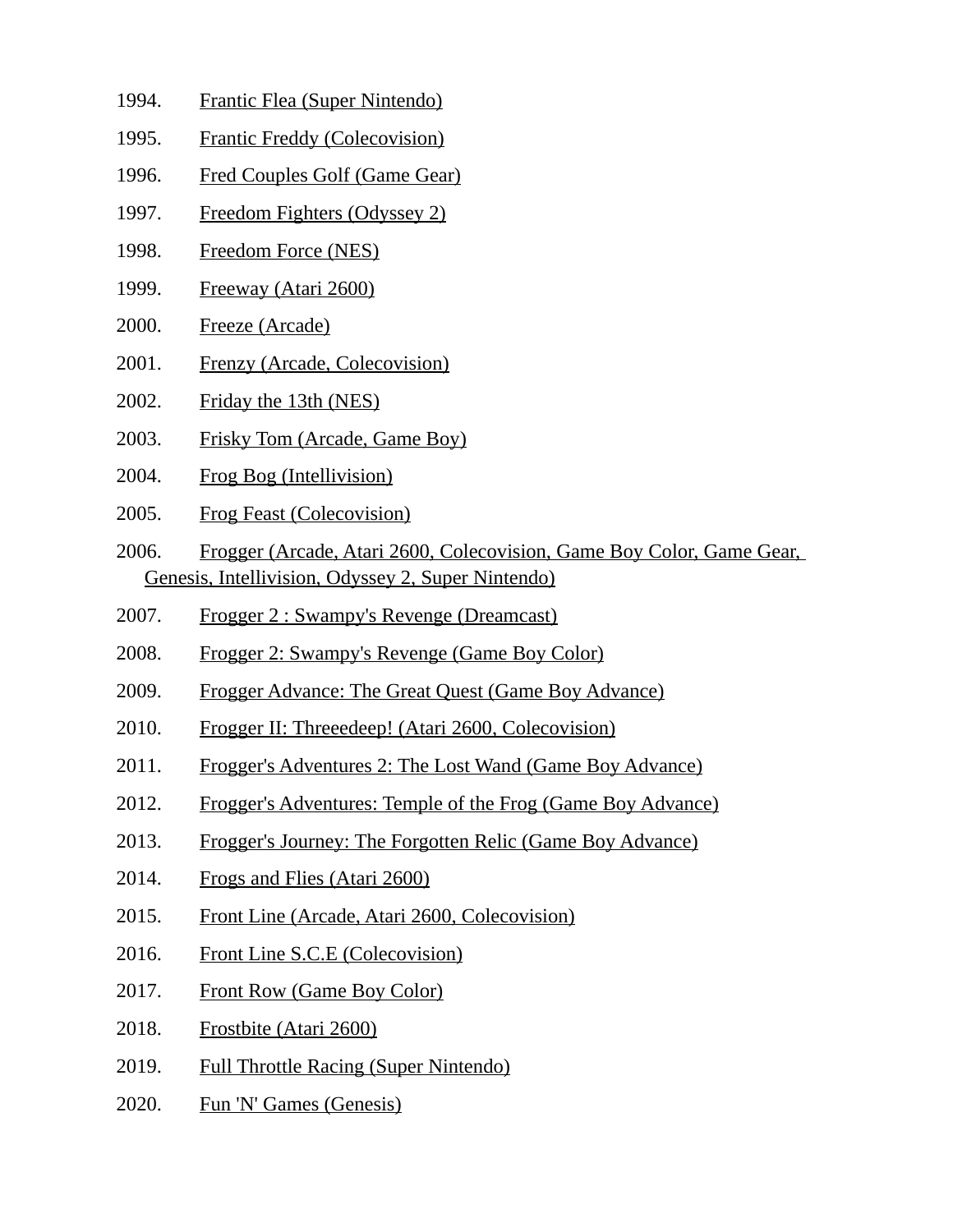- 2021. Fun 'n Games (Super Nintendo)
- 2022. Fun Car Rally (Genesis)
- 2023. Fun House (NES)
- 2024. Funky Bee (Arcade)
- 2025. Funky Fish (Arcade)
- 2026. Funky Jet (Arcade)
- 2027. Funny Field (Game Boy)
- 2028. Fur Fighters (Dreamcast)
- 2029. Future Spy (Arcade)
- 2030. Férias Frustradas do Pica Pau (Sega Master System)
- 2031. G-LOC Air Battle (Game Gear, Sega Master System)
- 2032. G-LOC: Air Battle (Genesis)
- 2033. G. Darius (PlayStation)
- 2034. G.I. JOE: A Real American Hero (Arcade)
- 2035. G.I. Joe: A Real American Hero (NES)
- 2036. G.I. Joe: Cobra Strike (Atari 2600)
- 2037. G.I. Joe: The Atlantis Factor (NES)
- 2038. GG Aleste (Game Gear)
- 2039. GLIB (Atari 2600)
- 2040. GP Rider (Game Gear, Sega Master System)
- 2041. GP World (Arcade, Daphne)
- 2042. GP-1 (Super Nintendo)
- 2043. GP-1: Part II (Super Nintendo)
- 2044. GRAND CROSS (Arcade)
- 2045. GT 64: Championship Edition (Nintendo 64)
- 2046. GT Advance 3: Pro Concept Racing (Game Boy Advance)
- 2047. GT Advance Championship Racing (Game Boy Advance)
- 2048. GT Advance Rally Racing 2 (Game Boy Advance)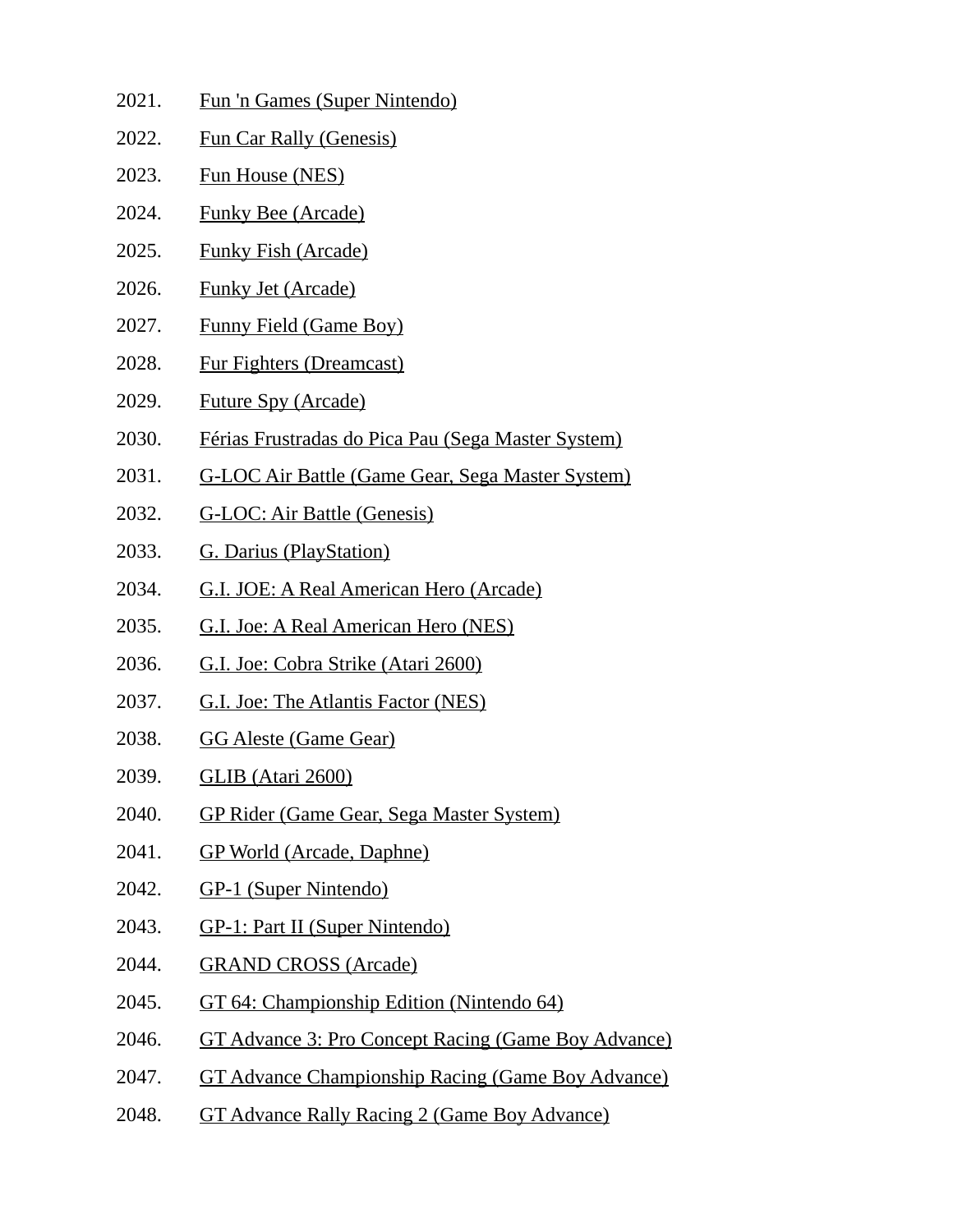- 2049. GT Racing (Super Nintendo)
- 2050. Gadget Racers (Game Boy Advance)
- 2051. Gadget Twins (Genesis)
- 2052. Gaia Crusaders (Arcade)
- 2053. Gaiapolis (Arcade)
- 2054. Gaiares (Genesis)
- 2055. Gain Ground (Arcade, Genesis, Sega Master System)
- 2056. Galactic Protector (Sega Master System)
- 2057. Galactic Warriors (Arcade)
- 2058. Galaga (Arcade, Atari 7800)
- 2059. Galaga '84 (Arcade)
- 2060. Galaga '88 (Arcade)
- 2061. Galaga '90 (TurboGrafx-16)
- 2062. Galaga 3 (GP3 rev. D) (Arcade)
- 2063. Galaga : Destination Earth (PlayStation)
- 2064. Galaga: Demons of Death (NES)
- 2065. Galaga: Destination Earth (Game Boy Color)
- 2066. Galahad (Genesis)
- 2067. Galaxian (Arcade, Atari 2600, Colecovision)
- 2068. Galaxian (Namco set 1) (NES)
- 2069. Galaxy 5000 (NES)
- 2070. Galaxy Fight: Universal Warriors (Arcade)
- 2071. Galaxy Force (Sega Master System)
- 2072. Galaxy Force II (Genesis)
- 2073. Galaxy Ranger (Arcade, Daphne)
- 2074. Galaxy Wars (Arcade)
- 2075. Galivan Cosmo Police (Arcade)
- 2076. Gallop Armed Police Unit (Arcade)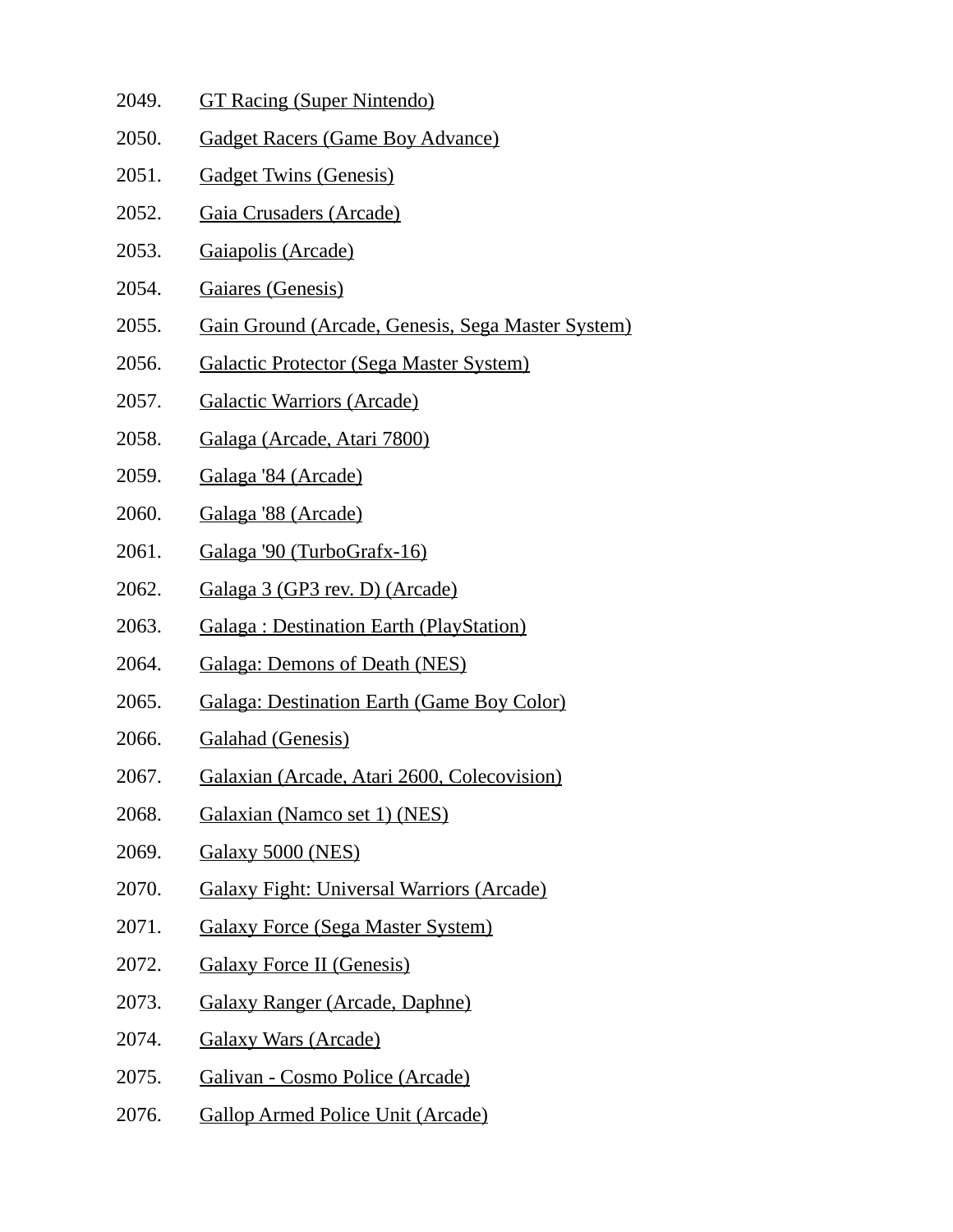- 2077. Galmedes (Arcade)
- 2078. Game & Watch Gallery (Game Boy)
- 2079. Game & Watch Gallery 4 (Game Boy Advance)
- 2080. Game Factory (Intellivision)
- 2081. Gang Busters (Arcade)
- 2082. Gang Wars (Arcade)
- 2083. Gangster Alley (Atari 2600)
- 2084. Gangster Town (Sega Master System)
- 2085. Ganryu (Arcade)
- 2086. Ganso!! Yancha Maru (Game Boy)
- 2087. Gaplus (Arcade)
- 2088. Gardia (Arcade)
- 2089. Garfield Labyrinth (Game Boy)
- 2090. Garfield no Isshukan: A Week of Garfield (NES)
- 2091. Garfield: Caught in the Act (Genesis)
- 2092. Gargoyle's Quest (Game Boy)
- 2093. Gargoyle's Quest II (NES)
- 2094. Gargoyles (Genesis)
- 2095. Garou: Mark of the Wolves (Arcade)
- 2096. Garry Kitchen's Super Battletank: War in the Gulf (Genesis, Super Nintendo)
- 2097. Garyo Retsuden (Arcade)
- 2098. Gate Of Thunder (TurboGrafx-CD)
- 2099. Gate of Doom (Arcade)
- 2100. Gates Of Zendocon (Atari Lynx)
- 2101. Gateway to Apshai (Colecovision)
- 2102. Gauntlet (Arcade, Atari 2600, NES, Sega Master System)
- 2103. Gauntlet : The Third Encounter (Atari Lynx)
- 2104. Gauntlet II (Arcade, Game Boy, NES)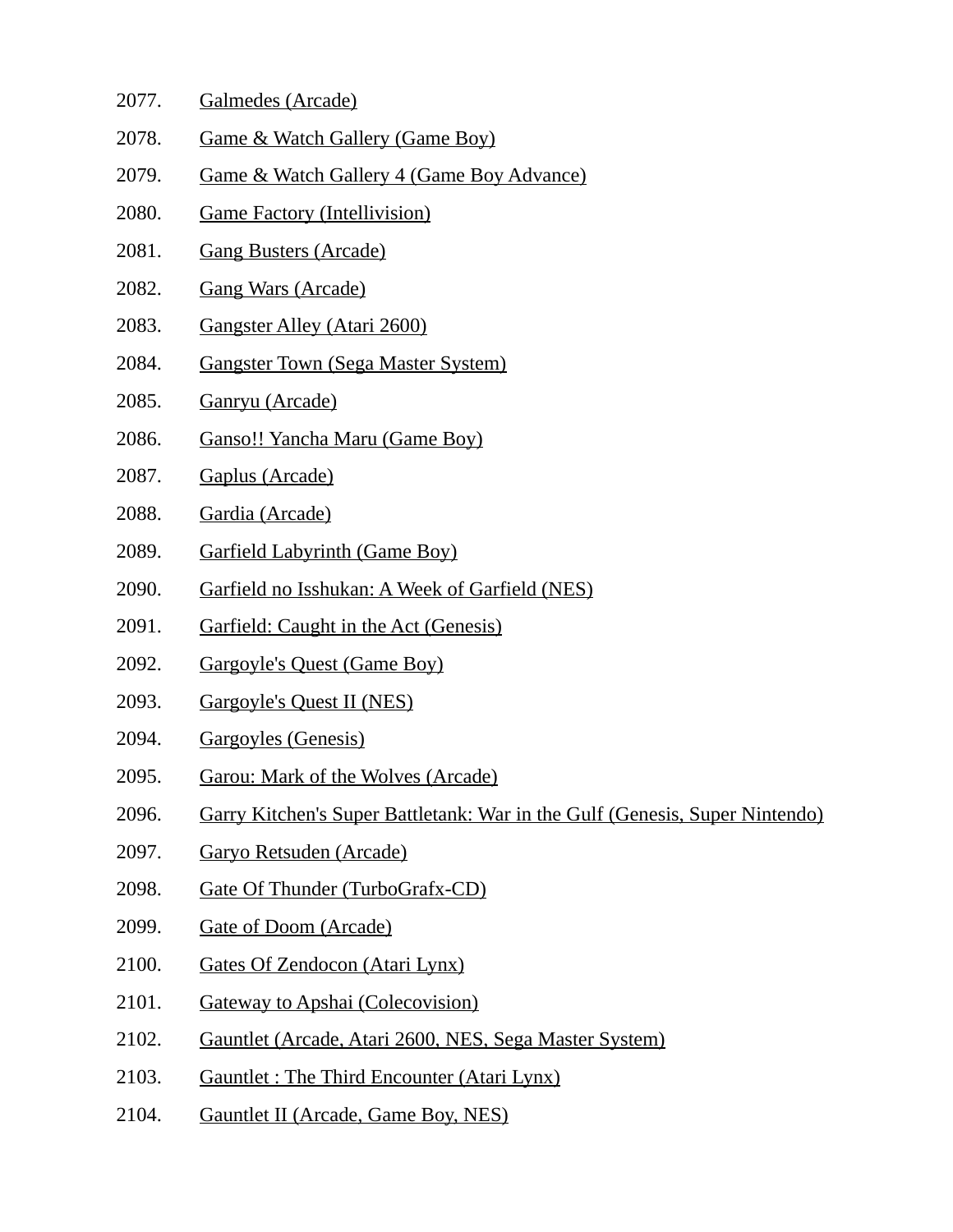| 2105. | <b>Gauntlet IV (Genesis)</b>                                                                                 |
|-------|--------------------------------------------------------------------------------------------------------------|
| 2106. | Gauntlet Legends (Dreamcast, Nintendo 64)                                                                    |
| 2107. | <b>Gauntlet: Dark Legacy (Game Boy Advance)</b>                                                              |
| 2108. | Gear Works (Game Boy, Game Gear)                                                                             |
| 2109. | Gee Bee (Arcade)                                                                                             |
| 2110. | Gekibo: Gekisha Boy (TurboGrafx-16)                                                                          |
| 2111. | Gekirido (Arcade)                                                                                            |
| 2112. | <b>Gekitotsu Yonku Battle (NES)</b>                                                                          |
| 2113. | Gemfire (Genesis, NES, Super Nintendo)                                                                       |
| 2114. | <b>Gemini Wing (Arcade)</b>                                                                                  |
| 2115. | <b>General Chaos (Genesis)</b>                                                                               |
| 2116. | <b>Generations Lost (Genesis)</b>                                                                            |
| 2117. | Genghis Khan (NES)                                                                                           |
| 2118. | Genghis Khan II: Clan of the Gray Wolf (Genesis, Super Nintendo)                                             |
| 2119. | <b>Genix Family (Arcade)</b>                                                                                 |
| 2120. | Genji Tsuushin Agedama (TurboGrafx-16)                                                                       |
| 2121. | Genpei Touma Den - Kannoni (TurboGrafx-16)                                                                   |
| 2122. | Genpei ToumaDen (Arcade)                                                                                     |
| 2123. | Genpeil Toumaden (TurboGrafx-16)                                                                             |
| 2124. | Gensō Suikoden Card Stories (Game Boy Advance)                                                               |
| 2125. | George Foreman's KO Boxing (Game Boy, Game Gear, Genesis, NES, Sega<br><b>Master System, Super Nintendo)</b> |
| 2126. | Geraldinho (Sega Master System)                                                                              |
| 2127. | <b>Get Star (Arcade)</b>                                                                                     |
| 2128. | <b>Gex (PlayStation)</b>                                                                                     |
| 2129. | Gex 3: Deep Cover Gecko (Nintendo 64)                                                                        |
| 2130. | <b>Gex 3: Deep Pocket Gecko (Game Boy Color)</b>                                                             |
| 2131. | Gex 64: Enter the Gecko (Nintendo 64)                                                                        |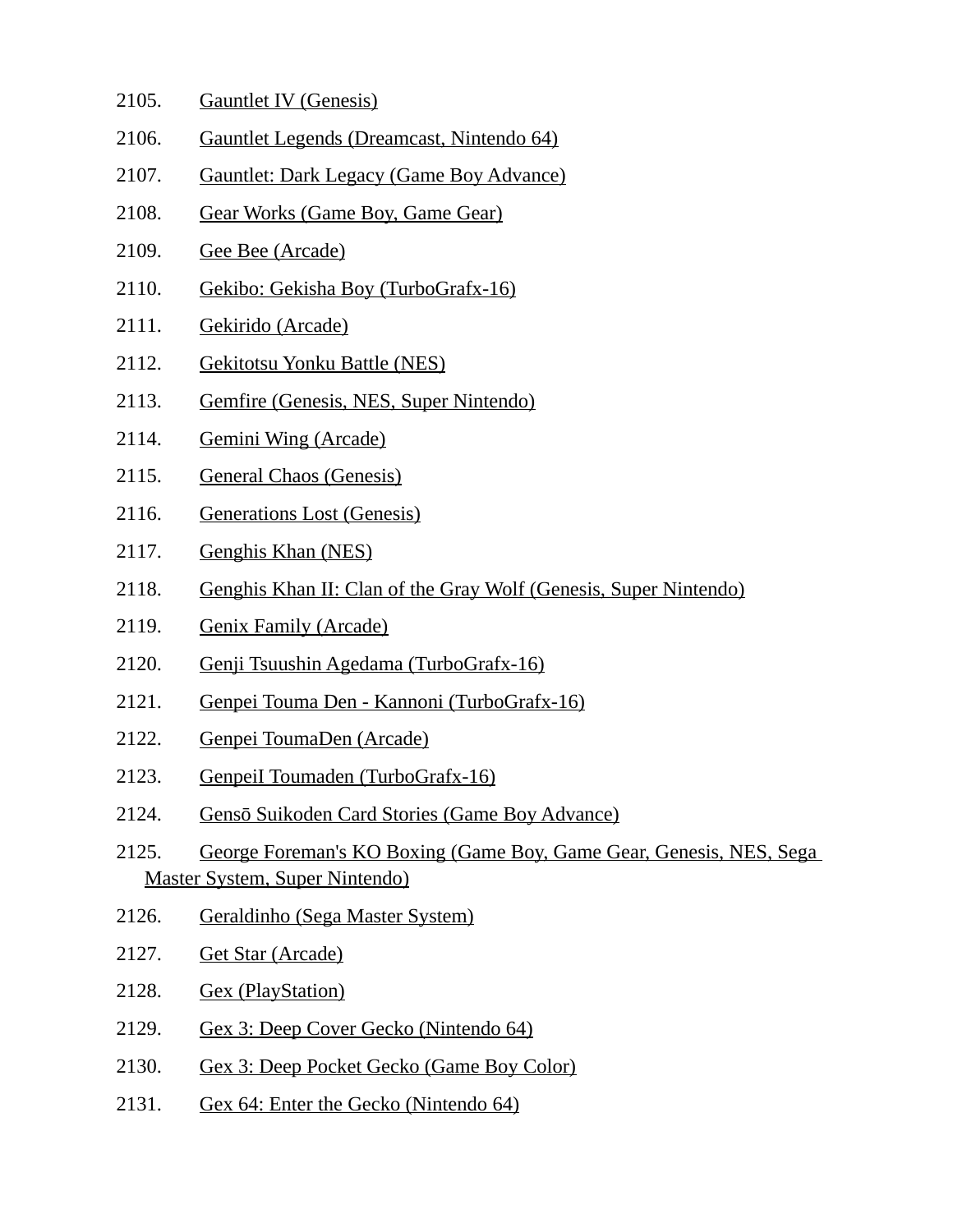2132. Gex: Enter the Gecko (Game Boy Color) 2133. Ghost House (Sega Master System) 2134. Ghost Lion (NES) 2135. Ghost Manor (Atari 2600, TurboGrafx-16) 2136. Ghost Pilots (Arcade) 2137. Ghost Rider (Game Boy Advance) 2138. Ghostblaster (Colecovision) 2139. Ghostbusters (Atari 2600, Genesis, NES, Sega Master System) 2140. Ghostbusters II (Atari 2600, Game Boy, NES) 2141. Ghosts 'n Goblins (Game Boy Color) 2142. Ghosts'n Goblins (Arcade, NES) 2143. Ghoul Patrol (Super Nintendo) 2144. Ghoul School (NES) 2145. Ghouls 'N Ghosts (Arcade) 2146. Ghouls'n Ghosts (Genesis, Sega Master System) 2147. Ghox (Arcade) 2148. Gift (Game Boy Color) 2149. Giga Wing (Arcade) 2150. GigaWing (Dreamcast) 2151. GigaWing 2 (Dreamcast) 2152. Gigandes (Arcade) 2153. Gigas (Arcade) 2154. Gimme a Break (Arcade) 2155. Ginga (Game Boy) 2156. Ginga Ninkyouden (Arcade) 2157. Gingateikoku No Gyakushu (Arcade) 2158. Girl's Garden (Colecovision) 2159. Glacier Patrol (Atari 2600)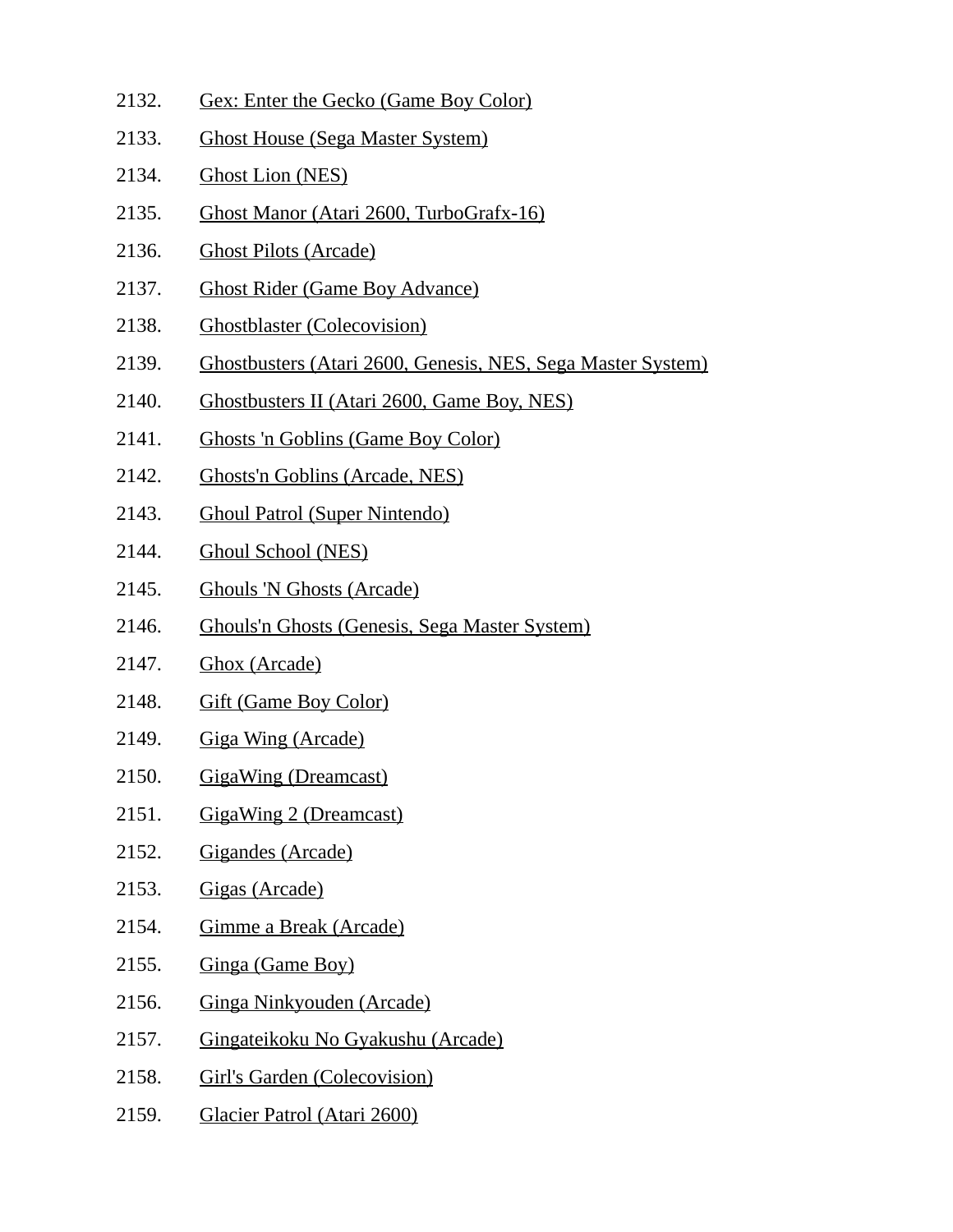| 2160. | Gladiator (Arcade)                                        |
|-------|-----------------------------------------------------------|
| 2161. | Gladiator 1984 (Arcade)                                   |
| 2162. | <b>Global Defense (Sega Master System)</b>                |
| 2163. | Glover (Nintendo 64)                                      |
| 2164. | Go Go Ackman (Game Boy)                                   |
| 2165. | Go for the Gold (Intellivision)                           |
| 2166. | <u>Go go mr yamaguchi (Arcade)</u>                        |
| 2167. | Go! Go! Mile Smile (Arcade)                               |
| 2168. | Goal! (Game Boy, NES, Super Nintendo)                     |
| 2169. | Goal! Goal! Goal! (Arcade)                                |
| 2170. | Goal! Two (NES)                                           |
| 2171. | <b>Goalie Ghost (Arcade)</b>                              |
| 2172. | Gods (Genesis, Super Nintendo)                            |
| 2173. | Godzilla (Game Boy, TurboGrafx-CD)                        |
| 2174. | Godzilla 2: War of the Monsters (NES)                     |
| 2175. | <b>Godzilla the Series: Monster Wars (Game Boy Color)</b> |
| 2176. | <b>Godzilla: Domination! (Game Boy Advance)</b>           |
| 2177. | Godzilla: Monster of Monsters! (NES)                      |
| 2178. | Goemon's Great Adventure (Nintendo 64)                    |
| 2179. | Goindol (Arcade)                                          |
| 2180. | Gokuraku! Chuka Taisen (TurboGrafx-16)                    |
| 2181. | <b>Gold Bug (Arcade)</b>                                  |
| 2182. | <b>Gold Medalist (Arcade)</b>                             |
| 2183. | Gold and Glory: The Road to El Dorado (Game Boy Color)    |
| 2184. | Golden Axe (Arcade, Genesis, Sega Master System)          |
| 2185. | Golden Axe II (Genesis)                                   |
| 2186. | Golden Axe III (Genesis)                                  |
| 2187. | <b>Golden Axe Warrior (Sega Master System)</b>            |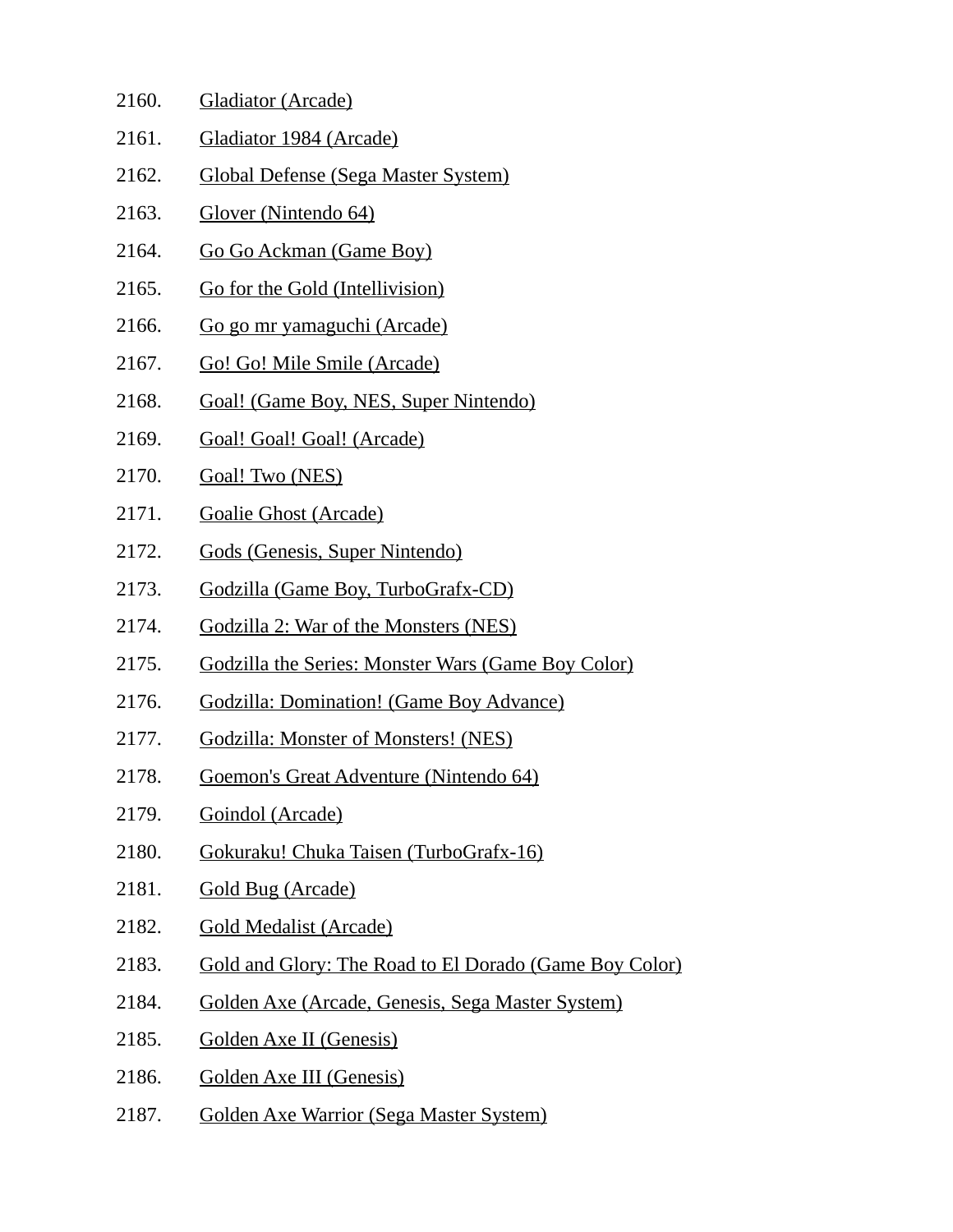- 2188. Golden Axe: The Revenge Of Death Adder (Arcade)
- 2189. Golden Fire II (Arcade)
- 2190. Golden Nugget 64 (Nintendo 64)
- 2191. Golden Sun (Game Boy Advance)
- 2192. Golden Sun: The Lost Age (Game Boy Advance)
- 2193. Golden Tee Golf (Arcade)
- 2194. GoldenEye 007 (Nintendo 64)
- 2195. Golf (Atari 2600, Game Boy, NES)
- 2196. Golf Classic (Game Boy)
- 2197. Golf Grand Slam (NES)
- 2198. Golf Magazine: 36 Great Holes Starring Fred Couples (Sega 32X)
- 2199. Golfing Greats (Arcade)
- 2200. Golgo 13 (Colecovision)
- 2201. Golgo 13: Top Secret Episode (NES)
- 2202. Gomoku Narabe Renju (Arcade)
- 2203. Gomola Speed (TurboGrafx-16)
- 2204. Gondomania (Arcade)
- 2205. Goof Troop (Super Nintendo)
- 2206. Goofy's Hysterical History Tour (Genesis)
- 2207. Gopher (Atari 2600)
- 2208. Gordo 106 (Atari Lynx)
- 2209. Gorf (Arcade, Atari 2600, Colecovision)
- 2210. Gorkans (Arcade)
- 2211. Gotcha!: The Sport! (NES)
- 2212. Gradius (Arcade, NES, TurboGrafx-16)
- 2213. Gradius Galaxies (Game Boy Advance)
- 2214. Gradius II (NES)
- 2215. Gradius II: Gofer no Yabou (Arcade)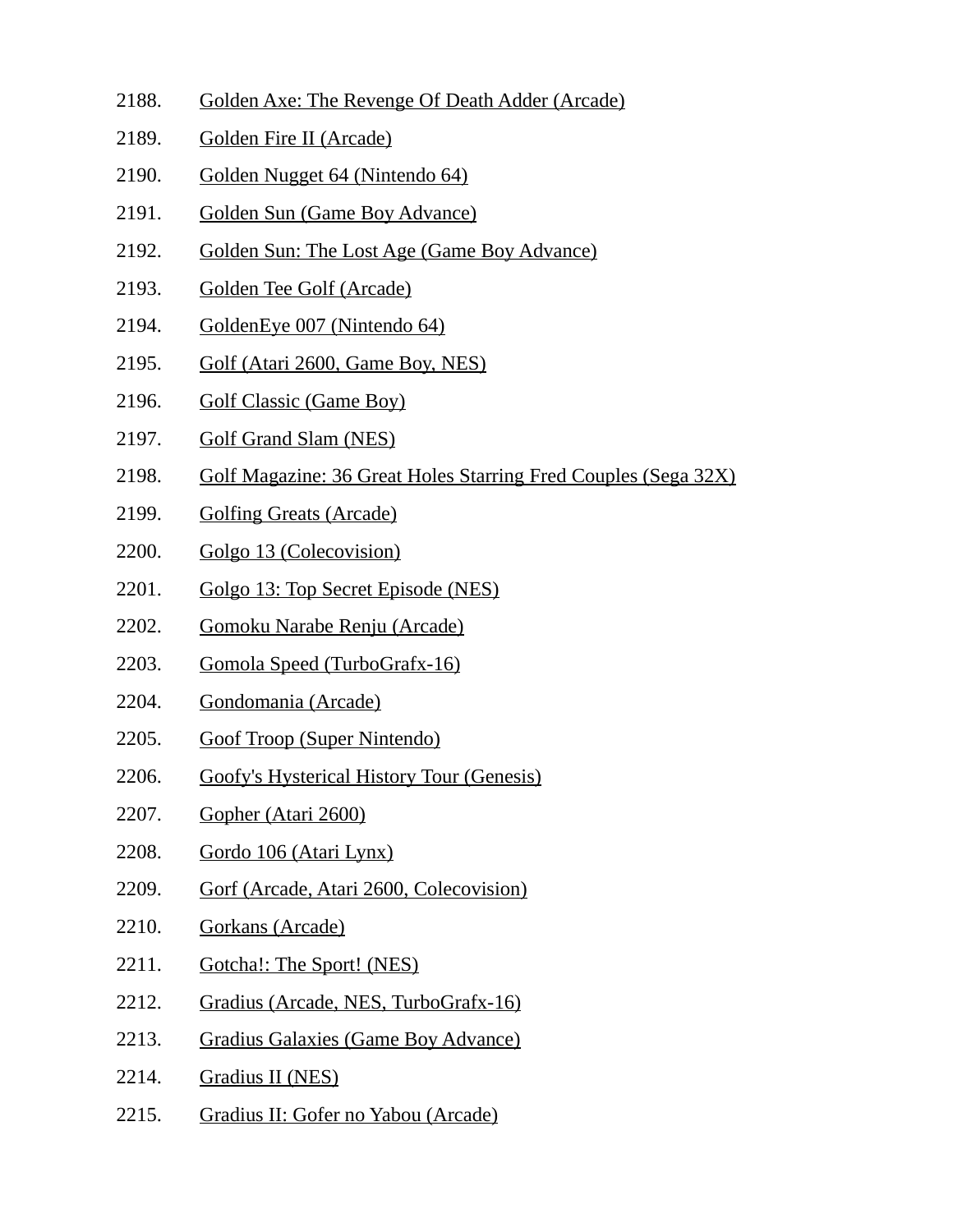- 2216. Gradius III (Arcade, Super Nintendo)
- 2217. Gradius: The Interstellar Assault (Game Boy)
- 2218. Gran Turismo (PlayStation)
- 2219. Gran Turismo 2 (Arcade Mode) (PlayStation)
- 2220. Gran Turismo 2 (Simulation Mode) (PlayStation)
- 2221. Granada (Genesis)
- 2222. Grand Champion (Arcade)
- 2223. Grand Prix (Atari 2600)
- 2224. Grand Prix Star (Arcade)
- 2225. Grand Striker Human Cup (Arcade)
- 2226. Grand Striker 2 (Arcade)
- 2227. Grand Theft Auto (Game Boy Color, PlayStation)
- 2228. Grand Theft Auto 2 (Dreamcast, Game Boy Color, PlayStation)
- 2229. Grand Theft Auto Advance (Game Boy Advance)
- 2230. Grand Tour (Arcade)
- 2231. GrandSlam: The Tennis Tournament (Genesis)
- 2232. Grandia (PlayStation)
- 2233. Grandia II (Dreamcast)
- 2234. Grandia: Parallel Trippers (Game Boy Color)
- 2235. Gratia Second Earth (Arcade)
- 2236. Gravitar (Arcade, Atari 2600)
- 2237. Great 1000 Mile Rally (Arcade)
- 2238. Great Baseball (Sega Master System)
- 2239. Great Basketball (Sega Master System)
- 2240. Great Football (Sega Master System)
- 2241. Great Golf (Sega Master System)
- 2242. Great Greed (Game Boy)
- 2243. Great Guns (Arcade)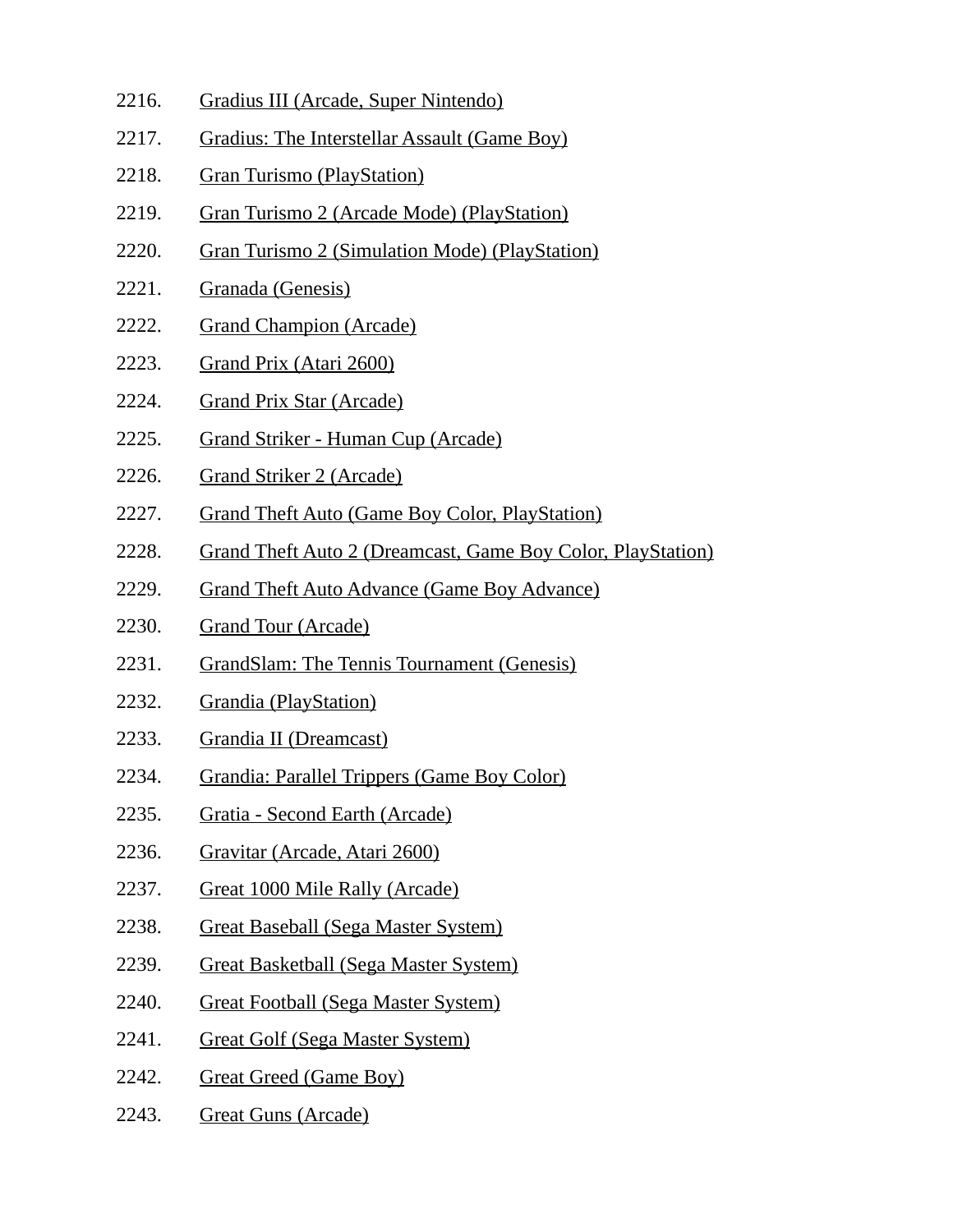- 2244. Great Ice Hockey (Sega Master System)
- 2245. Great Sluggers '94 (Arcade)
- 2246. Great Swordsman (Arcade)
- 2247. Great Volleyball (Sega Master System)
- 2248. Great Wall Street Fortune Hunt (Odyssey 2)
- 2249. Greatest Heavyweights (Genesis)
- 2250. Greendog: The Beached Surfer Dude! (Game Gear, Genesis)
- 2251. Greg Norman's Golf Power (NES)
- 2252. Gremlins (Atari 2600)
- 2253. Gremlins 2: The New Batch (Game Boy, NES)
- 2254. Gremlins Unleashed (Game Boy Color)
- 2255. Grid Seeker: Project Storm Hammer (Arcade)
- 2256. Grid Shock (Intellivision)
- 2257. Gridiron Fight (Arcade)
- 2258. Grind Stormer (Genesis)
- 2259. Grobda (Arcade)
- 2260. Ground Effects (Arcade)
- 2261. Ground Zero: Texas (Sega CD)
- 2262. Growl (Arcade, Genesis)
- 2263. Guardian (Atari 2600)
- 2264. Guardian Storm (Arcade)
- 2265. Guardians of the 'Hood (Arcade)
- 2266. Guardians: Denjin Makai II (Arcade)
- 2267. Guerrilla War (Arcade, NES)
- 2268. Guilty Gear X: Advance Edition (Game Boy Advance)
- 2269. Gulf Storm (Arcade)
- 2270. Gulf War II (Arcade)
- 2271. Gulkave (Colecovision)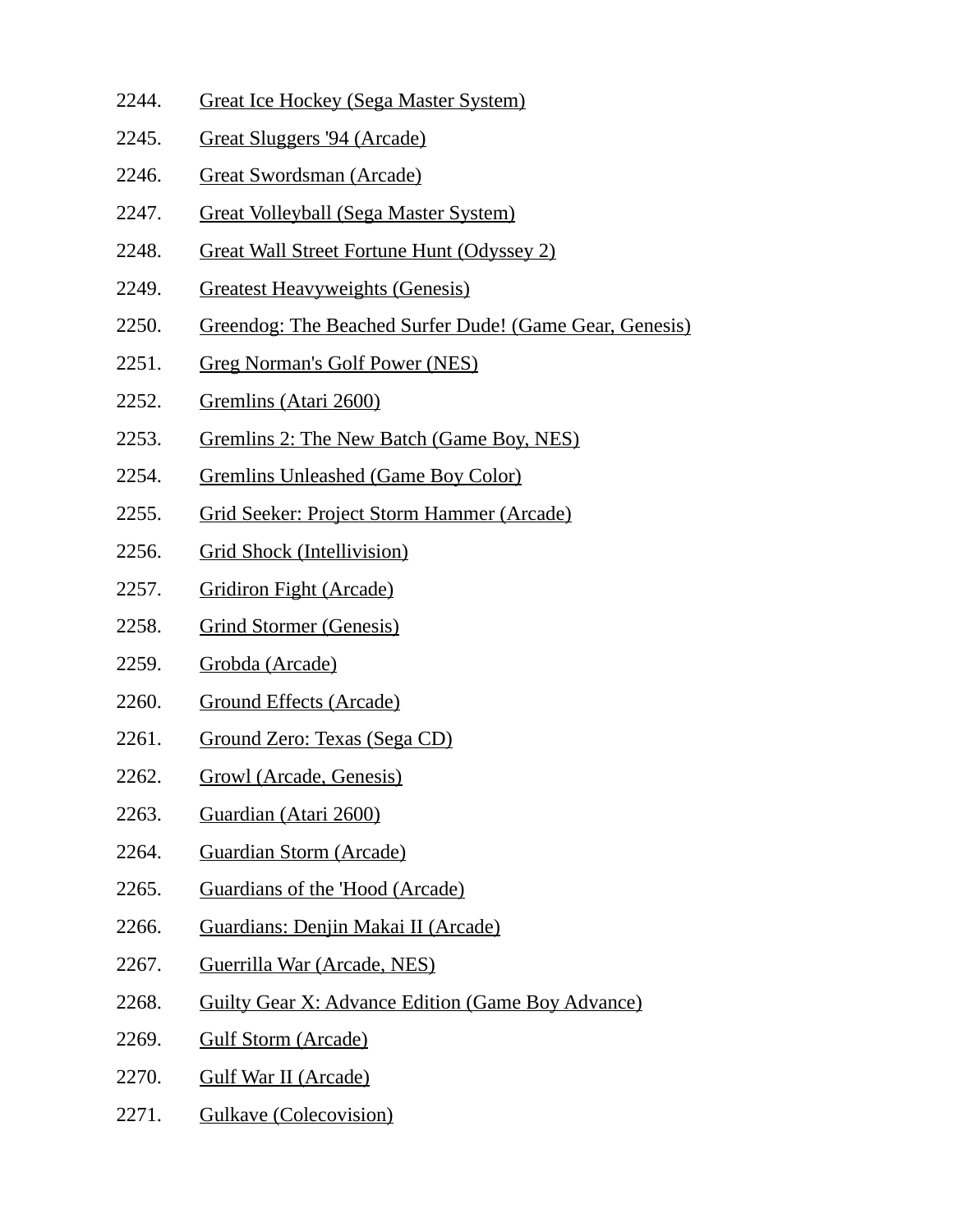| 2272. | Gumshoe (NES)                                            |
|-------|----------------------------------------------------------|
| 2273. | <b>Gun &amp; Frontier (Arcade)</b>                       |
| 2274. | <b>Gun Dealer (Arcade)</b>                               |
| 2275. | <b>Gun Dealer '94 (Arcade)</b>                           |
| 2276. | <b>Gun Force II (Arcade)</b>                             |
| 2277. | <b>Gun Lock (Arcade)</b>                                 |
| 2278. | <b>Gun Nac (NES)</b>                                     |
| 2279. | <b>Gun.Smoke (Arcade, NES)</b>                           |
| 2280. | <b>GunForce (Super Nintendo)</b>                         |
| 2281. | <b>GunNail (Arcade)</b>                                  |
| 2282. | <b>Gunbird (Arcade)</b>                                  |
| 2283. | <b>Gunbird 2 (Arcade, Dreamcast)</b>                     |
| 2284. | Gunboat (TurboGrafx-16)                                  |
| 2285. | <b>Gundam Battle Assault (PlayStation)</b>               |
| 2286. | <b>Gundam Battle Assault 2 (PlayStation)</b>             |
| 2287. | Gundam Side Story 0079 : Rise from the Ashes (Dreamcast) |
| 2288. | Gundhara - Juudan Arashi (Arcade)                        |
| 2289. | <b>Gunfighter (Odyssey 2)</b>                            |
| 2290. | <u> Gunforce (Arcade)</u>                                |
| 2291. | Gunhed: Taikai (TurboGrafx-16)                           |
| 2292. | <b>Gunship (Genesis)</b>                                 |
| 2293. | <b>Gunstar Heroes (Genesis)</b>                          |
| 2294. | <b>Gunstar Super Heroes (Game Boy Advance)</b>           |
| 2295. | Gururin (Arcade)                                         |
| 2296. | <b>Gust Buster (Colecovision)</b>                        |
| 2297. | <u>Guwange (Arcade)</u>                                  |
| 2298. | Guzzler (Arcade)                                         |
| 2299. | <b>Gyakuten!! Puzzle Bancho (Arcade)</b>                 |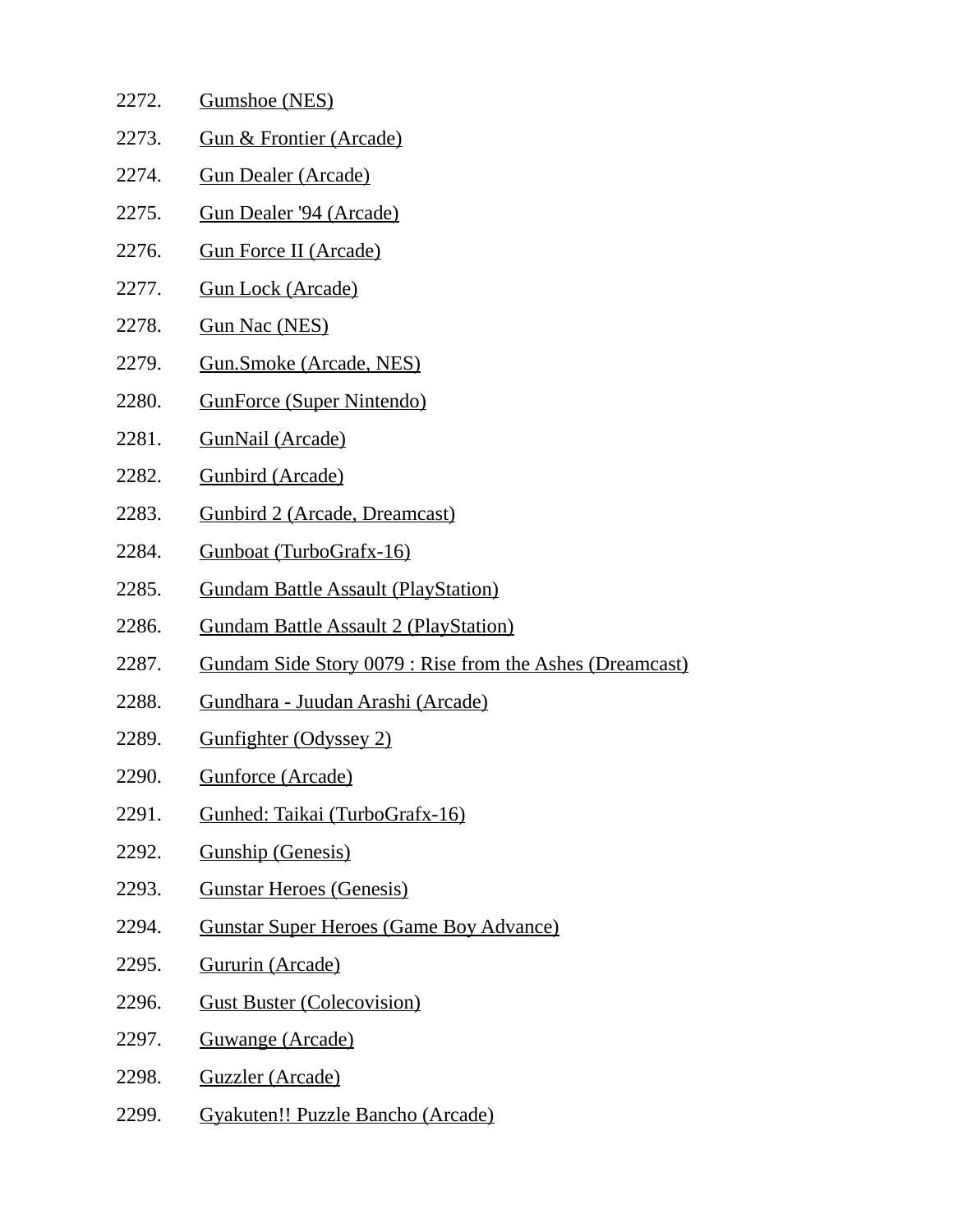| 2300. | <b>Gynoug (Genesis)</b>                            |
|-------|----------------------------------------------------|
| 2301. | Gypsy Juggler (Arcade)                             |
| 2302. | Gyrodine (Arcade)                                  |
| 2303. | <b>Gyromite (NES)</b>                              |
| 2304. | Gyruss (Arcade, Atari 2600, Colecovision, NES)     |
| 2305. | H.E.R.O. (Atari 2600, Colecovision)                |
| 2306. | <b>HAL Wrestling (Game Boy)</b>                    |
| 2307. | <b>HAL's Hole in One Golf (Super Nintendo)</b>     |
| 2308. | Hachoo! (Arcade)                                   |
| 2309. | Hagane: The Final Conflict (Super Nintendo)        |
| 2310. | Hajime no Ippo: The Fighting (Game Boy Advance)    |
| 2311. | Hal 21 (Arcade)                                    |
| 2312. | <b>Halley's Comet (Arcade)</b>                     |
| 2313. | <b>Halloween Racer (Game Boy Color)</b>            |
| 2314. | <b>Hammer Lock Wrestling (Super Nintendo)</b>      |
| 2315. | Hammerin' Harry (Arcade)                           |
| 2316. | Hammerin' Harry: Ghost Building Company (Game Boy) |
| 2317. | Hamtaro: Ham-Ham Games (Game Boy Advance)          |
| 2318. | Hamtaro: Ham-Ham Heartbreak (Game Boy Advance)     |
| 2319. | Hamtaro: Rainbow Rescue (Game Boy Advance)         |
| 2320. | Hana Taaka Daka! (TurboGrafx-16)                   |
| 2321. | <b>Hands of Time (Game Boy Color)</b>              |
| 2322. | Hang-On (Arcade, Sega Master System)               |
| 2323. | Hang-On & Safari Hunt (Sega Master System)         |
| 2324. | Hang-On Jr. (Arcade)                               |
| 2325. | Hangman (Atari 2600)                               |
| 2326. | Hanii on the Road (TurboGrafx-16)                  |
| 2327. | <b>Happy Trails (Intellivision)</b>                |
|       |                                                    |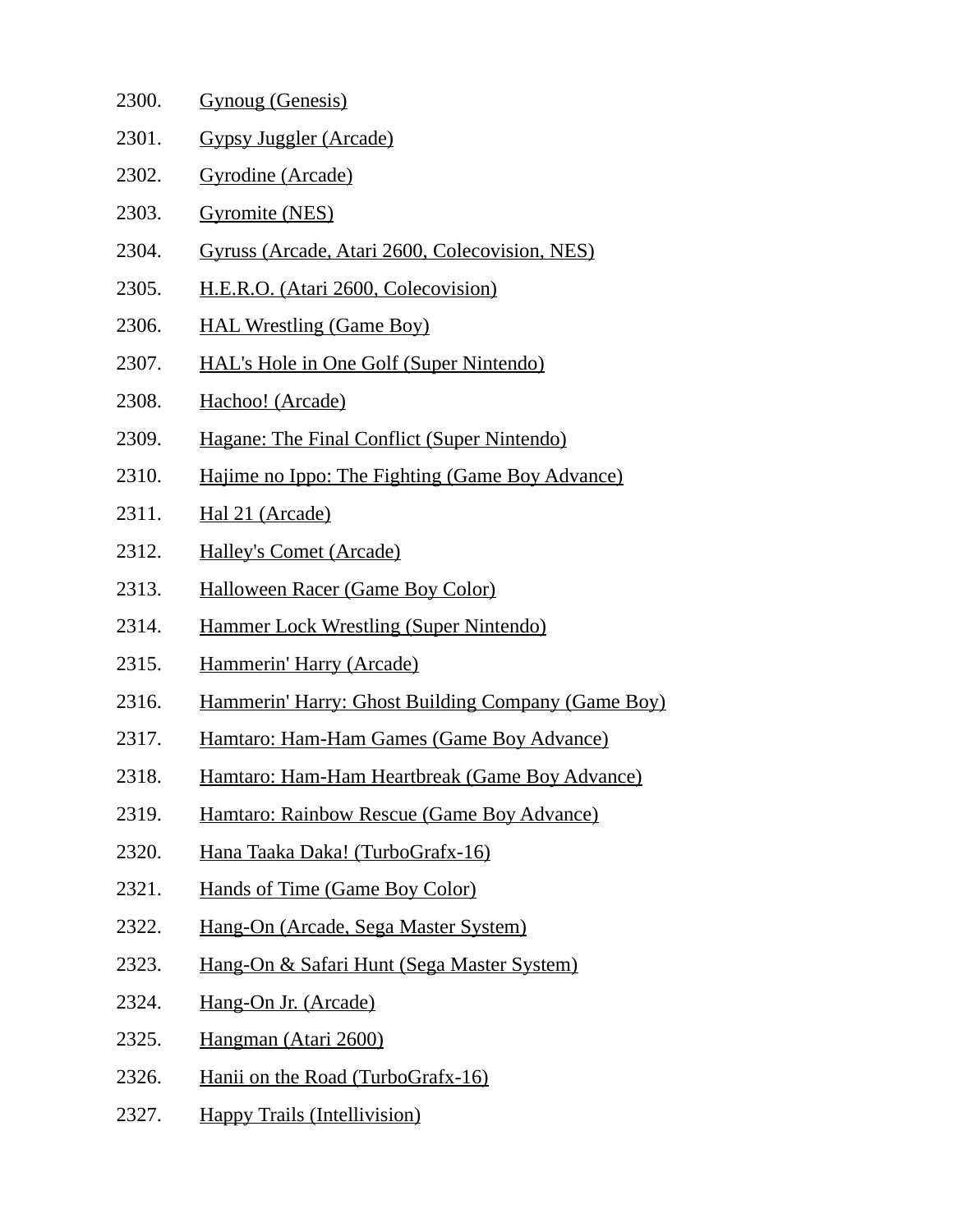| 2328. | Hard Drivin' (Atari Lynx, Genesis)                                                               |
|-------|--------------------------------------------------------------------------------------------------|
| 2329. | <b>Hard Dunk (Arcade)</b>                                                                        |
| 2330. | <b>Hard Hat (Arcade, Intellivision)</b>                                                          |
| 2331. | <b>Hard Head (Arcade)</b>                                                                        |
| 2332. | <b>Hard Puncher (Arcade)</b>                                                                     |
| 2333. | <b>Hard Yardage (Arcade)</b>                                                                     |
| 2334. | HardBall '94 (Genesis)                                                                           |
| 2335. | HardBall '95 (Genesis)                                                                           |
| 2336. | HardBall '99 (PlayStation)                                                                       |
| 2337. | <b>HardBall 5 (PlayStation)</b>                                                                  |
| 2338. | HardBall III (Genesis, Super Nintendo)                                                           |
| 2339. | HardBall! (Genesis)                                                                              |
| 2340. | <b>Harlem Globetrotters (NES)</b>                                                                |
| 2341. | Harley Davidson: Race Across America (Game Boy Color)                                            |
| 2342. | Harley's Humongous Adventure (Super Nintendo)                                                    |
| 2343. | Harry Potter and the Chamber of Secrets (Game Boy Advance, Game Boy Color)                       |
| 2344. | Harry Potter and the Goblet of Fire (Game Boy Advance)                                           |
| 2345. | Harry Potter and the Order of the Phoenix (Game Boy Advance)                                     |
| 2346. | Harry Potter and the Prisoner of Azkaban (Game Boy Advance)                                      |
| 2347. | Harry Potter and the Sorcerer's Stone (Game Boy Advance, Game Boy Color,<br><b>PlayStation</b> ) |
| 2348. | Harry Potter: Quidditch World Cup (Game Boy Advance)                                             |
| 2349. | Harvest Moon (Game Boy Color, Super Nintendo)                                                    |
| 2350. | <b>Harvest Moon 2 (Game Boy Color)</b>                                                           |
| 2351. | <b>Harvest Moon 3 (Game Boy Color)</b>                                                           |
| 2352. | Harvest Moon 64 (Nintendo 64)                                                                    |
| 2353. | <b>Harvest Moon GB (Game Boy)</b>                                                                |
| 2354. | Harvest Moon: Friends of Mineral Town (Game Boy Advance)                                         |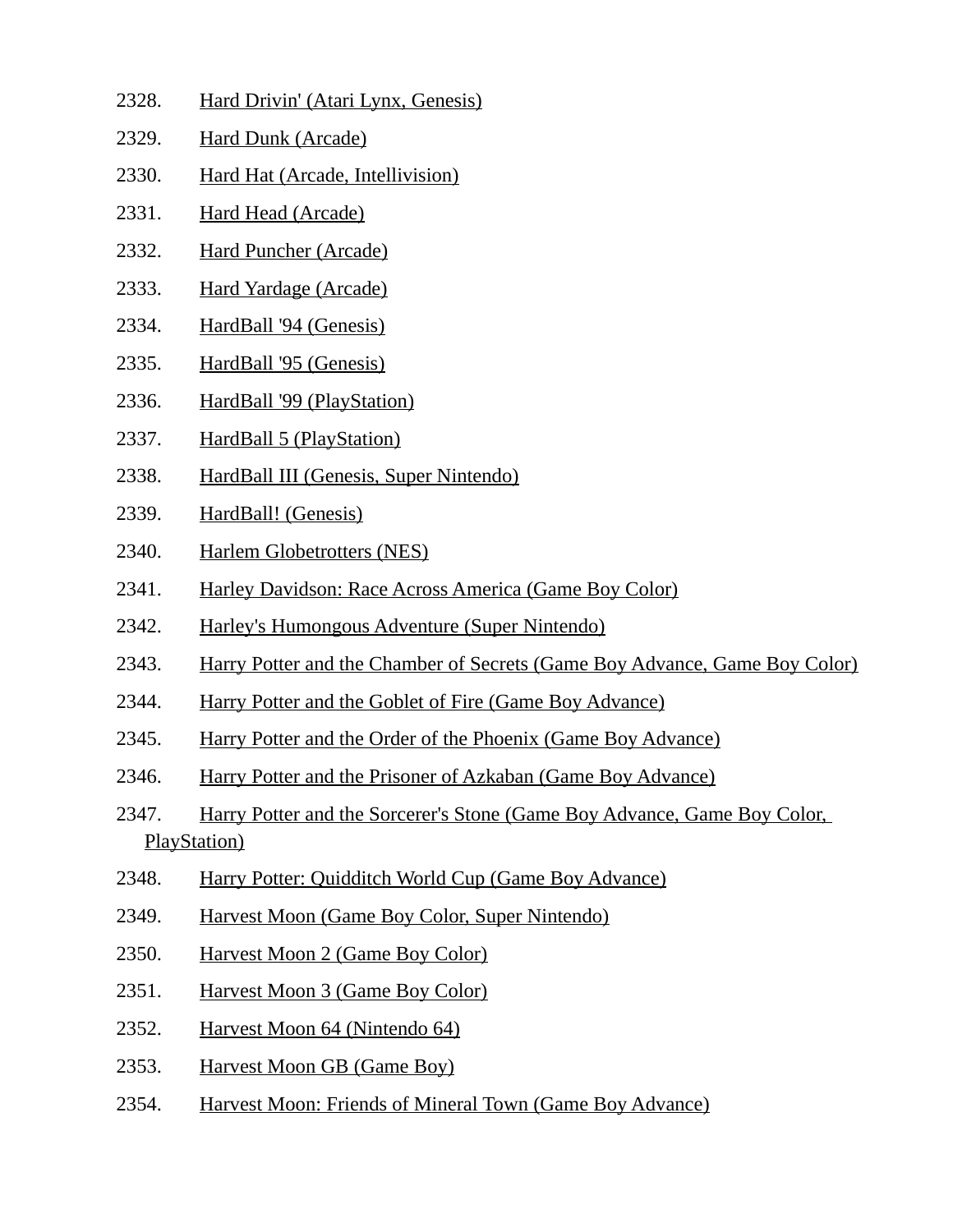- 2355. Harvest Moon: More Friends of Mineral Town (Game Boy Advance)
- 2356. Hat Trick (Arcade, Atari 7800)
- 2357. Hat Trick Hero '93 (Arcade)
- 2358. Hat Trick Hero '95 (Arcade)
- 2359. Hatch Catch (Arcade)
- 2360. Hatris (Arcade, Game Boy, NES, TurboGrafx-16)
- 2361. Haunted Castle (Arcade)
- 2362. Haunted House (Atari 2600)
- 2363. Haunting Starring Polterguy (Genesis)
- 2364. Havoc (Genesis)
- 2365. Head On (Game Boy)
- 2366. Head Panic (Arcade)
- 2367. Head-On Soccer (Genesis, Super Nintendo)
- 2368. Heart of the Alien:Out of this World Parts I And II (Sega CD)
- 2369. Heavy Barrel (Arcade, NES)
- 2370. Heavy Metal (Arcade)
- 2371. Heavy Metal : Geomatrix (Dreamcast)
- 2372. Heavy Nova (Genesis)
- 2373. Heavy Shreddin' (NES)
- 2374. Heavy Unit (TurboGrafx-16)
- 2375. Heavy Unit: Mega Drive Special (Genesis)
- 2376. Heavyweight Champ (Sega Master System)
- 2377. Heavyweight Championship Boxing (Game Boy)
- 2378. Hebereke No Popoon (Arcade)
- 2379. Heimdall (Sega CD)
- 2380. Heist, The (Colecovision)
- 2381. Heli Fire (Arcade)
- 2382. Hellboy : Asylum Seeker (PlayStation)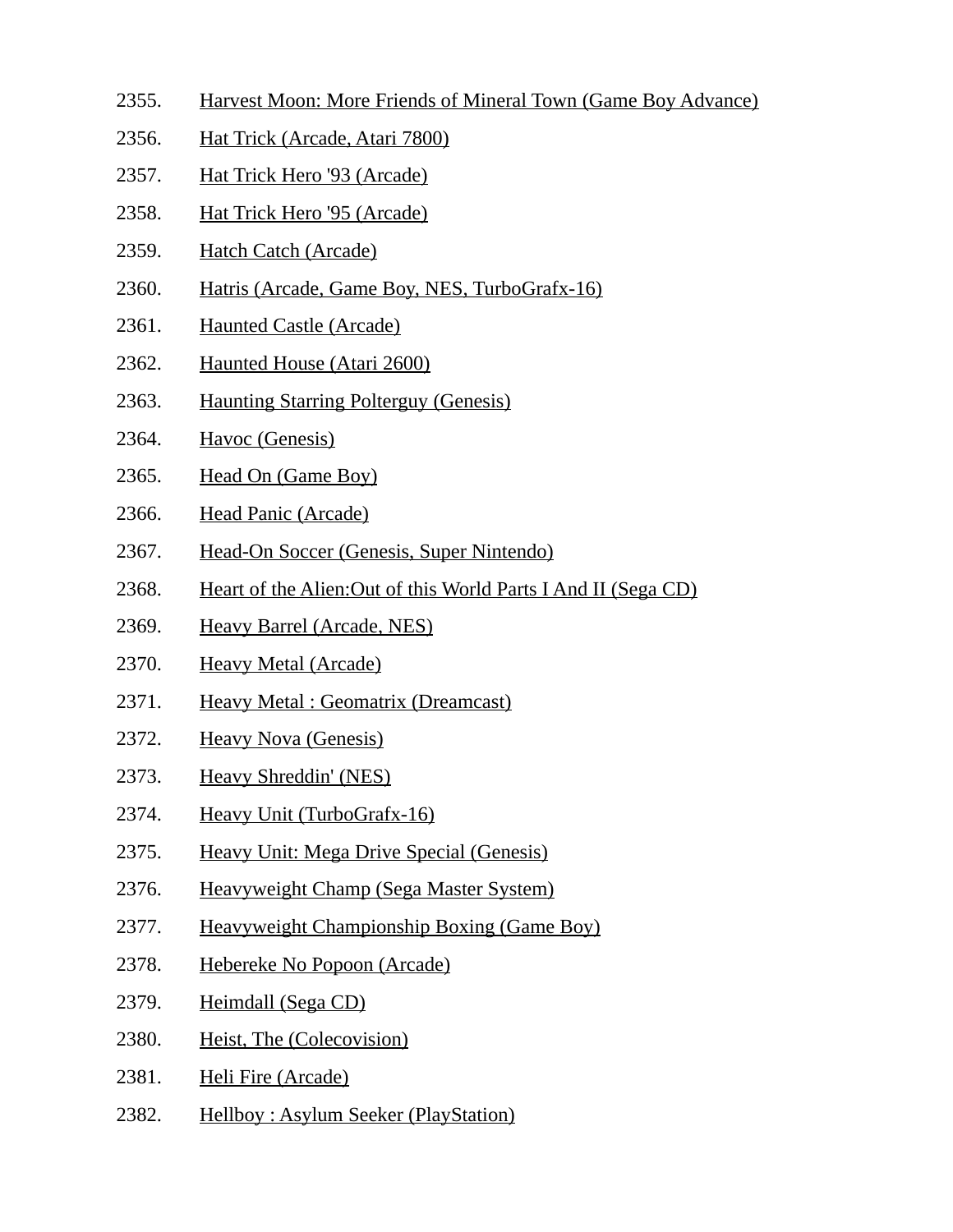- 2383. Hellfire (Arcade, Genesis)
- 2384. Hello Kitty no Magical Museum (Game Boy Color)
- 2385. Hello Kitty's Cube Frenzy (Game Boy Color)
- 2386. Herbie At The Olympics (Arcade)
- 2387. Hercules (Game Boy, Genesis)
- 2388. Hercules: The Legendary Journeys (Game Boy Color, Nintendo 64)
- 2389. Hero In The Castle Of Doom (Arcade)
- 2390. Heroes of Might and Magic (Game Boy Color)
- 2391. Heroes of Might and Magic II (Game Boy Color)
- 2392. Heroes of the Lance (Sega Master System)
- 2393. Herzog Zwei (Genesis)
- 2394. Hex Pool (Arcade)
- 2395. Hexcite: The Shapes of Victory (Game Boy Color)
- 2396. Hexen (Nintendo 64)
- 2397. Hexion (Arcade)
- 2398. Hey You, Pikachu! (Nintendo 64)
- 2399. High Heat Baseball 2000 (PlayStation)
- 2400. High Heat Major League Baseball 2002 (PlayStation)
- 2401. High Impact Football (Arcade)
- 2402. High Seas Havoc (Genesis)
- 2403. High Speed (NES)
- 2404. High Stakes Gambling (Game Boy)
- 2405. High Voltage (Arcade)
- 2406. High Way Race (Arcade)
- 2407. Hippodrome (Arcade)
- 2408. Hissatsu Buraiken (Arcade)
- 2409. Hit 'N Miss (Arcade)
- 2410. Hit the Ice (Williams) (Arcade)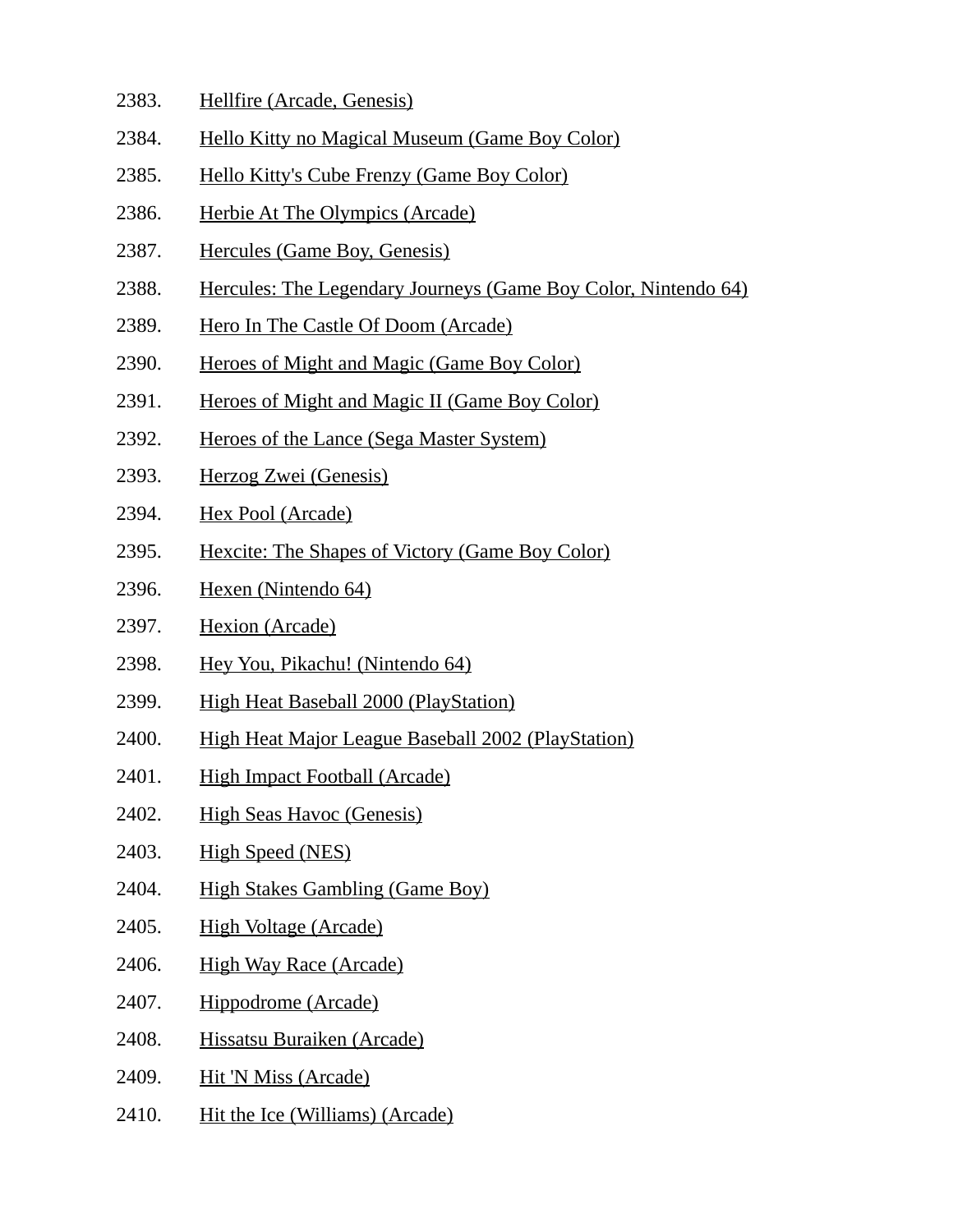- 2411. Hit the Ice: The Official Video Hockey League (TurboGrafx-16)
- 2412. Hit the Ice: The Video Hockey League (Genesis)
- 2413. Hit the Ice: VHL: The Official Video Hockey League (Game Boy, Super Nintendo)
- 2414. Hitchiker's Guide to the Galaxy, The (PD) [M] (Game Boy)
- 2415. Hoccer (Arcade)
- 2416. Hockey (Atari Lynx)
- 2417. Hockey / Soccer (Odyssey 2)
- 2418. Hogan's Alley (NES)
- 2419. Hole Land (Arcade)
- 2420. Hole in One Golf (Game Boy Color)
- 2421. Hollywood Pinball (Game Boy Color)
- 2422. Hollywood Squares (NES)
- 2423. Home Alone (Game Boy, Game Gear, Genesis, NES, Sega Master System, Super Nintendo)
- 2424. Home Alone 2: Lost in New York (Genesis, NES, Super Nintendo)
- 2425. Home Improvement (Super Nintendo)
- 2426. Home Run (Atari 2600)
- 2427. Hook (Arcade, Game Boy, Game Gear, Genesis, NES, Sega CD, Sega Master System, Super Nintendo)
- 2428. Hoops (NES)
- 2429. Hopper Robo (Arcade)
- 2430. Hopping Mappy (Arcade)
- 2431. Horizon (Arcade)
- 2432. Horse Racing (Intellivision)
- 2433. Hoshi no Kirby 2 (Game Boy)
- 2434. Hot Bubble (Arcade)
- 2435. Hot Chase (Arcade)
- 2436. Hot Rod (Arcade)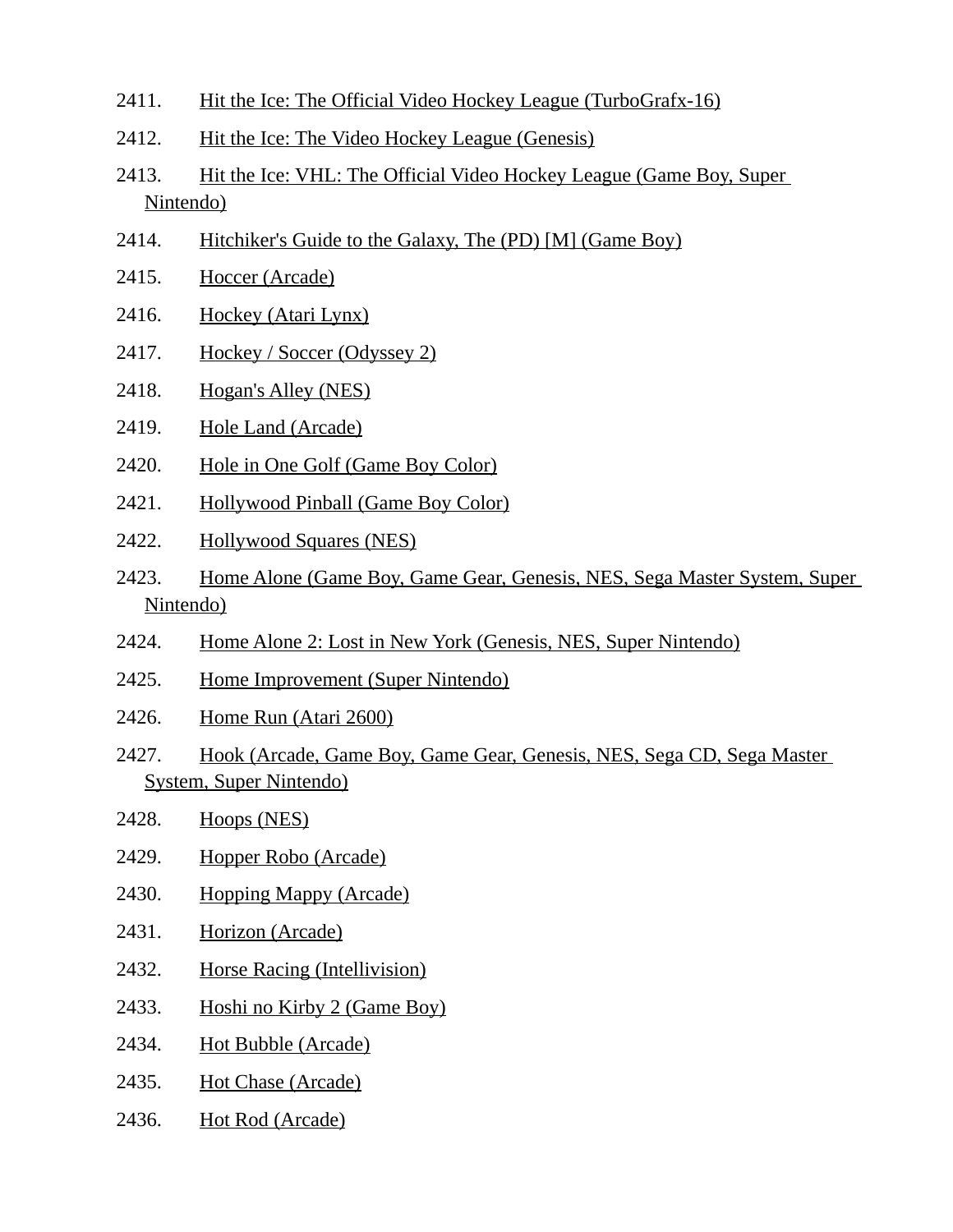- 2437. Hot Shocker (Arcade)
- 2438. Hot Shots Tennis (Arcade)
- 2439. Hot Wheels : Extreme Racing (PlayStation)
- 2440. Hot Wheels : Turbo Racing (PlayStation)
- 2441. Hot Wheels Turbo Racing (Nintendo 64)
- 2442. Hot Wheels: Stunt Track Driver (Game Boy Color)
- 2443. Hotdog Storm (Arcade)
- 2444. Hover Force (Intellivision)
- 2445. Hoyle Card Games (Game Boy Color)
- 2446. Hoyle Casino (Game Boy Color)
- 2447. Hudson Hawk (NES)
- 2448. Hugo (Game Boy)
- 2449. Hugo The Evil Mirror (Game Boy Color)
- 2450. Hugo 2 1/2 (Game Boy Color)
- 2451. Hugo Black Diamond Fever (Game Boy Color)
- 2452. Human Cannonball (Atari 2600)
- 2453. Hunchback (Arcade)
- 2454. Hurricanes (Game Gear, Genesis, Super Nintendo)
- 2455. Hustle (Arcade)
- 2456. Hybrid Heaven (Nintendo 64)
- 2457. Hydlide (NES)
- 2458. Hydra (Arcade, Atari Lynx)
- 2459. Hydro Thunder (Dreamcast, Nintendo 64, PlayStation)
- 2460. Hyper Black Bass (Game Boy)
- 2461. Hyper Black Bass '95 (Game Boy)
- 2462. Hyper Dunk (Game Boy)
- 2463. Hyper Dyne Side Arms (Arcade)
- 2464. Hyper Lode Runner (Game Boy)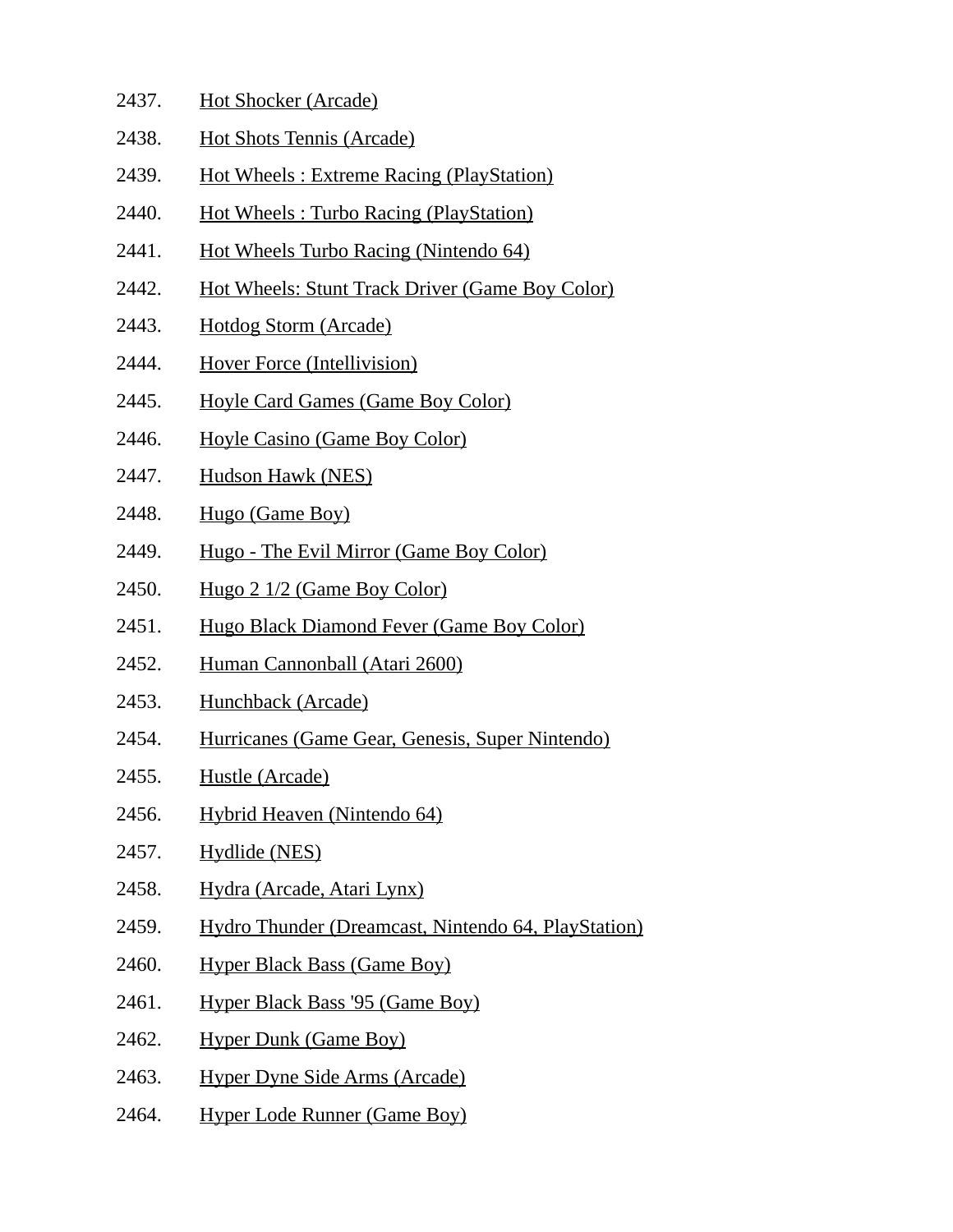| 2465. | <b>Hyper Pac-Man (Arcade)</b>                        |
|-------|------------------------------------------------------|
| 2466. | <b>Hyper Sports (Arcade)</b>                         |
| 2467. | Hyper V-Ball (Super Nintendo)                        |
| 2468. | HyperZone (Super Nintendo)                           |
| 2469. | <b>Hyperchase Auto Race (Vectrex)</b>                |
| 2470. | <b>Hypnotic Lights (Intellivision)</b>               |
| 2471. | I Spy Challenger! (Game Boy Advance)                 |
| 2472. | <u>I Want My Mommy (Atari 2600)</u>                  |
| 2473. | <u>I'm Sorry (Arcade)</u>                            |
| 2474. | <u>I've Got Your Number (Odyssey 2)</u>              |
| 2475. | I, Robot (Arcade)                                    |
| 2476. | <u> I.Q. : Intelligent Qube (PlayStation)</u>        |
| 2477. | <b>IGMO</b> (Arcade)                                 |
| 2478. | <b>IMG International Tour Tennis (Genesis)</b>       |
| 2479. | <b>Ice Climber (NES)</b>                             |
| 2480. | <b>Ice Hockey (Atari 2600, NES)</b>                  |
| 2481. | <b>Ice Trek (Intellivision)</b>                      |
| 2482. | <u>Iga Ninjyutsuden (Arcade)</u>                     |
| 2483. | Iggy's Reckin' Balls (Nintendo 64)                   |
| 2484. | Ikari III (Arcade)                                   |
| 2485. | <b>Ikari III: The Rescue (NES)</b>                   |
| 2486. | Ikari Warriors (Arcade, Atari 2600, Atari 7800, NES) |
| 2487. | <b>Ikari Warriors II: Victory Road (NES)</b>         |
| 2488. | Illusion of Gaia (Super Nintendo)                    |
| 2489. | <b>Illusions (Colecovision)</b>                      |
| 2490. | Image Fight (Arcade, NES, TurboGrafx-16)             |
| 2491. | Imago (Arcade)                                       |
| 2492. | Imperium (Super Nintendo)                            |
|       |                                                      |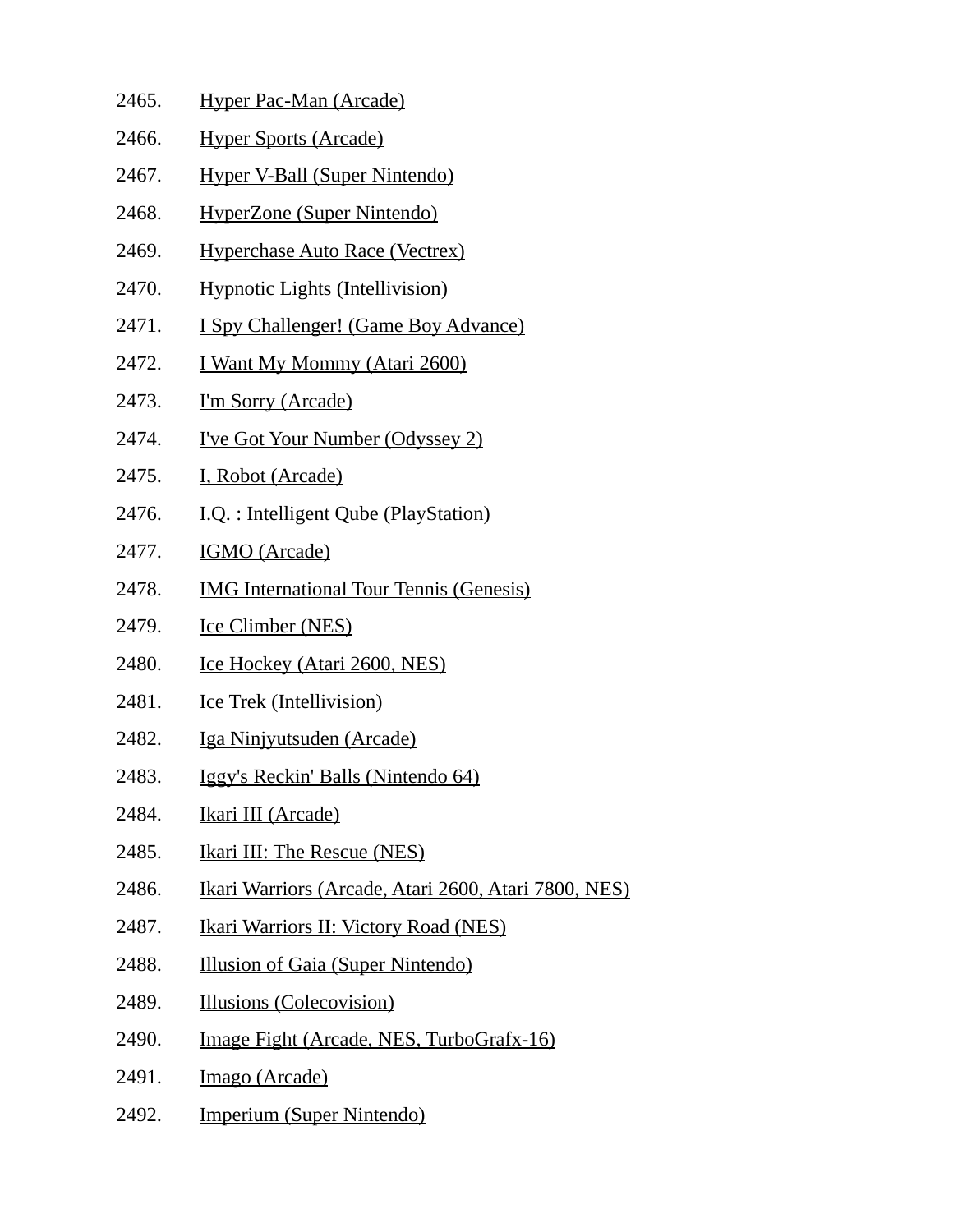- 2493. Impossamole (TurboGrafx-16)
- 2494. Impossible Mission (Atari 7800, Sega Master System)
- 2495. Impossible Mission II (NES)
- 2496. In Your Face (Game Boy)
- 2497. In the Hunt (Arcade, PlayStation)
- 2498. Incantation (Super Nintendo)
- 2499. Independence Day (PlayStation)
- 2500. Indiana Jones and the Infernal Machine (Game Boy Color, Nintendo 64)
- 2501. Indiana Jones and the Last Crusade (Game Boy, Game Gear, Genesis, NES, Sega Master System)
- 2502. Indiana Jones and the Temple of Doom (Arcade, NES)
- 2503. Indiana Jones' Greatest Adventures (Super Nintendo)
- 2504. Indoor Soccer (Arcade)
- 2505. Indy 500 (Atari 2600)
- 2506. Indy Racing 2000 (Nintendo 64)
- 2507. Infiltrate (Atari 2600)
- 2508. Infiltrator (NES)
- 2509. Inindo: Way of the Ninja (Super Nintendo)
- 2510. Insane Pickin' Sticks VIII (Colecovision)
- 2511. Insector (Arcade)
- 2512. Insector X (Arcade, Genesis)
- 2513. Inspector Gadget (Super Nintendo)
- 2514. Inspector Gadget: Operation Madkactus (Game Boy Color)
- 2515. Instruments of Chaos Starring Young Indiana Jones (Genesis)
- 2516. International Rally (Game Boy Color)
- 2517. International Rugby (Genesis)
- 2518. International Superstar Soccer (Game Boy, Game Boy Advance, Super Nintendo)
- 2519. International Superstar Soccer '98 (Nintendo 64)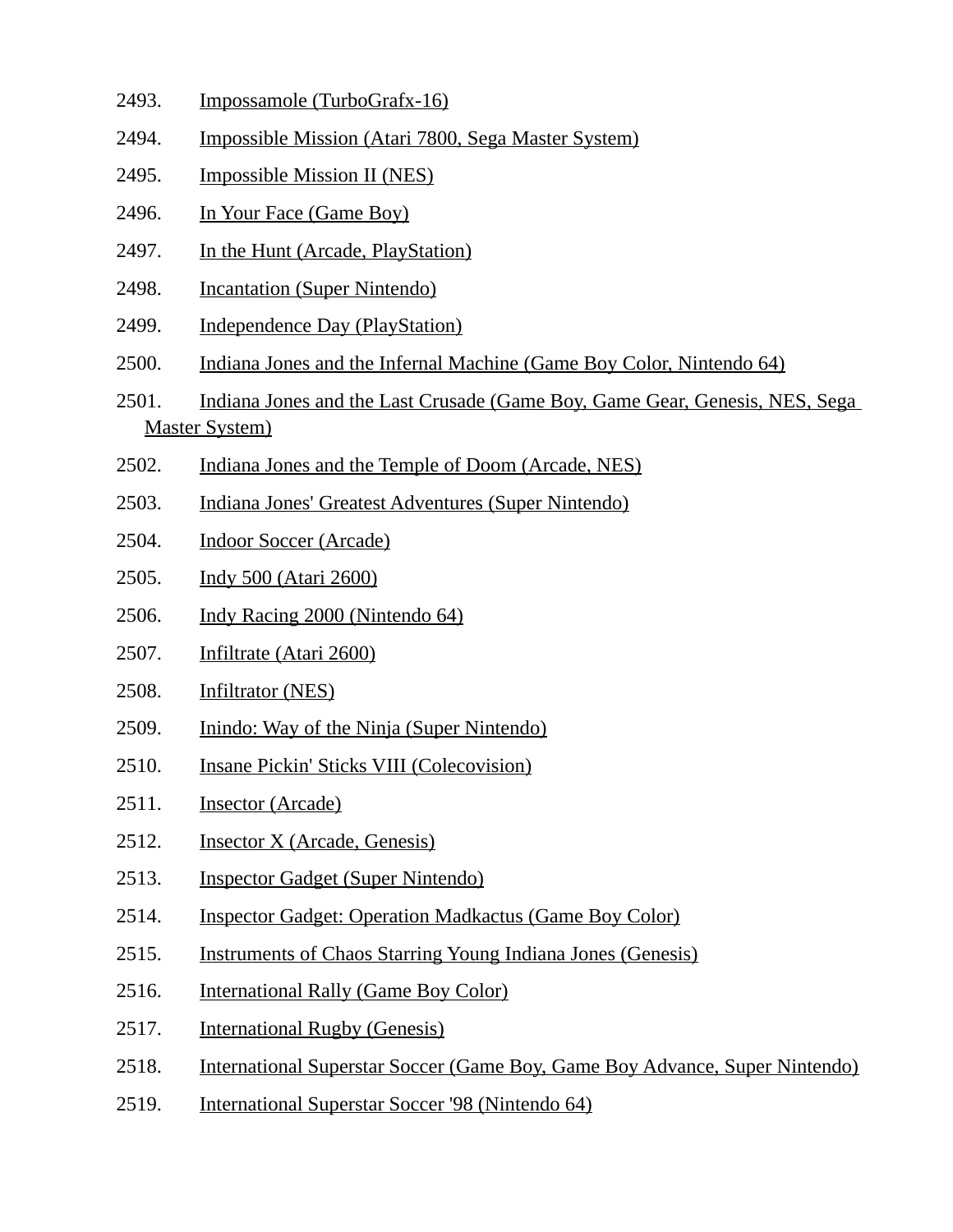- 2520. International Superstar Soccer 2000 (Game Boy Color, Nintendo 64)
- 2521. International Superstar Soccer 64 (Nintendo 64)
- 2522. International Superstar Soccer 99 (Game Boy Color)
- 2523. International Superstar Soccer Advance (Game Boy Advance)
- 2524. International Superstar Soccer Deluxe (Genesis, Super Nintendo)
- 2525. International Tennis Tour (Super Nintendo)
- 2526. International Track & Field (Game Boy Color)
- 2527. International Track & Field 2000 (Nintendo 64)
- 2528. Interpol (Odyssey 2)
- 2529. Interstellar (Daphne)
- 2530. Intrepid (Arcade)
- 2531. Invader (Game Boy Advance)
- 2532. Invader's Revenge (Arcade)
- 2533. Invaders from Hyperspace (Odyssey 2)
- 2534. Invinco (Arcade)
- 2535. Iridion 3D (Game Boy Advance)
- 2536. Iridion II (Game Boy Advance)
- 2537. Iron Aces (Dreamcast)
- 2538. Iron Helix (Sega CD)
- 2539. Iron Horse (Arcade)
- 2540. Iron Man X-O Manowar in Heavy Metal (Game Boy)
- 2541. Iron Tank: The Invasion of Normandy (NES)
- 2542. IronSword: Wizards & Warriors II (NES)
- 2543. Ironman Ivan Stewart's Super Off-road Track-pak (Arcade)
- 2544. Ishido : The Way of Stones (Atari Lynx)
- 2545. Ishido: The Way Of Stones (Genesis)
- 2546. Ishido: The Way of Stones (Game Boy)
- 2547. Isolated Warrior (NES)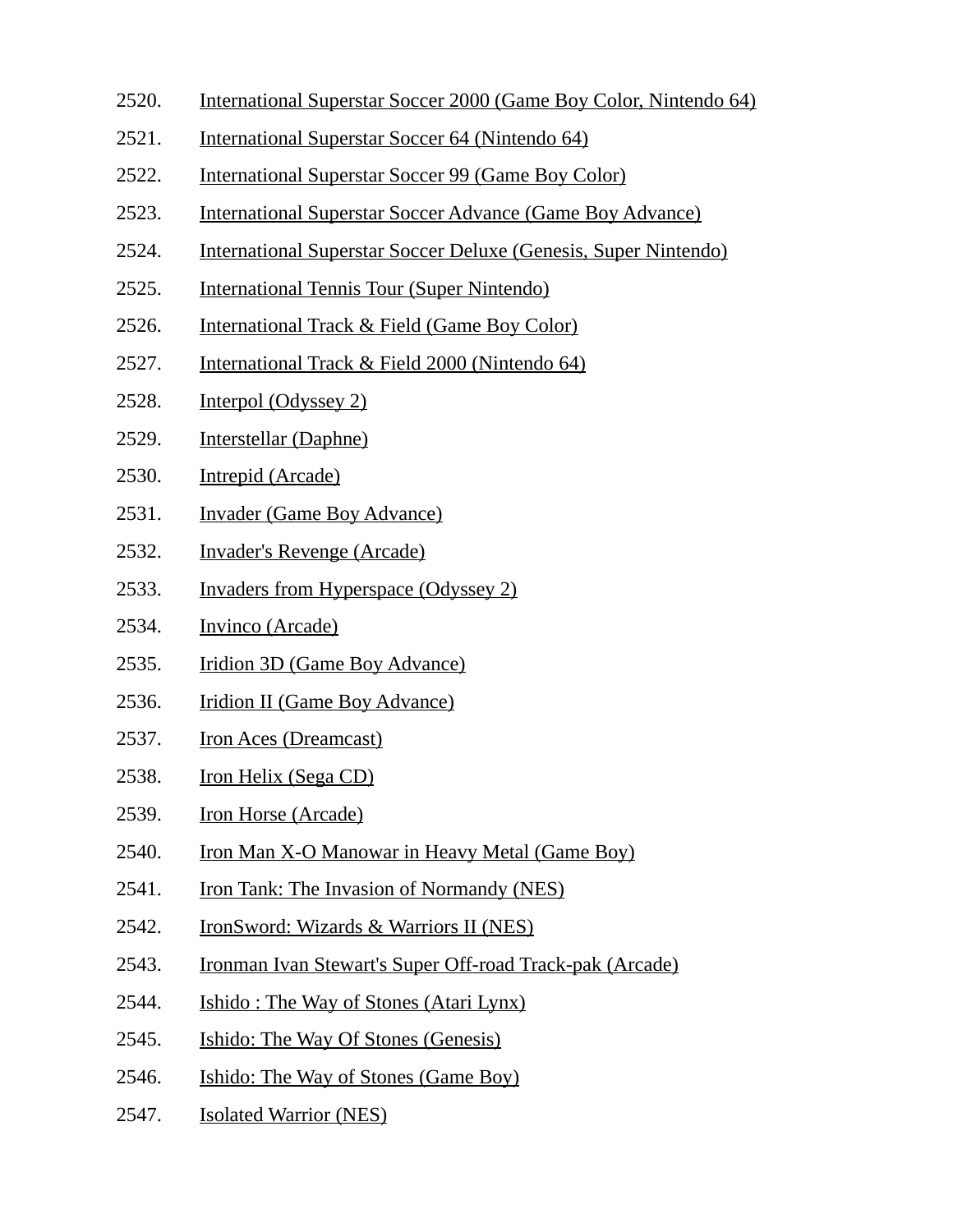- 2548. It Came From The Desert (Genesis)
- 2549. It's Mr. Pants (Game Boy Advance)
- 2550. It's Only Rock'n Roll (Colecovision)
- 2551. Ivan 'Ironman' Stewart's Super Off Road (NES)
- 2552. Ixion (Arcade)
- 2553. Izzy's Quest for the Olympic Rings (Genesis, Super Nintendo)
- 2554. J. J. Squawkers (Arcade)
- 2555. J. League Greatest Eleven Soccer (TurboGrafx-16)
- 2556. J.B. Harold Murder Club (TurboGrafx-CD)
- 2557. J.J. & Jeff (TurboGrafx-16)
- 2558. J.League Fighting Soccer: The King of Ace Strikers (Game Boy)
- 2559. J.League Winning Goal (Game Boy)
- 2560. J.R.R. Tolkien's The Lord of the Rings: Volume 1 (Super Nintendo)
- 2561. Jack Nicklaus Golf (Game Boy, Super Nintendo)
- 2562. Jack Nicklaus Greatest 18 Holes of Major Championship Golf (TurboGrafx-16)
- 2563. Jack Nicklaus Turbo Golf (TurboGrafx-16)
- 2564. Jack Nicklaus' Greatest 18 Holes of Major Championship Golf (NES)
- 2565. Jack Nicklaus' Power Challenge Golf (Genesis)
- 2566. Jack Rabbit (Arcade)
- 2567. Jack The Giantkiller (Arcade)
- 2568. Jackal (Arcade, NES)
- 2569. Jackie Chan Adventures: Legend of The Dark Hand (Game Boy Advance)
- 2570. Jackie Chan's Action Kung Fu (NES, TurboGrafx-16)
- 2571. Jaguar XJ220 (Sega CD)
- 2572. Jail Break (Arcade)
- 2573. James 'Buster' Douglas Knockout Boxing (Genesis)
- 2574. James Bond 007 (Atari 2600, Colecovision, Game Boy)
- 2575. James Bond 007: The Duel (Game Gear, Genesis)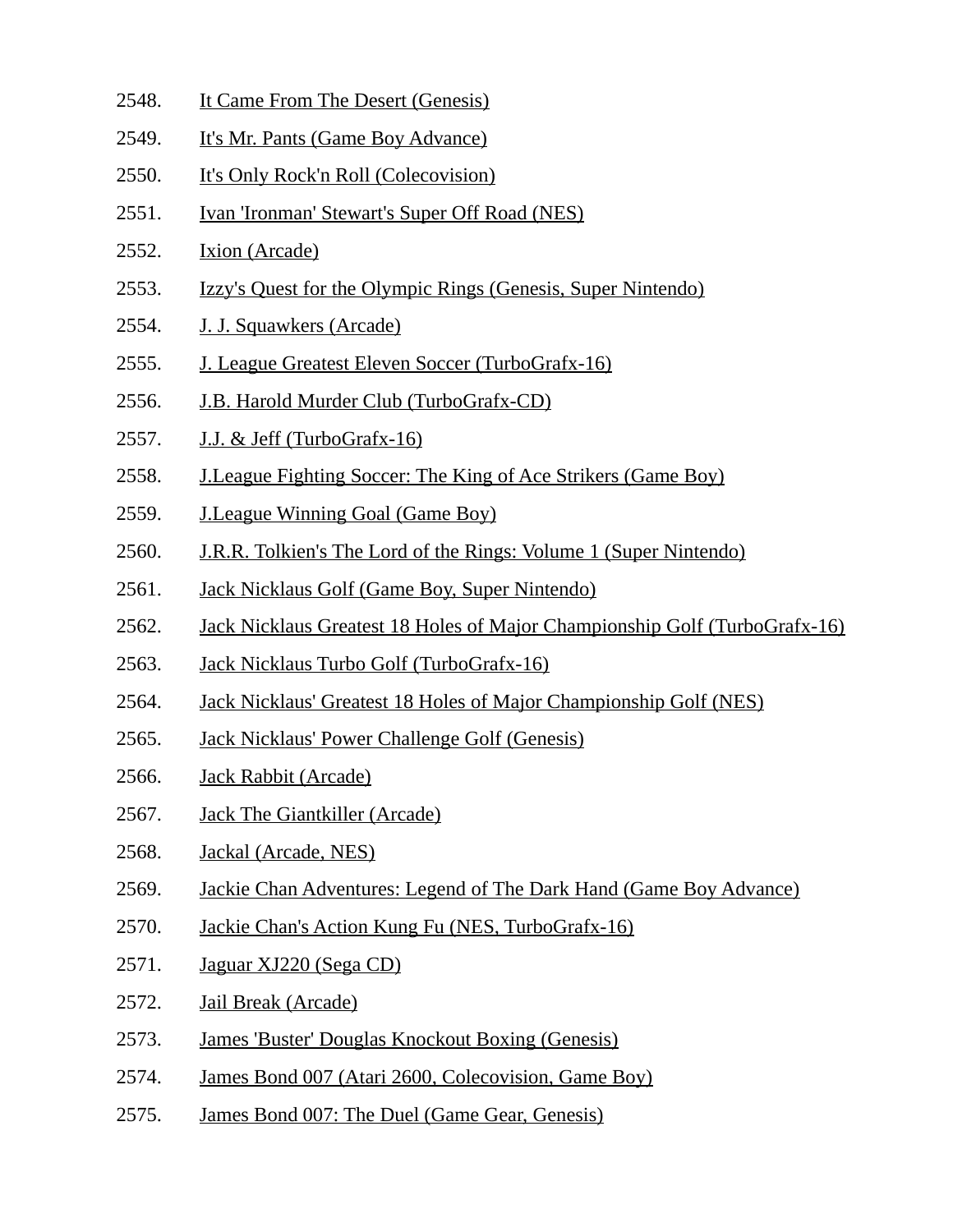- 2576. James Bond Jr (NES, Super Nintendo)
- 2577. James Pond 3: Operation Starfish (Genesis)
- 2578. James Pond II: Codename Robocod (Genesis)
- 2579. James Pond: Underwater Agent (Genesis)
- 2580. Jammit (Genesis, Super Nintendo)
- 2581. Jankenman (Game Boy)
- 2582. Jaws (NES)
- 2583. Jazz Jackrabbit (Game Boy Advance)
- 2584. Jeep Jamboree: Off Road Adventure (Game Boy)
- 2585. Jeepers Creepers (Colecovision)
- 2586. Jeff Gordon XS Racing (Game Boy Color)
- 2587. Jelly Boy (Game Boy, Genesis)
- 2588. Jeopardy! (Game Gear, Genesis, NES, Nintendo 64, Sega CD, Super Nintendo)
- 2589. Jeopardy! 25th Anniversary Edition (NES)
- 2590. Jeopardy! Junior Edition (NES)
- 2591. Jeopardy! Sports Edition (Game Gear)
- 2592. Jeopardy!: Deluxe Edition (Genesis, Super Nintendo)
- 2593. Jeopardy!: Sports Edition (Genesis, Super Nintendo)
- 2594. Jeremy McGrath Supercross 2000 (Dreamcast, Nintendo 64)
- 2595. Jerry Glanville's Pigskin Footbrawl (Genesis)
- 2596. Jet Force Gemini (Nintendo 64)
- 2597. Jet Grind Radio (Dreamcast, Game Boy Advance)
- 2598. Jet Moto (PlayStation)
- 2599. Jet Moto 2 (PlayStation)
- 2600. Jet Moto 3 (PlayStation)
- 2601. Jet Pack! (Colecovision)
- 2602. Jewel Master (Genesis)
- 2603. Jigoku Meguri (TurboGrafx-16)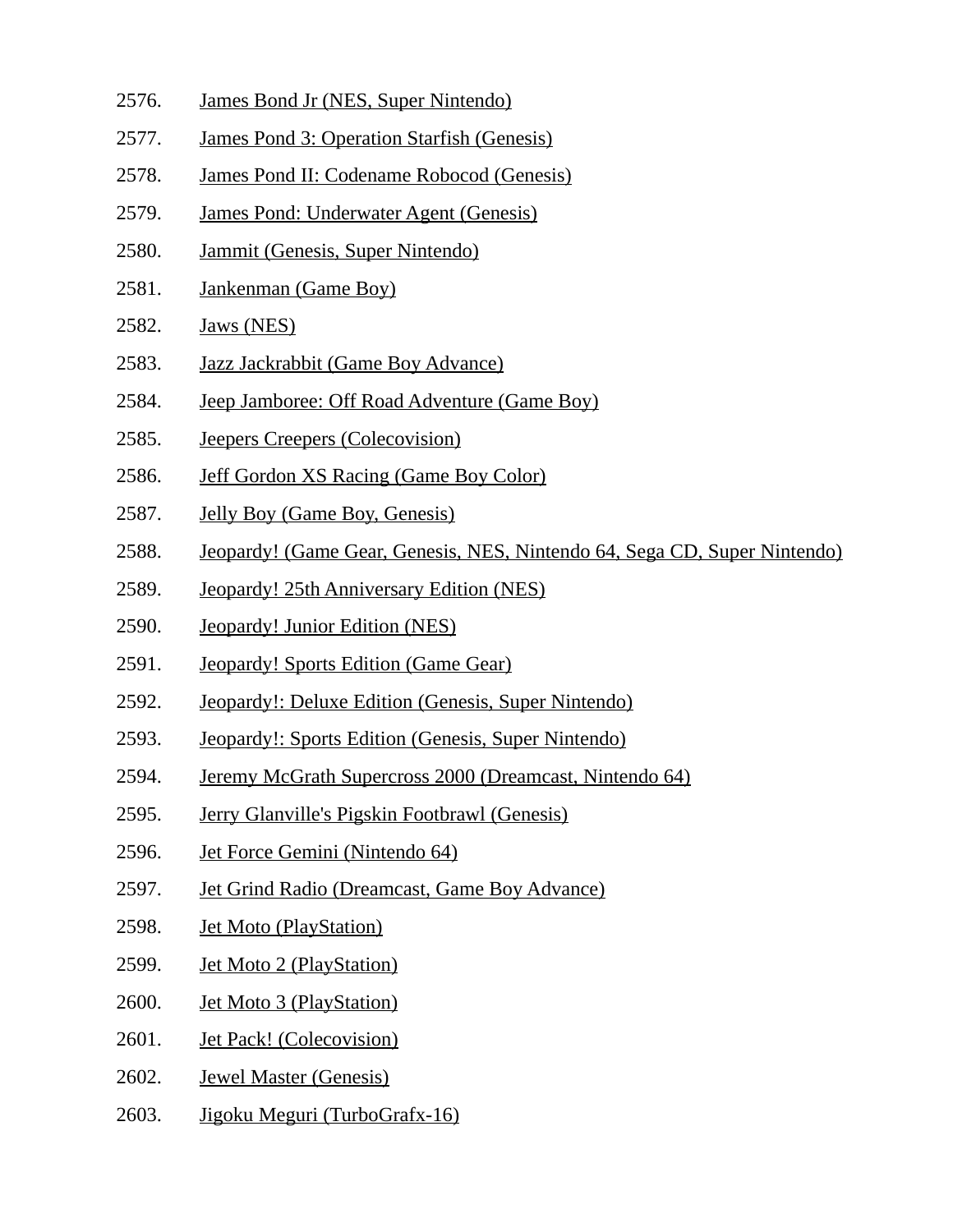- 2604. Jim Henson's Bear in the Big Blue House (Game Boy Color)
- 2605. Jim Lee's WildC.A.T.S: Covert-Action-Teams (Super Nintendo)
- 2606. Jim Power In Mutant Planet (TurboGrafx-CD)
- 2607. Jim Power: The Arcade Game (Genesis)
- 2608. Jim Power: The Lost Dimension in 3D (Super Nintendo)
- 2609. Jimmy Connors Pro Tennis Tour (Super Nintendo)
- 2610. Jimmy Connors Tennis (Game Boy, NES)
- 2611. Jimmy Connors' Tennis (Atari Lynx)
- 2612. Jimmy Houston's Bass Tournament U.S.A. (Super Nintendo)
- 2613. Jimmy White's Cue Ball (Game Boy Color)
- 2614. Jimmy White's Whirlwind Snooker (Genesis)
- 2615. Jinks (Atari 7800)
- 2616. Jinmu Denshou Yaksa (TurboGrafx-16)
- 2617. JoJo's Bizarre Adventure (Dreamcast)
- 2618. Joe & Mac (Game Boy, Genesis, NES, Super Nintendo)
- 2619. Joe & Mac 2: Lost in the Tropics (Super Nintendo)
- 2620. Joe & Mac: Caveman Ninja (Arcade)
- 2621. Joe Montana Football (Game Gear, Genesis, Sega Master System)
- 2622. Joe Montana II Sports Talk Football (Genesis)
- 2623. Joe Montana's NFL Football (Sega CD)
- 2624. John Elway's Quarterback (NES)
- 2625. John Elway's Team Quarterback (Arcade)
- 2626. John Madden Duo Cd Football (TurboGrafx-CD)
- 2627. John Madden Football (Genesis, Super Nintendo)
- 2628. John Madden Football '92 (Genesis)
- 2629. John Madden Football '93 (Super Nintendo)
- 2630. John Madden Football: Championship Edition (Genesis)
- 2631. Jordan vs Bird (Genesis)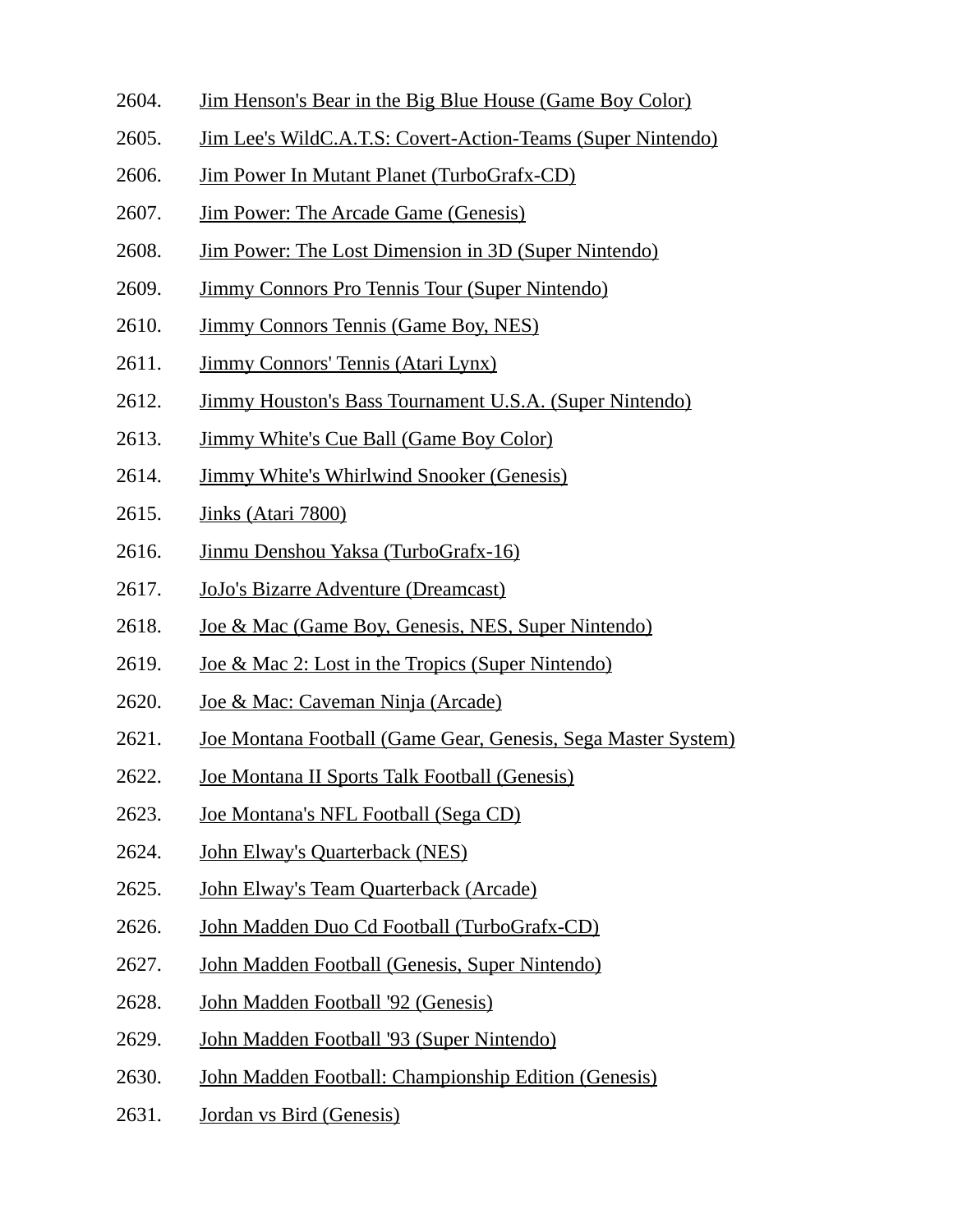- 2632. Jordan vs Bird: One On One (NES)
- 2633. Jordan vs Bird: One on One (Game Boy)
- 2634. Journey (Arcade)
- 2635. Journey Escape (Atari 2600)
- 2636. Journey to Silius (NES)
- 2637. Joust (Arcade, Atari 2600, Atari 7800, Atari Lynx, Colecovision, NES)
- 2638. Joust 2: Survival Of The Fittest (Arcade)
- 2639. Joyman (Arcade)
- 2640. Jr. Pac-Man (Atari 2600)
- 2641. Jr. PacMan (Arcade)
- 2642. Judge Dredd (Game Boy, Game Gear, Genesis, Super Nintendo)
- 2643. Jukebox (Colecovision)
- 2644. Jump Bug (Arcade)
- 2645. Jump Coaster (Arcade)
- 2646. Jump Shot (Arcade)
- 2647. JumpStart: Dino Adventure Field Trip (Game Boy Color)
- 2648. Jumping Acrobats (Odyssey 2)
- 2649. Jumping Cross (Arcade)
- 2650. Jumping Jack (Arcade)
- 2651. Jumpman Junior (Colecovision)
- 2652. Junction (Game Gear, Genesis)
- 2653. Jungle Hunt (Arcade, Atari 2600, Colecovision)
- 2654. Jungle King (Arcade)
- 2655. Jungle Strike (Game Boy, Genesis, Super Nintendo)
- 2656. Jungler (Arcade)
- 2657. Juno First (Arcade)
- 2658. Jurassic Boy 2 (NES)
- 2659. Jurassic Boy 2 (E) [C][!] (Game Boy Color)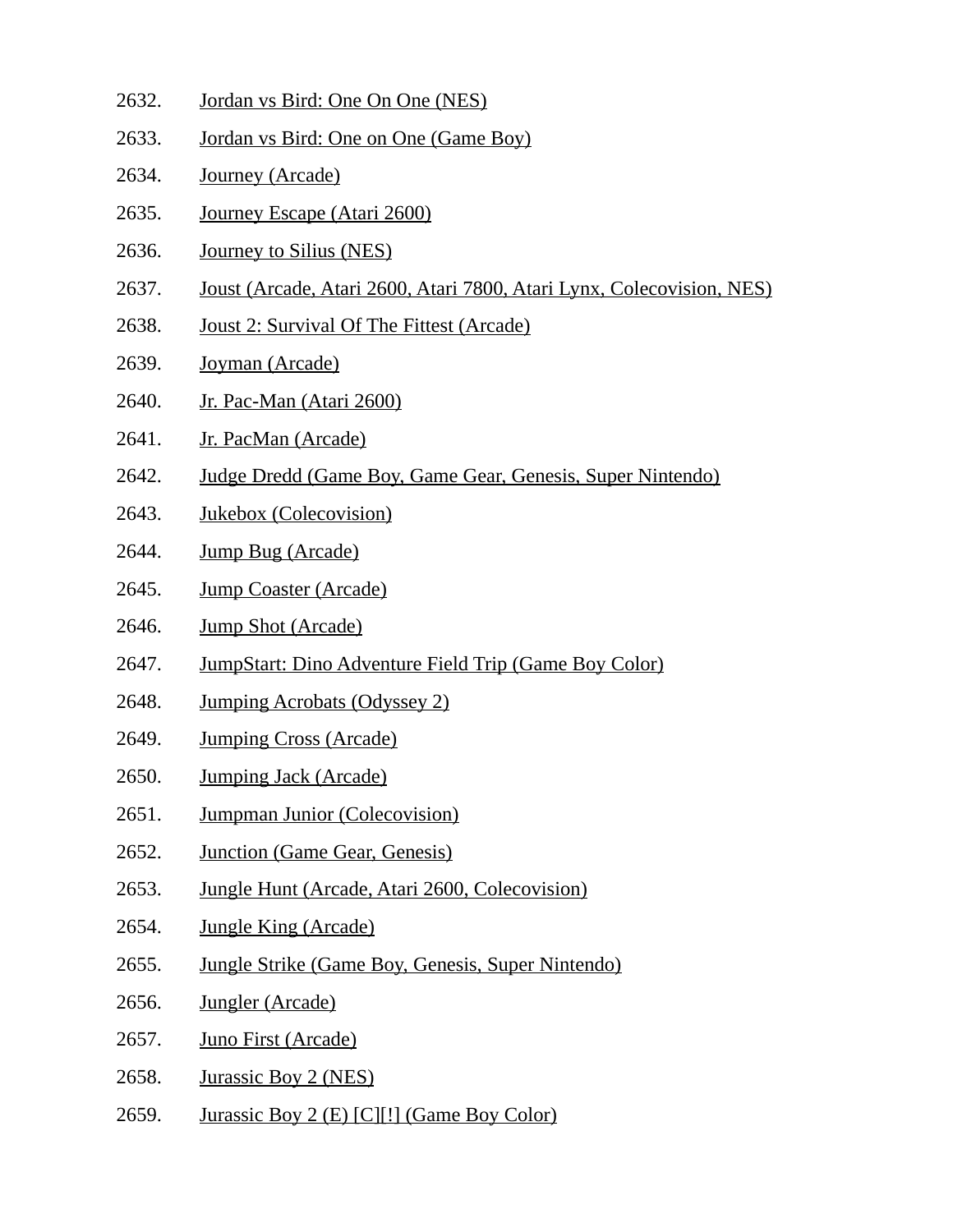- 2660. Jurassic Park (Arcade, Game Boy, Game Gear, Genesis, NES, Sega CD, Sega Master System, Super Nintendo)
- 2661. Jurassic Park III: Island Attack (Game Boy Advance)
- 2662. Jurassic Park III: Park Builder (Game Boy Advance)
- 2663. Jurassic Park III: The DNA Factor (Game Boy Advance)
- 2664. Jurassic Park Part 2: The Chaos Continues (Game Boy, Super Nintendo)
- 2665. Jurassic Park: Rampage Edition (Genesis)
- 2666. Justice League Heroes: The Flash (Game Boy Advance)
- 2667. Justice League Task Force (Genesis, Super Nintendo)
- 2668. Juuouki (TurboGrafx-16)
- 2669. K.C. Munchkin (Odyssey 2)
- 2670. K.C.'s Krazy Chase (Odyssey 2)
- 2671. KAO the Kangaroo (Dreamcast)
- 2672. KISS Pinball (PlayStation)
- 2673. KISS Psycho Circus : The Nightmare Child (Dreamcast)
- 2674. Ka-Ge-Ki: Fists of Steel (Genesis)
- 2675. Ka-blooey (Super Nintendo)
- 2676. Kaboom! (Atari 2600)
- 2677. Kabuki: Quantum Fighter (NES)
- 2678. Kageki (Arcade)
- 2679. Kaiser Knuckle (Arcade)
- 2680. Kaitei Takara Sagashi (Arcade)
- 2681. Kamikaze (Arcade)
- 2682. Kamikaze Cabbie (Arcade)
- 2683. Kamikaze Saucers (Atari 2600)
- 2684. Kangaroo (Arcade, Atari 2600)
- 2685. Kaos (Arcade)
- 2686. Karate (Atari 2600)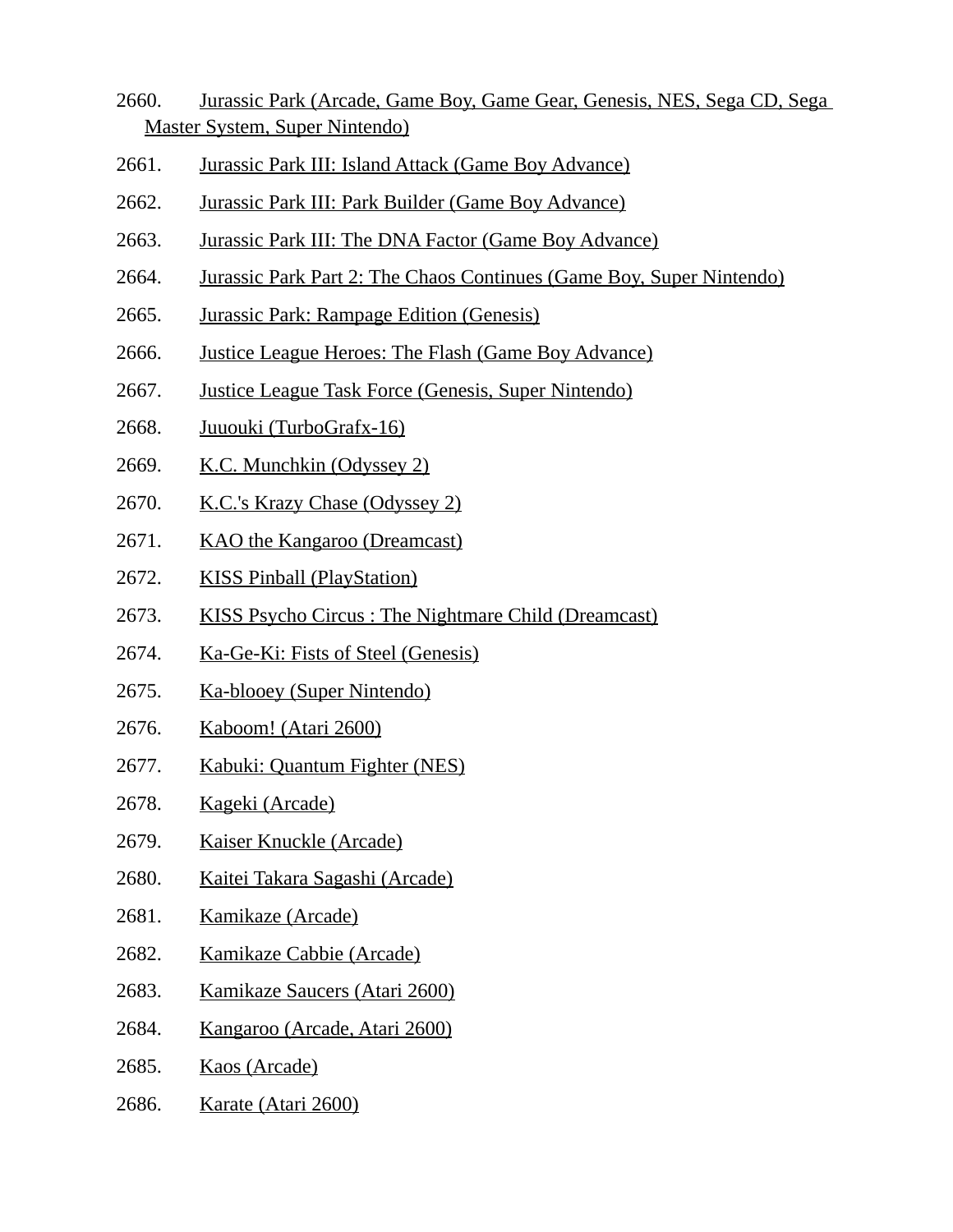- 2687. Karate Blazers (Arcade)
- 2688. Karate Champ (Arcade, NES)
- 2689. Karateka (Atari 7800)
- 2690. Karian Cross (Arcade)
- 2691. Karnaaj Rally (Game Boy Advance)
- 2692. Karnov (Arcade, NES)
- 2693. Karnov's Revenge (Arcade)
- 2694. Kato Chan & Ken Chan (TurboGrafx-16)
- 2695. Kawasaki Caribbean Challenge (Super Nintendo)
- 2696. Kawasaki Superbike Challenge (Game Gear, Genesis, Super Nintendo)
- 2697. Keio Flying Squadron (Sega CD)
- 2698. Keith Courage in Alpha Zones (TurboGrafx-16)
- 2699. Kelly Club: Clubhouse Fun (Game Boy Color)
- 2700. Ken Go (Arcade)
- 2701. Ken Griffey Jr. Presents Major League Baseball (Game Boy, Super Nintendo)
- 2702. Ken Griffey Jr.'s Slugfest (Game Boy Color, Nintendo 64)
- 2703. Ken Griffey Jr.'s Winning Run (Super Nintendo)
- 2704. Ken Uston Blackjack-Poker (Colecovision)
- 2705. Kendo Rage (Super Nintendo)
- 2706. Kenseiden (Sega Master System)
- 2707. Kevtris (Colecovision)
- 2708. Keyboard Creations (Odyssey 2)
- 2709. Keystone Kapers (Atari 2600, Colecovision)
- 2710. KiKi KaiKai (Arcade)
- 2711. Kick (Arcade)
- 2712. Kick And Run (Arcade)
- 2713. Kick Ball (TurboGrafx-16)
- 2714. Kick Master (NES)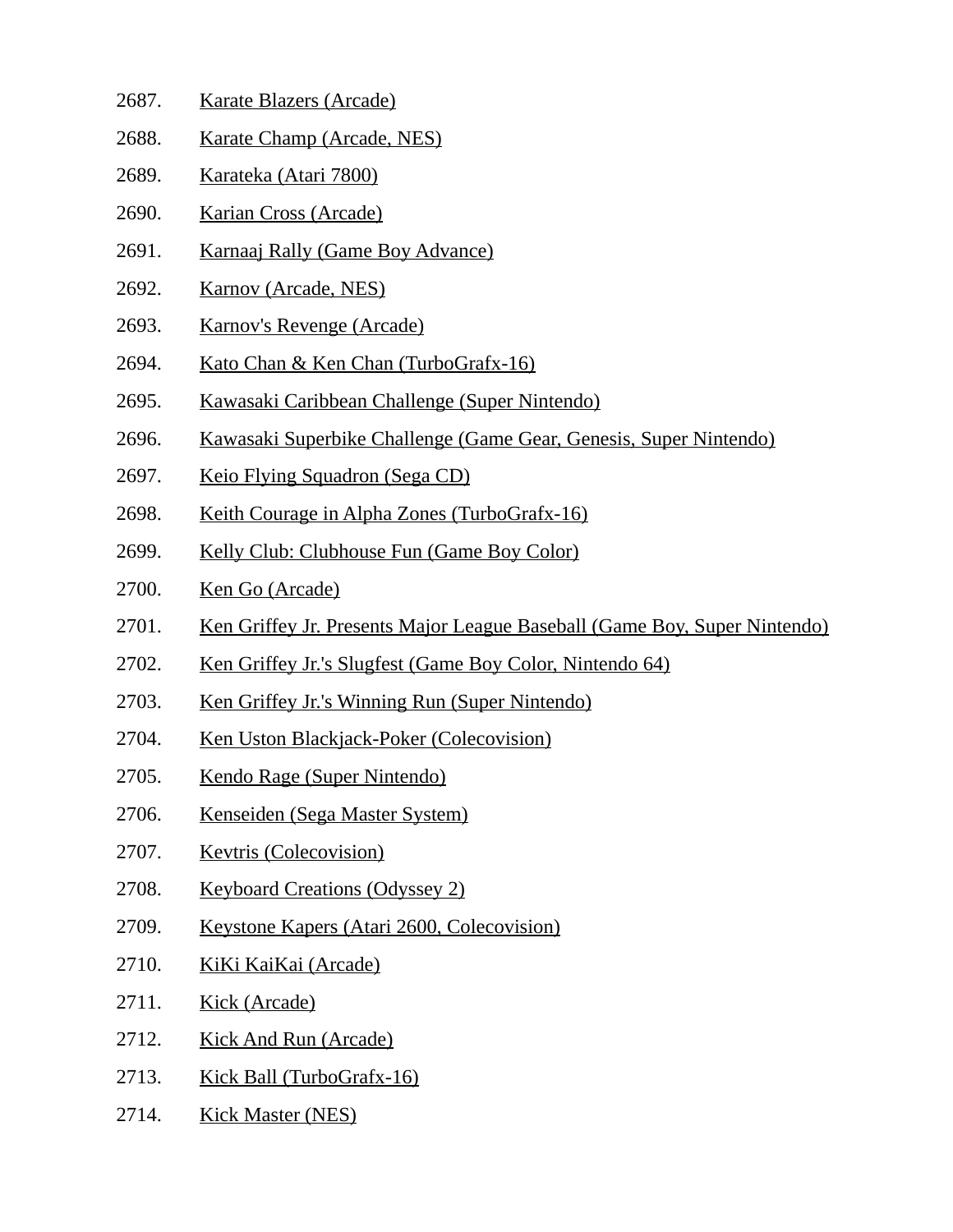| 2715. | <b>Kick Off (Arcade)</b>                                         |
|-------|------------------------------------------------------------------|
| 2716. | Kick Off 3: European Challenge (Genesis)                         |
| 2717. | <b>Kick Rider (Arcade)</b>                                       |
| 2718. | <b>Kick Start (Arcade)</b>                                       |
| 2719. | <b>Kicker (Arcade)</b>                                           |
| 2720. | <b>Kickle Cubicle (NES)</b>                                      |
| 2721. | <b>Kid Chameleon (Genesis)</b>                                   |
| 2722. | <b>Kid Dracula (Game Boy)</b>                                    |
| 2723. | <b>Kid Icarus (NES)</b>                                          |
| 2724. | Kid Icarus: Of Myths and Monsters (Game Boy)                     |
| 2725. | Kid Klown in Crazy Chase (Super Nintendo)                        |
| 2726. | Kid Klown in Night Mayor World (NES)                             |
| 2727. | Kid Kool and the Quest for the Seven Wonder Herbs (NES)          |
| 2728. | <u> Kid Niki: Radical Ninja (Arcade, NES)</u>                    |
| 2729. | <u>Kid No Hore Hore Daisakusen (Arcade)</u>                      |
| 2730. | Kids on Site (Sega CD)                                           |
| 2731. | Kiki Kaikai (TurboGrafx-16)                                      |
| 2732. | Killer Bees (Odyssey 2)                                          |
| 2733. | <b>Killer Comet (Arcade)</b>                                     |
| 2734. | Killer Instinct (Game Boy, Super Nintendo)                       |
| 2735. | Killer Instinct Gold (Nintendo 64)                               |
| 2736. | <u>Kinder im Verkehr 1 (Odyssey 2)</u>                           |
| 2737. | <b>King &amp; Balloon (Arcade)</b>                               |
| 2738. | <u>King Arthur &amp; The Knights of Justice (Super Nintendo)</u> |
| 2739. | <b>King Arthur's World (Super Nintendo)</b>                      |
| 2740. | <u>King Hill 64: Extreme Snowboarding (Nintendo 64)</u>          |
| 2741. | King Kong (Atari 2600)                                           |
| 2742. | <b>King Neptune's Adventure (NES)</b>                            |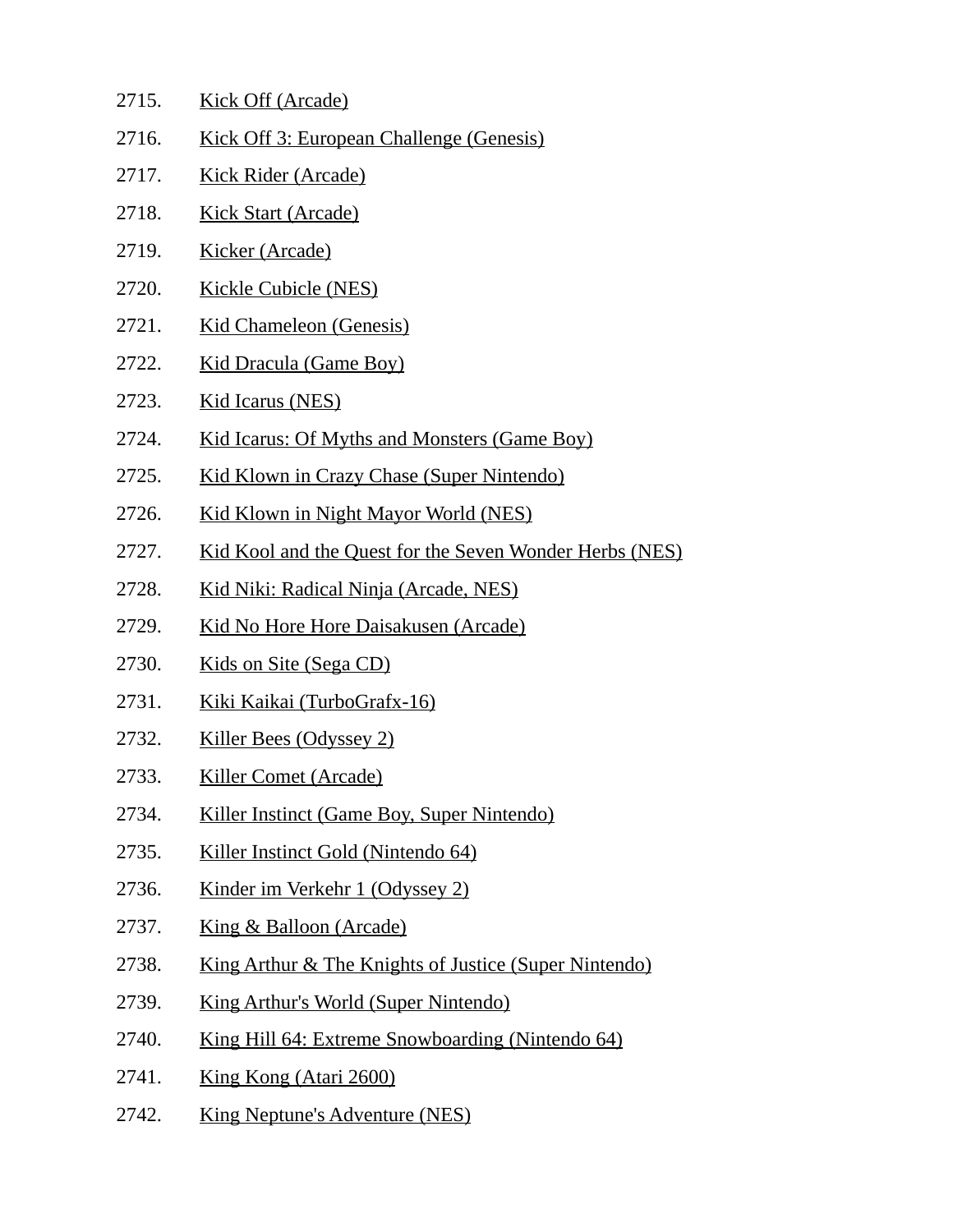- 2743. King Of Casino (TurboGrafx-16)
- 2744. King of Dragons (Super Nintendo)
- 2745. King of Fighters EX 2: Howling Blood (Game Boy Advance)
- 2746. King of Fighters EX: Neo Blood (Game Boy Advance)
- 2747. King of the Monsters (Arcade, Genesis, Super Nintendo)
- 2748. King of the Monsters 2 (Arcade, Genesis, Super Nintendo)
- 2749. King of the Mountain (Intellivision)
- 2750. King of the Zoo (Game Boy)
- 2751. King's Bounty: The Conqueror's Quest (Genesis)
- 2752. King's Knight (NES)
- 2753. King's Quest V (NES)
- 2754. King's Quest: Quest for the Crown (Sega Master System)
- 2755. Kingdom Crusade (Game Boy)
- 2756. Kingdom Grand Prix (Arcade)
- 2757. Kingdom Hearts: Chain of Memories (Game Boy Advance)
- 2758. Kings of the Beach (NES)
- 2759. Kinnikuman Muscle Tag Match (NES)
- 2760. Kirby & the Amazing Mirror (Game Boy Advance)
- 2761. Kirby 64: The Crystal Shards (Nintendo 64)
- 2762. Kirby Super Star (Super Nintendo)
- 2763. Kirby Tilt 'n' Tumble (Game Boy Color)
- 2764. Kirby no Pinball (Game Boy)
- 2765. Kirby's Adventure (NES)
- 2766. Kirby's Avalanche (Super Nintendo)
- 2767. Kirby's Block Ball (Game Boy)
- 2768. Kirby's Dream Course (Super Nintendo)
- 2769. Kirby's Dream Land (Game Boy)
- 2770. Kirby's Dream Land 2 (Game Boy)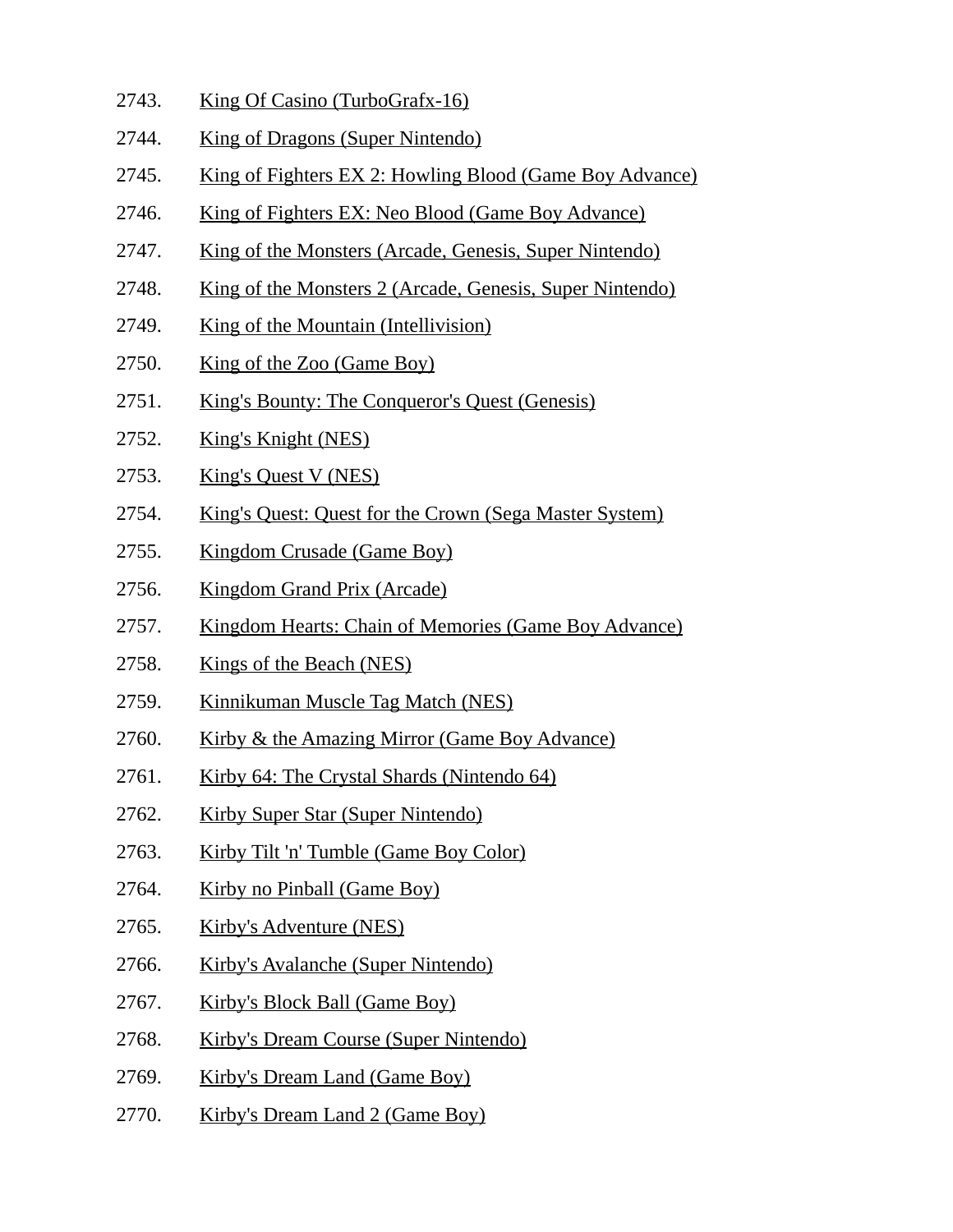- 2771. Kirby's Dream Land 3 (Super Nintendo)
- 2772. Kirby's Pinball Land (Game Boy)
- 2773. Kirby's Star Stacker (Game Boy)
- 2774. Kirby: Nightmare in Dreamland (Game Boy Advance)
- 2775. Kirikou (Game Boy Color)
- 2776. Kitten Kaboodle (Arcade)
- 2777. Kiwi Kraze: A Bird-Brained Adventure! (NES)
- 2778. Kizuna Encounter (Arcade)
- 2779. KlashBall (NES)
- 2780. Klax (Arcade, Atari 2600, Atari 7800, Atari Lynx, Game Boy, Game Gear, Genesis, NES, Sega Master System, TurboGrafx-16)
- 2781. Klonoa 2: Dream Champ Tournament (Game Boy Advance)
- 2782. Klonoa: Empire of Dreams (Game Boy Advance)
- 2783. Klustar (Game Boy Color)
- 2784. Knife Edge: Nose Gunner (Nintendo 64)
- 2785. Knight Quest (Game Boy)
- 2786. Knight Rider (NES)
- 2787. Knight Rider Special (TurboGrafx-16)
- 2788. Knights of Valour (Arcade)
- 2789. Knights of the Round (Arcade, Super Nintendo)
- 2790. Knockout Kings (Game Boy Color)
- 2791. Knockout Kings 2000 (Nintendo 64)
- 2792. Knuckle Heads (Arcade)
- 2793. Knuckle Joe (Arcade)
- 2794. Knuckles' Chaotix (Sega 32X)
- 2795. Kobashi (Colecovision)
- 2796. Kobe Bryant in NBA Courtside (Nintendo 64)
- 2797. Kolibri (Sega 32X)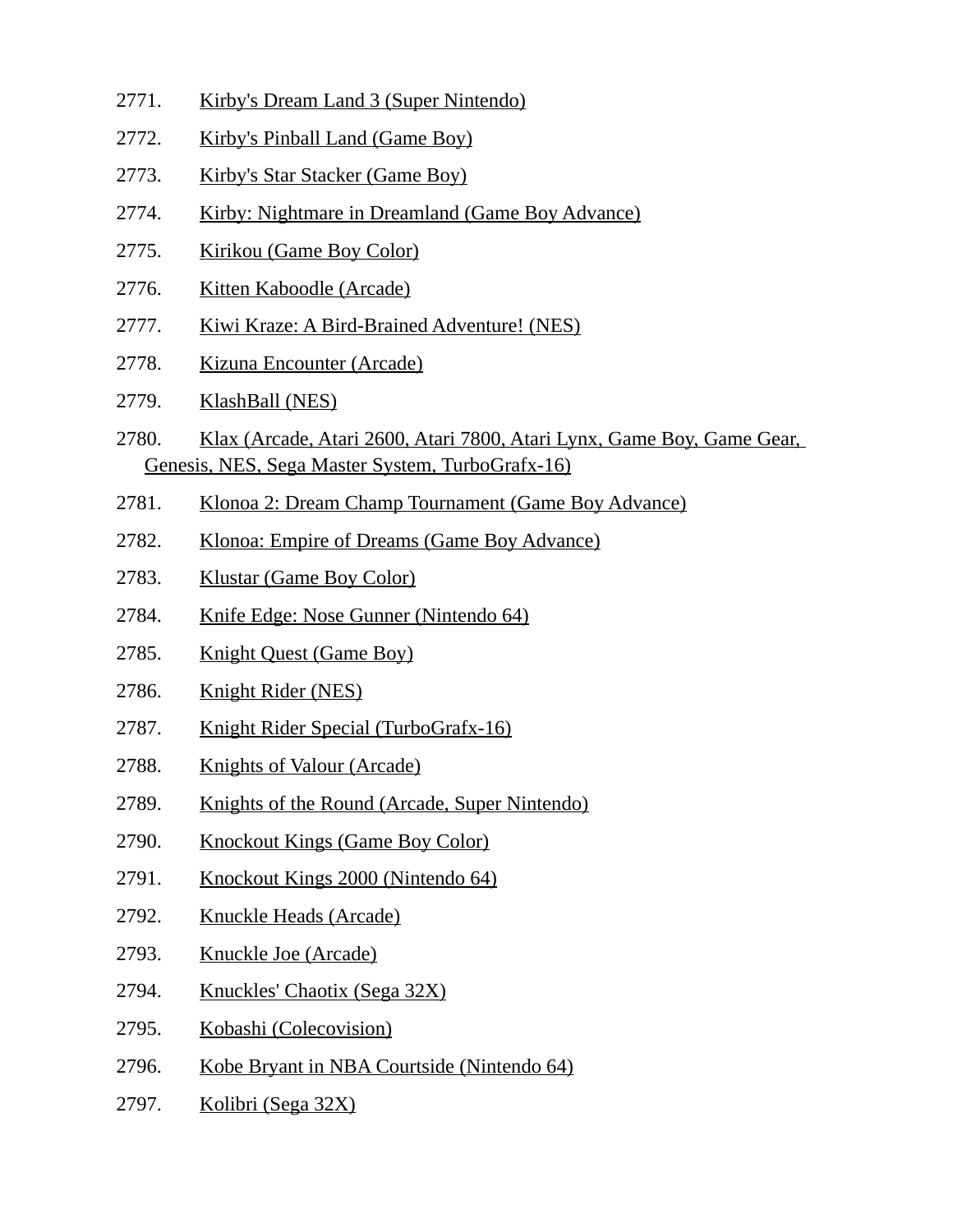- 2798. Konami GB Collection: Vol.1 (Game Boy Color)
- 2799. Konami GB Collection: Vol.2 (Game Boy Color)
- 2800. Konami GB Collection: Vol.3 (Game Boy Color)
- 2801. Konami GB Collection: Vol.4 (Game Boy Color)
- 2802. Konami GT (Arcade)
- 2803. Konami Golf (Game Boy)
- 2804. Konami Krazy Racers (Game Boy Advance)
- 2805. Konami Winter Games (Game Boy Color)
- 2806. Konami's Ping Pong (Arcade)
- 2807. Konami's Ping-Pong (Colecovision)
- 2808. Konamic Ice Hockey (Game Boy)
- 2809. Konamic Sports in Barcelona (Game Boy)
- 2810. Kool-Aid Man (Atari 2600, Intellivision)
- 2811. Kore ga Pro Yakyuu '89 (TurboGrafx-16)
- 2812. Kore ga Pro Yakyuu '90 (TurboGrafx-16)
- 2813. Korosuke Roller (Arcade)
- 2814. Koutetsu Yousai Strahl (Arcade)
- 2815. Kozmik Krooz'r (Arcade)
- 2816. Kram (Arcade)
- 2817. Krazy Ace Miniature Golf (Atari Lynx)
- 2818. Krazy Bowl (Arcade)
- 2819. Krazy Kreatures (NES)
- 2820. Krull (Arcade, Atari 2600)
- 2821. Krusty's Fun House (Game Boy, Game Gear, NES, Sega Master System)
- 2822. Krusty's Super Fun House (Genesis, Super Nintendo)
- 2823. Kung Food (Atari Lynx)
- 2824. Kung Fu (NES)
- 2825. Kung Fu Kid (Sega Master System)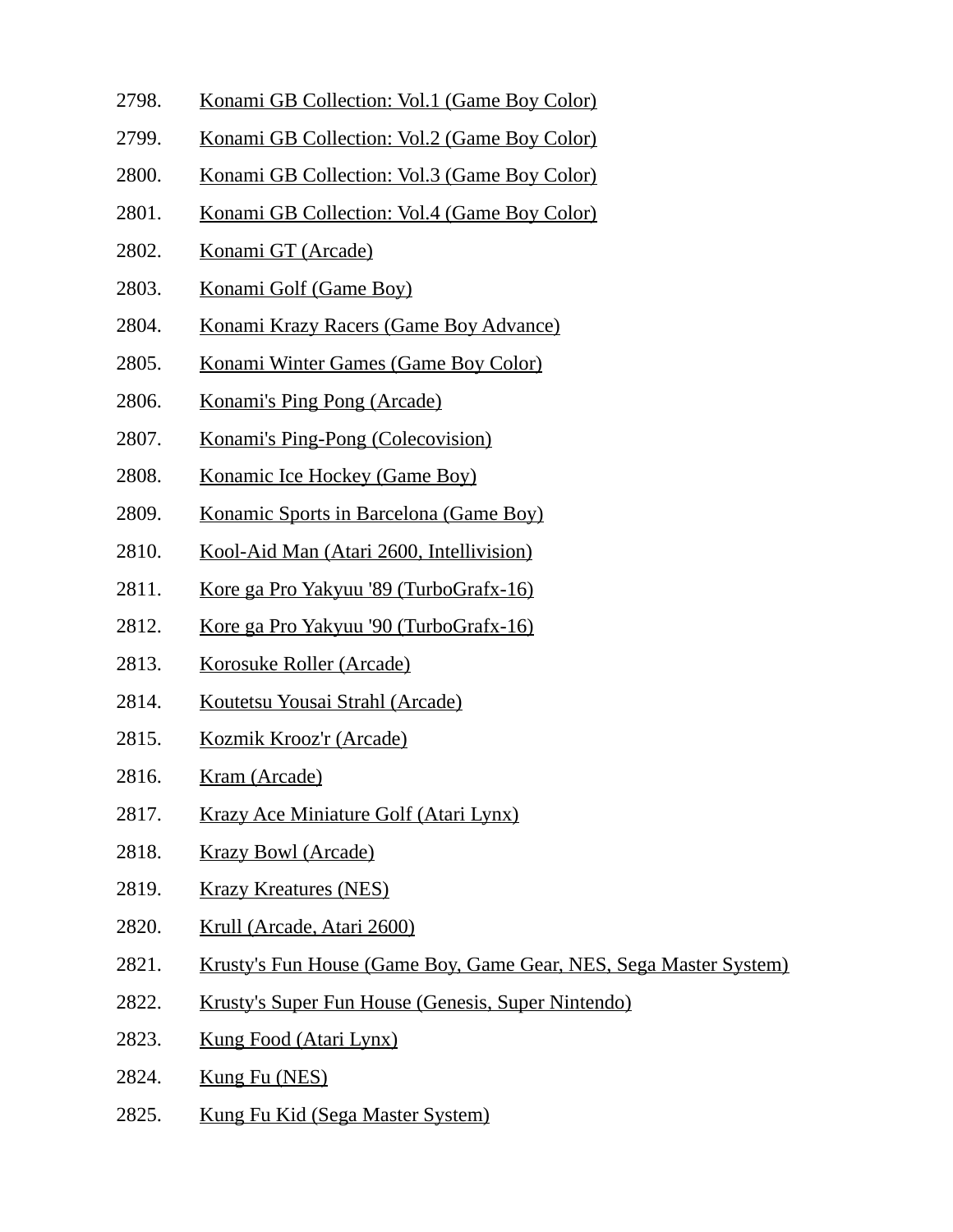- 2826. Kung Fu Master (Atari 7800)
- 2827. Kung-Fu Heroes (NES)
- 2828. Kung-Fu Master (Arcade, Atari 2600, Game Boy)
- 2829. Kuri Kinton (Arcade)
- 2830. Kuru Kuru Kururin (Game Boy Advance)
- 2831. Kwibble (Atari 2600)
- 2832. Kwirk (Game Boy)
- 2833. Kyle Petty's No Fear Racing (Super Nintendo)
- 2834. Kyros (Arcade)
- 2835. Kyukyoku Sentai Dadandarn (Arcade)
- 2836. Kyuukyoku Tiger (TurboGrafx-16)
- 2837. L'Empereur (NES)
- 2838. LED Storm (Arcade)
- 2839. LEGO Alpha Team (Game Boy Color)
- 2840. LEGO Island 2: The Brickster's Revenge (Game Boy Color)
- 2841. LEGO Racers (Game Boy Color)
- 2842. LEGO Star Wars: The Video Game (Game Boy Advance)
- 2843. LEGO Stunt Rally (Game Boy Color)
- 2844. LHX Attack Chopper (Genesis)
- 2845. La Quete des Anneaux (France) (Odyssey 2)
- 2846. La Russa Baseball 95 (Genesis)
- 2847. Labyrinth (NES)
- 2848. Labyrinth Game / Supermind (Odyssey 2)
- 2849. Labyrinth Runner (Arcade)
- 2850. Lady Bug (Arcade, Colecovision, Intellivision)
- 2851. Lady Frog (Arcade)
- 2852. Lady Sia (Game Boy Advance)
- 2853. Lagoon (Super Nintendo)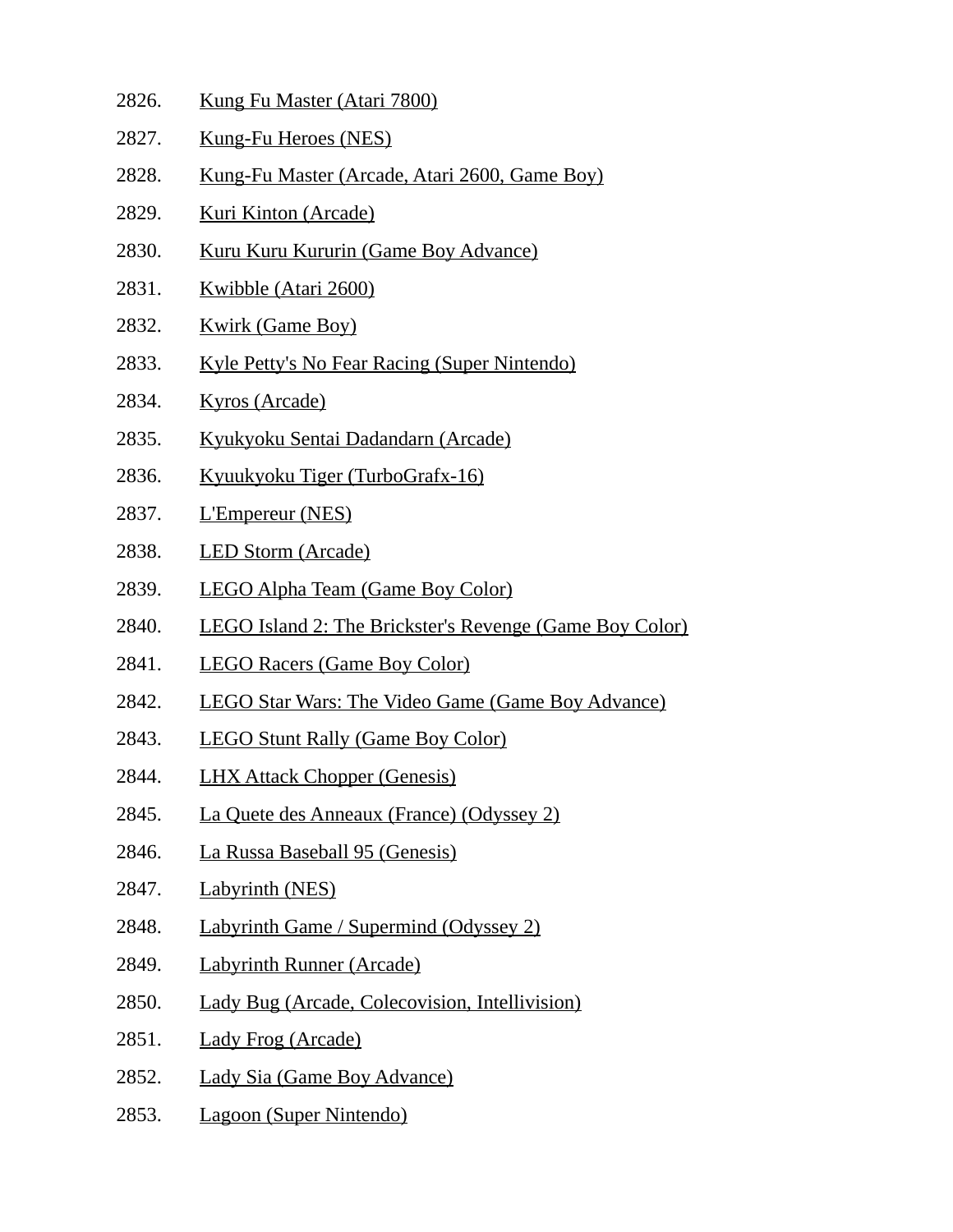- 2854. Lakers versus Celtics and the NBA Playoffs (Genesis)
- 2855. Lamborghini American Challenge (Game Boy, Super Nintendo)
- 2856. Land Battle (Intellivision)
- 2857. Land Maker (Arcade)
- 2858. Land Sea Air Squad (Arcade)
- 2859. Land Stalker (Genesis)
- 2860. Land of Illusion Starring Mickey Mouse (Game Gear, Sega Master System)
- 2861. Landstalker (Genesis)
- 2862. Las Vegas Blackjack (Odyssey 2)
- 2863. Las Vegas Cool Hand (Game Boy Color)
- 2864. Las Vegas Poker & Blackjack (Intellivision)
- 2865. Las Vegas Roulette (Intellivision)
- 2866. Laser Blast (Atari 2600)
- 2867. Laser Ghost (Sega Master System)
- 2868. Laser Invasion (NES)
- 2869. Laser Volley (Atari 2600)
- 2870. Lasso (Arcade)
- 2871. Last Action Hero (Game Boy, Game Gear, Genesis, NES, Super Nintendo)
- 2872. Last Alert (TurboGrafx-CD)
- 2873. Last Battle (Genesis)
- 2874. Last Duel (Arcade)
- 2875. Last Mission (Arcade)
- 2876. Last Resort (Arcade)
- 2877. Last Striker (Arcade)
- 2878. Lazer Command (Arcade)
- 2879. Lazlos' Leap (Game Boy)
- 2880. League Bowling (Arcade)
- 2881. League of Light (Intellivision)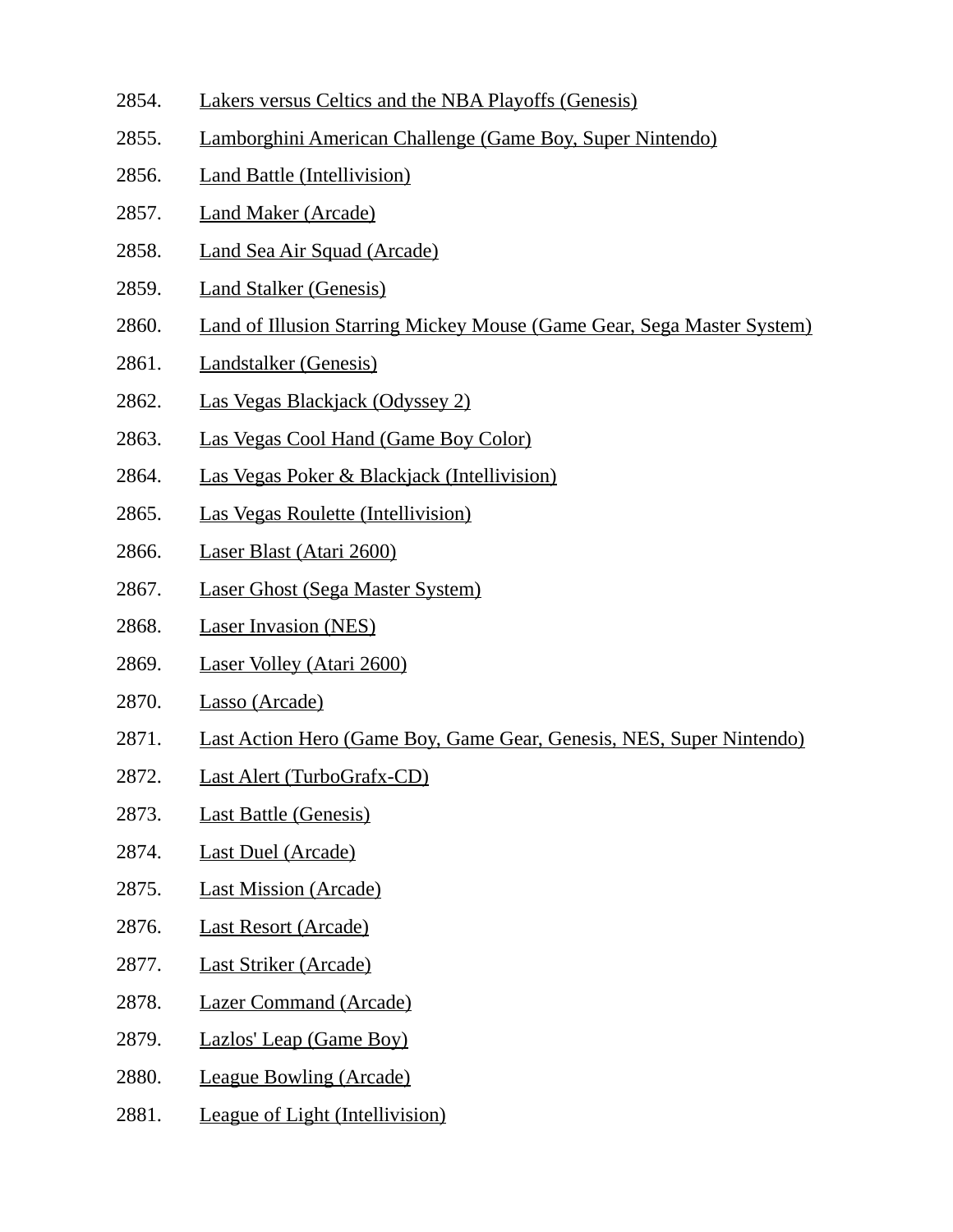- 2882. Learning Fun I (Intellivision)
- 2883. Learning Fun II (Intellivision)
- 2884. Learning with Leeper (Colecovision)
- 2885. Lee Trevino's Fighting Golf (NES)
- 2886. Legacy of Kain : Soul Reaver (Dreamcast)
- 2887. Legacy of the Wizard (NES)
- 2888. Legend (Arcade, Super Nintendo)
- 2889. Legend Of Hero Tonma (Arcade)
- 2890. Legend Of Makai (Arcade)
- 2891. Legend Of Valkyrie (Arcade)
- 2892. Legend of Illusion Starring Mickey Mouse (Game Gear, Sega Master System)
- 2893. Legend of Legaia (PlayStation)
- 2894. Legend of Mana (PlayStation)
- 2895. Legend of Success Joe (Arcade)
- 2896. Legend of the River King 2 (Game Boy Color)
- 2897. Legend of the River King GB (Game Boy)
- 2898. Legendary Axe II (TurboGrafx-16)
- 2899. Legendary Wings (Arcade, NES)
- 2900. Legends of the Diamond: The Baseball Championship Game (NES)
- 2901. Legion (Arcade, TurboGrafx-CD)
- 2902. Lego Racers (Nintendo 64)
- 2903. Lego Star Wars II: The Original Trilogy (Game Boy Advance)
- 2904. Lemmings (Atari Lynx, Game Boy, Game Gear, Genesis, NES, Super Nintendo, TurboGrafx-CD)
- 2905. Lemmings & Oh No! More Lemmings (Game Boy Color)
- 2906. Lemmings 2 (Sega Master System)
- 2907. Lemmings 2: The Tribes (Game Boy, Genesis, Super Nintendo)
- 2908. Leprechaun (Arcade)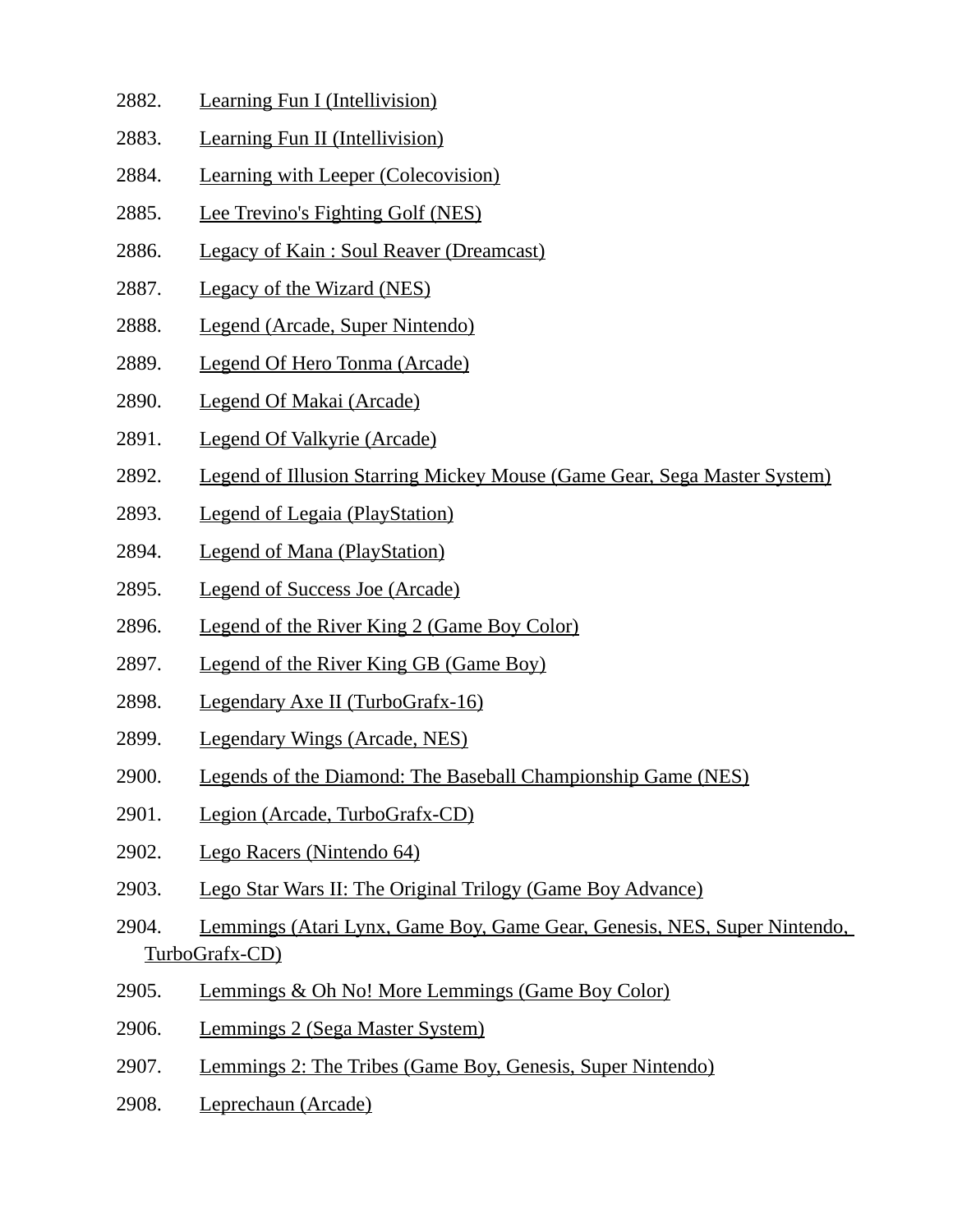- 2909. Lester the Unlikely (Super Nintendo)
- 2910. Lethal Crash Race (Arcade)
- 2911. Lethal Enforcers (Genesis, Sega CD, Super Nintendo)
- 2912. Lethal Enforcers II Gun Fighters (Arcade)
- 2913. Lethal Enforcers II: Gunfighters (Genesis, Sega CD)
- 2914. Lethal Justice (Arcade)
- 2915. Lethal Thunder (Arcade)
- 2916. Lethal Weapon (NES, Super Nintendo)
- 2917. Levers (Arcade)
- 2918. Lexis (Atari Lynx)
- 2919. Libble Rabble (Arcade)
- 2920. Liberation (Arcade)
- 2921. Liberator (Arcade)
- 2922. Liberty or Death (Genesis, Super Nintendo)
- 2923. Life Force (NES)
- 2924. Lifeforce (Arcade)
- 2925. Light Bringer (Arcade)
- 2926. Light Crusader (Genesis)
- 2927. Lightning Fighters (Arcade)
- 2928. Lil' Monster (Game Boy Color)
- 2929. Line of Fire (Sega Master System)
- 2930. Linking Logic (Colecovision)
- 2931. Links: The Challenge of Golf (Sega CD)
- 2932. Liquid Kids (Arcade)
- 2933. Little League Baseball: Championship Series (NES)
- 2934. Little Nemo: The Dream Master (NES)
- 2935. Little Nicky (Game Boy Color)
- 2936. Little Ninja Brothers (NES)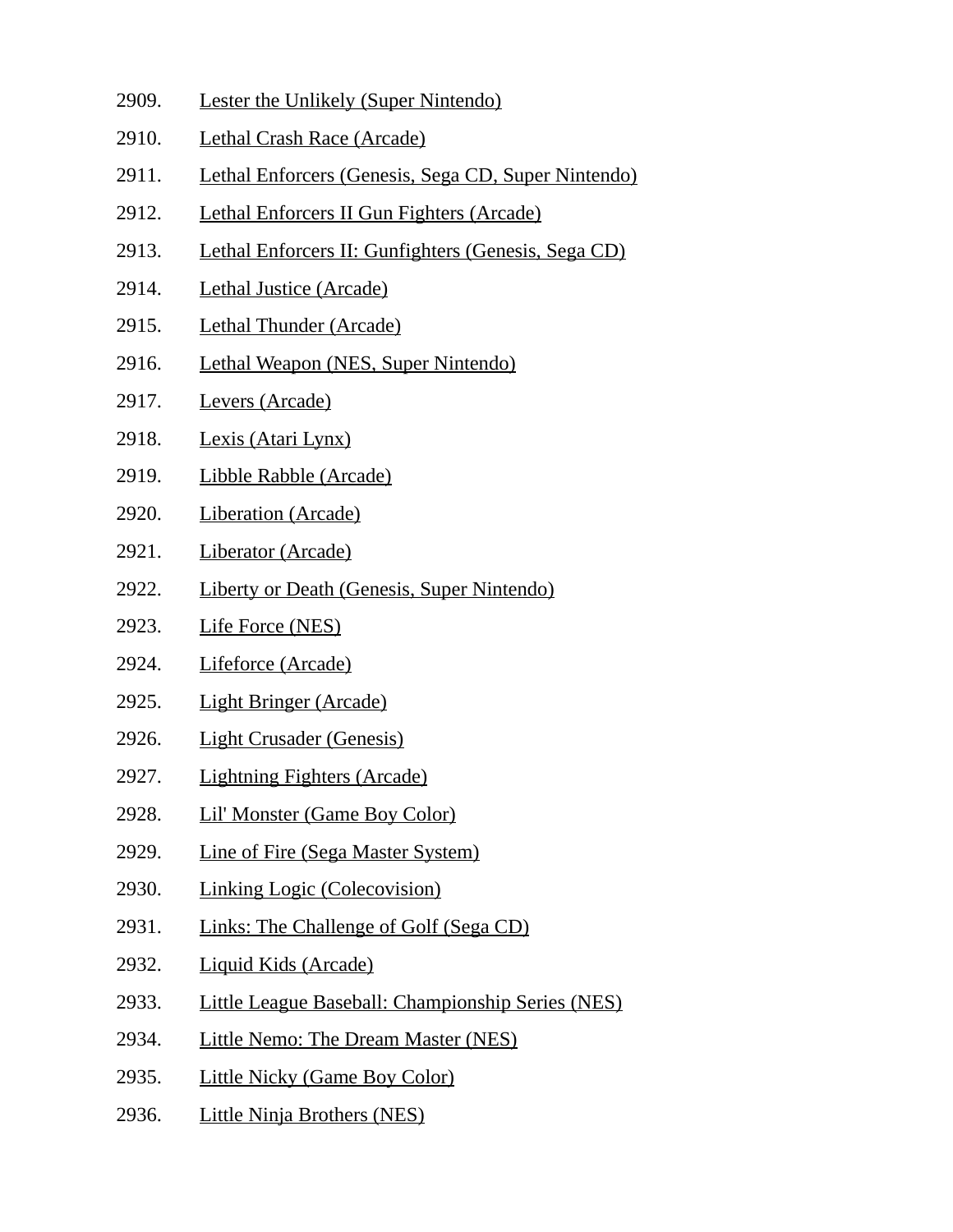- 2937. Little Samson (NES)
- 2938. Lizard Wizard (Arcade)
- 2939. Lizzie McGuire 3: Homecoming Havoc (Game Boy Advance)
- 2940. Loadstar: The Legend of Tully Bodine (Sega CD)
- 2941. Lochjaw (Atari 2600)
- 2942. Lock 'N' Chase (Arcade, Intellivision)
- 2943. Lock 'n' Chase (Atari 2600)
- 2944. Lock On (Super Nintendo)
- 2945. Lock'n Chase (Game Boy)
- 2946. Loco-Motion (Arcade, Intellivision)
- 2947. Lode Runner (Arcade, Atari Lynx, NES, PlayStation, TurboGrafx-16)
- 2948. Lode Runner Teikoku Karano Dasshutsu (Arcade)
- 2949. Lode Runner 3-D (Nintendo 64)
- 2950. Lode Runner II (Arcade)
- 2951. Lode Runner III The Golden Labyrinth (Arcade)
- 2952. Lode Runner: The Dig Fight (Arcade)
- 2953. Logger (Arcade)
- 2954. Logic Levels (Colecovision)
- 2955. Logical (Game Boy Color)
- 2956. London Blitz (Atari 2600)
- 2957. Loom (TurboGrafx-CD)
- 2958. Looney Tunes (Game Boy, Game Boy Color)
- 2959. Looney Tunes : Space Race (Dreamcast)
- 2960. Looney Tunes B-Ball (Super Nintendo)
- 2961. Looney Tunes Collector: Alert! (Game Boy Color)
- 2962. Looney Tunes Racing (Game Boy Color, PlayStation)
- 2963. Loony Balloon (Odyssey 2)
- 2964. Looper (Arcade)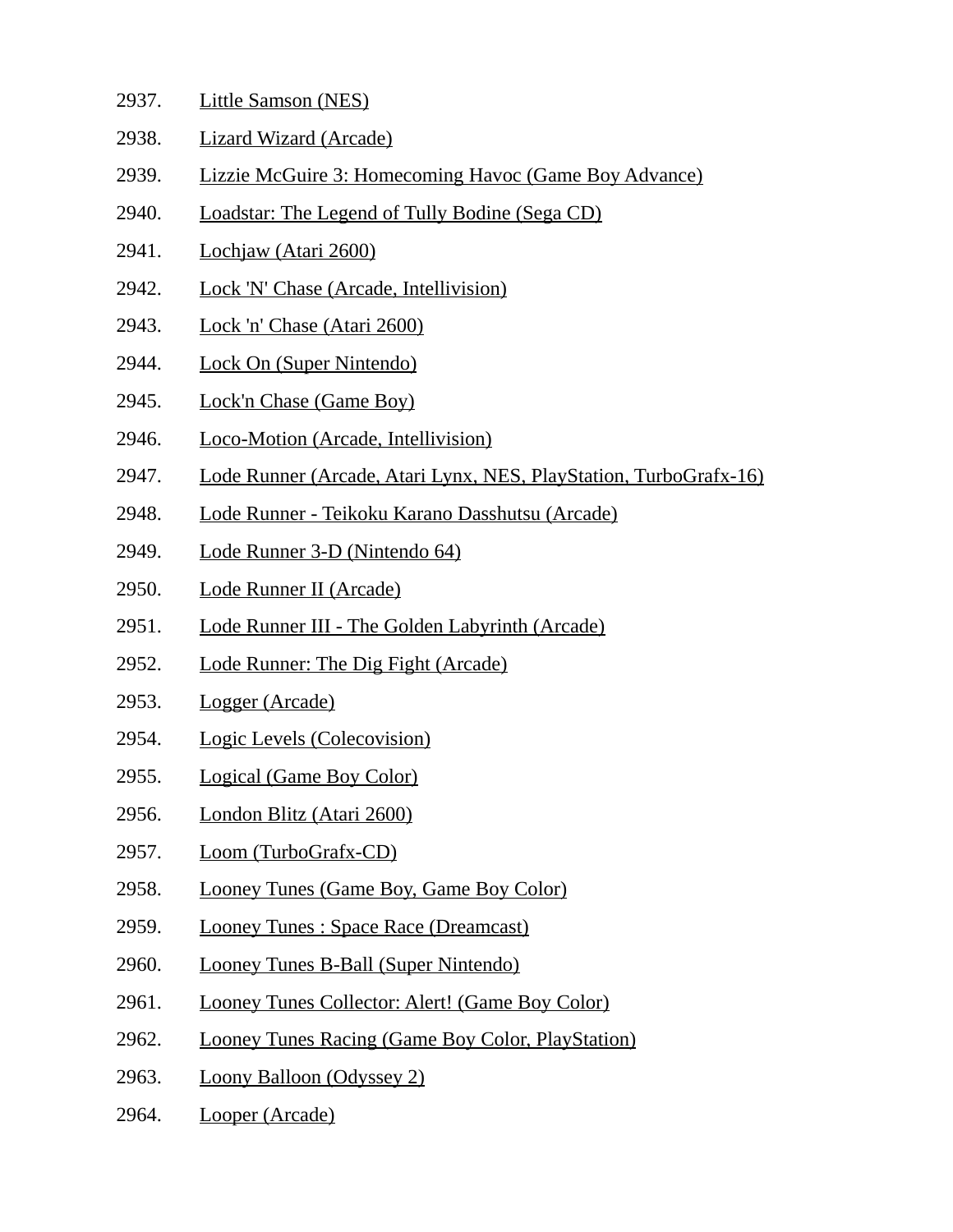- 2965. Looping (Arcade, Colecovision)
- 2966. Loopz (Game Boy, NES)
- 2967. Lord of Darkness (Super Nintendo)
- 2968. Lord of the Sword (Sega Master System)
- 2969. Lords Of The Rising Sun (TurboGrafx-CD)
- 2970. Lords of Thunder (Sega CD, TurboGrafx-CD)
- 2971. Lost Luggage (Atari 2600)
- 2972. Lost Tomb (Arcade)
- 2973. Lost Vikings 2 (Super Nintendo)
- 2974. Lot Lot (Arcade)
- 2975. Low G Man: The Low Gravity Man (NES)
- 2976. Lucky & Wild (Arcade)
- 2977. Lucky Luke (Game Boy, Game Boy Color)
- 2978. Lucky Luke: Desperado Train (Game Boy Color)
- 2979. Lucle (Game Boy)
- 2980. Lufia & The Fortress of Doom (Super Nintendo)
- 2981. Lufia II: Rise of the Sinistrals (Super Nintendo)
- 2982. Lufia: The Legend Returns (Game Boy Color)
- 2983. Lufia: The Ruins of Lore (Game Boy Advance)
- 2984. Lunar 2 : Eternal Blue Complete (PlayStation)
- 2985. Lunar : Silver Star Story Complete (PlayStation)
- 2986. Lunar Lander (Arcade, Game Boy)
- 2987. Lunar Legend (Game Boy Advance)
- 2988. Lunar Pool (NES)
- 2989. Lunar Rescue (Arcade)
- 2990. Lunar: Eternal Blue (Sega CD)
- 2991. Lunar: Sanposuru Gakuen (Game Gear)
- 2992. Lunar: The Silver Star (Sega CD)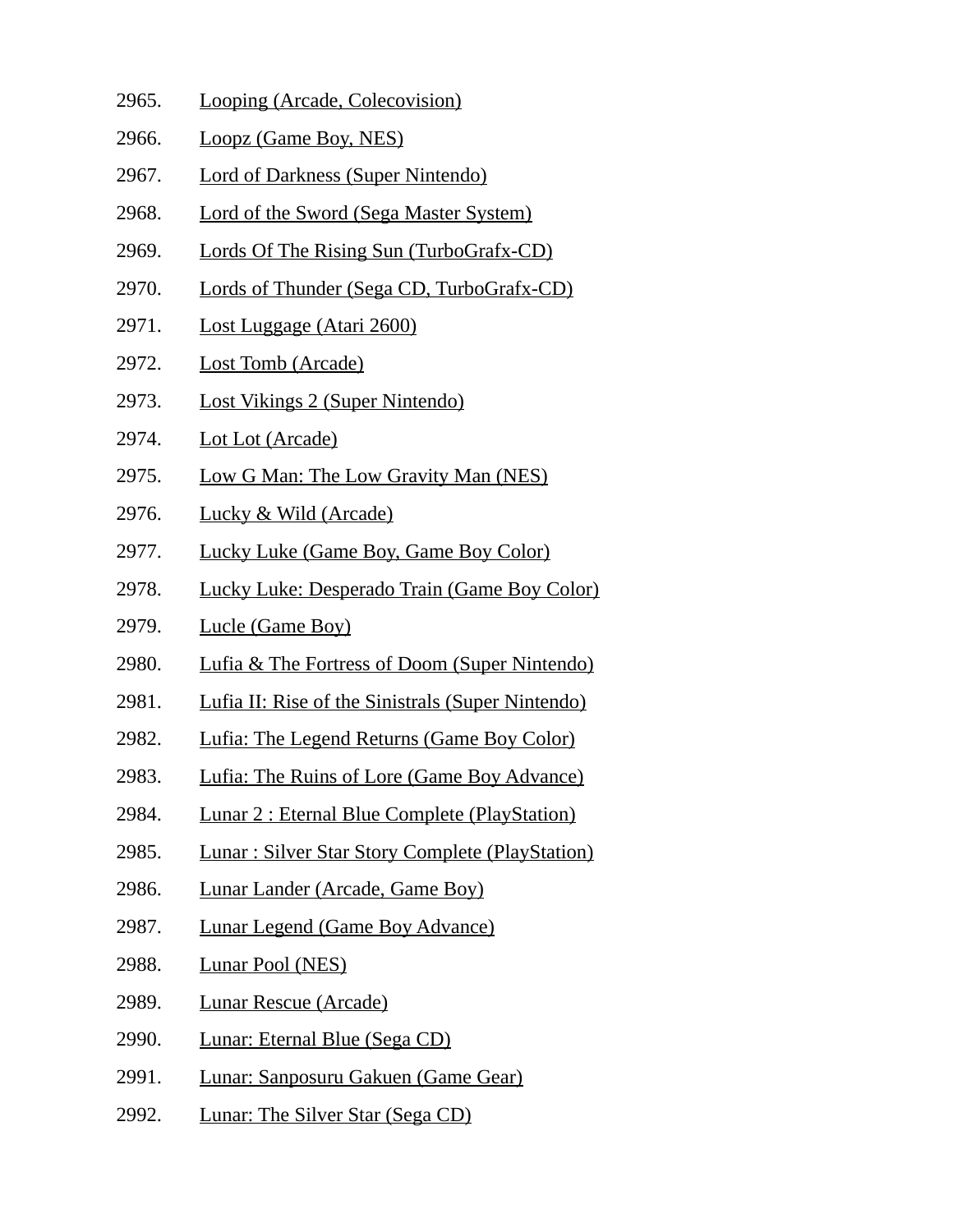- 2993. Lupin The 3rd The Shooting (Arcade)
- 2994. Lynx Casino (Atari Lynx)
- 2995. M&M's Blast! (Game Boy Advance)
- 2996. M&M's Minis Madness (Game Boy Color)
- 2997. M\*A\*S\*H (Colecovision)
- 2998. M-1 Abrams Battle Tank (Genesis)
- 2999. M-79 Ambush (Arcade)
- 3000. M.A.D. (Atari 2600)
- 3001. M.A.S.H (Atari 2600)
- 3002. M.C. Kids (NES)
- 3003. M.I.A. Missing in Action (Arcade)
- 3004. M.U.L.E. (NES)
- 3005. MASHIN EIYUDEN WATARU (TurboGrafx-16)
- 3006. MDK (PlayStation)
- 3007. MDK2 (Dreamcast)
- 3008. MLB 2000 (PlayStation)
- 3009. MLB 2001 (PlayStation)
- 3010. MLB 2002 (PlayStation)
- 3011. MLB 2003 (PlayStation)
- 3012. MLB 2004 (PlayStation)
- 3013. MLB 2005 (PlayStation)
- 3014. MLB 98 (PlayStation)
- 3015. MLB 99 (PlayStation)
- 3016. MLBPA Baseball (Game Gear, Genesis, Super Nintendo)
- 3017. MOTO ROADER II (TurboGrafx-16)
- 3018. MTV Sports: Skateboarding Featuring Andy Macdonald (Game Boy Color)
- 3019. MTV Sports: T.J. Lavin's Ultimate BMX (Game Boy Color)
- 3020. MUSHA: Metallic Uniframe Super Hybrid Armor (Genesis)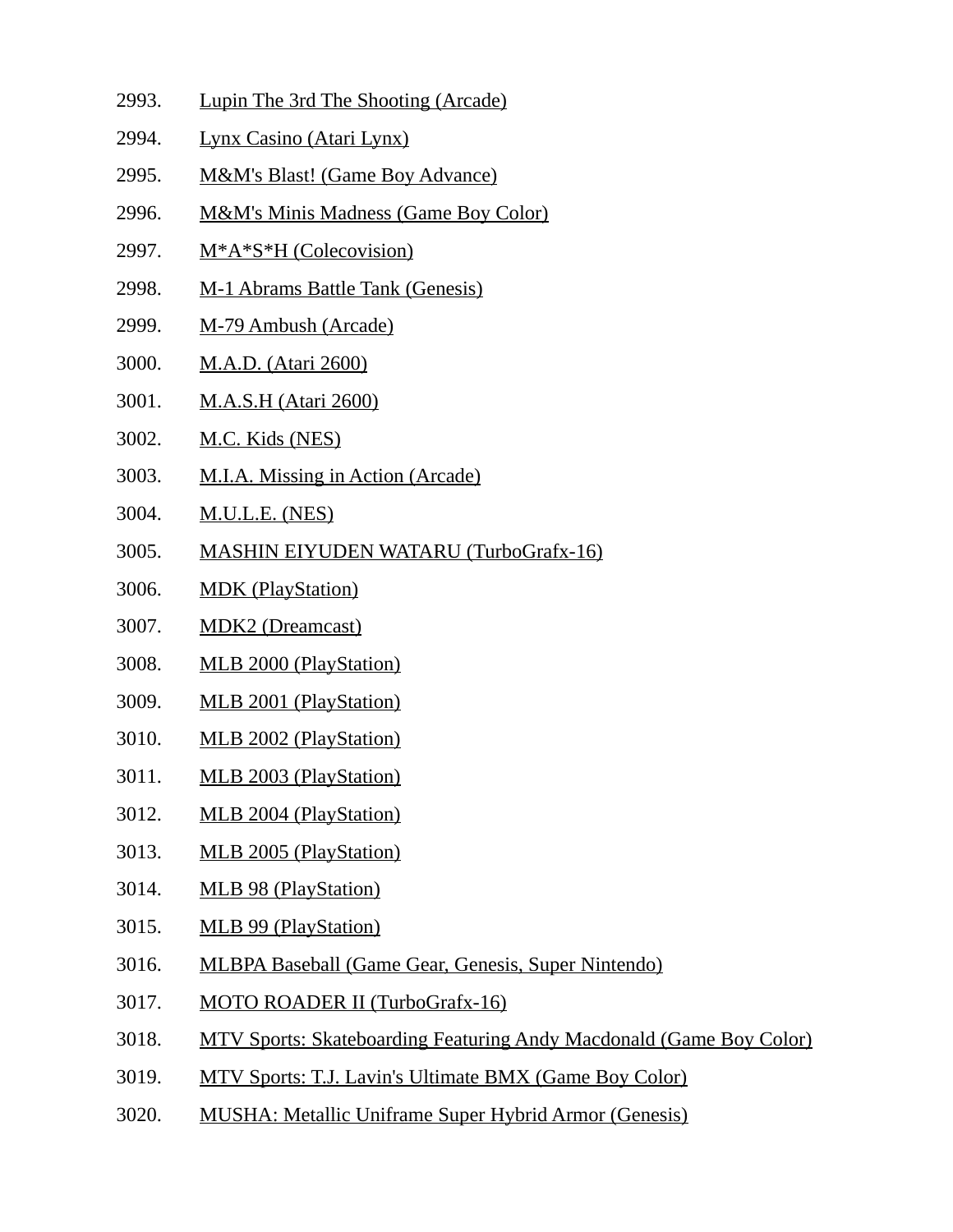- 3021. MX5000 (Arcade) 3022. Mace: The Dark Age (Nintendo 64) 3023. Mach 3 (Daphne) 3024. Mach Rider (NES)
- 
- 3025. Macho Mouse (Arcade)
- 3026. Macross (Arcade)
- 3027. Macross II (Arcade)
- 3028. Macross Plus (Arcade)
- 3029. Mad Crasher (Arcade)
- 3030. Mad Dog II: The Lost Gold (Sega CD)
- 3031. Mad Dog McCree (Sega CD)
- 3032. Mad Gear (Arcade)
- 3033. Mad Max (NES)
- 3034. Mad Motor (Arcade)
- 3035. Mad Planets (Arcade)
- 3036. Mad Shark (Arcade)
- 3037. Madden '95 (Game Boy)
- 3038. Madden '96 (Game Boy)
- 3039. Madden '97 (Game Boy)
- 3040. Madden Football 64 (Nintendo 64)
- 3041. Madden NFL '94 (Genesis, Super Nintendo)
- 3042. Madden NFL '95 (Game Gear)
- 3043. Madden NFL '96 (Game Gear)
- 3044. Madden NFL 2000 (Game Boy Color, Nintendo 64, PlayStation)
- 3045. Madden NFL 2001 (Game Boy Color, PlayStation)
- 3046. Madden NFL 2002 (Game Boy Color, PlayStation)
- 3047. Madden NFL 2003 (PlayStation)
- 3048. Madden NFL 2004 (PlayStation)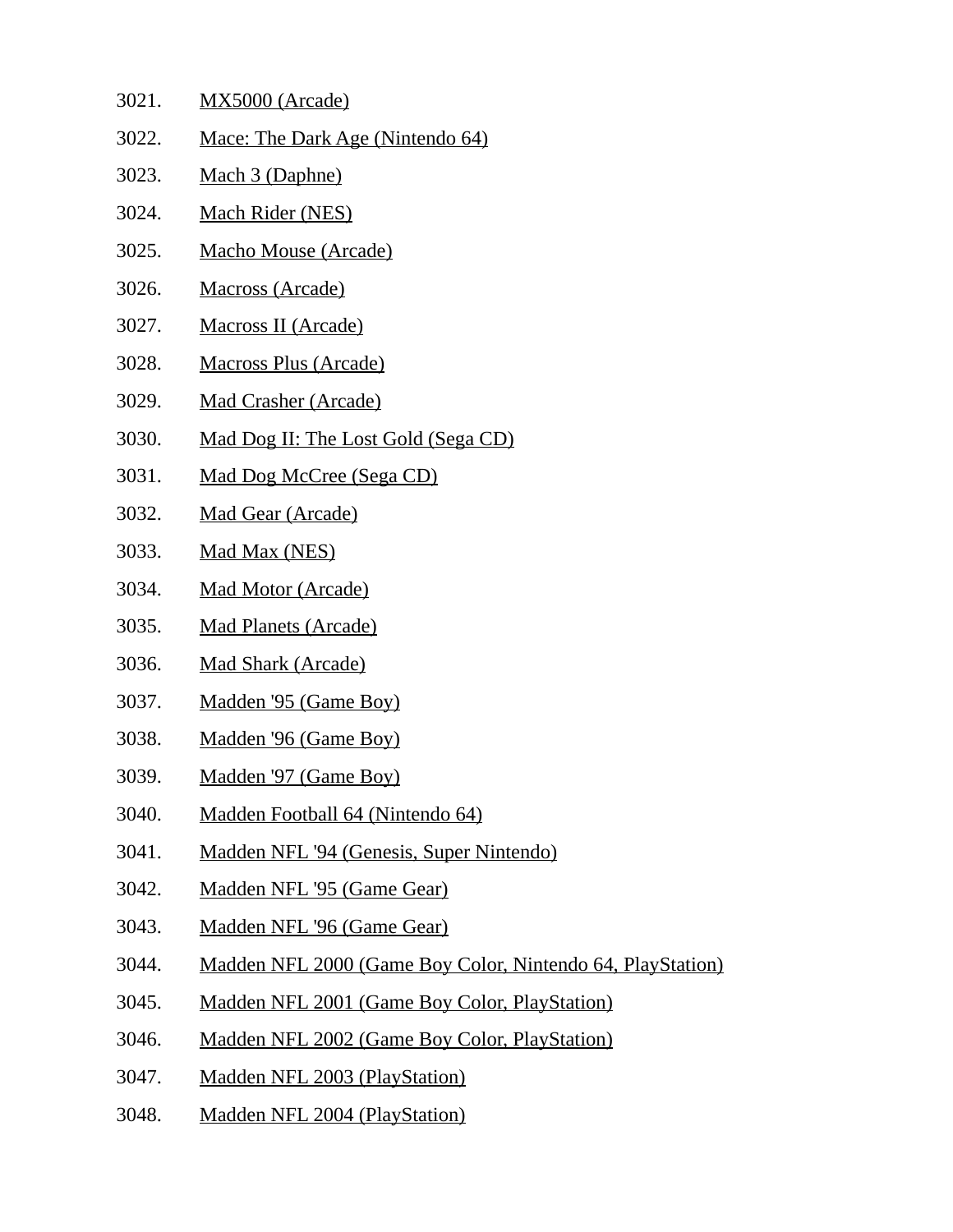- 3049. Madden NFL 2005 (PlayStation)
- 3050. Madden NFL 95 (Genesis, Super Nintendo)
- 3051. Madden NFL 96 (Genesis, Super Nintendo)
- 3052. Madden NFL 97 (Genesis, PlayStation, Super Nintendo)
- 3053. Madden NFL 98 (Genesis, PlayStation, Super Nintendo)
- 3054. Madden NFL 99 (PlayStation)
- 3055. MagMax (Arcade, NES)
- 3056. Magforce Racing (Dreamcast)
- 3057. Magi Nation (Game Boy Color)
- 3058. Magic : The Gathering, BattleMage (PlayStation)
- 3059. Magic Block (NES)
- 3060. Magic Boy (Super Nintendo)
- 3061. Magic Carousel (Intellivision)
- 3062. Magic Darts (NES)
- 3063. Magic Johnson's Fast Break (NES)
- 3064. Magic Sword (Super Nintendo)
- 3065. Magic Sword: Heroic Fantasy (Arcade)
- 3066. Magical Cat Adventure (Arcade)
- 3067. Magical Chase (TurboGrafx-16)
- 3068. Magical Chase GB (Game Boy Color)
- 3069. Magical Crystals (Arcade)
- 3070. Magical Drop (Game Boy Color)
- 3071. Magical Drop II (Arcade)
- 3072. Magical Drop III (Arcade)
- 3073. Magical Tetris Challenge (Game Boy Color)
- 3074. Magical Tree (Colecovision)
- 3075. Magician (NES)
- 3076. Magician Lord (Arcade)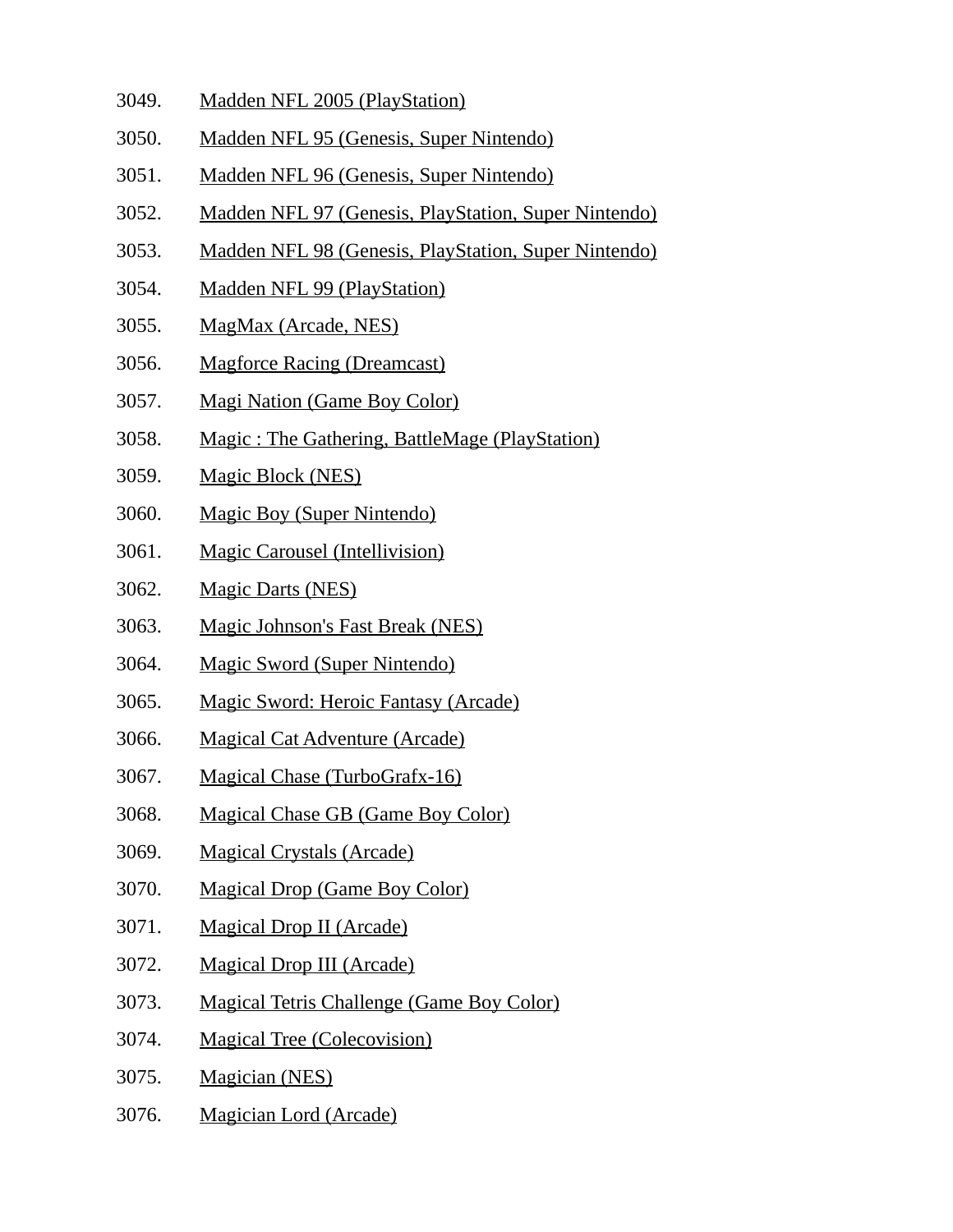- 3077. Magnetic Soccer (Game Boy)
- 3078. Mahou Daisakusen (Arcade)
- 3079. Mail Plane (Vectrex)
- 3080. Main Event (Arcade)
- 3081. Major Havoc (Arcade)
- 3082. Major League Baseball (Intellivision, NES)
- 3083. Major League Baseball Featuring Ken Griffey, Jr. (Nintendo 64)
- 3084. Major Title (Arcade)
- 3085. Major Title 2: Tournament Leader (Arcade)
- 3086. Makai Prince Dorabochan (TurboGrafx-16)
- 3087. Make Trax (Arcade)
- 3088. Malagai (Atari 2600)
- 3089. Malibu Beach Volleyball (Game Boy)
- 3090. Malibu Bikini Volleyball (Atari Lynx)
- 3091. Man Overboard! S.S. Lucifer (Game Gear)
- 3092. Mangia' (Atari 2600)
- 3093. Mania Challenge (Arcade)
- 3094. Maniac Mansion (NES)
- 3095. Maniac Square (Arcade)
- 3096. Mansion of Hidden Souls (Sega CD)
- 3097. Manx TT Superbike (Arcade)
- 3098. Many Block (Arcade)
- 3099. Mappy (Arcade, Game Gear, NES)
- 3100. Mappy-Land (NES)
- 3101. Marauder (Atari 2600)
- 3102. Marble Madness (Arcade, Game Boy, Game Boy Color, Game Gear, Genesis, NES, Sega Master System)
- 3103. Marble Master (PlayStation)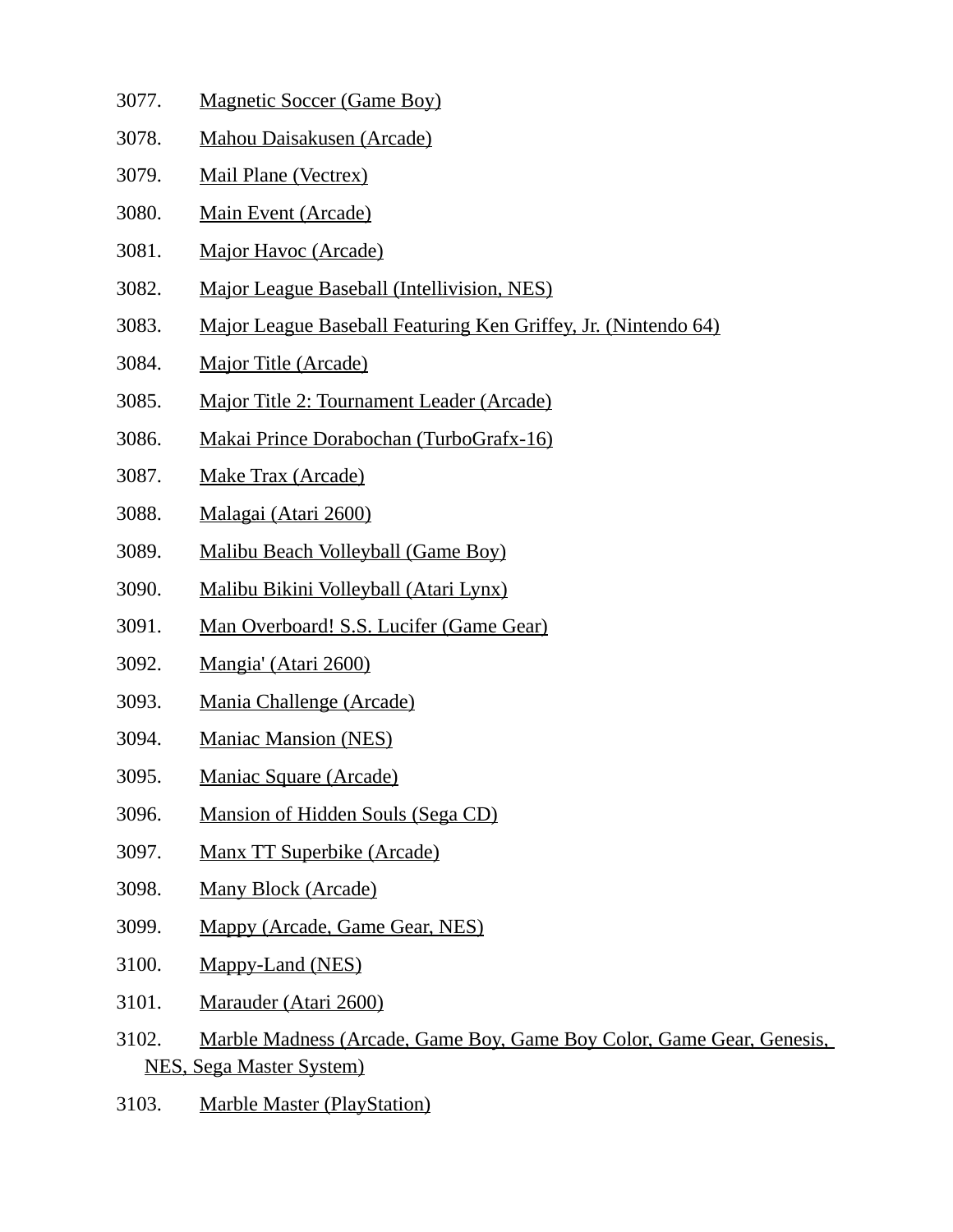- 3104. Marchen Maze (Arcade, TurboGrafx-16)
- 3105. Marine Boy (Arcade)
- 3106. Marine Wars (Atari 2600)
- 3107. Mario & Luigi: Superstar Saga (Game Boy Advance)
- 3108. Mario & Yoshi (Game Boy)
- 3109. Mario Andretti Racing (Genesis)
- 3110. Mario Bros. (Arcade, Atari 2600, Atari 7800, NES)
- 3111. Mario Brothers (Colecovision)
- 3112. Mario Golf (Game Boy Color, Nintendo 64)
- 3113. Mario Golf: Advance Tour (Game Boy Advance)
- 3114. Mario Is Missing! (NES, Super Nintendo)
- 3115. Mario Kart 64 (Nintendo 64)
- 3116. Mario Kart: Super Circuit (Game Boy Advance)
- 3117. Mario Lemieux Hockey (Genesis)
- 3118. Mario Party (Nintendo 64)
- 3119. Mario Party 2 (Nintendo 64)
- 3120. Mario Party 3 (Nintendo 64)
- 3121. Mario Party Advance (Game Boy Advance)
- 3122. Mario Pinball Land (Game Boy Advance)
- 3123. Mario Tennis (Game Boy Color, Nintendo 64)
- 3124. Mario Tennis: Power Tour (Game Boy Advance)
- 3125. Mario vs. Donkey Kong (Game Boy Advance)
- 3126. Mario's Early Years: Fun with Letters (Super Nintendo)
- 3127. Mario's Early Years: Fun with Numbers (Super Nintendo)
- 3128. Mario's Early Years: Preschool Fun (Super Nintendo)
- 3129. Mario's Picross (Game Boy)
- 3130. Mario's Time Machine (NES, Super Nintendo)
- 3131. Mark Davis' The Fishing Master (Super Nintendo)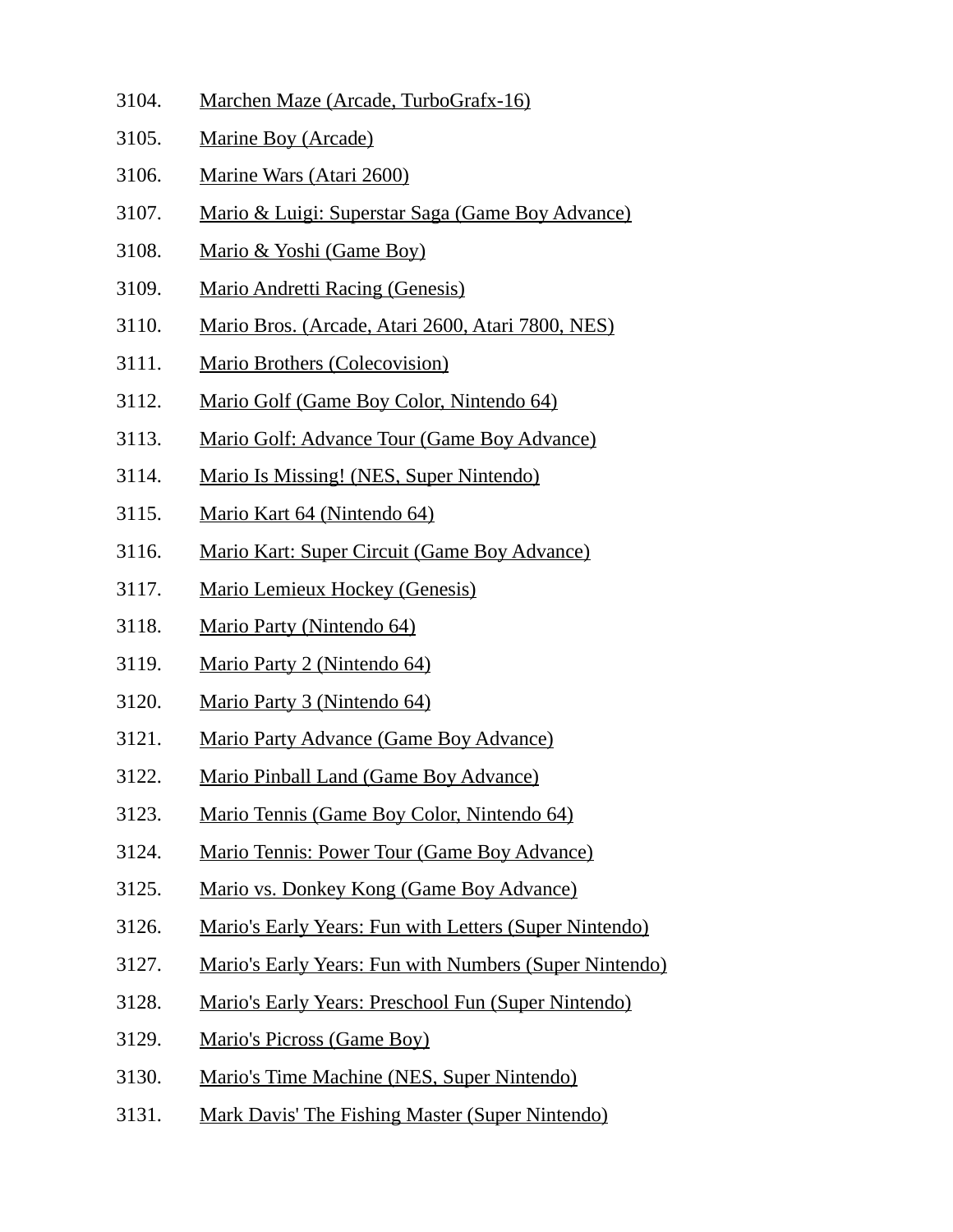- 3132. Marko (Game Gear, Genesis)
- 3133. Marko's Magic Football (Sega CD)
- 3134. Marksman Shooting / Trap Shooting / Safari Hunt (Sega Master System)
- 3135. Marlboro Go! (Atari Lynx)
- 3136. Mars (Arcade)
- 3137. Mars Matrix (Arcade)
- 3138. Marsupilami (Genesis)
- 3139. Martial Champion (Arcade)
- 3140. Martian Threat (Odyssey 2)
- 3141. Maru's Mission (Game Boy)
- 3142. Marvel Land (Arcade, Genesis)
- 3143. Marvel Super Heroes (Arcade)
- 3144. Marvel Super Heroes in War of the Gems (Super Nintendo)
- 3145. Marvel Super Heroes vs. Street Fighter (Arcade)
- 3146. Marvel vs. Capcom 2 (Dreamcast)
- 3147. Marvel vs. Capcom: Clash of Super Heroes (Arcade)
- 3148. Marvin Strikes Back! (Game Boy Color)
- 3149. Marvin's Maze (Arcade)
- 3150. Mary Shelley's Frankenstein (Genesis, Sega CD, Super Nintendo)
- 3151. Mary-Kate & Ashley: Get a Clue! (Game Boy Color)
- 3152. Mary-Kate and Ashley: Crush Course (Game Boy Color)
- 3153. Mary-Kate and Ashley: Pocket Planner (Game Boy Color)
- 3154. Mary-Kate and Ashley: Winners Circle (Game Boy Color)
- 3155. Masked Riders Club: Battle Race (Arcade)
- 3156. Mass Destruction (PlayStation)
- 3157. Master Builder (Atari 2600)
- 3158. Master Chu and the Drunkard Hu (NES)
- 3159. Master of Darkness (Sega Master System)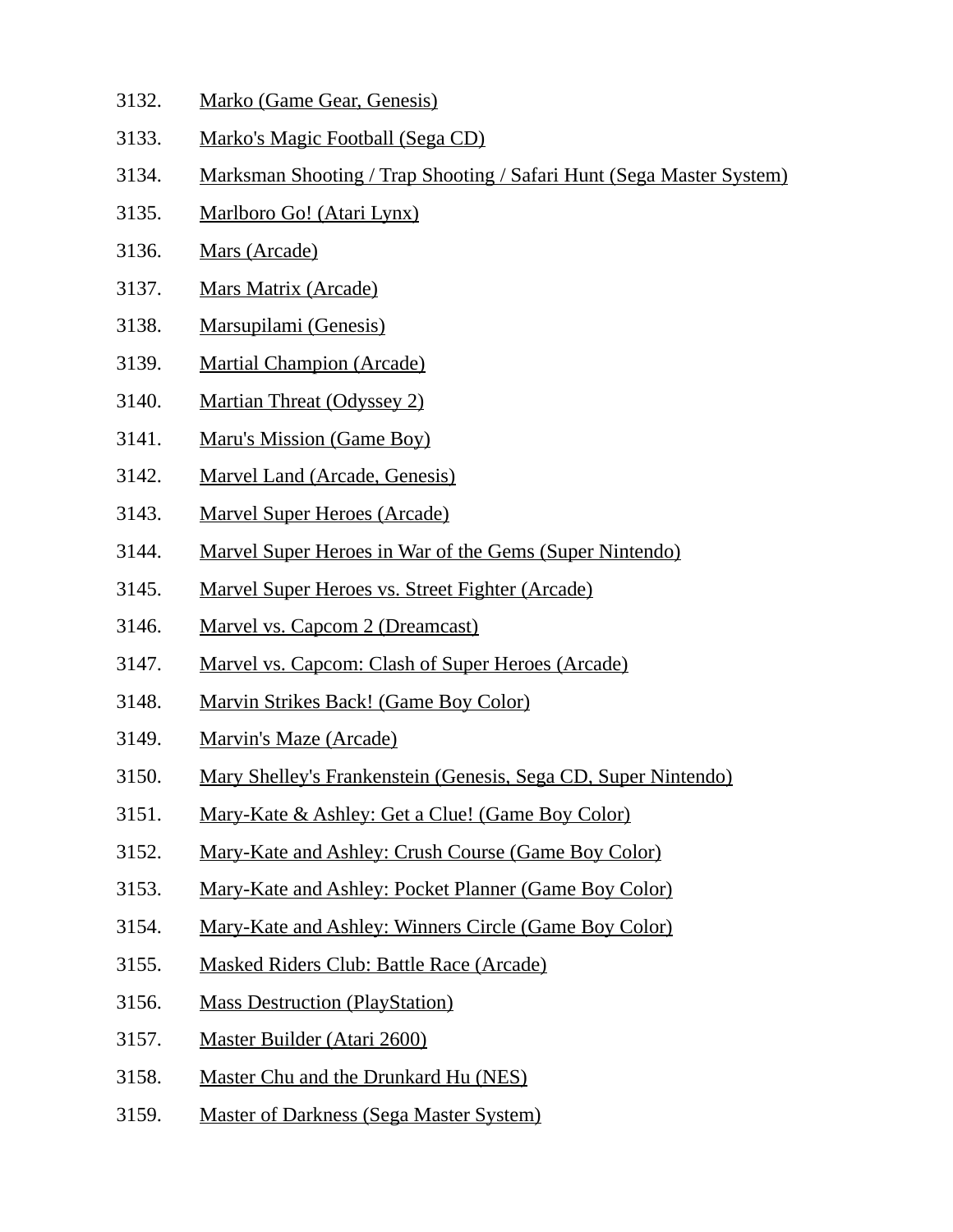- 3160. Master of Monsters : Disciples of Gaia (PlayStation)
- 3161. Master of Weapon (Arcade, Genesis)
- 3162. Masters of Combat (Sega Master System)
- 3163. Masters of the Universe: The Power of He-Man (Atari 2600, Intellivision)
- 3164. Mat Hoffman's Pro BMX (Game Boy Color)
- 3165. Mat Mania (Arcade)
- 3166. Mat Mania Challenge (Atari 7800)
- 3167. Matchbox Caterpillar Construction Zone (Game Boy Color)
- 3168. Matchbox Emergency Patrol (Game Boy Color)
- 3169. Matchmaker / Buzzword / Logix (Odyssey 2)
- 3170. Math Blaster: Episode 1 (Genesis, Super Nintendo)
- 3171. Math-A-Magic / Echo (Odyssey 2)
- 3172. Maui Mallard in Cold Shadow (Game Boy, Super Nintendo)
- 3173. Mausuke no Ojama the World (Arcade)
- 3174. Max (Game Boy)
- 3175. Max Payne (Game Boy Advance)
- 3176. Max RPM (Arcade)
- 3177. Maxi 15 (NES)
- 3178. Maximum Force (PlayStation)
- 3179. Maximum Pool (Dreamcast)
- 3180. Mayday (Arcade)
- 3181. Mayhem 2002 (Arcade)
- 3182. Maze Craze: A Game of Cops 'n Robbers (Atari 2600)
- 3183. Maze Hunter 3-D (Sega Master System)
- 3184. Maze Maniac (Colecovision)
- 3185. Maze Of Flott (Arcade)
- 3186. Mazes of Fate (Game Boy Advance)
- 3187. Mazin Saga: Mutant Fighter (Genesis)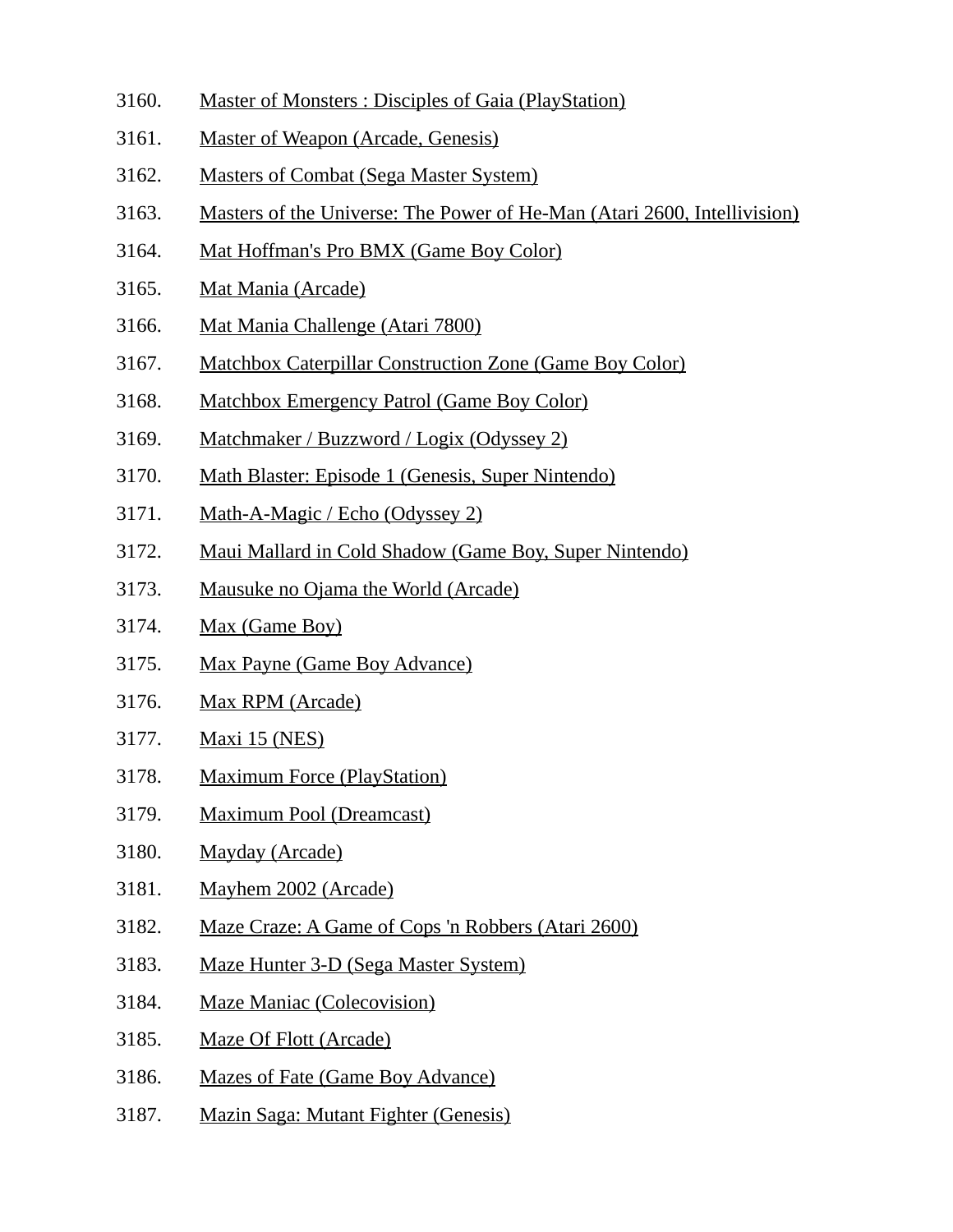| 3188. |  | <b>Mazin Wars (Genesis)</b> |
|-------|--|-----------------------------|
|       |  |                             |

- 3189. Mazinger Z (Arcade)
- 3190. McDonald's Treasure Land Adventure (Genesis)
- 3191. McDonaldland (Game Boy, NES)
- 3192. Mean 18 Ultimate Golf (Atari 7800)
- 3193. Mecarobot Golf (Super Nintendo)
- 3194. Mech Platoon (Game Boy Advance)
- 3195. MechWarrior (Super Nintendo)
- 3196. MechWarrior 2 : 31st Century Combat, Arcade Combat Edition (PlayStation)
- 3197. MechWarrior 3050 (Super Nintendo)
- 3198. Mechanized Attack (Arcade, NES)
- 3199. Medal of Honor (PlayStation)
- 3200. Medal of Honor: Infiltrator (Game Boy Advance)
- 3201. MediEvil II (PlayStation)
- 3202. Medievil (PlayStation)
- 3203. Mega Blast (Arcade)
- 3204. Mega Bomberman (Genesis)
- 3205. Mega Force (Atari 2600)
- 3206. Mega Man (Game Gear, NES)
- 3207. Mega Man & Bass (Game Boy Advance)
- 3208. Mega Man 2 (NES)
- 3209. Mega Man 2: The Power Fighters (Arcade)
- 3210. Mega Man 3 (NES)
- 3211. Mega Man 4 (NES)
- 3212. Mega Man 5 (NES)
- 3213. Mega Man 6 (NES)
- 3214. Mega Man 64 (Nintendo 64)
- 3215. Mega Man 7 (Super Nintendo)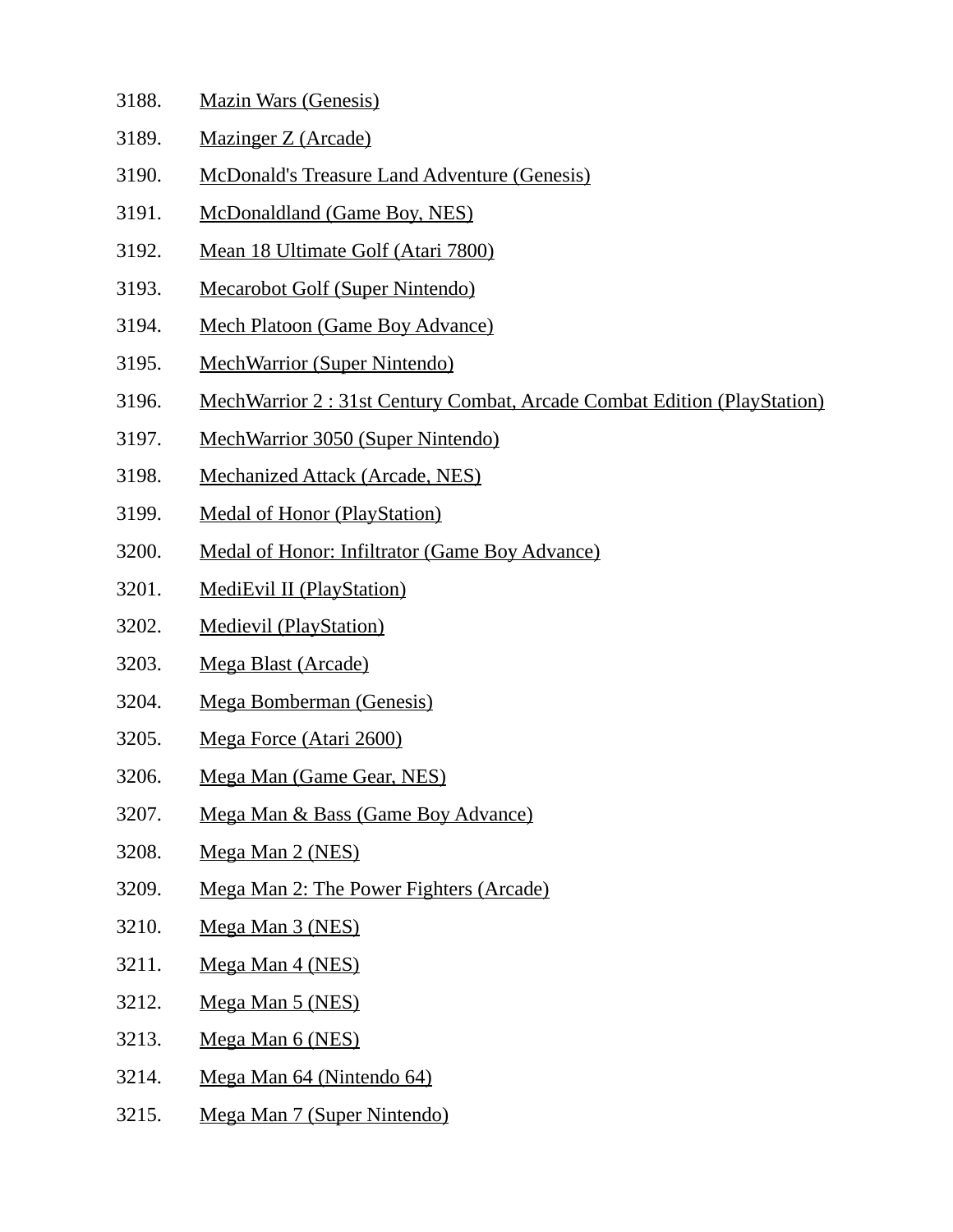- 3216. Mega Man 8 (PlayStation)
- 3217. Mega Man Battle Network (Game Boy Advance)
- 3218. Mega Man Battle Network 2 (Game Boy Advance)
- 3219. Mega Man Battle Network 3: Blue Version (Game Boy Advance)
- 3220. Mega Man Battle Network 3: White Version (Game Boy Advance)
- 3221. Mega Man Battle Network 4: Blue Moon (Game Boy Advance)
- 3222. Mega Man Battle Network 4: Red Sun (Game Boy Advance)
- 3223. Mega Man Battle Network 5: Team Colonel (Game Boy Advance)
- 3224. Mega Man Battle Network 5: Team Protoman (Game Boy Advance)
- 3225. Mega Man Battle Network 6: Cybeast Falzar (Game Boy Advance)
- 3226. Mega Man Battle Network 6: Cybeast Gregar (Game Boy Advance)
- 3227. Mega Man II (Game Boy)
- 3228. Mega Man III (Game Boy)
- 3229. Mega Man IV (Game Boy)
- 3230. Mega Man Soccer (Super Nintendo)
- 3231. Mega Man V (Game Boy)
- 3232. Mega Man X (Super Nintendo)
- 3233. Mega Man X2 (Super Nintendo)
- 3234. Mega Man X3 (Super Nintendo)
- 3235. Mega Man X4 (PlayStation)
- 3236. Mega Man X5 (PlayStation)
- 3237. Mega Man X6 (PlayStation)
- 3238. Mega Man Xtreme (Game Boy Color)
- 3239. Mega Man Xtreme 2 (Game Boy Color)
- 3240. Mega Man Zero (Game Boy Advance)
- 3241. Mega Man Zero 2 (Game Boy Advance)
- 3242. Mega Man Zero 3 (Game Boy Advance)
- 3243. Mega Man Zero 4 (Game Boy Advance)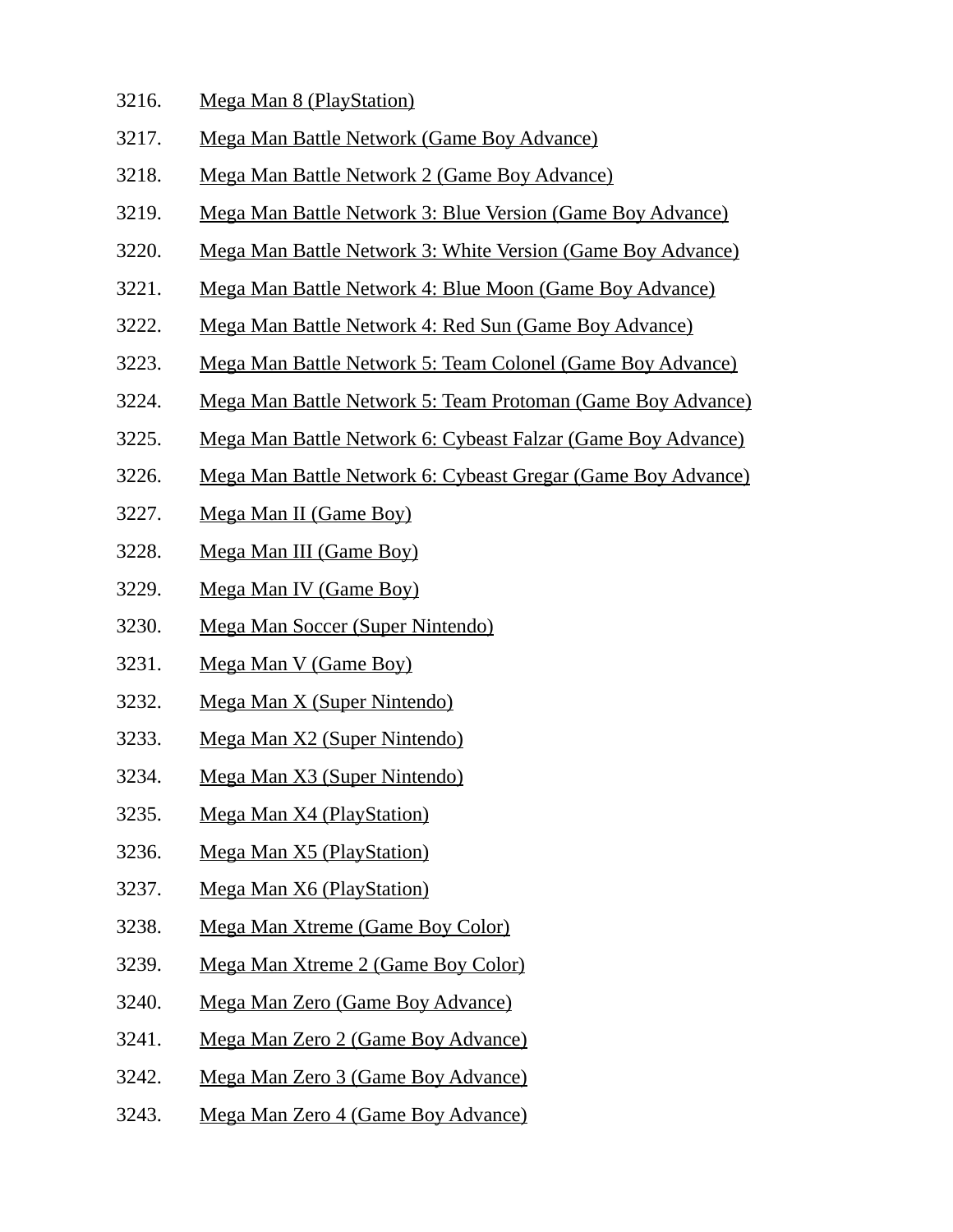- 3244. Mega Man: Battle Chip Challenge (Game Boy Advance)
- 3245. Mega Man: Dr. Wily's Revenge (Game Boy)
- 3246. Mega Man: The Power Battle (Arcade)
- 3247. Mega Man: The Wily Wars (Genesis)
- 3248. Mega SWIV (Genesis)
- 3249. Mega Turrican (Genesis)
- 3250. Mega Twins (Arcade)
- 3251. Mega Zone (Arcade)
- 3252. MegaRace (Sega CD)
- 3253. MegaTrax (Genesis)
- 3254. Megadon (Arcade)
- 3255. Megalit (Game Boy)
- 3256. Megamania (Atari 2600)
- 3257. Megatack (Arcade)
- 3258. Melody Blaster (Intellivision)
- 3259. Melody Master (Vectrex)
- 3260. Meltdown (Atari 7800)
- 3261. Memory Manor (Colecovision)
- 3262. Men in Black 2: The Series (Game Boy Color)
- 3263. Men in Black: The Series (Game Boy Color)
- 3264. Menace Beach (NES)
- 3265. Mendel Palace (NES)
- 3266. Mercenary Force (Game Boy)
- 3267. Mercs (Arcade, Genesis, Sega Master System)
- 3268. Merlin (Game Boy Color)
- 3269. Merlin's Walls (Atari 2600)
- 3270. Mermaid (Arcade)
- 3271. Mermaids of Atlantis: The Riddle of the Magic Bubble (NES)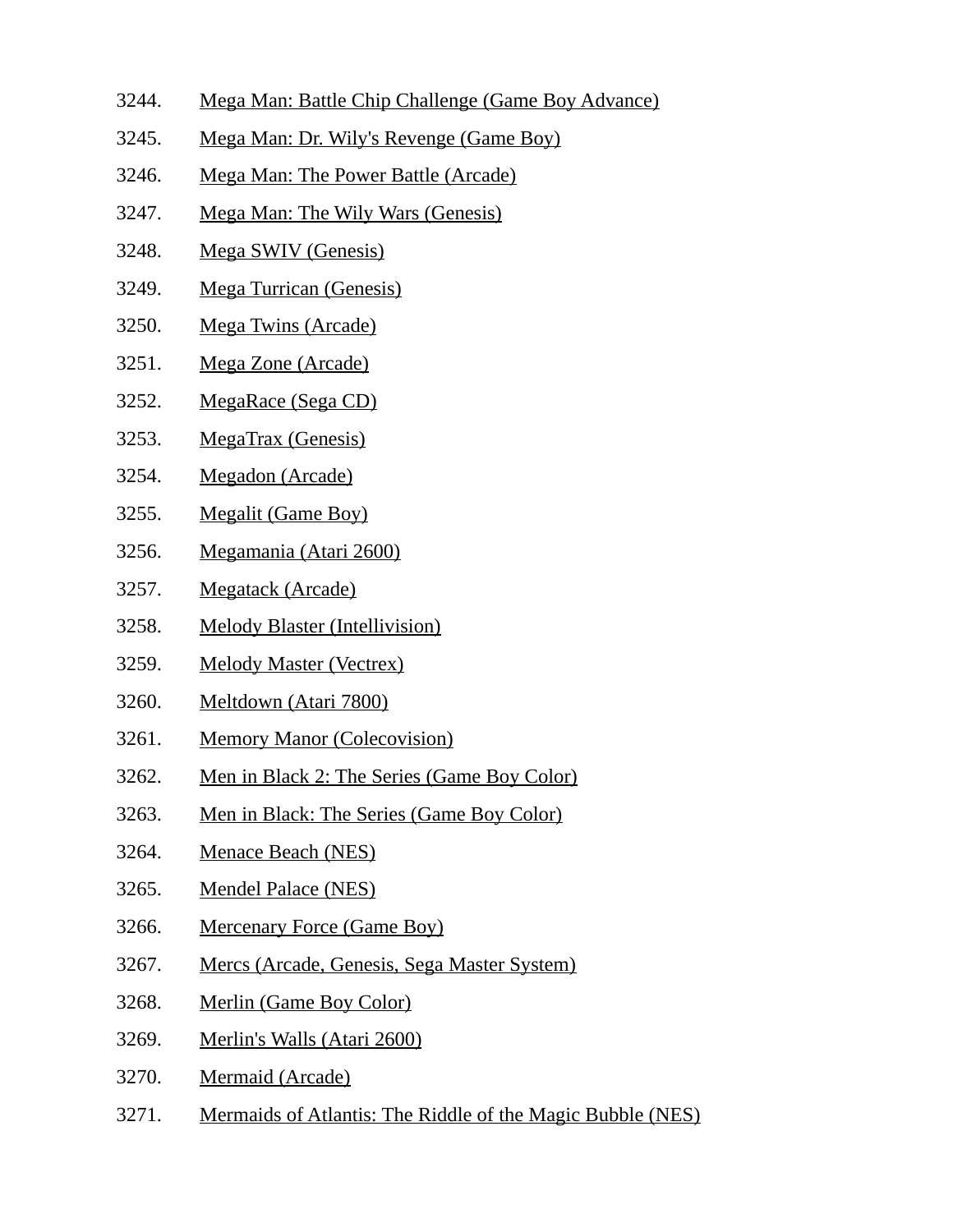3272. Mesopotamia (TurboGrafx-16) 3273. Meta Fox (Arcade) 3274. Metal Black (Arcade) 3275. Metal Clash (Arcade) 3276. Metal Combat: Falcon's Revenge (Super Nintendo) 3277. Metal Fighter (NES) 3278. Metal Gear (NES) 3279. Metal Gear Solid (Game Boy Color, PlayStation) 3280. Metal Head (Sega 32X) 3281. Metal Marines (Super Nintendo) 3282. Metal Mech: Man & Machine (NES) 3283. Metal Morph (Super Nintendo) 3284. Metal Slug (Arcade) 3285. Metal Slug 2 (Arcade) 3286. Metal Slug 3 (Arcade) 3287. Metal Slug 4 (Arcade) 3288. Metal Slug 5 (Arcade) 3289. Metal Slug Advance (Game Boy Advance) 3290. Metal Slug X (Arcade) 3291. Metal Soldier Isaac II (Arcade) 3292. Metal Stoker (TurboGrafx-16) 3293. Metal Storm (NES) 3294. Metal Walker (Game Boy Color) 3295. Metal Warriors (Super Nintendo) 3296. Metamoqester (Arcade) 3297. Metamorphic Force (Arcade) 3298. Meteoric Shower (Colecovision) 3299. Metro-Cross (Arcade)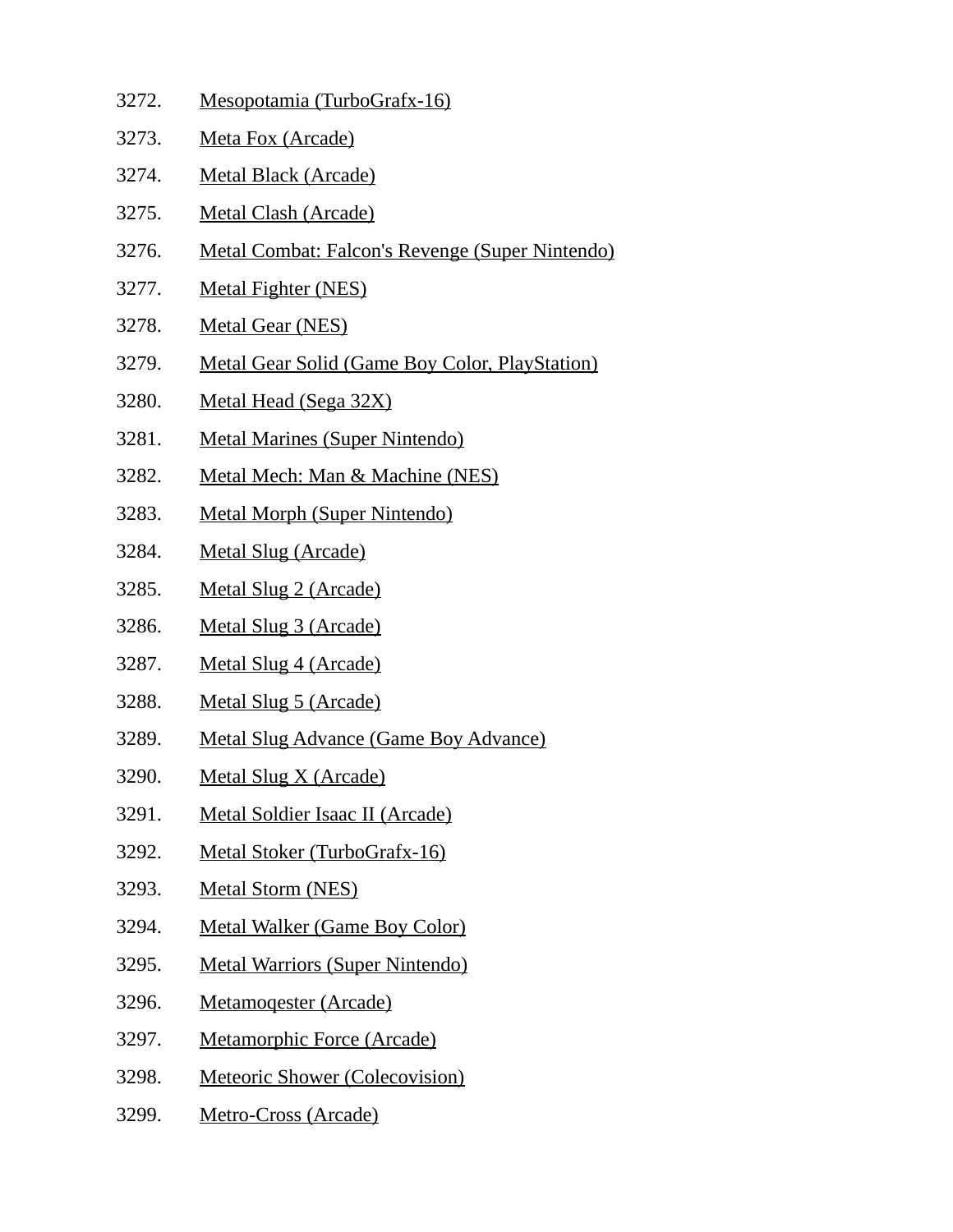- 3300. Metroid (NES)
- 3301. Metroid Fusion (Game Boy Advance)
- 3302. Metroid II: Return of Samus (Game Boy)
- 3303. Metroid: Zero Mission (Game Boy Advance)
- 3304. MiG 29: Soviet Fighter (NES)
- 3305. Mia Hamm Soccer Shootout (Game Boy Color)
- 3306. Michael Andretti's IndyCar Challenge (Super Nintendo)
- 3307. Michael Andretti's World GP (NES)
- 3308. Michael Jackson's Moonwalker (Arcade, Genesis, Sega Master System)
- 3309. Michael Jordan: Chaos in the Windy City (Super Nintendo)
- 3310. Mick & Mack as the Global Gladiators (Genesis)
- 3311. Mick & Mack: Global Gladiators (Game Gear, Sega Master System)
- 3312. Mickey Mania (Genesis)
- 3313. Mickey Mania: The Timeless Adventures of Mickey Mouse (Sega CD, Super Nintendo)
- 3314. Mickey Mouse (Game Boy)
- 3315. Mickey Mouse II (Game Boy)
- 3316. Mickey Mouse IV: The Magical Labyrinth (Game Boy)
- 3317. Mickey Mouse: Magic Wands (Game Boy)
- 3318. Mickey Mousecapade (NES)
- 3319. Mickey's Adventure in Numberland (NES)
- 3320. Mickey's Dangerous Chase (Game Boy)
- 3321. Mickey's Playtown Adventure: A Day of Discovery! (Super Nintendo)
- 3322. Mickey's Racing Adventure (Game Boy Color)
- 3323. Mickey's Safari in Letterland (NES)
- 3324. Mickey's Speedway USA (Game Boy Color, Nintendo 64)
- 3325. Mickey's Ultimate Challenge (Game Gear, Genesis, Sega Master System, Super Nintendo)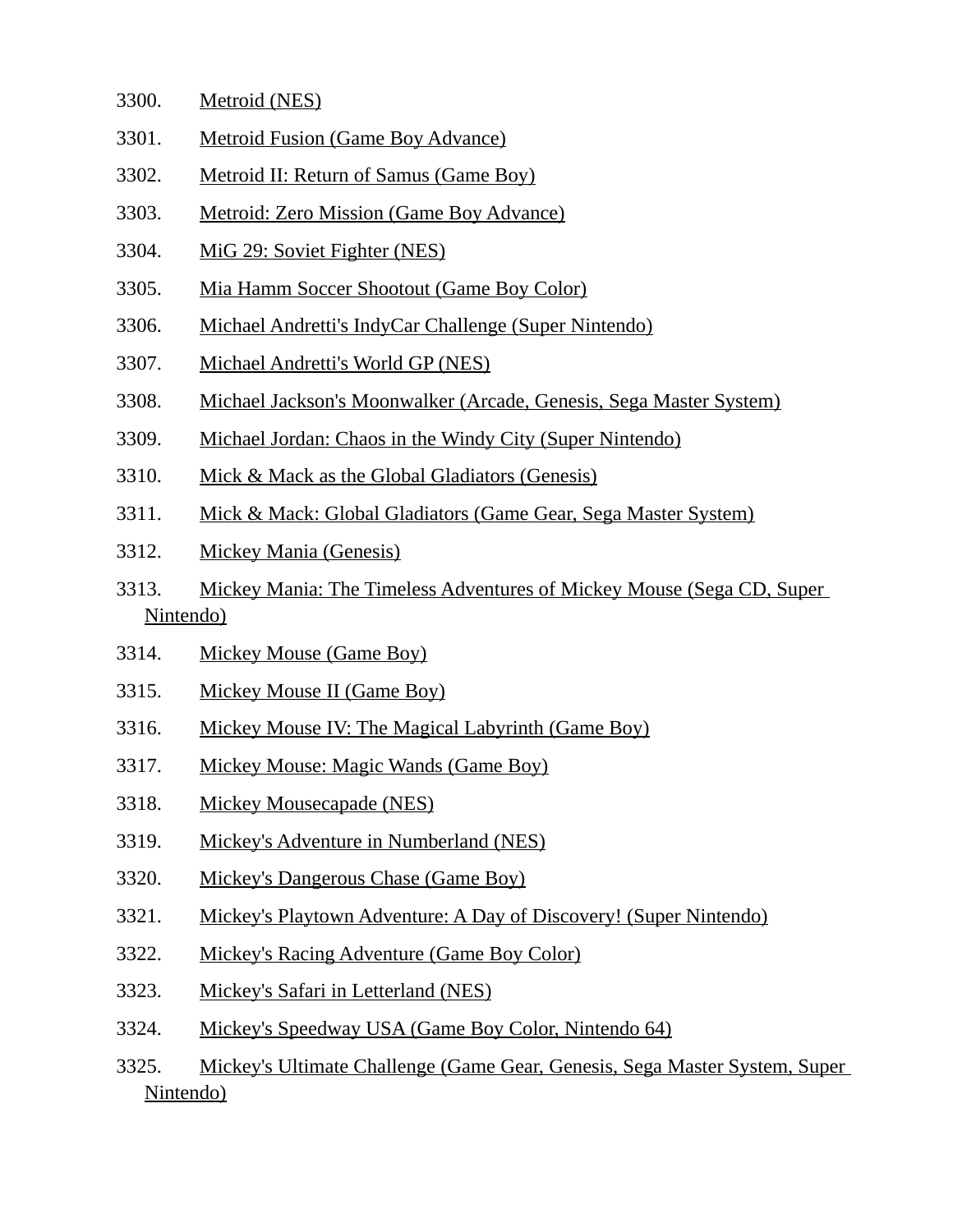- 3326. Micro Machines (Game Boy, Game Gear, Genesis, NES, Sega Master System, Super Nintendo)
- 3327. Micro Machines 1 and 2: Twin Turbo (Game Boy Color)
- 3328. Micro Machines 2: Turbo Tournament (Game Boy, Game Gear)
- 3329. Micro Machines 64 Turbo (Nintendo 64)
- 3330. Micro Machines Military It's A Blast! (Genesis)
- 3331. Micro Machines Turbo Tournament 96 (Genesis)
- 3332. Micro Machines V3 (Game Boy Color, PlayStation)
- 3333. Microcosm (Sega CD)
- 3334. Microsoft Pinball Arcade (Game Boy Color)
- 3335. Microsoft: The 6in1 Puzzle Collection Entertainment Pack (Game Boy Color)
- 3336. Microsoft: The Best of Entertainment Pack (Game Boy Color)
- 3337. Microsurgeon (Intellivision)
- 3338. Midnight Magic (Atari 2600)
- 3339. Midnight Mutants (Atari 7800)
- 3340. Midnight Raiders (Sega CD)
- 3341. Midnight Resistance (Arcade, Genesis)
- 3342. Midway Presents Arcade Hits: Joust / Defender (Game Boy Color)
- 3343. Midway Presents Arcade Hits: Klax (Game Boy Color)
- 3344. Midway Presents Arcade Hits: Moon Patrol / Spy Hunter (Game Boy Color)
- 3345. Mig-29 Fighter Pilot (Genesis)
- 3346. Might & Magic: Secret of the Inner Sanctum (NES)
- 3347. Might and Magic III : Isles of Terra (TurboGrafx-CD)
- 3348. Might and Magic III: Isles of Terra (Genesis)
- 3349. Might and Magic III: Isles of Terra (Super Nintendo)
- 3350. Might and Magic: Gates to Another World (Genesis)
- 3351. Mighty Bomb Jack (NES)
- 3352. Mighty Final Fight (NES)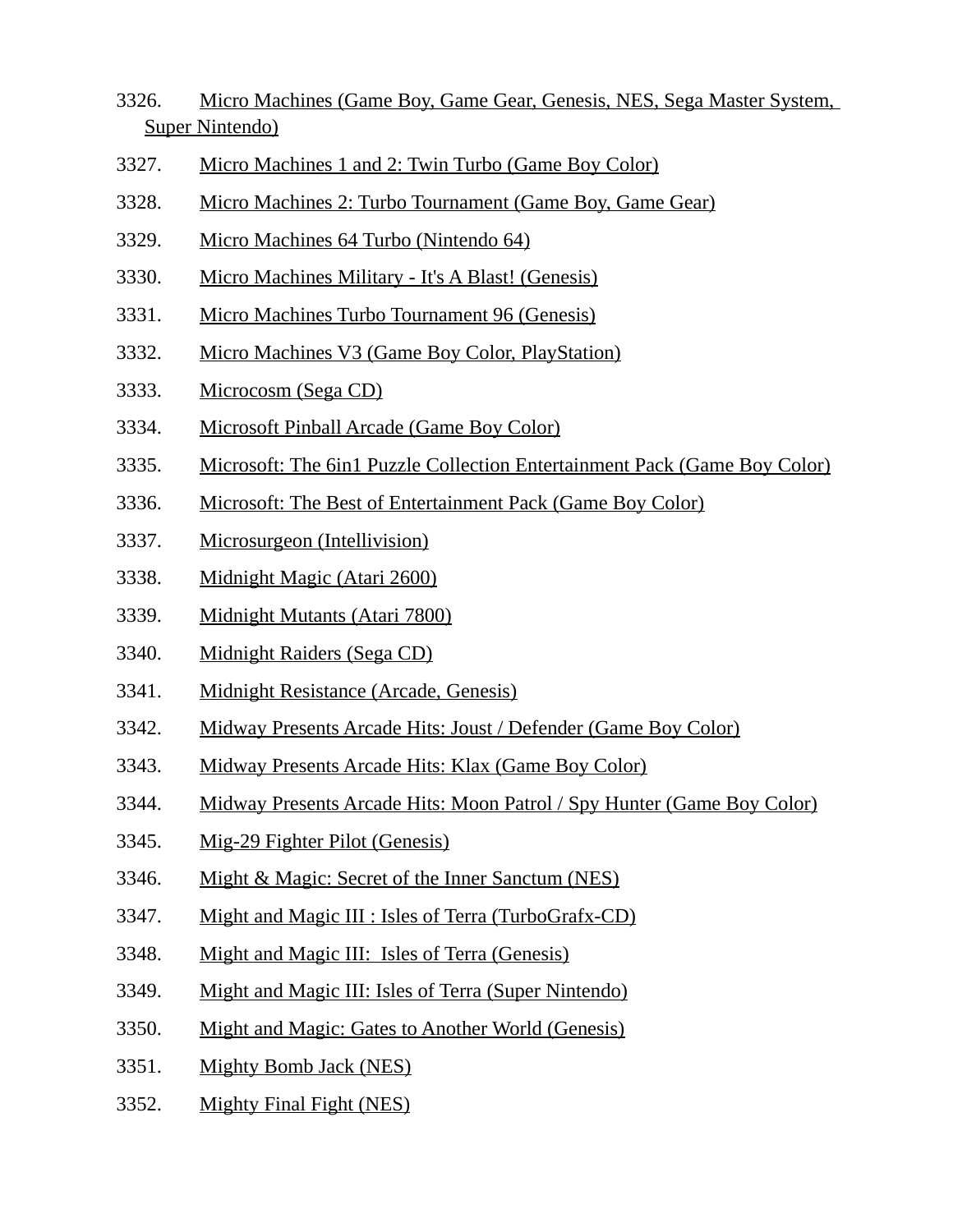- 3353. Mighty Guy (Arcade)
- 3354. Mighty Max (Super Nintendo)
- 3355. Mighty Monkey (Arcade)
- 3356. Mighty Morphin Power Rangers (Game Boy, Game Gear, Genesis, Sega CD, Super Nintendo)
- 3357. Mighty Morphin Power Rangers: The Fighting Edition (Super Nintendo)
- 3358. Mighty Morphin Power Rangers: The Movie (Game Boy, Game Gear, Genesis, Super Nintendo)
- 3359. Mighty! Pang (Arcade)
- 3360. Mike Ditka Power Football (Genesis)
- 3361. Mike Tyson's Punch-Out!! (NES)
- 3362. Mikie: High School Graffiti (Arcade)
- 3363. Military Madness (TurboGrafx-16)
- 3364. Mille Miglia 2: Great 1000 Miles Rally (Arcade)
- 3365. Millennium Winter Sports (Game Boy Color)
- 3366. Millipede (Arcade, Atari 2600, NES)
- 3367. Milon's Secret Castle (Game Boy, NES)
- 3368. Mind Strike (Intellivision)
- 3369. Mine Storm (Vectrex)
- 3370. Mine Storm 2 (Vectrex)
- 3371. Minefield (Arcade)
- 3372. Minehunter (Intellivision)
- 3373. Miner 2049er (Colecovision, Game Boy)
- 3374. Miner 2049er Volume II (Atari 2600)
- 3375. Miner 2049er: Starring Bounty Bob (Atari 2600)
- 3376. Mines of Minos (Atari 2600)
- 3377. Minesweeper (Game Boy)
- 3378. Mini Golf (Arcade)
- 3379. Mini Putt (Game Boy)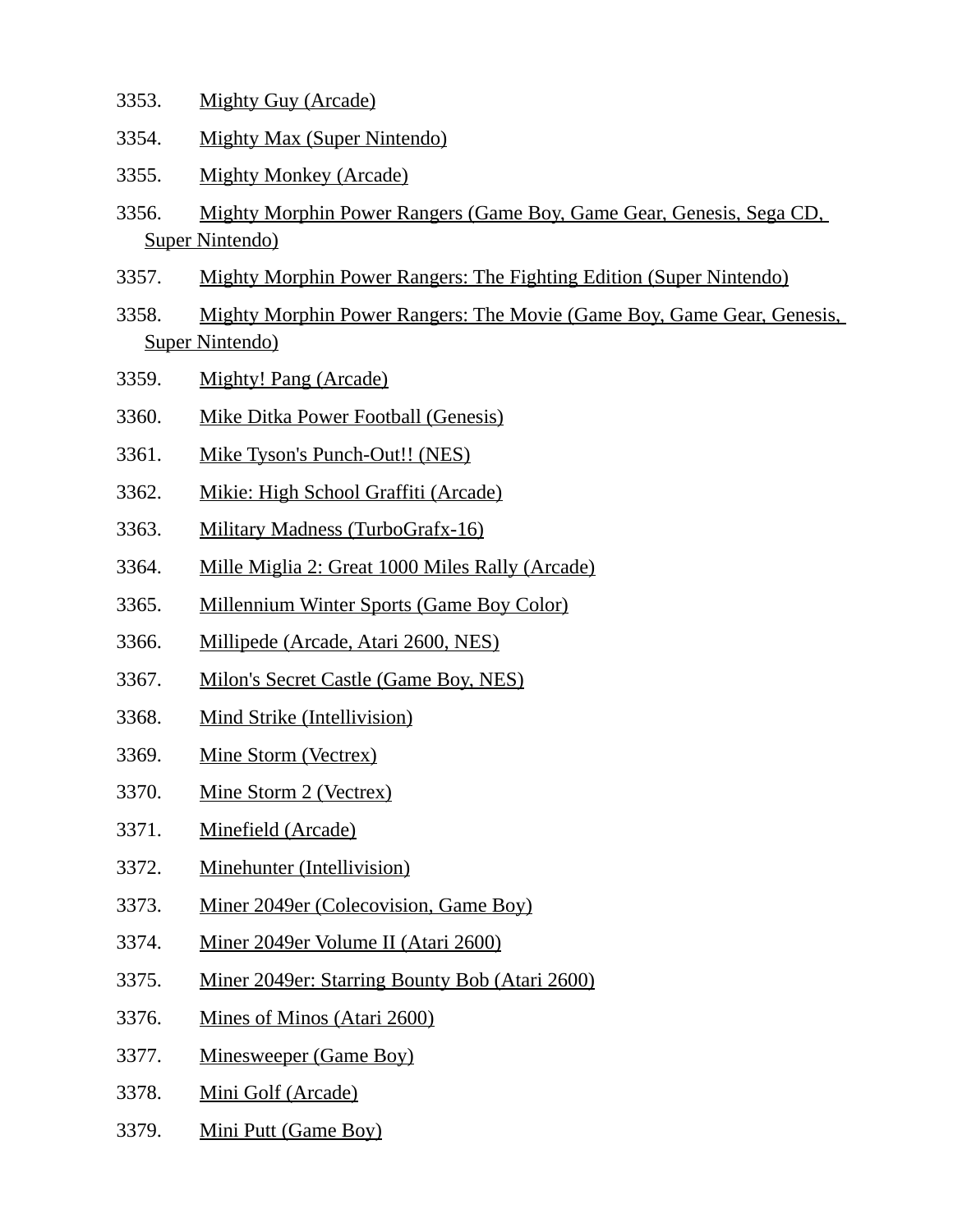3380. Miniature Golf (Atari 2600) 3381. Minky Monkey (Arcade) 3382. Minnesota Fats: Pool Legend (Genesis) 3383. Miracle Warriors: Seal of the Dark Lord (Sega Master System) 3384. Mirai Ninja (Arcade) 3385. Mischief Makers (Nintendo 64) 3386. Miss Space Fury (Colecovision) 3387. Missile Command (Arcade, Atari 2600, Game Boy, Game Boy Color) 3388. Missile Defense 3-D (Sega Master System) 3389. Mission 660 (Arcade) 3390. Mission Cobra (NES) 3391. Mission Impossible (NES) 3392. Mission-X (Intellivision) 3393. Mission: Impossible (Game Boy Color, Nintendo 64, Odyssey 2) 3394. Mister Viking (Arcade) 3395. Mizubaku Daibouken (TurboGrafx-16) 3396. Mobile Suit Gundam (Arcade) 3397. Mobile Suit Gundam SEED: Battle Assault (Game Boy Advance) 3398. Mobile Suit Gundam: EX Revue (Arcade) 3399. Module Man (Colecovision) 3400. Mogul Maniac (Atari 2600) 3401. Mohawk & Headphone Jack (Super Nintendo) 3402. Mole Mania (Game Boy) 3403. Momoko 120% (Arcade) 3404. Momotarou Katsugeki (TurboGrafx-16) 3405. Money Idol Exchanger (Arcade) 3406. Money Money (Arcade) 3407. Money Puzzle Exchanger (Arcade)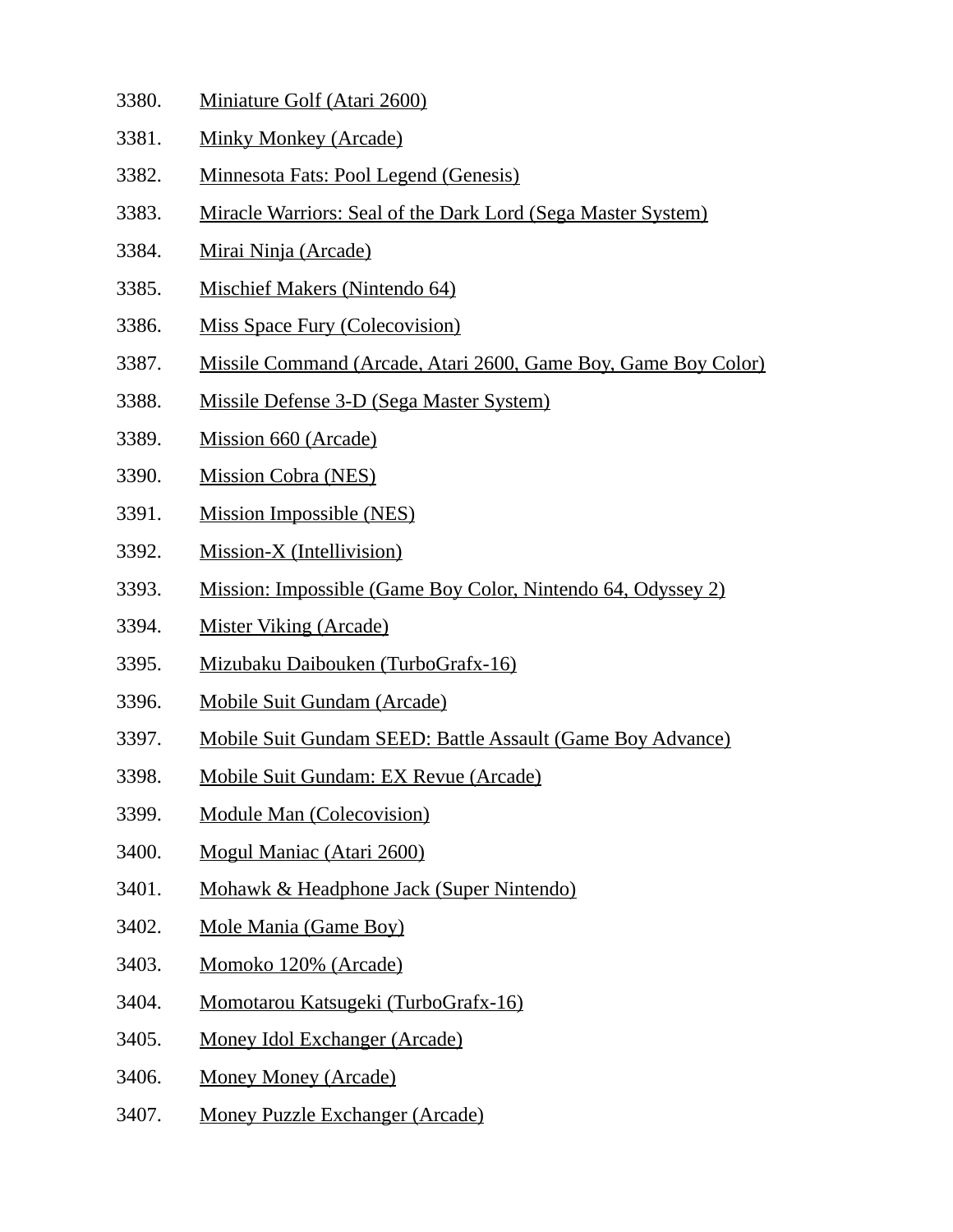- 3408. Monkey Academy (Colecovision)
- 3409. Monkeyshines (Odyssey 2)
- 3410. Monopoly (Game Boy, Game Boy Color, Genesis, NES, Nintendo 64, Sega Master System, Super Nintendo)
- 3411. Monster Bash (Arcade)
- 3412. Monster Lair (TurboGrafx-CD)
- 3413. Monster Max (Game Boy)
- 3414. Monster Party (NES)
- 3415. Monster Rancher Advance (Game Boy Advance)
- 3416. Monster Rancher Advance 2 (Game Boy Advance)
- 3417. Monster Slider (Arcade)
- 3418. Monster Truck (Game Boy)
- 3419. Monster Truck Madness 64 (Nintendo 64)
- 3420. Monster Truck Rally (NES)
- 3421. Monster Truck Wars (Game Boy, Game Gear)
- 3422. Monster in My Pocket (NES)
- 3423. Monte Carlo (Arcade)
- 3424. Montezuma's Return (Game Boy Color)
- 3425. Montezuma's Revenge (Colecovision)
- 3426. Montezuma's Revenge Featuring Panama Joe (Sega Master System)
- 3427. Montezuma's Revenge: Featuring Panama Joe (Atari 2600)
- 3428. Moon Alien Part II (Arcade)
- 3429. Moon Cresta (Arcade)
- 3430. Moon Patrol (Arcade, Atari 2600)
- 3431. Moon Quasar (Arcade)
- 3432. Moon Ranger (NES)
- 3433. Moon Shuttle (Arcade)
- 3434. Moon War (Arcade)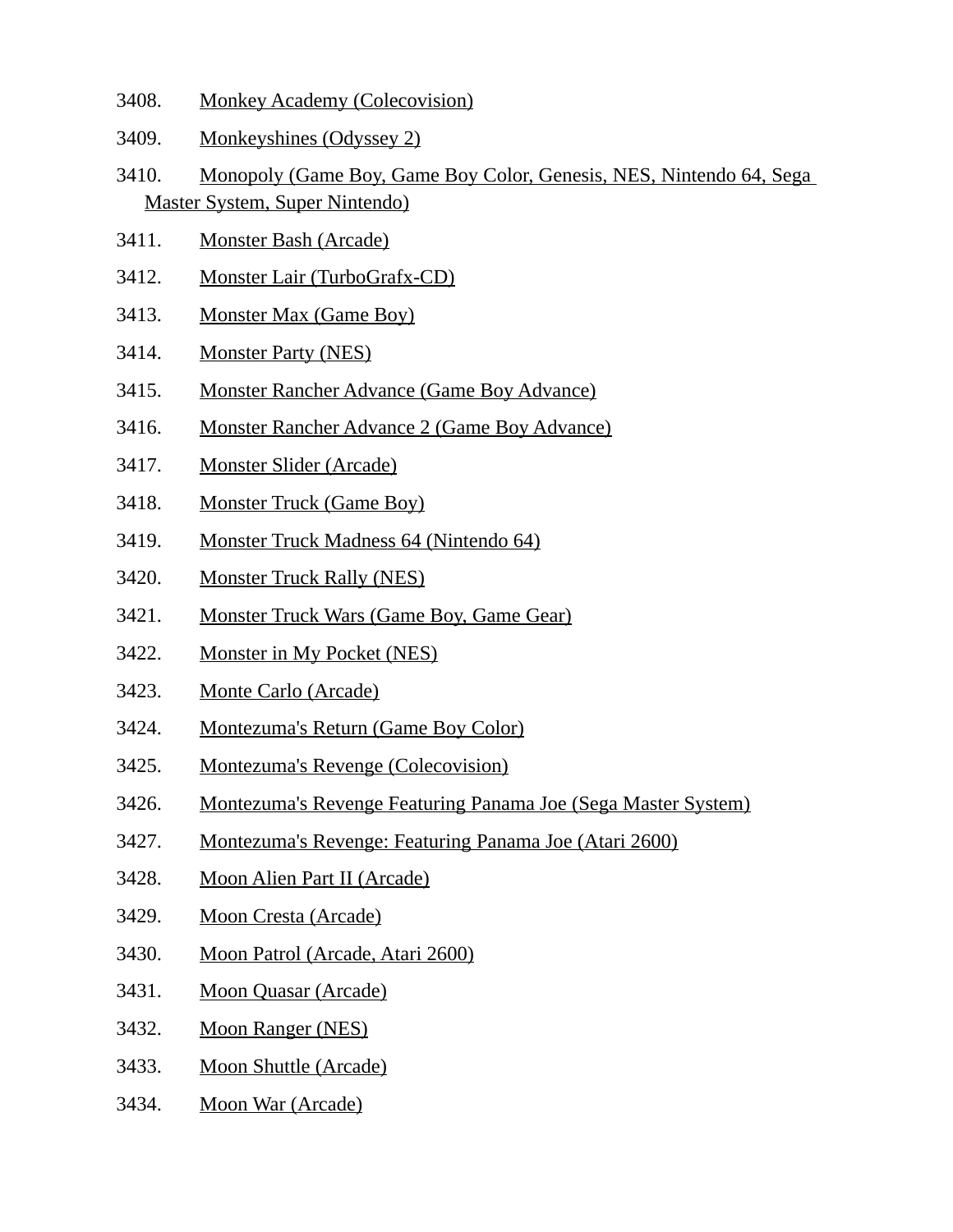- 3435. Moonsweeper (Atari 2600, Colecovision)
- 3436. Mopiranger (Colecovision)
- 3437. Morse (Odyssey 2)
- 3438. Mortal Kombat (Arcade, Game Boy, Game Gear, Genesis, Sega CD, Sega Master System, Super Nintendo)
- 3439. Mortal Kombat & Mortal Kombat II (Game Boy)
- 3440. Mortal Kombat 3 (Arcade, Game Boy, Game Gear, Genesis, Sega Master System, Super Nintendo)
- 3441. Mortal Kombat 4 (Game Boy Color, Nintendo 64)
- 3442. Mortal Kombat : Special Forces (PlayStation)
- 3443. Mortal Kombat Gold (Dreamcast)
- 3444. Mortal Kombat II (Arcade, Game Gear, Genesis, Sega 32X, Sega Master System, Super Nintendo)
- 3445. Mortal Kombat II: Kyuukyoku Shinken (Game Boy)
- 3446. Mortal Kombat Mythologies: Sub-Zero (Nintendo 64)
- 3447. Mortal Kombat Trilogy (Nintendo 64)
- 3448. Mortal Kombat: Deadly Alliance (Game Boy Advance)
- 3449. Mortal Kombat: Tournament Edition (Game Boy Advance)
- 3450. Mosaic (Arcade)
- 3451. Mother  $1 + 2$  (Game Boy Advance)
- 3452. Mother 3 (Game Boy Advance)
- 3453. Moto Racer (PlayStation)
- 3454. Moto Racer 2 (PlayStation)
- 3455. Moto Racer World Tour (PlayStation)
- 3456. Moto Roader (TurboGrafx-16)
- 3457. MotoRace USA (Arcade)
- 3458. MotoRodeo (Atari 2600)
- 3459. Motocross (Intellivision)
- 3460. Motocross Championship (Sega 32X)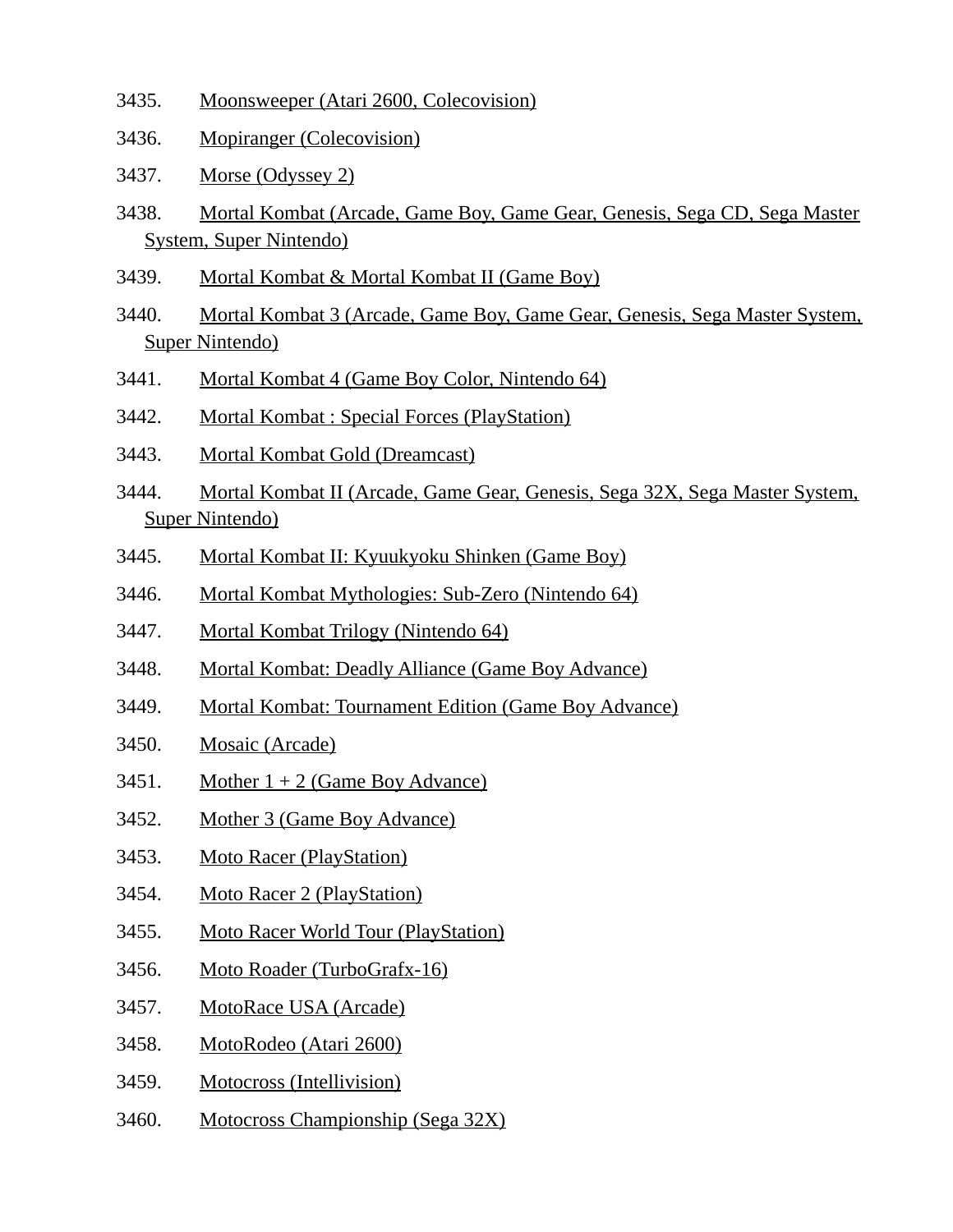- 3461. Motocross Maniacs (Game Boy)
- 3462. Motocross Racer (Atari 2600, Colecovision)
- 3463. Motor Psycho (Atari 7800)
- 3464. MotorCity Patrol (NES)
- 3465. Motos (Namco) (Arcade)
- 3466. Mouja (Arcade)
- 3467. Mountain King (Atari 2600, Colecovision)
- 3468. Mountain Madness: Super Pro Skiing (Intellivision)
- 3469. Mouse Trap (Arcade, Atari 2600, Colecovision, Intellivision)
- 3470. Mouse Trap Hotel (Game Boy)
- 3471. Mouser (Arcade)
- 3472. Mr. Basic Meets Bits 'N Bytes (Intellivision)
- 3473. Mr. Chin (Colecovision)
- 3474. Mr. Do! (Atari 2600, Colecovision, Game Boy, Super Nintendo)
- 3475. Mr. Do!'s Castle (Atari 2600, Colecovision)
- 3476. Mr. Do's Castle (Arcade)
- 3477. Mr. Do's Wild Ride (Arcade)
- 3478. Mr. Driller (Dreamcast, Game Boy Color)
- 3479. Mr. Driller 2 (Game Boy Advance)
- 3480. Mr. Goemon (Arcade)
- 3481. Mr. Heli (TurboGrafx-16)
- 3482. Mr. Kougar (Arcade)
- 3483. Mr. Nutz (Game Boy, Game Boy Advance, Game Boy Color, Genesis, Super Nintendo)
- 3484. Mr.Do! (Arcade)
- 3485. Ms. Pac-Man (Atari 2600, Atari 7800, Game Gear, Genesis, NES, Super Nintendo)
- 3486. Ms. Pac-Man Maze Madness (Game Boy Advance, Nintendo 64)
- 3487. Ms. Pac-Man Plus (Arcade)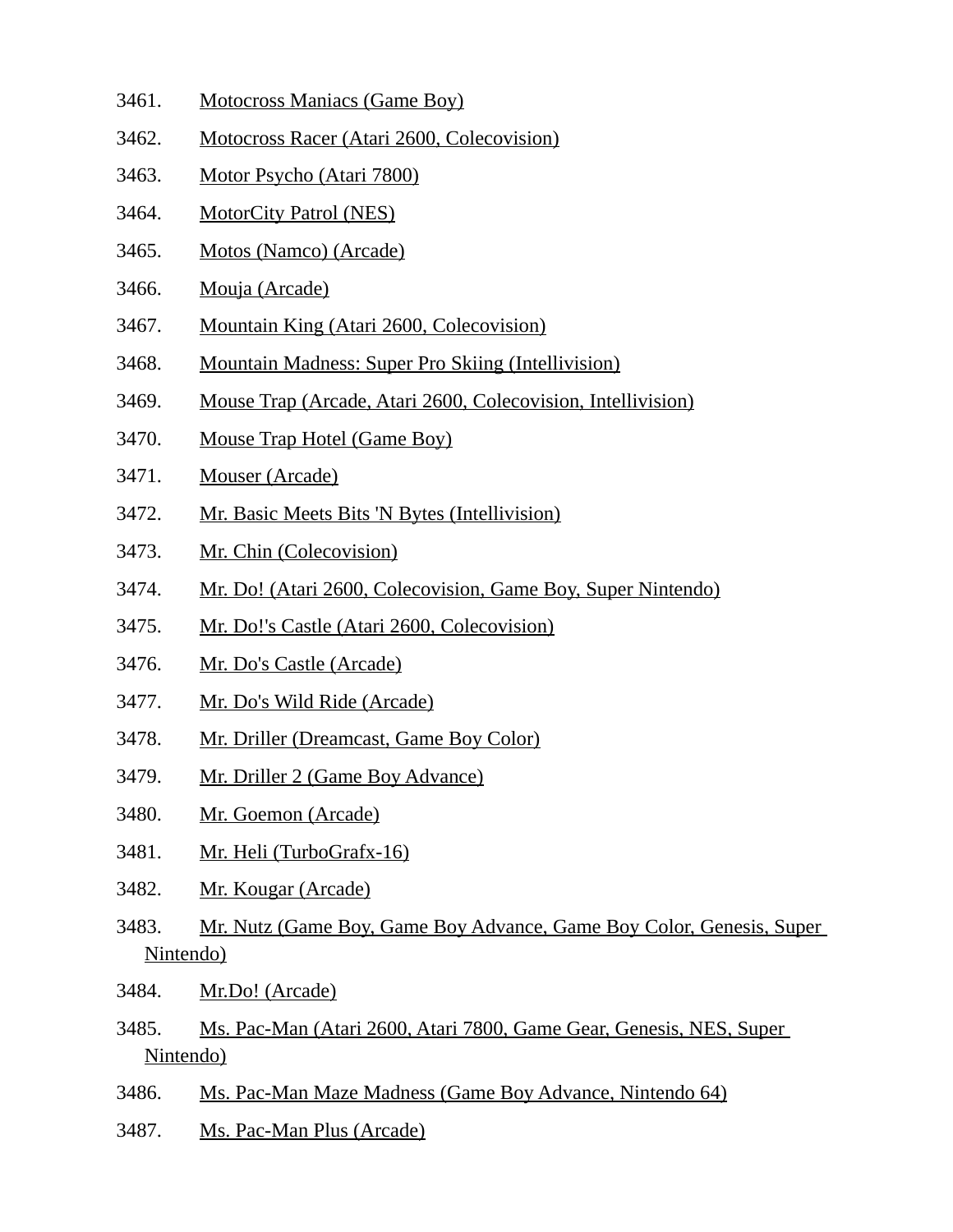- 3488. Ms. Pac-Man: Special Color Edition (Game Boy Color)
- 3489. Ms. Pac-man (Atari Lynx, Sega Master System)
- 3490. Ms. PacMan (Arcade, Game Boy)
- 3491. Mug Smashers (Arcade)
- 3492. Muhammad Ali Heavyweight Boxing (Game Boy, Genesis)
- 3493. Mulan (Game Boy)
- 3494. Munch Mobile (Arcade)
- 3495. Muppet Adventure: "Chaos at the Carnival" (NES)
- 3496. Muscle Bomber Duo: Ultimate Team Battle (Arcade)
- 3497. Musician (Odyssey 2)
- 3498. Musya: The Classic Japanese Tale of Horror (Super Nintendo)
- 3499. Mutant Fighter (Arcade)
- 3500. Mutant League Football (Genesis)
- 3501. Mutant League Hockey (Genesis)
- 3502. Mutant Night (Arcade)
- 3503. Mutation Nation (Arcade)
- 3504. My Golf (Atari 2600)
- 3505. My Hero (Arcade, Sega Master System)
- 3506. Myst (PlayStation)
- 3507. Mysterious Stones (Arcade)
- 3508. Mysterium (Game Boy)
- 3509. Mystery Quest (NES)
- 3510. Mystic Defender (Genesis)
- 3511. Mystic Marathon (Arcade)
- 3512. Mystic Quest (Game Boy)
- 3513. Mystic Riders (Arcade)
- 3514. Mystic Warriors: Wrath of the Ninjas (Arcade)
- 3515. Mystical Ninja 2 Starring Goemon (Nintendo 64)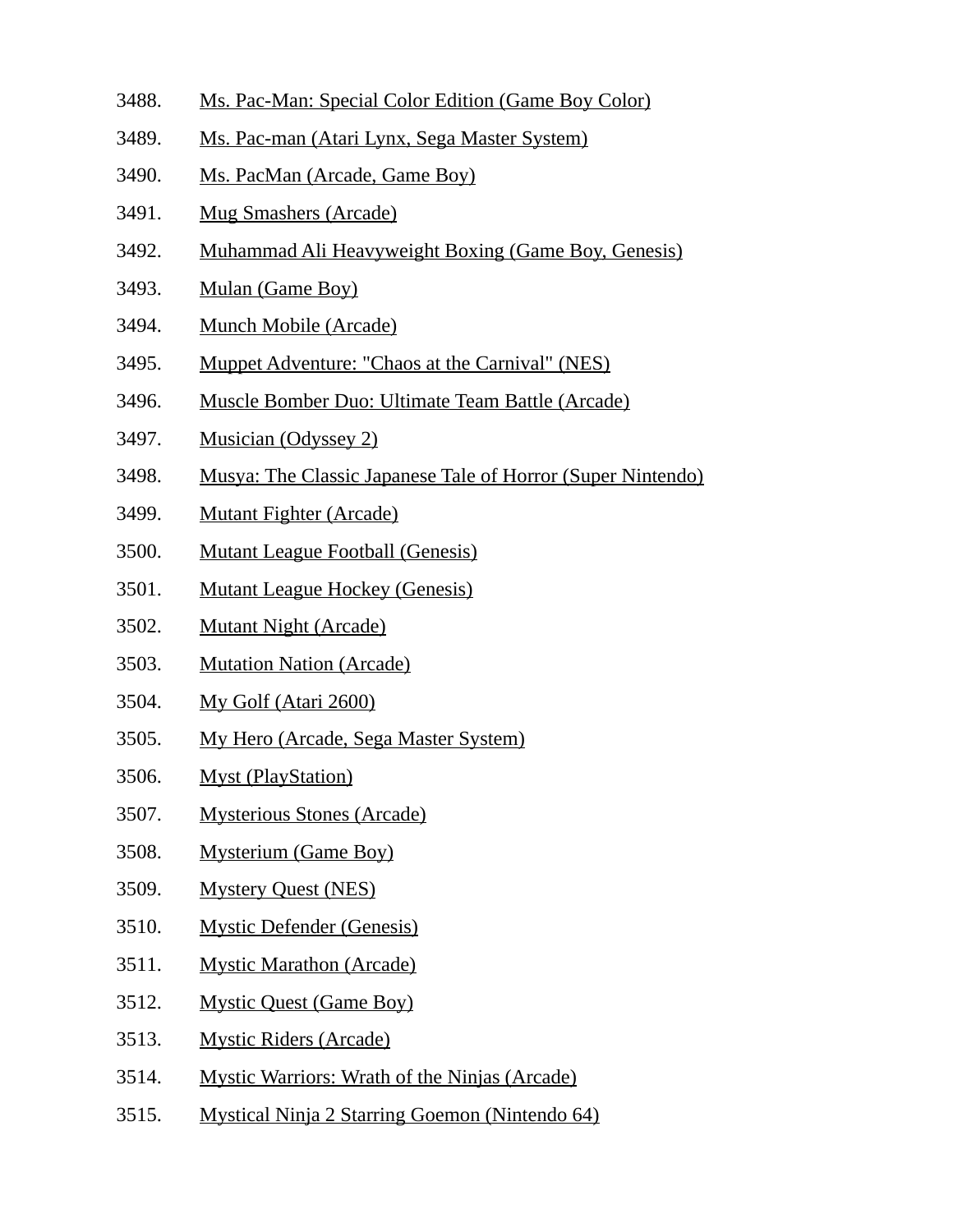- 3516. Mystical Ninja Starring Goemon (Game Boy, Nintendo 64)
- 3517. Mônica no Castelo do Dragão (Sega Master System)
- 3518. N.Y. Captor (Arcade)
- 3519. NAM-1975 (Arcade)
- 3520. NARC (Arcade, NES)
- 3521. NASCAR 2000 (Game Boy Color, PlayStation)
- 3522. NASCAR 2001 (PlayStation)
- 3523. NASCAR 98 (PlayStation)
- 3524. NASCAR 99 (PlayStation)
- 3525. NASCAR 99 Legacy (PlayStation)
- 3526. NASCAR Challenge (Game Boy Color)
- 3527. NASCAR Heat (Game Boy Color, PlayStation)
- 3528. NASCAR Racers (Game Boy Color)
- 3529. NASCAR Racing (PlayStation)
- 3530. NASCAR Rumble (PlayStation)
- 3531. NASCAR Thunder 2002 (PlayStation)
- 3532. NASCAR Thunder 2003 (PlayStation)
- 3533. NASCAR Thunder 2004 (PlayStation)
- 3534. NASL Soccer (Intellivision)
- 3535. NAXAT OPEN (TurboGrafx-16)
- 3536. NBA 2K (Dreamcast)
- 3537. NBA 2K1 (Dreamcast)
- 3538. NBA 2K2 (Dreamcast)
- 3539. NBA 3 on 3 Featuring Kobe Bryant (Game Boy Color)
- 3540. NBA Action '94 (Genesis)
- 3541. NBA Action '95 (Genesis)
- 3542. NBA Action '95 Starring David Robinson (Genesis)
- 3543. NBA Action starring David Robinson (Game Gear)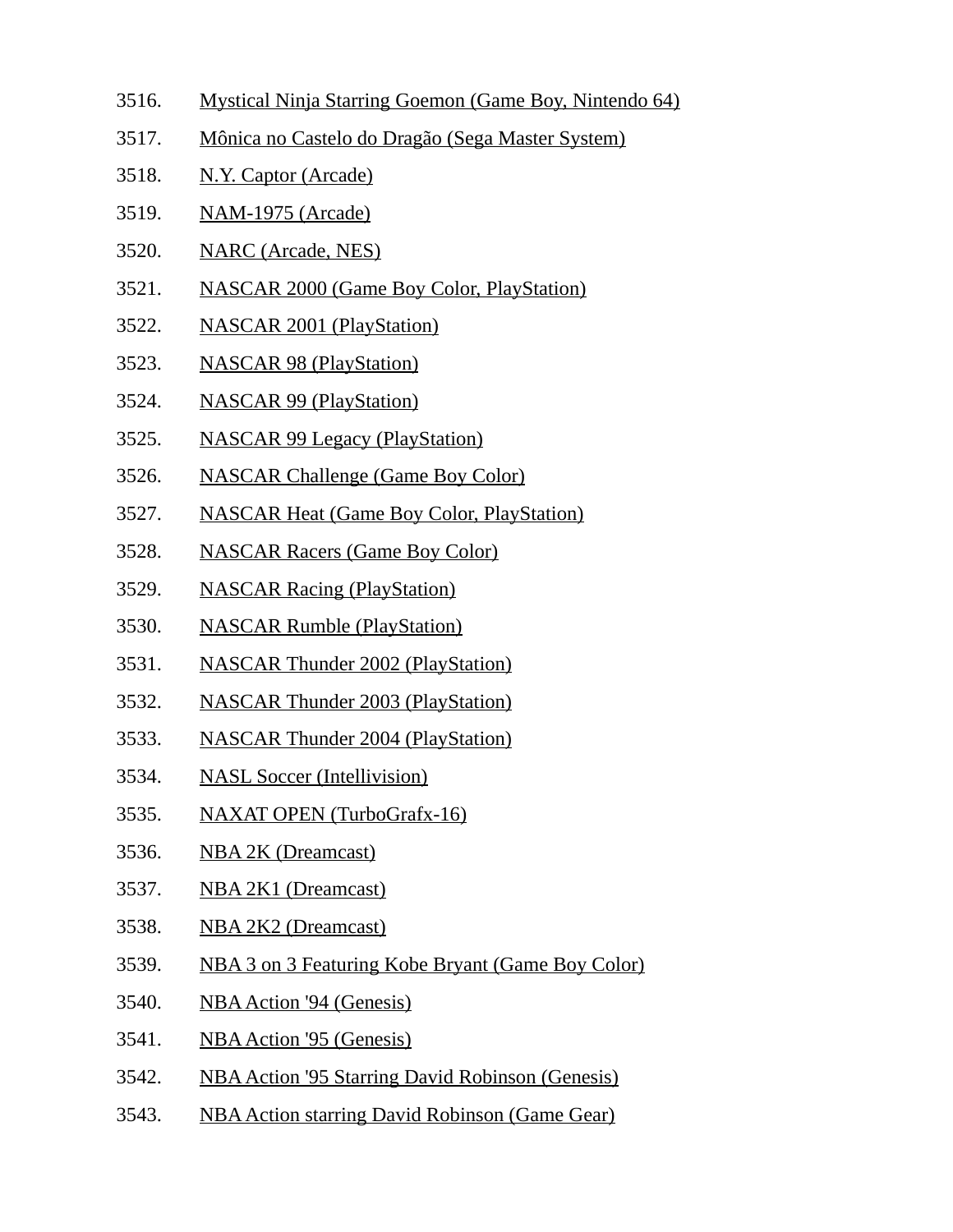- 3544. NBA All Star Challenge (Game Boy)
- 3545. NBA All Star Challenge 2 (Game Boy)
- 3546. NBA All-Star Challenge (Genesis, Super Nintendo)
- 3547. NBA Basketball (Intellivision)
- 3548. NBA Fastbreak '98 (PlayStation)
- 3549. NBA Give 'n Go (Super Nintendo)
- 3550. NBA Hang Time (Genesis, Super Nintendo)
- 3551. NBA Hangtime (Arcade, PlayStation)
- 3552. NBA Hoopz (Dreamcast, Game Boy Color, PlayStation)
- 3553. NBA In The Zone (Game Boy Color)
- 3554. NBA In the Zone 2000 (Game Boy Color)
- 3555. NBA JAM (Arcade)
- 3556. NBA Jam (Game Boy, Genesis, Sega CD, Super Nintendo)
- 3557. NBA Jam '99 (Game Boy Color)
- 3558. NBA Jam 2001 (Game Boy Color)
- 3559. NBA Jam Extreme (PlayStation)
- 3560. NBA Jam Tournament Edition (Arcade, Game Gear, Sega 32X)
- 3561. NBA Jam: Tournament Edition (Game Boy, Genesis, Super Nintendo)
- 3562. NBA Live 2000 (PlayStation)
- 3563. NBA Live 2001 (PlayStation)
- 3564. NBA Live 2002 (PlayStation)
- 3565. NBA Live 2003 (PlayStation)
- 3566. NBA Live 95 (Genesis, Super Nintendo)
- 3567. NBA Live 96 (Genesis, PlayStation, Super Nintendo)
- 3568. NBA Live 97 (Genesis, PlayStation, Super Nintendo)
- 3569. NBA Live 98 (Genesis, PlayStation, Super Nintendo)
- 3570. NBA Live 99 (PlayStation)
- 3571. NBA Maximum Hangtime (Arcade)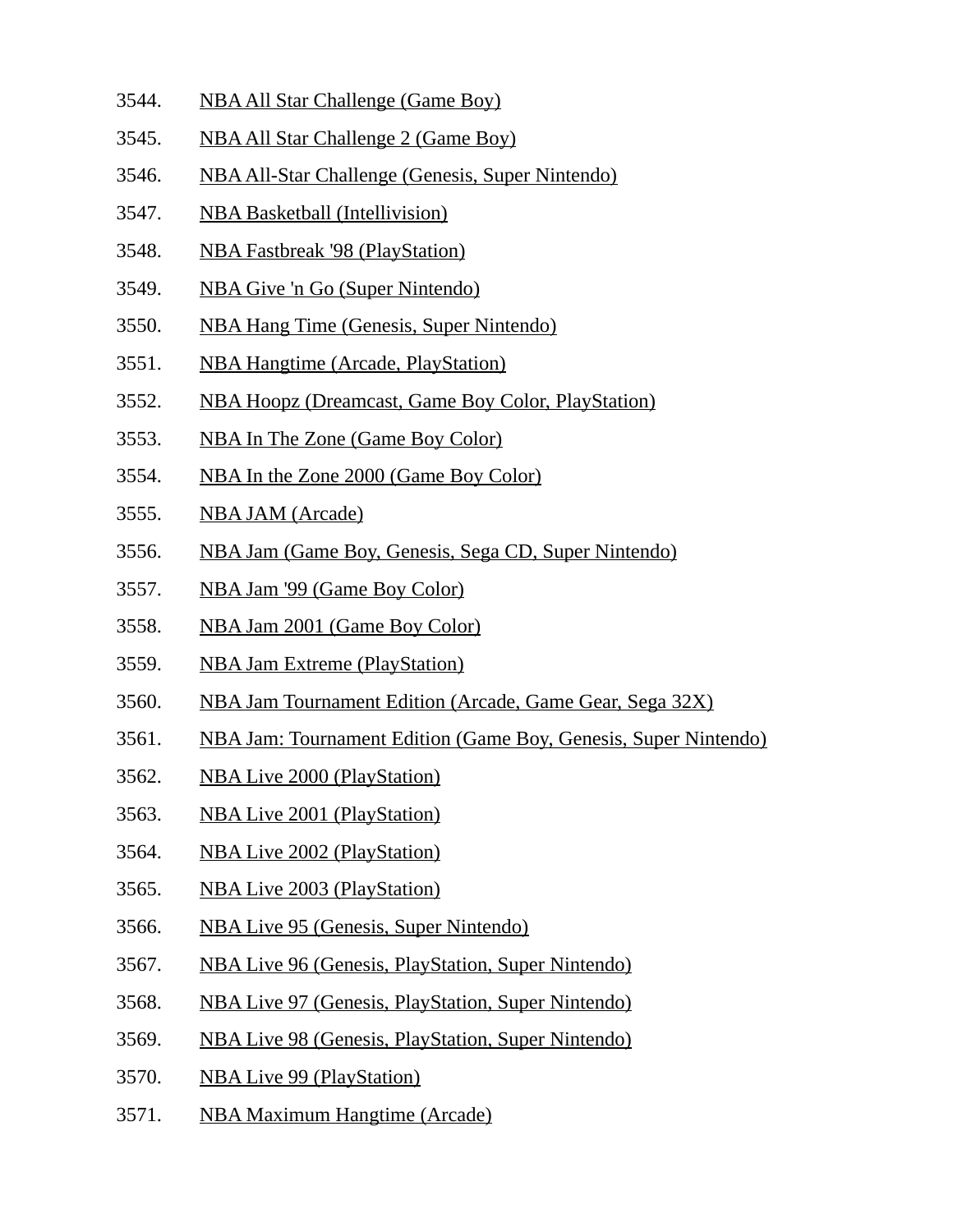- 3572. NBA Pro '99 (E) [C][!] (Game Boy Color)
- 3573. NBA Shoot Out (PlayStation)
- 3574. NBA Shoot Out '97 (PlayStation)
- 3575. NBA ShootOut 2000 (PlayStation)
- 3576. NBA ShootOut 2001 (PlayStation)
- 3577. NBA ShootOut 2002 (PlayStation)
- 3578. NBA ShootOut 2003 (PlayStation)
- 3579. NBA ShootOut 2004 (PlayStation)
- 3580. NBA ShootOut 98 (PlayStation)
- 3581. NBA Show Time: NBA on NBC (Game Boy Color)
- 3582. NBA Showdown (Super Nintendo)
- 3583. NBA Showdown '94 (Genesis)
- 3584. NBA Showtime : NBA on NBC (Dreamcast)
- 3585. NBA in the Zone (PlayStation)
- 3586. NBA in the Zone '98 (PlayStation)
- 3587. NBA in the Zone '99 (PlayStation)
- 3588. NBA in the Zone 2 (PlayStation)
- 3589. NBA in the Zone 2000 (PlayStation)
- 3590. NCAA Basketball (Super Nintendo)
- 3591. NCAA College Football 2K2 : Road to the Rose Bowl (Dreamcast)
- 3592. NCAA Final Four 2000 (PlayStation)
- 3593. NCAA Final Four 2001 (PlayStation)
- 3594. NCAA Final Four 99 (PlayStation)
- 3595. NCAA Final Four Basketball (Genesis, Super Nintendo)
- 3596. NCAA Football (Genesis, Super Nintendo)
- 3597. NCAA Football 2000 (PlayStation)
- 3598. NCAA Football 2001 (PlayStation)
- 3599. NCAA Football 98 (PlayStation)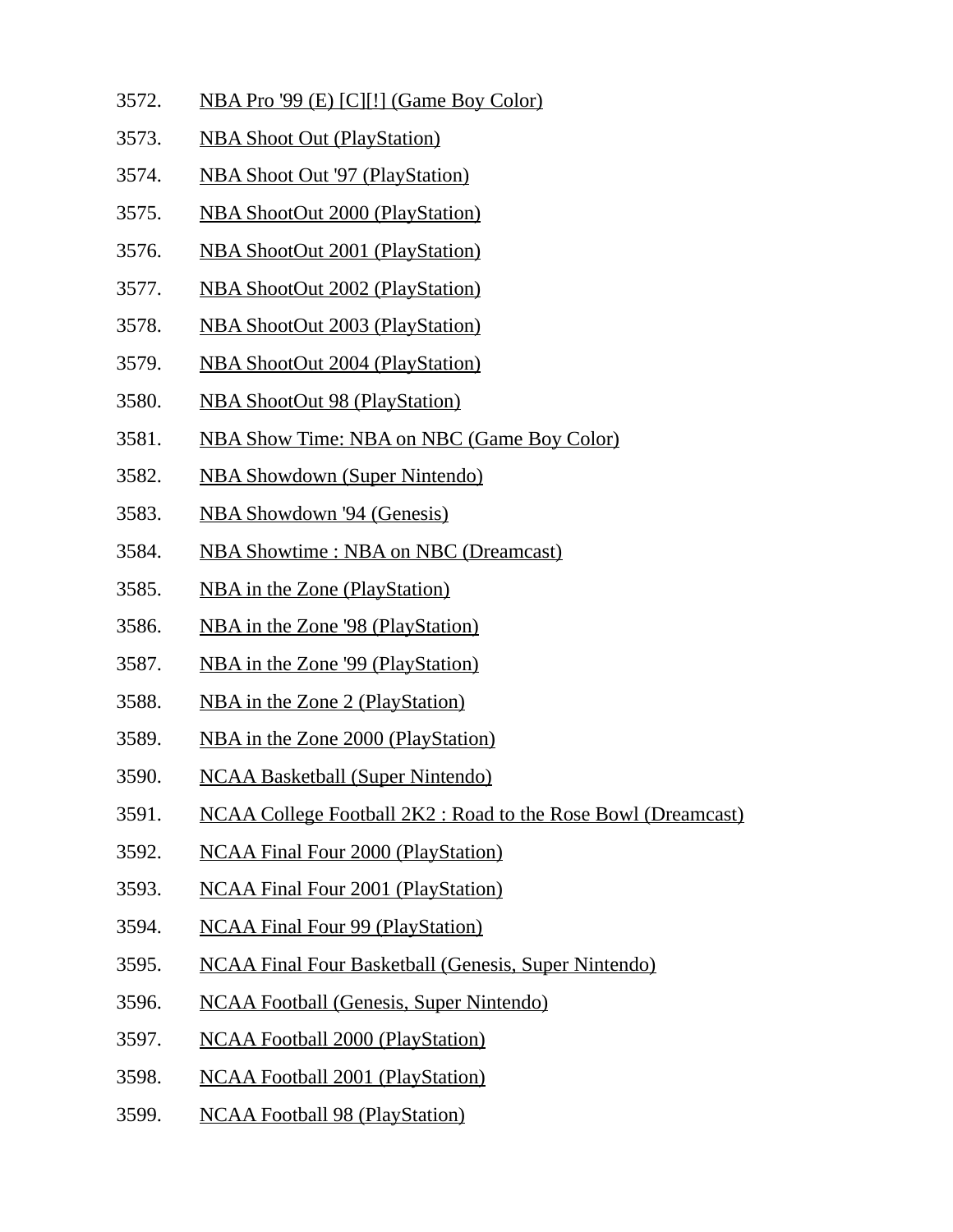- 3600. NCAA Football 99 (PlayStation)
- 3601. NCAA Football GameBreaker (PlayStation)
- 3602. NCAA GameBreaker 2000 (PlayStation)
- 3603. NCAA GameBreaker 2001 (PlayStation)
- 3604. NCAA GameBreaker 98 (PlayStation)
- 3605. NCAA GameBreaker 99 (PlayStation)
- 3606. NCAA March Madness 2000 (PlayStation)
- 3607. NCAA March Madness 2001 (PlayStation)
- 3608. NCAA March Madness 99 (PlayStation)
- 3609. NES Open Tournament Golf (NES)
- 3610. NES Play Action Football (NES)
- 3611. NFL '95 (Game Gear, Genesis)
- 3612. NFL 2K (Dreamcast)
- 3613. NFL 2K1 (Dreamcast)
- 3614. NFL 2K2 (Dreamcast)
- 3615. NFL 98 (Genesis)
- 3616. NFL Blitz (Game Boy Color, Nintendo 64)
- 3617. NFL Blitz 2000 (Dreamcast)
- 3618. NFL Blitz 2001 (Dreamcast, Nintendo 64)
- 3619. NFL Football (Game Boy, Intellivision, Odyssey 2, Super Nintendo)
- 3620. NFL Football '94 Starring Joe Montana (Genesis)
- 3621. NFL Football Trivia Challenge (Sega CD)
- 3622. NFL GameDay (PlayStation)
- 3623. NFL GameDay 2000 (PlayStation)
- 3624. NFL GameDay 2001 (PlayStation)
- 3625. NFL GameDay 2002 (PlayStation)
- 3626. NFL GameDay 2003 (PlayStation)
- 3627. NFL GameDay 2004 (PlayStation)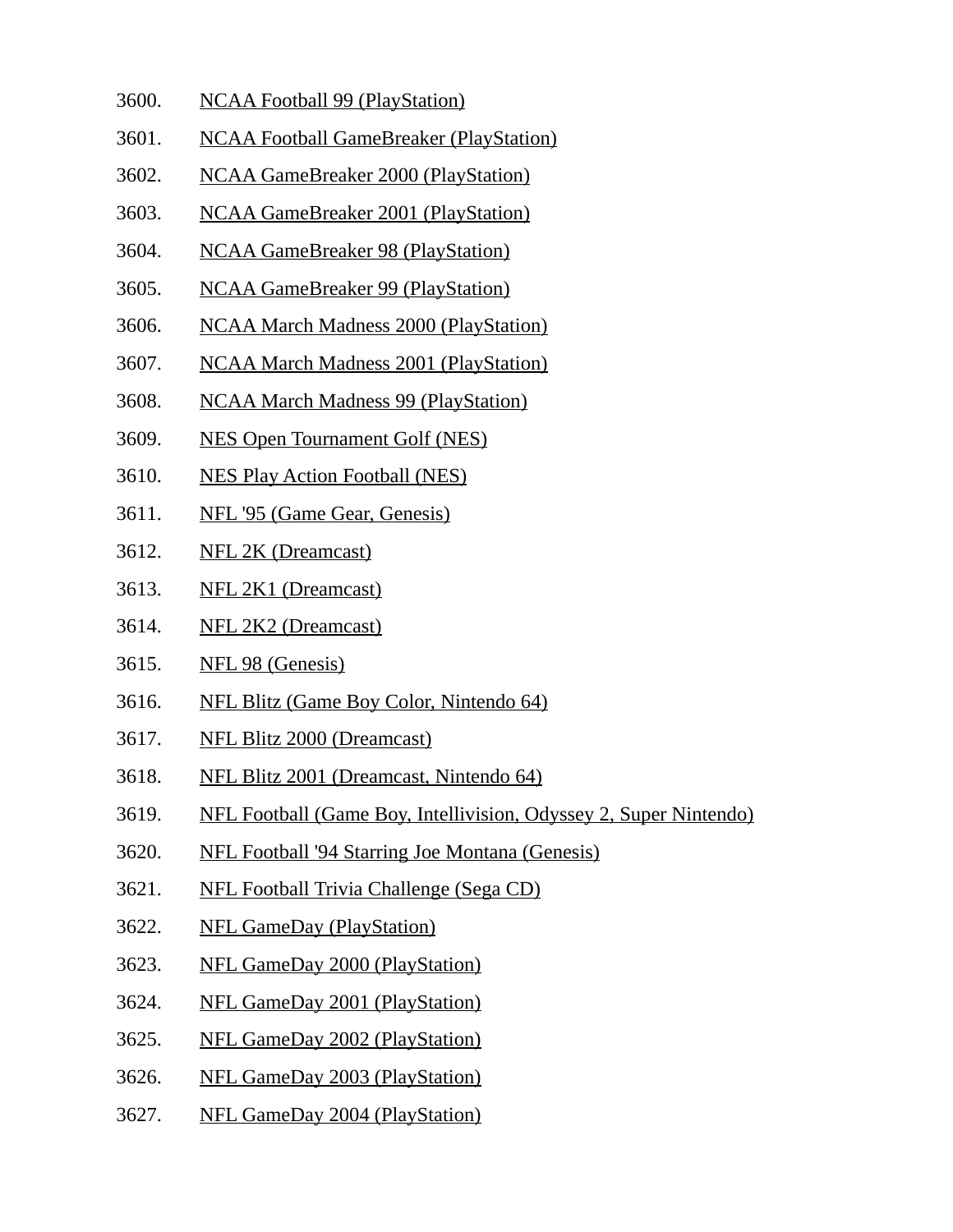- 3628. NFL GameDay 2005 (PlayStation)
- 3629. NFL GameDay 97 (PlayStation)
- 3630. NFL GameDay 98 (PlayStation)
- 3631. NFL GameDay 99 (PlayStation)
- 3632. NFL QB Club 2001 (Dreamcast)
- 3633. NFL Quarterback Club (Game Boy, Game Gear, Genesis, Sega 32X, Super Nintendo)
- 3634. NFL Quarterback Club '96 (Game Boy, Game Gear)
- 3635. NFL Quarterback Club 96 (Genesis, Super Nintendo)
- 3636. NFL Quarterback Club II (Game Boy)
- 3637. NFL Sports Talk Football '93 Starring Joe Montana (Genesis)
- 3638. NFL's Greatest: San Francisco vs. Dallas 1978-1993 (Sega CD)
- 3639. NHL '94 (Genesis, Super Nintendo)
- 3640. NHL '96 (Game Boy)
- 3641. NHL 2000 (Game Boy Color, PlayStation)
- 3642. NHL 2001 (PlayStation)
- 3643. NHL 2K (Dreamcast)
- 3644. NHL 2K2 (Dreamcast)
- 3645. NHL 95 (Genesis, Super Nintendo)
- 3646. NHL 96 (Genesis, Super Nintendo)
- 3647. NHL 97 (Genesis, PlayStation, Super Nintendo)
- 3648. NHL 98 (Genesis, PlayStation, Super Nintendo)
- 3649. NHL 99 (Nintendo 64, PlayStation)
- 3650. NHL All-Star Hockey (Game Gear)
- 3651. NHL All-Star Hockey '95 (Genesis)
- 3652. NHL Blades of Steel (Game Boy Color)
- 3653. NHL Blades of Steel 2000 (Game Boy Color)
- 3654. NHL Face Off (PlayStation)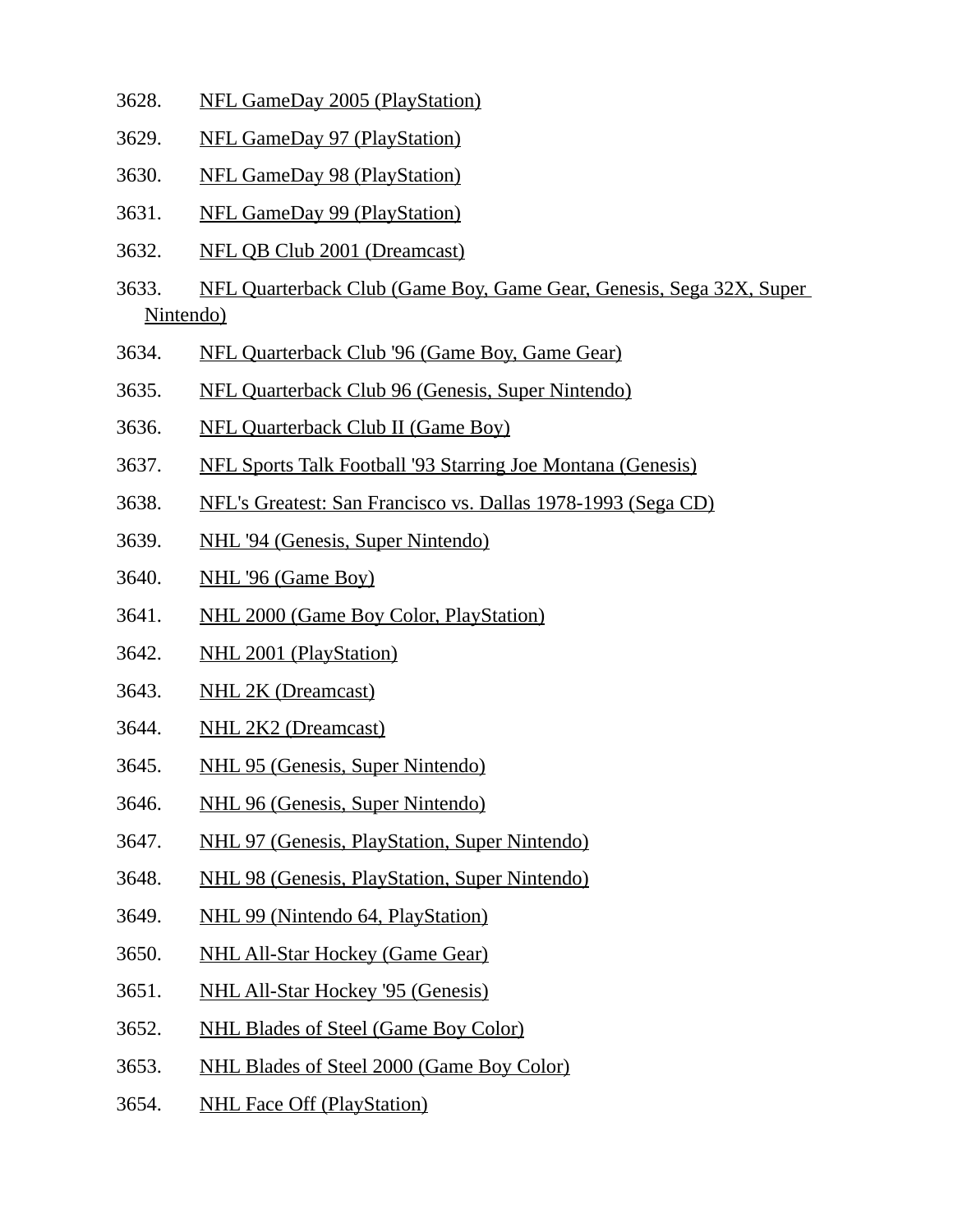- 3655. NHL Face Off '97 (PlayStation)
- 3656. NHL FaceOff 2000 (PlayStation)
- 3657. NHL FaceOff 2001 (PlayStation)
- 3658. NHL FaceOff 98 (PlayStation)
- 3659. NHL FaceOff 99 (PlayStation)
- 3660. NHL Hockey (Game Gear, Genesis, Intellivision)
- 3661. NHL Hockey '95 (Game Boy)
- 3662. NHL Hockey 98 (Odyssey 2)
- 3663. NHL Open Ice : 2 on 2 Challenge (PlayStation)
- 3664. NHL Powerplay '96 (PlayStation)
- 3665. NHL Powerplay 98 (PlayStation)
- 3666. NHL Stanley Cup (Super Nintendo)
- 3667. NHLPA Hockey '93 (Genesis)
- 3668. NHLPA Hockey 93 (Super Nintendo)
- 3669. NSYNC: Get to the Show (Game Boy Color)
- 3670. Nail'n Scale (Game Boy)
- 3671. Name This Game (Atari 2600)
- 3672. Name that tune (Arcade)
- 3673. Naname de Magic! (Arcade)
- 3674. Nastar (Arcade)
- 3675. Nato defense (Arcade)
- 3676. Natsume Championship Wrestling (Super Nintendo)
- 3677. Naughty boy (Arcade)
- 3678. Naughty mouse (Arcade)
- 3679. Navy Seals (Game Boy)
- 3680. Naxat Stadium (TurboGrafx-16)
- 3681. Neck-N-Neck (Arcade)
- 3682. Need For Speed: Most Wanted (Game Boy Advance)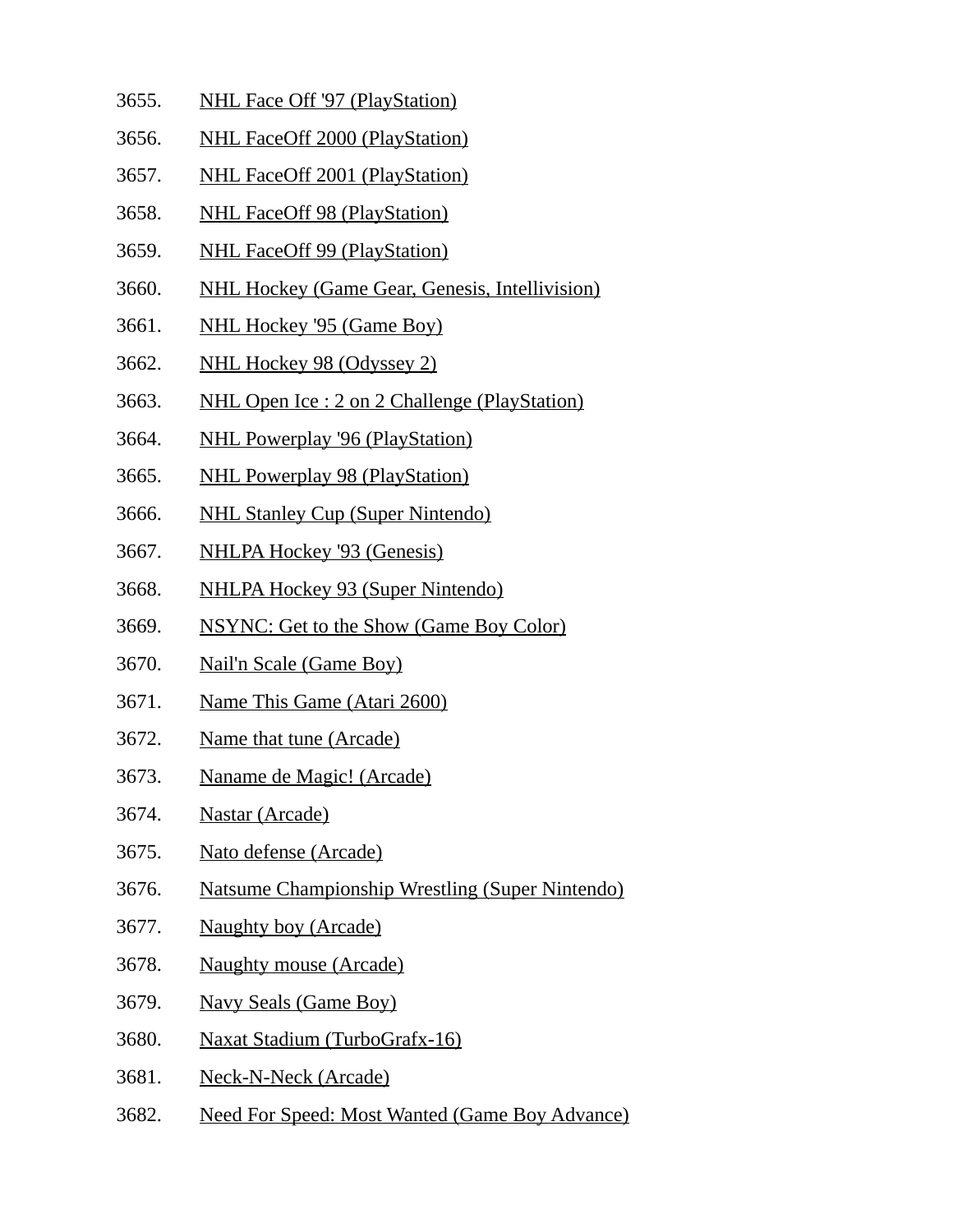- 3683. Need for Speed : High Stakes (PlayStation)
- 3684. Need for Speed : Porsche Unleashed (PlayStation)
- 3685. Need for Speed : V-Rally (PlayStation)
- 3686. Need for Speed : V-Rally 2 (PlayStation)
- 3687. Need for Speed Carbon: Own the City (Game Boy Advance)
- 3688. Need for Speed II (PlayStation)
- 3689. Need for Speed III : Hot Pursuit (PlayStation)
- 3690. Need for Speed Underground (Game Boy Advance)
- 3691. Need for Speed Underground 2 (Game Boy Advance)
- 3692. Nekketsu Koukou Dodgeball Bu: PC Bangai hen (TurboGrafx-16)
- 3693. Nekketsu Koukou Dodgeball Bu: PC Soccer Hen (TurboGrafx-16)
- 3694. Nemesis (Arcade, Game Boy)
- 3695. Nemesis II (Game Boy)
- 3696. Nemo (Arcade)
- 3697. Neo Bomberman (Arcade)
- 3698. Neo Drift Out (Arcade)
- 3699. Neo Geo Cup '98: The Road to the Victory (Arcade)
- 3700. Neo Mr. Do! (Arcade)
- 3701. Neo Turf Masters (Arcade)
- 3702. Neo-Geo (Arcade)
- 3703. Net wars (Arcade)
- 3704. Nettou The King of Fighters '95 (Game Boy)
- 3705. Nettou The King of Fighters '96 (Game Boy)
- 3706. Neutopia (TurboGrafx-16)
- 3707. Neutopia II (TurboGrafx-16)
- 3708. Neutron Star (Odyssey 2)
- 3709. New Horizons (Genesis, Super Nintendo)
- 3710. New Rally-X (Arcade)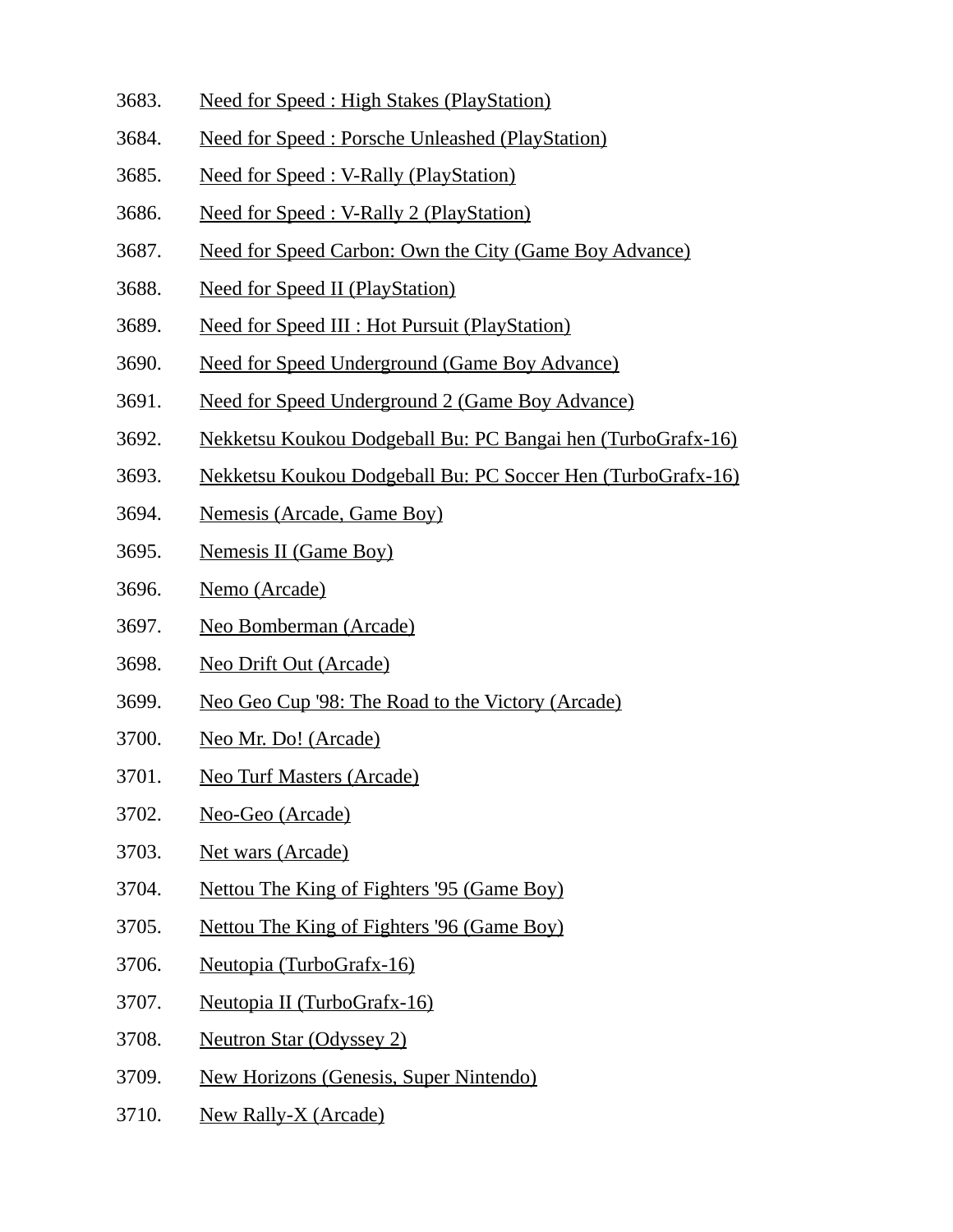- 3711. New Sinbad 7 (Arcade)
- 3712. New York! New York! (Arcade)
- 3713. Newman Haas Indy Car Featuring Nigel Mansell (Genesis)
- 3714. Newman-Haas IndyCar featuring Nigel Mansell (Super Nintendo)
- 3715. Newscaster (Odyssey 2)
- 3716. Nfl Football (Atari Lynx)
- 3717. Nibbler (Arcade)
- 3718. NickToons Racing (Game Boy Color)
- 3719. Nickelodeon GUTS (Super Nintendo)
- 3720. Nigel Mansell's World Championship Challenge (NES)
- 3721. Nigel Mansell's World Championship Racing (Game Boy, Genesis, Super Nintendo)
- 3722. Night Creatures (TurboGrafx-16)
- 3723. Night Driver (Arcade, Atari 2600)
- 3724. Night Slashers (Arcade)
- 3725. Night Stalker (Intellivision)
- 3726. Night Trap (Sega CD)
- 3727. Night Warriors: Darkstalkers' Revenge (Arcade)
- 3728. Night stocker (Arcade)
- 3729. Night striker (Arcade)
- 3730. Nightfighter (Europe) (Proto) (Odyssey 2)
- 3731. Nightmare Creatures II (Dreamcast)
- 3732. Nightmare Ned (Odyssey 2)
- 3733. Nightmare in the Dark (Arcade)
- 3734. Nightshade (NES)
- 3735. Nimble Numbers Ned (Odyssey 2)
- 3736. Ninja Baseball Bat Man (Arcade)
- 3737. Ninja Boy (Game Boy)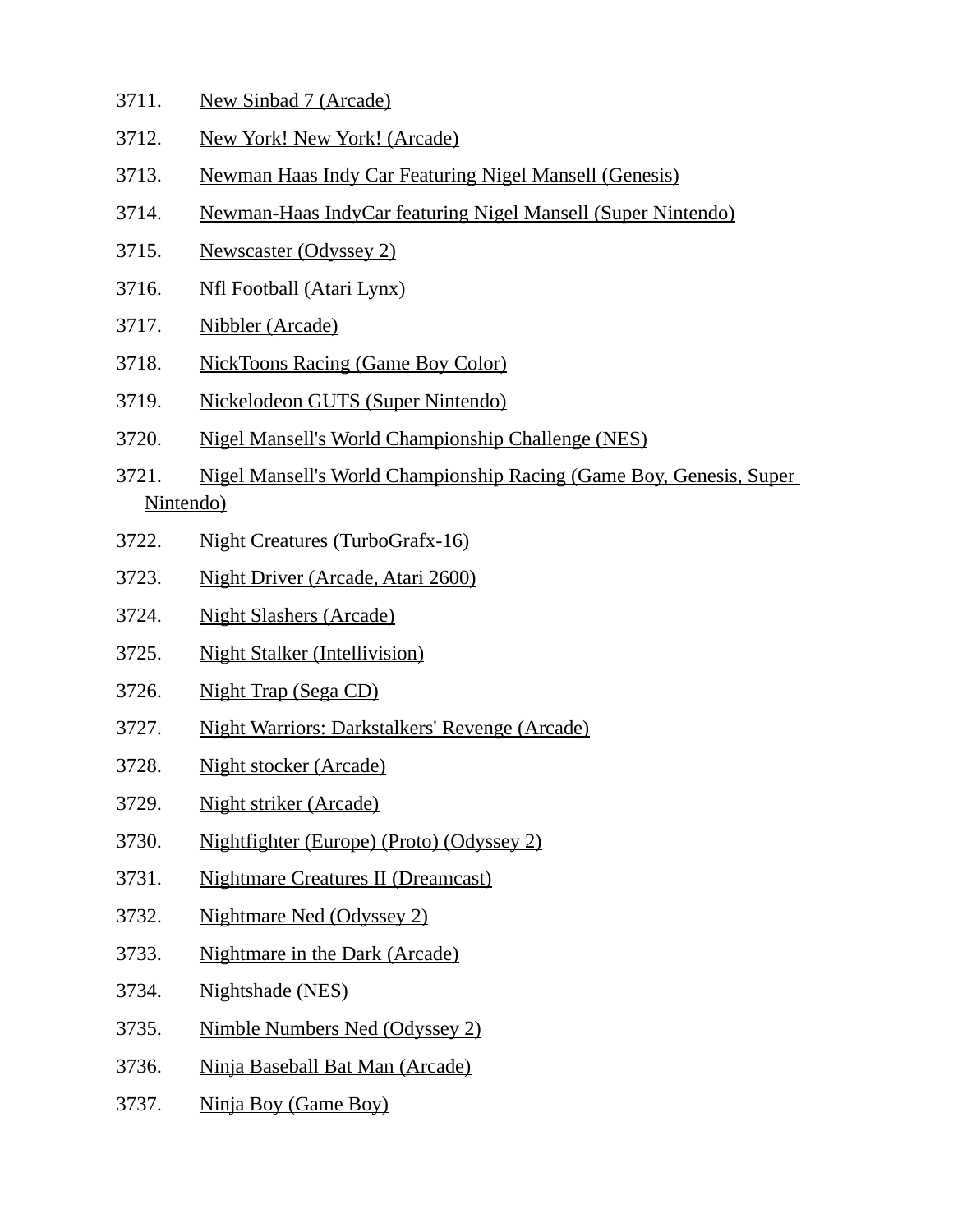- 3738. Ninja Combat (Arcade)
- 3739. Ninja Commando (Arcade)
- 3740. Ninja Crusaders (NES)
- 3741. Ninja Five-O (Game Boy Advance)
- 3742. Ninja Gaiden (Atari Lynx, Game Gear, NES, Sega Master System)
- 3743. Ninja Gaiden II: The Dark Sword of Chaos (NES)
- 3744. Ninja Gaiden III : The Ancient Ship of Doom (Atari Lynx)
- 3745. Ninja Gaiden III: The Ancient Ship of Doom (NES)
- 3746. Ninja Gaiden Shadow (Game Boy)
- 3747. Ninja Gaiden Trilogy (Super Nintendo)
- 3748. Ninja Golf (Atari 7800)
- 3749. Ninja Kid (NES)
- 3750. Ninja Master's (Arcade)
- 3751. Ninja Princess (Colecovision)
- 3752. Ninja Ryuukenden (TurboGrafx-16)
- 3753. Ninja Spirit (Arcade, TurboGrafx-16)
- 3754. Ninja Taro (Game Boy)
- 3755. Ninja Warriors (TurboGrafx-16)
- 3756. Ninja clowns (Arcade)
- 3757. Ninja emaki (Arcade)
- 3758. Ninja kid 2 (Arcade)
- 3759. Ninja-Kun: Majou no Bouken (Arcade)
- 3760. Ninjawarriors (Super Nintendo)
- 3761. Ninku (Game Gear)
- 3762. Nintendo World Cup (Game Boy, NES)
- 3763. Nitro Ball (Arcade)
- 3764. No Escape (Genesis, Super Nintendo)
- 3765. No Fear: Downhill Mountain Biking (Game Boy Color)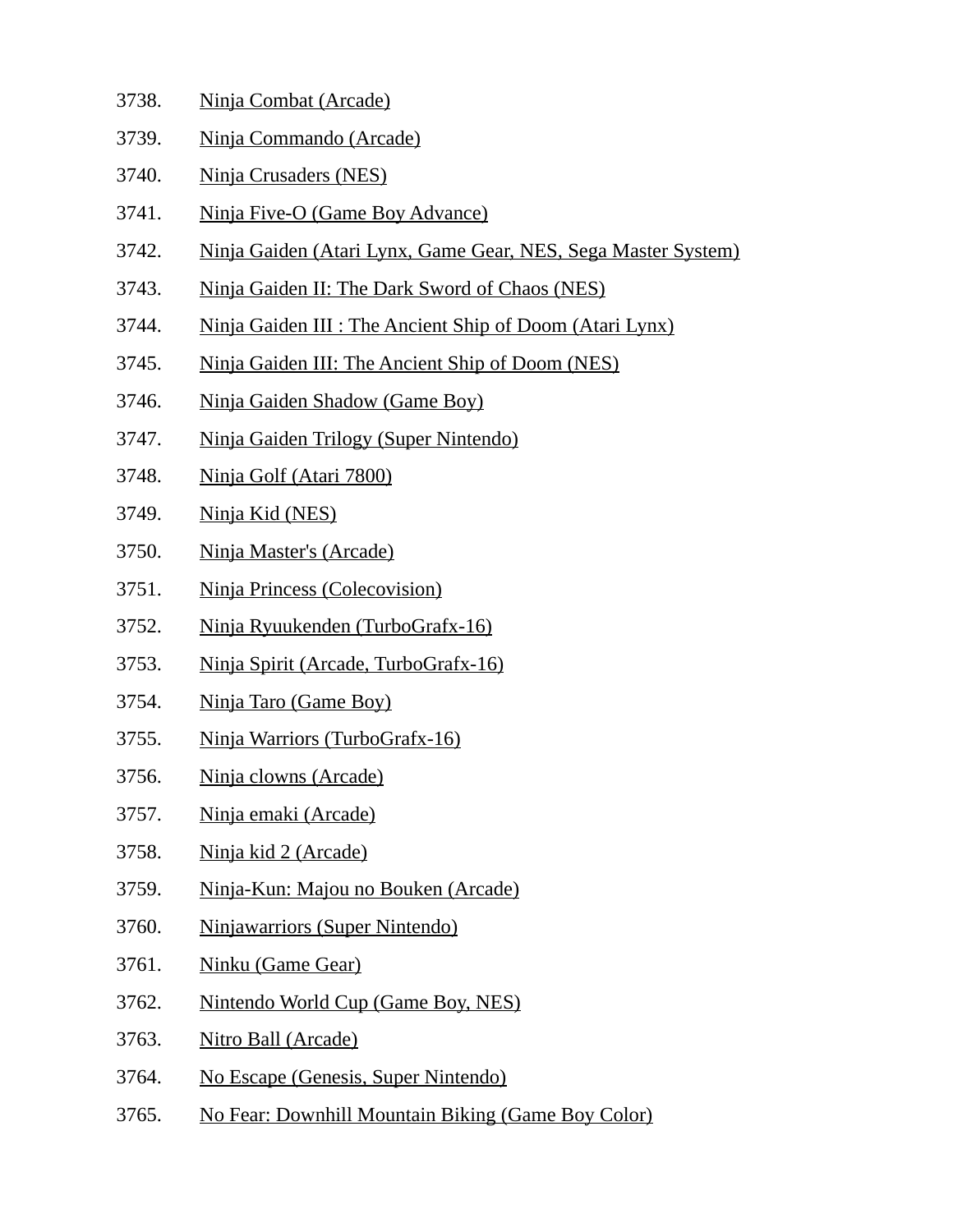- 3766. Nobunaga's Ambition (Game Boy, Genesis, NES, Super Nintendo)
- 3767. Nobunaga's Ambition II (NES)
- 3768. Nolan Ryan's Baseball (Super Nintendo)
- 3769. Normy's Beach Babe-O-Rama (Genesis)
- 3770. North and South (NES)
- 3771. Nosferatu (Super Nintendo)
- 3772. Nostradamus (Arcade)
- 3773. Nova 2001 (Arcade)
- 3774. Nova Blast (Colecovision, Intellivision)
- 3775. Novastorm (PlayStation, Sega CD)
- 3776. Nuclear Strike 64 (Nintendo 64)
- 3777. Numan Athletics (Arcade)
- 3778. Number Jumble (Intellivision)
- 3779. Nunchackun (Arcade)
- 3780. OVERRIDE (TurboGrafx-16)
- 3781. Obelix (Atari 2600)
- 3782. Obitus (Super Nintendo)
- 3783. Oddworld : Abe's Exoddus (PlayStation)
- 3784. Oddworld : Abe's Oddysee (PlayStation)
- 3785. Oddworld Adventures (Game Boy)
- 3786. Oddworld Adventures 2 (Game Boy Color)
- 3787. Oddworld: Munch's Oddysee (Game Boy Advance)
- 3788. Off Road Challenge (Arcade, Nintendo 64)
- 3789. Off The Wall (Arcade)
- 3790. Off The Wall (Bally) (Arcade)
- 3791. Off Your Rocker (Atari 2600)
- 3792. Off the Wall (Atari 2600)
- 3793. Ogre Battle 64: Person of Lordly Caliber (Nintendo 64)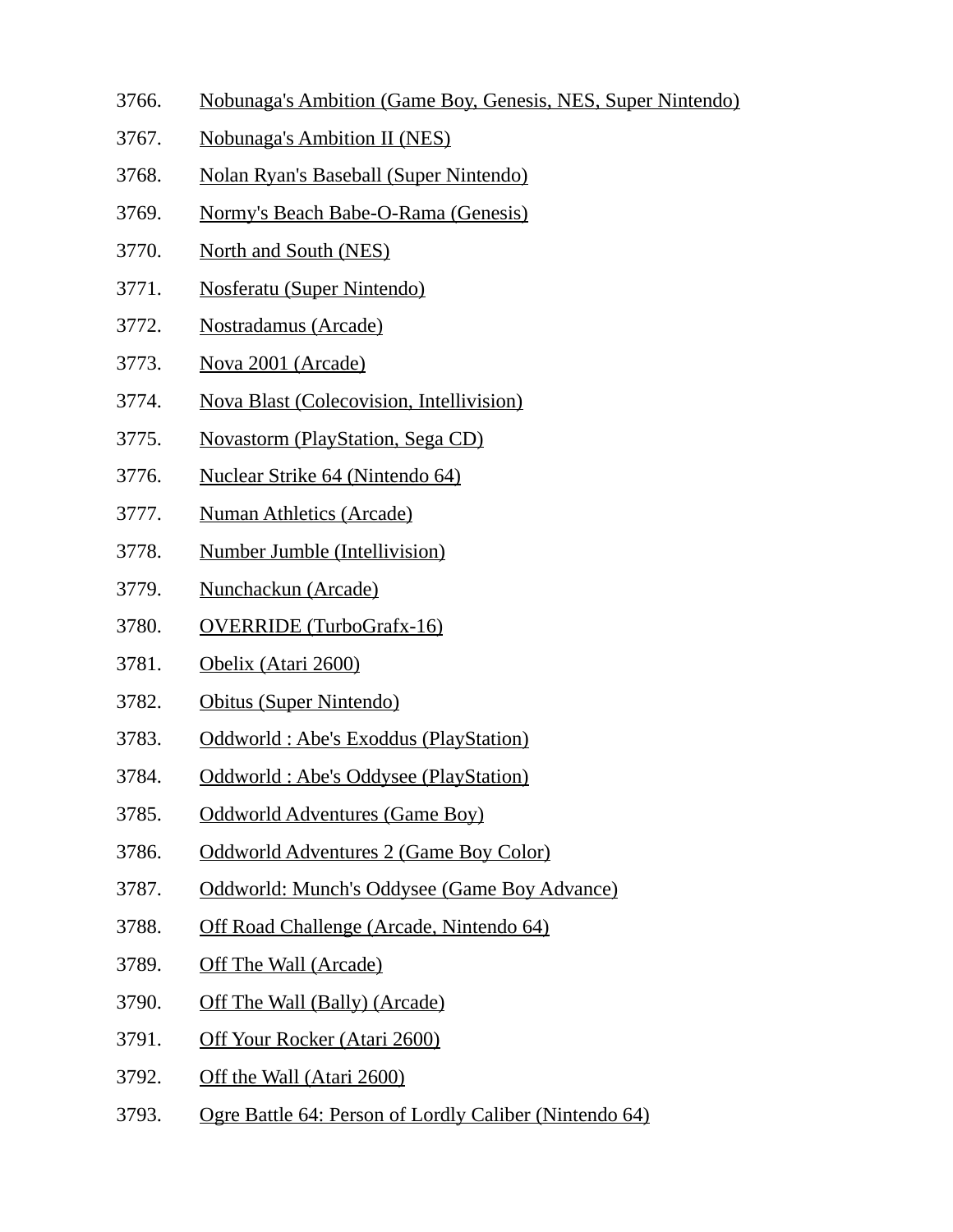- 3794. Ogre Battle: The March of the Black Queen (Super Nintendo)
- 3795. Oh My God! (Arcade)
- 3796. Oil's Well (Colecovision)
- 3797. Oink! (Atari 2600)
- 3798. Oli Boo Chu (Arcade)
- 3799. Olympic Gold (Game Gear)
- 3800. Olympic Gold: Barcelona '92 (Genesis)
- 3801. Olympic Summer Games (Game Boy, Genesis, Super Nintendo)
- 3802. Omega Fighter (Arcade)
- 3803. Omega Race (Arcade, Atari 2600, Colecovision)
- 3804. Omikron : The Nomad Soul (Dreamcast)
- 3805. On the Ball (Super Nintendo)
- 3806. One Piece: Dragon Dream! (Game Boy Advance)
- 3807. One on One Basketball (Colecovision)
- 3808. One-on-One Basketball (Atari 7800)
- 3809. Oni The Ninja Master (Arcade)
- 3810. Onimusha Tactics (Game Boy Advance)
- 3811. Onna Sansirou: Typhoon Gal (Arcade)
- 3812. Operation C (Game Boy)
- 3813. Operation Europe: Path to Victory 1939-45 (Genesis, Super Nintendo)
- 3814. Operation Logic Bomb: The Ultimate Search & Destroy (Super Nintendo)
- 3815. Operation Secret Storm (NES)
- 3816. Operation Thunderbolt (Arcade, Super Nintendo)
- 3817. Operation Wolf (Arcade, NES, Sega Master System, TurboGrafx-16)
- 3818. Orb 3D (NES)
- 3819. Orbitron (Arcade)
- 3820. Ordyne (Arcade, TurboGrafx-16)
- 3821. Oriental Blue (Game Boy Advance)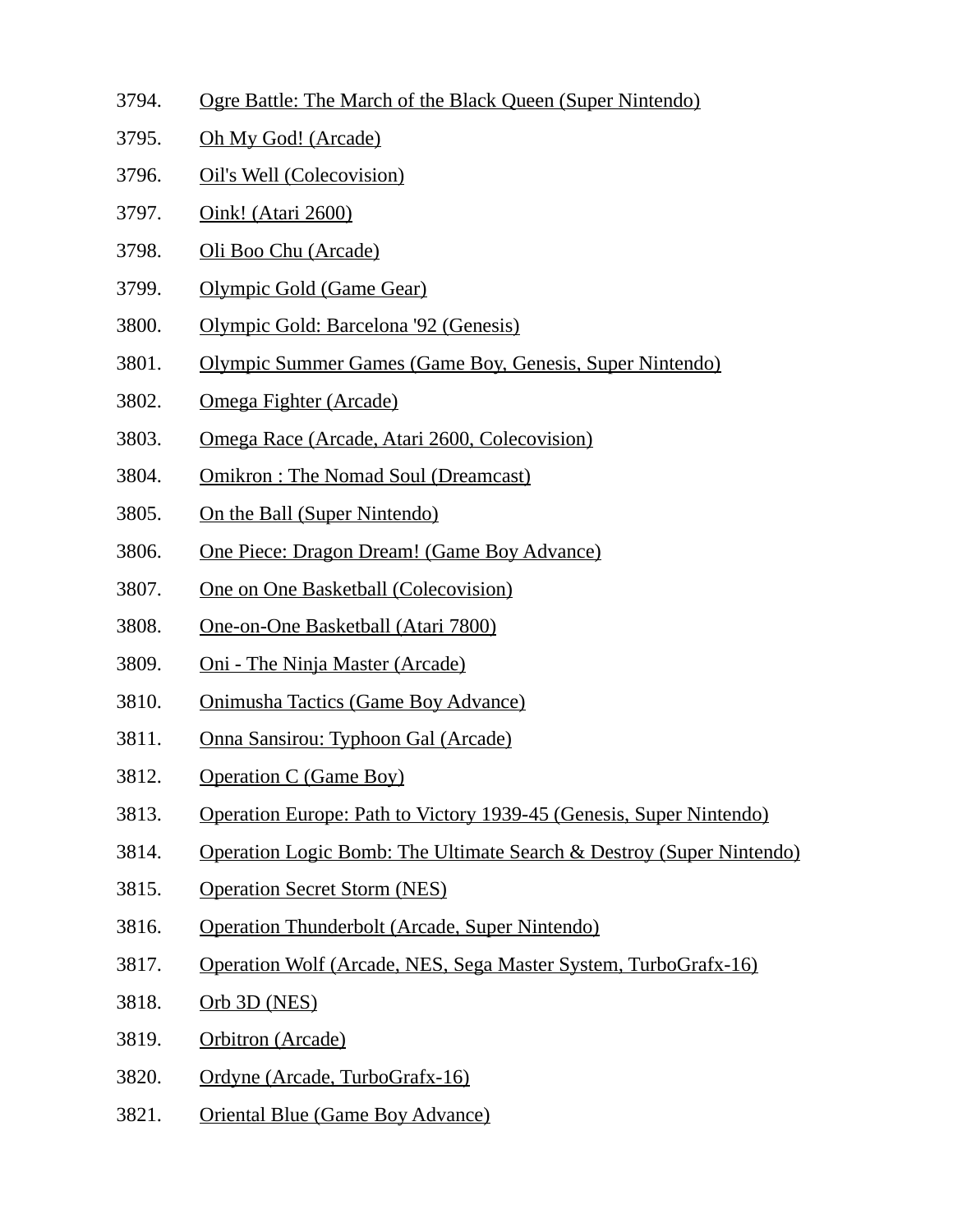- 3822. Oriental Legend (Arcade)
- 3823. Oscar (Arcade, Super Nintendo)
- 3824. Othello (Atari 2600, Game Boy, NES)
- 3825. Out Zone (Arcade)
- 3826. Out of Control (Atari 2600)
- 3827. Out of Gas (Game Boy)
- 3828. Out of this World (Genesis, Super Nintendo)
- 3829. Out of this World / Helicopter Rescue (Odyssey 2)
- 3830. Out to Lunch (Super Nintendo)
- 3831. OutRun (Arcade, Game Gear, Genesis)
- 3832. OutRun 2019 (Genesis)
- 3833. OutRun 3-D (Sega Master System)
- 3834. OutRun Europa (Game Gear)
- 3835. OutRunners (Arcade, Genesis)
- 3836. Outlander (Genesis, Super Nintendo)
- 3837. Outlaw (Atari 2600)
- 3838. Outrun (Sega Master System, TurboGrafx-16)
- 3839. Over Drive (Arcade)
- 3840. OverTop (Arcade)
- 3841. Overlord (NES)
- 3842. Ozma Wars (Arcade)
- 3843. Ozon I (Arcade)
- 3844. P'Radikus Conflict (NES)
- 3845. P-47 Aces (Arcade)
- 3846. P-47: The Phantom Fighter (Arcade)
- 3847. P.O.W.: Prisoners of War (Arcade, NES)
- 3848. P.T. Barnum's Acrobats (Odyssey 2)
- 3849. P.T.O. II: Pacific Theater of Operations (Super Nintendo)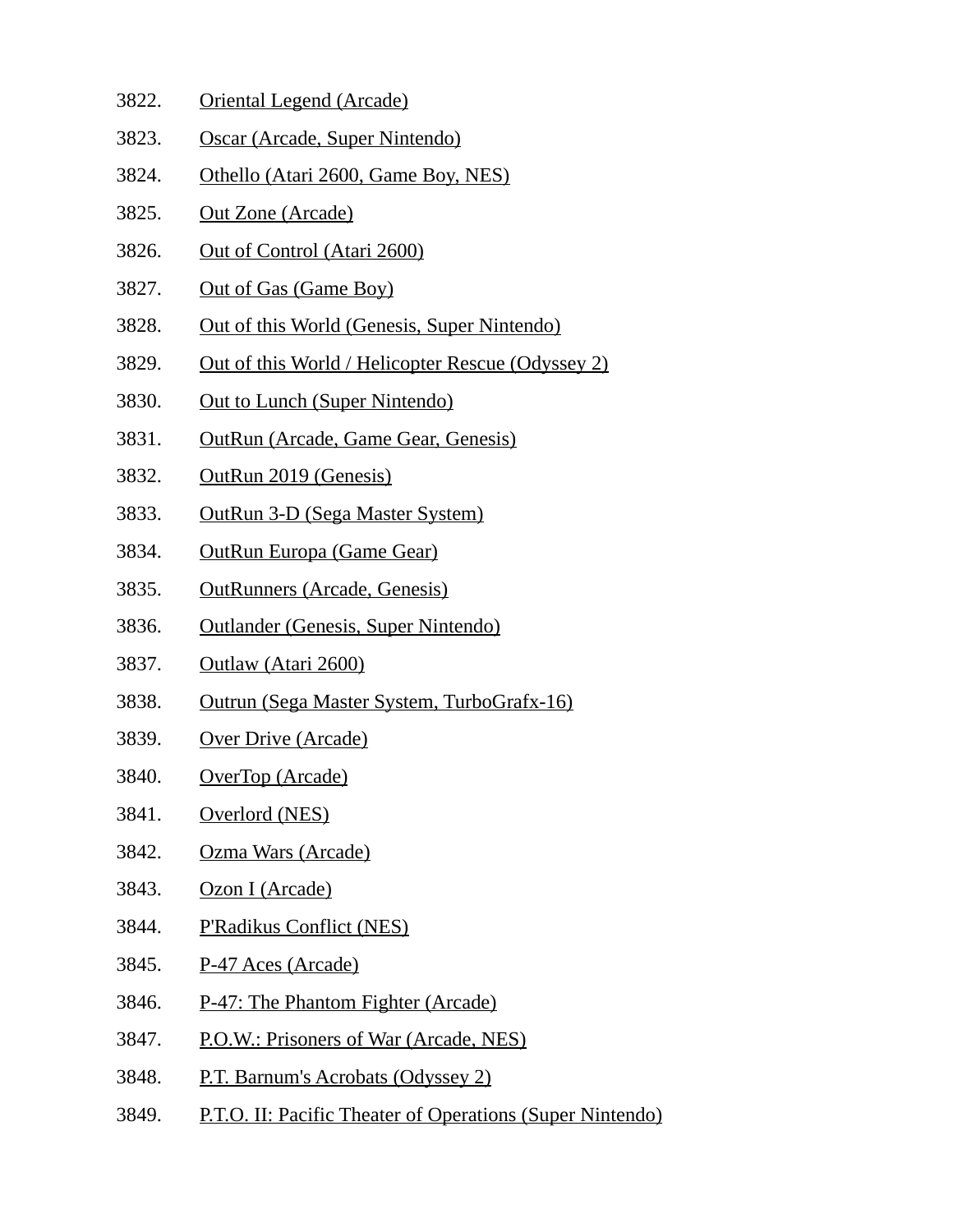- 3850. P.T.O.: Pacific Theater of Operations (Genesis, Super Nintendo)
- 3851. P47 The Freedom Fighter (TurboGrafx-16)
- 3852. PBA Bowling (Intellivision)
- 3853. PGA European Tour (Game Boy, Genesis, Nintendo 64, Super Nintendo)
- 3854. PGA Golf (Intellivision)
- 3855. PGA Tour 96 (Game Boy, Game Gear, Genesis, Super Nintendo)
- 3856. PGA Tour Golf (Game Gear, Genesis, Sega Master System, Super Nintendo)
- 3857. PGA Tour Golf II (Game Gear, Genesis)
- 3858. PGA Tour Golf III (Genesis)
- 3859. PaRappa the Rapper (PlayStation)
- 3860. Pac-Attack (Game Boy, Game Gear, Genesis, Super Nintendo)
- 3861. Pac-In-Time (Super Nintendo)
- 3862. Pac-Land (Arcade, TurboGrafx-16)
- 3863. Pac-Man (Atari 2600, Colecovision, Game Gear, NES)
- 3864. Pac-Man 2: The New Adventures (Genesis, Super Nintendo)
- 3865. Pac-Man Collection (Colecovision, Game Boy Advance)
- 3866. Pac-Man Plus (Arcade)
- 3867. Pac-Man World 2 (Game Boy Advance)
- 3868. Pac-Man: Special Color Edition (Game Boy Color)
- 3869. Pac-Mania (Arcade, Genesis, NES, Sega Master System)
- 3870. Pac-in-Time (Game Boy)
- 3871. Pac-land (Atari Lynx)
- 3872. PacMan (Arcade)
- 3873. PacNPal (Arcade)
- 3874. Pachinko GP (Odyssey 2)
- 3875. Packy & Marlon (Super Nintendo)
- 3876. Pacman (Game Boy)
- 3877. Paddle Mania (Arcade)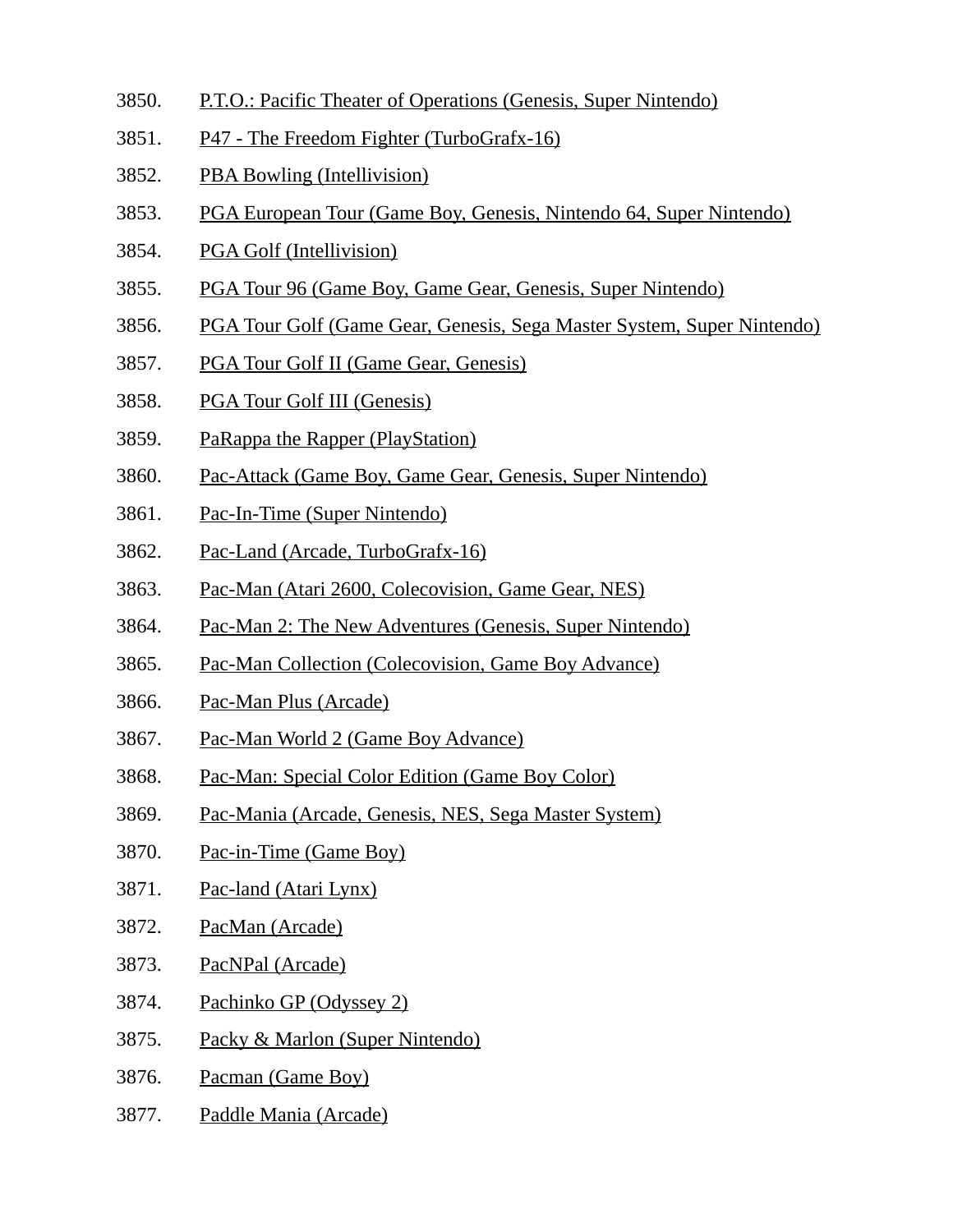- 3878. Pairs / Space Rendezvous / Logic (Odyssey 2)
- 3879. Paladin's Quest (Super Nintendo)
- 3880. Palamedes (Arcade, Game Boy, NES)
- 3881. Pandora's Palace (Arcade)
- 3882. Pang Pom's (Arcade)
- 3883. Pang! 3 (Arcade)
- 3884. Panic Restaurant (NES)
- 3885. Panic! (Sega CD)
- 3886. Panzer General (PlayStation)
- 3887. Paper Mario (Nintendo 64)
- 3888. Paperboy (Arcade, Atari Lynx, Game Boy, Game Boy Color, Game Gear, Genesis, NES, Nintendo 64, Sega Master System)
- 3889. Paperboy 2 (Game Boy, Game Gear, Genesis, NES, Super Nintendo)
- 3890. Papyrus (Game Boy Color)
- 3891. Paranoia (TurboGrafx-16)
- 3892. Parasite Eve (PlayStation)
- 3893. Parasite Eve II (PlayStation)
- 3894. Parasol Stars: The Story of Bubble Bobble III (TurboGrafx-16)
- 3895. Parlour Games (Sega Master System)
- 3896. Parodius (Game Boy)
- 3897. Parodius Da! Shinwa Kara Owarai He (TurboGrafx-16)
- 3898. Parodius Da! Shinwa kara Owarai e (Arcade)
- 3899. Pass (Arcade)
- 3900. Pat Riley Basketball (Genesis, Sega Master System)
- 3901. Pebble Beach Golf Links (Genesis)
- 3902. Peek-a-boo (Colecovision)
- 3903. Peetan (Game Boy)
- 3904. Peggle (Arcade)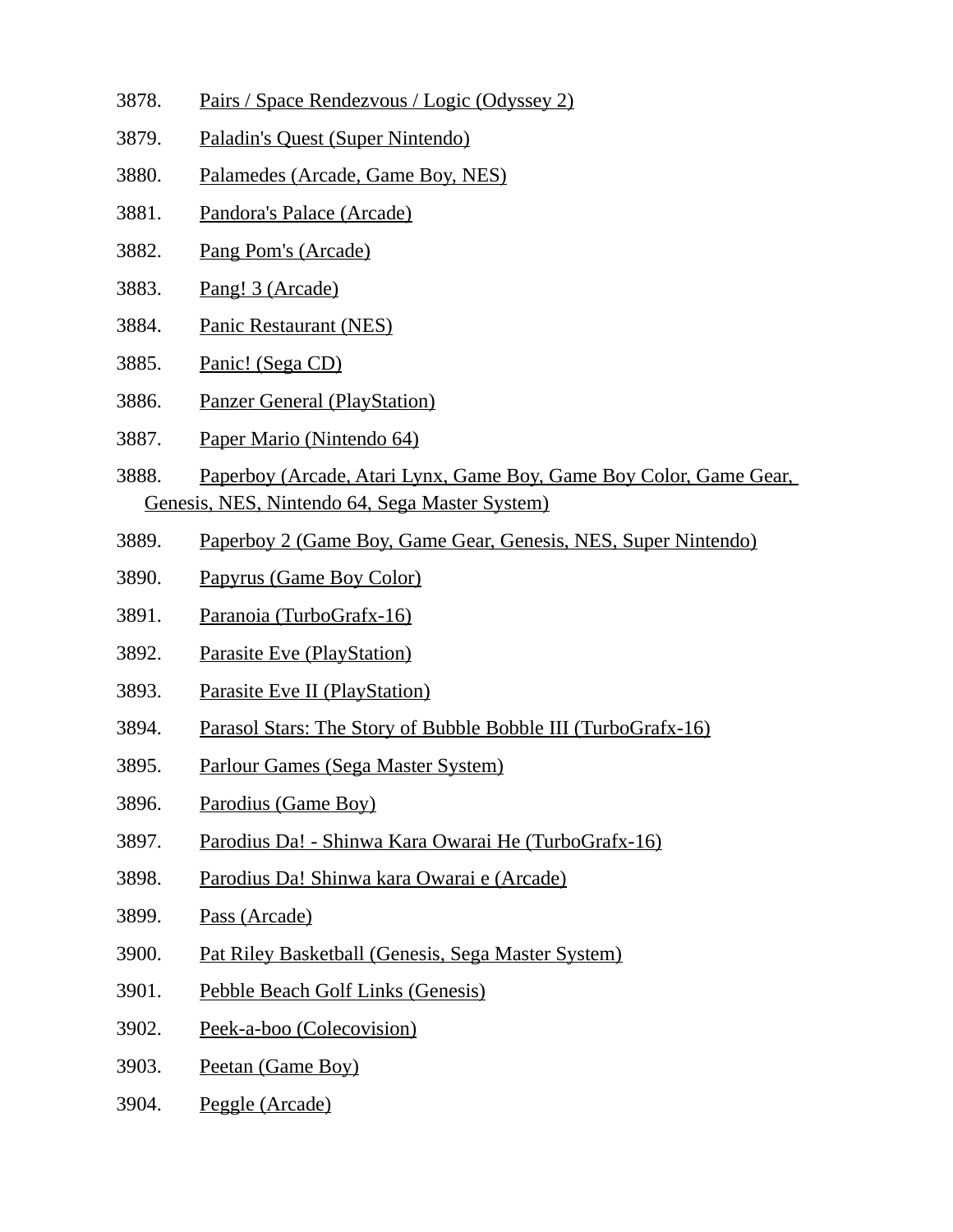- 3905. Peke to Poko no Daruman Busters (Game Boy)
- 3906. Pele II: World Tournament Soccer (Genesis)
- 3907. Pele! (Genesis)
- 3908. Pengo (Arcade, Atari 2600, Game Gear)
- 3909. Penguin Brothers (Arcade)
- 3910. Penguin Land (Sega Master System)
- 3911. Penguin Wars (Game Boy)
- 3912. Penguin-Kun Wars (Arcade)
- 3913. Penta Dragon (Game Boy)
- 3914. Pepenga Pengo (Genesis)
- 3915. Pepper II (Arcade, Colecovision)
- 3916. Perfect Dark (Game Boy Color, Nintendo 64)
- 3917. Performan (Arcade)
- 3918. Pesterminator: The Western Exterminator (NES)
- 3919. Pete Rose Baseball (Atari 2600, Atari 7800)
- 3920. Pete Sampras Tennis (Game Gear)
- 3921. Peter Pack Rat (Arcade)
- 3922. Phalanx (Game Boy Advance, Super Nintendo)
- 3923. Phantasy Star (Sega Master System)
- 3924. Phantasy Star Adventure (Game Gear)
- 3925. Phantasy Star Collection (Game Boy Advance)
- 3926. Phantasy Star Gaiden (Game Gear)
- 3927. Phantasy Star II (Genesis)
- 3928. Phantasy Star III: Generations of Doom (Genesis)
- 3929. Phantasy Star IV (Genesis)
- 3930. Phantom 2040 (Game Gear, Super Nintendo)
- 3931. Phantom Air Mission (Game Boy)
- 3932. Phantom Fighter (NES)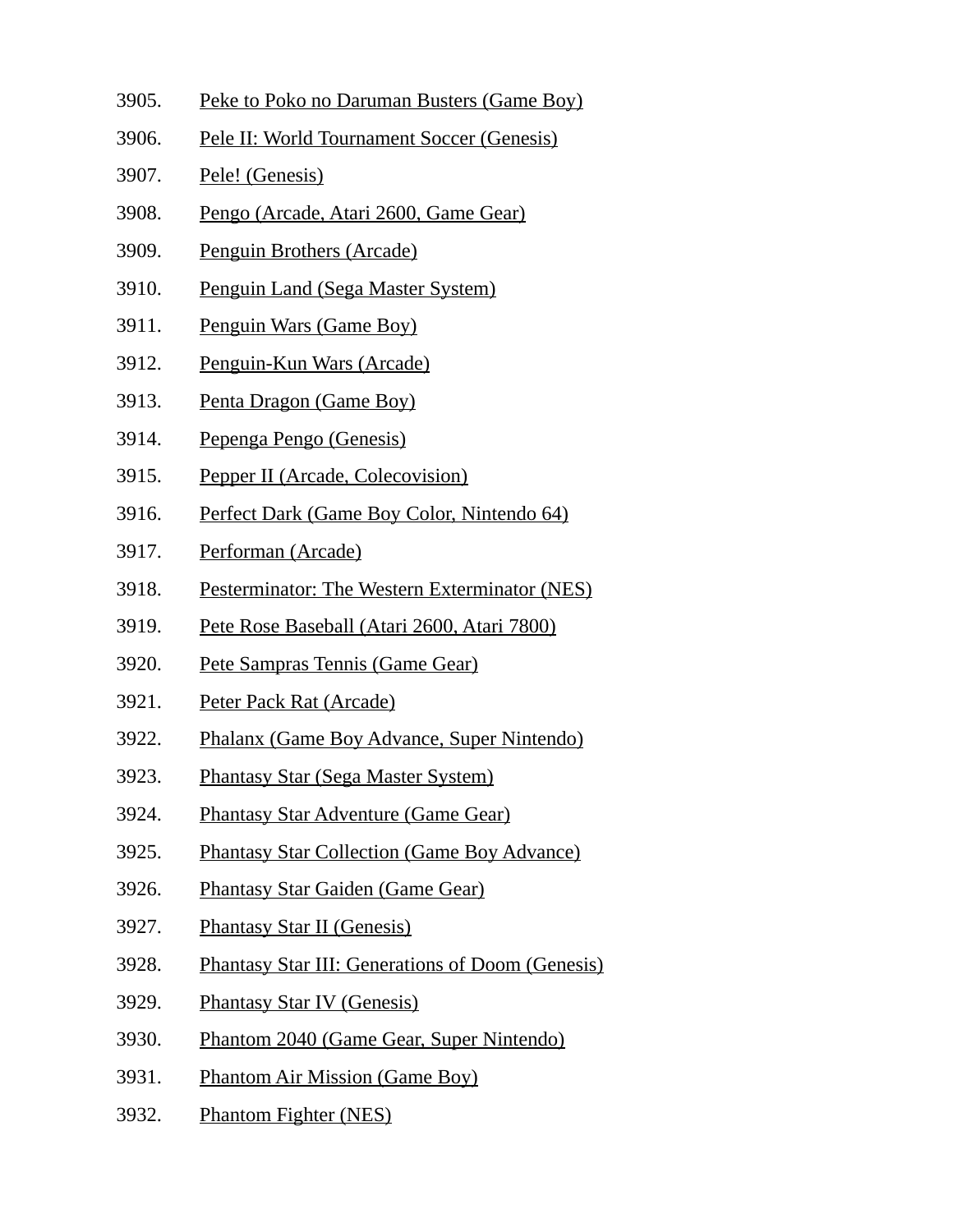- 3933. Phelios (Arcade, Genesis)
- 3934. Phoenix (Arcade, Atari 2600)
- 3935. Phozon (Arcade)
- 3936. Pick Axe Pete (Odyssey 2)
- 3937. Pickin' (Arcade)
- 3938. Picnic (Atari 2600)
- 3939. Pictionary: The Game of Video Quick Draw (NES)
- 3940. Piece o' Cake (Atari 2600)
- 3941. Pieces (Super Nintendo)
- 3942. Pierre le Chef Is... Out to Lunch (Game Boy)
- 3943. Pig Out (Arcade)
- 3944. Pigs in Space (Atari 2600)
- 3945. Pigskin 621AD (Arcade)
- 3946. Pilotwings (Super Nintendo)
- 3947. Pilotwings 64 (Nintendo 64)
- 3948. Pin Bot (NES)
- 3949. Pinball (Intellivision, NES)
- 3950. Pinball Action (Arcade)
- 3951. Pinball Deluxe (Game Boy)
- 3952. Pinball Dreams (Game Boy, Super Nintendo)
- 3953. Pinball Fantasies (Super Nintendo)
- 3954. Pinball Jam (Atari Lynx)
- 3955. Pinball Mania (Game Boy)
- 3956. Pinball Quest (NES)
- 3957. Pinball: Revenge of the 'Gator (Game Boy)
- 3958. Pinbo (Arcade)
- 3959. Pink Goes to Hollywood (Genesis, Super Nintendo)
- 3960. Pinocchio (Genesis, Super Nintendo)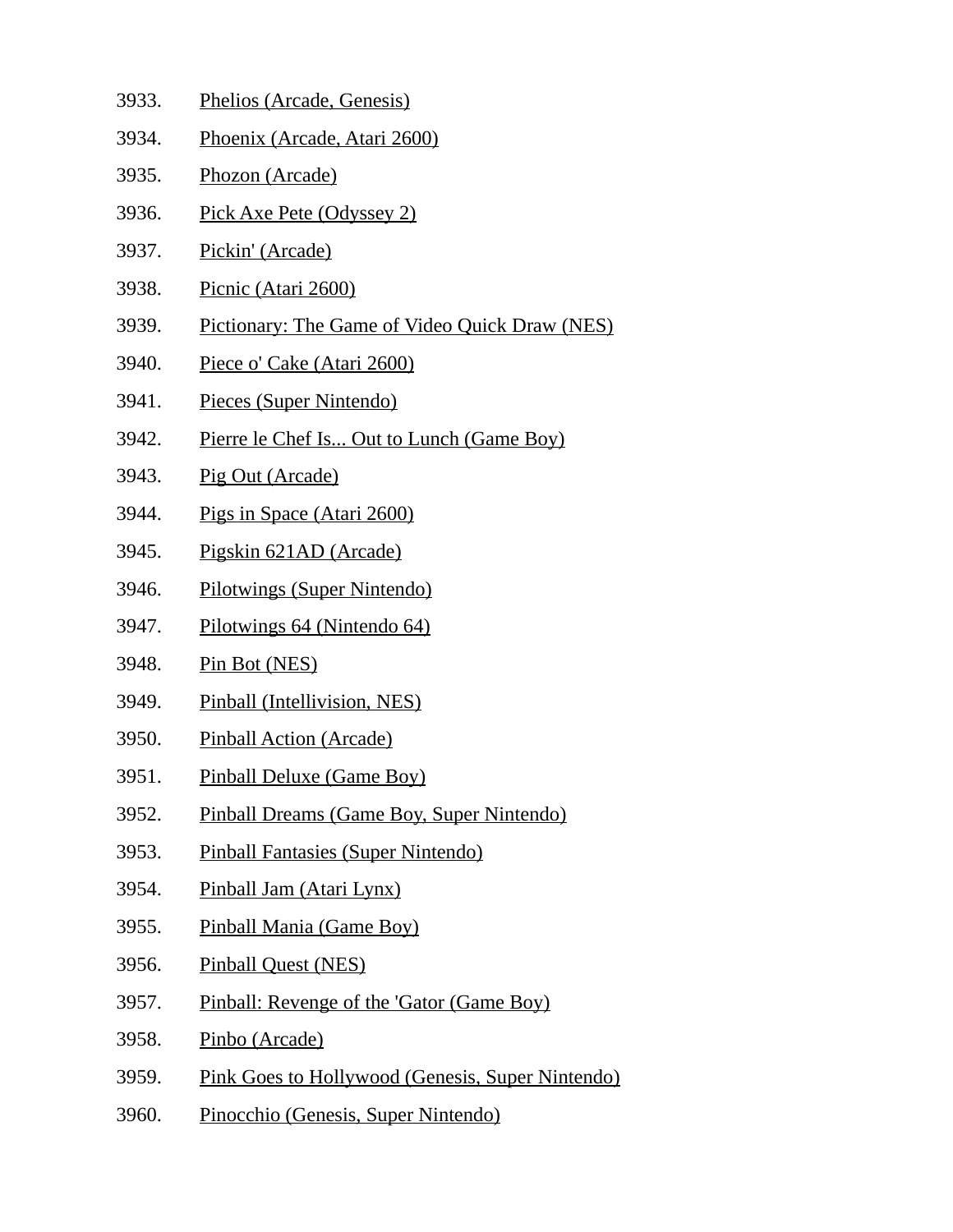- 3961. Pioneer Balloon (Arcade)
- 3962. Pipe Dream (Arcade, Game Boy, NES)
- 3963. Pirate Pete (Arcade)
- 3964. Pirate Ship Higemaru (Arcade)
- 3965. Pirates (Arcade)
- 3966. Pirates of the Caribbean: Dead Man's Chest (Game Boy Advance)
- 3967. Pirates of the Caribbean: The Curse of the Black Pearl (Game Boy Advance)
- 3968. Pirates! (NES)
- 3969. Pirates! Gold (Genesis)
- 3970. Pisces (Arcade)
- 3971. Pistol Daimyo no Bouken (Arcade)
- 3972. Pit & Run (Arcade)
- 3973. Pit Fighter (Arcade, Game Boy)
- 3974. Pit-Fighter (Genesis, Sega Master System, Super Nintendo)
- 3975. Pit-fighter (Atari Lynx)
- 3976. Pitcher's Duel (Vectrex)
- 3977. Pitfall 3D : Beyond the Jungle (PlayStation)
- 3978. Pitfall II Arcade (Colecovision)
- 3979. Pitfall II: Lost Caverns (Arcade, Atari 2600, Colecovision)
- 3980. Pitfall! (Colecovision, Intellivision)
- 3981. Pitfall!: Pitfall Harry's Jungle Adventure (Atari 2600)
- 3982. Pitfall: Beyond the Jungle (Game Boy Color)
- 3983. Pitfall: The Lost Expedition (Game Boy Advance)
- 3984. Pitfall: The Mayan Adventure (Genesis, Sega 32X, Sega CD, Super Nintendo)
- 3985. Pitman (Game Boy)
- 3986. Pitstop (Colecovision)
- 3987. Planet Patrol (Atari 2600)
- 3988. Planet Smashers (Atari 7800)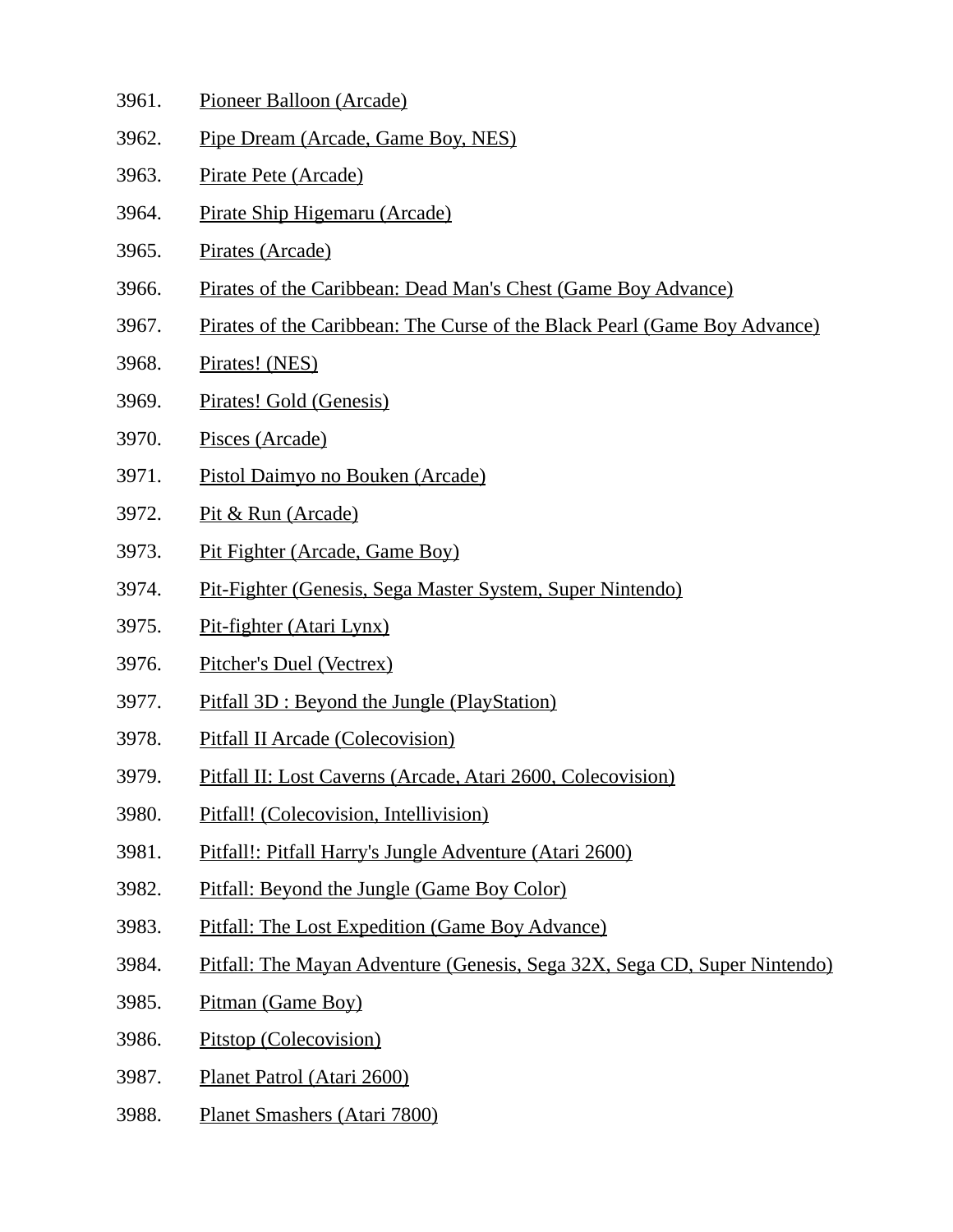- 3989. Planet of the Apes (Game Boy Color)
- 3990. Plaque Attack (Atari 2600)
- 3991. Plasma Sword : Nightmare of Bilstein (Dreamcast)
- 3992. Platoon (NES)
- 3993. Play Action Football (Game Boy)
- 3994. PlayBall! (Arcade)
- 3995. Player Manager 2001 (Game Boy Color)
- 3996. Playmobil Interactive: Laura (Game Boy Color)
- 3997. Playtag (Odyssey 2)
- 3998. Pleasure Goal: 5 on 5 Mini Soccer (Arcade)
- 3999. Pleiads (Arcade)
- 4000. Plok (Super Nintendo)
- 4001. Plotting (Arcade)
- 4002. Plump Pop (Arcade)
- 4003. Plus Alpha (Arcade)
- 4004. Pnickies (Arcade)
- 4005. Pocahontas (Game Boy, Genesis)
- 4006. Pocket Billiards (Odyssey 2)
- 4007. Pocket Bomberman (Game Boy Color)
- 4008. Pocket Bowling (Game Boy Color)
- 4009. Pocket Soccer (Game Boy Color)
- 4010. Pocky & Rocky (Super Nintendo)
- 4011. Pocky & Rocky 2 (Super Nintendo)
- 4012. Pocky & Rocky with Becky (Game Boy Advance)
- 4013. Poitto! (Arcade)
- 4014. Poker Face Paul's Blackjack (Game Gear)
- 4015. Poker Face Paul's Gin (Game Gear)
- 4016. Poker Face Paul's Poker (Game Gear)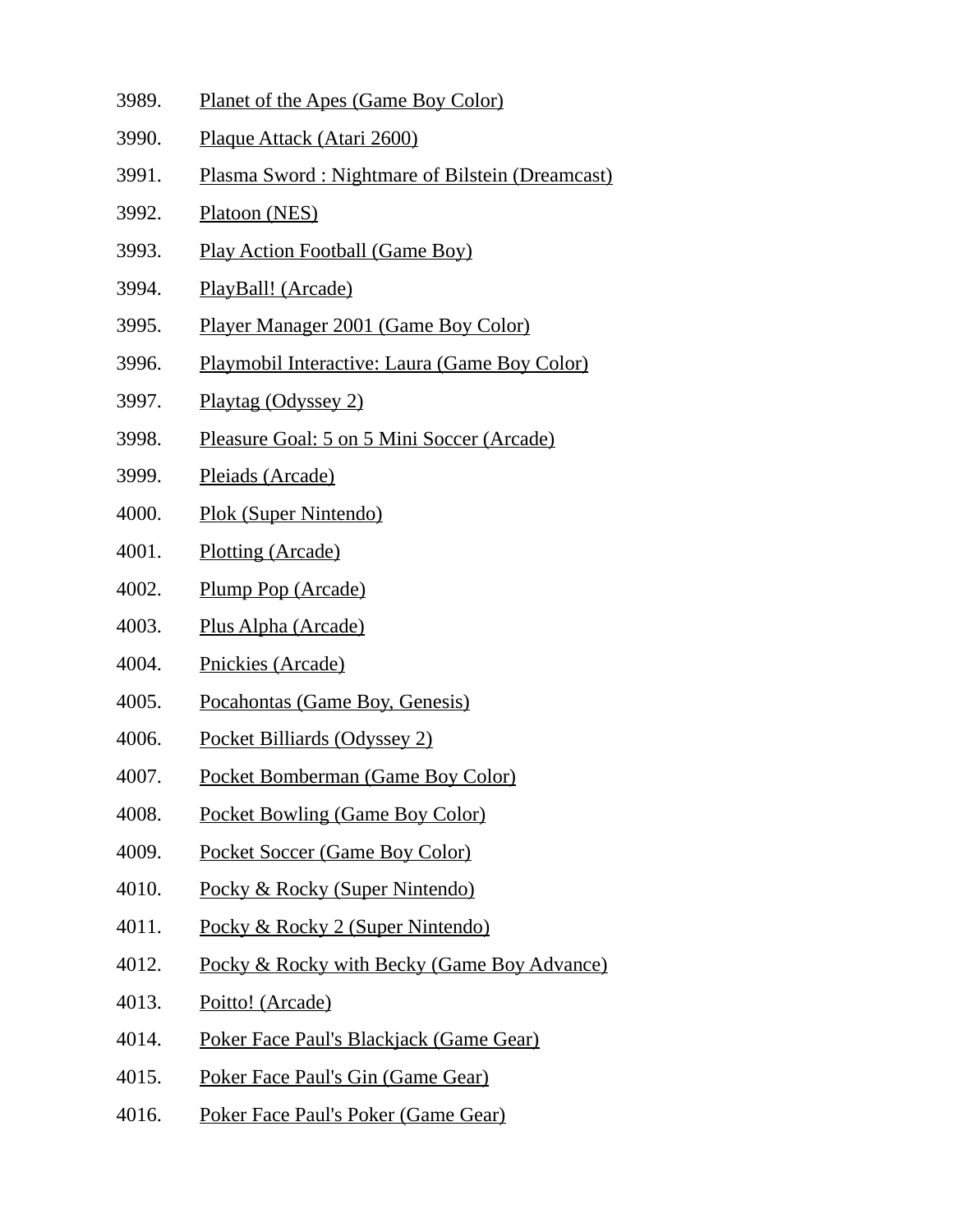- 4017. Poker Face Paul's Solitaire (Game Gear)
- 4018. Pokémon Crystal Version (Game Boy Color)
- 4019. Pokémon Emerald (Game Boy Advance)
- 4020. Pokémon Gold Version (Game Boy Color)
- 4021. Pokémon Green Version (Game Boy)
- 4022. Pokémon Mystery Dungeon: Red Rescue Team (Game Boy Advance)
- 4023. Pokémon Pinball (Game Boy Color)
- 4024. Pokémon Pinball Ruby & Sapphire (Game Boy Advance)
- 4025. Pokémon Puzzle Challenge (Game Boy Color)
- 4026. Pokémon Puzzle League (Nintendo 64)
- 4027. Pokémon Ruby (Game Boy Advance)
- 4028. Pokémon Sapphire (Game Boy Advance)
- 4029. Pokémon Silver Version (Game Boy Color)
- 4030. Pokémon Snap (Nintendo 64)
- 4031. Pokémon Stadium (Nintendo 64)
- 4032. Pokémon Stadium 2 (Nintendo 64)
- 4033. Pokémon Trading Card Game (Game Boy Color)
- 4034. Pokémon Yellow Version (Game Boy Color)
- 4035. Pokémon: Blue Version (Game Boy)
- 4036. Pokémon: Red Version (Game Boy)
- 4037. Polar Rescue (Vectrex)
- 4038. Polaris (Arcade, Atari 2600)
- 4039. Polaris SnoCross (Game Boy Color)
- 4040. Polarium Advance (Game Boy Advance)
- 4041. Pole Position (Arcade, Atari 2600, Intellivision, Vectrex)
- 4042. Pole Position II (Arcade, Atari 7800)
- 4043. Police Trainer (Arcade)
- 4044. Pollux (Arcade)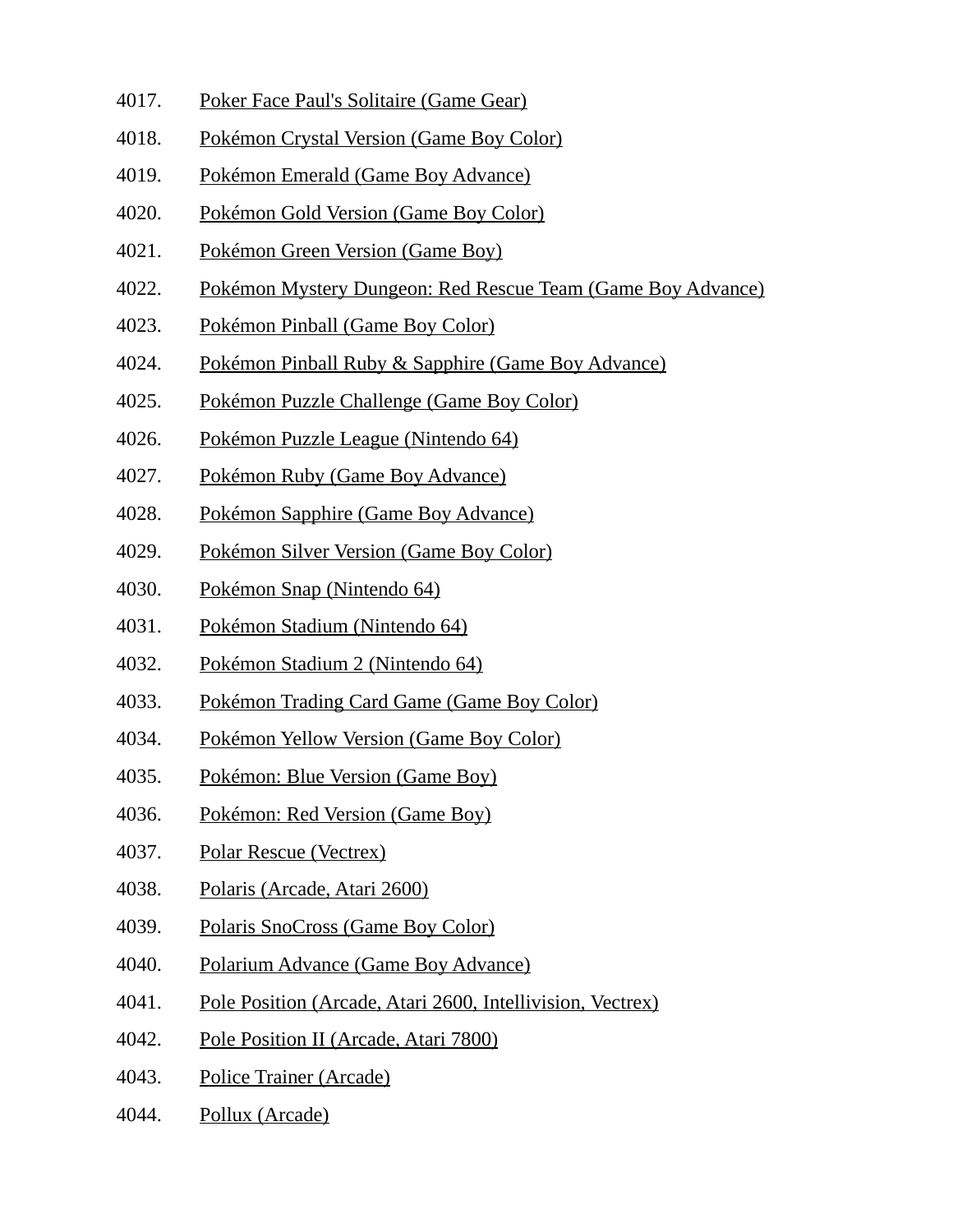- 4045. Poly-Play (Arcade)
- 4046. Pong (Intellivision)
- 4047. Ponpoko (Arcade)
- 4048. Pool Shark (Arcade)
- 4049. Pooyan (Arcade, Atari 2600, Colecovision)
- 4050. Pop 'n Bounce (Arcade)
- 4051. Pop Flamer (Arcade)
- 4052. Pop'n Pop (Arcade)
- 4053. Pop'n pop (Game Boy Color)
- 4054. Popeye (Arcade, Atari 2600, Colecovision, Game Boy, Intellivision, NES, Odyssey 2)
- 4055. Popeye 2 (Game Boy)
- 4056. Popful Mail (Sega CD)
- 4057. Popper (Arcade)
- 4058. Populous (Game Boy, Genesis, Sega Master System, Super Nintendo, TurboGrafx-16)
- 4059. Porky (Arcade)
- 4060. Porky Pig's Haunted Holiday (Super Nintendo)
- 4061. Porky's (Atari 2600, Colecovision)
- 4062. Port Man (Arcade)
- 4063. Poseidon Wars 3-D (Sega Master System)
- 4064. Poto Poto (Arcade)
- 4065. Pound For Pound (Arcade)
- 4066. Power Blade (NES)
- 4067. Power Blade 2 (NES)
- 4068. Power Drift (TurboGrafx-16)
- 4069. Power Drive (Genesis)
- 4070. Power Eleven (TurboGrafx-16)
- 4071. Power Factor (Atari Lynx)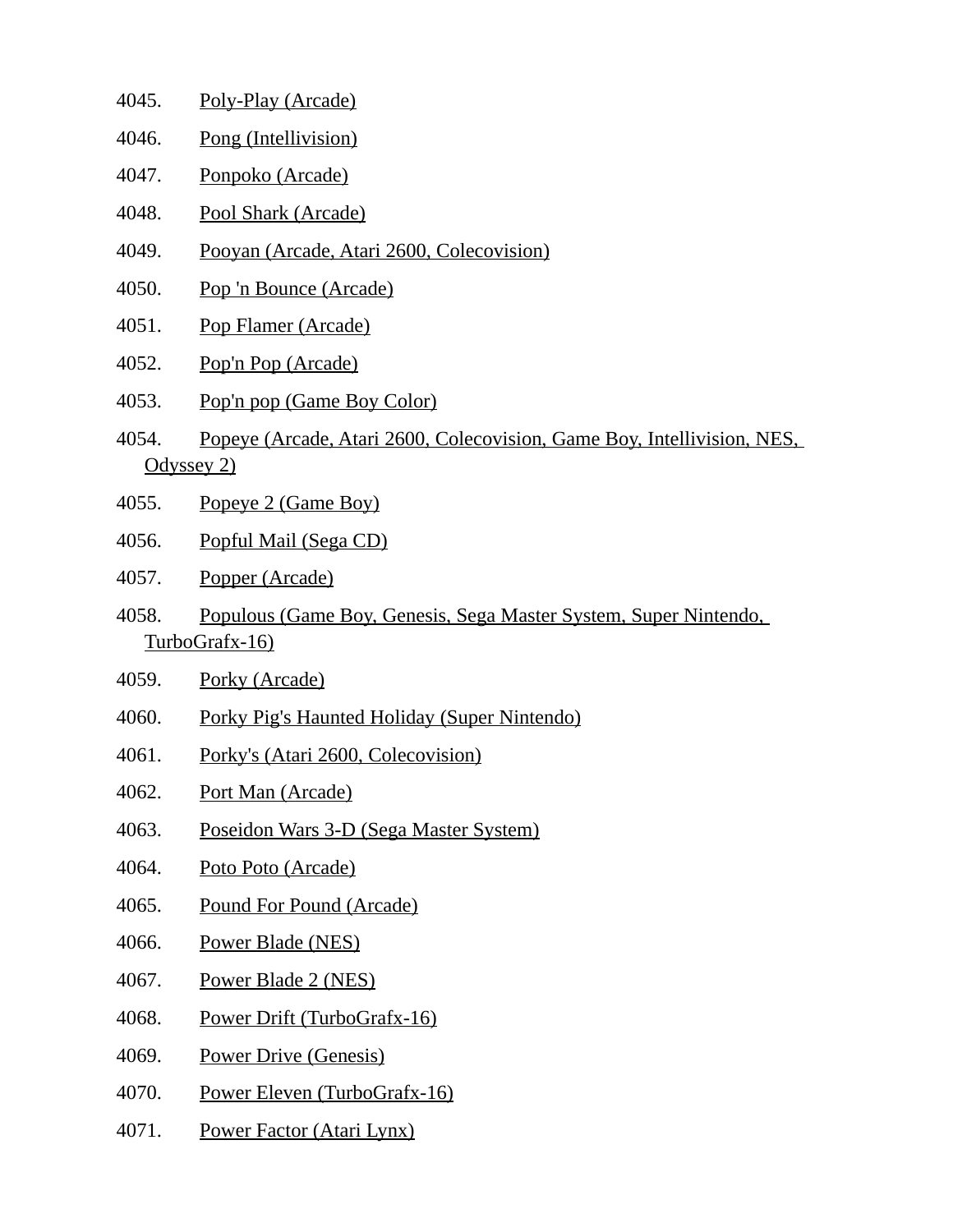- 4072. Power Gate (TurboGrafx-16)
- 4073. Power Golf (TurboGrafx-16)
- 4074. Power Instinct (Arcade, Super Nintendo)
- 4075. Power Instinct 2 (Arcade)
- 4076. Power League (TurboGrafx-16)
- 4077. Power League '93 (TurboGrafx-16)
- 4078. Power League II (TurboGrafx-16)
- 4079. Power League III (TurboGrafx-16)
- 4080. Power League IV (TurboGrafx-16)
- 4081. Power League V (TurboGrafx-16)
- 4082. Power Lords (Odyssey 2)
- 4083. Power Lords Quest for Volcan (Colecovision)
- 4084. Power Mission (Game Boy)
- 4085. Power Monger (Sega CD)
- 4086. Power Moves (Super Nintendo)
- 4087. Power Piggs of the Dark Age (Super Nintendo)
- 4088. Power Play (Arcade)
- 4089. Power Punch II (NES)
- 4090. Power Quest (Game Boy Color)
- 4091. Power Racer (Game Boy)
- 4092. Power Rangers Zeo: Battle Racers (Super Nintendo)
- 4093. Power Rangers: Lightspeed Rescue (Game Boy Color, Nintendo 64)
- 4094. Power Rangers: Time Force (Game Boy Color)
- 4095. Power Spike Pro Beach Volleyball (Game Boy Color)
- 4096. Power Spikes (Arcade)
- 4097. Power Spikes II (Arcade)
- 4098. Power Sports (TurboGrafx-16)
- 4099. Power Stone (Dreamcast)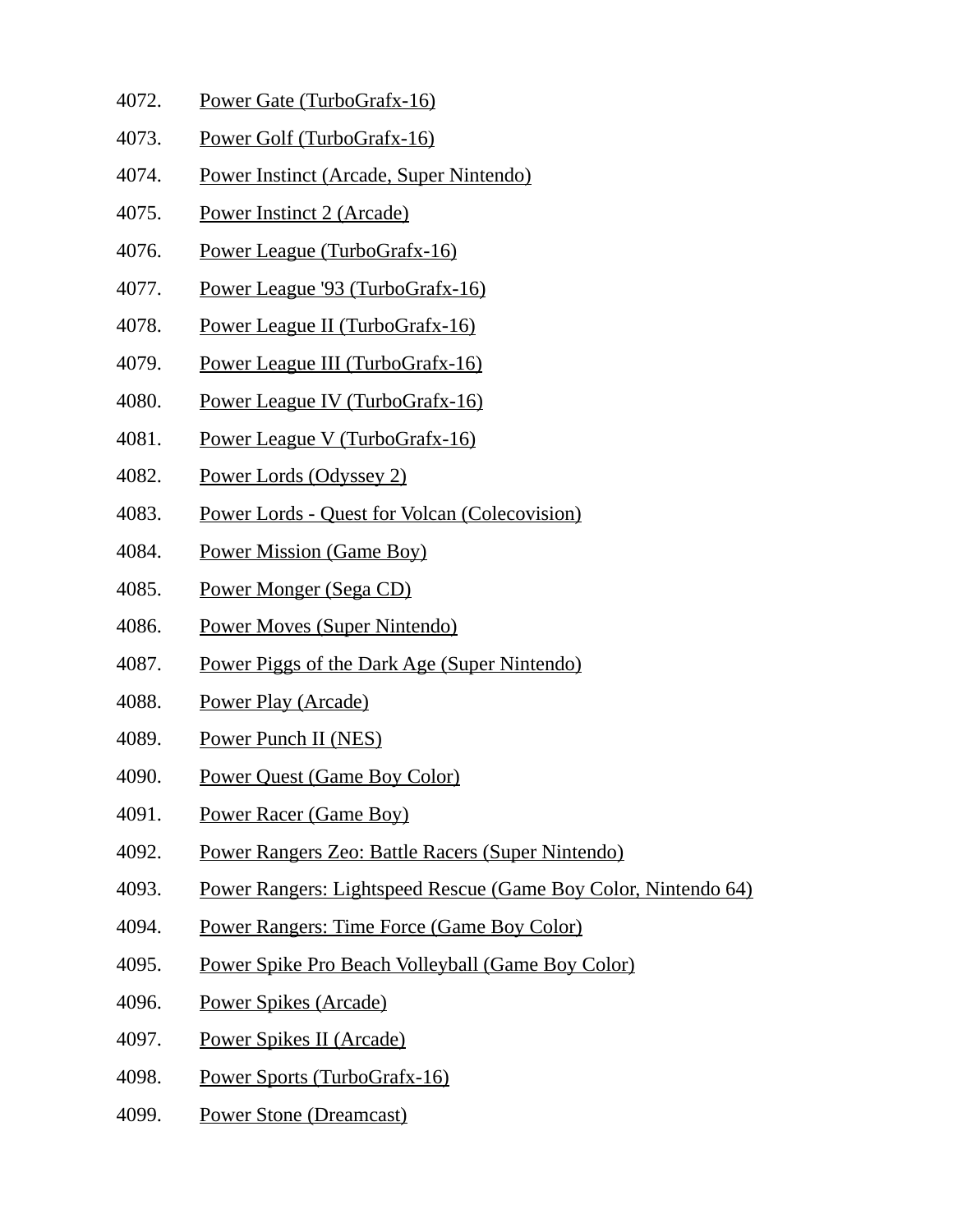- 4100. Power Stone 2 (Dreamcast)
- 4101. Power Strike (Sega Master System)
- 4102. Power Strike II (Game Gear, Sega Master System)
- 4103. Power Surge (Arcade)
- 4104. Power Tennis (TurboGrafx-16)
- 4105. Powerball (Genesis)
- 4106. Prebillian (Arcade)
- 4107. Predator (NES)
- 4108. Predator 2 (Game Gear, Genesis, Sega Master System)
- 4109. Prehistoric Isle (Arcade)
- 4110. Prehistoric Isle 2 (Arcade)
- 4111. Prehistorik Man (Game Boy, Super Nintendo)
- 4112. Premier Manager (Genesis)
- 4113. Premier Manager 97 (Genesis)
- 4114. Premier Soccer (Arcade)
- 4115. Prendre l'Argent et Fuir (Odyssey 2)
- 4116. Pressure Cooker (Atari 2600)
- 4117. Pretty Soldier Sailor Moon (Arcade)
- 4118. Primal Rage (Arcade, Game Boy, Game Gear, PlayStation, Sega 32X, Super Nintendo)
- 4119. Prime Time NFL Starring Deion Sanders (Genesis)
- 4120. Prince Of Persia (TurboGrafx-CD)
- 4121. Prince of Persia (Game Boy, Game Boy Color, Game Gear, Genesis, NES, Sega CD, Super Nintendo)
- 4122. Prince of Persia 2: The Shadow & The Flame (Super Nintendo)
- 4123. Prince of Persia : Arabian Nights (Dreamcast)
- 4124. Prince of Persia: The Sands of Time (Game Boy Advance)
- 4125. Princess Quest (Colecovision)
- 4126. Princess Tomato in the Salad Kingdom (NES)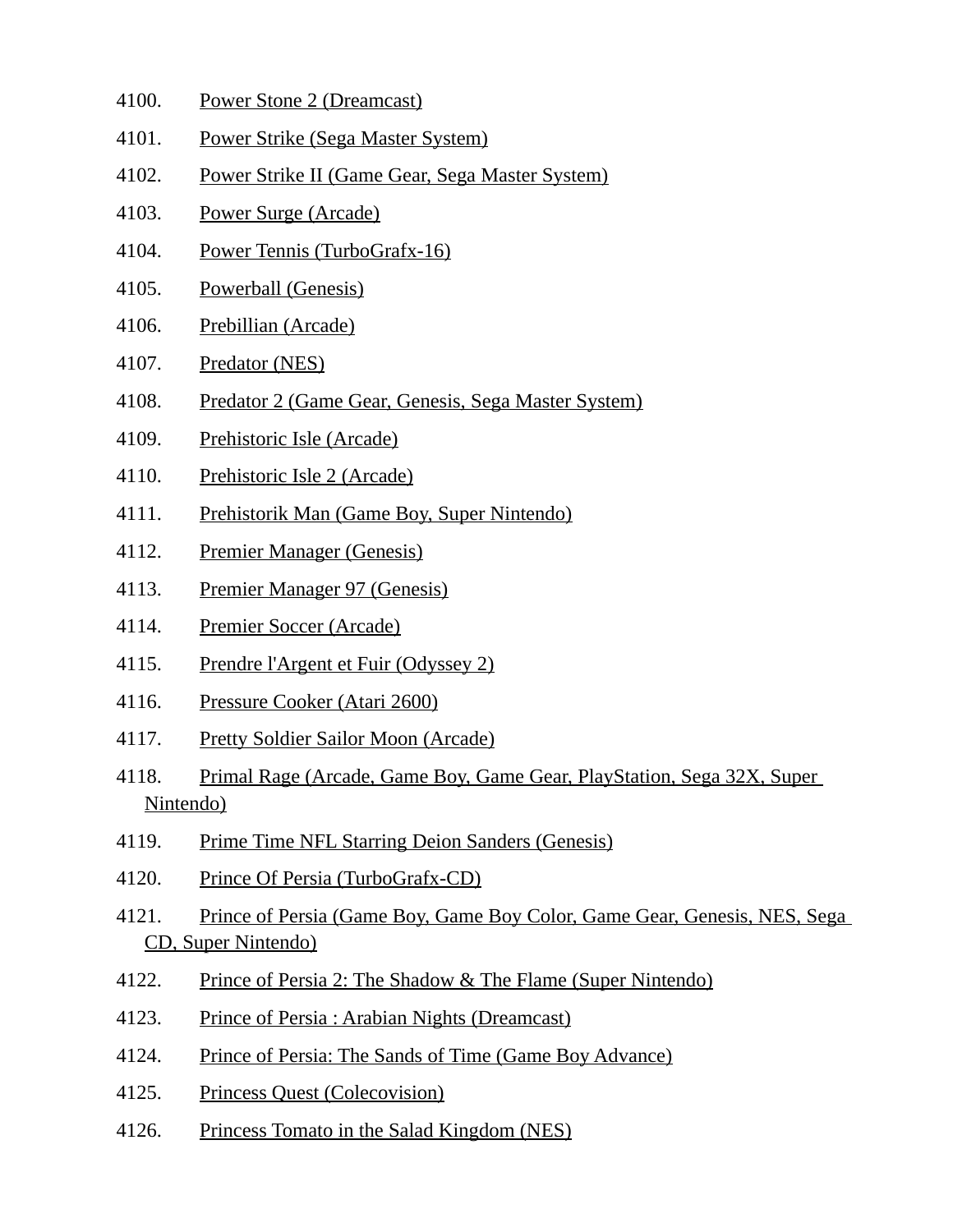- 4127. Private Eye (Atari 2600) 4128. Prize Fighter (Sega CD) 4129. Pro Baseball Skill Tryout (Arcade) 4130. Pro Darts (Game Boy Color) 4131. Pro Pool (Game Boy Color) 4132. Pro Quarterback (Genesis, Super Nintendo) 4133. Pro Soccer (Arcade)
- 4134. Pro Sport Hockey (NES, Super Nintendo)
- 4135. Pro Sports Bowling, Tennis, And Golf (Arcade)
- 4136. Pro Tennis: World Court (TurboGrafx-16)
- 4137. Pro Wrestling (Game Boy, NES, Sega Master System)
- 4138. Pro Yakyuu World Stadium '91 (TurboGrafx-16)
- 4139. Probotector (Game Boy, Genesis)
- 4140. Probotector 2 (Game Boy)
- 4141. Progress (Arcade)
- 4142. Project Justice (Dreamcast)
- 4143. Project S-11 (Game Boy Color)
- 4144. Prophecy: The Viking Child (Game Boy)
- 4145. Psychic 5 (Arcade)
- 4146. Psychic Force 2012 (Dreamcast)
- 4147. Psychic World (Game Gear, Sega Master System)
- 4148. Psycho Chaser (TurboGrafx-16)
- 4149. Psycho Fox (Sega Master System)
- 4150. Psycho Pinball (Genesis)
- 4151. Psycho Soldier (Arcade)
- 4152. Psychosis (TurboGrafx-16)
- 4153. PuLiRuLa (Arcade)
- 4154. Puck-Man (Arcade)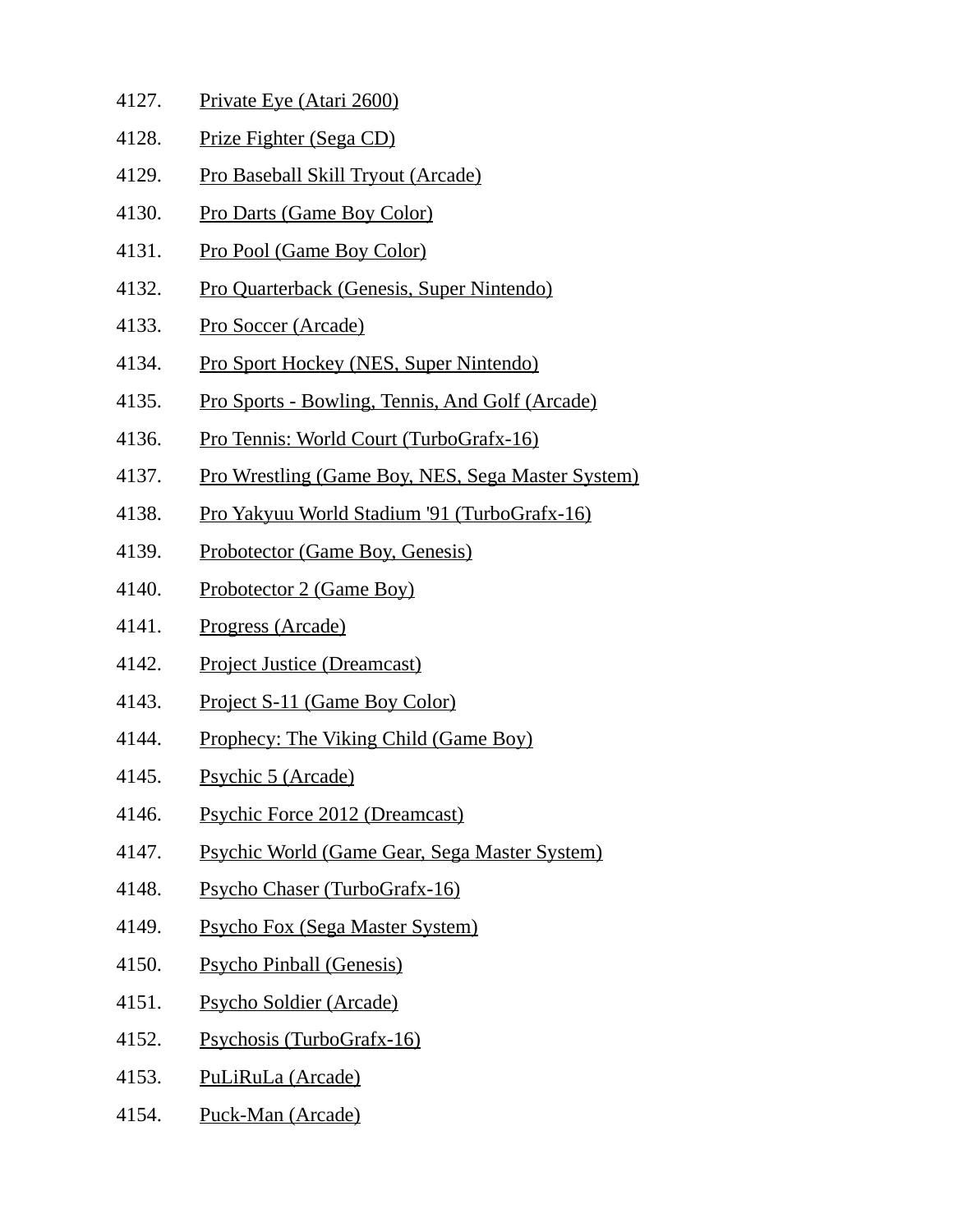- 4155. Puckman Pockimon (Arcade) 4156. Puggsy (Genesis, Sega CD) 4157. Pulsar (Arcade) 4158. Pulstar (Arcade) 4159. Punch-Out!! (Arcade, NES) 4160. Punk Shot (Arcade) 4161. Push-Over (Super Nintendo) 4162. PushMan (Arcade) 4163. Puss n Boots: Pero's Great Adventure (NES) 4164. Putt & Putter (Game Gear, Sega Master System) 4165. Putter Golf (Genesis) 4166. Puyo Pop (Game Boy Advance) 4167. Puyo Pop Fever (Game Boy Advance) 4168. Puyo Puyo (Arcade, NES) 4169. Puyo Puyo Sun (Arcade) 4170. Puyo Puyo Tsu (Arcade) 4171. Puzz Loop (Arcade) 4172. Puzzle (NES) 4173. Puzzle & Action: Treasure Hunt (Arcade) 4174. Puzzle Bobble (Arcade) 4175. Puzzle Bobble 2 (Arcade) 4176. Puzzle Bobble 3 (Arcade) 4177. Puzzle Bobble 4 (Arcade) 4178. Puzzle Bobble 4 (J) [C][!] (Game Boy Color) 4179. Puzzle Boy (TurboGrafx-16) 4180. Puzzle De Bowling (Arcade) 4181. Puzzle De Pon! (Arcade)
- 4182. Puzzle Master (Game Boy Color)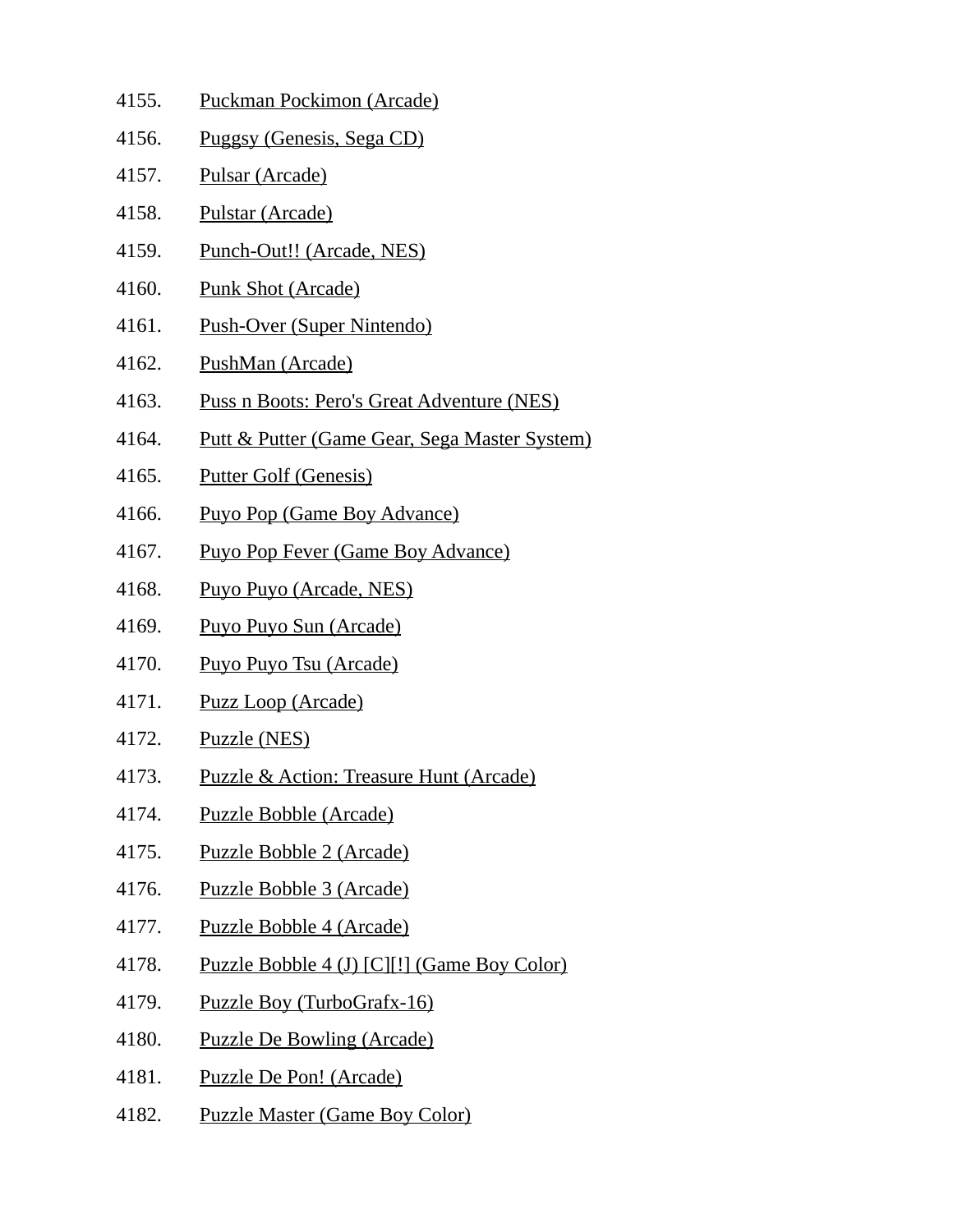- 4183. Puzzled (Arcade, Game Boy Color)
- 4184. Puzzli (Arcade)
- 4185. Puzznic (Arcade, NES, TurboGrafx-16)
- 4186. Pyramid (NES)
- 4187. Pyramid Warp & Battleship Clapton 2 (Colecovision)
- 4188. Pyramids of Ra (Game Boy)
- 4189. Pyros (US) (Arcade)
- 4190. Q Billion (Game Boy)
- 4191. Q\*bert (Arcade, Colecovision, Dreamcast, Game Boy Color, Intellivision, NES, Odyssey 2, PlayStation)
- 4192. Q\*bert 3 (Super Nintendo)
- 4193. Q\*bert for Game Boy (Game Boy)
- 4194. Q\*bert's Qubes (Arcade, Atari 2600, Colecovision)
- 4195. Q-bert (Atari 2600)
- 4196. QIX (Game Boy, NES)
- 4197. Qix (Arcade, Atari Lynx)
- 4198. Qix Adventure (Game Boy Color)
- 4199. QuackShot Starring Donald Duck (Genesis)
- 4200. Quadrun (Atari 2600)
- 4201. Quake II (Nintendo 64)
- 4202. Quantum (Arcade)
- 4203. Quartet (Arcade, Sega Master System)
- 4204. Quarth (Game Boy)
- 4205. Quattro Adventure (NES)
- 4206. Quattro Arcade (NES)
- 4207. Quest 64 (Nintendo 64)
- 4208. Quest for Camelot (Game Boy Color)
- 4209. Quest for Quintana Roo (Colecovision)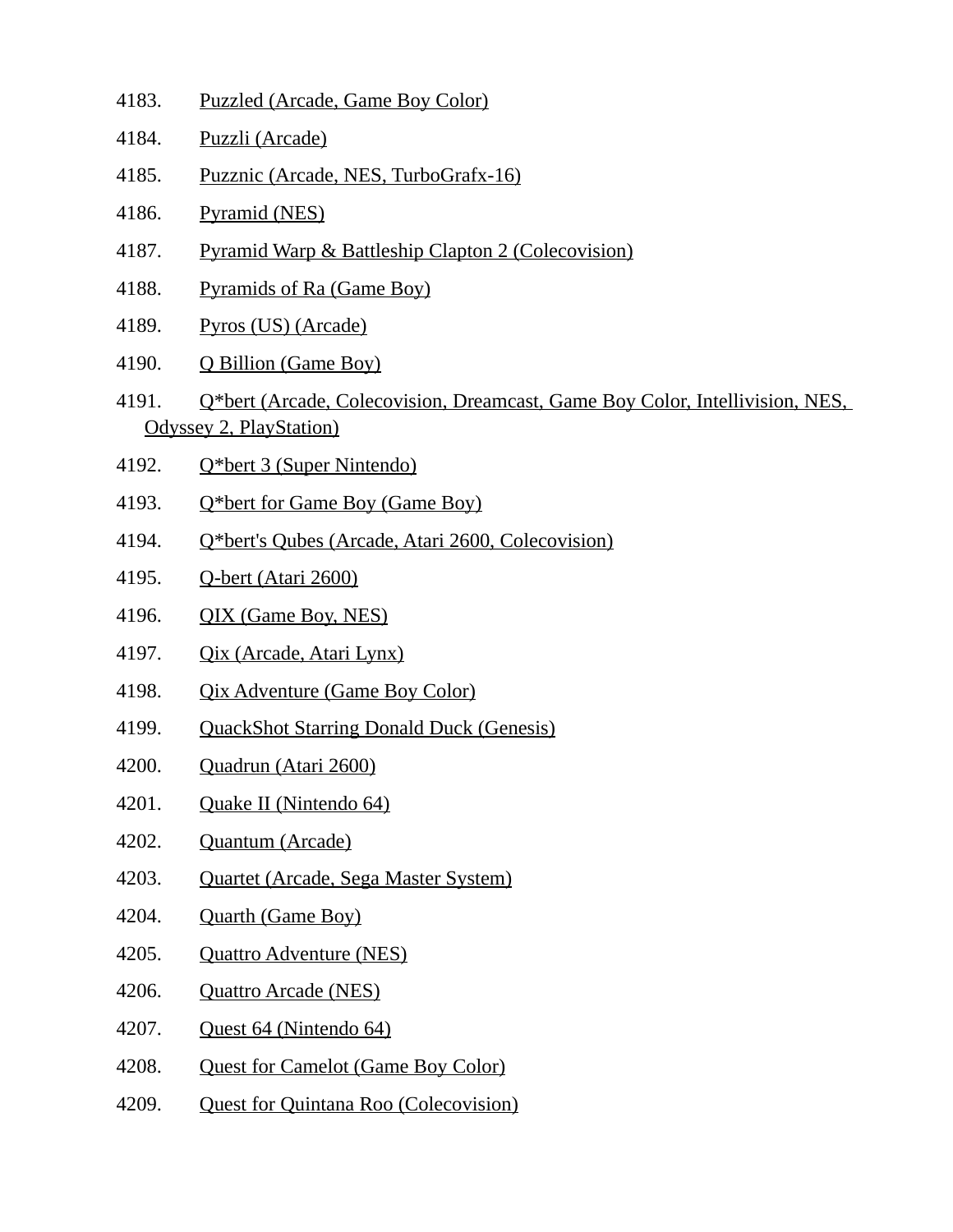- 4210. Quest for the Golden Chalice (Colecovision)
- 4211. Quest for the Shaven Yak Starring Ren Hoek & Stimpy (Sega Master System)
- 4212. Ouest for the Shaven Yak starring Ren Hoek & Stimpy (Game Gear)
- 4213. Quest: Fantasy Challenge (Game Boy Color)
- 4214. Quester (Arcade)
- 4215. R-Shark (Arcade)
- 4216. R-Type (Arcade, Sega Master System, TurboGrafx-16)
- 4217. R-Type DX (Game Boy Color)
- 4218. R-Type Delta (PlayStation)
- 4219. R-Type II (Arcade, Game Boy, TurboGrafx-16)
- 4220. R-Type III (Super Nintendo)
- 4221. R-Type III: The Third Lightning (Game Boy Advance)
- 4222. R-Type Leo (Arcade)
- 4223. R-Types (PlayStation)
- 4224. R.B.I. Baseball (NES)
- 4225. R.B.I. Baseball '93 (Genesis)
- 4226. R.B.I. Baseball '94 (Game Gear, Genesis)
- 4227. R.B.I. Baseball 2 (NES)
- 4228. R.B.I. Baseball 3 (NES)
- 4229. R.C. Grand Prix (Game Gear, Sega Master System)
- 4230. R.C. Pro-Am (NES)
- 4231. R.C. Pro-Am II (NES)
- 4232. R2D Tank (Arcade)
- 4233. R4 : Ridge Racer Type 4 (PlayStation)
- 4234. RA+A Spectrum I+ Stress Tester (Vectrex)
- 4235. RBI Baseball '95 (Sega 32X)
- 4236. RR64 Ridge Racer 64 (Nintendo 64)
- 4237. Rabio Lepus (Arcade)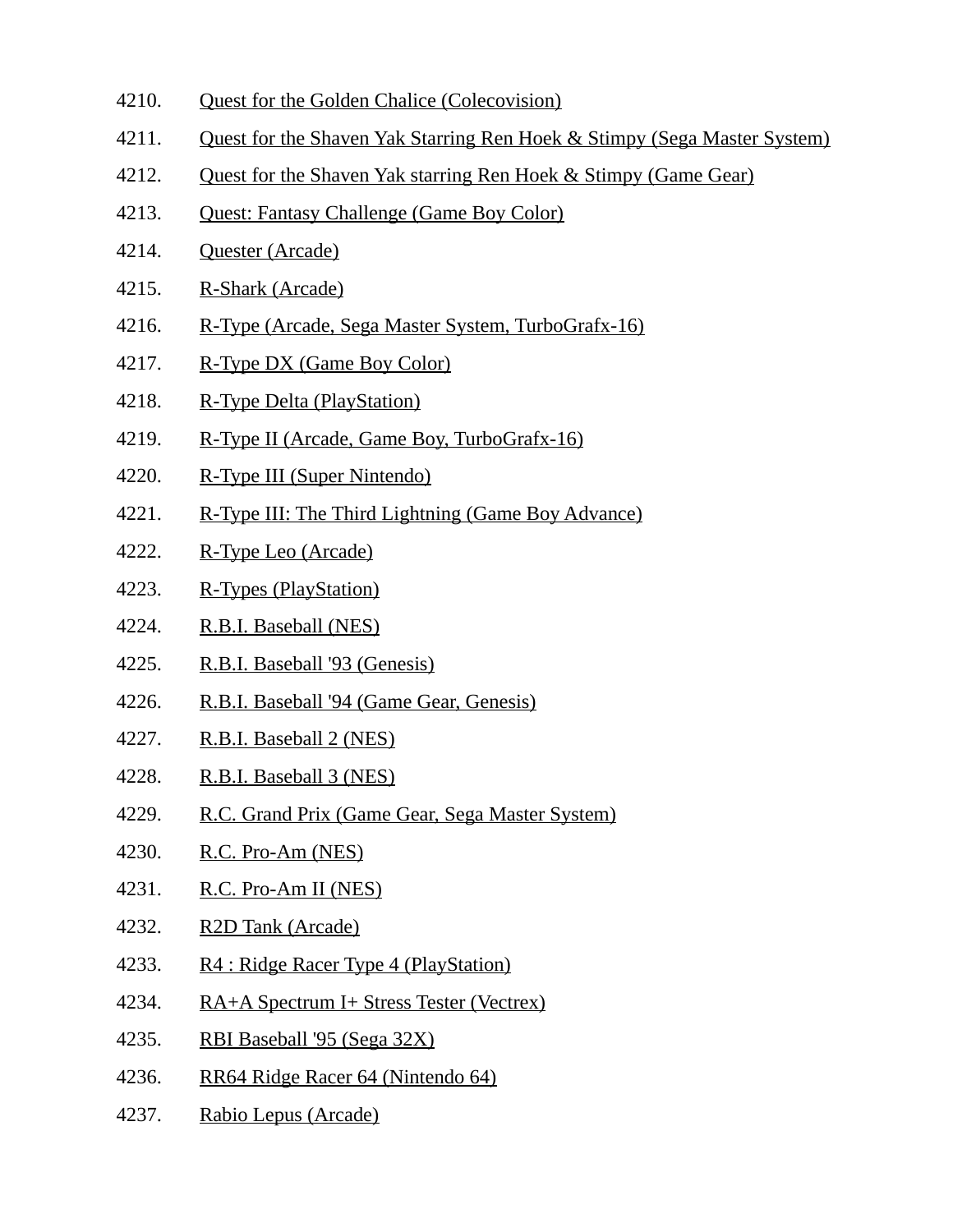- 4238. Rabio Lepus Special (TurboGrafx-16)
- 4239. Race America (NES)
- 4240. Race Days (Game Boy)
- 4241. Race Drivin' (Game Boy, Genesis, Super Nintendo)
- 4242. Racin' Ratz (Game Boy Color)
- 4243. Racing Aces (Sega CD)
- 4244. Racing Damashii (TurboGrafx-16)
- 4245. Racing Gears Advance (Game Boy Advance)
- 4246. Rack 'em Up (Arcade)
- 4247. Racket Attack (NES)
- 4248. Racquetball (Atari 2600)
- 4249. Rad Mobile (Arcade)
- 4250. Rad Racer (NES)
- 4251. Rad Racer II (NES)
- 4252. Rad Racket: Deluxe Tennis II (NES)
- 4253. Radar Lock (Atari 2600)
- 4254. Radar Mission (Game Boy)
- 4255. Radar Scope (Arcade)
- 4256. Radar Zone (Arcade)
- 4257. Radical Radial (Arcade)
- 4258. Radical Rex (Genesis, Sega CD, Super Nintendo)
- 4259. Rafflesia (Arcade)
- 4260. Raft Rider (Atari 2600)
- 4261. Raging Fighter (Game Boy)
- 4262. Ragnagard (Arcade)
- 4263. Raid 2020 (NES)
- 4264. Raid on Bungeling Bay (NES)
- 4265. Raiden (Arcade, Atari Lynx, TurboGrafx-16)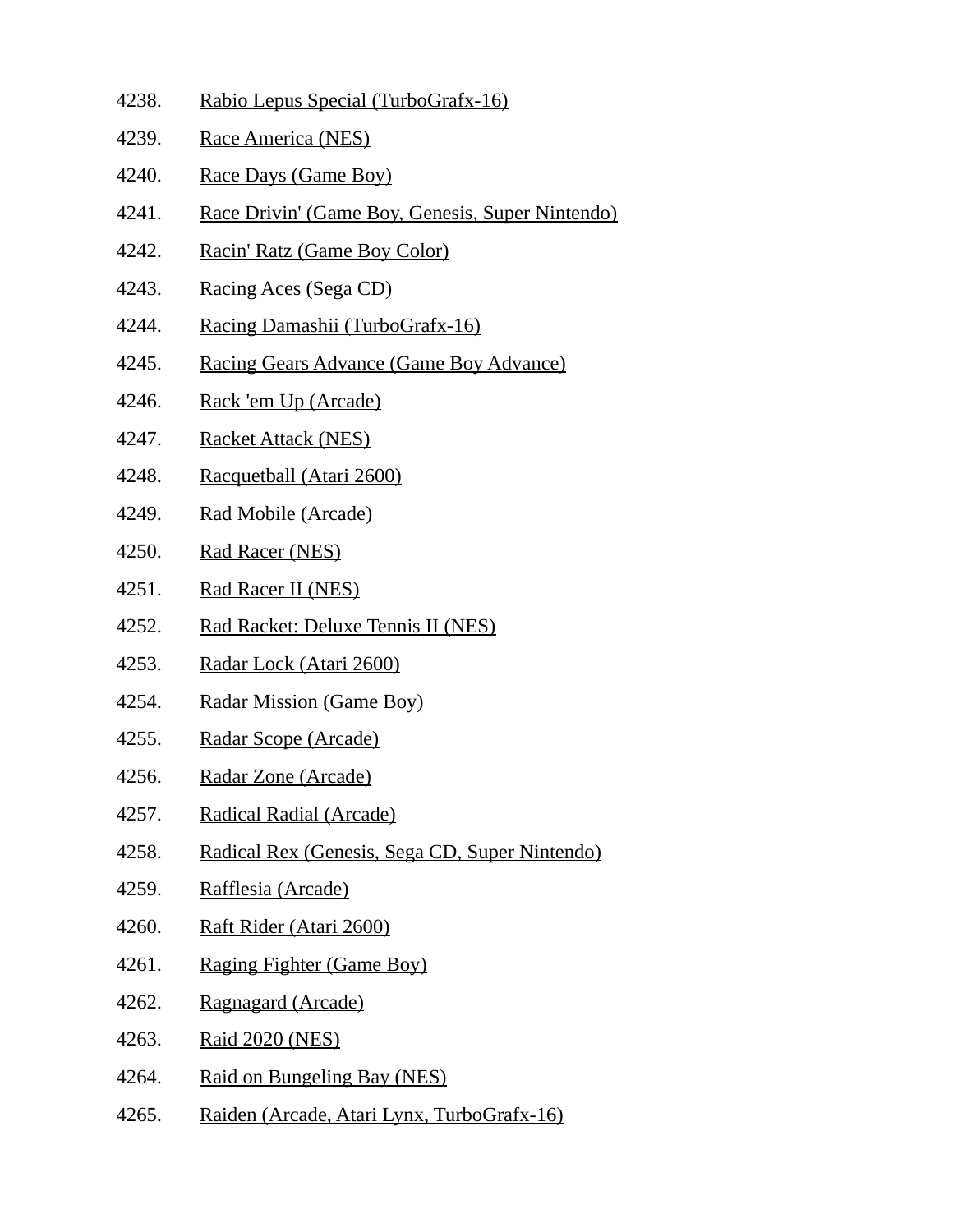- 4266. Raiden Trad (Genesis, Super Nintendo) 4267. Raiders 5 (Arcade) 4268. Raiders of the Lost Ark (Atari 2600) 4269. Railroad Tycoon II (Dreamcast, PlayStation) 4270. Raimais (Arcade) 4271. Rainbow Islands (Arcade, NES) 4272. Rainbow Islands: Story of the Bubble Bobble 2 (Sega Master System) 4273. Rally Bike (Arcade, NES) 4274. Rally Cross (PlayStation) 4275. Rally Cross 2 (PlayStation) 4276. Rally-X (Arcade) 4277. Rambo (NES) 4278. Rambo III (Arcade, Genesis, Sega Master System) 4279. Rambo: First Blood Part II (Sega Master System) 4280. Rampage (Arcade, Atari 7800, Atari Lynx, NES, Sega Master System) 4281. Rampage 2 : Universal Tour (PlayStation) 4282. Rampage 2: Universal Tour (Game Boy Color, Nintendo 64) 4283. Rampage : Through Time (PlayStation) 4284. Rampage World Tour (Arcade) 4285. Rampage! (Atari 2600)
- 4286. Rampage: World Tour (Game Boy Color, Nintendo 64)
- 4287. Rampart (Arcade, Atari Lynx, Game Boy, Game Boy Color, Genesis, NES, Sega Master System, Super Nintendo)
- 4288. Ranger X (Genesis)
- 4289. Ranma 1-2: Hard Battle (Super Nintendo)
- 4290. Rap Jam: Volume One (Super Nintendo)
- 4291. Rapid Hero (Arcade)
- 4292. Rastan (Arcade, Sega Master System)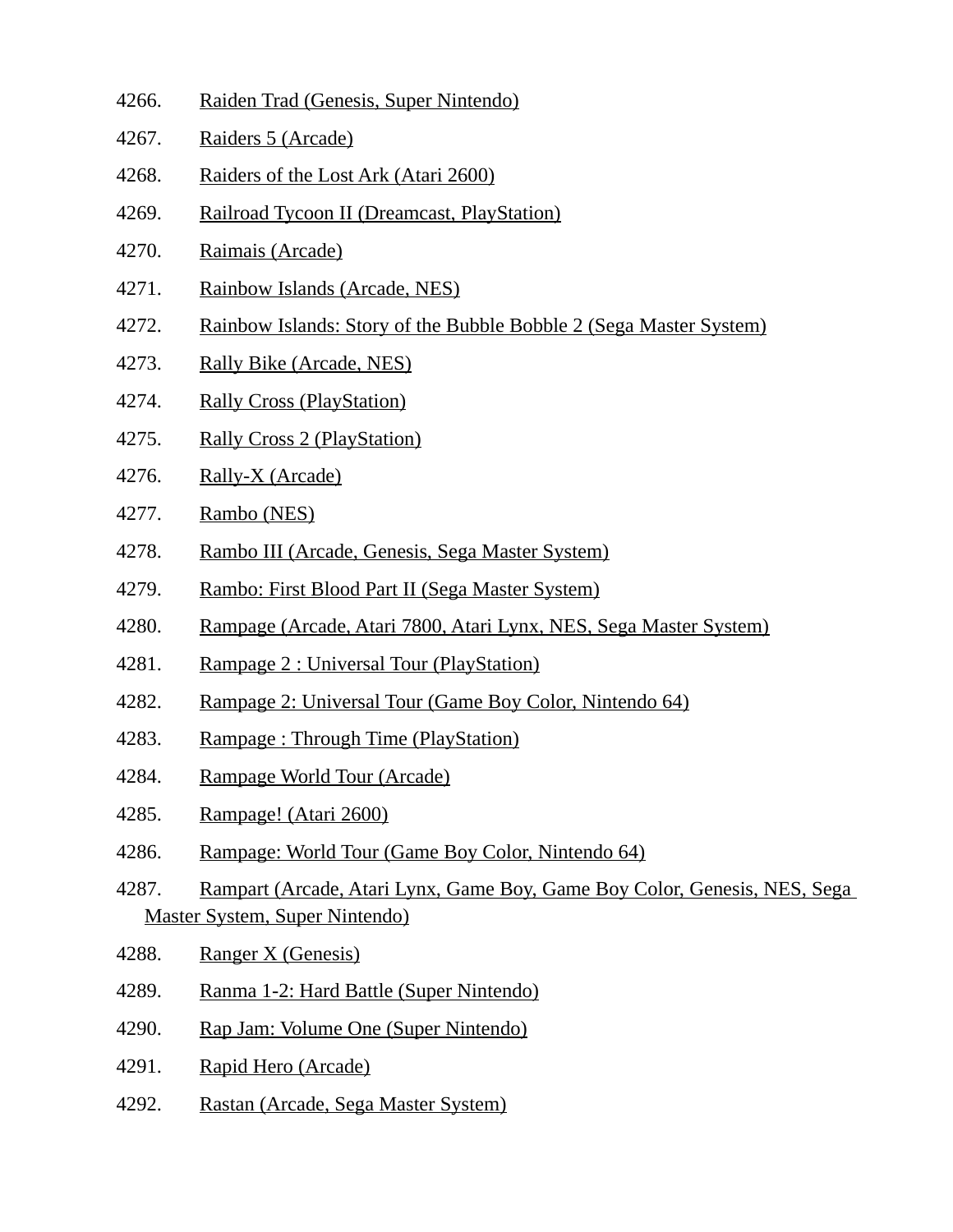- 4293. Rastan Saga II (Genesis, TurboGrafx-16)
- 4294. Rat Attack! (Nintendo 64)
- 4295. Rats! (Game Boy Color)
- 4296. Rave Master: Special Attack Force! (Game Boy Advance)
- 4297. RayForce (Arcade)
- 4298. Rayman (Game Boy Color, PlayStation)
- 4299. Rayman 10th Anniversary Collection (Game Boy Advance)
- 4300. Rayman 2 (Game Boy Color)
- 4301. Rayman 2 : The Great Escape (Dreamcast)
- 4302. Rayman 2: The Great Escape (Nintendo 64)
- 4303. Rayman Advance (Game Boy Advance)
- 4304. Rayman Raving Rabbids (Game Boy Advance)
- 4305. Rayman: Hoodlum's Revenge (Game Boy Advance)
- 4306. Razor: Freestyle Scooter (Game Boy Color)
- 4307. Razzmatazz (Arcade)
- 4308. Re-Volt (Dreamcast)
- 4309. Reactor (Arcade, Atari 2600)
- 4310. Ready 2 Rumble Boxing (Game Boy Color, Nintendo 64)
- 4311. Ready 2 Rumble Boxing: Round 2 (Nintendo 64)
- 4312. Real Bout Fatal Fury (Arcade)
- 4313. Real Bout Fatal Fury 2: The Newcomers (Arcade)
- 4314. Real Bout Fatal Fury Special (Arcade)
- 4315. RealSports Baseball (Atari 2600, Atari 7800)
- 4316. RealSports Basketball (Atari 2600)
- 4317. RealSports Boxing (Atari 2600)
- 4318. RealSports Football (Atari 2600)
- 4319. RealSports Soccer (Atari 2600)
- 4320. RealSports Tennis (Atari 2600)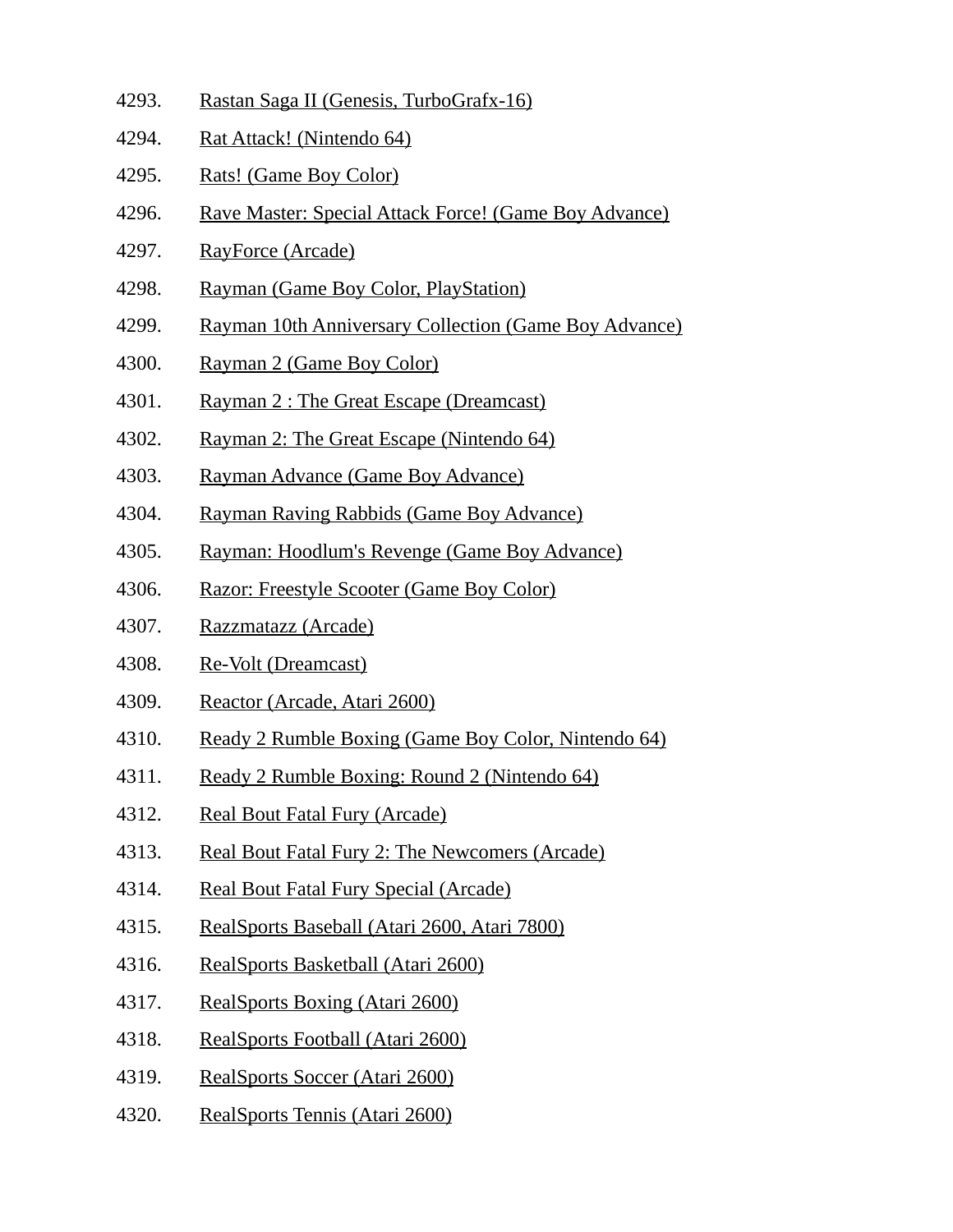- 4321. RealSports Volleyball (Atari 2600)
- 4322. Realm (Super Nintendo)
- 4323. Rebelstar: Tactical Command (Game Boy Advance)
- 4324. Record of Lodoss War (Dreamcast)
- 4325. Recordbreaker (Arcade)
- 4326. Red Baron (Odyssey 2)
- 4327. Red Baron (Atari) (Arcade)
- 4328. Red Robin (Arcade)
- 4329. Red Zone (Genesis)
- 4330. RedLine Racer (Arcade)
- 4331. Redline F-1 Racer (Super Nintendo)
- 4332. Reggie Jackson Baseball (Sega Master System)
- 4333. Regulus (Arcade)
- 4334. Relief Pitcher (Arcade, Super Nintendo)
- 4335. Remote Control (NES)
- 4336. Renegade (Arcade, NES, Sega Master System)
- 4337. Repulse (Arcade)
- 4338. Rescue (Arcade)
- 4339. Rescue Heroes: Fire Frenzy (Game Boy Color)
- 4340. Rescue Mission (Sega Master System)
- 4341. Rescue Raider (Arcade)
- 4342. Rescue Terra I (Atari 2600)
- 4343. Rescue: The Embassy Mission (NES)
- 4344. Reservoir Rat (PAL) (Game Boy Color)
- 4345. Resident Evil (PlayStation)
- 4346. Resident Evil 2 (Dreamcast, Nintendo 64)
- 4347. Resident Evil 3 : Nemesis (Dreamcast)
- 4348. Resident Evil Gaiden (Game Boy Color)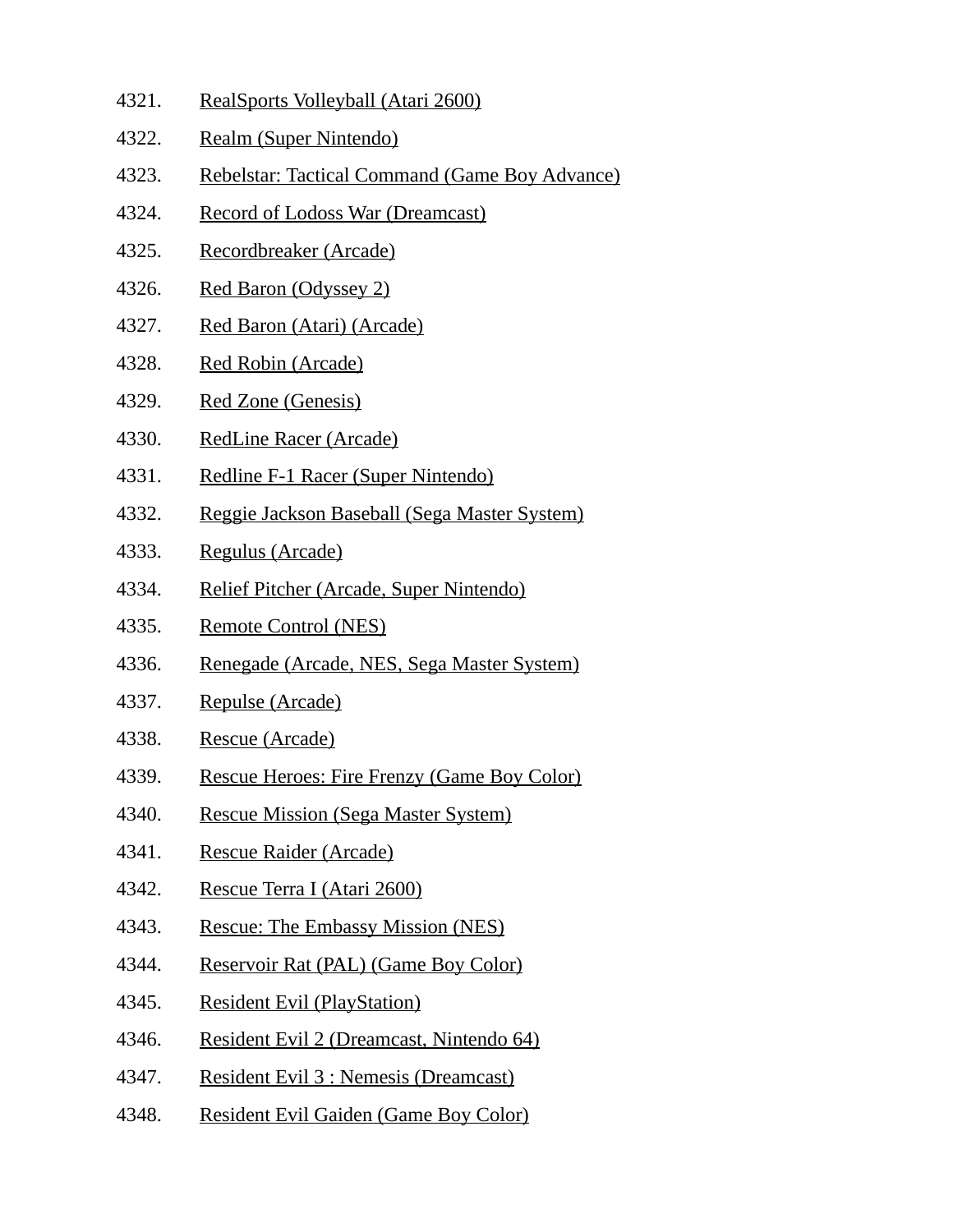- 4349. Resident Evil, Code : Veronica (Dreamcast)
- 4350. Return of the Invaders (Arcade)
- 4351. Revelations: The Demon Slayer (Game Boy Color)
- 4352. Revenge of Drancon (Game Gear)
- 4353. Revenge of the Beefsteak Tomatoes (Atari 2600)
- 4354. Revenge of the Ninja (Sega CD)
- 4355. Revengers of Vengeance (Sega CD)
- 4356. Reversi (Intellivision)
- 4357. Reversi and Diamond Dash (Colecovision)
- 4358. Revolution X (Genesis, Super Nintendo)
- 4359. Rex Ronan: Experimental Surgeon (Super Nintendo)
- 4360. Rezon (Arcade)
- 4361. Rhino Rumble (Game Boy Color)
- 4362. Ribbit (Arcade)
- 4363. Richard Scarry's Busytown (Genesis)
- 4364. Riddick Bowe Boxing (Game Boy, Super Nintendo)
- 4365. Riddle Of Pythagoras (Arcade)
- 4366. Riding Fight (Arcade)
- 4367. Riding Hero (Arcade)
- 4368. Rim Rockin' Basketball (Arcade)
- 4369. Ring Fighter (set 1) (Arcade)
- 4370. Ring King (NES)
- 4371. Ring Rage (Arcade, Game Boy)
- 4372. Ring of Destruction: Slam Masters 2 (Arcade)
- 4373. Rings of Power (Genesis)
- 4374. Riot City (Arcade)
- 4375. Riot Zone (TurboGrafx-CD)
- 4376. Rip Off (Arcade, Vectrex)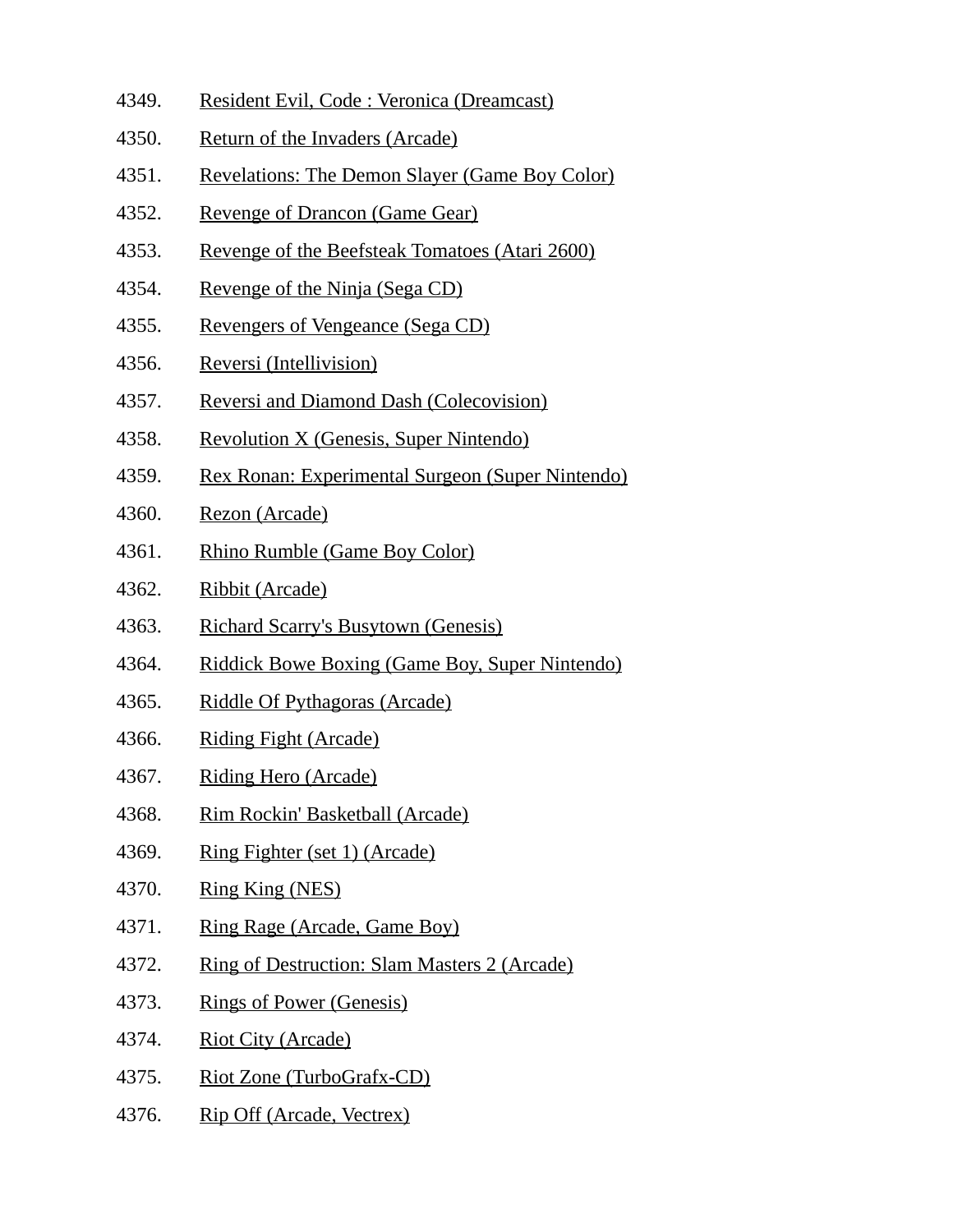- 4377. Rise of the Dragon (Sega CD)
- 4378. Rise of the Phoenix (Super Nintendo)
- 4379. Rise of the Robots (Game Gear, Genesis, Super Nintendo)
- 4380. Risk (Genesis)
- 4381. Risky Challenge (Arcade)
- 4382. Risky Woods (Genesis)
- 4383. Ristar (Game Gear, Genesis)
- 4384. Rival Turf! (Super Nintendo)
- 4385. River City Ransom (NES)
- 4386. River City Ransom EX (Game Boy Advance)
- 4387. River Patrol (Arcade, Atari 2600)
- 4388. River Raid (Atari 2600, Colecovision, Intellivision)
- 4389. River Raid II (Atari 2600)
- 4390. Riviera: The Promised Land (Game Boy Advance)
- 4391. Road Avenger (Sega CD)
- 4392. Road Blasters (Arcade)
- 4393. Road Champs: BXS Stunt Biking (Game Boy Color)
- 4394. Road Fighter (Arcade, Colecovision, NES)
- 4395. Road Rash (Game Boy Color, Game Gear, Genesis, Sega CD, Sega Master System)
- 4396. Road Rash 3 (Genesis)
- 4397. Road Rash 64 (Nintendo 64)
- 4398. Road Rash II (Genesis)
- 4399. Road Riot 4WD (Arcade, Super Nintendo)
- 4400. Road Riot 4wd (Atari Lynx)
- 4401. Road Runner (Arcade, NES)
- 4402. Road Runner's Death Valley Rally (Super Nintendo)
- 4403. Road Spirits (TurboGrafx-CD)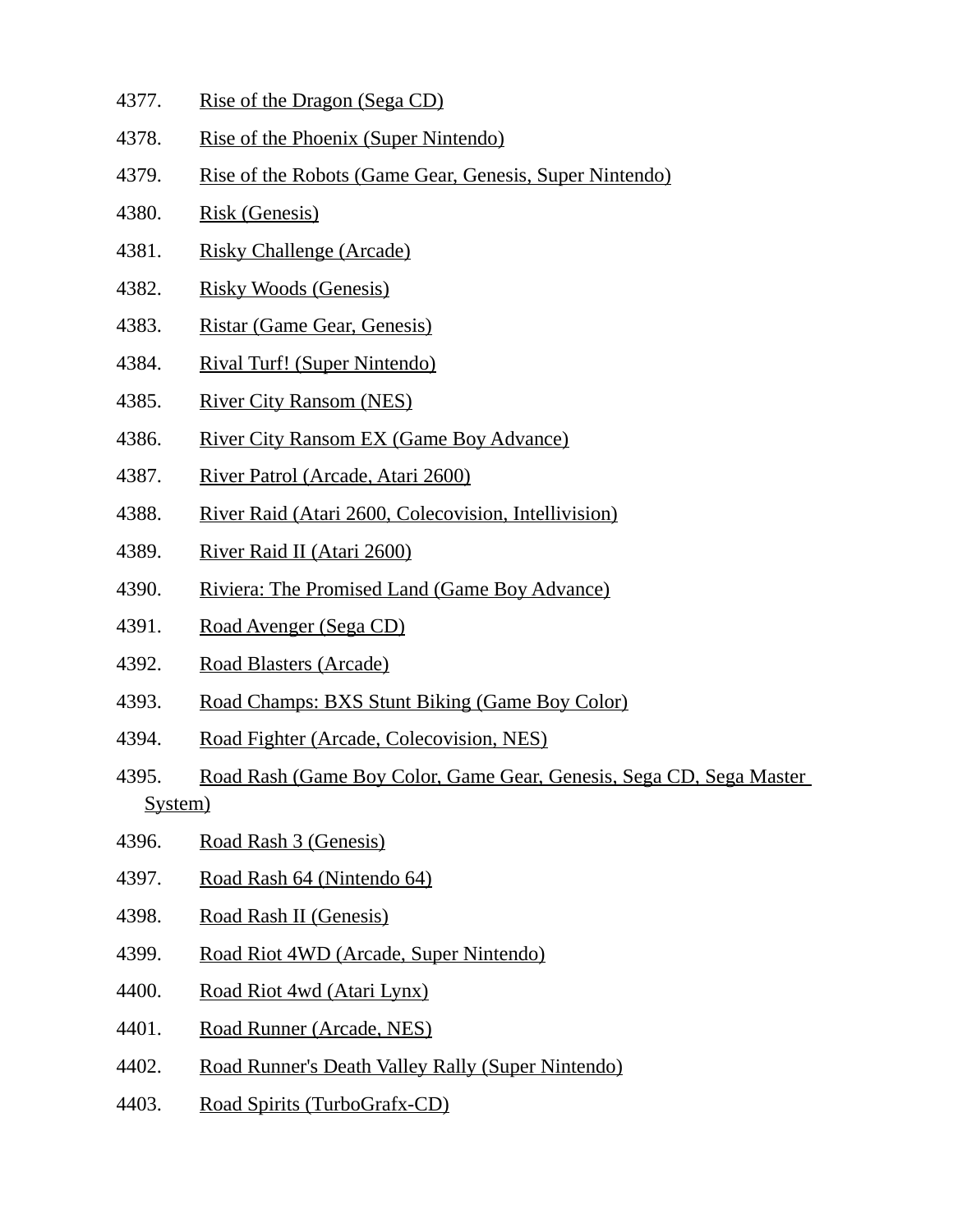- 4404. RoadBlasters (Genesis, NES)
- 4405. Roadblasters (Atari Lynx)
- 4406. Roadster (Game Boy)
- 4407. Roadsters (Game Boy Color, Nintendo 64)
- 4408. Robby Roto (Arcade)
- 4409. Robin Hood (Colecovision, Game Boy Color)
- 4410. Robin Hood: Prince of Thieves (Game Boy, NES)
- 4411. Robo Aleste (Sega CD)
- 4412. Robo Army (Arcade)
- 4413. Robo Warrior (NES)
- 4414. Robo-squash (Atari Lynx)
- 4415. RoboCop (Arcade, Game Boy, Game Boy Color, NES)
- 4416. RoboCop 2 (Arcade, Game Boy, NES)
- 4417. RoboCop 3 (Genesis, NES, Sega Master System, Super Nintendo)
- 4418. RoboCop Versus The Terminator (Game Boy, Sega Master System)
- 4419. RoboCop versus The Terminator (Genesis, NES, Super Nintendo)
- 4420. Robocop 3 (Game Gear)
- 4421. Robocop versus The Terminator (Game Gear)
- 4422. Robodemons (NES)
- 4423. Robopon 2: Cross Version (Game Boy Advance)
- 4424. Robopon 2: Ring Version (Game Boy Advance)
- 4425. Robot City (Odyssey 2)
- 4426. Robot Tank (Atari 2600)
- 4427. Robot Wars: Extreme Destruction (Game Boy Advance)
- 4428. Robot Wars: Metal Mayhem (Game Boy Color)
- 4429. Robotech: The Macross Saga (Game Boy Advance)
- 4430. Robotrek (Super Nintendo)
- 4431. Robotron 64 (Nintendo 64)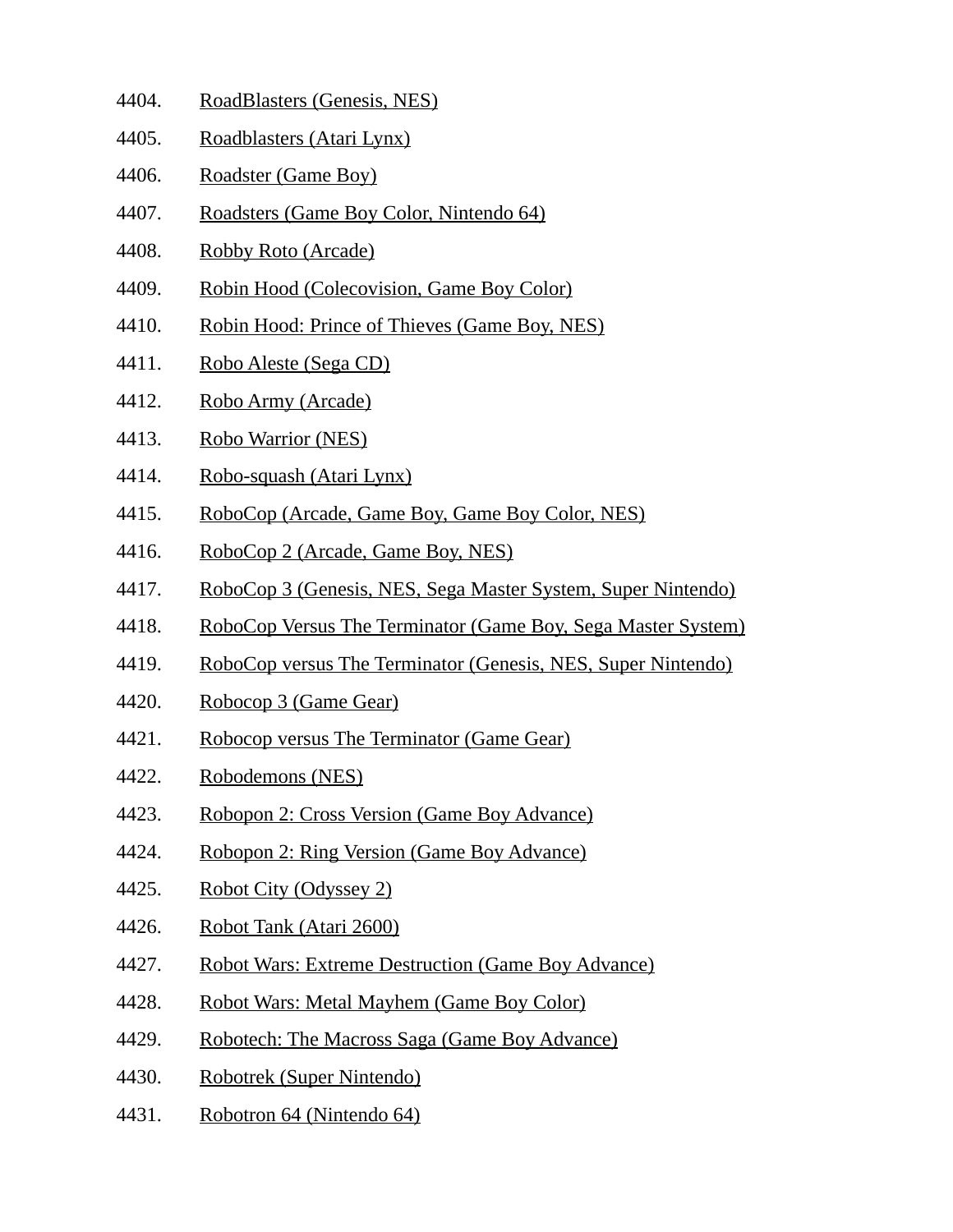- 4432. Robotron : 2084 (Atari Lynx)
- 4433. Robotron X (PlayStation)
- 4434. Robotron: 2084 (Arcade, Atari 7800)
- 4435. Roc 'n Rope (Atari 2600)
- 4436. Roc'n Rope (Arcade, Colecovision)
- 4437. Rock 'Em Sock 'Em Robots Arena (PlayStation)
- 4438. Rock 'n' Ball (NES)
- 4439. Rock On (TurboGrafx-16)
- 4440. Rock n' Roll Racing (Game Boy Advance, Genesis, Super Nintendo)
- 4441. Rock'n Bolt (Colecovision)
- 4442. Rock'n Rage (Arcade)
- 4443. Rock'n! Monster!! (Game Boy)
- 4444. Rocket Knight Adventures (Genesis)
- 4445. Rocket Ranger (NES)
- 4446. Rocket: Robot on Wheels (Nintendo 64)
- 4447. Rockin' Kats (NES)
- 4448. Rockman: Mega World (Genesis)
- 4449. Rocko's Modern Life: Spunky's Dangerous Day (Super Nintendo)
- 4450. Rocky (Sega Master System)
- 4451. Rocky Rodent (Super Nintendo)
- 4452. Rocky: Super Action Boxing (Colecovision)
- 4453. Rod-Land (Arcade)
- 4454. Roger Clemens' MVP Baseball (Game Boy, Genesis, NES, Super Nintendo)
- 4455. Rohga: Armor Force (Arcade)
- 4456. Rolan's Curse (Game Boy)
- 4457. Rolan's Curse 2 (Game Boy)
- 4458. Roller Aces (set 1) (Arcade)
- 4459. Roller Jammer (Arcade)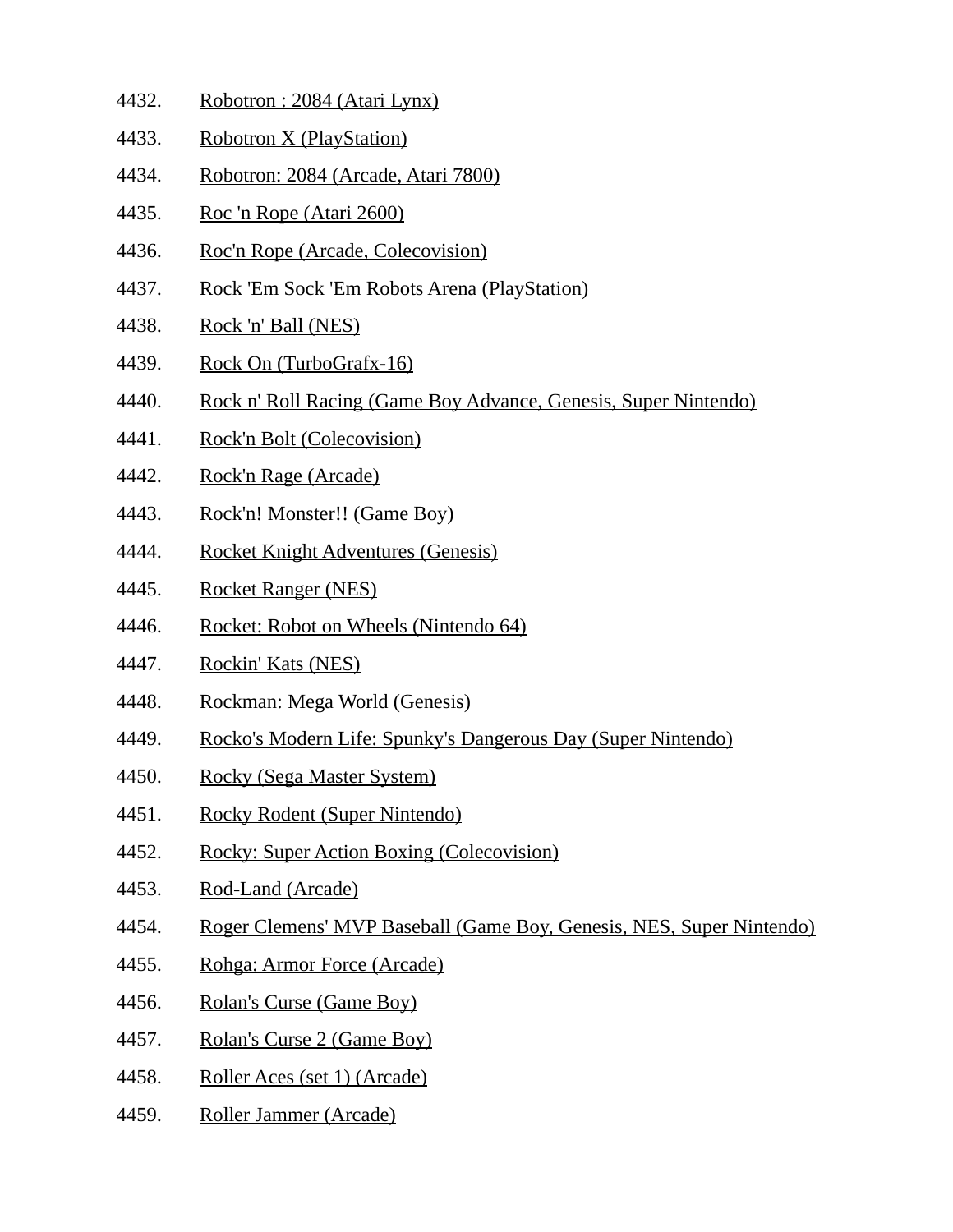- 4460. RollerGames (Arcade, NES)
- 4461. Rollerball (NES)
- 4462. Rollerblade Racer (NES)
- 4463. Rolling Crash / Moon Base (Arcade)
- 4464. Rolling Thunder (Arcade, NES)
- 4465. Rolling Thunder 2 (Arcade, Genesis)
- 4466. Rolling Thunder 3 (Genesis)
- 4467. Rolloverture (Colecovision)
- 4468. Rolo to the Rescue (Genesis)
- 4469. Romance of the Three Kingdoms (NES)
- 4470. Romance of the Three Kingdoms II (Genesis, NES, Super Nintendo)
- 4471. Romance of the Three Kingdoms III: Dragon of Destiny (Genesis, Super Nintendo)
- 4472. Romance of the Three Kingdoms IV : Wall of Fire (PlayStation)
- 4473. Romance of the Three Kingdoms IV: Wall of Fire (Super Nintendo)
- 4474. Romance of the Three Kingdoms VI: Awakening of the Dragon (PlayStation)
- 4475. Rompers (Arcade)
- 4476. Ronald McDonald in Magical World (Game Gear)
- 4477. Root Beer Tapper (Arcade, Colecovision)
- 4478. Rough Ranger (Arcade)
- 4479. Rougien (Arcade)
- 4480. Round-up (Arcade)
- 4481. Roundball: 2-on-2 Challenge (NES)
- 4482. Route 16 (Arcade)
- 4483. Royal Dealer (Intellivision)
- 4484. Rug Rats (Arcade)
- 4485. Rugby World Cup 95 (Genesis)
- 4486. Rugrats in Paris: The Movie (Game Boy Color, Nintendo 64)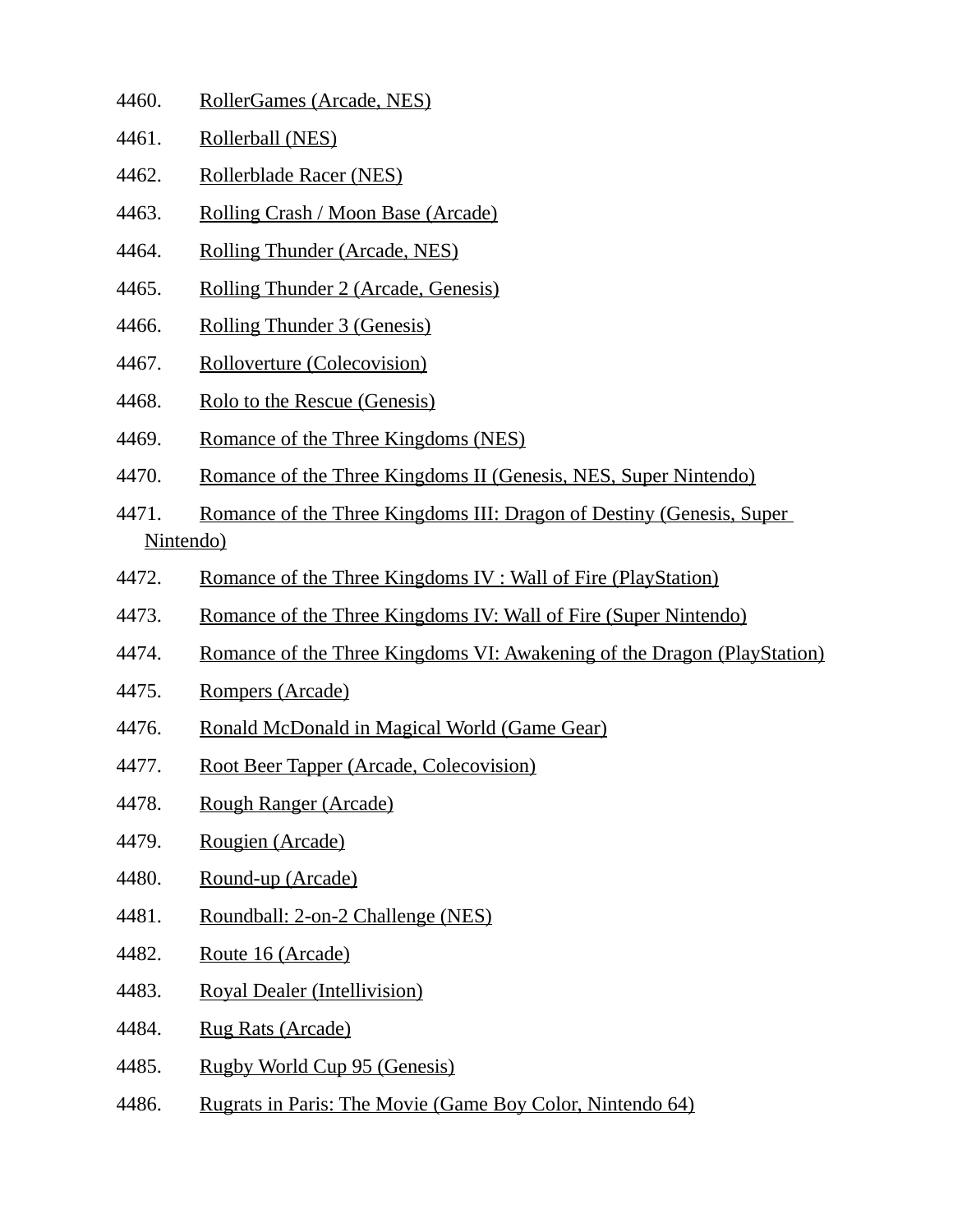- 4487. Rugrats: Scavenger Hunt (Nintendo 64)
- 4488. Rugrats: Time Travellers (Game Boy Color)
- 4489. Rugrats: Totally Angelica (Game Boy Color)
- 4490. Run Deep (Arcade)
- 4491. Run Saber (Super Nintendo)
- 4492. Running Battle (Sega Master System)
- 4493. Rush 2: Extreme Racing USA (Nintendo 64)
- 4494. Rush'n Attack (Arcade, NES)
- 4495. Rygar (Arcade, Atari Lynx, NES)
- 4496. Ryu Jin (Arcade)
- 4497. Ryuuko No Ken (TurboGrafx-CD)
- 4498. S.C.A.T.: Special Cybernetic Attack Team (NES)
- 4499. S.P.Y. Special Project Y (Arcade)
- 4500. S.R.D. Mission (Arcade)
- 4501. S.S. Lucifer: Man Overboard! (Genesis)
- 4502. S.S. Mission (Arcade)
- 4503. S.T.G Strike Gunner (Arcade)
- 4504. S.T.U.N. Runner (Arcade)
- 4505. S.t.u.n. Runner (Atari Lynx)
- 4506. SAINT DRAGON (TurboGrafx-16)
- 4507. SAR Search And Rescue (Arcade)
- 4508. SCARS (Nintendo 64)
- 4509. SD Gundam Neo Battling (Arcade)
- 4510. SD Gundam Winner's History (Game Gear)
- 4511. SD Gundam: Psycho Salamander no Kyoui (Arcade)
- 4512. SDI Strategic Defense Initiative (Arcade)
- 4513. SF-X (Arcade)
- 4514. SID the Spellbinder (Odyssey 2)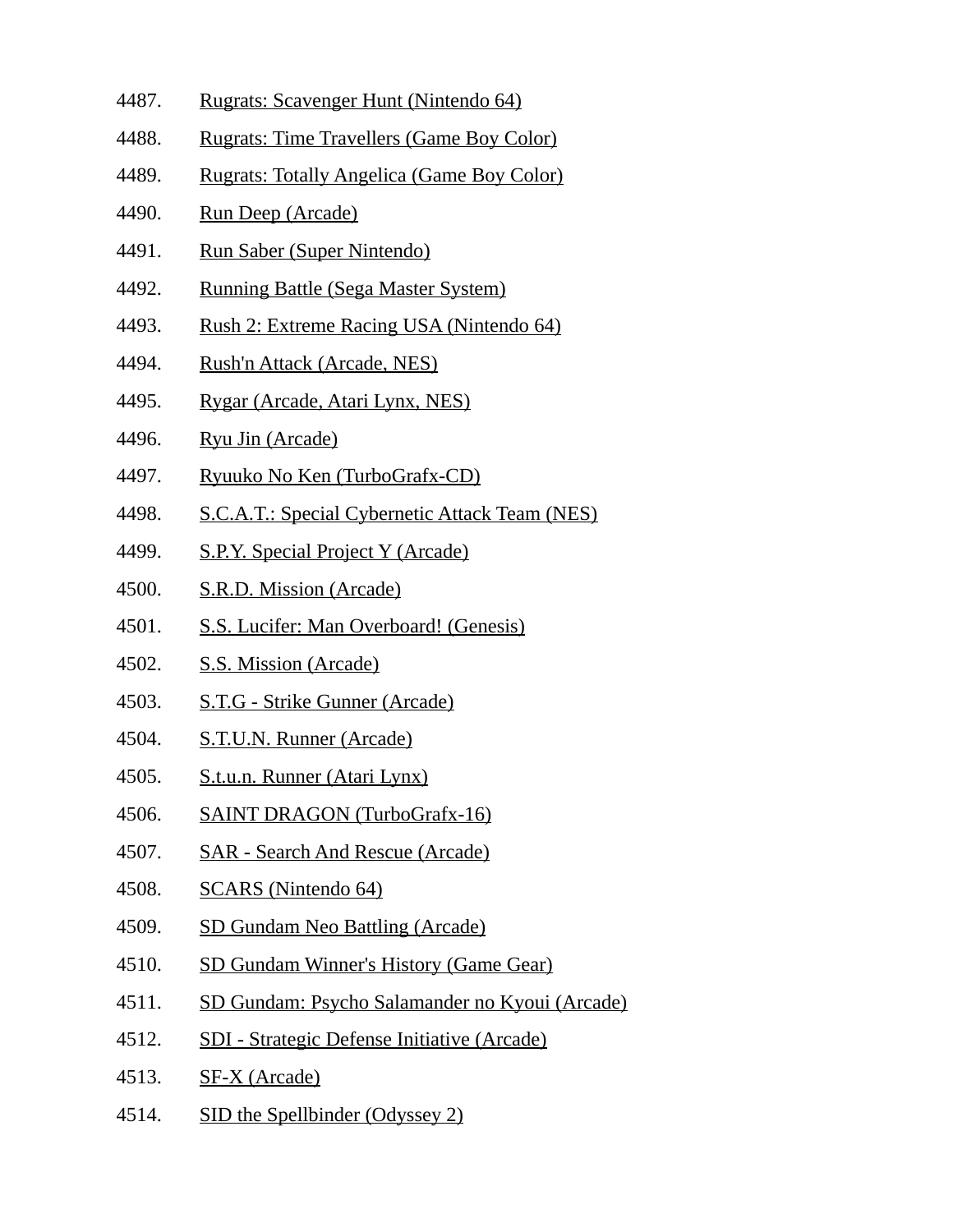- 4515. SOS (Super Nintendo) 4516. SPEED BALL (Arcade) 4517. SPY HUNTER 2 (Arcade) 4518. SRD Super Real Darwin (Arcade) 4519. SWAT (Arcade) 4520. SWAT Kats: The Radical Squadron (Super Nintendo) 4521. Saboten Bombers (Arcade) 4522. Sabre Wulf (Game Boy Advance) 4523. Sabrina the Animated Series: Spooked! (Game Boy Color) 4524. Sabrina the Animated Series: Zapped! (Game Boy Color) 4525. Safecracker (Intellivision) 4526. Sagaia (Game Boy, Genesis, Sega Master System) 4527. Saint Dragon (Arcade) 4528. Saint Sword (Genesis) 4529. Salamander (Arcade, TurboGrafx-16) 4530. Salamander 2 (Arcade) 4531. Sammy Lightfoot (Colecovision) 4532. Sampras Tennis 96 (Genesis) 4533. Samurai Ghost (TurboGrafx-16) 4534. Samurai Nihon-Ichi (Arcade) 4535. Samurai Shodown (Arcade, Game Boy, Game Gear, Genesis, Sega CD, Super Nintendo) 4536. Samurai Shodown : Warriors Rage (PlayStation)
- 4537. Samurai Shodown II (Arcade)
- 4538. Samurai Shodown III (Arcade)
- 4539. Samurai Shodown IV (Arcade)
- 4540. Samurai Spirits (Genesis)
- 4541. Samurai-Fighter Shingen (Arcade)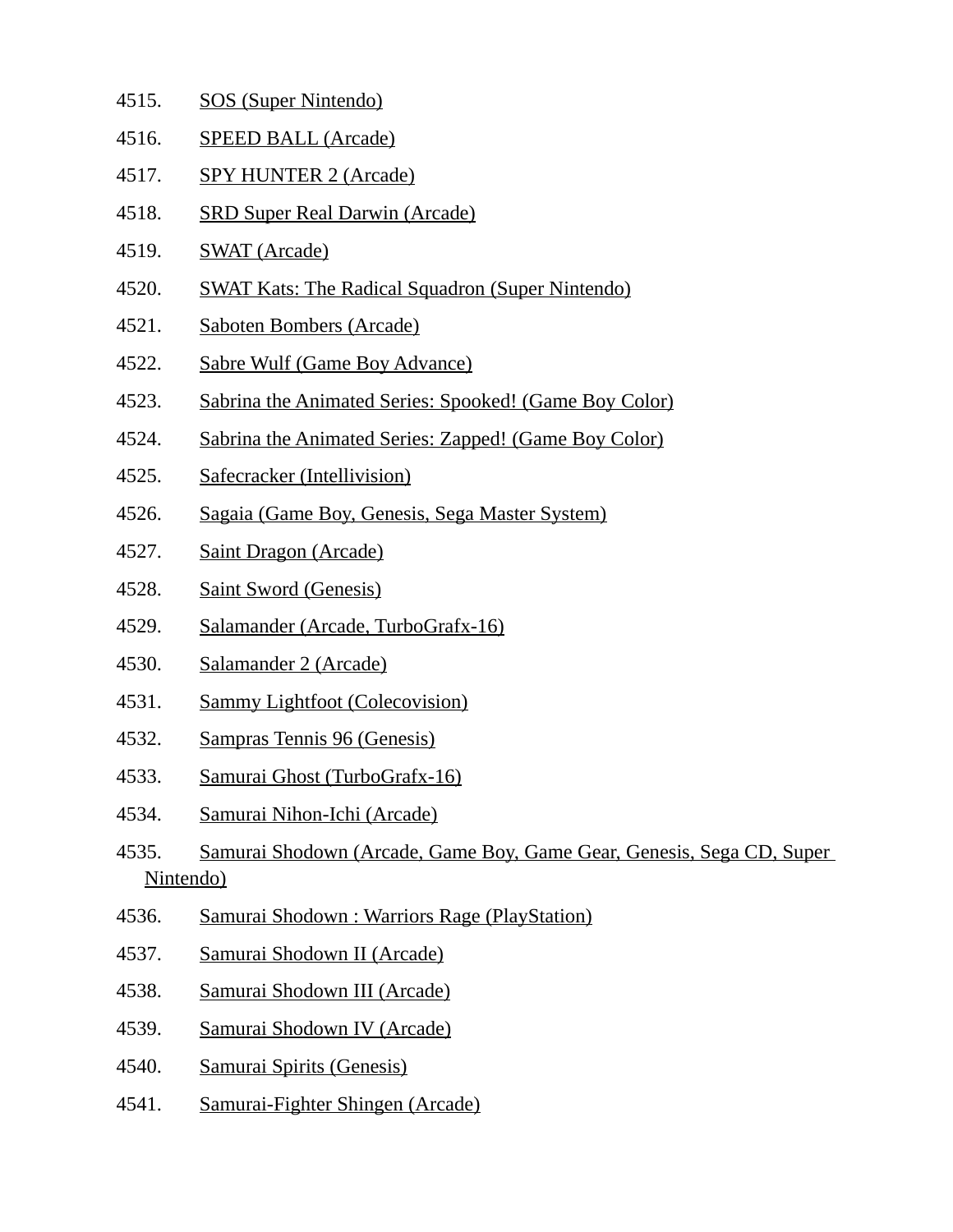- 4542. San Francisco Rush 2049 (Dreamcast, Game Boy Color, Nintendo 64)
- 4543. San Francisco Rush: Extreme Racing (Nintendo 64)
- 4544. Sand Scorpion (Arcade)
- 4545. Santa's Helper (Intellivision)
- 4546. Sapo Xulé: SOS Lagoa Poluída (Sega Master System)
- 4547. Saru-Kani-Hamu-Zou (Japan) (Arcade)
- 4548. Sassou Shounen Eiyuuden: Coca Cola Kid (Game Gear)
- 4549. Sasuke vs. Commander (Arcade)
- 4550. Satan's Hollow (Arcade)
- 4551. Satellite Attack (Odyssey 2)
- 4552. Saturday Night Slam Masters (Arcade, Genesis, Super Nintendo)
- 4553. Saturn (Arcade)
- 4554. Sauro (Arcade)
- 4555. Savage Bees (Arcade)
- 4556. Savage Reign (Arcade)
- 4557. Save Our Ship (Atari 2600)
- 4558. Scion (Arcade)
- 4559. Scooby Doo's Maze Chase (Intellivision)
- 4560. Scooby-Doo Mystery (Genesis, Super Nintendo)
- 4561. Scooby-Doo! Classic Creep Capers (Game Boy Color)
- 4562. Scooby-Doo!: Mystery Mayhem (Game Boy Advance)
- 4563. Scrabble (Game Boy Color, Genesis)
- 4564. Scramble (Arcade, Vectrex)
- 4565. Scramble Spirits (Sega Master System)
- 4566. Scrambled Egg (Arcade)
- 4567. Scrapyard Dog (Atari 7800, Atari Lynx)
- 4568. Scratch Golf (Game Gear)
- 4569. Screw Loose (Arcade)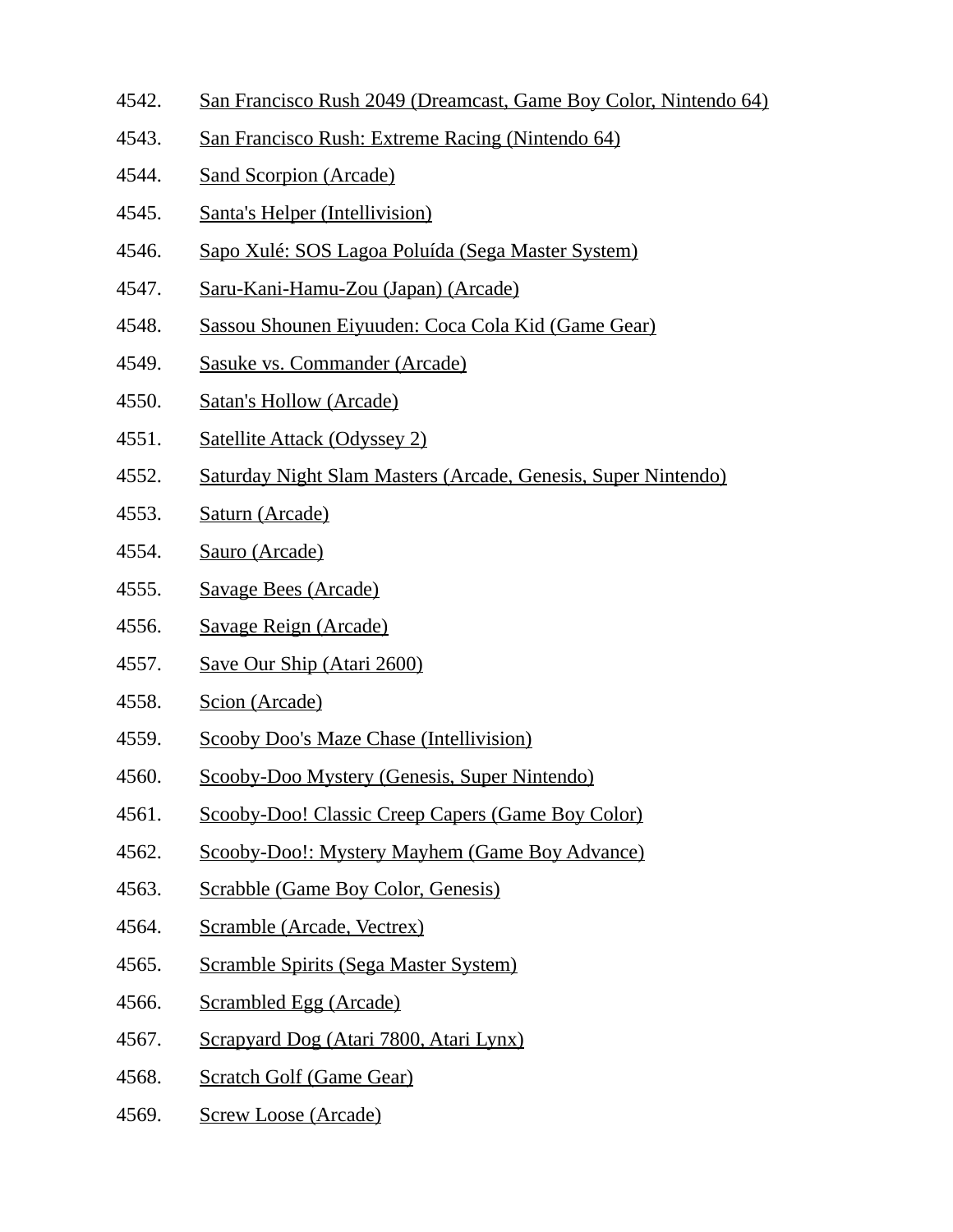- 4570. Scurge: Hive (Game Boy Advance)
- 4571. Sea Battle (Game Boy, Intellivision)
- 4572. Sea Fighter Poseidon (Arcade)
- 4573. Sea Hawk (Atari 2600)
- 4574. Sea Hunt (Atari 2600)
- 4575. SeaQuest DSV (Game Boy, Genesis, Super Nintendo)
- 4576. Seaquest (Atari 2600)
- 4577. Search For The Stolen Crown Jewels 3 (Colecovision)
- 4578. Second Samurai (Genesis)
- 4579. Secret Agent (Arcade)
- 4580. Secret Command (Sega Master System)
- 4581. Secret Quest (Atari 2600)
- 4582. Secret Scout in the Temple of Demise (NES)
- 4583. Secret of Evermore (Super Nintendo)
- 4584. Secret of Mana (Super Nintendo)
- 4585. Secret of the Pharaohs (Odyssey 2)
- 4586. Section-Z (Arcade, NES)
- 4587. Sector Alpha (Colecovision)
- 4588. Sega Chess (Sega Master System)
- 4589. Sega Classics Arcade Collection 5-in-1 (Sega CD)
- 4590. Sega GT (Dreamcast)
- 4591. Sega Game Pack 4-in-1 (Game Gear)
- 4592. Sega Ninja (Arcade)
- 4593. Sega Rally 2 (Dreamcast)
- 4594. Sega World Tournament Golf (Sega Master System)
- 4595. SegaSonic the Hedgehog (Arcade)
- 4596. Seicross (Arcade, NES)
- 4597. Sel Feena (Arcade)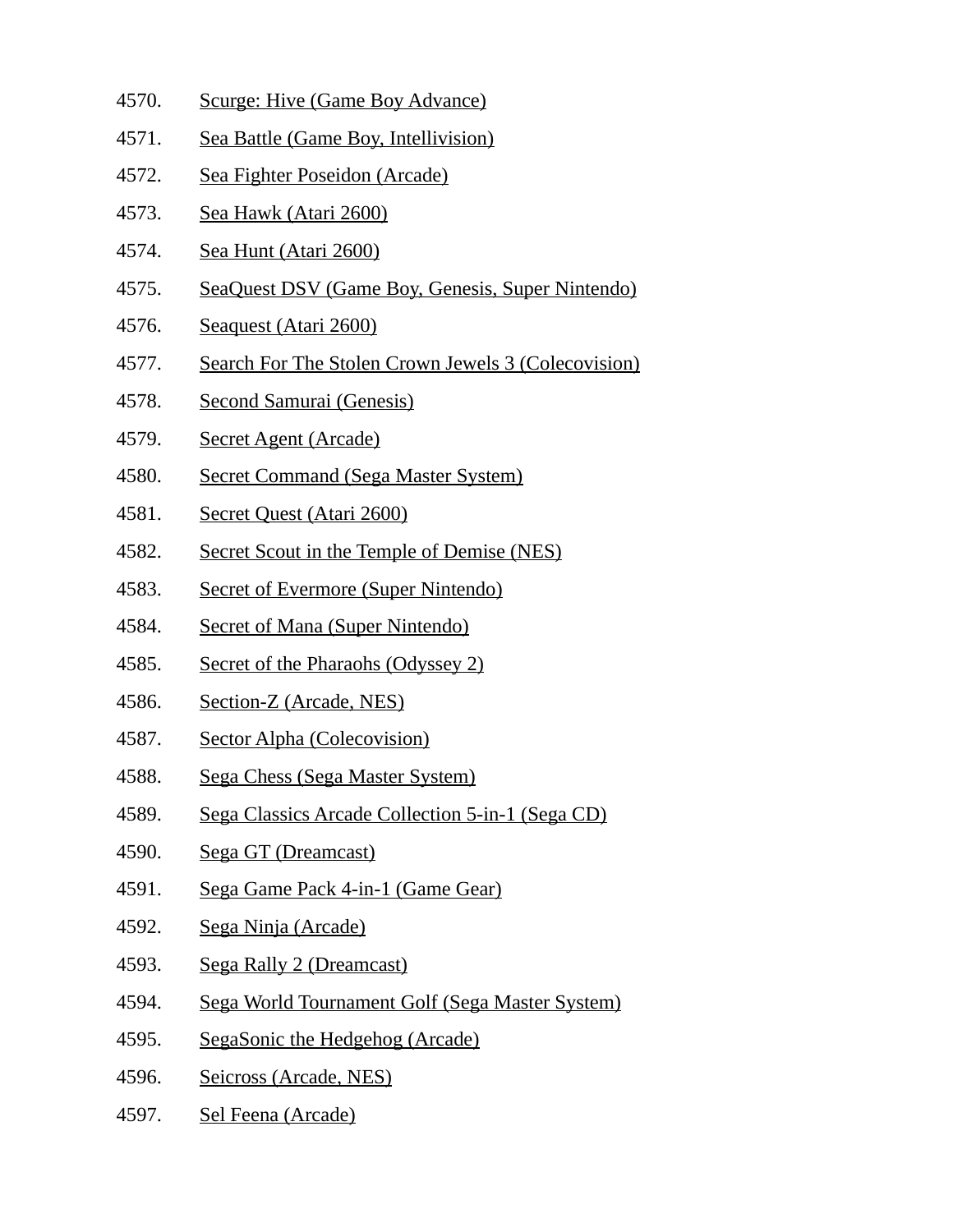- 4598. Sengeki Striker (Arcade)
- 4599. Sengoku (Arcade)
- 4600. Senjyo (Arcade)
- 4601. Sensible Soccer (Genesis, Sega Master System)
- 4602. Sensible Soccer: International Edition (Genesis)
- 4603. Sentinel (Atari 2600, Atari 7800)
- 4604. Serpent (Game Boy)
- 4605. Sesame Street 123 (NES)
- 4606. Sesame Street ABC (NES)
- 4607. Sesame Street Countdown (NES)
- 4608. Sesame Street Sports (Game Boy Color)
- 4609. Sesame Street: Big Bird's Hide & Speak (NES)
- 4610. Sesame Street: Elmo's 123s (Game Boy Color)
- 4611. Sesame Street: Elmo's ABCs (Game Boy Color)
- 4612. Sewer Sam (Colecovision, Intellivision)
- 4613. Sewer Shark (Sega CD)
- 4614. Sexy Parodius (Arcade)
- 4615. Sgt. Rock: On the Frontline (Game Boy Color)
- 4616. Shackled (Arcade)
- 4617. Shadow Dancer (Arcade)
- 4618. Shadow Dancer: The Secret of Shinobi (Genesis, Sega Master System)
- 4619. Shadow Force (Arcade)
- 4620. Shadow Man (Dreamcast, Nintendo 64)
- 4621. Shadow Of The Beast (Atari Lynx, TurboGrafx-CD)
- 4622. Shadow Squadron (Sega 32X)
- 4623. Shadow of the Beast (Genesis, Sega Master System)
- 4624. Shadow of the Beast II (Genesis, Sega CD)
- 4625. Shadow of the Ninja (NES)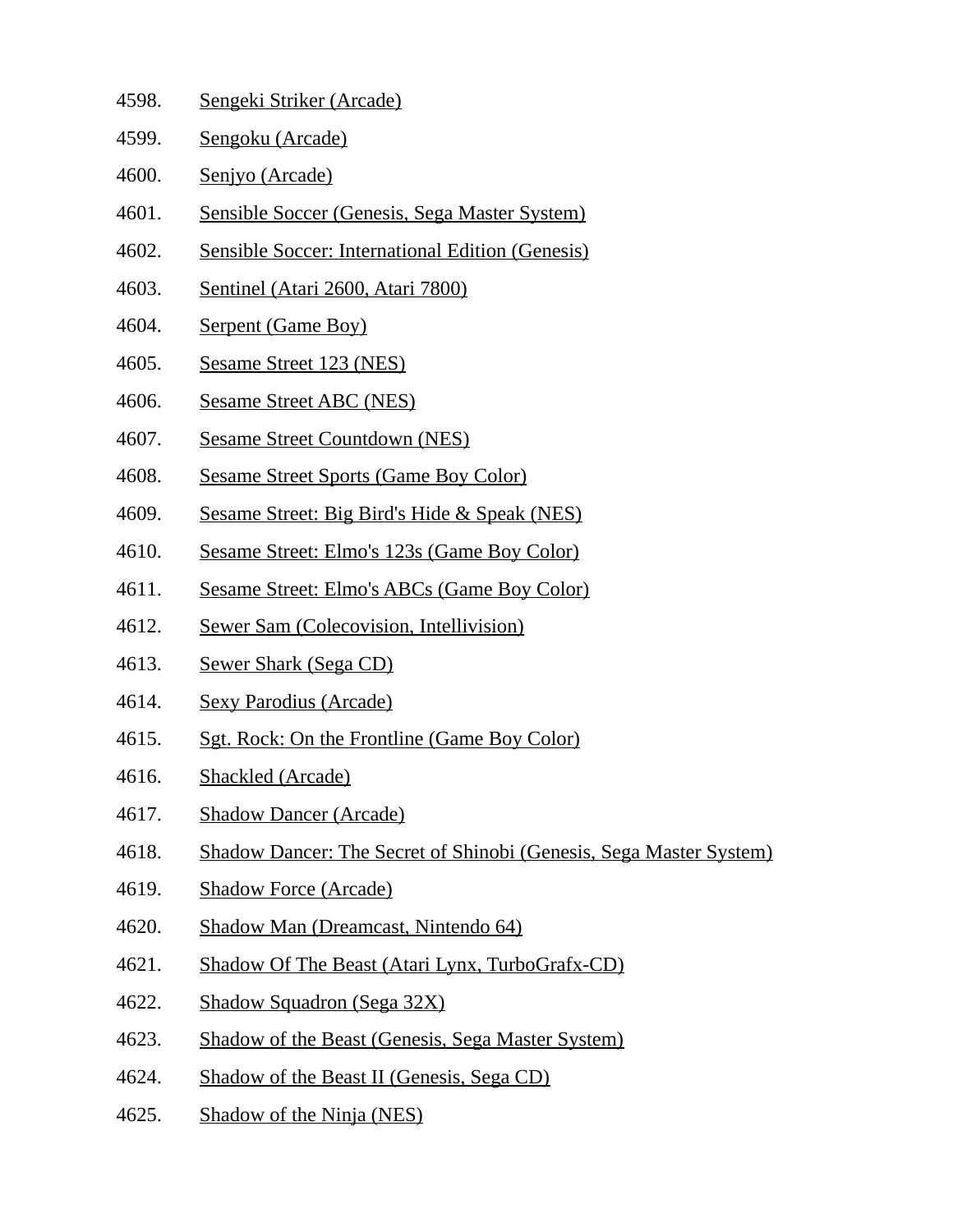- 4626. Shadowgate (NES)
- 4627. Shadowgate 64: Trials of the Four Towers (Nintendo 64)
- 4628. Shadowgate Classic (Game Boy Color)
- 4629. Shadowland (Arcade)
- 4630. Shadowrun (Genesis, Super Nintendo)
- 4631. Shaman King: Master of Spirits (Game Boy Advance)
- 4632. Shamus (Game Boy Color)
- 4633. Shane Warne Cricket (Genesis)
- 4634. Shanghai (Atari Lynx, Game Boy, Sega Master System)
- 4635. Shanghai II: Dragon's Eye (Genesis, Super Nintendo)
- 4636. Shanghai Kid (Arcade)
- 4637. Shanghai Pocket (Game Boy Color)
- 4638. Shantae (Game Boy Color)
- 4639. Shape Shifter (TurboGrafx-CD)
- 4640. Shaq Fu (Game Boy, Game Gear)
- 4641. Shaq-Fu (Genesis, Super Nintendo)
- 4642. Shark Attack (Atari 2600)
- 4643. Shark Hunter (Odyssey 2)
- 4644. Shark! Shark! (Intellivision)
- 4645. Sharp Shot (Intellivision)
- 4646. Shatterhand (NES)
- 4647. Shaun Palmer's Pro Snowboarder (Game Boy Color)
- 4648. Shenmue (Dreamcast)
- 4649. Sheriff (Arcade)
- 4650. Sherlock Holmes: Consulting Detective (Sega CD)
- 4651. Sherlock Holmes: Consulting Detective Vol. II (Sega CD)
- 4652. Shien's Revenge (Super Nintendo)
- 4653. Shienryu (Arcade)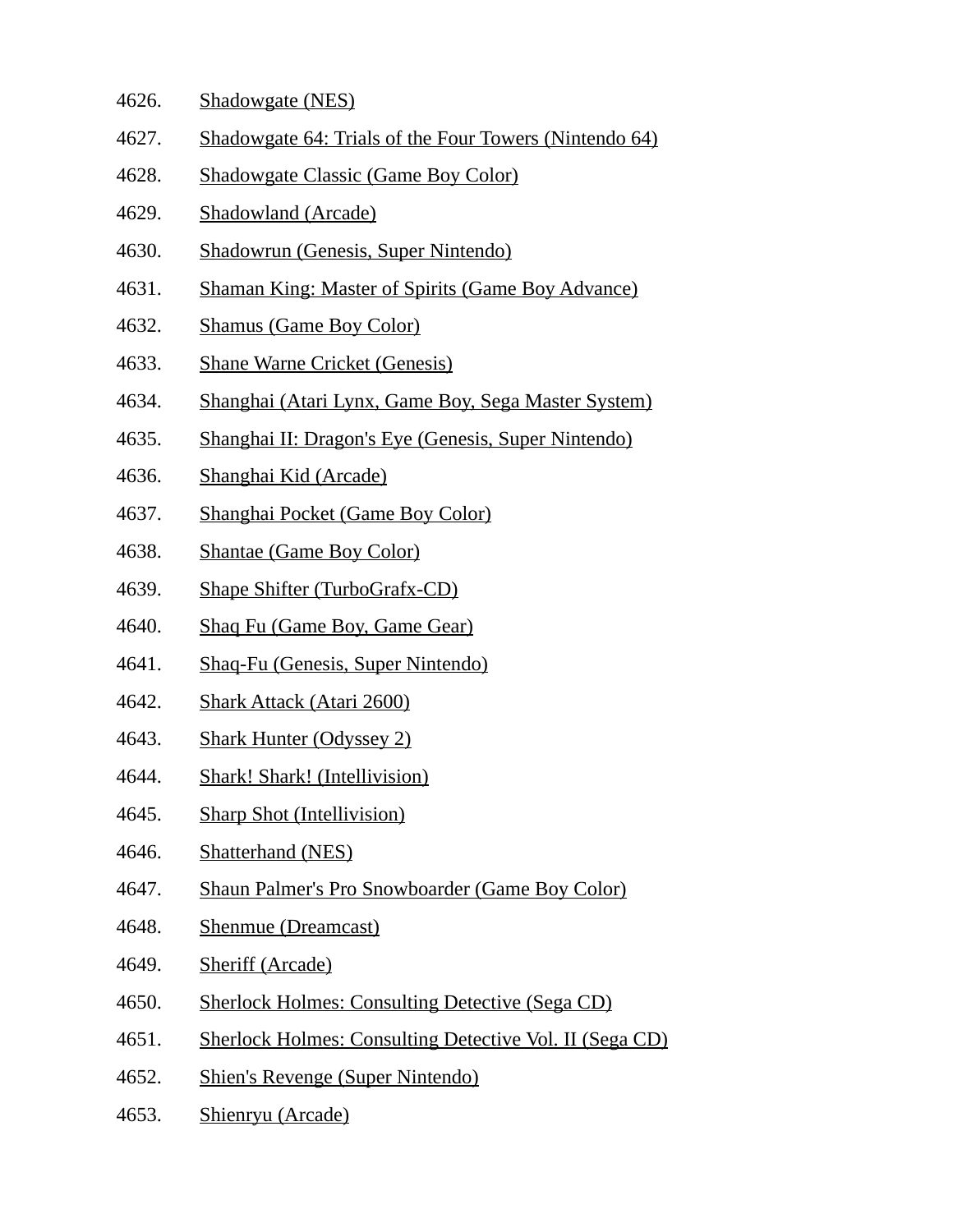- 4654. Shingen the Ruler (NES)
- 4655. Shining Force (Genesis)
- 4656. Shining Force CD (Sega CD)
- 4657. Shining Force II (Genesis)
- 4658. Shining Force II: The Sword of Hajya (Game Gear)
- 4659. Shining Force III: Final Conflict (Game Gear)
- 4660. Shining Force: Resurrection of the Dark Dragon (Game Boy Advance)
- 4661. Shining Soul (Game Boy Advance)
- 4662. Shining Soul II (Game Boy Advance)
- 4663. Shining in the Darkness (Genesis)
- 4664. Shinobi (Arcade, Game Gear, NES, Sega Master System, TurboGrafx-16)
- 4665. Shinobi II The Silent Fury (Game Gear)
- 4666. Shinobi III: Return of the Ninja Master (Genesis)
- 4667. Shiryou Sensen (TurboGrafx-16)
- 4668. Shock Troopers: 1st Squad (Arcade)
- 4669. Shock Troopers: 2nd Squad (Arcade)
- 4670. Shocking (Arcade)
- 4671. Shockman (TurboGrafx-16)
- 4672. Shockwave (NES)
- 4673. Shonen Jump's Shaman King: Legacy of the Spirits, Soaring Hawk (Game Boy Advance)
- 4674. Shonen Jump's Shaman King: Legacy of the Spirits, Sprinting Wolf (Game Boy Advance)
- 4675. Shonen Jump's Shaman King: Master of Spirits 2 (Game Boy Advance)
- 4676. Shoot Out (Arcade)
- 4677. Shooting Gallery (Sega Master System)
- 4678. Shooting Range (NES)
- 4679. Short Order Egg-splode! (NES)
- 4680. Shot Rider (Arcade)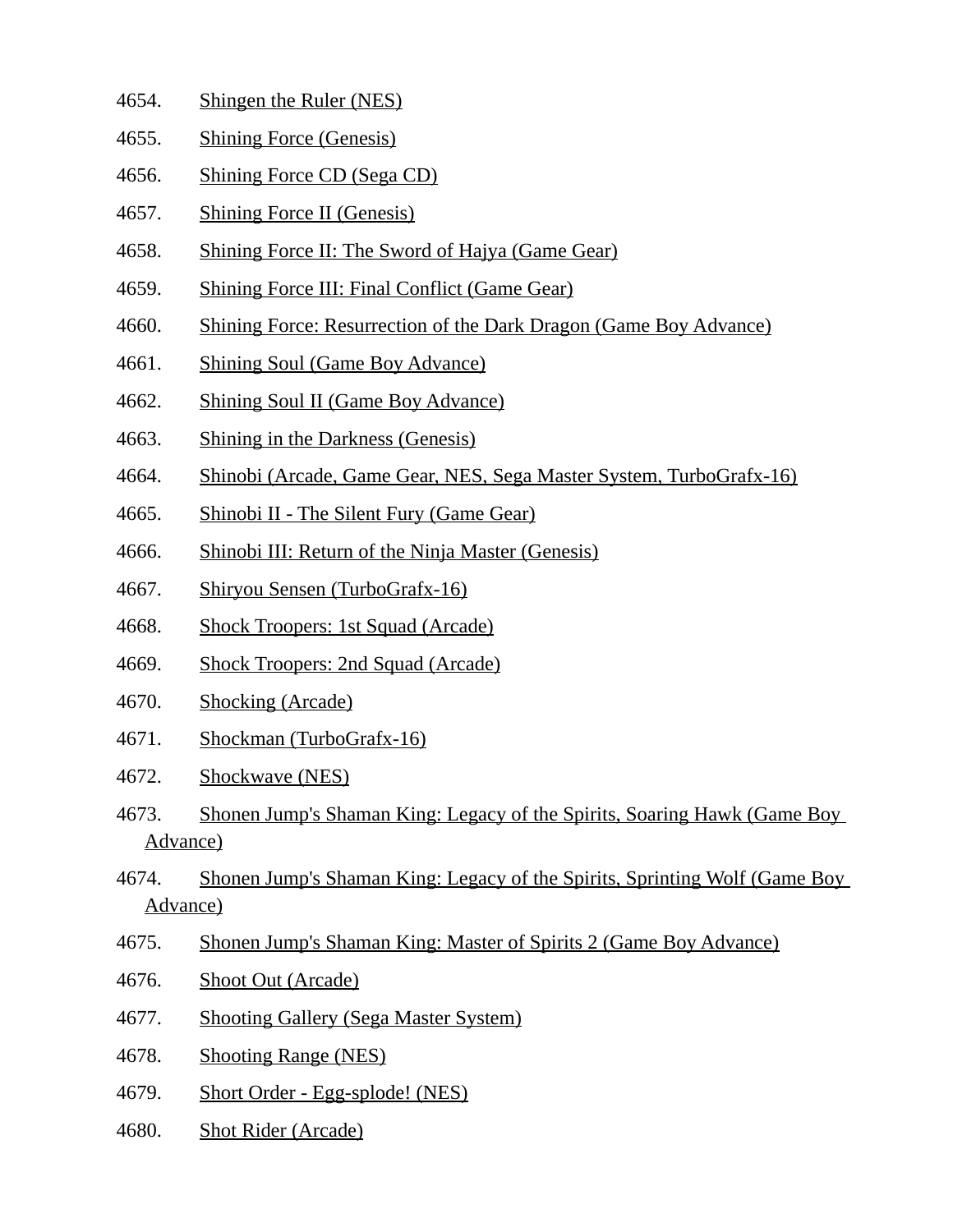- 4681. Shove It! ...The Warehouse Game (Genesis)
- 4682. Show do Milhao (Genesis)
- 4683. Showdown in 2100 AD (Odyssey 2)
- 4684. Shrike Avenger (Arcade)
- 4685. Shuffleboard (Arcade)
- 4686. Shuttle Orbiter (Atari 2600)
- 4687. Shuuz (Arcade)
- 4688. Sid Meier's Civilization (Super Nintendo)
- 4689. Side Arms: Hyper Dyne (TurboGrafx-16)
- 4690. Side Pocket (Game Boy, Genesis, NES, Super Nintendo)
- 4691. Side pocket (Arcade)
- 4692. Sigma Star Saga (Game Boy Advance)
- 4693. Silent Assault (NES)
- 4694. Silent Debuggers (TurboGrafx-16)
- 4695. Silent Dragon (Arcade)
- 4696. Silent Hill (PlayStation)
- 4697. Silent Service (NES)
- 4698. Silk Worm (Arcade, NES)
- 4699. Silpheed (Sega CD)
- 4700. Silver Surfer (NES)
- 4701. SimAnt (Super Nintendo)
- 4702. SimCity (Super Nintendo)
- 4703. SimCity 2000 (Super Nintendo)
- 4704. SimEarth: The Living Planet (Super Nintendo)
- 4705. Sin and Punishment (Nintendo 64)
- 4706. Sinbad Mystery (Arcade)
- 4707. Sinistar (Arcade, Atari 2600)
- 4708. Sinistron (TurboGrafx-16)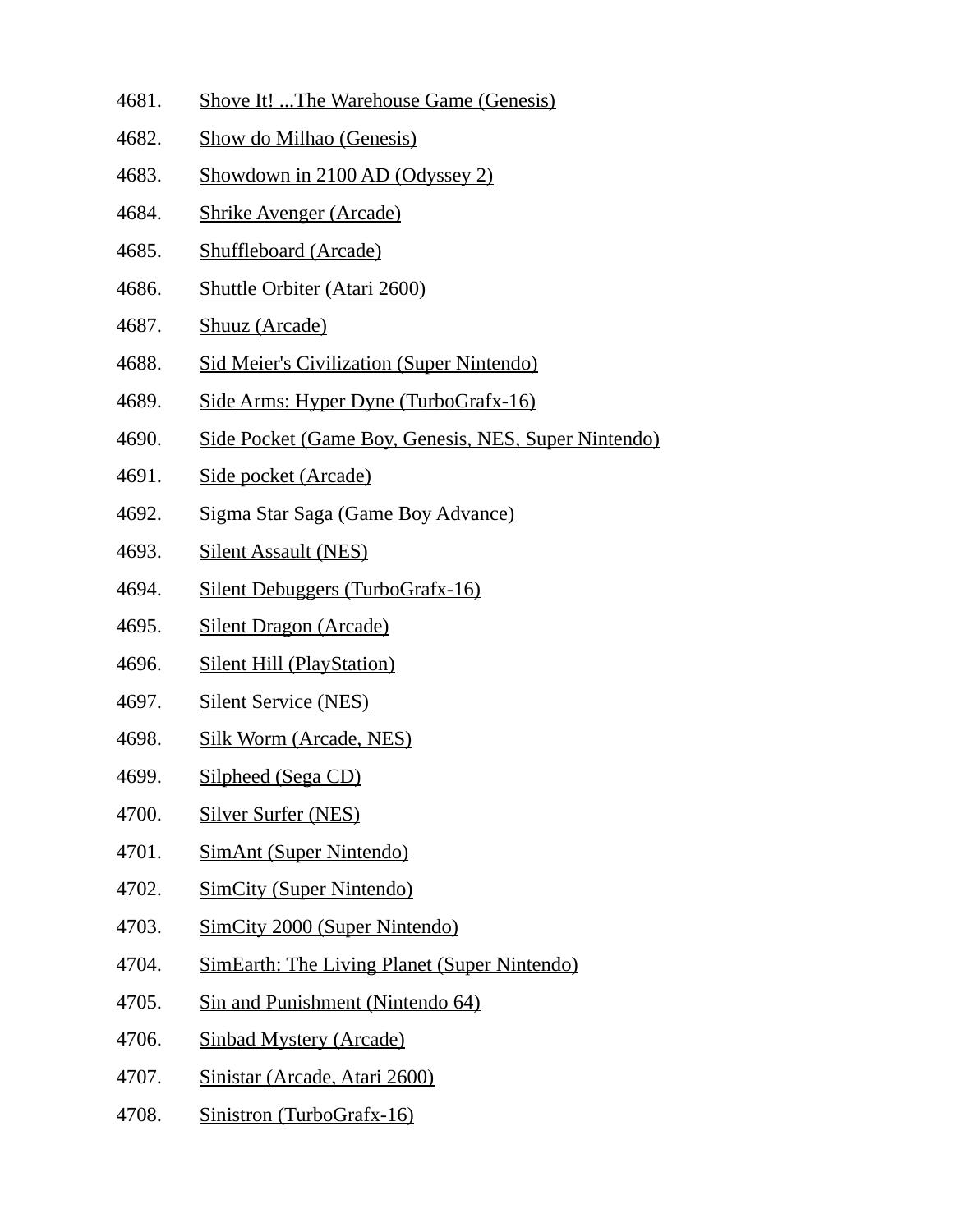- 4709. Sink or Swim (Super Nintendo)
- 4710. Sir Lancelot (Colecovision)
- 4711. Skate Boardin' (Atari 2600)
- 4712. Skate Or Die: Tour de Thrash (Game Boy)
- 4713. Skate or Die (NES)
- 4714. Skate or Die 2: The Search for Double Trouble (NES)
- 4715. Skate or Die: Bad 'N Rad (Game Boy)
- 4716. Skeet Shoot (Atari 2600)
- 4717. Skeleton Krew (Genesis)
- 4718. Ski or Die (NES)
- 4719. Skies of Arcadia (Dreamcast)
- 4720. Skiing (Atari 2600, Colecovision)
- 4721. Skitchin' (Genesis)
- 4722. Skuljagger: Revolt of the Westicans (Super Nintendo)
- 4723. Skull & Crossbones (Arcade, NES)
- 4724. Skweek (TurboGrafx-16)
- 4725. Sky Adventure (Arcade)
- 4726. Sky Alert (Arcade)
- 4727. Sky Bumper (Arcade)
- 4728. Sky Diver (Arcade, Atari 2600)
- 4729. Sky Fox (Arcade)
- 4730. Sky Jaguar (Colecovision)
- 4731. Sky Jinks (Atari 2600)
- 4732. Sky Kid (Arcade, NES)
- 4733. Sky Kid Deluxe (Arcade)
- 4734. Sky Lancer (Arcade)
- 4735. Sky Raider (Arcade)
- 4736. Sky Shark (Arcade, NES)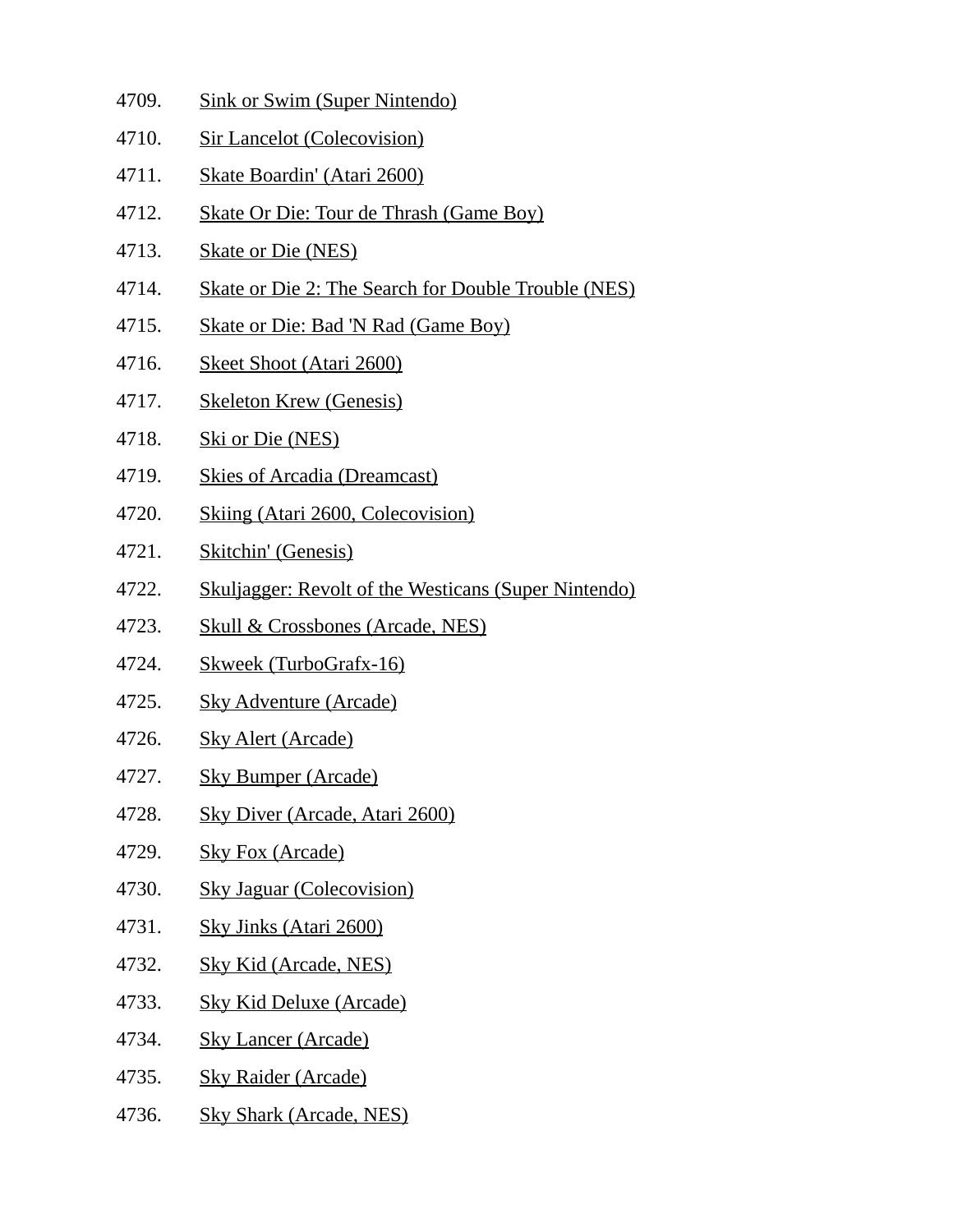| 4737. | <b>Sky Skipper (Arcade, Atari 2600)</b>                 |
|-------|---------------------------------------------------------|
| 4738. | <b>Sky Soldiers (Arcade)</b>                            |
| 4739. | <b>Sky Target (Arcade)</b>                              |
| 4740. | <b>Sky smasher (Arcade)</b>                             |
| 4741. | <b>Skyblazer (Super Nintendo)</b>                       |
| 4742. | Slalom (NES)                                            |
| 4743. | <b>Slam City with Scottie Pippen (Sega CD)</b>          |
| 4744. | <b>Slam Dunk: Super Pro Basketball (Intellivision)</b>  |
| 4745. | <b>Slap Fight MD (Genesis)</b>                          |
| 4746. | <b>Slap Shot (Arcade, Sega Master System)</b>           |
| 4747. | <b>Slap Shot: Super Pro Hockey (Intellivision)</b>      |
| 4748. | <b>Slaughter Sport (Genesis)</b>                        |
| 4749. | <b>Slider (Game Gear)</b>                               |
| 4750. | <b>Slither (Colecovision)</b>                           |
| 4751. | <b>Slot Machine (Atari 2600)</b>                        |
| 4752. | <b>Slot Racers (Atari 2600)</b>                         |
| 4753. | <b>Slurpy (Colecovision)</b>                            |
| 4754. | <u>Sly Spy (Arcade)</u>                                 |
| 4755. | <b>Small Soldiers (Game Boy)</b>                        |
| 4756. | <b>Smart Ball (Super Nintendo)</b>                      |
| 4757. | Smash T.V. (NES)                                        |
| 4758. | <b>Smash TV (Arcade)</b>                                |
| 4759. | <b>Smithereens (Odyssey 2)</b>                          |
| 4760. | <b>Smurf Paint'n Play Workshop (Colecovision)</b>       |
| 4761. | <b>Smurf Rescue in Gargamel's Castle (Colecovision)</b> |
| 4762. | <u>Smurf: Rescue in Gargamel's Castle (Atari 2600)</u>  |
| 4763. | <b>Smurfs save the Day (Atari 2600)</b>                 |
|       |                                                         |

4764. Snacks 'n Jaxson (Arcade)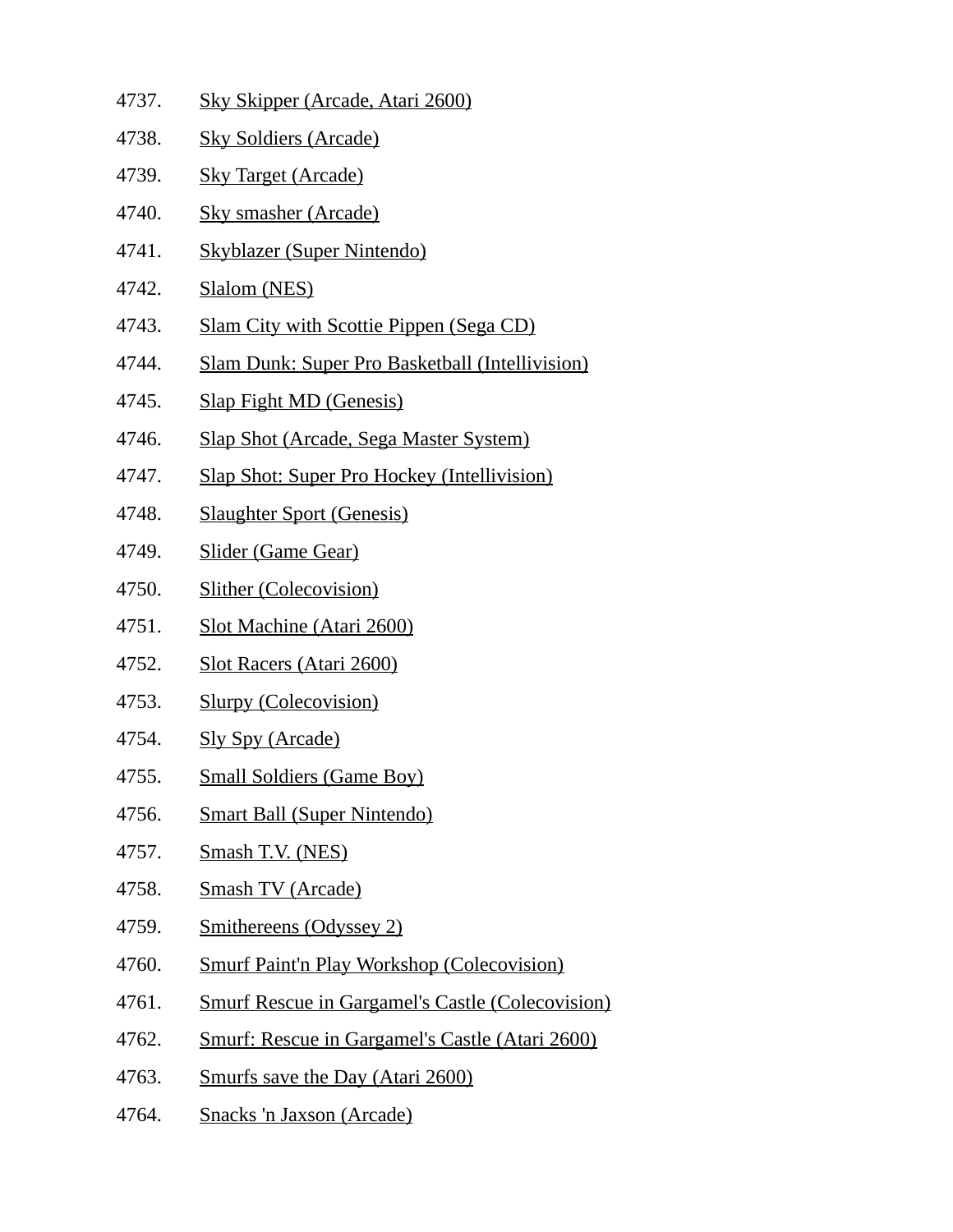| 4765. | Snafu (Intellivision)                                    |
|-------|----------------------------------------------------------|
| 4766. | <b>Snake Pit (Arcade)</b>                                |
| 4767. | <b>Snake Rattle n Roll (Genesis, NES)</b>                |
| 4768. | <b>Snake's Revenge (NES)</b>                             |
| 4769. | <b>Snap Jack (Arcade)</b>                                |
| 4770. | <b>Snatcher (Sega CD)</b>                                |
| 4771. | <b>Sneaky Snakes (Game Boy)</b>                          |
| 4772. | <b>Snoopy Tennis (Game Boy Color)</b>                    |
| 4773. | <b>Snoopy and the Red Baron (Atari 2600)</b>             |
| 4774. | <b>Snoopy's Magic Show (Game Boy)</b>                    |
| 4775. | <b>Snoopy's Silly Sports Spectacular! (NES)</b>          |
| 4776. | <b>Snow Board Championship (Arcade)</b>                  |
| 4777. | <b>Snow Bros. (Arcade)</b>                               |
| 4778. | <b>Snow Bros. - Nick &amp; Tom (Genesis)</b>             |
| 4779. | <b>Snow Bros. 2 (Arcade)</b>                             |
| 4780. | <b>Snow Brothers (Game Boy, NES)</b>                     |
| 4781. | <b>Snow White in Happily Ever After (Super Nintendo)</b> |
| 4782. | <b>SnowCross (Game Boy Color)</b>                        |
| 4783. | <b>Snowboard Kids (Nintendo 64)</b>                      |
| 4784. | Snowboard Kids 2 (Nintendo 64)                           |
| 4785. | <b>Soccer Brawl (Arcade)</b>                             |
| 4786. | <b>Soccer Mania (Game Boy)</b>                           |
| 4787. | <b>Socket (Genesis)</b>                                  |
| 4788. | <u>Sokoban World (TurboGrafx-16)</u>                     |
| 4789. | <b>Sol Divide (Arcade)</b>                               |
| 4790. | <b>Sol-Deace (Genesis)</b>                               |
| 4791. | <b>Sol-Feace (Sega CD)</b>                               |

4792. Solar Fox (Arcade, Atari 2600)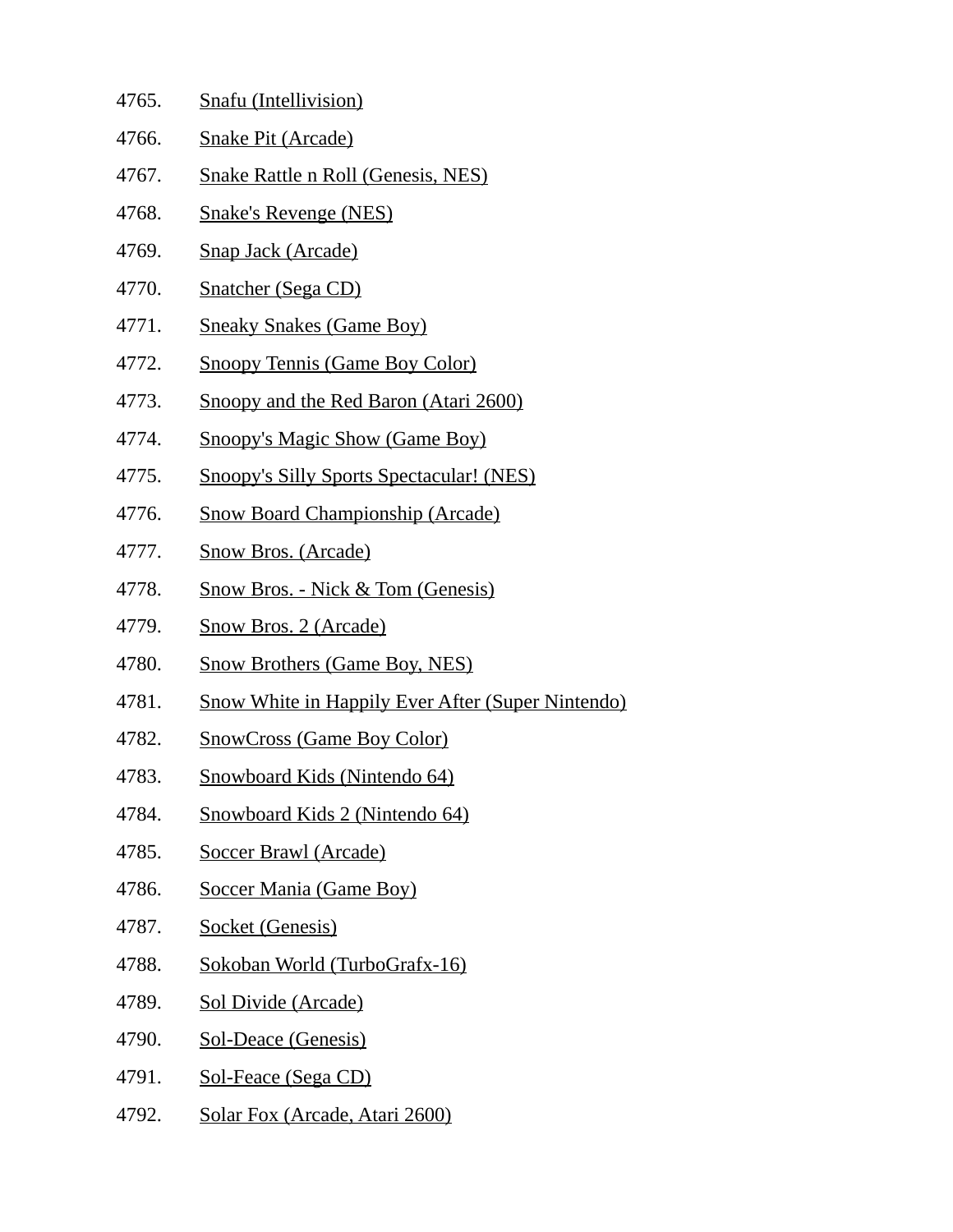- 4793. Solar Jetman: Hunt for the Golden Warpship (NES)
- 4794. Solar Quest (Arcade, Vectrex)
- 4795. SolarStriker (Game Boy)
- 4796. Solaris (Atari 2600)
- 4797. Soldam (Arcade)
- 4798. Soldier Blade (TurboGrafx-16)
- 4799. Soldier Blade Special: Caravan Stage (TurboGrafx-16)
- 4800. Soldier Girl Amazon (Arcade)
- 4801. Soldiers of Fortune (Super Nintendo)
- 4802. Soldiers of fortune (Genesis)
- 4803. Solitaire (NES)
- 4804. Solitaire FunPak (Game Boy)
- 4805. Solitaire Funpak (Game Gear)
- 4806. Solitaire Poker (Game Gear)
- 4807. Solomon's Club (Game Boy)
- 4808. Solomon's Key (Arcade, NES)
- 4809. Solstice: The Quest for the Staff of Demnos (NES)
- 4810. Solvalou (Arcade)
- 4811. Somer Assault (TurboGrafx-16)
- 4812. Son Son (Arcade)
- 4813. Sonic & Knuckles (Genesis)
- 4814. Sonic & Knuckles + Sonic the Hedgehog 2 (Genesis)
- 4815. Sonic & Knuckles + Sonic the Hedgehog 3 (Genesis)
- 4816. Sonic Advance (Game Boy Advance)
- 4817. Sonic Advance 2 (Game Boy Advance)
- 4818. Sonic Advance 3 (Game Boy Advance)
- 4819. Sonic Adventure (Dreamcast)
- 4820. Sonic Adventure Limited Edition (Dreamcast)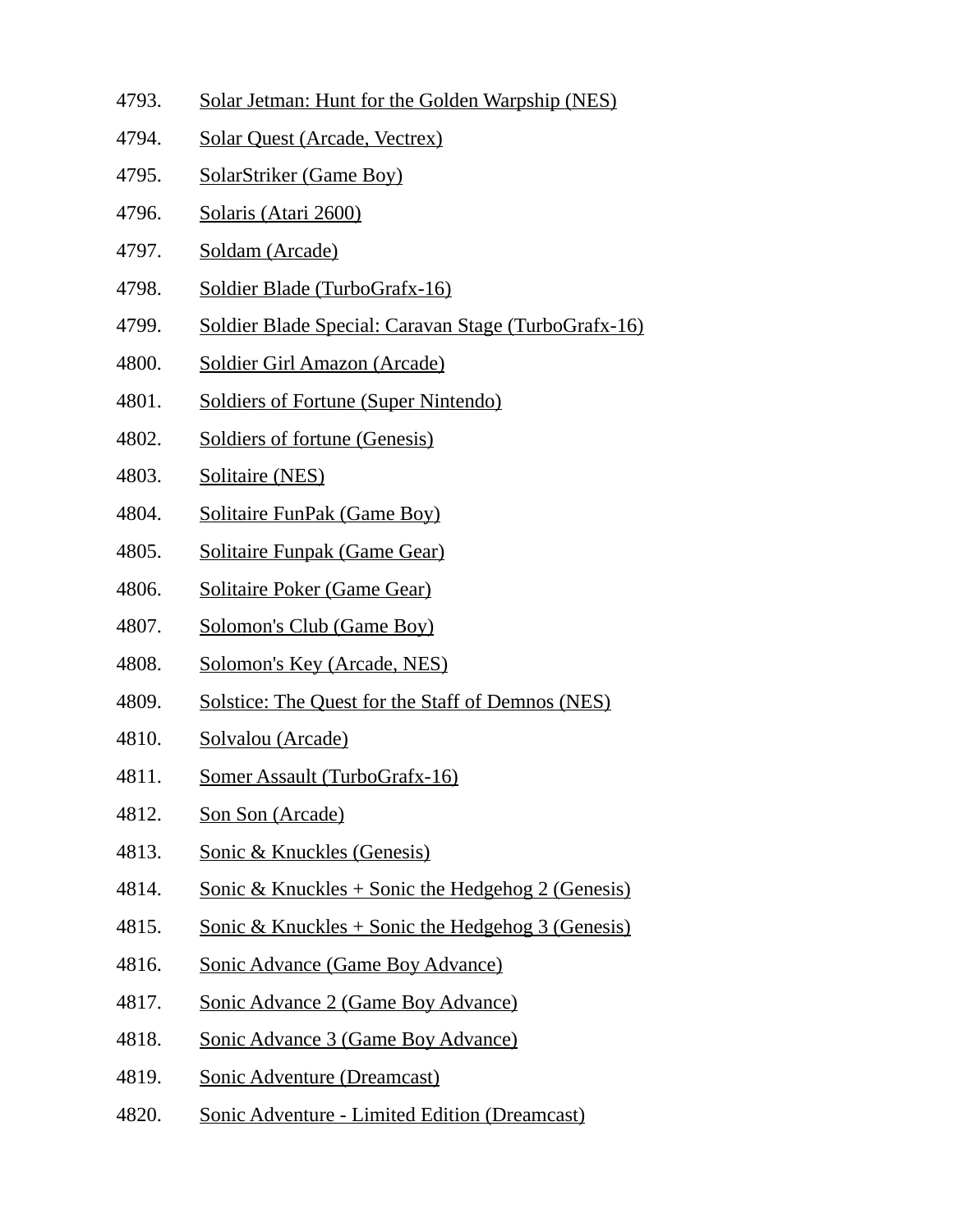- 4821. Sonic Adventure 2 (Dreamcast)
- 4822. Sonic Battle (Game Boy Advance)
- 4823. Sonic Blast (Game Gear, Sega Master System)
- 4824. Sonic Blast Man (Super Nintendo)
- 4825. Sonic Blast Man II (Super Nintendo)
- 4826. Sonic CD (Sega CD)
- 4827. Sonic Classics (Genesis)
- 4828. Sonic Drift (Game Gear)
- 4829. Sonic Drift 2 (Game Gear)
- 4830. Sonic Labyrinth (Game Gear)
- 4831. Sonic Pinball Party (Game Boy Advance)
- 4832. Sonic Shuffle (Dreamcast)
- 4833. Sonic Spike (TurboGrafx-16)
- 4834. Sonic Spinball (Genesis)
- 4835. Sonic The Hedgehog Triple Trouble (Game Gear)
- 4836. Sonic The Hedgehog Chaos (Game Gear)
- 4837. Sonic Wings Assault (Nintendo 64)
- 4838. Sonic Wings Limited (Arcade)
- 4839. Sonic and Knuckles & Sonic 1 (Balls) (Genesis)
- 4840. Sonic the Hedgehog (Game Gear, Genesis, Sega Master System)
- 4841. Sonic the Hedgehog 2 (Game Gear, Genesis, Sega Master System)
- 4842. Sonic the Hedgehog 3 (Genesis)
- 4843. Sonic the Hedgehog Chaos (Sega Master System)
- 4844. Sonic the Hedgehog Spinball (Game Gear, Sega Master System)
- 4845. Sonic the Hedgehog: Genesis (Game Boy Advance)
- 4846. Sorcer Striker (Arcade)
- 4847. Sorcerer (Atari 2600)
- 4848. Sorcerer's Apprentice (Atari 2600)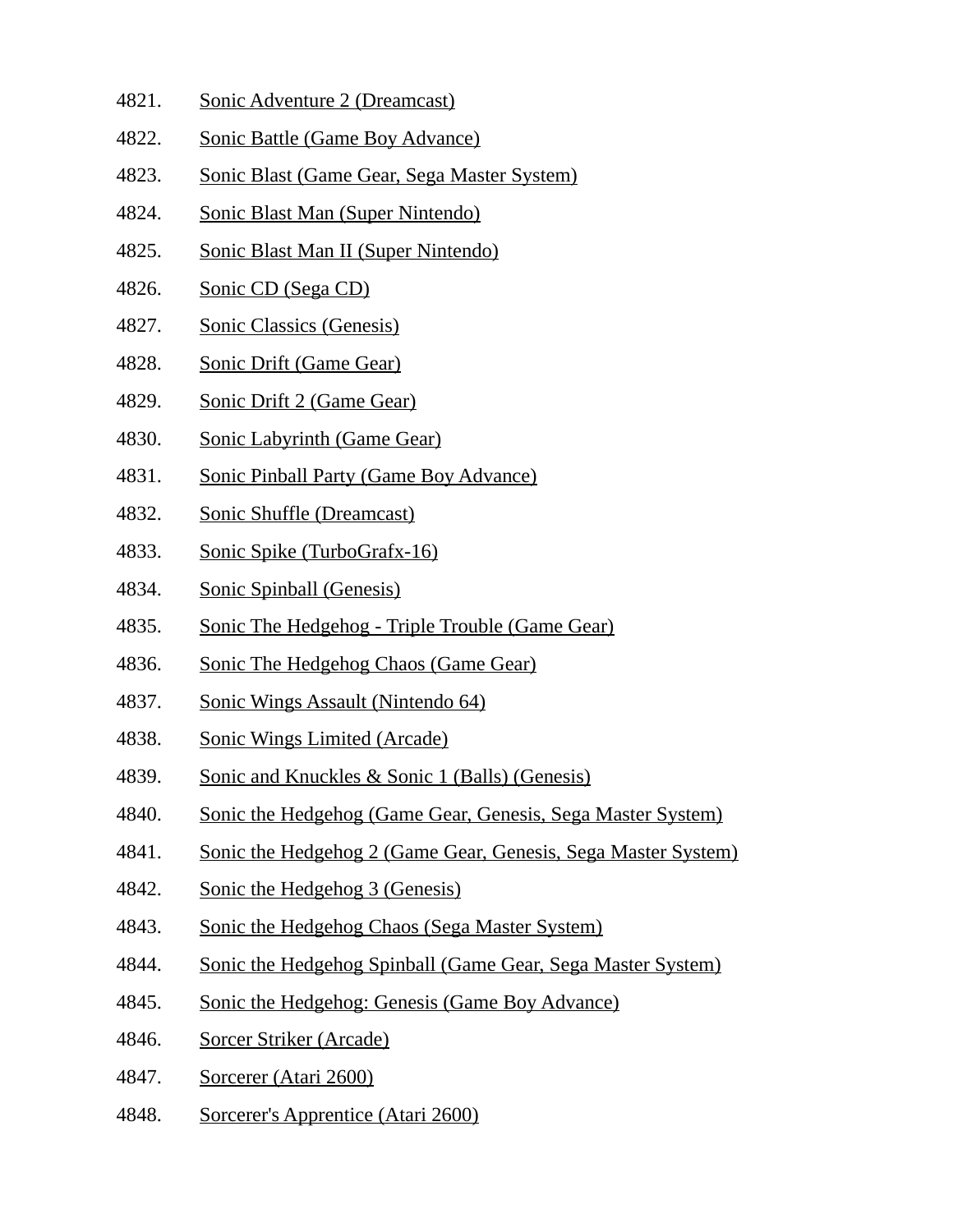- 4849. Sorcerer's Kingdom (Genesis)
- 4850. Soukoban (Game Boy)
- 4851. Soukoban 2 (Game Boy)
- 4852. Soul Blazer (Super Nintendo)
- 4853. Soul Fighter (Dreamcast)
- 4854. SoulStar (Sega CD)
- 4855. Soulcalibur (Dreamcast)
- 4856. Soulstar X (Sega 32X)
- 4857. South Park (Nintendo 64)
- 4858. South Park Rally (Nintendo 64)
- 4859. South Park: Chef's Luv Shack (Nintendo 64)
- 4860. Space Ace (Daphne, Sega CD, Super Nintendo)
- 4861. Space Armada (Intellivision)
- 4862. Space Attack (Atari 2600)
- 4863. Space Battle (Intellivision)
- 4864. Space Bomber (Arcade)
- 4865. Space Cadet (Intellivision)
- 4866. Space Cavern (Atari 2600)
- 4867. Space Chaser (Arcade)
- 4868. Space Cruiser (Arcade)
- 4869. Space Dungeon (Arcade)
- 4870. Space Encounters (Arcade)
- 4871. Space Firebird (Arcade)
- 4872. Space Football: One on One (Super Nintendo)
- 4873. Space Fortress (Arcade)
- 4874. Space Fury (Colecovision)
- 4875. Space Gun (Arcade, Sega Master System)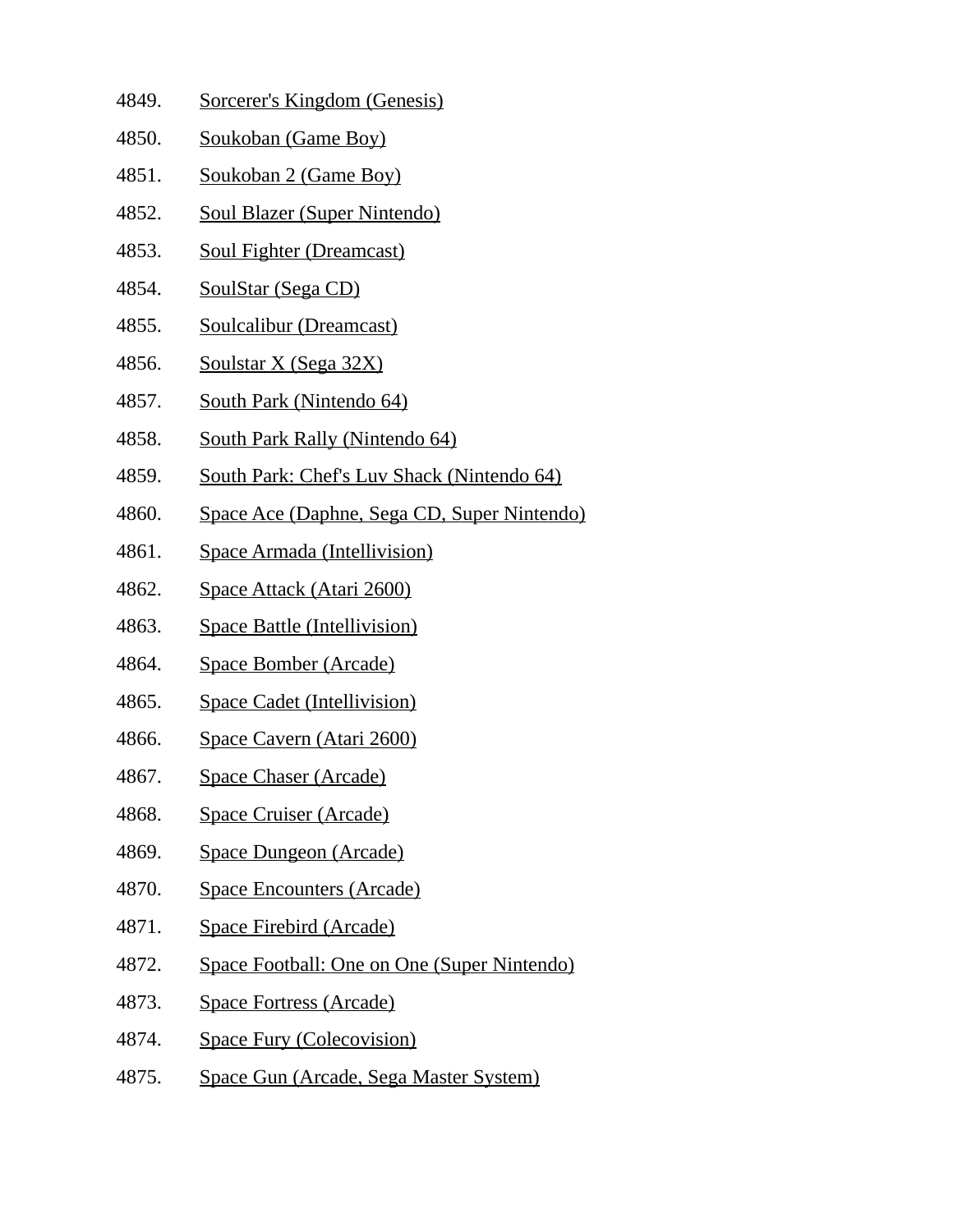- 4876. Space Harrier (Arcade, Game Gear, Sega 32X, Sega Master System, TurboGrafx-16)
- 4877. Space Harrier 3-D (Sega Master System)
- 4878. Space Harrier II (Genesis)
- 4879. Space Hawk (Intellivision)
- 4880. Space Invaders (Arcade, Atari 2600, Game Boy, Game Boy Advance, Game Boy Color, NES, Nintendo 64, Super Nintendo)
- 4881. Space Invaders '91 (Genesis)
- 4882. Space Invaders 90 (Genesis)
- 4883. Space Invaders 95 (Arcade)
- 4884. Space Invaders Collection (Colecovision)
- 4885. Space Invaders DX (Arcade)
- 4886. Space Invaders Part II (Arcade)
- 4887. Space Invaders: Fukkatsu no Hi (TurboGrafx-16)
- 4888. Space Invasion (Colecovision)
- 4889. Space Jockey (Atari 2600)
- 4890. Space Laser (Arcade)
- 4891. Space Marauder (Game Boy Color)
- 4892. Space Megaforce (Super Nintendo)
- 4893. Space Panic (Arcade, Colecovision)
- 4894. Space Position (Arcade)
- 4895. Space Shuttle Project (NES)
- 4896. Space Shuttle: A Journey Into Space (Atari 2600)
- 4897. Space Spartans (Intellivision)
- 4898. Space Station Silicon Valley (Game Boy Color, Nintendo 64)
- 4899. Space War (Atari 2600)
- 4900. Space Wars (Vectrex)
- 4901. Space Zap (Arcade)
- 4902. Space fury (Arcade)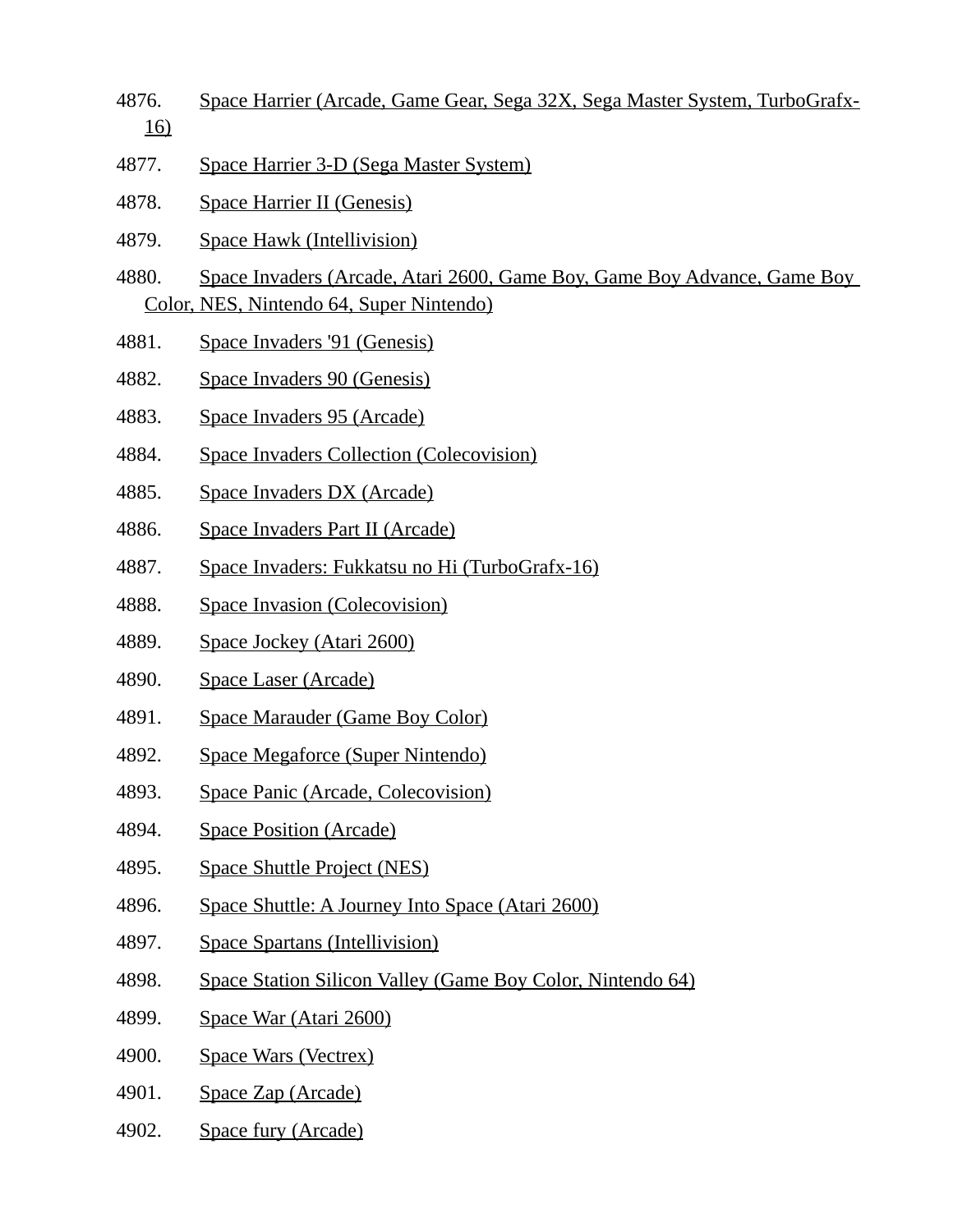- 4903. SpaceMaster X-7 (Atari 2600)
- 4904. Spacechase (Atari 2600)
- 4905. Spanky's Quest (Game Boy, Super Nintendo)
- 4906. Sparkster (Genesis, Super Nintendo)
- 4907. Spartan X (Game Boy)
- 4908. Spatter (Arcade)
- 4909. Spawn (Game Boy Color)
- 4910. Spawn : In the Demon's Hand (Dreamcast)
- 4911. Spawn : The Eternal (PlayStation)
- 4912. Speak & Rescue (Arcade)
- 4913. Special Criminal Investigation (Arcade, Sega Master System, TurboGrafx-16)
- 4914. Spectar (Arcade)
- 4915. Spectre (Super Nintendo)
- 4916. Spectron (Colecovision)
- 4917. Speed Racer in My Most Dangerous Adventures (Super Nintendo)
- 4918. Speed Rumbler (Arcade)
- 4919. Speed Spin (Arcade)
- 4920. Speedball (Sega Master System)
- 4921. Speedball 2 (Sega Master System)
- 4922. Speedball 2: Brutal Deluxe (Game Boy, Genesis)
- 4923. Speedway / Spin-Out / Crypto-Logic (Odyssey 2)
- 4924. Speedy Gonzales (Game Boy)
- 4925. Speedy Gonzales: Aztec Adventure (Game Boy Color)
- 4926. Speedy Gonzales: Los Gatos Bandidos (Super Nintendo)
- 4927. SpellCaster (Sega Master System)
- 4928. Spellcraft: Aspects of Valor (Super Nintendo)
- 4929. Spelunker (Arcade, NES)
- 4930. Spelunker II (Arcade)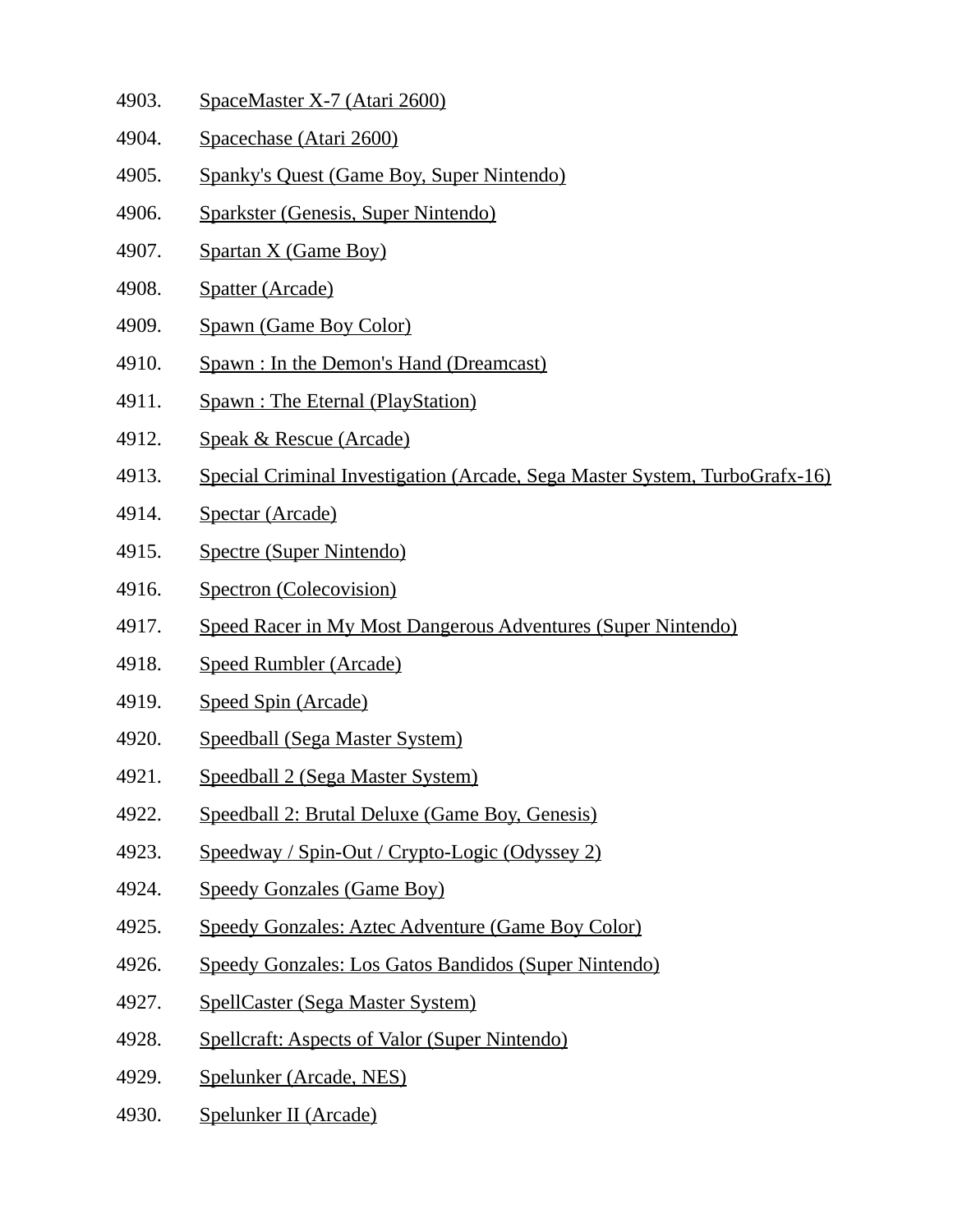- 4931. Spider Fighter (Atari 2600)
- 4932. Spider-Man (Atari 2600, Dreamcast, Game Boy Advance, Game Boy Color, Game Gear, Nintendo 64, Super Nintendo)
- 4933. Spider-Man & Venom: Separation Anxiety (Super Nintendo)
- 4934. Spider-Man & X-Men: Arcade's Revenge (Game Gear, Super Nintendo)
- 4935. Spider-Man (Europe) (Proto) (Odyssey 2)
- 4936. Spider-Man . Venom: Maximum Carnage (Genesis)
- 4937. Spider-Man 2 (Game Boy Advance)
- 4938. Spider-Man 2 Enter: Electro (PlayStation)
- 4939. Spider-Man 2: The Sinister Six (Game Boy Color)
- 4940. Spider-Man 3 (Game Boy Advance)
- 4941. Spider-Man 3: Invasion of the Spider-Slayers (Game Boy)
- 4942. Spider-Man Animated Series (Genesis)
- 4943. Spider-Man and the X-Men in Arcade's Revenge (Genesis)
- 4944. Spider-Man-Venom: Maximum Carnage (Super Nintendo)
- 4945. Spider-Man-X-Men (Game Boy)
- 4946. Spider-Man: Battle for New York (Game Boy Advance)
- 4947. Spider-Man: Mysterio's Menace (Game Boy Advance)
- 4948. Spider-Man: Return of the Sinister Six (Game Gear, NES)
- 4949. Spider-Man: The Video Game (Arcade)
- 4950. Spiderdroid (Atari 2600)
- 4951. Spiders (Arcade)
- 4952. Spike (Vectrex)
- 4953. Spike Out (Arcade)
- 4954. Spike's Peak (Atari 2600)
- 4955. Spiker (Arcade)
- 4956. Spiker! Super Pro Volleyball (Intellivision)
- 4957. Spin Ball (Vectrex)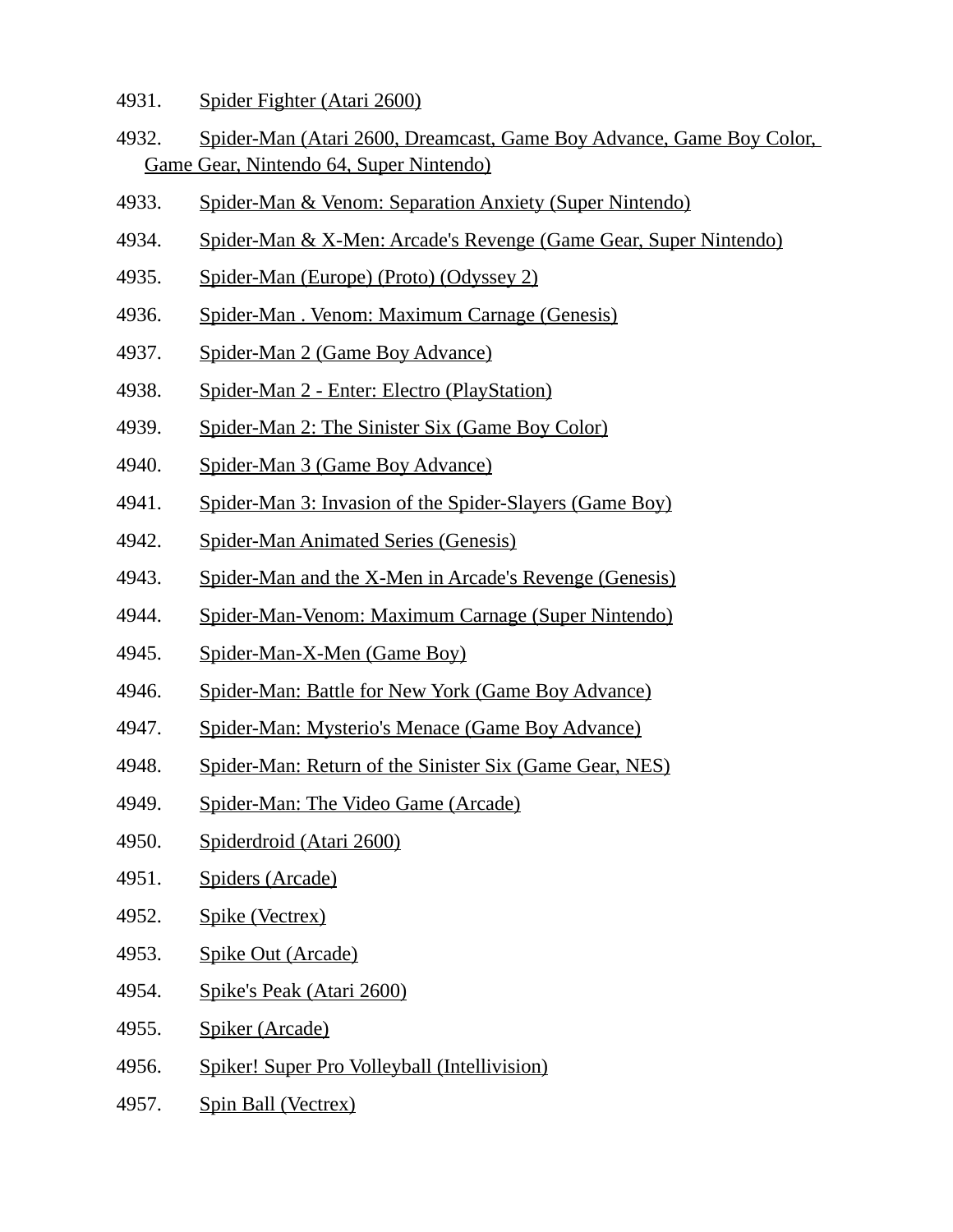- 4958. Spin Master (Arcade)
- 4959. Spin Pair (TurboGrafx-16)
- 4960. Spinal Breakers (Arcade)
- 4961. Spindizzy Worlds (Super Nintendo)
- 4962. Spirits & Spells (Game Boy Advance)
- 4963. Spiritual Warfare (Game Boy, NES)
- 4964. Spirou (Game Boy, Genesis)
- 4965. Spitfire Attack (Atari 2600)
- 4966. Splat! (Arcade)
- 4967. Splatter house (Arcade)
- 4968. Splatterhouse (TurboGrafx-16)
- 4969. Splatterhouse 2 (Genesis)
- 4970. Splatterhouse 3 (Genesis)
- 4971. Splatterhouse: Wanpaku Graffiti (NES)
- 4972. Splendor Blast (Arcade)
- 4973. Splitz (Game Boy)
- 4974. Sports Collection (Game Boy)
- 4975. Sports Illustrated Championship Football & Baseball (Super Nintendo)
- 4976. Sports Illustrated for Kids: The Ultimate Triple Dare! (Game Boy)
- 4977. Sports Illustrated: Championship Football & Baseball (Game Boy, Game Gear)
- 4978. Sports Illustrated: Golf Classic (Game Boy)
- 4979. Sports Talk Baseball (Genesis)
- 4980. Sports Trivia (Game Gear)
- 4981. Sports Trivia: Championship Edition (Game Gear)
- 4982. Spot Goes To Hollywood (Genesis)
- 4983. Spot: The Cool Adventure (Game Boy)
- 4984. Spot: The Video Game (Game Boy, NES)
- 4985. Springer (Arcade, Atari 2600)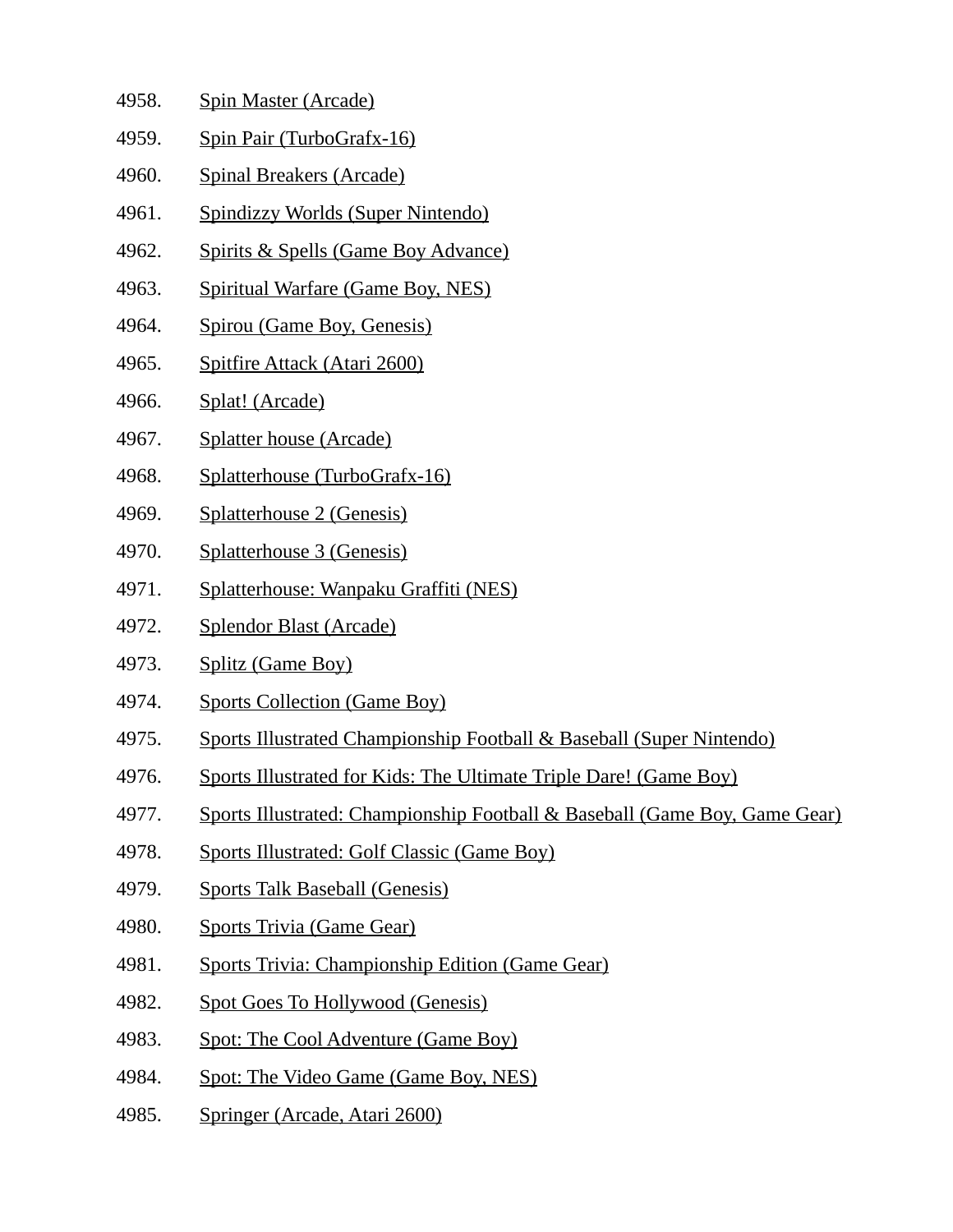- 4986. Sprint Master (Atari 2600)
- 4987. Sprint One (Arcade)
- 4988. Spud's Adventure (Game Boy)
- 4989. Spy Hunter (Arcade, Atari 2600, Colecovision, NES)
- 4990. Spy vs Spy Operation: Booby Trap (Game Boy)
- 4991. Spy vs. Spy (Game Boy Color, NES, Sega Master System)
- 4992. Spyro 2 : Ripto's Rage! (PlayStation)
- 4993. Spyro 2: Season of Flame (Game Boy Advance)
- 4994. Spyro : Year of the Dragon (PlayStation)
- 4995. Spyro Orange: The Cortex Conspiracy (Game Boy Advance)
- 4996. Spyro the Dragon (PlayStation)
- 4997. Spyro: Attack of the Rhynocs (Game Boy Advance)
- 4998. Sqoon (NES)
- 4999. Square Deal (Game Boy)
- 5000. Squares (Colecovision)
- 5001. Squeeze Box (Atari 2600)
- 5002. Squish 'Em Featuring Sam (Colecovision)
- 5003. Sssnake (Atari 2600)
- 5004. Stadium Cross (Arcade)
- 5005. Stadium Events (NES)
- 5006. Stadium Hero (Arcade)
- 5007. Stadium Mud Buggies (Intellivision)
- 5008. Stagger 1 (Arcade)
- 5009. Stakes Winner (Arcade)
- 5010. Stakes Winner 2 (Arcade)
- 5011. Stampede (Atari 2600, Intellivision)
- 5012. Stanley: The Search for Dr. Livingston (NES)
- 5013. Star Castle (Arcade, Vectrex)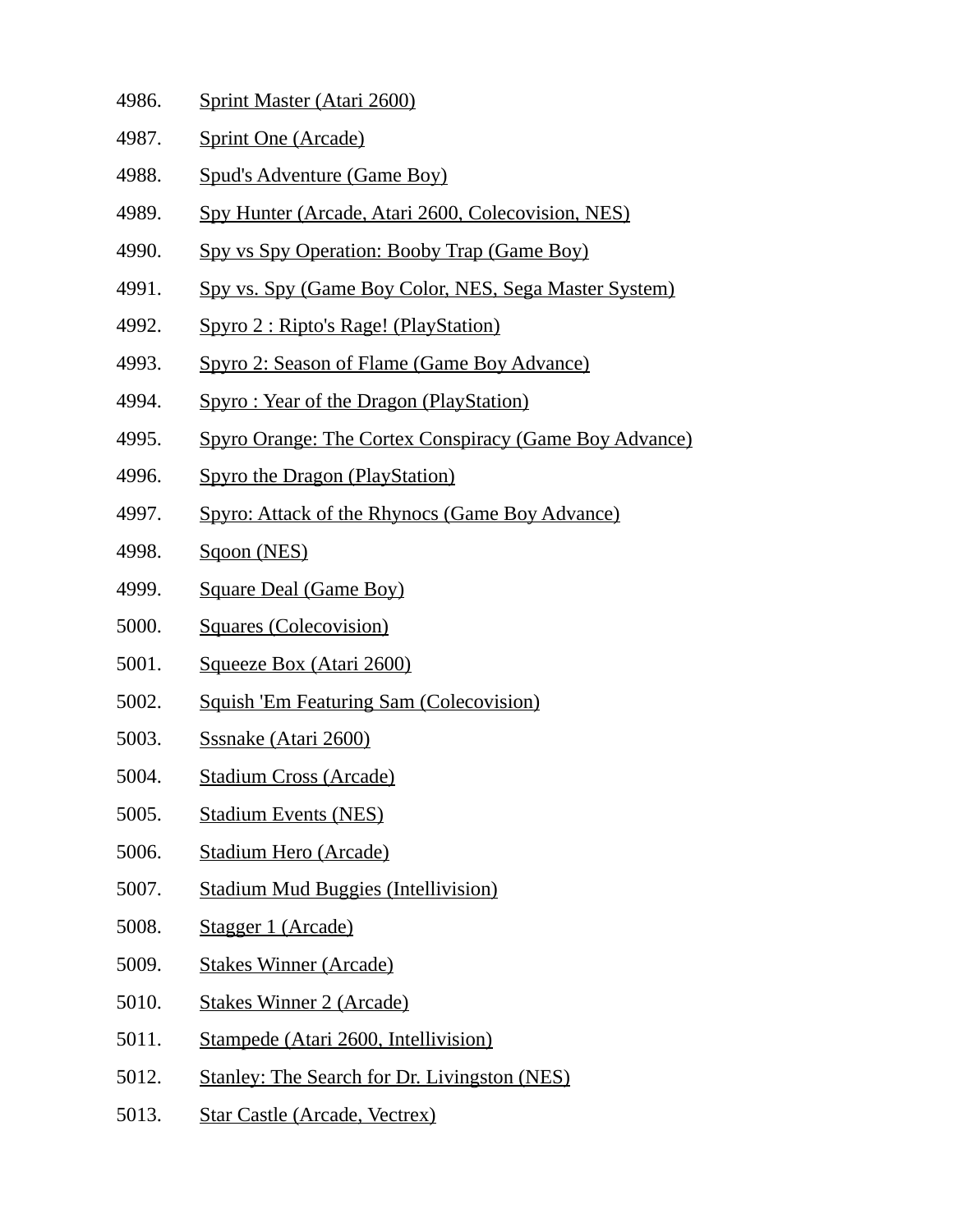- 5014. Star Control (Genesis)
- 5015. Star Force (Arcade, Colecovision, NES)
- 5016. Star Fortress (Colecovision)
- 5017. Star Fox (Atari 2600, Super Nintendo)
- 5018. Star Fox 64 (Nintendo 64)
- 5019. Star Fox: Super Weekend (Super Nintendo)
- 5020. Star Guards (Arcade)
- 5021. Star Hawk (Game Boy)
- 5022. Star Jacker (Arcade)
- 5023. Star Raiders (Atari 2600)
- 5024. Star Soldier (NES)
- 5025. Star Strike (Atari 2600, Intellivision)
- 5026. Star Trek (Vectrex)
- 5027. Star Trek Generations: Beyond the Nexus (Game Boy)
- 5028. Star Trek: 25th Anniversary (Game Boy, NES)
- 5029. Star Trek: Deep Space Nine Crossroads of Time (Genesis)
- 5030. Star Trek: Deep Space Nine: Crossroads of Time (Super Nintendo)
- 5031. Star Trek: Generations: Beyond the Nexus (Game Gear)
- 5032. Star Trek: Starfleet Academy Starship Bridge Simulator (Sega 32X)
- 5033. Star Trek: Starfleet Academy: Starship Bridge Simulator (Super Nintendo)
- 5034. Star Trek: Strategic Operations Simulator (Arcade, Atari 2600, Colecovision)
- 5035. Star Trek: The Next Generation (Game Boy, NES)
- 5036. Star Trek: The Next Generation: Advanced Holodeck Tutorial (Game Gear)
- 5037. Star Trek: The Next Generation: Echoes from the Past (Genesis)
- 5038. Star Trek: The Next Generation: Future's Past (Super Nintendo)
- 5039. Star Voyager (NES)
- 5040. Star Wars (Arcade, Game Boy, Game Gear, NES, Sega Master System)
- 5041. Star Wars : Dark Forces (PlayStation)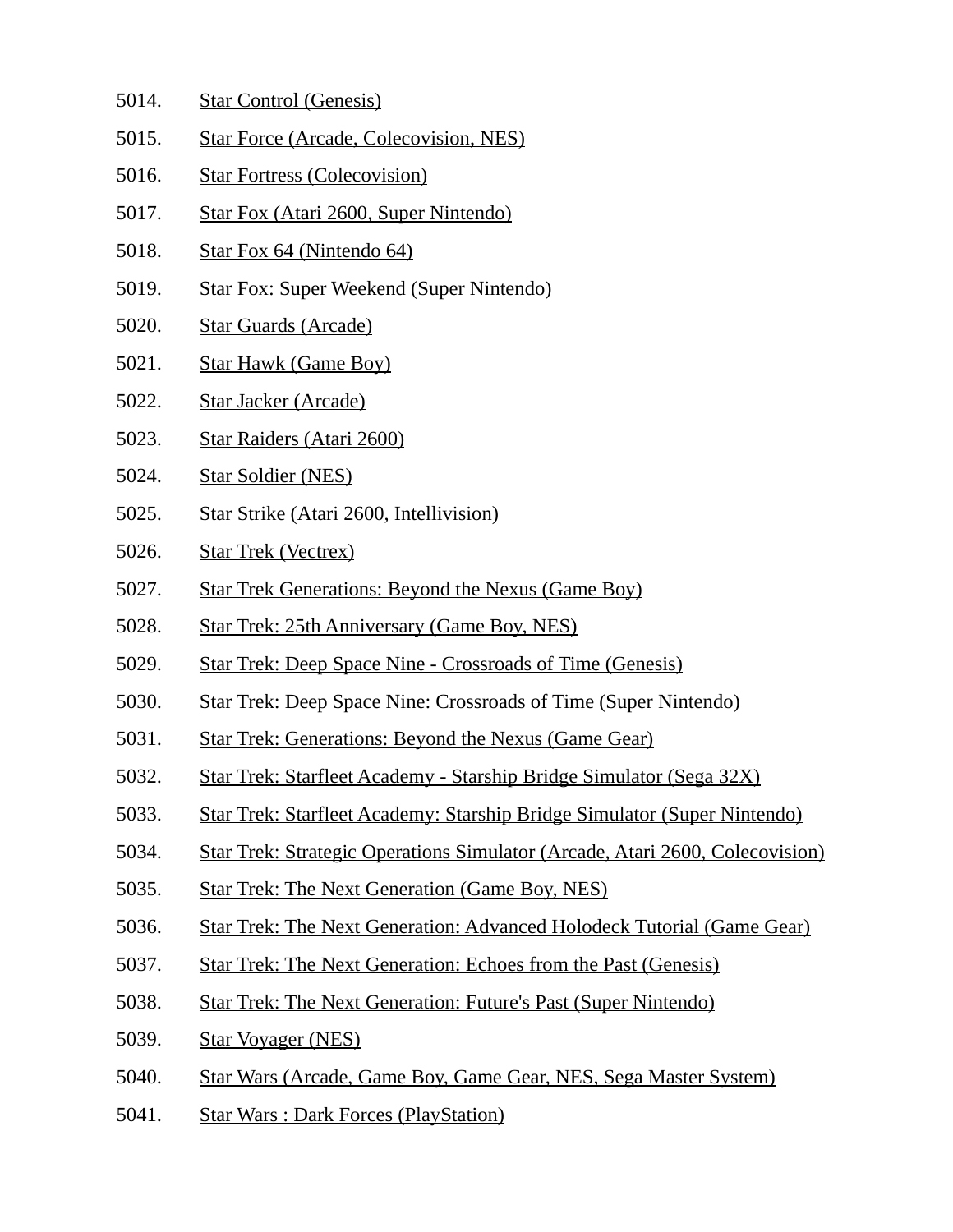- 5042. Star Wars : Demolition (Dreamcast)
- 5043. Star Wars : Episode I, Jedi Power Battles (Dreamcast)
- 5044. Star Wars : Episode I, Racer (Dreamcast)
- 5045. Star Wars : Rebel Assault II, The Hidden Empire (PlayStation)
- 5046. Star Wars Arcade (Sega 32X)
- 5047. Star Wars Chess (Sega CD)
- 5048. Star Wars Episode I: Obi-Wan's Adventures (Game Boy Color)
- 5049. Star Wars Episode I: Racer (Game Boy Color)
- 5050. Star Wars Trilogy: Apprentice of the Force (Game Boy Advance)
- 5051. Star Wars: Episode I Battle for Naboo (Nintendo 64)
- 5052. Star Wars: Episode I Racer (Nintendo 64)
- 5053. Star Wars: Episode II: Attack of the Clones (Game Boy Advance)
- 5054. Star Wars: Episode III: Revenge of the Sith (Game Boy Advance)
- 5055. Star Wars: Jedi Arena (Atari 2600)
- 5056. Star Wars: Jedi Power Battles (Game Boy Advance)
- 5057. Star Wars: Rebel Assault (Sega CD)
- 5058. Star Wars: Return Of The Jedi (Arcade)
- 5059. Star Wars: Return of the Jedi: Death Star Battle (Atari 2600)
- 5060. Star Wars: Rogue Squadron (Nintendo 64)
- 5061. Star Wars: Shadows of the Empire (Nintendo 64)
- 5062. Star Wars: The Arcade Game (Atari 2600, Colecovision)
- 5063. Star Wars: The Empire Strikes Back (Arcade, Atari 2600, Game Boy, Intellivision, NES)
- 5064. Star Wars: The New Droid Army (Game Boy Advance)
- 5065. Star Wars: Yoda Stories (Game Boy Color)
- 5066. StarBlade (Arcade, Sega CD)
- 5067. StarCraft 64 (Nintendo 64)
- 5068. StarHawk (Vectrex)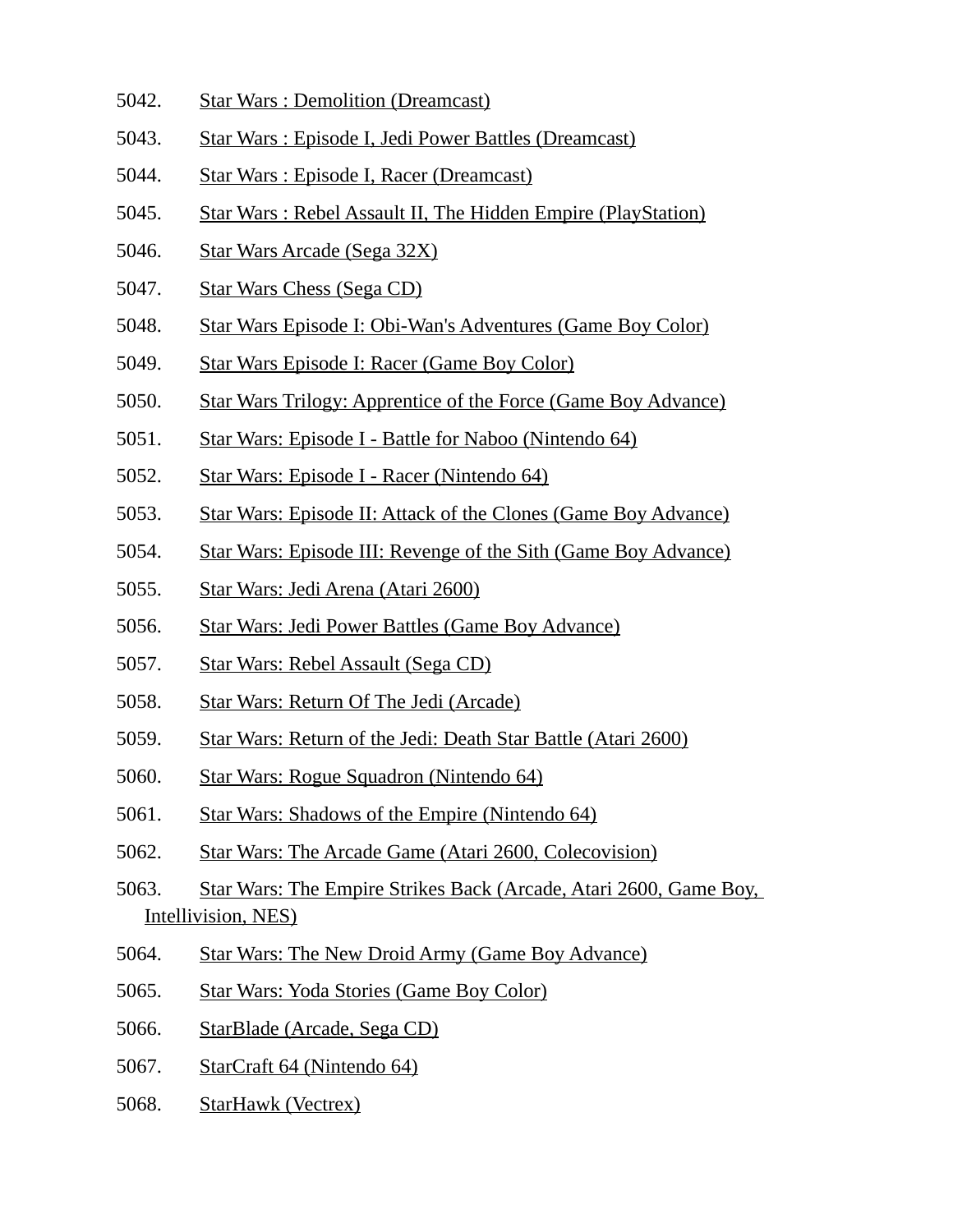- 5069. StarLancer (Dreamcast)
- 5070. StarMaster (Atari 2600)
- 5071. StarTropics (NES)
- 5072. Starflight (Genesis)
- 5073. Stargate (Arcade, Atari 2600, Game Boy, Game Gear, Genesis, Super Nintendo)
- 5074. Stargunner (Atari 2600)
- 5075. Starship Hector (NES)
- 5076. Starshot: Space Circus Fever (Nintendo 64)
- 5077. Stealth ATF (NES)
- 5078. Steamroller (Colecovision)
- 5079. Steel Empire (Game Boy Advance, Genesis)
- 5080. Steel Force (Arcade)
- 5081. Steel Gunner (Arcade)
- 5082. Steel Talons (Atari Lynx, Genesis, Super Nintendo)
- 5083. Steeplechase (Atari 2600)
- 5084. Stellar Track (Atari 2600)
- 5085. Stellar-Fire (Sega CD)
- 5086. Sterling Sharpe: End 2 End (Super Nintendo)
- 5087. Stinger (Arcade, NES)
- 5088. Stocker (Arcade)
- 5089. Stone Ball (Arcade)
- 5090. Stone Protectors (Super Nintendo)
- 5091. Stop That Roach! (Game Boy)
- 5092. Storm Blade (Arcade)
- 5093. Stormlord (Genesis)
- 5094. Strata Bowling (Arcade)
- 5095. Stratego (TurboGrafx-16)
- 5096. Strategy X (Arcade)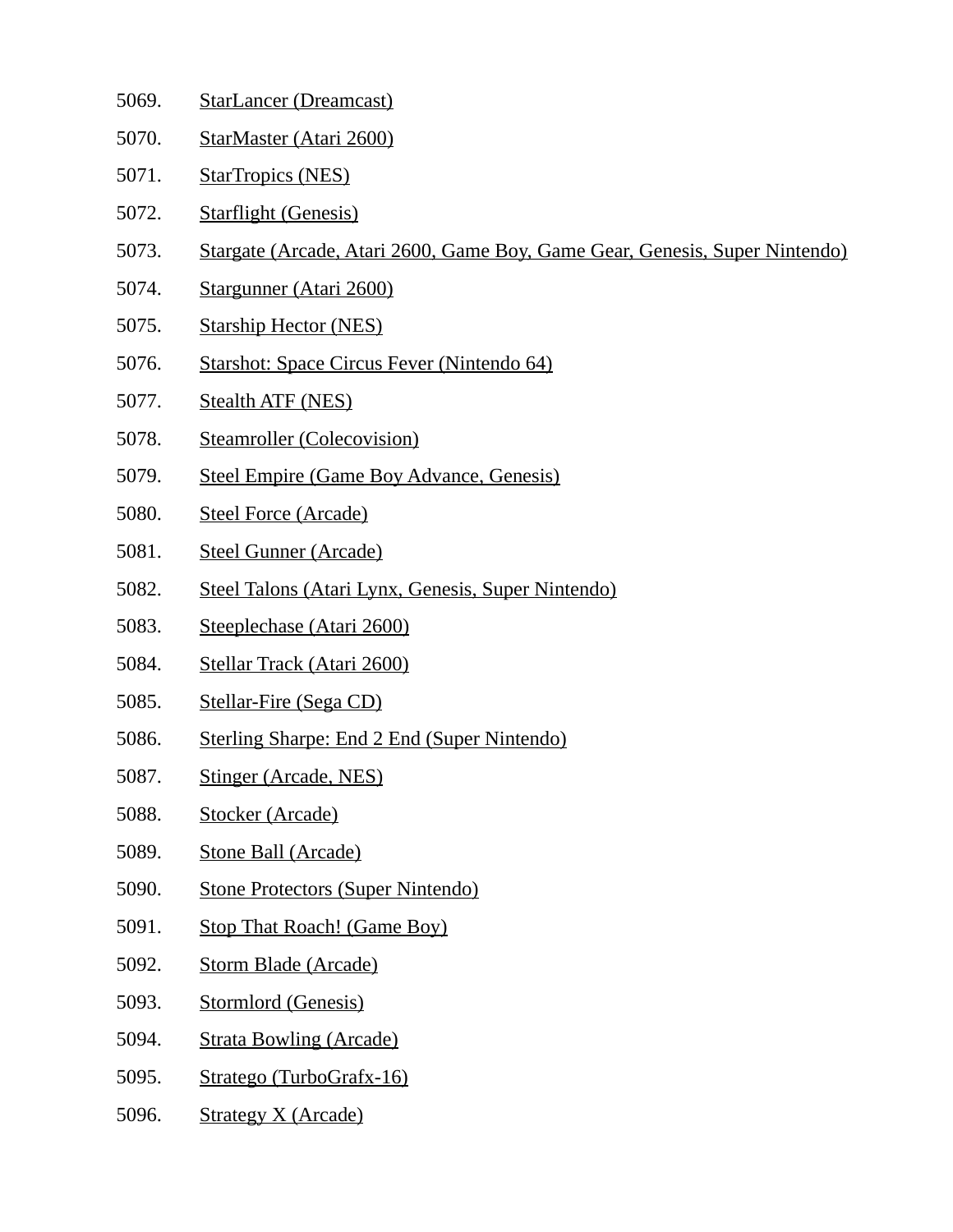- 5097. Strato Fighter (Arcade)
- 5098. Strawberry Shortcake: Musical Match-Ups (Atari 2600)
- 5099. Street (1981) (Mattel) (Intellivision)
- 5100. Street Combat (Super Nintendo)
- 5101. Street Cop (NES)
- 5102. Street Fighter (Arcade)
- 5103. Street Fighter 2010: The Final Fight (NES)
- 5104. Street Fighter Alpha 2 (Arcade, Super Nintendo)
- 5105. Street Fighter Alpha 3 (Arcade, Game Boy Advance)
- 5106. Street Fighter Alpha: Warriors' Dreams (Arcade, Game Boy Color)
- 5107. Street Fighter II (Game Boy, Sega Master System, Super Nintendo)
- 5108. Street Fighter II Turbo (Super Nintendo)
- 5109. Street Fighter II Turbo: Hyper Fighting (Arcade)
- 5110. Street Fighter II: Champion Edition (Arcade, TurboGrafx-16)
- 5111. Street Fighter II: Special Champion Edition (Genesis)
- 5112. Street Fighter II: The World Warrior (Arcade)
- 5113. Street Fighter III : 3rd Strike (Dreamcast)
- 5114. Street Fighter III : Double Impact (Dreamcast)
- 5115. Street Fighter: The Movie (Arcade)
- 5116. Street Football (Arcade)
- 5117. Street Heat (Arcade)
- 5118. Street Hockey '95 (Super Nintendo)
- 5119. Street Hoop (Arcade)
- 5120. Street Racer (Atari 2600, Game Boy, Genesis, Super Nintendo)
- 5121. Street Smart (Arcade)
- 5122. Streets of Rage (Game Gear, Genesis, Sega Master System)
- 5123. Streets of Rage 2 (Game Gear, Genesis)
- 5124. Streets of Rage 3 (Genesis)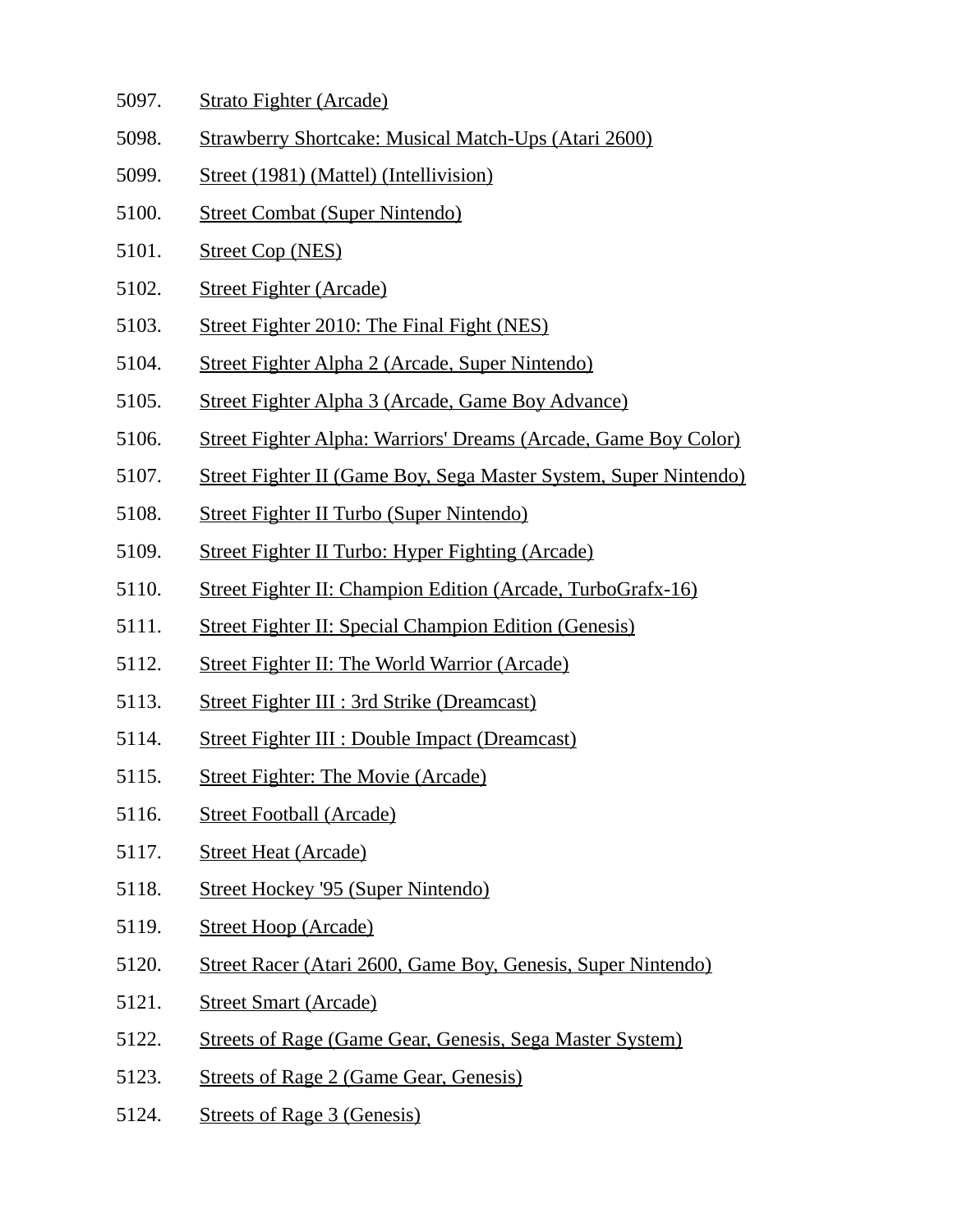- 5125. Streets of Rage II (Sega Master System)
- 5126. Strider (Arcade, Genesis, NES, Sega Master System)
- 5127. Strider 2 (PlayStation)
- 5128. Strider II (Genesis, Sega Master System)
- 5129. Strider Returns: Journey From Darkness (Game Gear)
- 5130. Strike Bowling (Arcade)
- 5131. Strike Force (Arcade)
- 5132. Strike Gunner S.T.G (Super Nintendo)
- 5133. Strike It (Colecovision)
- 5134. Strikers 1945 (Arcade)
- 5135. Strikers 1945 II (Arcade)
- 5136. Strikers 1945 III (Arcade)
- 5137. Strikers 1945 Plus (Arcade)
- 5138. Stuart Little: The Journey Home (Game Boy Color)
- 5139. Stunt Kids (NES)
- 5140. Stunt Race FX (Super Nintendo)
- 5141. Stunt Racer 64 (Nintendo 64)
- 5142. Stupid Invaders: The Epic Adventure of Five Incredibly Stupid Aliens (Dreamcast)
- 5143. Sub Hunt (Intellivision)
- 5144. Sub Hunter (Arcade)
- 5145. Sub-Scan (Atari 2600)
- 5146. Sub-Terrania (Genesis)
- 5147. Submarine Attack (Sega Master System)
- 5148. Submarine Commander (Atari 2600)
- 5149. Subroc (Colecovision)
- 5150. Suikoden (PlayStation)
- 5151. Suikoden II (PlayStation)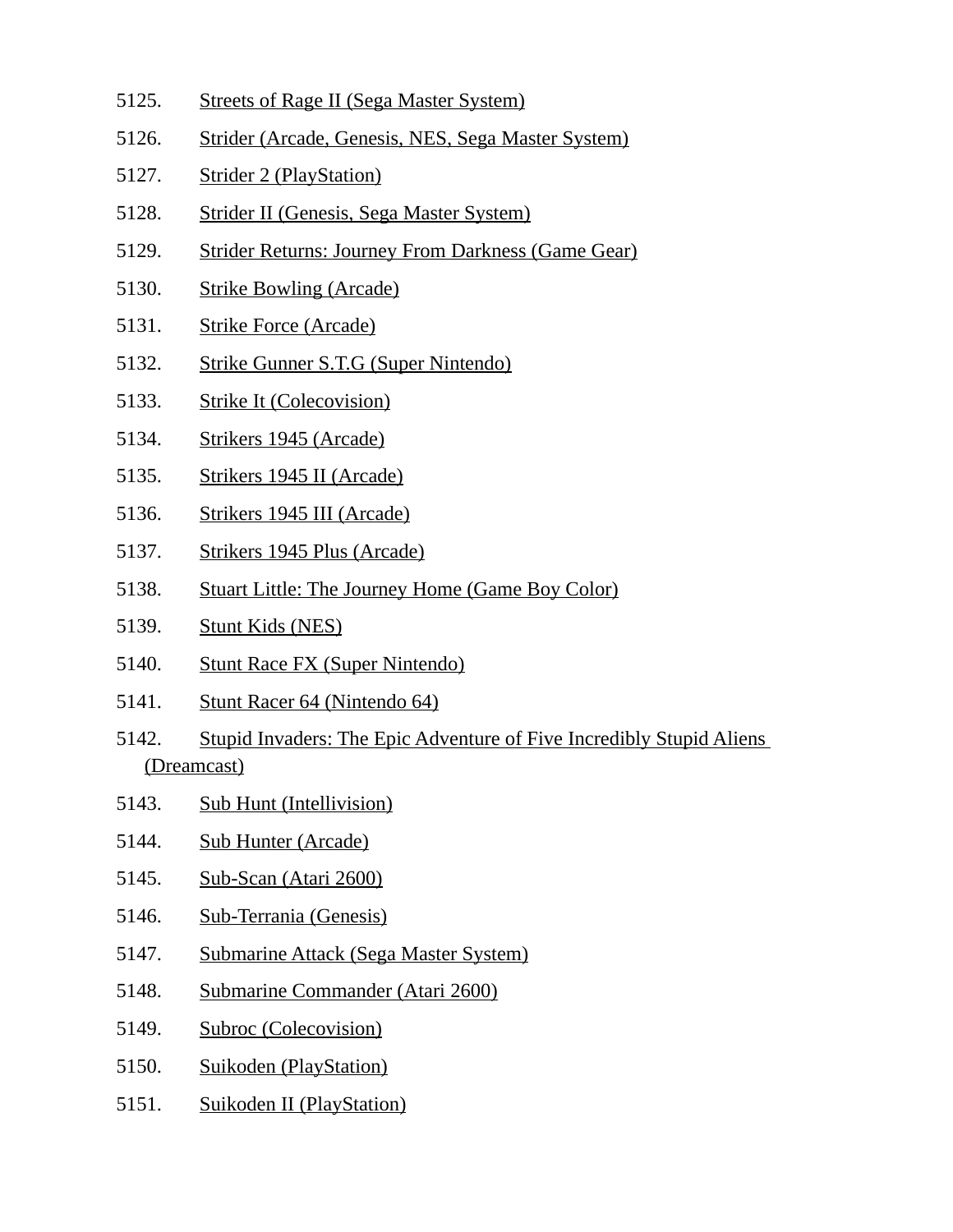- 5152. Summer Challenge (Genesis)
- 5153. Summer Games (Atari 2600, Atari 7800, Sega Master System)
- 5154. Summon Night: Swordcraft Story (Game Boy Advance)
- 5155. Summon Night: Swordcraft Story 2 (Game Boy Advance)
- 5156. Sumo Fighter (Game Boy)
- 5157. Sunday Funday: The Ride (NES)
- 5158. Sunset Riders (Arcade, Genesis, Super Nintendo)
- 5159. Sunsoft Grand Prix (Game Boy)
- 5160. Super 42 in 1 (NES)
- 5161. Super Action Baseball (Colecovision)
- 5162. Super Action Football (Colecovision)
- 5163. Super Action Football (Soccer) (Colecovision)
- 5164. Super Adventure Island (Super Nintendo)
- 5165. Super Adventure Island II (Super Nintendo)
- 5166. Super Air Zonk : Rockabilly Paradise (TurboGrafx-CD)
- 5167. Super Airwolf (Genesis)
- 5168. Super Alfred Chicken (Super Nintendo)
- 5169. Super Army War (Game Boy Advance)
- 5170. Super Asteroids & Missile Command (Atari Lynx)
- 5171. Super Bagman (Arcade)
- 5172. Super Baseball (Atari 2600)
- 5173. Super Baseball 2020 (Genesis)
- 5174. Super Baseball Simulator 1.000 (Super Nintendo)
- 5175. Super Bases Loaded (Super Nintendo)
- 5176. Super Bases Loaded 2 (Super Nintendo)
- 5177. Super Bases Loaded 3: License to Steal (Super Nintendo)
- 5178. Super Basketball (Arcade)
- 5179. Super Batter Up (Super Nintendo)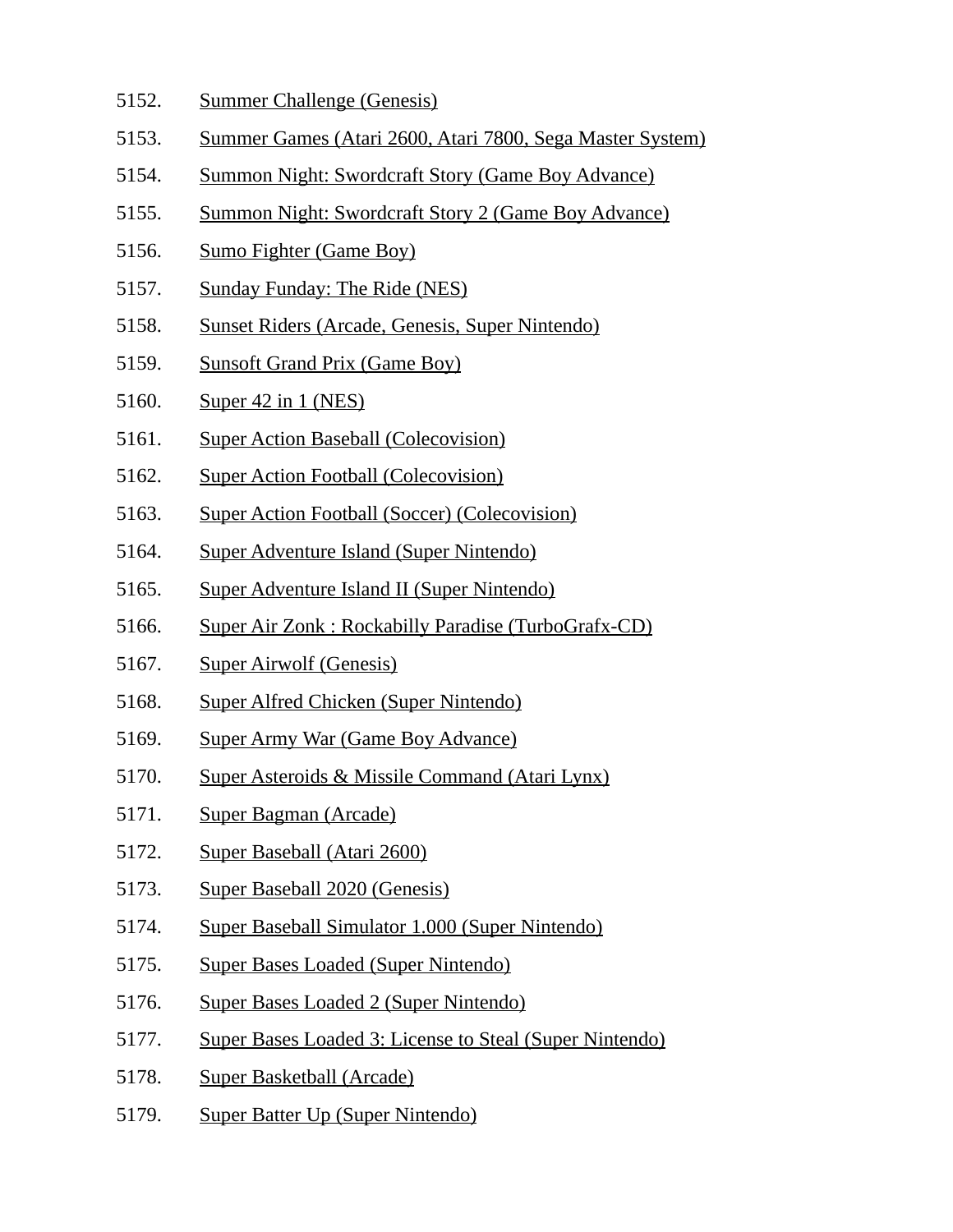- 5180. Super Battleship (Genesis, Super Nintendo)
- 5181. Super Battletank (Game Boy)
- 5182. Super Battletank 2 (Super Nintendo)
- 5183. Super Battletank: War in the Gulf (Super Nintendo)
- 5184. Super Bee (Europe) (Odyssey 2)
- 5185. Super Black Bass (Game Boy, Super Nintendo)
- 5186. Super Bobble Bobble (Arcade)
- 5187. Super Bomberman (Super Nintendo)
- 5188. Super Bomberman 2 (Super Nintendo)
- 5189. Super Bonk (Super Nintendo)
- 5190. Super Bowling (Super Nintendo)
- 5191. Super Breakout (Arcade, Atari 2600, Game Boy Color)
- 5192. Super Burger Time (Arcade)
- 5193. Super Bust-A-Move (Game Boy Advance)
- 5194. Super Buster Bros. (Super Nintendo)
- 5195. Super C (NES)
- 5196. Super Caesars Palace (Super Nintendo)
- 5197. Super Cars (NES)
- 5198. Super Castlevania IV (Super Nintendo)
- 5199. Super Challenge Baseball (Atari 2600)
- 5200. Super Challenge Football (Atari 2600)
- 5201. Super Champion Baseball (Arcade)
- 5202. Super Chase H.Q. (Game Boy, Super Nintendo)
- 5203. Super Chase: Criminal Termination (Arcade)
- 5204. Super Cobra (Arcade, Atari 2600, Colecovision, Intellivision, Odyssey 2)
- 5205. Super Columns (Game Gear)
- 5206. Super Conflict: The Mideast (Super Nintendo)
- 5207. Super Contra (Arcade)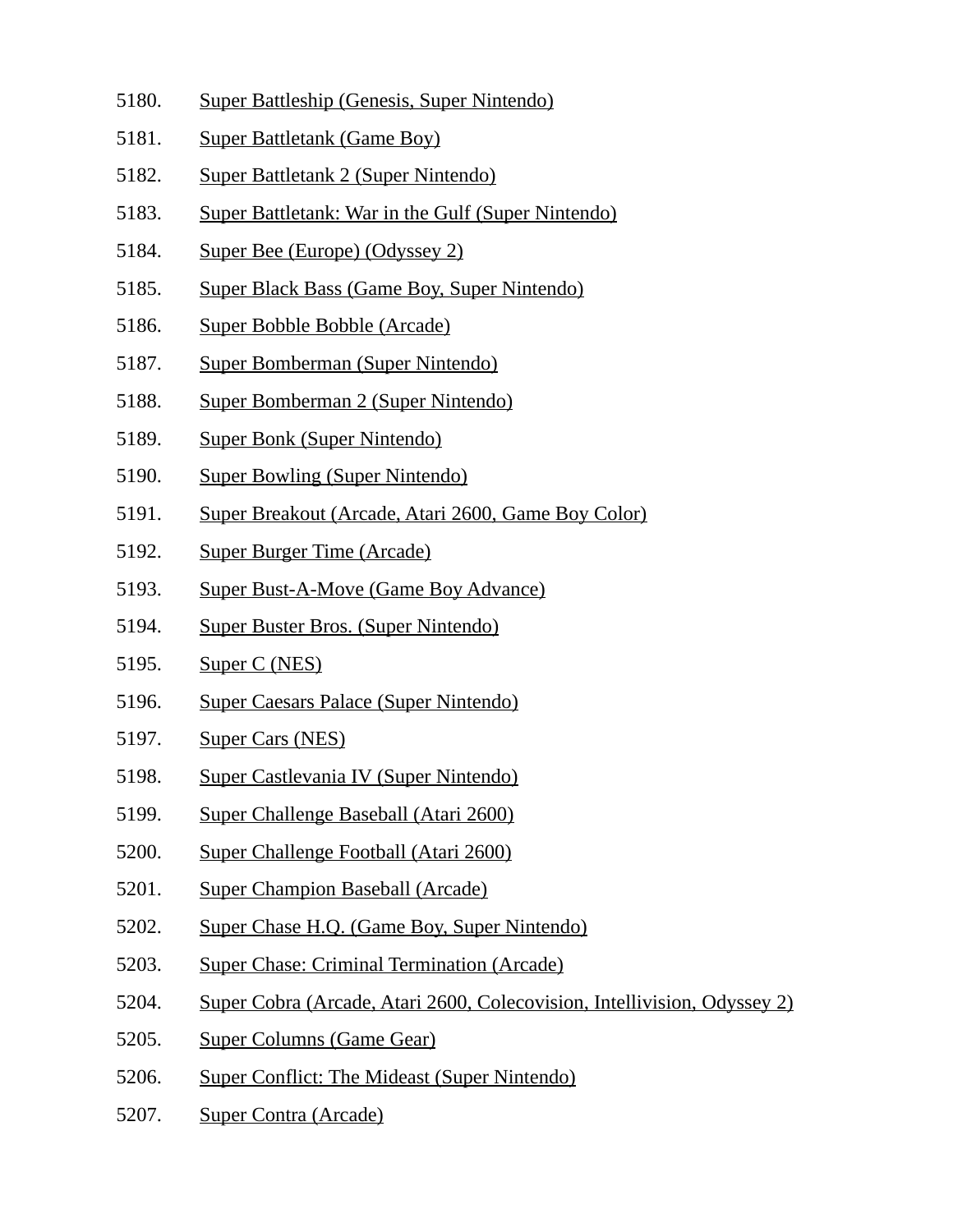- 5208. Super Cross Force (Colecovision)
- 5209. Super Cross II (Arcade)
- 5210. Super Cup Finals (Arcade)
- 5211. Super DK! (Colecovision)
- 5212. Super DK! Junior (Colecovision)
- 5213. Super Darius (TurboGrafx-CD)
- 5214. Super Darius 2 (TurboGrafx-CD)
- 5215. Super Dodge Ball (Arcade, NES)
- 5216. Super Dodge Ball Advance (Game Boy Advance)
- 5217. Super Don Quix-ote (Daphne)
- 5218. Super Double Dragon (Super Nintendo)
- 5219. Super Doubles Tennis (Arcade)
- 5220. Super Dyna'mix Badminton (NES)
- 5221. Super Fantasy Zone (Genesis)
- 5222. Super Football (Atari 2600)
- 5223. Super Formula (Arcade)
- 5224. Super Gem Fighter Mini Mix (Arcade)
- 5225. Super Ghouls 'n Ghosts (Game Boy Advance)
- 5226. Super Ghouls'n Ghosts (Super Nintendo)
- 5227. Super Glob (Arcade)
- 5228. Super Glove Ball (NES)
- 5229. Super Goal! 2 (Super Nintendo)
- 5230. Super Godzilla (Super Nintendo)
- 5231. Super H.Q. (Genesis)
- 5232. Super Hang-On (Genesis)
- 5233. Super High Impact (Genesis, Super Nintendo)
- 5234. Super Huey UH-IX (Atari 7800)
- 5235. Super Hunchback (Game Boy)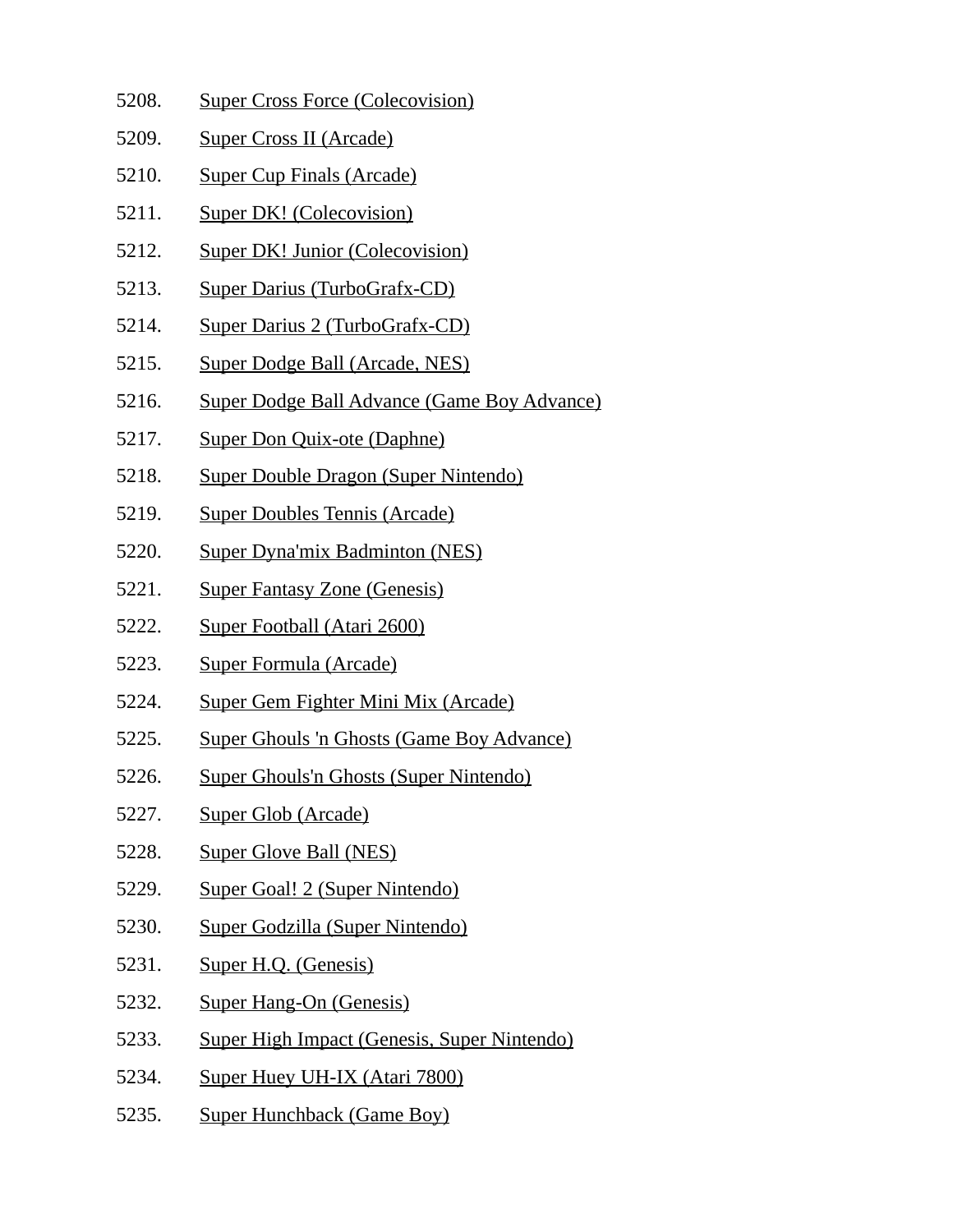- 5236. Super Hydlide (Genesis)
- 5237. Super James Pond (Game Boy, Super Nintendo)
- 5238. Super Jeopardy! (NES)
- 5239. Super Kick Off (Game Boy, Genesis, Sega Master System)
- 5240. Super League (Genesis)
- 5241. Super Locomotive (Arcade)
- 5242. Super Mario 4 (Game Boy)
- 5243. Super Mario 64 (Nintendo 64)
- 5244. Super Mario Advance 2: Super Mario World (Game Boy Advance)
- 5245. Super Mario Advance 3: Yoshi's Island (Game Boy Advance)
- 5246. Super Mario Advance 4: Super Mario Bros. 3 (Game Boy Advance)
- 5247. Super Mario Advance: Super Mario Bros. 2 (Game Boy Advance)
- 5248. Super Mario All-Stars (Super Nintendo)
- 5249. Super Mario All-Stars + Super Mario World (Super Nintendo)
- 5250. Super Mario Bros. (NES, TurboGrafx-16)
- 5251. Super Mario Bros. + Duck Hunt (NES)
- 5252. Super Mario Bros. 2 (NES)
- 5253. Super Mario Bros. 3 (NES)
- 5254. Super Mario Bros. Deluxe (Game Boy Color)
- 5255. Super Mario Kart (Super Nintendo)
- 5256. Super Mario Land (Game Boy)
- 5257. Super Mario Land 2: 6 Golden Coins (Game Boy)
- 5258. Super Mario RPG: Legend of the Seven Stars (Super Nintendo)
- 5259. Super Mario World (Super Nintendo)
- 5260. Super Mario World 2: Yoshi's Island (Super Nintendo)
- 5261. Super Metal Crusher (TurboGrafx-16)
- 5262. Super Metroid (Super Nintendo)
- 5263. Super Monaco GP (Game Gear, Genesis, Sega Master System)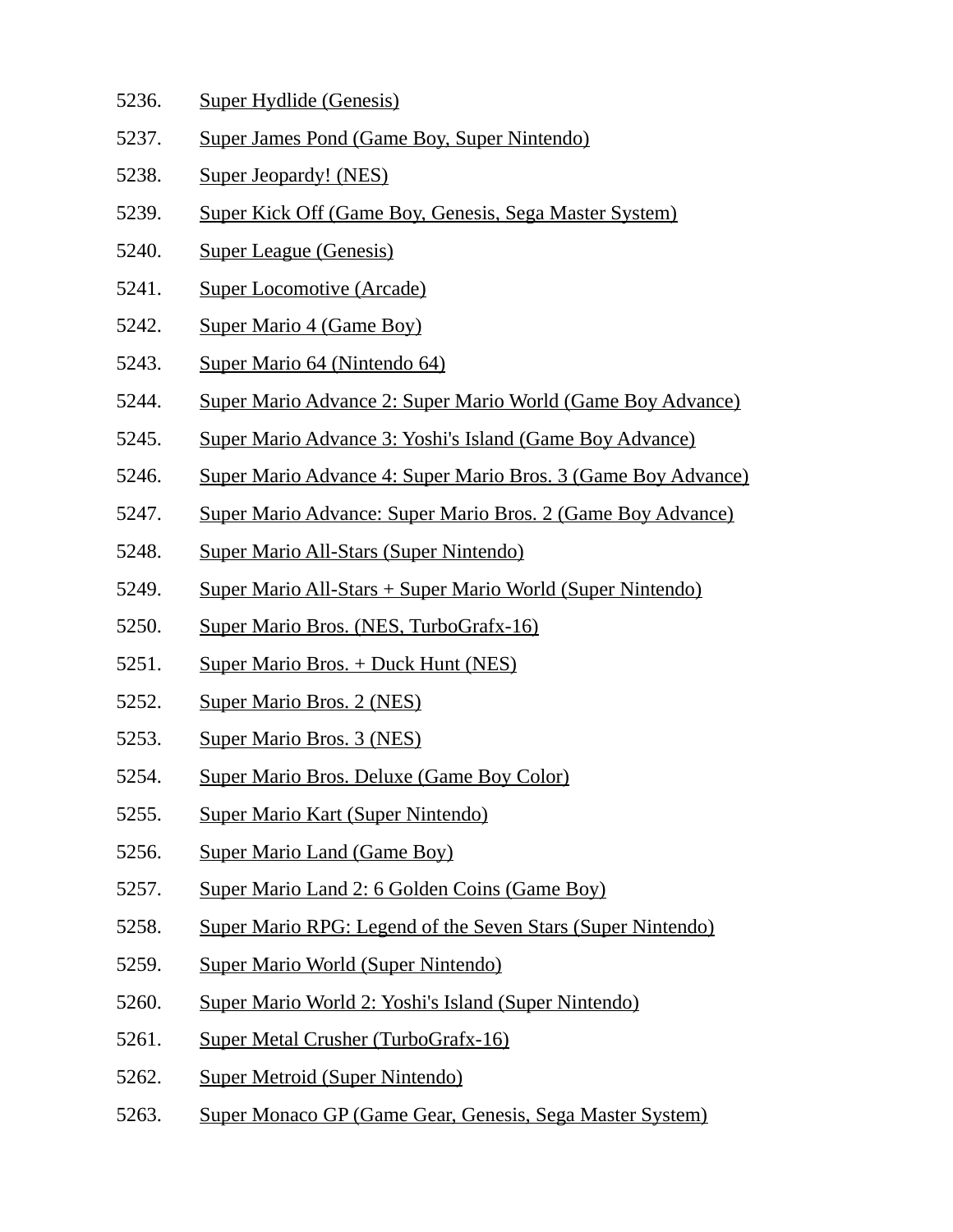- 5264. Super Monkey Ball Jr. (Game Boy Advance)
- 5265. Super NFL Football (Intellivision)
- 5266. Super Ninja Boy (Super Nintendo)
- 5267. Super Noah's Ark 3D (Super Nintendo)
- 5268. Super Nova (Super Nintendo)
- 5269. Super Off Road (Atari Lynx, Game Boy, Game Gear, Genesis, Sega Master System, Super Nintendo)
- 5270. Super Off Road: The Baja (Super Nintendo)
- 5271. Super Pac-Man (Arcade)
- 5272. Super Pang (Arcade)
- 5273. Super Pinball: Behind the Mask (Super Nintendo)
- 5274. Super Pitfall (NES)
- 5275. Super Play Action Football (Super Nintendo)
- 5276. Super Pro Decathlon (Intellivision)
- 5277. Super Punch-Out!! (Arcade, Super Nintendo)
- 5278. Super Putty (Super Nintendo)
- 5279. Super Puzzle Fighter II (Game Boy Advance)
- 5280. Super Puzzle Fighter II Turbo (Arcade)
- 5281. Super R-Type (Super Nintendo)
- 5282. Super R.B.I. Baseball (Super Nintendo)
- 5283. Super R.C. Pro-Am (Game Boy)
- 5284. Super Racing (Sega Master System)
- 5285. Super Raiden (TurboGrafx-CD)
- 5286. Super Real Basketball (Mega Drive) (Genesis)
- 5287. Super Robot Taisen: Original Generation (Game Boy Advance)
- 5288. Super Robot Taisen: Original Generation 2 (Game Boy Advance)
- 5289. Super Scrabble (Game Boy)
- 5290. Super Shadow of the Beast (Super Nintendo)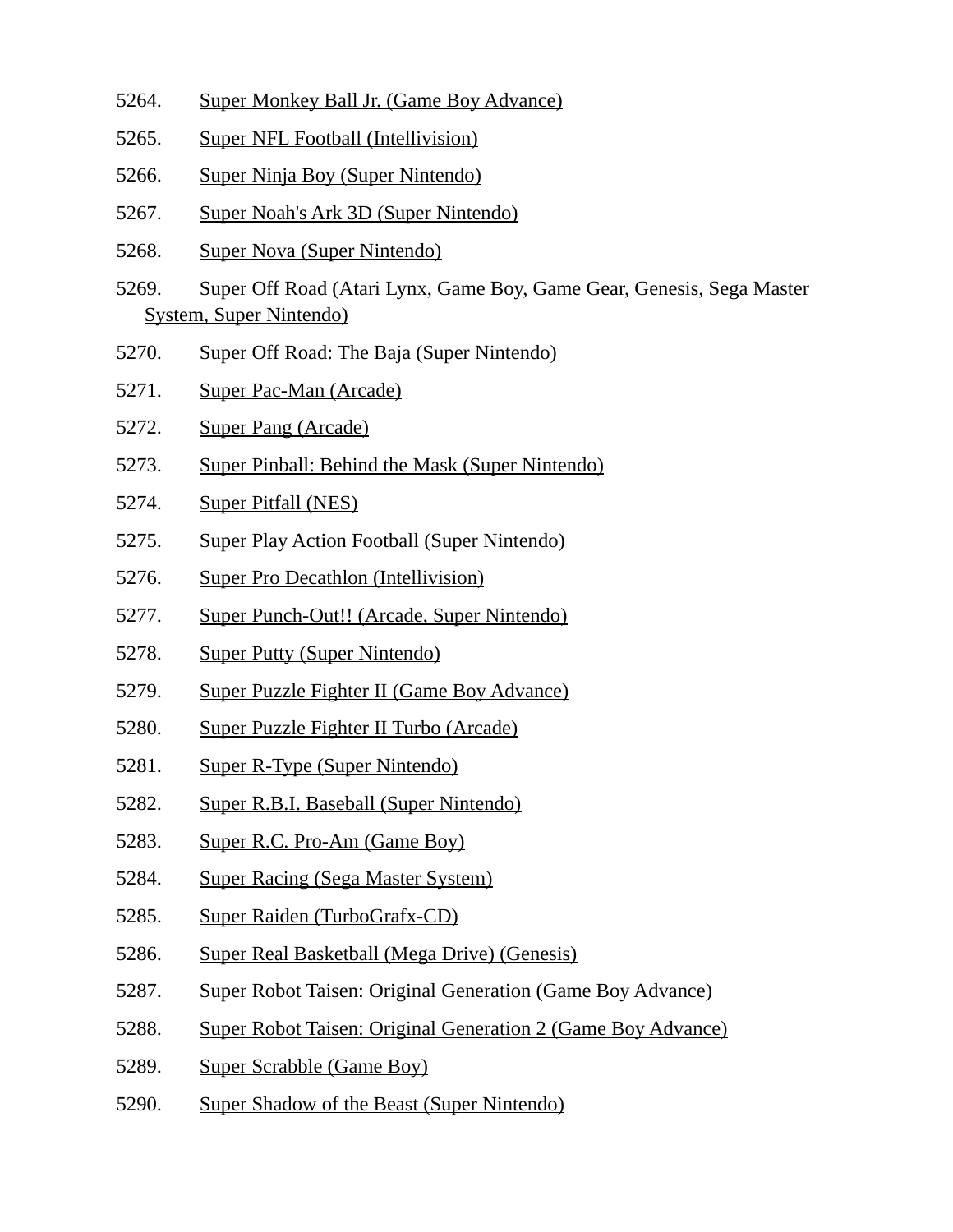- 5291. Super Sidekicks (Arcade)
- 5292. Super Sidekicks 2 (Arcade)
- 5293. Super Sidekicks 3 (Arcade)
- 5294. Super Skateboardin' (Atari 7800)
- 5295. Super Sketch Sketch Master (Colecovision)
- 5296. Super Skidmarks (Genesis)
- 5297. Super Skweek (Atari Lynx)
- 5298. Super Slam (Arcade)
- 5299. Super Slam Dunk (Super Nintendo)
- 5300. Super Slams (Arcade)
- 5301. Super Slap Shot (Super Nintendo)
- 5302. Super Smash Bros. (Nintendo 64)
- 5303. Super Smash T.V. (Game Gear, Genesis, Sega Master System, Super Nintendo)
- 5304. Super Soccer (Super Nintendo)
- 5305. Super Soccer Champ (Super Nintendo)
- 5306. Super Solitaire (Super Nintendo)
- 5307. Super Space Acer (Colecovision)
- 5308. Super Space Invaders (Game Gear, Sega Master System)
- 5309. Super Space Invaders 91 (Arcade)
- 5310. Super Speed Race (Arcade)
- 5311. Super Spike V'Ball (NES)
- 5312. Super Spike V'Ball + Nintendo World Cup (NES)
- 5313. Super Sprint (Arcade, NES)
- 5314. Super Spy Hunter (NES)
- 5315. Super Star Soldier (TurboGrafx-16)
- 5316. Super Star Wars (Super Nintendo)
- 5317. Super Star Wars: Return of the Jedi (Game Boy, Game Gear, Super Nintendo)
- 5318. Super Star Wars: The Empire Strikes Back (Super Nintendo)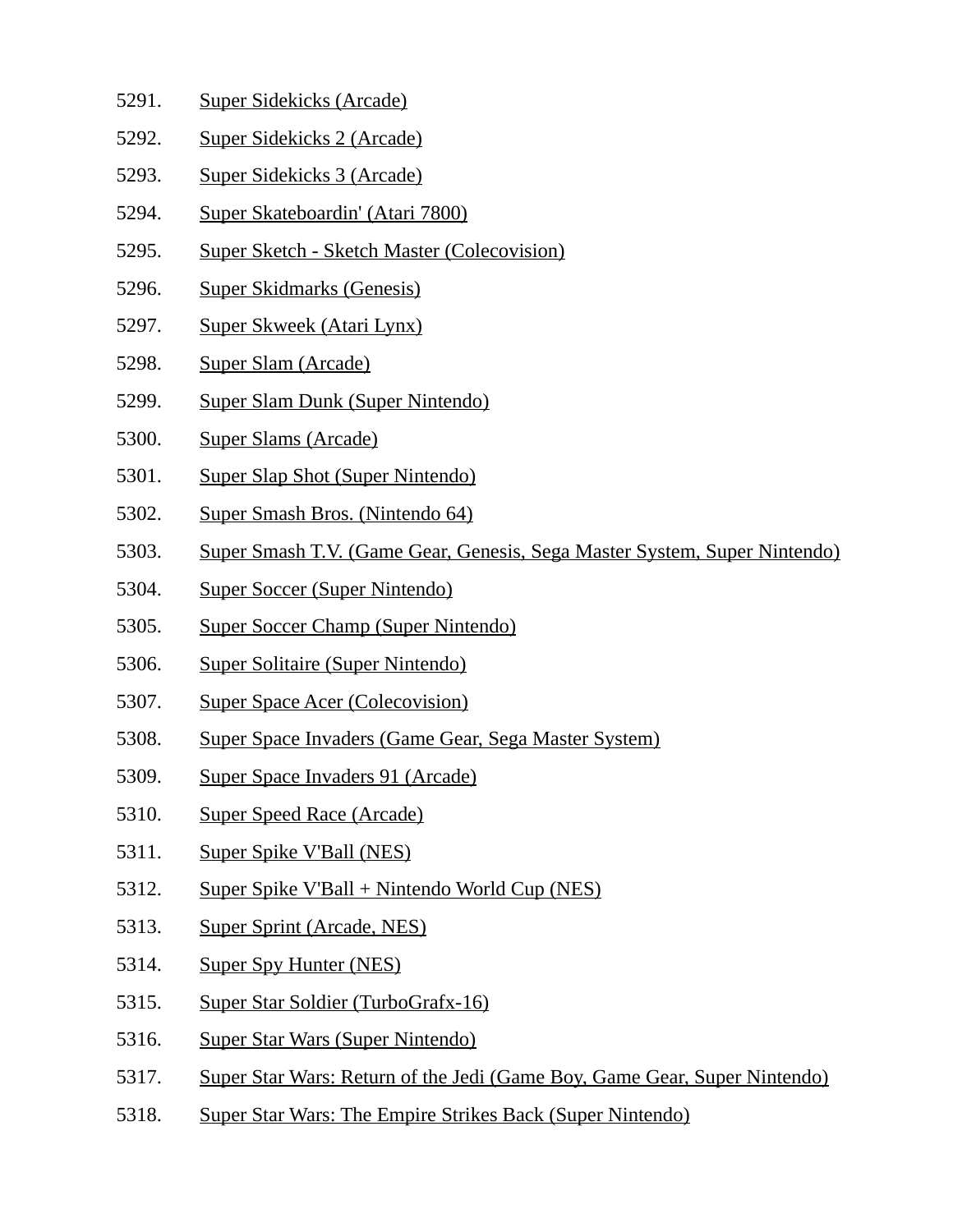- 5319. Super Stingray (Arcade)
- 5320. Super Street Fighter II (Super Nintendo)
- 5321. Super Street Fighter II Turbo (Arcade)
- 5322. Super Street Fighter II Turbo: Revival (Game Boy Advance)
- 5323. Super Street Fighter II: The New Challengers (Arcade, Genesis)
- 5324. Super Strike Eagle (Super Nintendo)
- 5325. Super Tank (Arcade)
- 5326. Super Team Games (NES)
- 5327. Super Tennis (Sega Master System, Super Nintendo)
- 5328. Super Tetris (Sega Master System)
- 5329. Super Thunder Blade (Genesis)
- 5330. Super Troll Islands (Super Nintendo)
- 5331. Super Turrican (Super Nintendo)
- 5332. Super Turrican 2 (Super Nintendo)
- 5333. Super Valis IV (Super Nintendo)
- 5334. Super Visual Football European Sega Cup (Arcade)
- 5335. Super Volley '91 (Japan) (Arcade)
- 5336. Super Volley Ball (Arcade, Genesis)
- 5337. Super Volleyball (TurboGrafx-16)
- 5338. Super Widget (Super Nintendo)
- 5339. Super World Court (Arcade)
- 5340. Super Xevious (Arcade)
- 5341. Super Zaxxon (Arcade)
- 5342. Super-X (Arcade)
- 5343. Supercross 2000 (Nintendo 64)
- 5344. Supercross Freestyle (Game Boy Color)
- 5345. Superior Soldiers (Arcade)
- 5346. Superman (Arcade, Atari 2600, Game Boy, Genesis, NES, Nintendo 64)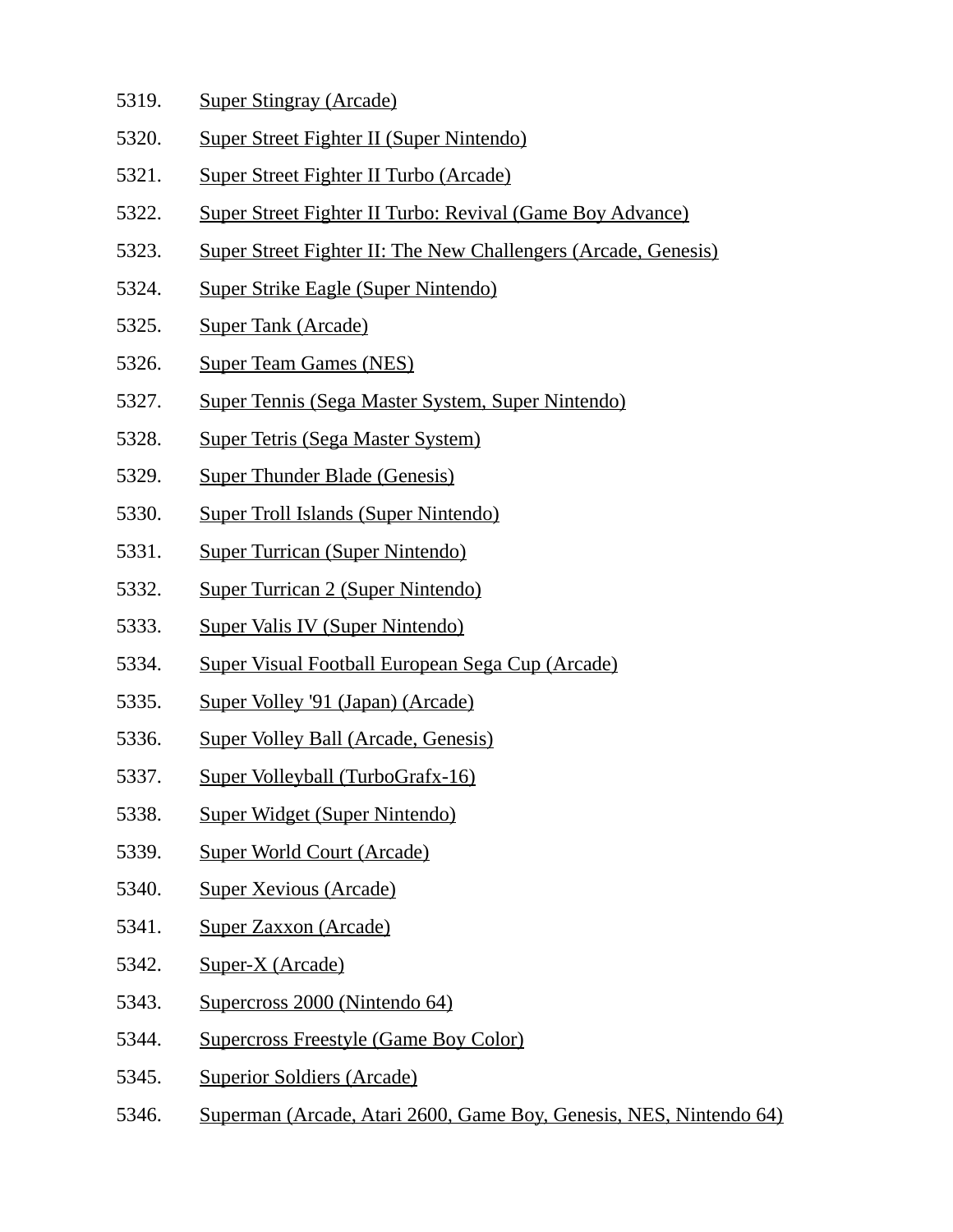- 5347. Superman: The Man of Steel (Game Gear, Sega Master System)
- 5348. Supreme Snowboarding (Game Boy Color)
- 5349. Supreme Warrior (Sega CD)
- 5350. Surf Ninjas (Game Gear)
- 5351. Surgical Strike (Sega CD)
- 5352. Surprise Attack (Arcade)
- 5353. Surround (Atari 2600)
- 5354. Survival (Arcade)
- 5355. Survival Arts (Arcade)
- 5356. Survival Kids (Game Boy Color)
- 5357. Survival Run (Atari 2600)
- 5358. Suzuka 8 Hours (Super Nintendo)
- 5359. Swamp Thing (Game Boy, NES)
- 5360. Swimmer (Arcade)
- 5361. SwitchBlade II (Atari Lynx)
- 5362. Sword Master (NES)
- 5363. Sword of Hope II (Game Boy)
- 5364. Sword of Mana (Game Boy Advance)
- 5365. Sword of Sodan (Genesis)
- 5366. Sword of Vermilion (Genesis)
- 5367. Sword of the Berserk : Guts' Rage (Dreamcast)
- 5368. SwordQuest: EarthWorld (Atari 2600)
- 5369. SwordQuest: FireWorld (Atari 2600)
- 5370. SwordQuest: WaterWorld (Atari 2600)
- 5371. Swordfight (Atari 2600)
- 5372. Swords & Serpents (Intellivision)
- 5373. Swords and Serpents (NES)
- 5374. Syd Mead's Terra Forming (TurboGrafx-CD)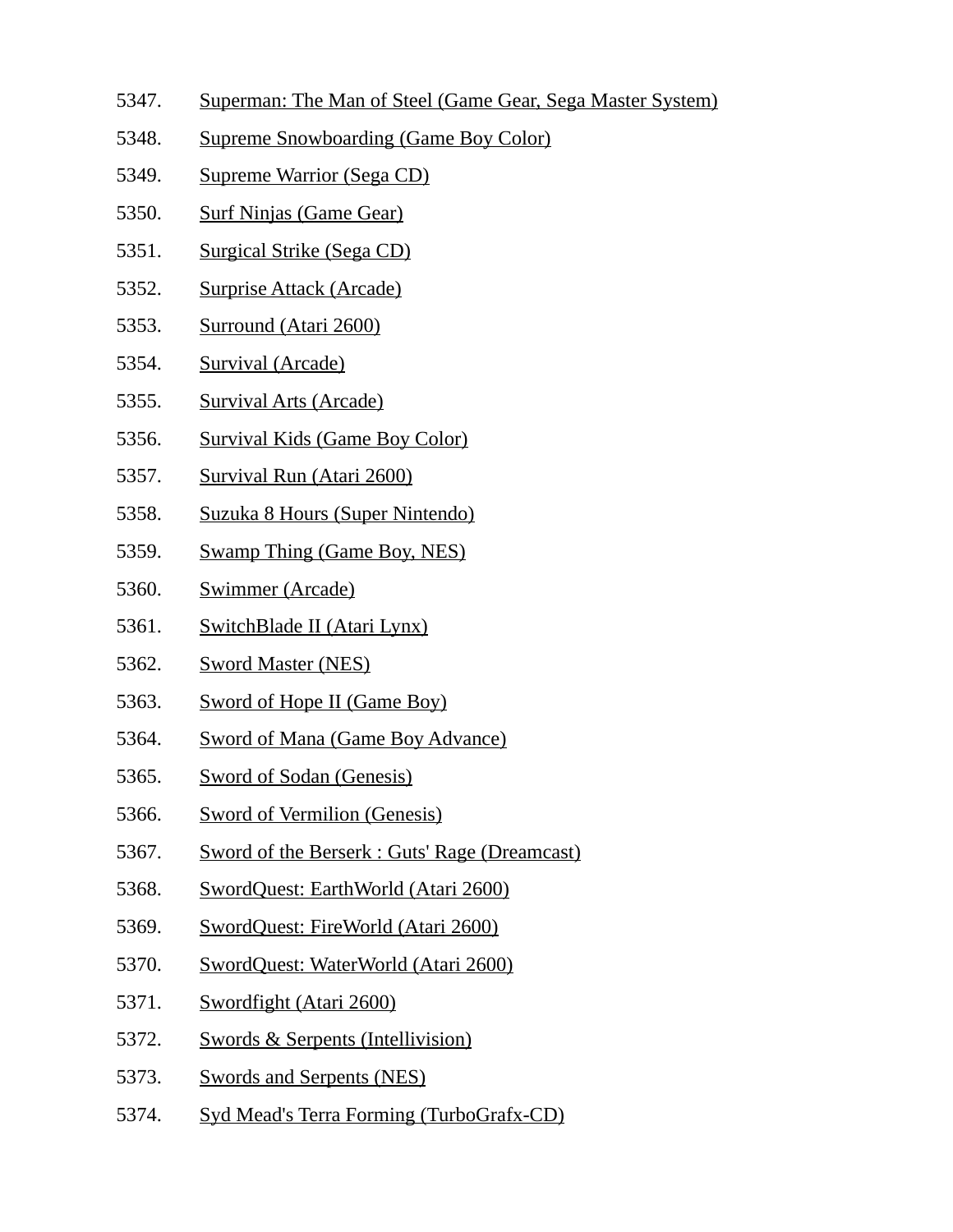- 5375. Syd of Valis (Genesis)
- 5376. Sylphia (TurboGrafx-CD)
- 5377. Sylvan Tale (Game Gear)
- 5378. Sylvester and Tweety in Cagey Capers (Genesis)
- 5379. Sylvester and Tweety: Breakfast on the Run (Game Boy Color)
- 5380. Syndicate (Genesis, Sega CD, Super Nintendo)
- 5381. Syndicate Wars (PlayStation)
- 5382. Syphon Filter (PlayStation)
- 5383. Syphon Filter 2 (PlayStation)
- 5384. Syvalion (Arcade)
- 5385. T-Mek (Sega 32X)
- 5386. T-Tris (Atari Lynx)
- 5387. T-mek (Arcade)
- 5388. T2: The Arcade Game (Game Boy, Game Gear, Genesis, Sega Master System, Super Nintendo)
- 5389. TERRA CRESTA II (TurboGrafx-16)
- 5390. THE KUNG FU (TurboGrafx-16)
- 5391. TKO Super Championship Boxing (Super Nintendo)
- 5392. TMNT (Game Boy Advance)
- 5393. TNK III (Arcade)
- 5394. TNN Bass Tournament of Champions (Super Nintendo)
- 5395. TNN Outdoors Bass Tournament '96 (Genesis)
- 5396. TOSHI TENSO KEIKAKU ETERNAL CITY (TurboGrafx-16)
- 5397. TRON Deadly Discs (Intellivision)
- 5398. TRON Maze-A-Tron (Intellivision)
- 5399. TRON Solar Sailer (Intellivision)
- 5400. TRON: Deadly Discs (Atari 2600)
- 5401. TV Colosso (Sega Master System)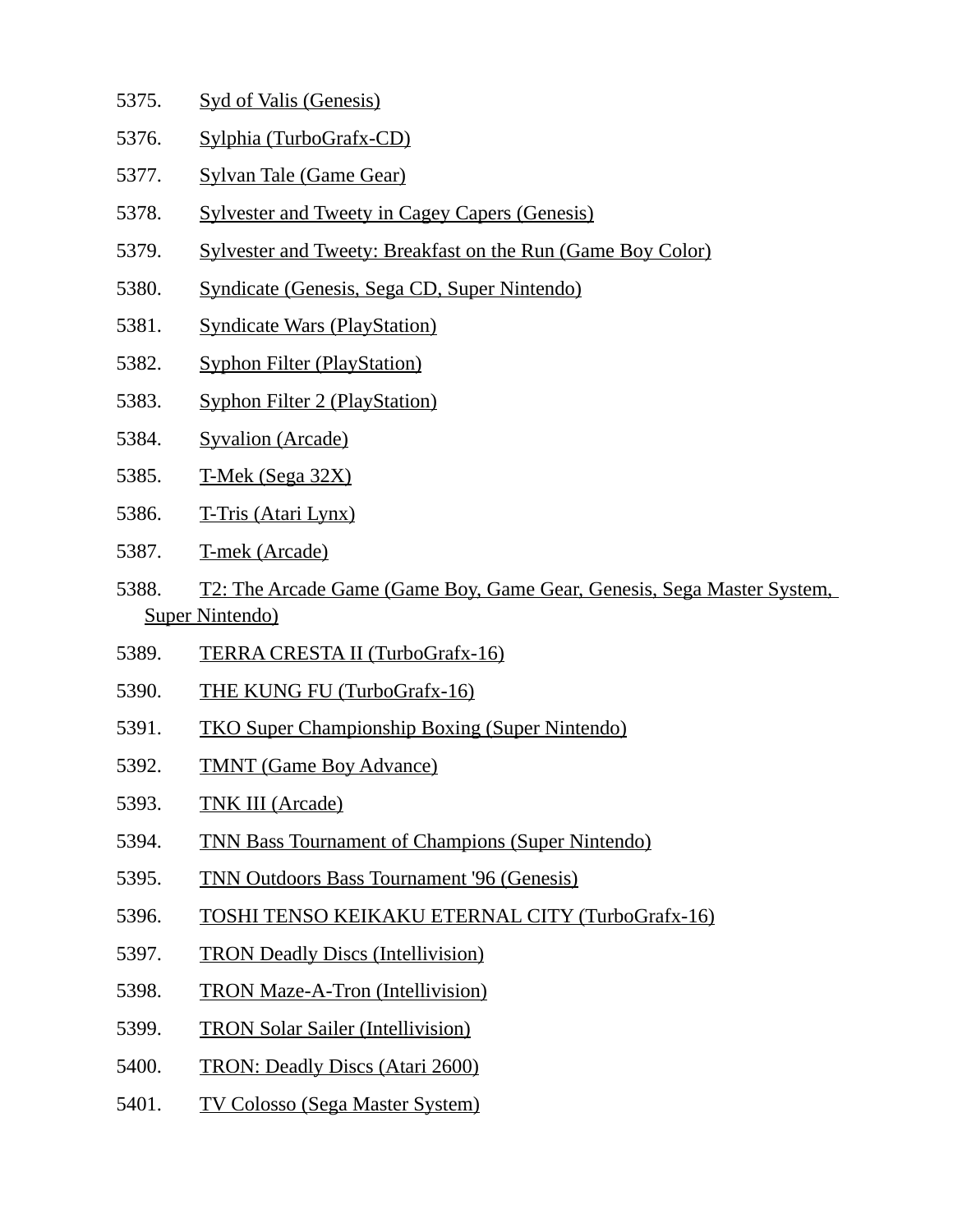- 5402. TV Sports Basketball (TurboGrafx-16)
- 5403. TV Sports Football (TurboGrafx-16)
- 5404. TV Sports Hockey (TurboGrafx-16)
- 5405. Taboo: The Sixth Sense (NES)
- 5406. Tac-Scan (Atari 2600)
- 5407. Tac/Scan (Arcade)
- 5408. Tactician (Arcade)
- 5409. Tactics Ogre: The Knight of Lodis (Game Boy Advance)
- 5410. Tag Team Match: M.U.S.C.L.E. (NES)
- 5411. Tag Team Wrestling (Arcade, NES)
- 5412. Tagin' Dragon (NES)
- 5413. Tail 'Gator (Game Boy)
- 5414. Tail to Nose (Arcade)
- 5415. Tails Adventure (Game Gear)
- 5416. Tails' Skypatrol (Game Gear)
- 5417. Taito Cup Finals (Arcade)
- 5418. Takahashi Meijin No Shin Bouken Jima (TurboGrafx-16)
- 5419. Take the Money and Run (Odyssey 2)
- 5420. Takeda Nobuhiro no Ace Striker (Game Boy)
- 5421. Takeover (Intellivision)
- 5422. Takin' it to the Hoop (TurboGrafx-16)
- 5423. TaleSpin (Game Boy, NES, TurboGrafx-16)
- 5424. Tales of Destiny (PlayStation)
- 5425. Tales of Destiny II (PlayStation)
- 5426. Tales of Phantasia (Game Boy Advance)
- 5427. Tamagotchi (Game Boy)
- 5428. Tank Battalion (Arcade)
- 5429. Tank Brigade (Atari 2600)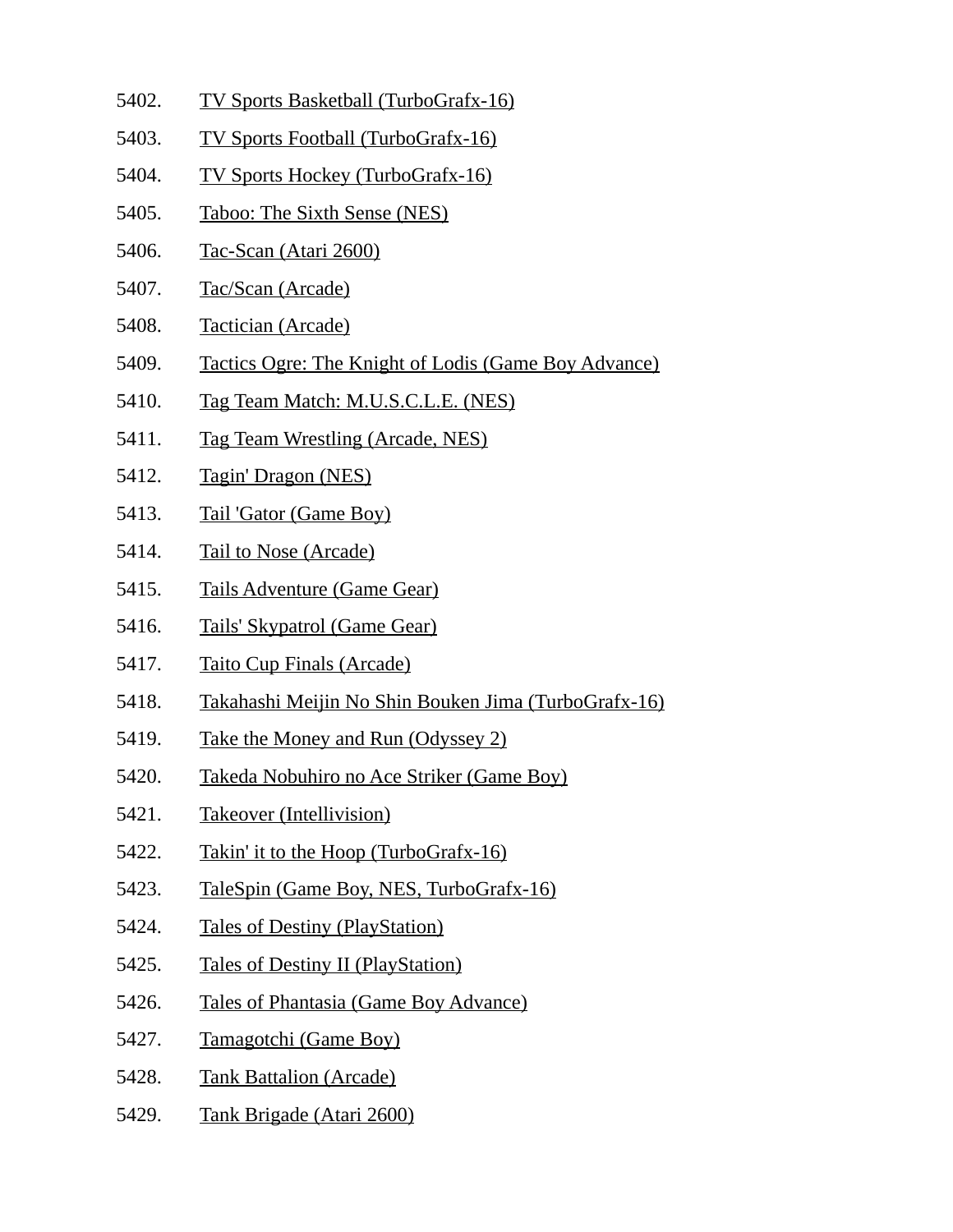- 5430. Tank Busters (Arcade)
- 5431. Tank Command (Atari 7800)
- 5432. Tank Force (Arcade)
- 5433. Tank Wars (Colecovision)
- 5434. Tapeworm (Atari 2600)
- 5435. Tapper (Arcade, Atari 2600)
- 5436. Targ (Arcade)
- 5437. Target Earth (Genesis)
- 5438. Target Hits (Arcade)
- 5439. Target Renegade (NES)
- 5440. Tarzan (Colecovision, Game Boy)
- 5441. Task Force (Atari 2600)
- 5442. Task Force Harrier (Arcade)
- 5443. Task Force Harrier EX (Genesis)
- 5444. Tasmania Story (Game Boy)
- 5445. Tatsujin (TurboGrafx-16)
- 5446. Tax Avoiders (Atari 2600)
- 5447. Taxi Driver (Arcade)
- 5448. Taz (Atari 2600)
- 5449. Taz in Escape From Mars (Genesis)
- 5450. Taz in Escape from Mars (Game Gear)
- 5451. Taz-Mania (Game Boy, Game Gear, Genesis, Sega Master System, Super Nintendo)
- 5452. Taz-Mania 2 (Game Boy)
- 5453. Tazmanian Devil: Munching Madness (Game Boy Color)
- 5454. Tazz-Mania (Arcade)
- 5455. Ta•o Taido (Arcade)
- 5456. Team USA Basketball (Genesis)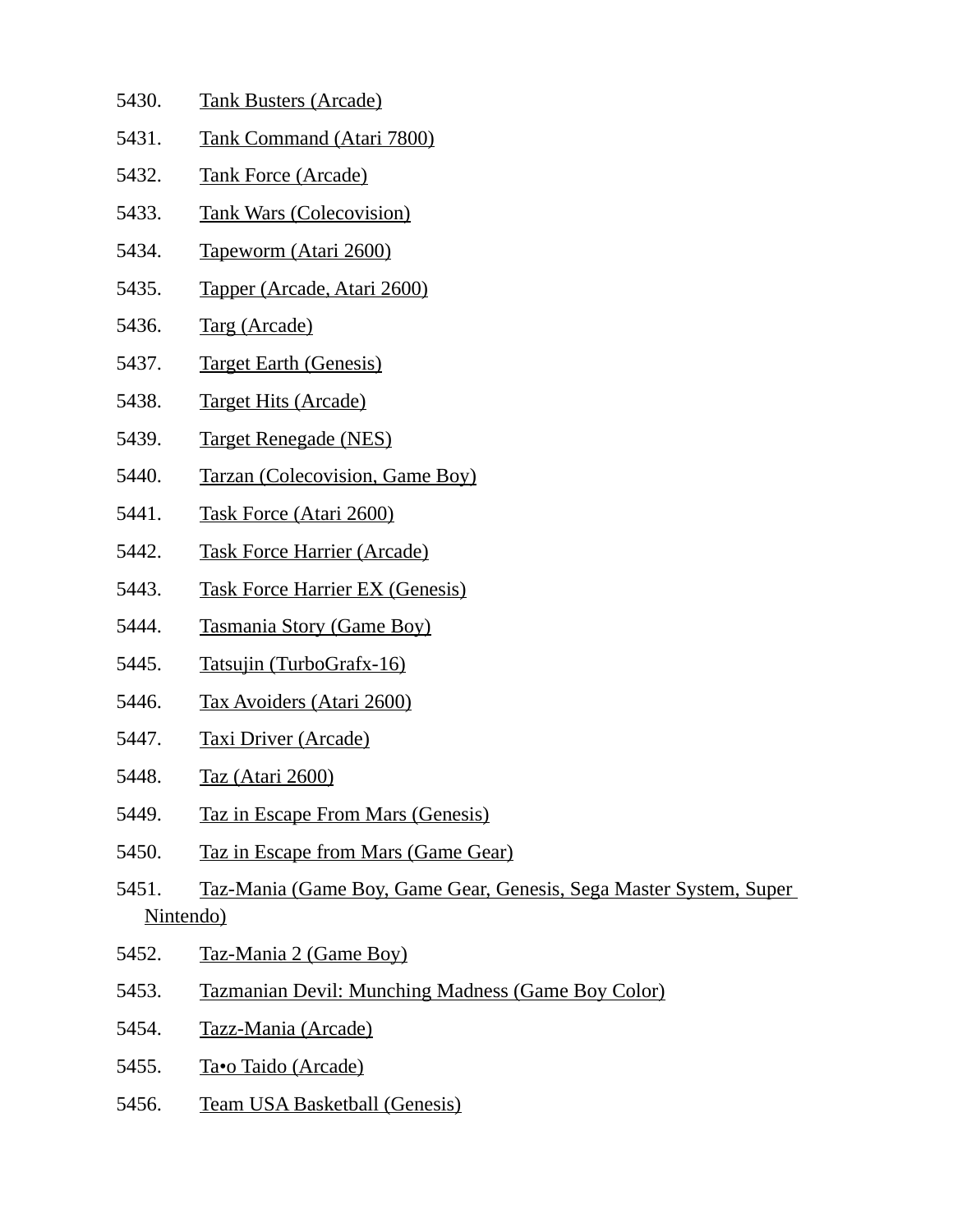- 5457. Tech Romancer (Dreamcast)
- 5458. TechnoClash (Genesis)
- 5459. Technocop (Genesis)
- 5460. Tecmo Baseball (NES)
- 5461. Tecmo Bowl (Arcade, Game Boy, NES)
- 5462. Tecmo Cup: Soccer Game (NES)
- 5463. Tecmo NBA Basketball (NES)
- 5464. Tecmo Secret of the Stars (Super Nintendo)
- 5465. Tecmo Super Baseball (Genesis, Super Nintendo)
- 5466. Tecmo Super Bowl (Genesis, NES, PlayStation, Super Nintendo)
- 5467. Tecmo Super Bowl II: Special Edition (Super Nintendo)
- 5468. Tecmo Super Bowl III: Final Edition (Super Nintendo)
- 5469. Tecmo Super Hockey (Genesis)
- 5470. Tecmo Super NBA Basketball (Genesis, Super Nintendo)
- 5471. Tecmo World Cup (Genesis)
- 5472. Tecmo World Cup '90 (Arcade)
- 5473. Tecmo World Cup '93 (Sega Master System)
- 5474. Tecmo World Cup Super Soccer (TurboGrafx-CD)
- 5475. Tecmo World Soccer '96 (Arcade)
- 5476. Tecmo World Wrestling (NES)
- 5477. Teddy Boy (Sega Master System)
- 5478. Teddy Boy Blues (Arcade)
- 5479. Teenage Mutant Hero Turtles: Tournament Fighters (Genesis)
- 5480. Teenage Mutant Ninja Turtles (Arcade, Game Boy, Game Boy Advance, NES)
- 5481. Teenage Mutant Ninja Turtles 2: Battle Nexus (Game Boy Advance)
- 5482. Teenage Mutant Ninja Turtles II: Back from the Sewers (Game Boy)
- 5483. Teenage Mutant Ninja Turtles II: The Arcade Game (NES)
- 5484. Teenage Mutant Ninja Turtles III: Radical Rescue (Game Boy)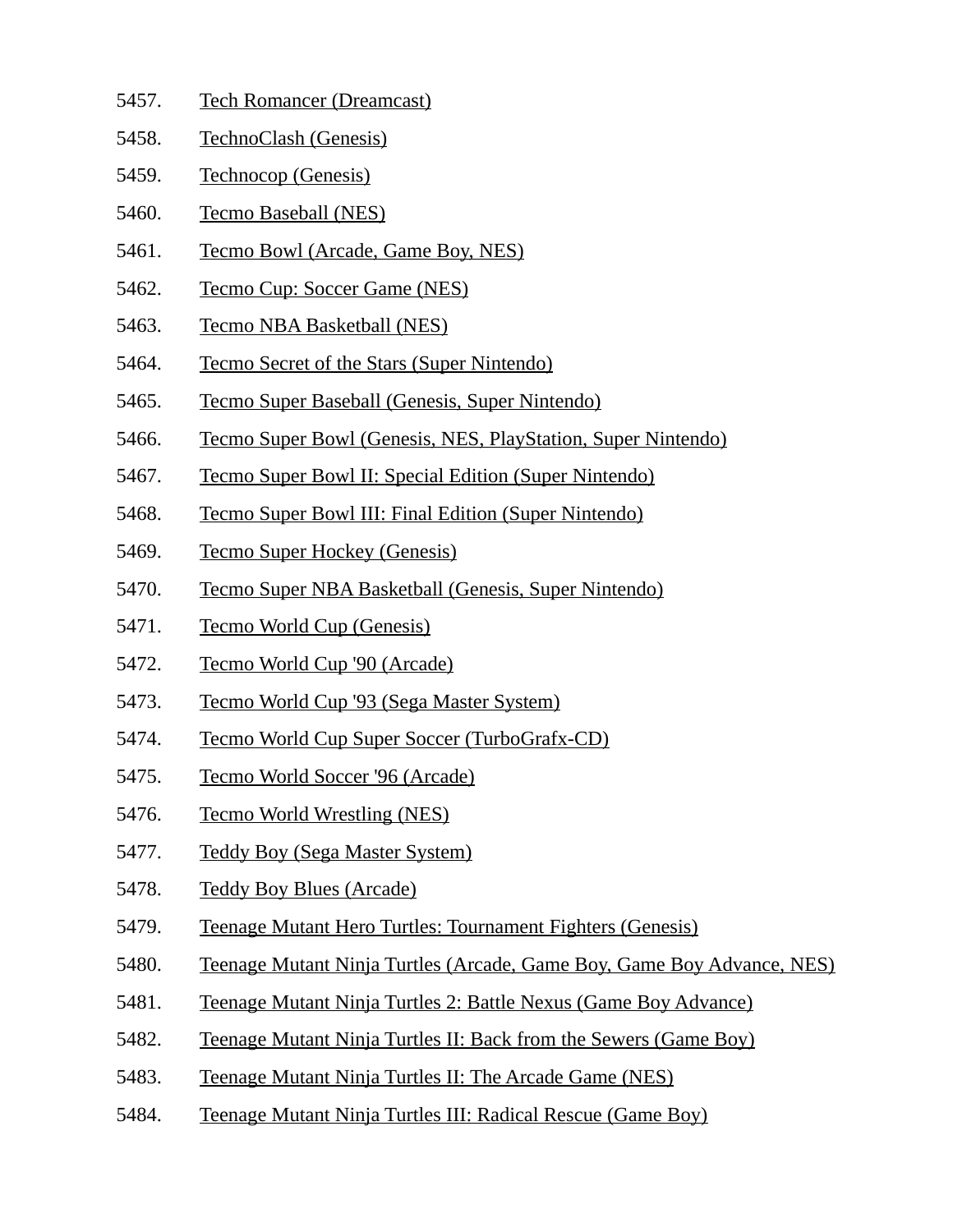- 5485. Teenage Mutant Ninja Turtles III: The Manhattan Project (NES)
- 5486. Teenage Mutant Ninja Turtles IV: Turtles in Time (Super Nintendo)
- 5487. Teenage Mutant Ninja Turtles: Fall of the Foot Clan (Game Boy)
- 5488. Teenage Mutant Ninja Turtles: The Hyperstone Heist (Genesis)
- 5489. Teenage Mutant Ninja Turtles: Tournament Fighters (NES, Super Nintendo)
- 5490. Teenage Mutant Ninja Turtles: Turtles In Time (Arcade)
- 5491. Tehkan World Cup (Arcade)
- 5492. Tekken (PlayStation)
- 5493. Tekken 2 (PlayStation)
- 5494. Tekken 3 (PlayStation)
- 5495. Tekken Advance (Game Boy Advance)
- 5496. Telly Turtle (Colecovision)
- 5497. Tempest (Arcade)
- 5498. Tempest X3 (PlayStation)
- 5499. Tempo (Sega 32X)
- 5500. Tengai (Arcade)
- 5501. Tengen World Cup Soccer (Game Gear)
- 5502. Tennis (Atari 2600, Game Boy, Intellivision, NES)
- 5503. Tennis 2K2 (Dreamcast)
- 5504. Tennis Ace (Sega Master System)
- 5505. Terminator 2: Judgment Day (Game Boy, Game Gear, Genesis, NES, Sega Master System, Super Nintendo)
- 5506. Terminator 3: Rise of the Machines (Game Boy Advance)
- 5507. Terra Cresta (Arcade, NES)
- 5508. Terra Force (Arcade)
- 5509. Terry Pratchett's Discworld (PlayStation)
- 5510. Tesserae (Game Gear)
- 5511. Test Cartridge (Vectrex)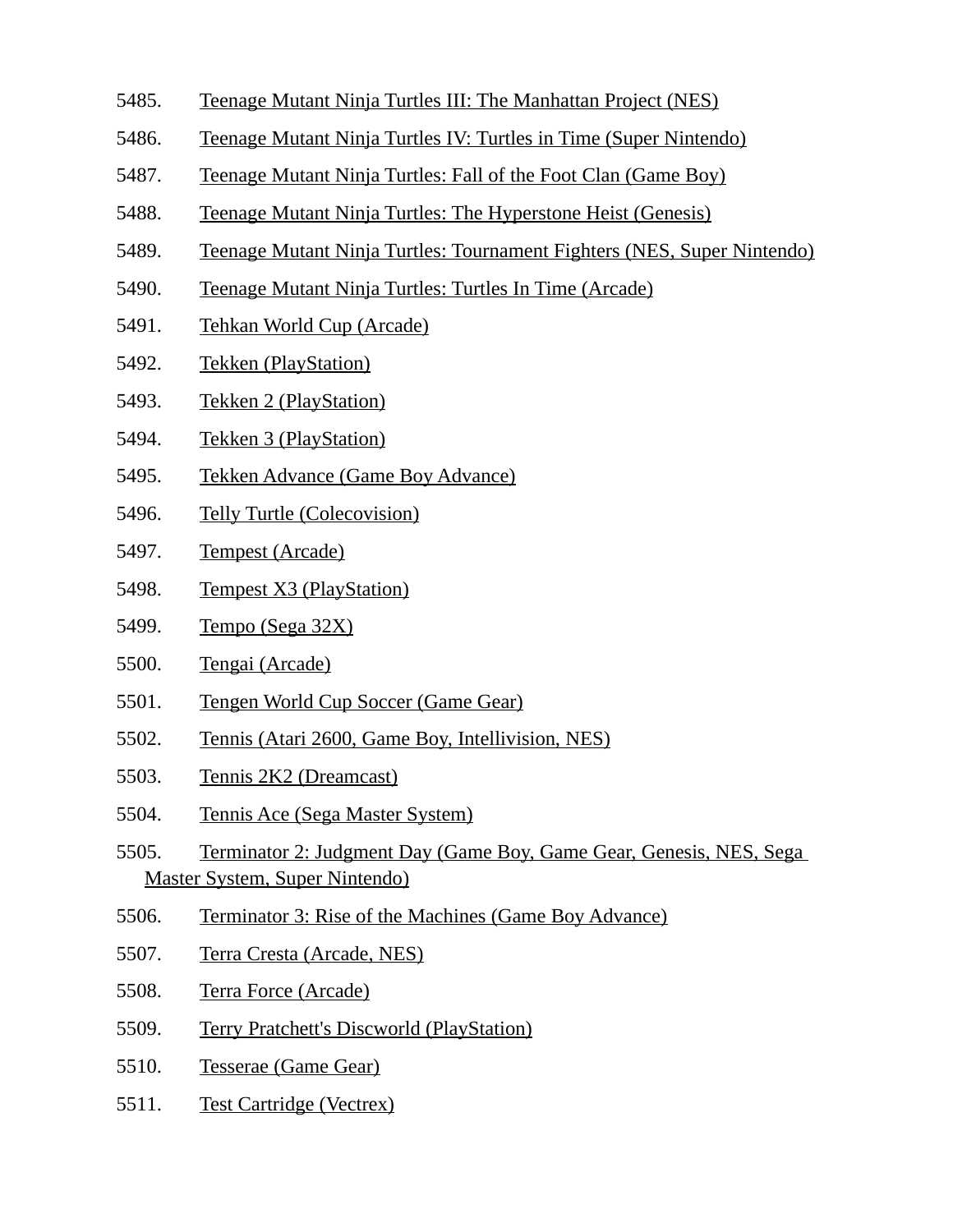- 5512. Test Drive 2001 (Game Boy Color)
- 5513. Test Drive 4 (PlayStation)
- 5514. Test Drive 5 (PlayStation)
- 5515. Test Drive 6 (Dreamcast, Game Boy Color)
- 5516. Test Drive Cycles (Game Boy Color)
- 5517. Test Drive II: The Duel (Genesis)
- 5518. Test Drive Le Mans (Dreamcast)
- 5519. Test Drive Off-Road (PlayStation)
- 5520. Test Drive Off-Road 2 (PlayStation)
- 5521. Test Drive Off-Road 3 (Game Boy Color, PlayStation)
- 5522. Test Drive V-Rally (Dreamcast)
- 5523. Tetris (Arcade, Game Boy, Genesis, NES)
- 5524. Tetris & Dr. Mario (Super Nintendo)
- 5525. Tetris 2 (Game Boy, NES, Super Nintendo)
- 5526. Tetris 64 (Nintendo 64)
- 5527. Tetris Attack (Game Boy, Super Nintendo)
- 5528. Tetris Blast (Game Boy)
- 5529. Tetris Plus (Arcade, Game Boy)
- 5530. Tetris Plus 2 (Arcade)
- 5531. Tetris Worlds (Game Boy Advance)
- 5532. Tetrisphere (Nintendo 64)
- 5533. Texas Chainsaw Massacre (Atari 2600)
- 5534. Th Strikes Back (Arcade)
- 5535. The 7th Saga (Super Nintendo)
- 5536. The A-Team (Atari 2600)
- 5537. The Activision Decathlon (Atari 2600)
- 5538. The Addams Family (Game Boy, Game Gear, Genesis, NES, Sega Master System, Super Nintendo, TurboGrafx-CD)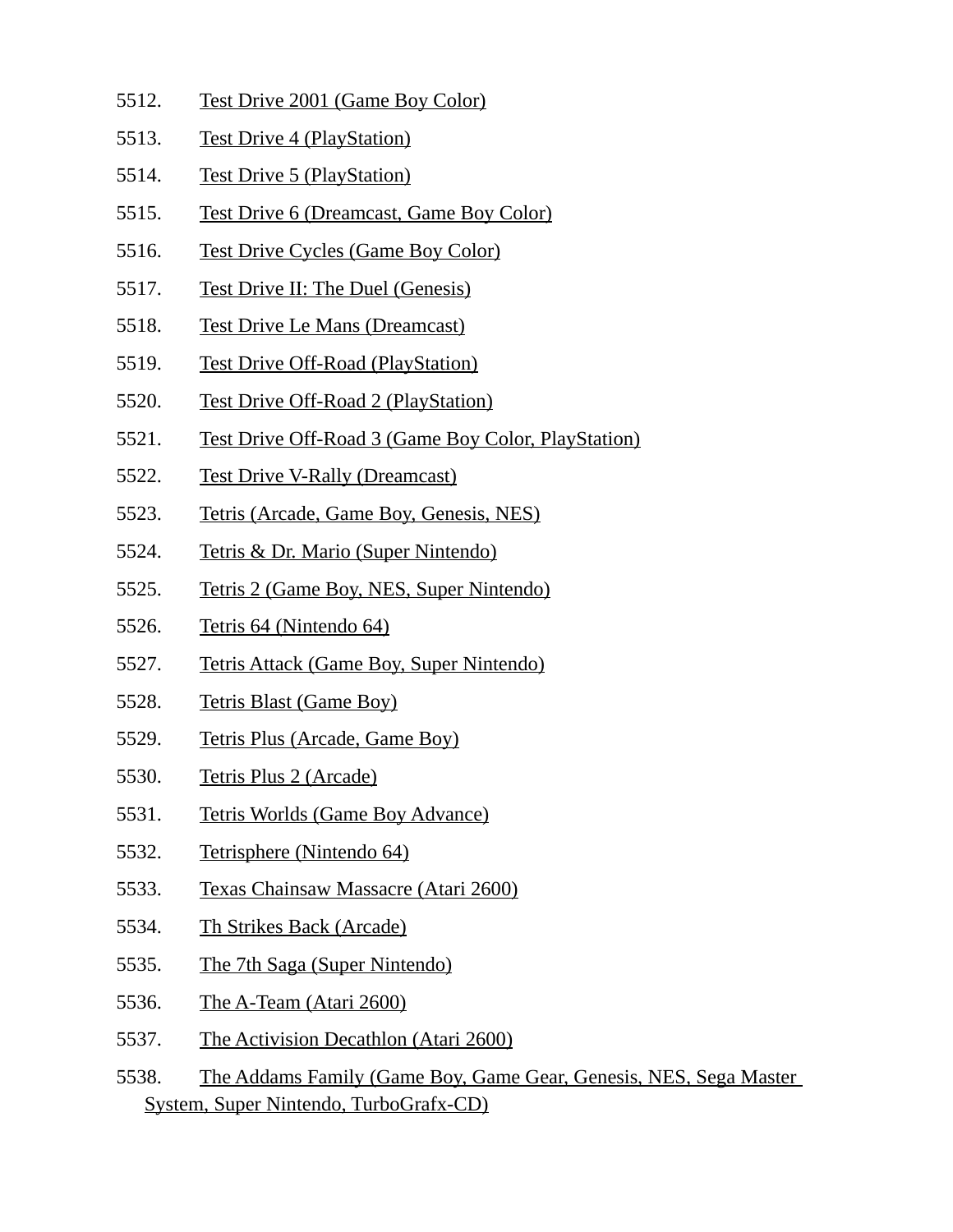- 5539. The Addams Family: Pugsley's Scavenger Hunt (Game Boy, NES, Super Nintendo)
- 5540. The Adventures of Batman & Robin (Genesis, Sega CD, Super Nintendo)
- 5541. The Adventures of Bayou Billy (NES)
- 5542. The Adventures of Dr. Franken (Super Nintendo)
- 5543. The Adventures of Gilligan's Island (NES)
- 5544. The Adventures of Kid Kleets (Super Nintendo)
- 5545. The Adventures of Mighty Max (Genesis)
- 5546. The Adventures of Pinocchio (Game Boy)
- 5547. The Adventures of Rad Gravity (NES)
- 5548. The Adventures of Rocky and Bullwinkle and Friends (Game Boy, NES, Super Nintendo)
- 5549. The Adventures of Star Saver (Game Boy)
- 5550. The Adventures of Willy Beamish (Sega CD)
- 5551. The Adventures of the Smurfs (Game Boy Color)
- 5552. The Alphax Z (Arcade)
- 5553. The Amazing Adventures of Mr. F. Lea (Arcade)
- 5554. The Amazing Spider-Man (Game Boy)
- 5555. The Amazing Spider-Man 2 (Game Boy)
- 5556. The Amazing Spider-Man vs The Kingpin (Genesis)
- 5557. The Amazing Spider-Man vs. The Kingpin (Sega CD)
- 5558. The Amazing Spider-Man: Web of Fire (Sega 32X)
- 5559. The Aquatic Games Starring James Pond and the Aquabats (Genesis)
- 5560. The Astyanax (Arcade)
- 5561. The Bard's Tale (NES)
- 5562. The Battle Road (Arcade)
- 5563. The Battle of Olympus (Game Boy, NES)
- 5564. The Berenstain Bears' Camping Adventure (Genesis)
- 5565. The Berenstain Bears: Camping Adventure (Game Gear)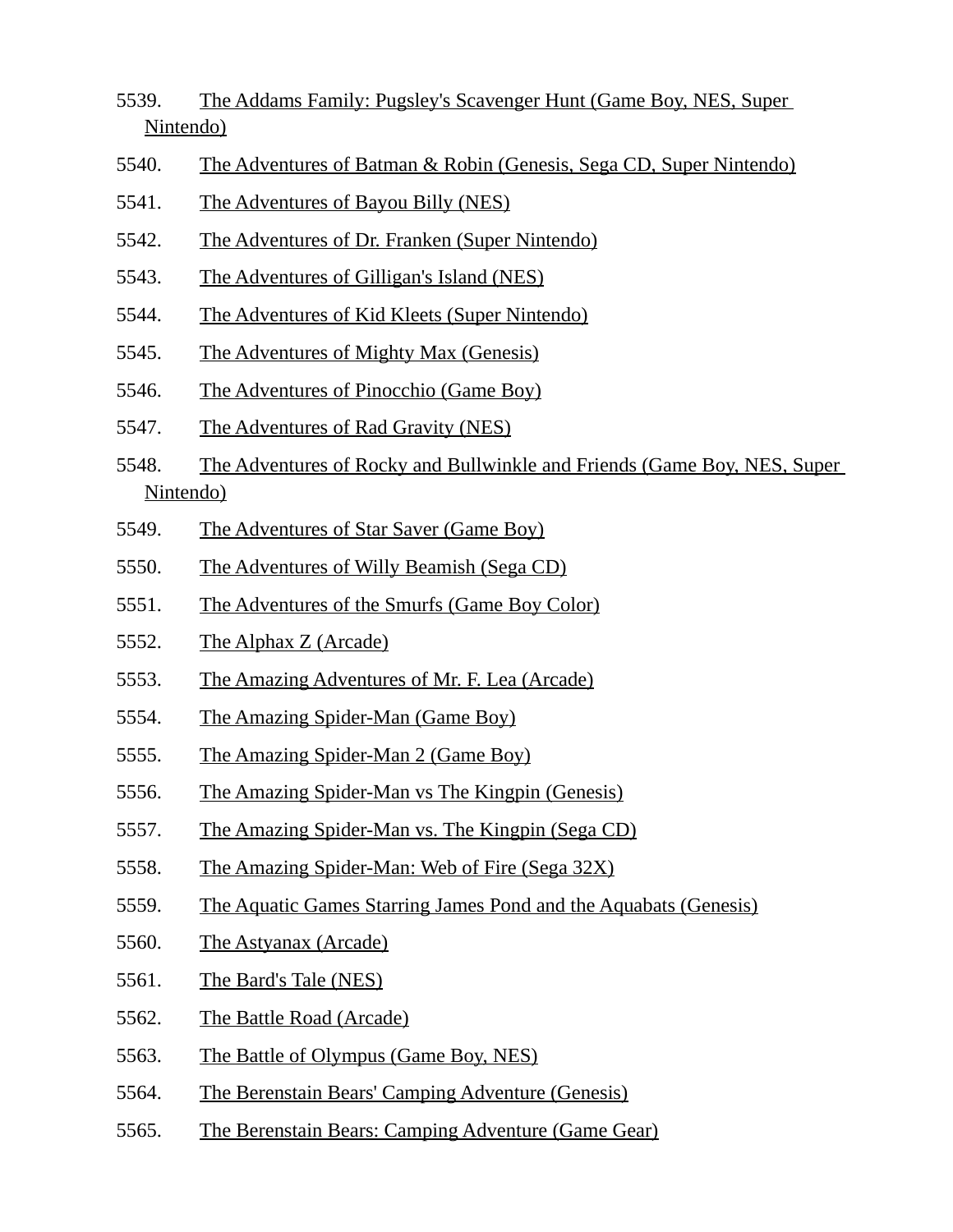- 5566. The Berlin Wall (Arcade)
- 5567. The Black Bass (NES)
- 5568. The Blue Marlin (NES)
- 5569. The Blues Brothers (NES, Super Nintendo)
- 5570. The Blues Brothers: Jukebox Adventures (Game Boy)
- 5571. The Bounty (Arcade)
- 5572. The Brainies (Super Nintendo)
- 5573. The Bugs Bunny Birthday Blowout (NES)
- 5574. The Bugs Bunny Crazy Castle (Game Boy, NES)
- 5575. The Bugs Bunny Crazy Castle 2 (Game Boy)
- 5576. The Challenge of.... Nexar (Atari 2600)
- 5577. The Chaos Engine (Genesis)
- 5578. The Chessmaster (Game Gear, NES, Super Nintendo)
- 5579. The Chessmaster 3-D (PlayStation)
- 5580. The Cliffhanger Edward Randy (Arcade)
- 5581. The Colors of Modern Rock (Sega CD)
- 5582. The Combatribes (Arcade, Super Nintendo)
- 5583. The Cyber Shinobi (Sega Master System)
- 5584. The Death and Return of Superman (Genesis, Super Nintendo)
- 5585. The Deep (Arcade)
- 5586. The Dreadnaught Factor (Intellivision)
- 5587. The Duel: Test Drive II (Super Nintendo)
- 5588. The Dukes of Hazzard: Racing for Home (Game Boy Color)
- 5589. The Dynastic Hero (TurboGrafx-CD)
- 5590. The Electric Company Math Fun (Intellivision)
- 5591. The Electric Company Word Fun (Intellivision)
- 5592. The Electric Yo-Yo (Arcade)
- 5593. The End (Arcade)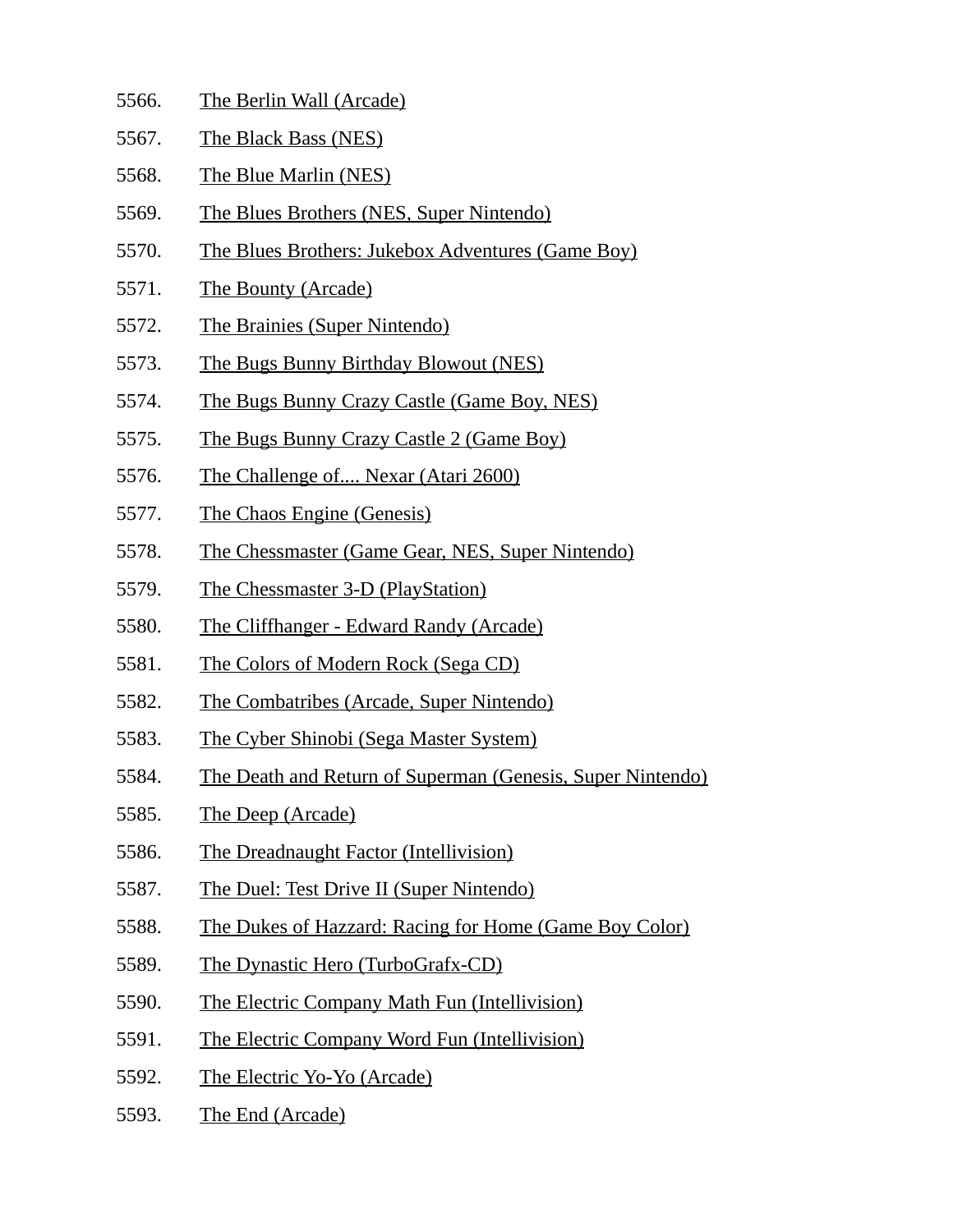- 5594. The Excellent Dizzy Collection (Game Gear)
- 5595. The F.A. Premier League Stars 2001 (Game Boy Color)
- 5596. The Faery Tale Adventure (Genesis)
- 5597. The Fairyland Story (Arcade)
- 5598. The Fallen Angels (Arcade)
- 5599. The Fantastic Adventures of Dizzy (NES)
- 5600. The Fidgetts (Game Boy)
- 5601. The Final Fantasy Legend (Game Boy)
- 5602. The Final Round (Arcade)
- 5603. The Fish Files (Game Boy Color)
- 5604. The Flash (Game Boy, Sega Master System)
- 5605. The Flintstones (Game Boy, Genesis, Sega Master System, Super Nintendo)
- 5606. The Flintstones: BurgerTime in Bedrock (Game Boy Color)
- 5607. The Flintstones: King Rock Treasure Island (Game Boy)
- 5608. The Flintstones: The Rescue of Dino & Hoppy (NES)
- 5609. The Flintstones: The Surprise at Dinosaur Peak! (NES)
- 5610. The Flintstones: The Treasure of Sierra Madrock (Super Nintendo)
- 5611. The Game Paradise: Master Of Shooting (Arcade)
- 5612. The Game of Harmony (Game Boy)
- 5613. The Getaway (Game Boy)
- 5614. The Goonies II (NES)
- 5615. The Great Circus Mystery Starring Mickey & Minnie (Genesis, Super Nintendo)
- 5616. The Great Waldo Search (Genesis, NES, Super Nintendo)
- 5617. The Grinch (Game Boy Color)
- 5618. The Guardian Legend (NES)
- 5619. The Hand (Arcade)
- 5620. The Hobbit: The Prelude to the Lord of the Rings (Game Boy Advance)
- 5621. The House of the Dead 2 (Dreamcast)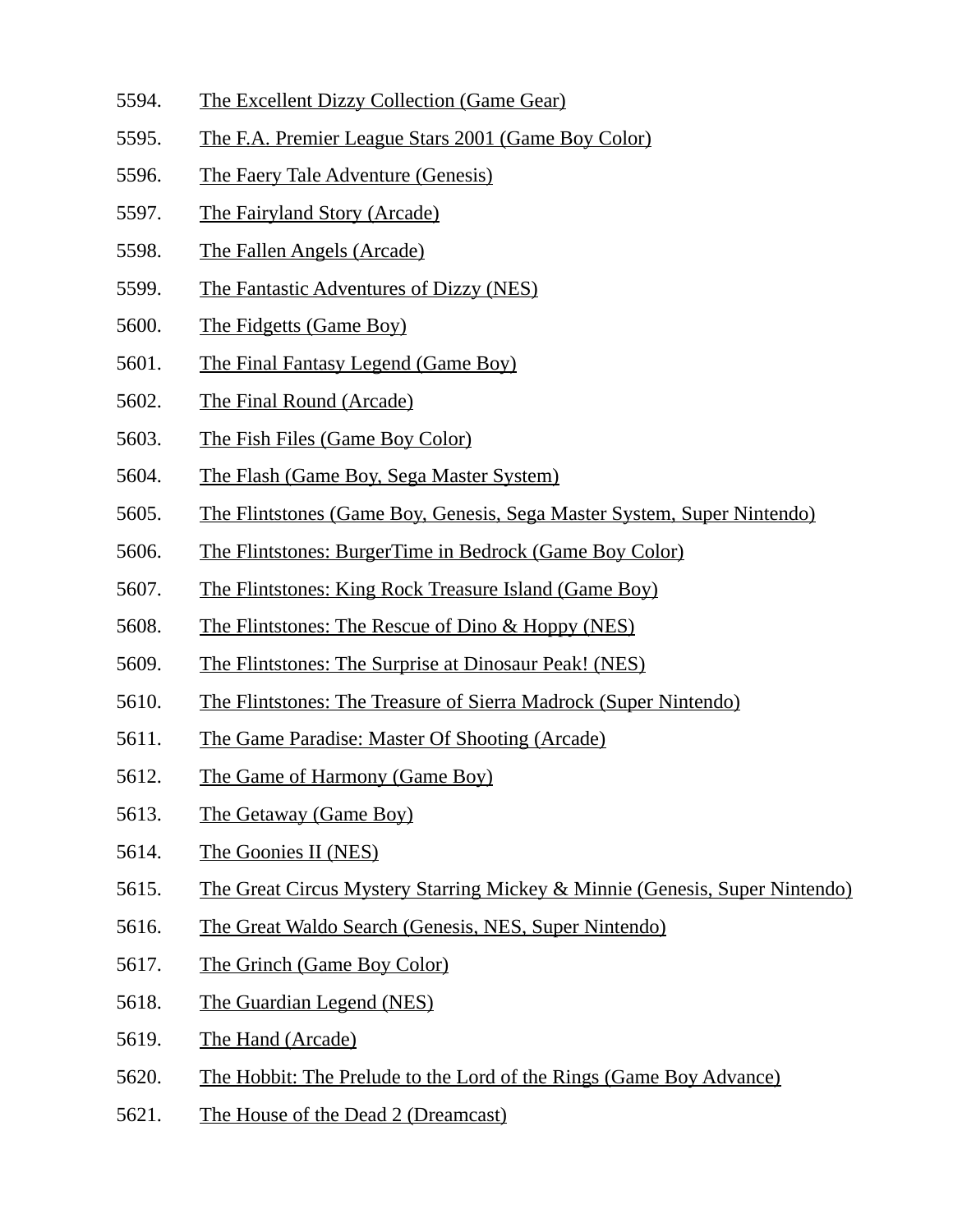- 5622. The Humans (Game Boy, Genesis)
- 5623. The Hunt for Red October (Game Boy, NES, Super Nintendo)
- 5624. The Ignition Factor (Super Nintendo)
- 5625. The Immortal (Genesis, NES)
- 5626. The Incredible Crash Dummies (Game Boy, Game Gear, Genesis, NES, Sega Master System, Super Nintendo)
- 5627. The Incredible Hulk (Game Boy Advance, Game Gear, Genesis, Sega Master System, Super Nintendo)
- 5628. The Incredible Hulk : The Pantheon Saga (PlayStation)
- 5629. The Incredibles (Game Boy Advance)
- 5630. The Irem Skins Game (Super Nintendo)
- 5631. The Irritating Maze (Arcade)
- 5632. The Itchy & Scratchy Game (Game Gear, Genesis, Super Nintendo)
- 5633. The Jetsons' Ways with Words (Intellivision)
- 5634. The Jetsons: Cogswell's Caper (NES)
- 5635. The Jetsons: Invasion of the Planet Pirates (Super Nintendo)
- 5636. The Jetsons: Robot Panic (Game Boy)
- 5637. The Jungle Book (Game Boy, Genesis, NES, Super Nintendo)
- 5638. The Karate Kid (NES)
- 5639. The Karate Tournament (Arcade)
- 5640. The King of Dragons (Arcade)
- 5641. The King of Fighters '94 (Arcade)
- 5642. The King of Fighters '95 (Arcade, Game Boy)
- 5643. The King of Fighters '96 (Arcade)
- 5644. The King of Fighters '97 (Arcade)
- 5645. The King of Fighters '98 (Arcade)
- 5646. The King of Fighters '99: Millennium Battle (Arcade)
- 5647. The King of Fighters 2000 (Arcade)
- 5648. The King of Fighters: Heat of Battle (Game Boy)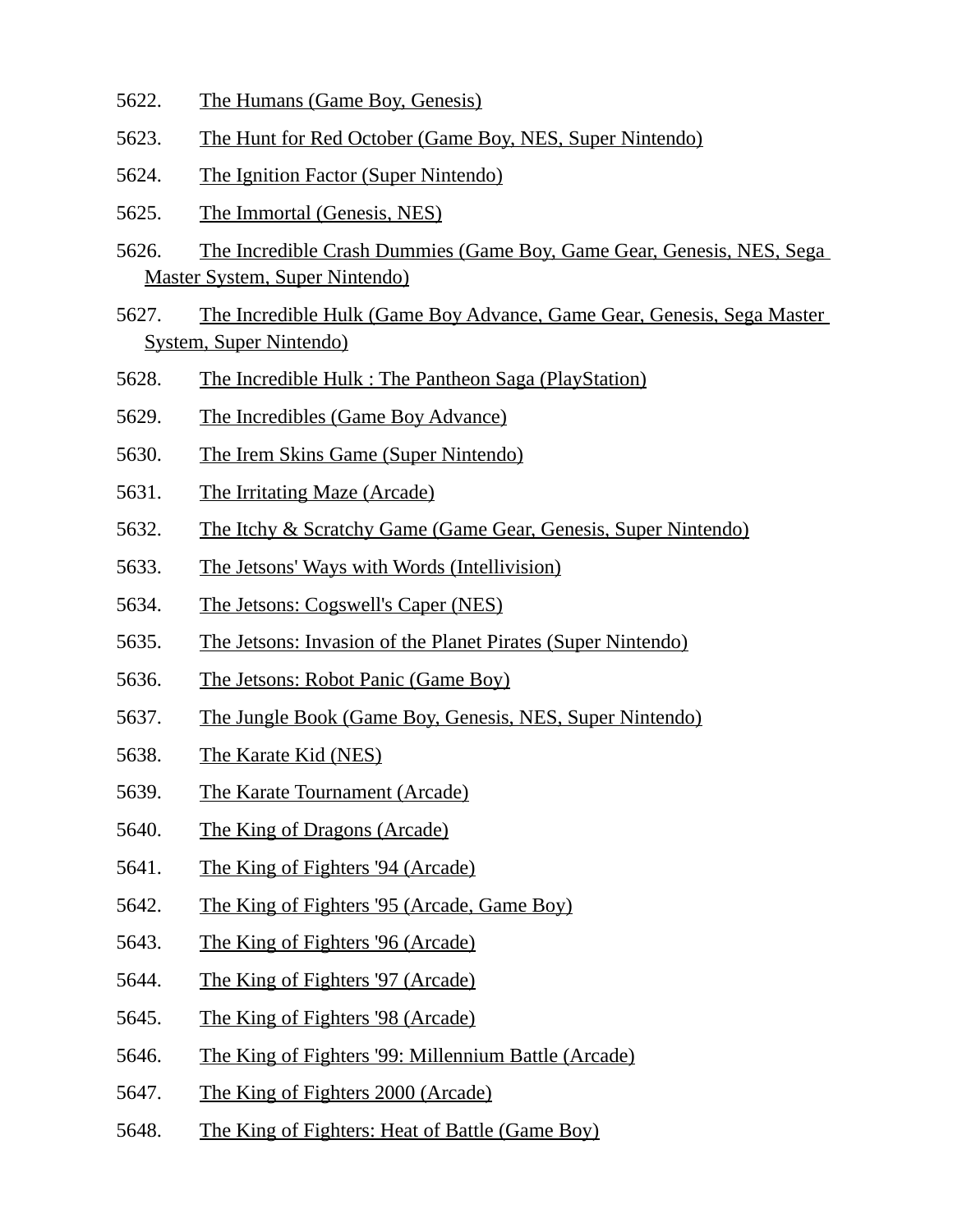- 5649. The Krion Conquest (NES)
- 5650. The Land Before Time (Game Boy Color)
- 5651. The Last Blade (Arcade)
- 5652. The Last Blade 2 (Arcade)
- 5653. The Last Blade 2 : Heart of the Samurai (Dreamcast)
- 5654. The Last Day (Arcade)
- 5655. The Last Ninja (NES)
- 5656. The Last Promise (Game Boy Advance)
- 5657. The Last Starfighter (NES)
- 5658. The Lawnmower Man (Game Boy, Genesis, Sega CD, Super Nintendo)
- 5659. The Legend of Dragoon (PlayStation)
- 5660. The Legend of Kage (Arcade, NES)
- 5661. The Legend of Prince Valiant (Game Boy)
- 5662. The Legend of Silkroad (Arcade)
- 5663. The Legend of Spyro: A New Beginning (Game Boy Advance)
- 5664. The Legend of Spyro: The Eternal Night (Game Boy Advance)
- 5665. The Legend of Zelda (NES)
- 5666. The Legend of Zelda: A Link to the Past (Super Nintendo)
- 5667. The Legend of Zelda: A Link to the Past and Four Swords (Game Boy Advance)
- 5668. The Legend of Zelda: Link's Awakening (Game Boy)
- 5669. The Legend of Zelda: Link's Awakening DX (Game Boy Color)
- 5670. The Legend of Zelda: Majora's Mask (Nintendo 64)
- 5671. The Legend of Zelda: Ocarina of Time (Nintendo 64)
- 5672. The Legend of Zelda: Ocarina of Time Master Quest (Nintendo 64)
- 5673. The Legend of Zelda: Oracle of Ages (Game Boy Color)
- 5674. The Legend of Zelda: Oracle of Seasons (Game Boy Color)
- 5675. The Legend of Zelda: The Minish Cap (Game Boy Advance)
- 5676. The Legend of the Mystical Ninja (Super Nintendo)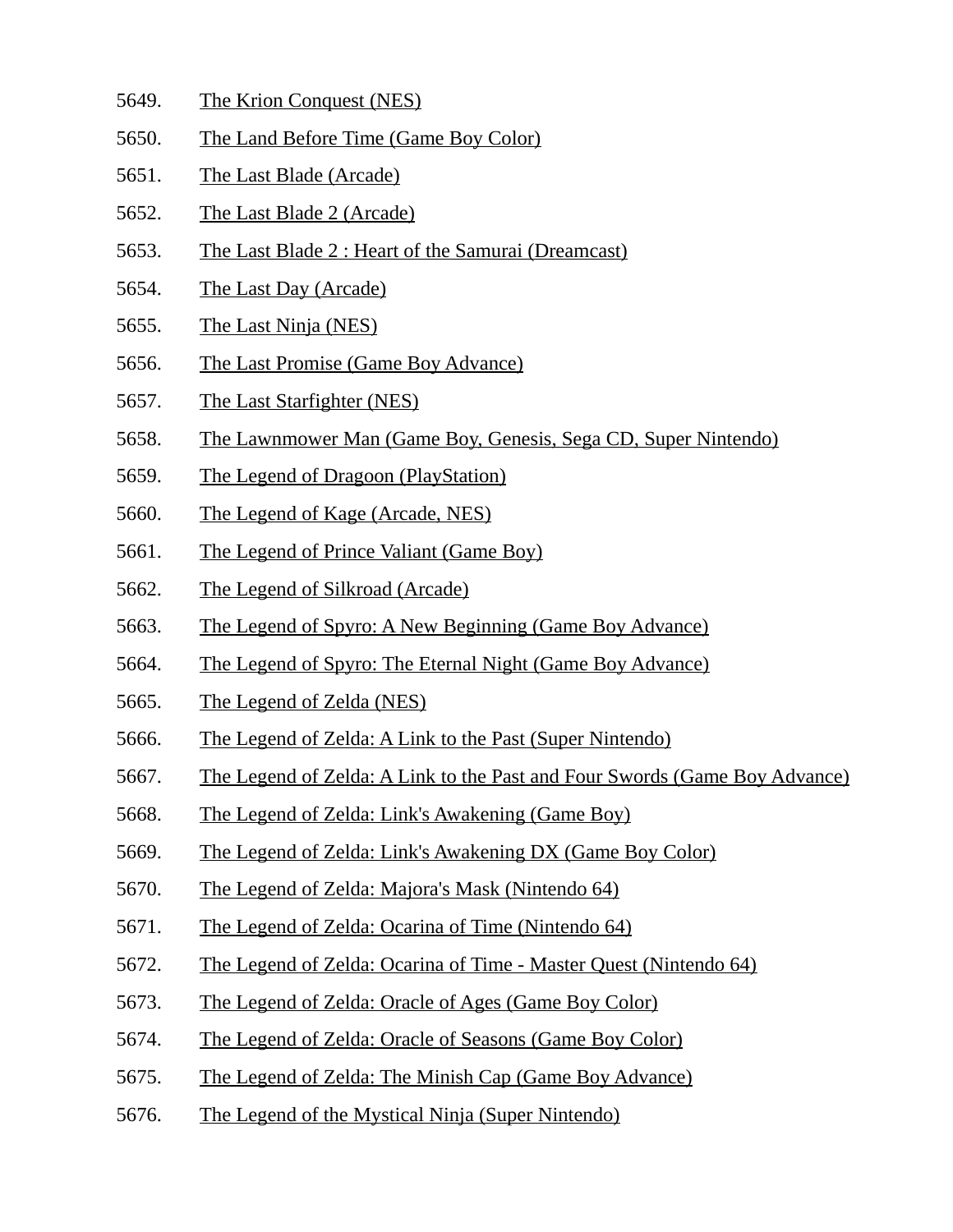- 5677. The Legendary Axe (TurboGrafx-16)
- 5678. The Lion King (Game Boy, Game Gear, Genesis, Sega Master System, Super Nintendo)
- 5679. The Lion King 1 1/2 (Game Boy Advance)
- 5680. The Little Mermaid (Game Boy, NES)
- 5681. The Lone Ranger (NES)
- 5682. The Lord of the Rings: The Fellowship of the Ring (Game Boy Advance)
- 5683. The Lord of the Rings: The Return of the King (Game Boy Advance)
- 5684. The Lord of the Rings: The Third Age (Game Boy Advance)
- 5685. The Lord of the Rings: The Two Towers (Game Boy Advance)
- 5686. The Lost Vikings (Game Boy Advance, Genesis, Super Nintendo)
- 5687. The Lost World: Jurassic Park (Game Boy, Genesis)
- 5688. The Lucky Dime Caper Starring Donald Duck (Game Gear, Sega Master System)
- 5689. The Mafat Conspiracy (NES)
- 5690. The Magic of Scheherazade (NES)
- 5691. The Magical Quest Starring Mickey Mouse (Super Nintendo)
- 5692. The Main Event (Arcade)
- 5693. The Majors Pro Baseball (Game Gear)
- 5694. The Mask (Super Nintendo)
- 5695. The Mask of Zorro (Game Boy Color)
- 5696. The Masked Rider: Kamen Rider ZO (Sega CD)
- 5697. The Masters Of Kin (Arcade)
- 5698. The Mousing Cat (Odyssey 2)
- 5699. The Mummy (Game Boy Color)
- 5700. The Mummy Returns (Game Boy Color)
- 5701. The Mutant Virus: Crisis in a Computer World (NES)
- 5702. The Nations: Land of Legends (Game Boy Color)
- 5703. The New Addams Family Series (Game Boy Color)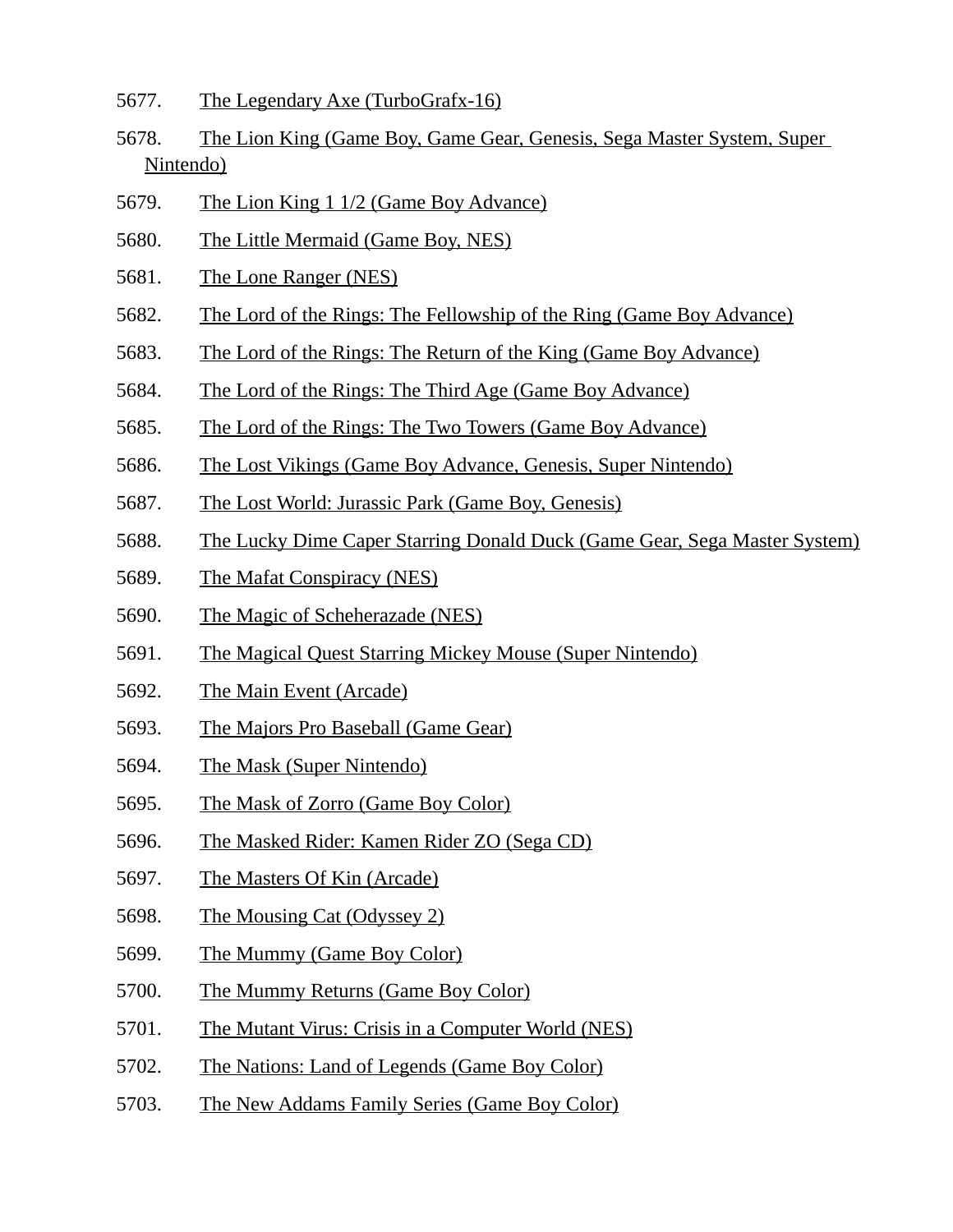- 5704. The New Adventures of Mary-Kate & Ashley (Game Boy Color)
- 5705. The New Chessmaster (Game Boy)
- 5706. The New Tetris (Nintendo 64)
- 5707. The New Zealand Story (Arcade, Genesis, Sega Master System, TurboGrafx-16)
- 5708. The Next Space (Arcade)
- 5709. The Nightmare Before Christmas: The Pumpkin King (Game Boy Advance)
- 5710. The Ninja (Sega Master System)
- 5711. The Ninja Kids (Arcade)
- 5712. The Ninja Warriors (Arcade, Sega CD)
- 5713. The Ooze (Genesis)
- 5714. The Ottifants (Game Gear, Genesis, Sega Master System)
- 5715. The Pagemaster (Game Boy, Genesis, Super Nintendo)
- 5716. The Peace Keepers (Super Nintendo)
- 5717. The Percussor (Arcade)
- 5718. The Pinball of the Dead (Game Boy Advance)
- 5719. The Pirates of Dark Water (Genesis, Super Nintendo)
- 5720. The Pit (Arcade)
- 5721. The Powerpuff Girls: Bad Mojo Jojo (Game Boy Color)
- 5722. The Powerpuff Girls: Battle HIM (Game Boy Color)
- 5723. The Powerpuff Girls: Chemical X-traction (Nintendo 64)
- 5724. The Powerpuff Girls: Paint the Townsville Green (Game Boy Color)
- 5725. The Punisher (Arcade, Genesis, NES)
- 5726. The Punisher: The Ultimate Payback (Game Boy)
- 5727. The Quest for the Rings (Odyssey 2)
- 5728. The Real GhostBusters (Arcade)
- 5729. The Ren & Stimpy Show Presents: Stimpy's Invention (Genesis)
- 5730. The Ren & Stimpy Show: Buckeroo\$! (NES)
- 5731. The Ren & Stimpy Show: Fire Dogs (Super Nintendo)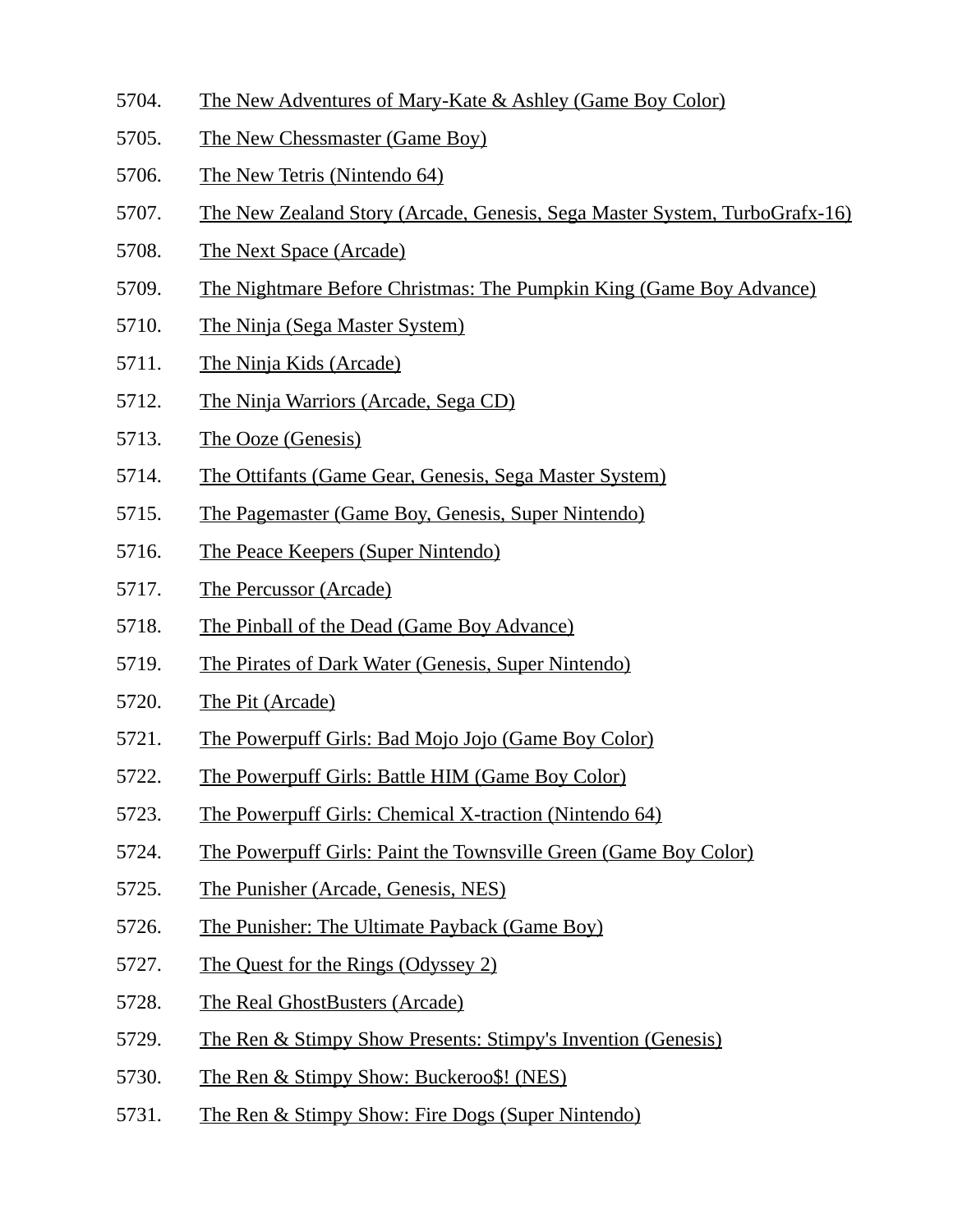- 5732. The Ren & Stimpy Show: Space Cadet Adventures (Game Boy)
- 5733. The Ren & Stimpy Show: Time Warp (Super Nintendo)
- 5734. The Ren & Stimpy Show: Veediots! (Game Boy, Super Nintendo)
- 5735. The Return Of Ishtar (Arcade)
- 5736. The Revenge of Shinobi (Genesis)
- 5737. The Rocketeer (NES, Super Nintendo)
- 5738. The Rugrats Movie (Game Boy)
- 5739. The Secret of Monkey Island (Sega CD)
- 5740. The Shadow (Super Nintendo)
- 5741. The Simpsons (Arcade)
- 5742. The Simpsons: Bart & the Beanstalk (Game Boy)
- 5743. The Simpsons: Bart vs. The Space Mutants (Sega Master System)
- 5744. The Simpsons: Bart vs. The World (Sega Master System)
- 5745. The Simpsons: Bart vs. the Juggernauts (Game Boy)
- 5746. The Simpsons: Bart vs. the Space Mutants (Game Gear, Genesis, NES)
- 5747. The Simpsons: Bart vs. the World (NES)
- 5748. The Simpsons: Bart's Nightmare (Genesis, Super Nintendo)
- 5749. The Simpsons: Bartman Meets Radioactive Man (Game Gear, NES)
- 5750. The Simpsons: Itchy & Scratchy in Miniature Golf Madness (Game Boy)
- 5751. The Simpsons: Night of the Living Treehouse of Horror (Game Boy Color)
- 5752. The Simpsons: Road Rage (Game Boy Advance)
- 5753. The Sims: Bustin' Out (Game Boy Advance)
- 5754. The Smurfs (Game Boy, Game Gear, Genesis, NES, Sega CD, Sega Master System)
- 5755. The Smurfs Travel The World (Sega Master System)
- 5756. The Smurfs Travel the World (Game Boy, Genesis)
- 5757. The Smurfs' Nightmare (Game Boy, Game Boy Color)
- 5758. The Space Adventure (Sega CD)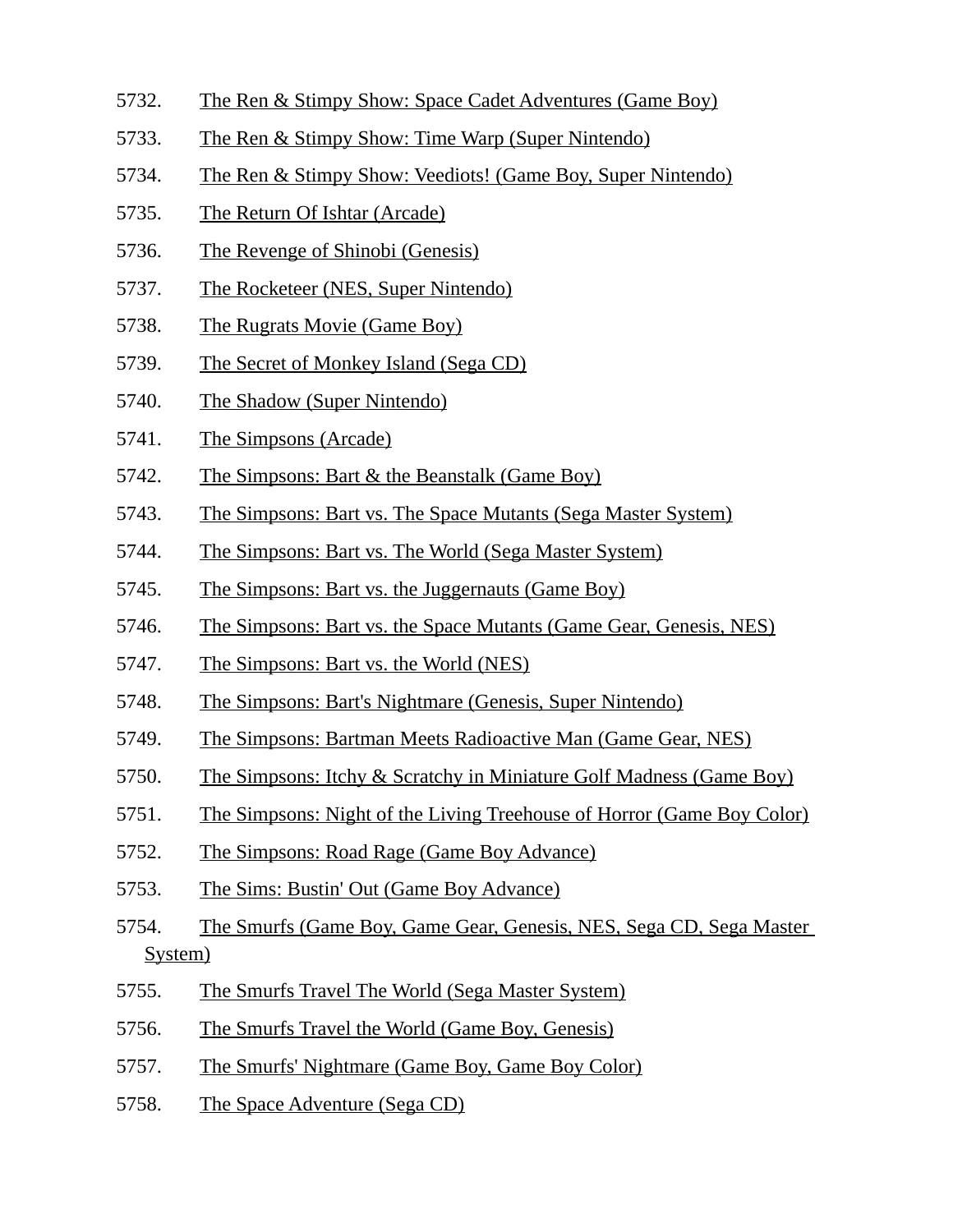- 5759. The Spirit of F-1 (Game Boy)
- 5760. The Sporting News Baseball (Super Nintendo)
- 5761. The Super Aquatic Games Starring the Aquabats (Super Nintendo)
- 5762. The Super Shinobi II (Genesis)
- 5763. The Super Spy (Arcade)
- 5764. The Sword of Hope (Game Boy)
- 5765. The Terminator (Game Gear, Genesis, NES, Sega CD, Sega Master System, Super Nintendo)
- 5766. The Three Stooges (Arcade, NES)
- 5767. The Tick (Genesis, Super Nintendo)
- 5768. The Tower of Druaga (Arcade)
- 5769. The Twisted Tales of Spike McFang (Super Nintendo)
- 5770. The Ultimate 11: SNK Football Championship (Arcade)
- 5771. The Ultimate Stuntman (NES)
- 5772. The Uncanny X-Men (NES)
- 5773. The Untouchables (NES, Super Nintendo)
- 5774. The Wiz (Arcade)
- 5775. The Wizard of Oz (Super Nintendo)
- 5776. The Young Indiana Jones Chronicles (NES)
- 5777. Theme Park (Genesis, Sega CD)
- 5778. Thief (Arcade)
- 5779. Thin Ice (Intellivision)
- 5780. Third World War (Sega CD)
- 5781. Thomas the Tank Engine & Friends (Super Nintendo)
- 5782. Thousand Arms (PlayStation)
- 5783. Thrash Rally (Arcade)
- 5784. Thrasher : Skate and Destroy (PlayStation)
- 5785. Three Lions (Game Boy Color)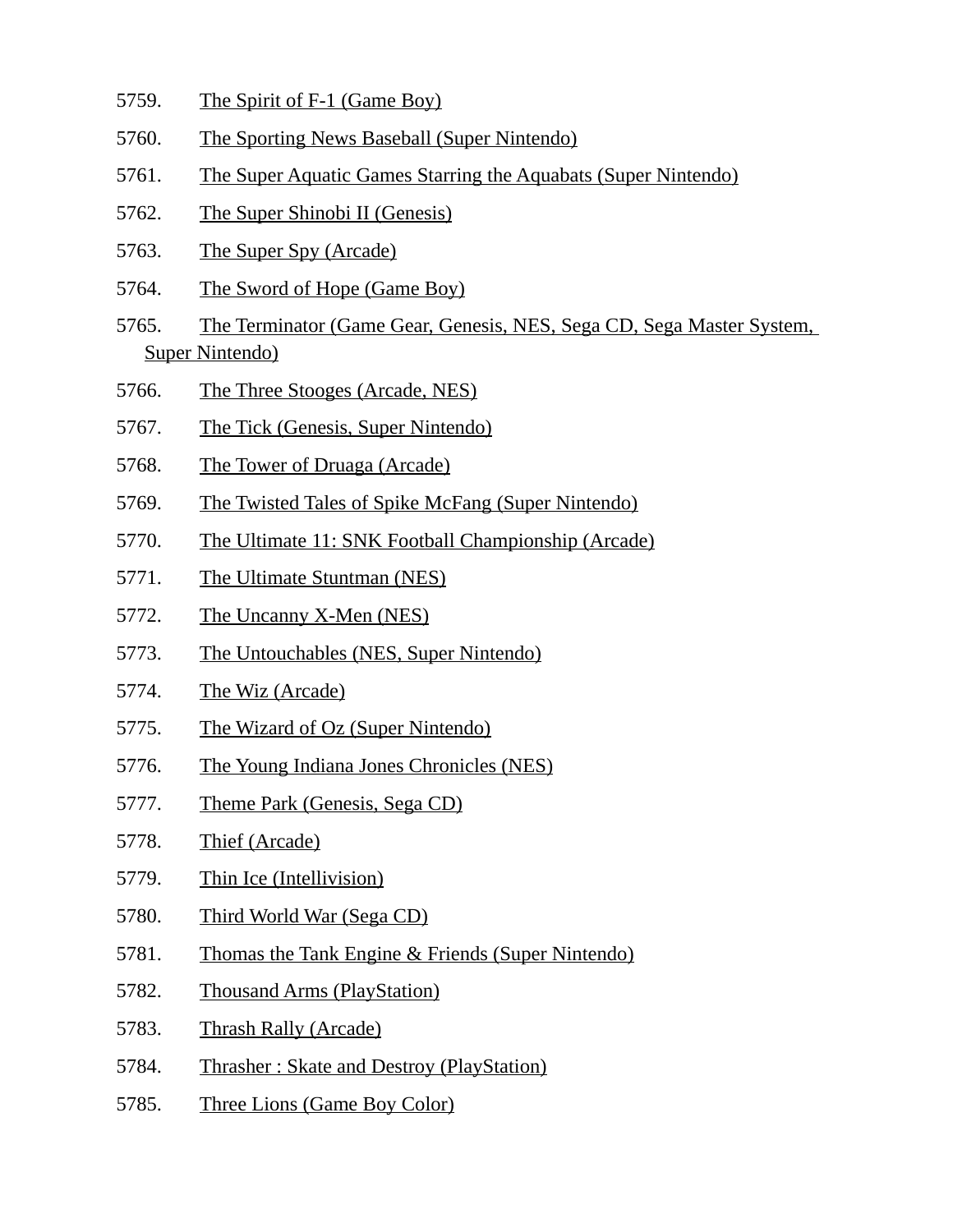- 5786. Three Wonders (Arcade)
- 5787. Threshold (Atari 2600, Colecovision)
- 5788. Thunder & Lightning (Arcade, NES)
- 5789. Thunder Blade (Sega Master System, TurboGrafx-16)
- 5790. Thunder Castle (Intellivision)
- 5791. Thunder Ceptor (Arcade)
- 5792. Thunder Cross (Arcade)
- 5793. Thunder Cross II (Arcade)
- 5794. Thunder Dragon (Arcade)
- 5795. Thunder Dragon 2 (Arcade)
- 5796. Thunder Force AC (Arcade)
- 5797. Thunder Force II (Genesis)
- 5798. Thunder Force III (Genesis)
- 5799. Thunder Force IV (Genesis)
- 5800. Thunder Force V : Perfect System (PlayStation)
- 5801. Thunder Fox (Arcade)
- 5802. Thunder Spirits (Super Nintendo)
- 5803. Thunder Zone (Arcade)
- 5804. ThunderJaws (Arcade)
- 5805. Thunderball (Odyssey 2)
- 5806. Thunderbirds (NES)
- 5807. Thundercade (Arcade, NES)
- 5808. Thunderground (Atari 2600)
- 5809. Tiger Heli (Arcade)
- 5810. Tiger Road (Arcade, TurboGrafx-16)
- 5811. Tiger Woods PGA Tour 2000 (Game Boy Color)
- 5812. Tiger-Heli (NES)
- 5813. Tiles of Fate (NES)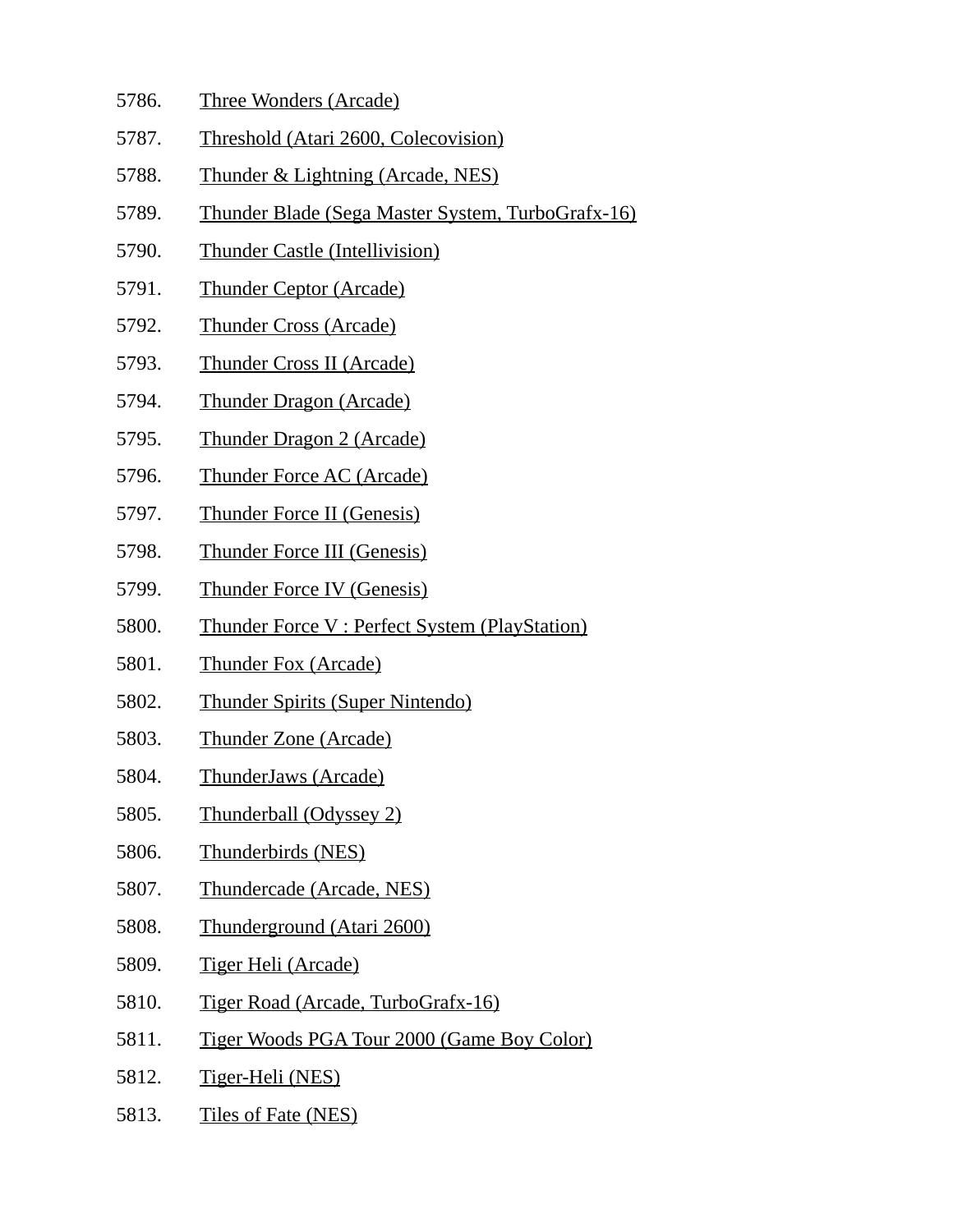| 5814. | <b>Timber (Arcade)</b>                                     |
|-------|------------------------------------------------------------|
| 5815. | <b>Time Crisis (PlayStation)</b>                           |
| 5816. | <b>Time Crisis: Project Titan (PlayStation)</b>            |
| 5817. | <u>Time Cruise (TurboGrafx-16)</u>                         |
| 5818. | Time Cruise II (TurboGrafx-16)                             |
| 5819. | <u>Time Gal (Sega CD)</u>                                  |
| 5820. | <b>Time Killers (Genesis)</b>                              |
| 5821. | <u>Time Limit (Arcade)</u>                                 |
| 5822. | <b>Time Lord (NES)</b>                                     |
| 5823. | Time Pilot (Arcade, Atari 2600, Colecovision)              |
| 5824. | Time Pilot 84 (Arcade)                                     |
| 5825. | <b>Time Scanner (Arcade)</b>                               |
| 5826. | <b>Time Slip (Super Nintendo)</b>                          |
| 5827. | <u>Time Soldiers (Arcade, Sega Master System)</u>          |
| 5828. | <b>Time Trax (Super Nintendo)</b>                          |
| 5829. | <b>Time Tunnel (Arcade)</b>                                |
| 5830. | Time Warp (Atari 2600)                                     |
| 5831. | Time killers (Arcade)                                      |
| 5832. | Timeball (TurboGrafx-16)                                   |
| 5833. | <b>Timecop (Super Nintendo)</b>                            |
| 5834. | <u>Times of Lore (NES)</u>                                 |
| 5835. | Timon & Pumbaa's Jungle Games (Super Nintendo)             |
| 5836. | <b>Tin Star (Super Nintendo)</b>                           |
| 5837. | <b>TinHead (Genesis)</b>                                   |
| 5838. | <b>Tinkle Pit (Arcade)</b>                                 |
| 5839. | <b>Tintin in Tibet (Game Gear)</b>                         |
| 5840. | <b>Tiny Toon Adventures (NES)</b>                          |
| 5841. | Tiny Toon Adventures 2: Montana's Movie Madness (Game Boy) |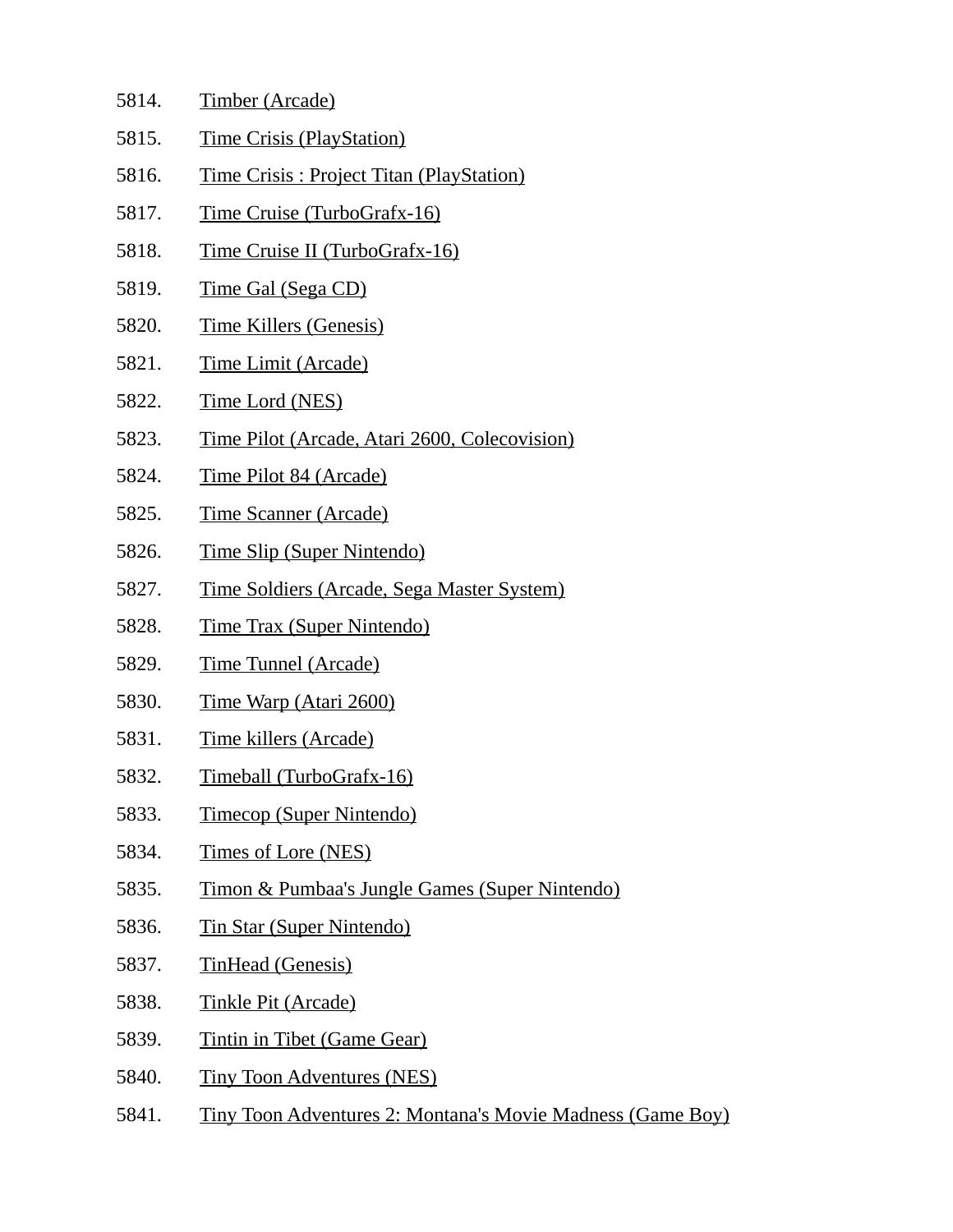- 5842. Tiny Toon Adventures 2: Trouble in Wackyland (NES)
- 5843. Tiny Toon Adventures Cartoon Workshop (NES)
- 5844. Tiny Toon Adventures: Acme All-Stars (Genesis)
- 5845. Tiny Toon Adventures: Babs' Big Break (Game Boy)
- 5846. Tiny Toon Adventures: Buster Busts Loose! (Super Nintendo)
- 5847. Tiny Toon Adventures: Buster Saves the Day (Game Boy Color)
- 5848. Tiny Toon Adventures: Buster's Hidden Treasure (Genesis)
- 5849. Tiny Toon Adventures: Wacky Sports (Game Boy)
- 5850. Tiny Toon Adventures: Wacky Sports Challenge (Super Nintendo)
- 5851. Titan (TurboGrafx-16)
- 5852. Title Match Pro Wrestling (Atari 2600, Atari 7800)
- 5853. Titus the Fox (Game Boy Color)
- 5854. Titus the Fox to Marrakech and Back (Game Boy)
- 5855. To the Earth (NES)
- 5856. Todd McFarlane's Spawn: The Video Game (Super Nintendo)
- 5857. Todd's Adventures In Slime World (Atari Lynx)
- 5858. Todd's Adventures in Slime World (Genesis)
- 5859. ToeJam & Earl (Genesis)
- 5860. ToeJam & Earl in Panic on Funkotron (Genesis)
- 5861. Toffy (Arcade)
- 5862. Toggle (Arcade)
- 5863. Toki (Arcade, Atari Lynx, NES)
- 5864. Toki Tori (Game Boy Color)
- 5865. Toki: Going Ape Spit (Genesis)
- 5866. Tokyo Xtreme Racer (Dreamcast)
- 5867. Tokyo Xtreme Racer 2 (Dreamcast)
- 5868. Tom & Jerry: The Ultimate Game of Cat and Mouse! (NES)
- 5869. Tom Clancy's Rainbow Six (Game Boy Color, Nintendo 64, PlayStation)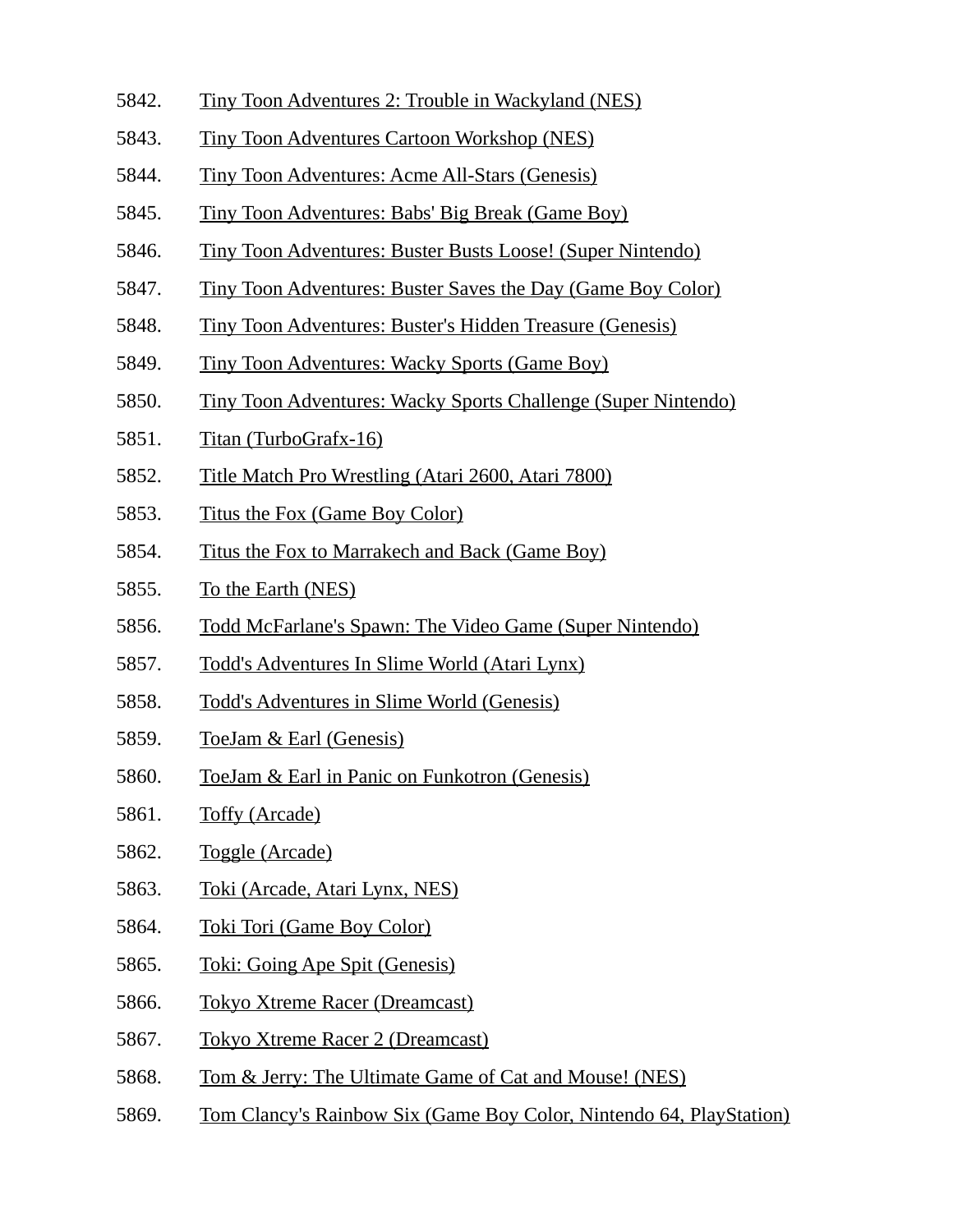- 5870. Tom Clancy's Rainbow Six : Lone Wolf (PlayStation)
- 5871. Tom Clancy's Rainbow Six : Rogue Spear (PlayStation)
- 5872. Tom Clancy's Rainbow Six : Rogue Spear + Mission Pack, Urban Operations (Dreamcast)
- 5873. Tom Clancy's Rainbow Six with Eagle Watch Missions (Dreamcast)
- 5874. Tom Clancy's Rainbow Six: Rogue Spear (Game Boy Advance)
- 5875. Tom Clancy's Splinter Cell (Game Boy Advance)
- 5876. Tom Clancy's Splinter Cell: Pandora Tomorrow (Game Boy Advance)
- 5877. Tom and Jerry (Game Boy, Game Boy Color, Super Nintendo)
- 5878. Tom and Jerry in Fists of Furry (Nintendo 64)
- 5879. Tom and Jerry in House Trap (PlayStation)
- 5880. Tom and Jerry in Mouse Attacks (Game Boy Color)
- 5881. Tom and Jerry: Frantic Antics (Genesis)
- 5882. Tom and Jerry: Frantic Antics! (Game Boy)
- 5883. Tom and Jerry: Mouse Hunt (Game Boy Color)
- 5884. Tom and Jerry: The Movie (Game Gear, Sega Master System)
- 5885. Tomarc the Barbarian (Atari 2600, Colecovision)
- 5886. Tomb Raider (PlayStation)
- 5887. Tomb Raider : The Last Revelation (Dreamcast)
- 5888. Tomb Raider II : Starring Lara Croft (PlayStation)
- 5889. Tomb Raider III : Adventures of Lara Croft (PlayStation)
- 5890. Tomb Raider Starring Lara Croft (Game Boy Color)
- 5891. Tomb Raider: Curse of the Sword (Game Boy Color)
- 5892. Tomb Raider: Legend (Game Boy Advance)
- 5893. Tomb Raider: The Prophecy (Game Boy Advance)
- 5894. Tombs & Treasure (NES)
- 5895. Tomcat Alley (Sega CD)
- 5896. Tomcat: The F-14 Fighter Simulator (Atari 2600, Atari 7800)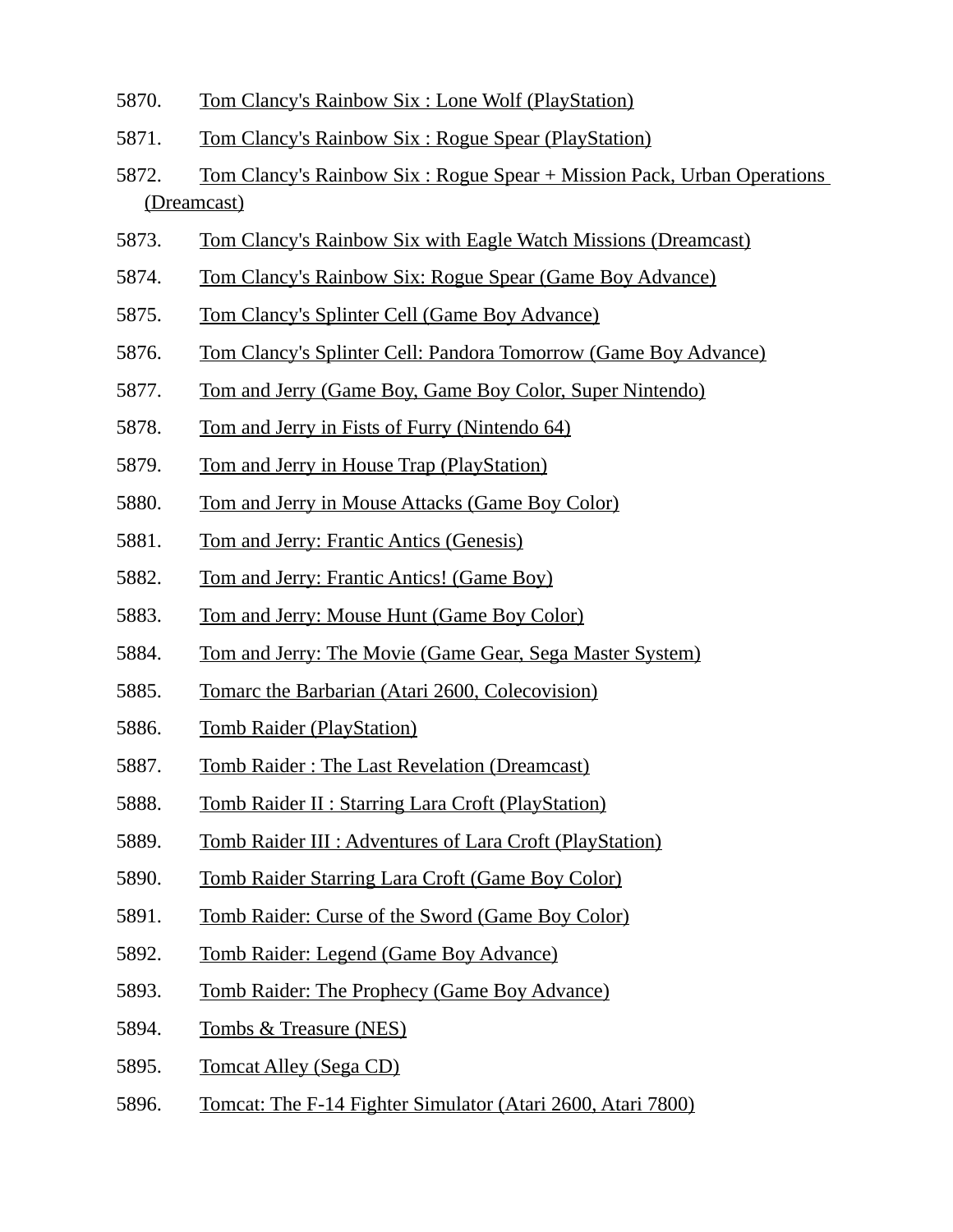- 5897. Tommy Lasorda Baseball (Genesis)
- 5898. Tommy Moe's Winter Extreme: Skiing & Snowboarding (Super Nintendo)
- 5899. Tonic Trouble (Game Boy Color)
- 5900. Tonka Raceway (Game Boy Color)
- 5901. Tony Hawk's American Sk8land (Game Boy Advance)
- 5902. Tony Hawk's Downhill Jam (Game Boy Advance)
- 5903. Tony Hawk's Pro Skater (Nintendo 64)
- 5904. Tony Hawk's Pro Skater 2 (Game Boy Advance, Nintendo 64)
- 5905. Tony Hawk's Pro Skater 3 (Game Boy Advance, Game Boy Color, Nintendo 64)
- 5906. Tony Hawk's Pro Skater 4 (Game Boy Advance)
- 5907. Tony Hawk's Underground (Game Boy Advance)
- 5908. Tony Hawk's Underground 2 (Game Boy Advance)
- 5909. Tony La Russa Baseball (Genesis)
- 5910. Tony Meola's Sidekicks Soccer (Super Nintendo)
- 5911. Toobin' (Game Boy Color, NES)
- 5912. Toonsylvania (Game Boy Color)
- 5913. Top Gear (Super Nintendo)
- 5914. Top Gear 2 (Genesis, Super Nintendo)
- 5915. Top Gear 3000 (Super Nintendo)
- 5916. Top Gear Hyper-Bike (Nintendo 64)
- 5917. Top Gear Overdrive (Nintendo 64)
- 5918. Top Gear Pocket 2 (Game Boy Color)
- 5919. Top Gear Rally (PAL) (Game Boy Color)
- 5920. Top Gear Rally 2 (Nintendo 64)
- 5921. Top Gun (NES)
- 5922. Top Gun: Firestorm (Game Boy Color)
- 5923. Top Gun: Guts and Glory (Game Boy)
- 5924. Top Gun: The Second Mission (NES)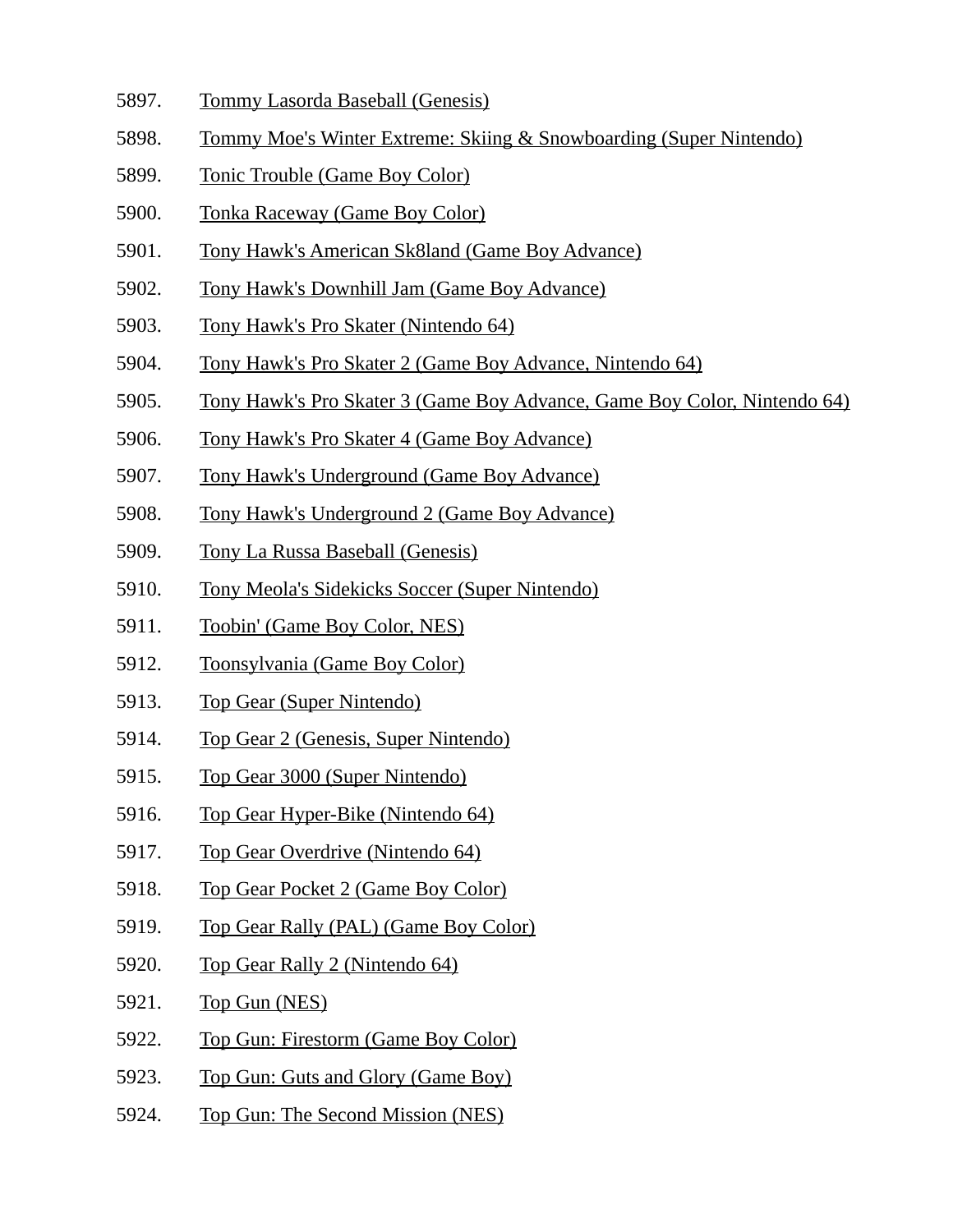- 5925. Top Gunner (US) (Arcade)
- 5926. Top Hunter: Roddy & Cathy (Arcade)
- 5927. Top Player's Golf (Arcade)
- 5928. Top Pro Golf (Genesis)
- 5929. Top Pro Golf 2 (Genesis)
- 5930. Top Rank Tennis (Game Boy)
- 5931. Top Ranking Stars (Arcade)
- 5932. Top Speed (Arcade)
- 5933. Torpedo Range (Game Boy)
- 5934. Total Carnage (Arcade, Game Boy, Super Nintendo)
- 5935. Total Football (Genesis)
- 5936. Total Recall (NES)
- 5937. Totally Rad (NES)
- 5938. Toto World 3 (Sega Master System)
- 5939. Touch Down Fever (NES)
- 5940. Touchdown Fever (Arcade)
- 5941. Touchdown Fever II (Arcade)
- 5942. Touchdown Football (Atari 7800)
- 5943. Toughman Contest (Genesis, Sega 32X)
- 5944. Tour De France (Vectrex)
- 5945. Tournament Cyberball 2072 (Atari Lynx)
- 5946. Tournament Tennis (Colecovision)
- 5947. Tower Toppler (Atari 7800)
- 5948. Tower of Doom (Intellivision)
- 5949. Towering Inferno (Atari 2600)
- 5950. Town & Country Surf Designs: Thrilla's Surfari (NES)
- 5951. Town & Country Surf Designs: Wood & Water Rage (NES)
- 5952. Toxic Crusaders (Game Boy, Genesis, NES)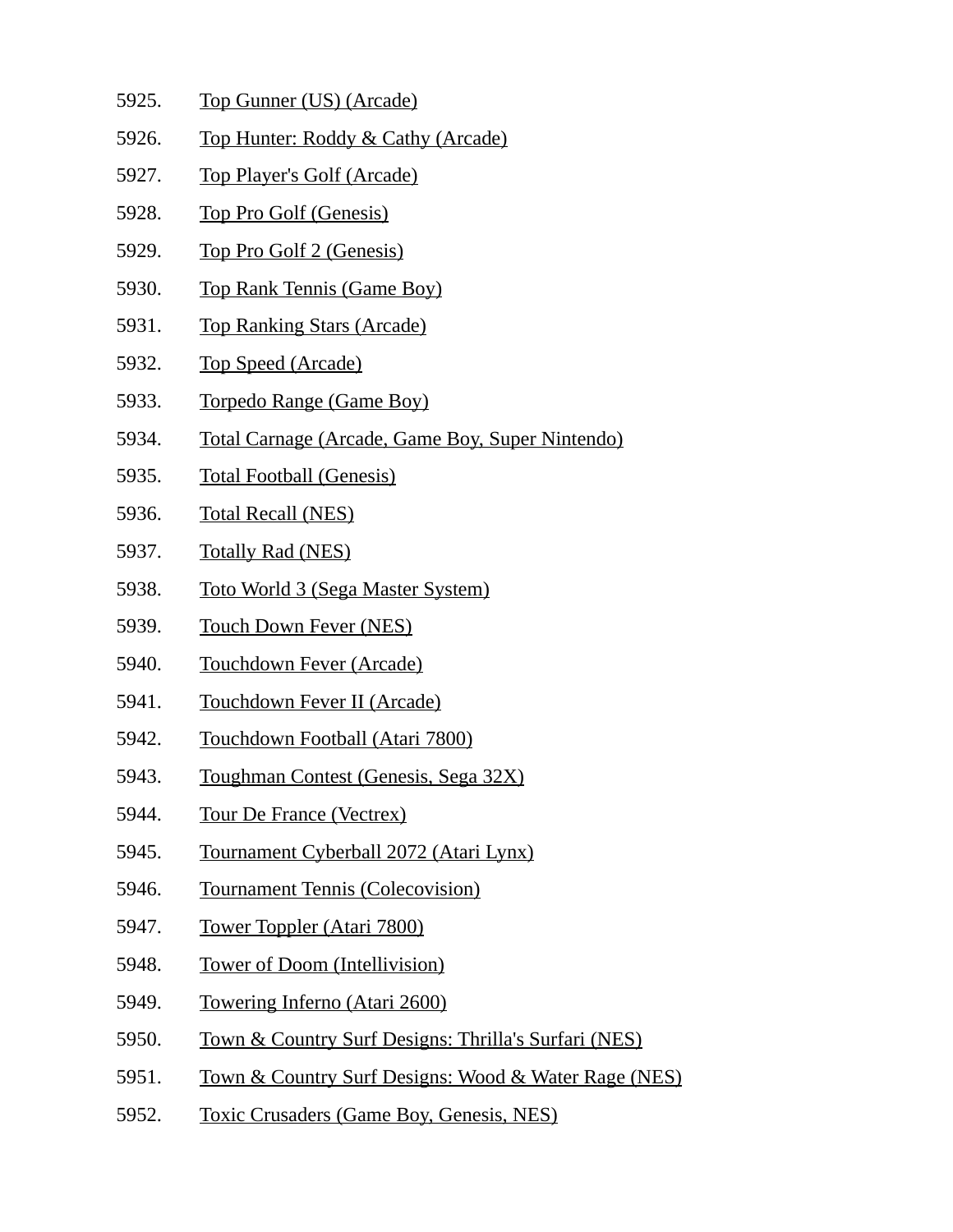- 5953. Toy Commander (Dreamcast)
- 5954. Toy Shop Boys (TurboGrafx-16)
- 5955. Toy Story (Game Boy, Super Nintendo)
- 5956. Toy Story 2 (Game Boy Color)
- 5957. Toy Story 2: Buzz Lightyear to the Rescue! (Nintendo 64)
- 5958. Toypop (Arcade)
- 5959. Toys (Genesis, Super Nintendo)
- 5960. Track & Field (Arcade, Atari 2600, Colecovision, Game Boy, NES)
- 5961. Track & Field II (NES)
- 5962. Track Meet (Game Boy)
- 5963. Trampoline Terror! (Genesis)
- 5964. TransBot (Sega Master System)
- 5965. Transformer (Arcade)
- 5966. Transformers: Beast Wars Transmetals (Nintendo 64)
- 5967. Transformers: Convoy no Nazo (NES)
- 5968. Trax (Game Boy)
- 5969. Traysia (Genesis)
- 5970. Treasure Master (NES)
- 5971. Trick Boarder (Game Boy Color)
- 5972. Trick Trap (Arcade)
- 5973. Tricky Doc (Arcade)
- 5974. Tricky Kick (TurboGrafx-16)
- 5975. Trio The Punch Never Forget Me... (Arcade)
- 5976. Triple Action (Intellivision)
- 5977. Triple Challenge (Intellivision)
- 5978. Triple Play 2000 (Nintendo 64)
- 5979. Triple Play 96 (Genesis)
- 5980. Triple Play 97 (PlayStation)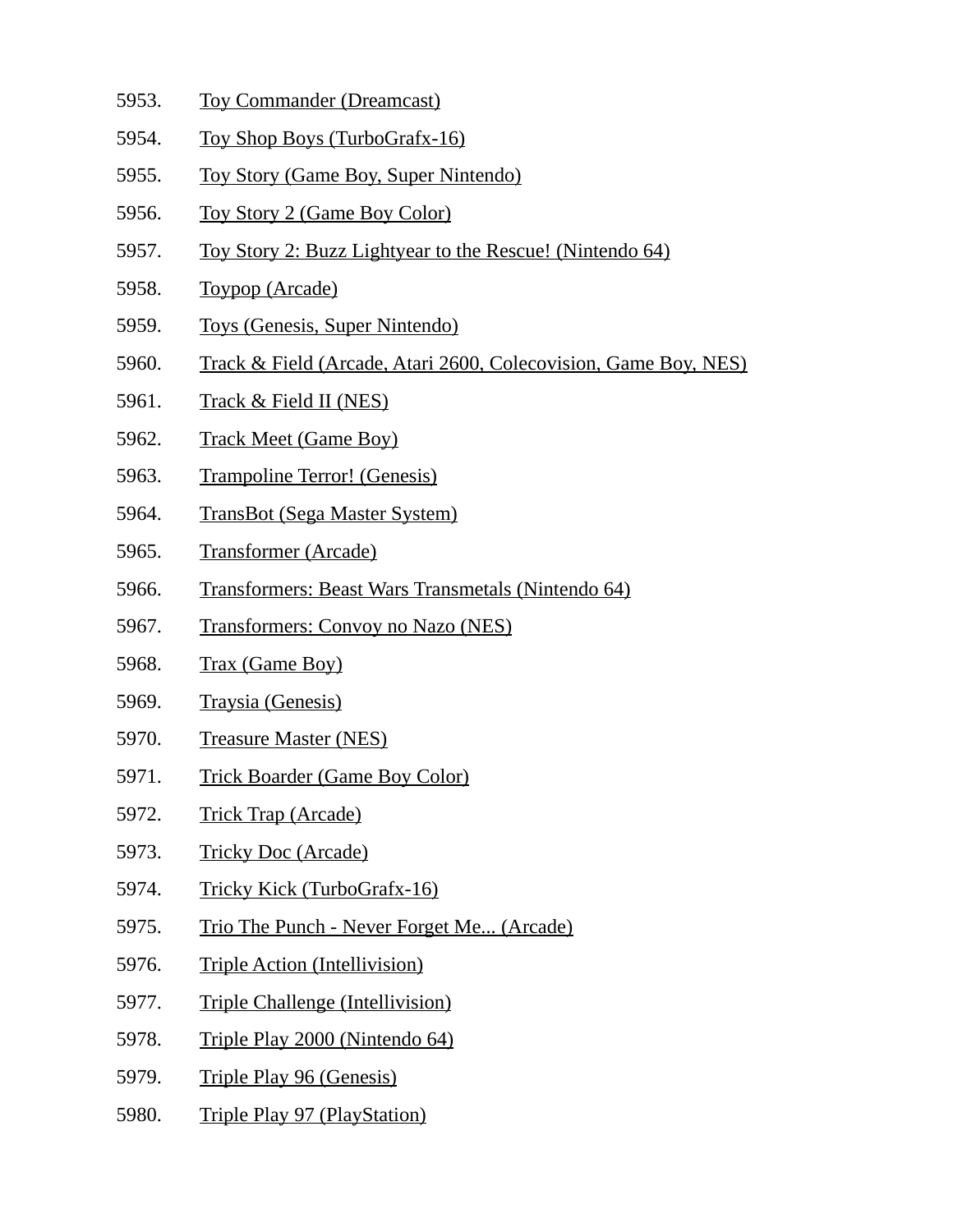- 5981. Triple Play 98 (PlayStation)
- 5982. Triple Play Baseball (PlayStation)
- 5983. Triple Play: Gold Edition (Genesis)
- 5984. Triple Punch (Arcade)
- 5985. Trivial Pursuit Genus Edition (Sega Master System)
- 5986. Troddlers (Super Nintendo)
- 5987. Trog (Arcade)
- 5988. Trog! (NES)
- 5989. Trojan (Arcade, NES)
- 5990. Trolls on Treasure Island (NES)
- 5991. Tron (Arcade)
- 5992. Tron 2.0: Killer App (Game Boy Advance)
- 5993. Tropical Angel (Arcade)
- 5994. Tropical Trouble (Intellivision)
- 5995. Trouballs (Game Boy Color)
- 5996. Trouble Shooter (Genesis)
- 5997. Troy Aikman NFL Football (Genesis, Super Nintendo)
- 5998. Truckin' (Intellivision)
- 5999. True Golf Classics: Pebble Beach Golf Links (Odyssey 2, Super Nintendo)
- 6000. True Golf Classics: Waialae Country Club (Super Nintendo)
- 6001. True Golf Classics: Wicked 18 (Super Nintendo)
- 6002. True Lies (Game Boy, Game Gear, Genesis, Super Nintendo)
- 6003. Truxton (Arcade, Genesis)
- 6004. Truxton II (Arcade)
- 6005. Tube Panic (Arcade)
- 6006. Tuff E Nuff (Super Nintendo)
- 6007. Tug Boat (Arcade)
- 6008. Tumble Pop (Arcade)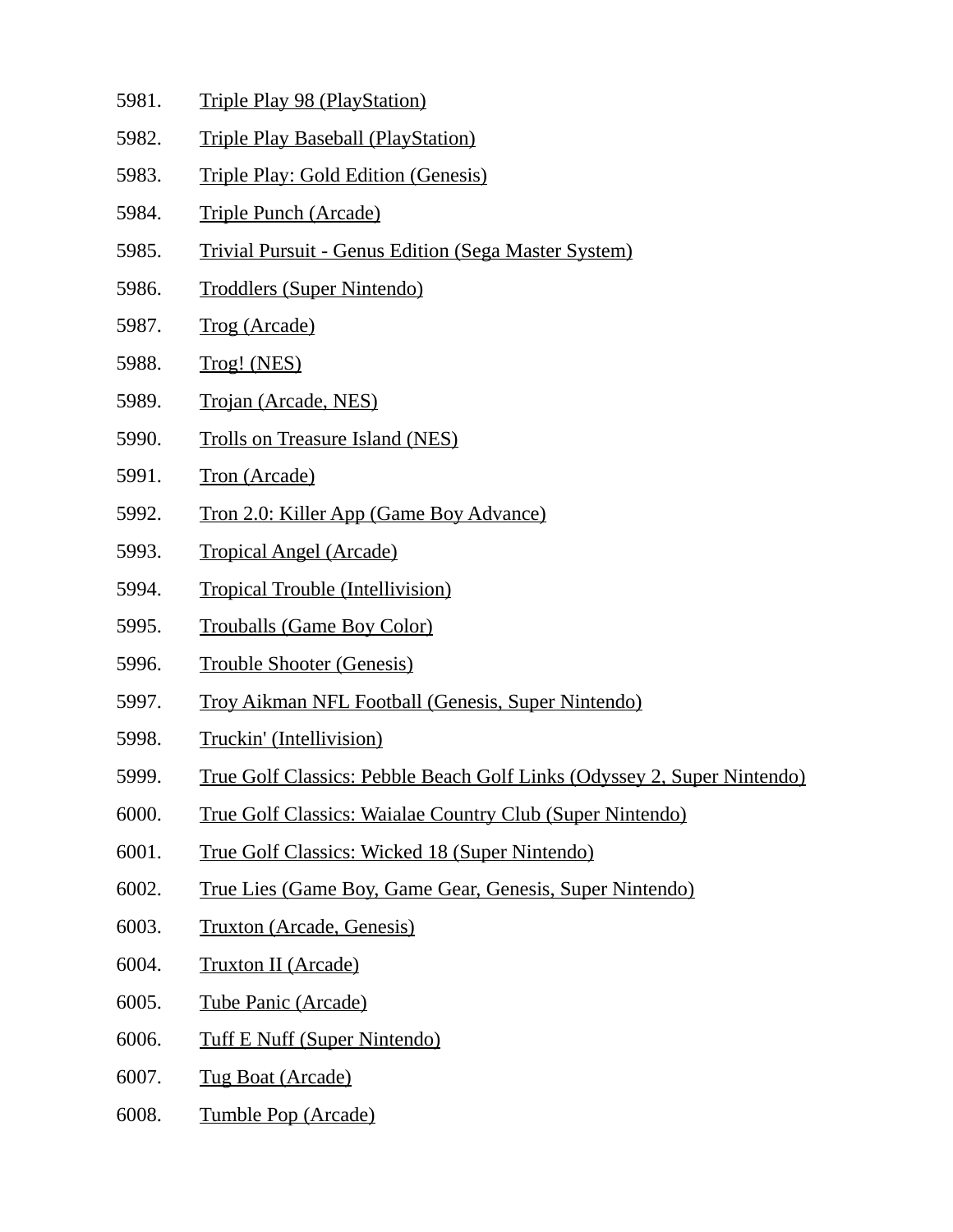| 6009. | Tunnel Hunt (Arcade) |  |
|-------|----------------------|--|
|       |                      |  |

- 6010. Tunnel Runner (Atari 2600)
- 6011. Turbo (Arcade, Colecovision, Intellivision)
- 6012. Turbo Force (Arcade)
- 6013. Turbo OutRun (Genesis)
- 6014. Turbo Sub (Atari Lynx)
- 6015. Turkey Shoot (Arcade)
- 6016. Turmoil (Atari 2600)
- 6017. Turn and Burn: No-Fly Zone (Super Nintendo)
- 6018. Turn and Burn: The F-14 Dogfight Simulator (Game Boy)
- 6019. Turok 2: Seeds of Evil (Game Boy Color, Nintendo 64)
- 6020. Turok 3: Shadow of Oblivion (Game Boy Color, Nintendo 64)
- 6021. Turok: Battle of the Bionosaurs (Game Boy)
- 6022. Turok: Dinosaur Hunter (Nintendo 64)
- 6023. Turok: Evolution (Game Boy Advance)
- 6024. Turok: Rage Wars (Game Boy Color, Nintendo 64)
- 6025. Turrican (Game Boy, Genesis, TurboGrafx-16)
- 6026. Turtle Ship (Arcade)
- 6027. Turtles (Arcade, Odyssey 2)
- 6028. Tutankham (Arcade, Atari 2600, Colecovision, Intellivision)
- 6029. Tweety's High-Flying Adventure (Game Boy Color)
- 6030. Twin Bee Yahhoo! (Arcade)
- 6031. Twin Cobra (Arcade, Genesis, NES)
- 6032. Twin Eagle (NES)
- 6033. Twin Eagle Revenge of Joe's Brother (Arcade)
- 6034. Twin Hawk (Arcade, Genesis)
- 6035. Twin Qix (Arcade)
- 6036. TwinBee (Arcade)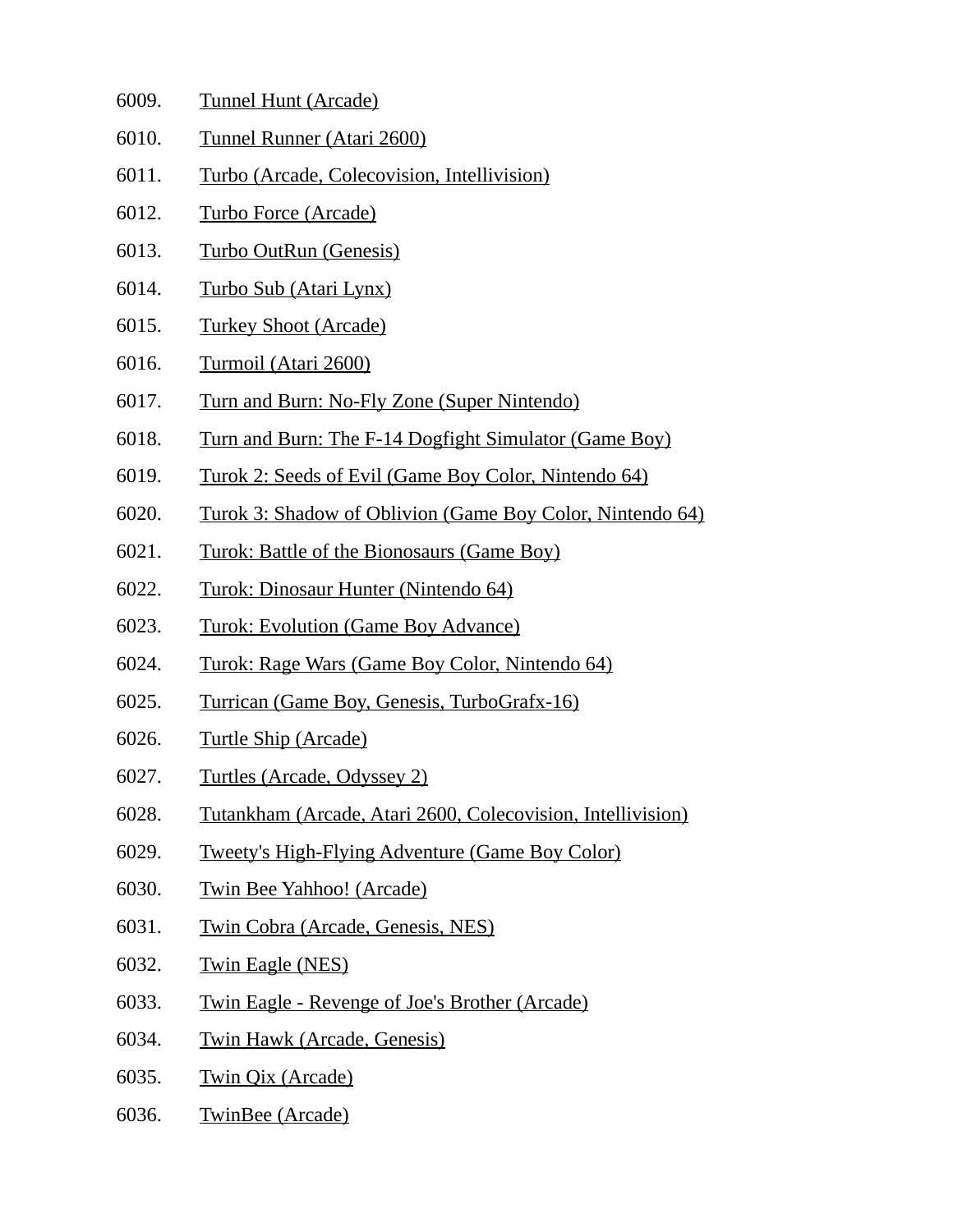- 6037. Twinkle Star Sprites (Arcade)
- 6038. Twisted Edge Extreme Snowboarding (Nintendo 64)
- 6039. Twisted Metal (PlayStation)
- 6040. Twisted Metal 2 (PlayStation)
- 6041. Twisted Metal 4 (PlayStation)
- 6042. Twisted Metal III (PlayStation)
- 6043. Two Crude Dudes (Genesis)
- 6044. Two Tigers (Arcade)
- 6045. Two Tribes: Populous II (Genesis)
- 6046. Type & Tell (USA) (Odyssey 2)
- 6047. Typhoon (Arcade)
- 6048. Tōkidenshō Angel Eyes (Arcade)
- 6049. U.N. Defense Force: Earth Joker (Arcade)
- 6050. U.N. Squadron (Arcade, Super Nintendo)
- 6051. U.S. Championship V'Ball (Arcade)
- 6052. U.S. Ski Team Skiing (Intellivision)
- 6053. UFO (USA) (Odyssey 2)
- 6054. UFO Robo Dangar (Arcade)
- 6055. UNO (Game Boy Color)
- 6056. US AAF Mustang (Arcade)
- 6057. USCF Chess (Intellivision)
- 6058. Ultima IV: Quest of the Avatar (Sega Master System)
- 6059. Ultima: Exodus (NES)
- 6060. Ultima: Quest of the Avatar (NES)
- 6061. Ultima: Runes of Virtue (Game Boy)
- 6062. Ultima: Runes of Virtue II (Game Boy, Super Nintendo)
- 6063. Ultima: The Black Gate (Super Nintendo)
- 6064. Ultima: The False Prophet (Super Nintendo)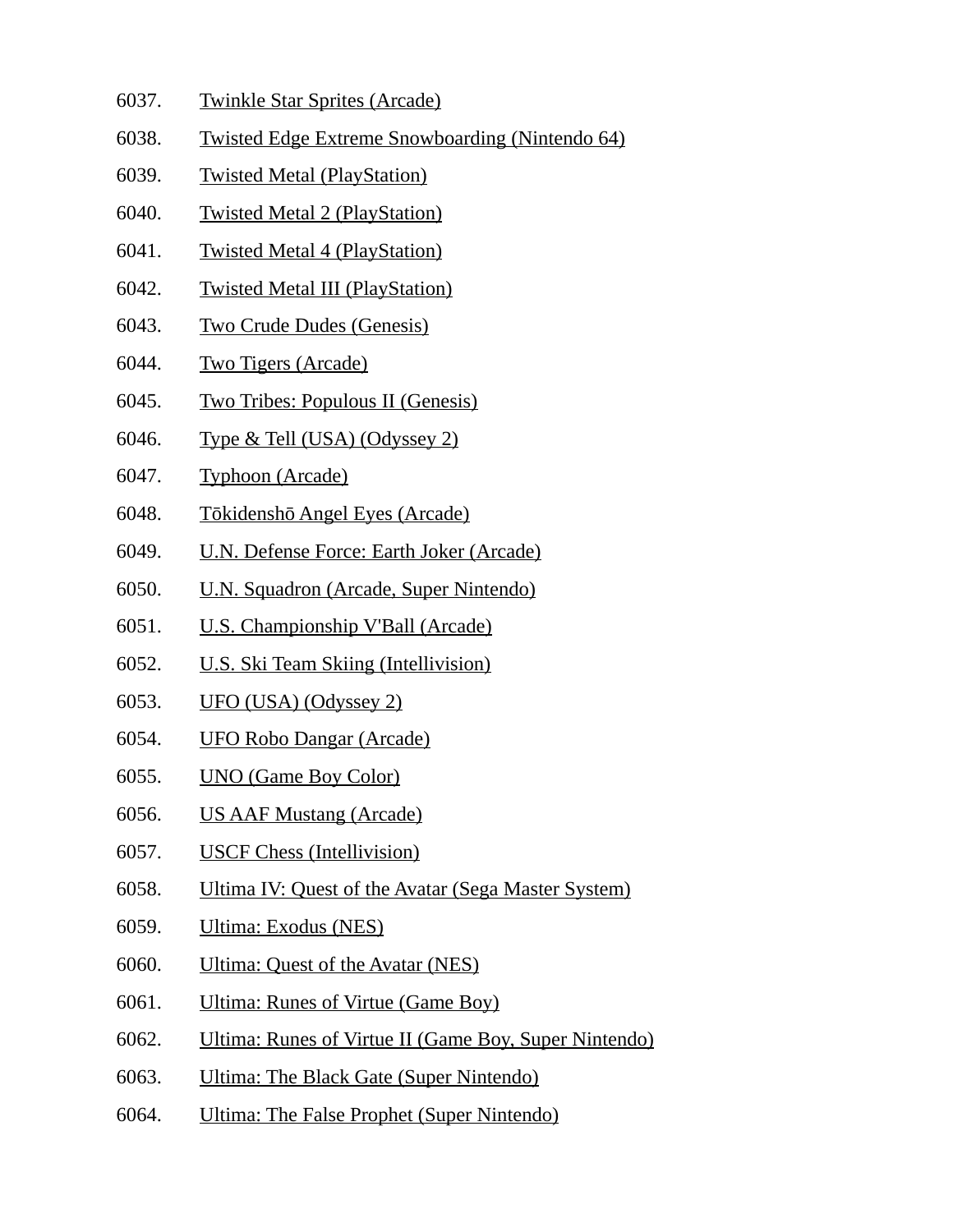- 6065. Ultima: Warriors of Destiny (NES)
- 6066. Ultimate Air Combat (NES)
- 6067. Ultimate Basketball (NES)
- 6068. Ultimate Card Games (Game Boy Advance)
- 6069. Ultimate Fighter (Super Nintendo)
- 6070. Ultimate League Soccer (NES)
- 6071. Ultimate Mortal Kombat 3 (Arcade, Genesis, Super Nintendo)
- 6072. Ultimate QIX (Genesis)
- 6073. Ultimate Soccer (Game Gear, Genesis, Sega Master System)
- 6074. Ultimate Spider-Man (Game Boy Advance)
- 6075. Ultimate Surfing (Game Boy Color)
- 6076. Ultimate Tennis (Arcade)
- 6077. Ultra Balloon (Arcade)
- 6078. Ultra Golf (Game Boy)
- 6079. Ultra Tank (Arcade)
- 6080. Ultra Toukon Densetsu (Arcade)
- 6081. Ultra X Weapons (Arcade)
- 6082. Ultraman (Arcade, Game Boy, Genesis, Super Nintendo)
- 6083. Ultraman Club: Tatakae! Ultraman Kyoudai!! (Arcade)
- 6084. Uncharted Waters (Genesis, NES, Super Nintendo)
- 6085. Undead Line (Genesis)
- 6086. Undercover Cops (Arcade)
- 6087. UniWar S (Arcade)
- 6088. Uninvited (NES)
- 6089. Uniracers (Super Nintendo)
- 6090. Universal Soldier (Genesis, Super Nintendo)
- 6091. Unnecessary Roughness '95 (Genesis)
- 6092. Up 'n Down (Atari 2600)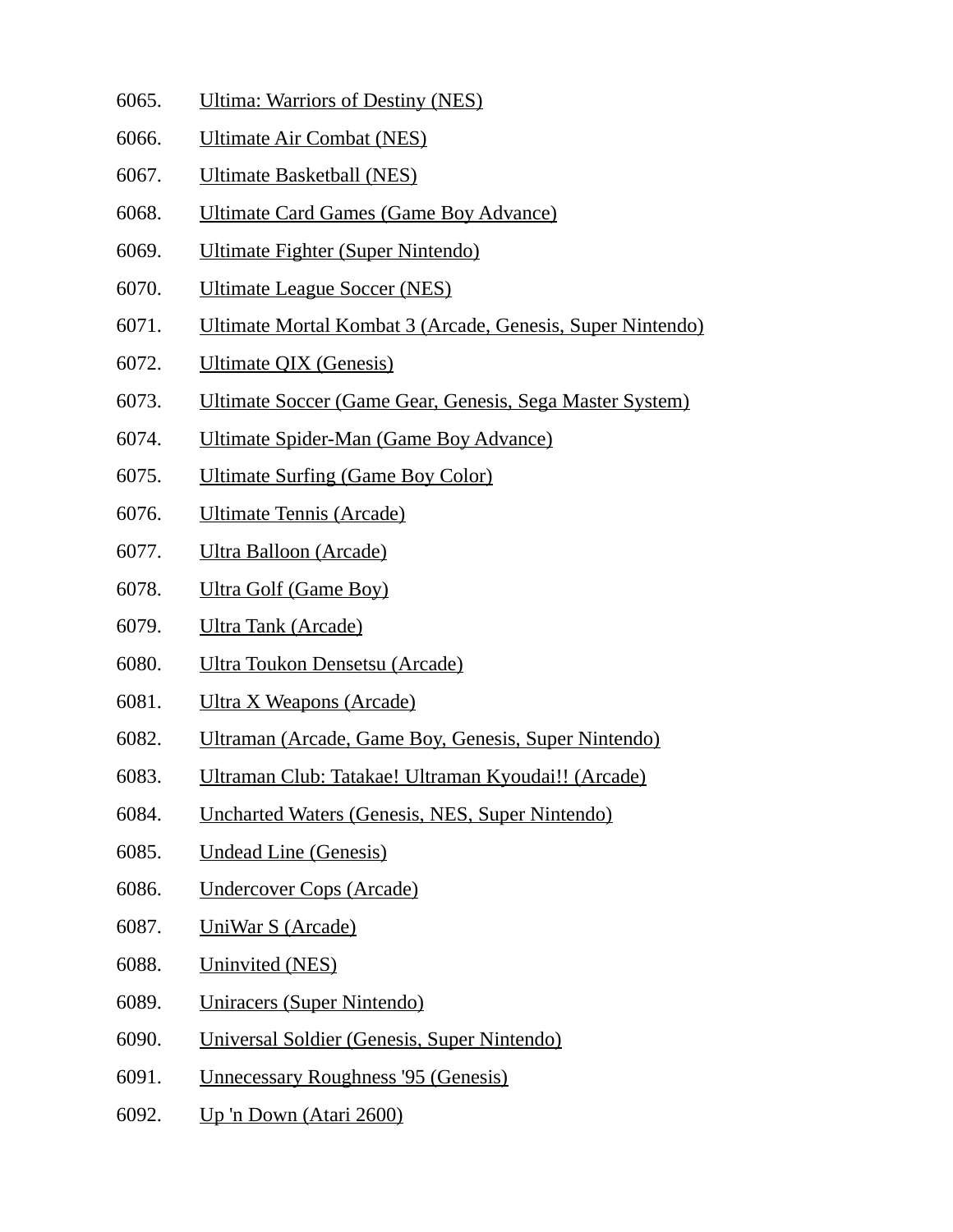- 6093. Up'n Down (Arcade, Colecovision)
- 6094. Urban Champion (NES)
- 6095. Urban Chaos (Dreamcast)
- 6096. Urban Strike (Game Gear, Genesis, Super Nintendo)
- 6097. Us Vs. Them (Daphne)
- 6098. Usa Pro Basketball (TurboGrafx-16)
- 6099. Utopia (Intellivision)
- 6100. Utopia: The Creation of a Nation (Super Nintendo)
- 6101. V-Rally 3 (Game Boy Advance)
- 6102. V-Rally Edition 99 (Nintendo 64)
- 6103. V-Rally: Championship Edition (Game Boy)
- 6104. V-Rally: Edition 99 (Game Boy Color)
- 6105. VR Troopers (Game Gear, Genesis)
- 6106. Valis (Genesis)
- 6107. Valis 2 (TurboGrafx-CD)
- 6108. Valis 3 (TurboGrafx-CD)
- 6109. Valis III (Genesis)
- 6110. Valkyrie no Densetsu (TurboGrafx-16)
- 6111. Valtric (Arcade)
- 6112. Vampire (UE) [!] (Sega Master System)
- 6113. Vampire Savior: The Lord Of Vampire (Arcade)
- 6114. Vampire: Master of Darkness (Game Gear)
- 6115. Van-Van Car (Arcade)
- 6116. Vandal Hearts (PlayStation)
- 6117. Vandal Hearts II (PlayStation)
- 6118. Vandyke (Arcade)
- 6119. Vanguard (Arcade, Atari 2600)
- 6120. Vanguard 2 (Arcade)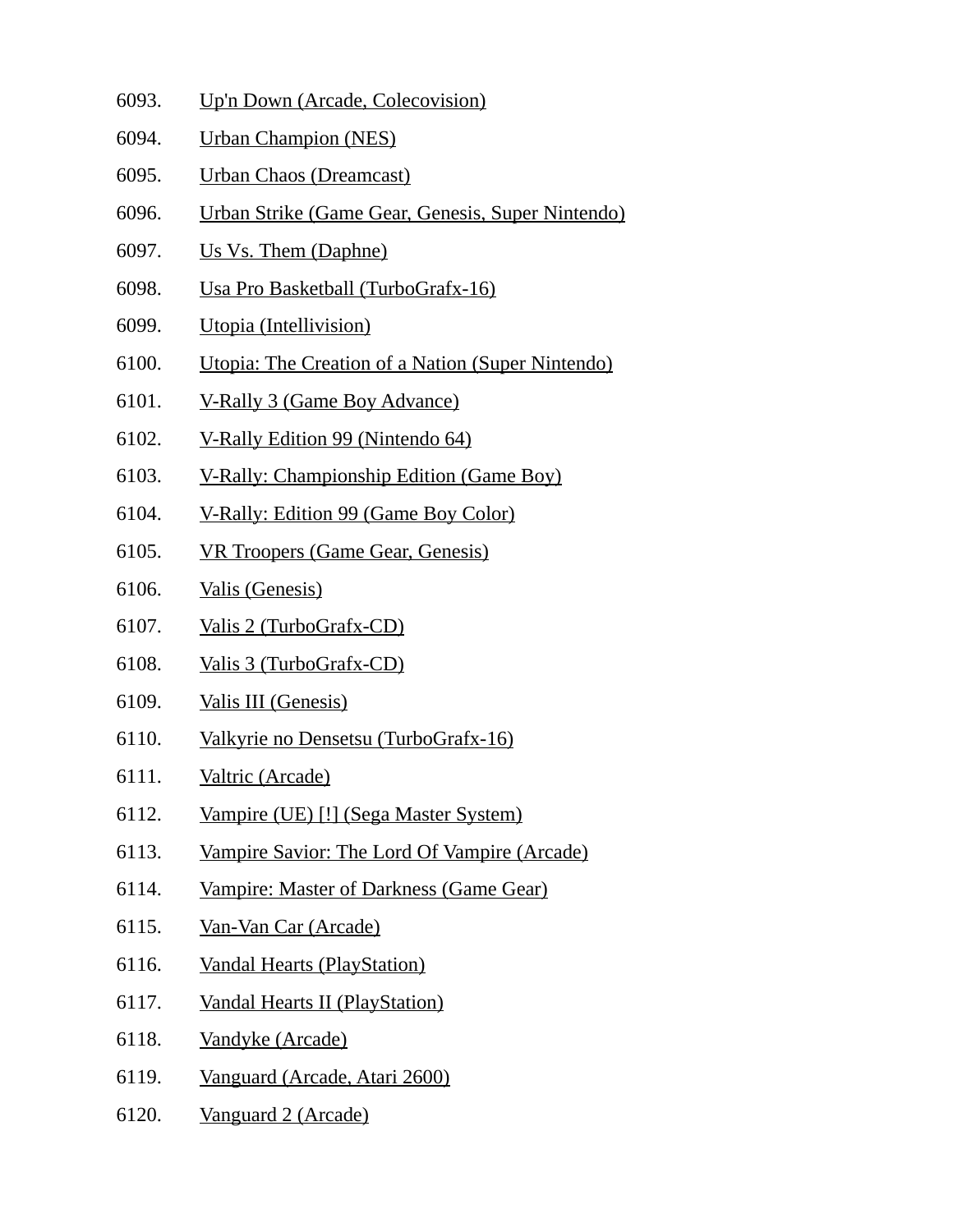- 6121. Vanishing Point (Dreamcast)
- 6122. Vapor Trail (Arcade, Genesis)
- 6123. Varth: Operation Thunderstorm (Arcade)
- 6124. Vasara (Arcade)
- 6125. Vastar (Arcade)
- 6126. Vasteel (TurboGrafx-CD)
- 6127. Vay (Sega CD)
- 6128. Vectorman (Genesis)
- 6129. Vectorman 2 (Genesis)
- 6130. Vectron (Intellivision)
- 6131. Vegas Dream (NES)
- 6132. Vegas Games (Game Boy Color)
- 6133. Vegas Stakes (Game Boy, Super Nintendo)
- 6134. Veigues Tactical Gladiator (TurboGrafx-16)
- 6135. Vendetta (Arcade)
- 6136. Venice Beach Volleyball (NES)
- 6137. Venom . Spider-Man: Separation Anxiety (Genesis)
- 6138. Venture (Arcade, Atari 2600, Colecovision, Intellivision)
- 6139. Venture II (Atari 2600)
- 6140. Vice: Project Doom (NES)
- 6141. Victory (Arcade, Colecovision)
- 6142. Victory Road (Arcade)
- 6143. Victory Run (TurboGrafx-16)
- 6144. Video Checkers (Atari 2600)
- 6145. Video Chess (Atari 2600)
- 6146. Video Hustler (Arcade)
- 6147. Video Olympics (Atari 2600)
- 6148. Video Pinball (Atari 2600)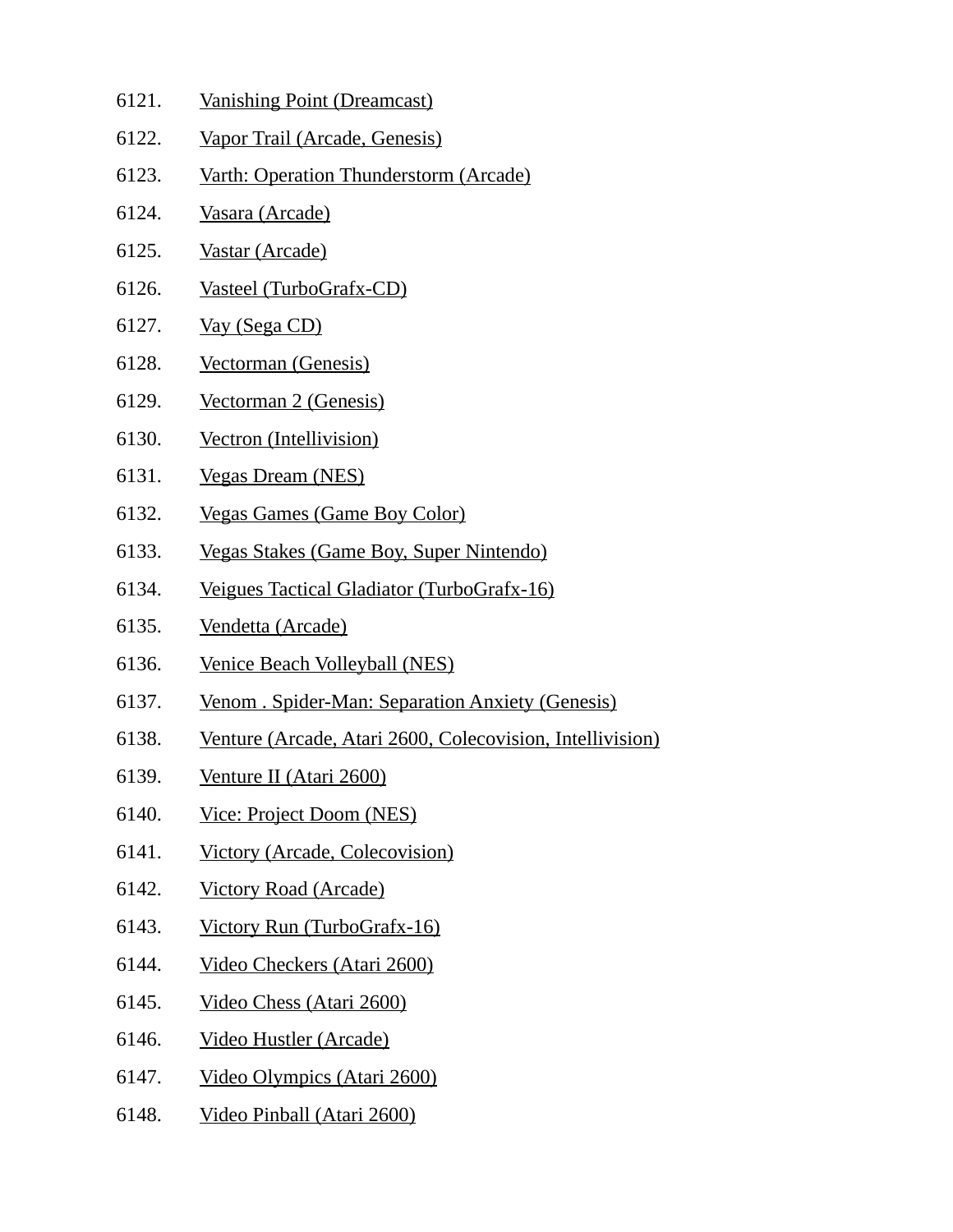- 6149. Videomation (NES)
- 6150. Viewpoint (Arcade)
- 6151. Vigilante (Arcade, Sega Master System, TurboGrafx-16)
- 6152. Vigilante 8 (Game Boy Color, Nintendo 64, PlayStation)
- 6153. Vigilante 8 : 2nd Offense (Dreamcast, PlayStation)
- 6154. Vigilante 8: 2nd Offense (Nintendo 64)
- 6155. Viking Child (Atari Lynx)
- 6156. Vindicators (Arcade, NES)
- 6157. Vindicators Part II (Arcade)
- 6158. Violent Soldier (TurboGrafx-16)
- 6159. Violent Storm (Arcade)
- 6160. Viper (Arcade)
- 6161. Virtua Fighter (Sega 32X)
- 6162. Virtua Fighter 2 (Genesis)
- 6163. Virtua Fighter 3tb (Dreamcast)
- 6164. Virtua Racing (Genesis)
- 6165. Virtua Racing Deluxe (Sega 32X)
- 6166. Virtua Striker 2 (Dreamcast)
- 6167. Virtua Tennis (Dreamcast, Game Boy Advance)
- 6168. Virtual Bart (Genesis, Super Nintendo)
- 6169. Virtual Pinball (Genesis)
- 6170. Virtual Pool 64 (Nintendo 64)
- 6171. Vixen 357 (Genesis)
- 6172. Volfied (Arcade, Genesis, TurboGrafx-16)
- 6173. Volleyball (NES, Odyssey 2)
- 6174. Voltage Fighter Gowcaizer (Arcade)
- 6175. Vortex (Super Nintendo)
- 6176. Vulcan Venture (Arcade)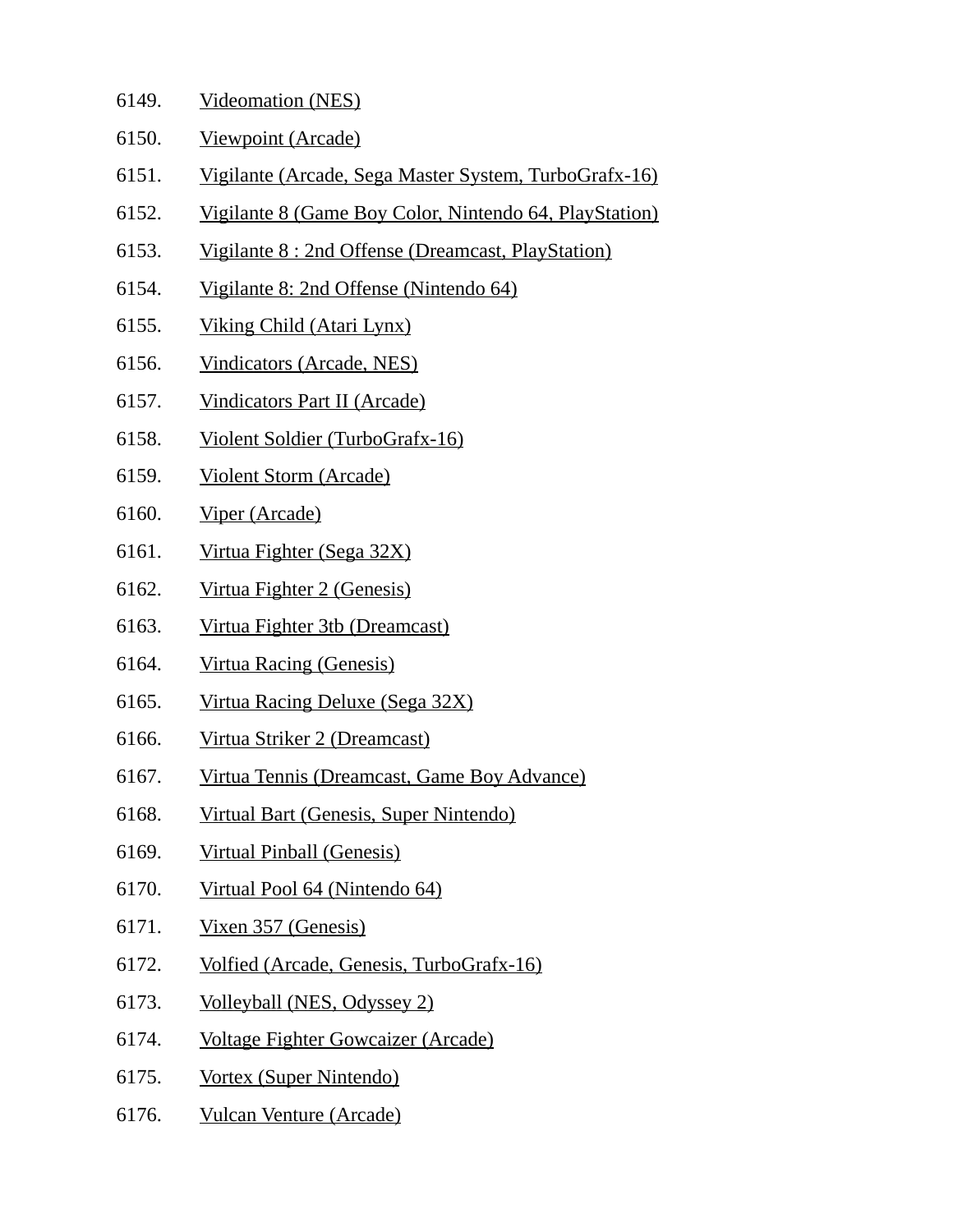- 6177. Vulgus (Arcade)
- 6178. W RING (TurboGrafx-16)
- 6179. WCW Mayhem (Game Boy Color)
- 6180. WCW Super Brawl Wrestling (Super Nintendo)
- 6181. WCW The Main Event (Game Boy)
- 6182. WCW World Championship Wrestling (NES)
- 6183. WCW/nWo Revenge (Nintendo 64)
- 6184. WEC Le Mans 24 (Arcade)
- 6185. WWE Road to WrestleMania X8 (Game Boy Advance)
- 6186. WWE Survivor Series (Game Boy Advance)
- 6187. WWF Attitude (Dreamcast, Game Boy Color)
- 6188. WWF Betrayal (Game Boy Color)
- 6189. WWF King of the Ring (Game Boy, NES)
- 6190. WWF No Mercy (Nintendo 64)
- 6191. WWF RAW (Sega 32X)
- 6192. WWF Rage in the Cage (Sega CD)
- 6193. WWF Raw (Game Boy, Game Gear, Genesis, Super Nintendo)
- 6194. WWF Royal Rumble (Dreamcast, Genesis, Super Nintendo)
- 6195. WWF Super WrestleMania (Genesis, Super Nintendo)
- 6196. WWF Superstars (Arcade, Game Boy)
- 6197. WWF War Zone (Game Boy)
- 6198. WWF WrestleFest (Arcade)
- 6199. WWF WrestleMania 2000 (Nintendo 64)
- 6200. WWF WrestleMania: The Arcade Game (Sega 32X, Super Nintendo)
- 6201. WWF Wrestlemania (Arcade, NES)
- 6202. WWF Wrestlemania 2000 (Game Boy Color)
- 6203. WWF Wrestlemania Challenge (NES)
- 6204. WWF Wrestlemania Steel Cage Challenge (NES)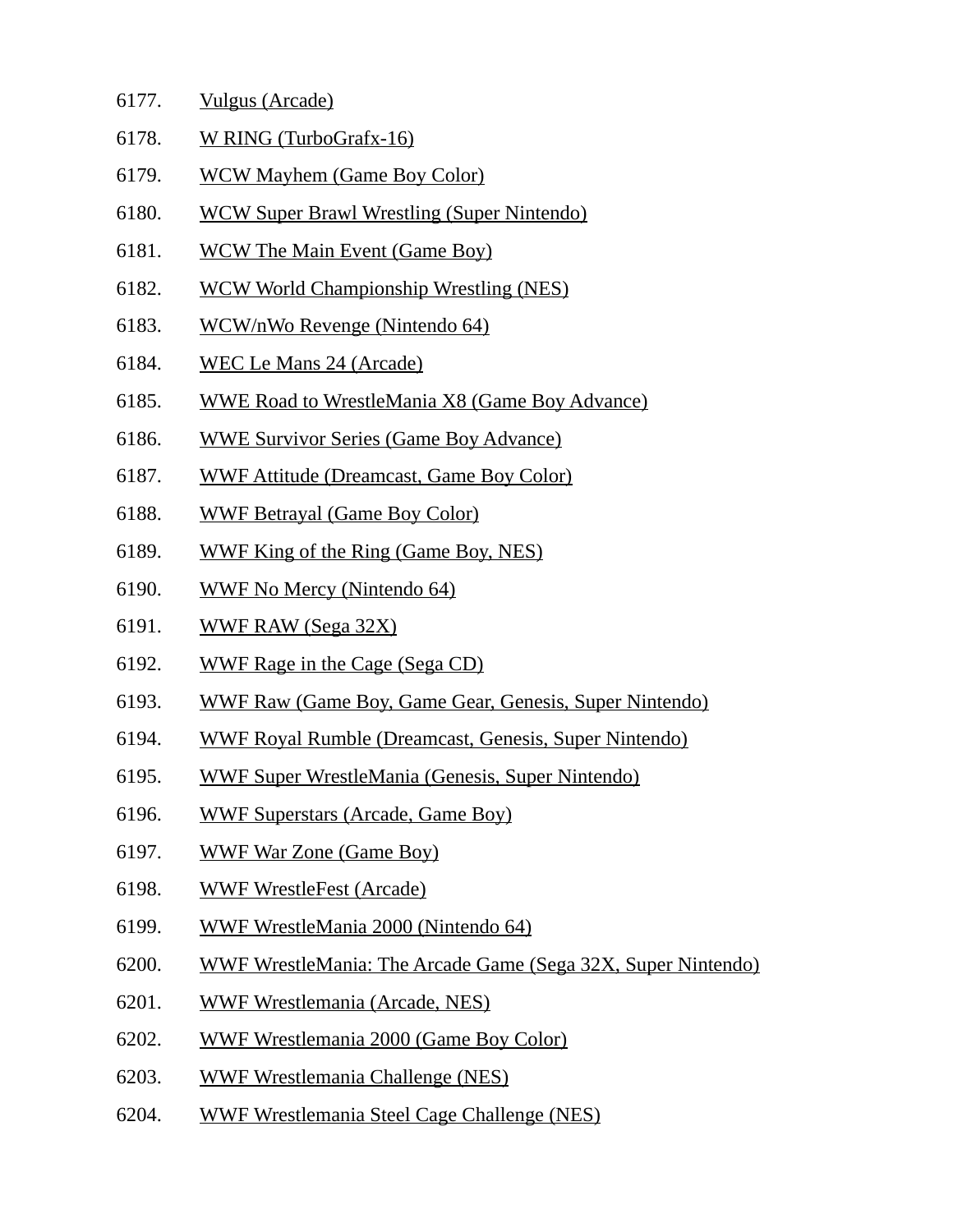- 6205. WWF Wrestlemania: Steel Cage Challenge (Game Gear)
- 6206. WWF: Super Wrestlemania (Genesis)
- 6207. Wabbit (Atari 2600)
- 6208. Wacko (Arcade)
- 6209. Wacky Races (Game Boy Color, NES)
- 6210. Wacky Worlds Creativity Studio (Genesis)
- 6211. Wade Hixton's Counter Punch (Game Boy Advance)
- 6212. Wagyan Land 2 (NES)
- 6213. Wai Wai Jockey Gate-In! (Arcade)
- 6214. Waku Waku 7 (Arcade)
- 6215. Walker (Atari 2600)
- 6216. Wall Ball (Atari 2600)
- 6217. Wall Crash (Arcade)
- 6218. Wall Street (Arcade)
- 6219. Wall Street (Brazil) (Odyssey 2)
- 6220. Wall Street Kid (NES)
- 6221. Wally Bear and the No! Gang (NES)
- 6222. Walt Disney World Quest : Magical Racing Tour (Dreamcast)
- 6223. Walt Disney's Alice in Wonderland (Game Boy Color)
- 6224. Walt Disney's Snow White and the Seven Dwarfs (Game Boy Color)
- 6225. Walt Disney's The Jungle Book: Mowgli's Wild Adventure (Game Boy Color)
- 6226. Wanted (Arcade, Sega Master System)
- 6227. War (Colecovision)
- 6228. War 2410 (Super Nintendo)
- 6229. War 3010: The Revolution (Super Nintendo)
- 6230. War Gods (Nintendo 64)
- 6231. War Room (Colecovision)
- 6232. War of Aero (Arcade)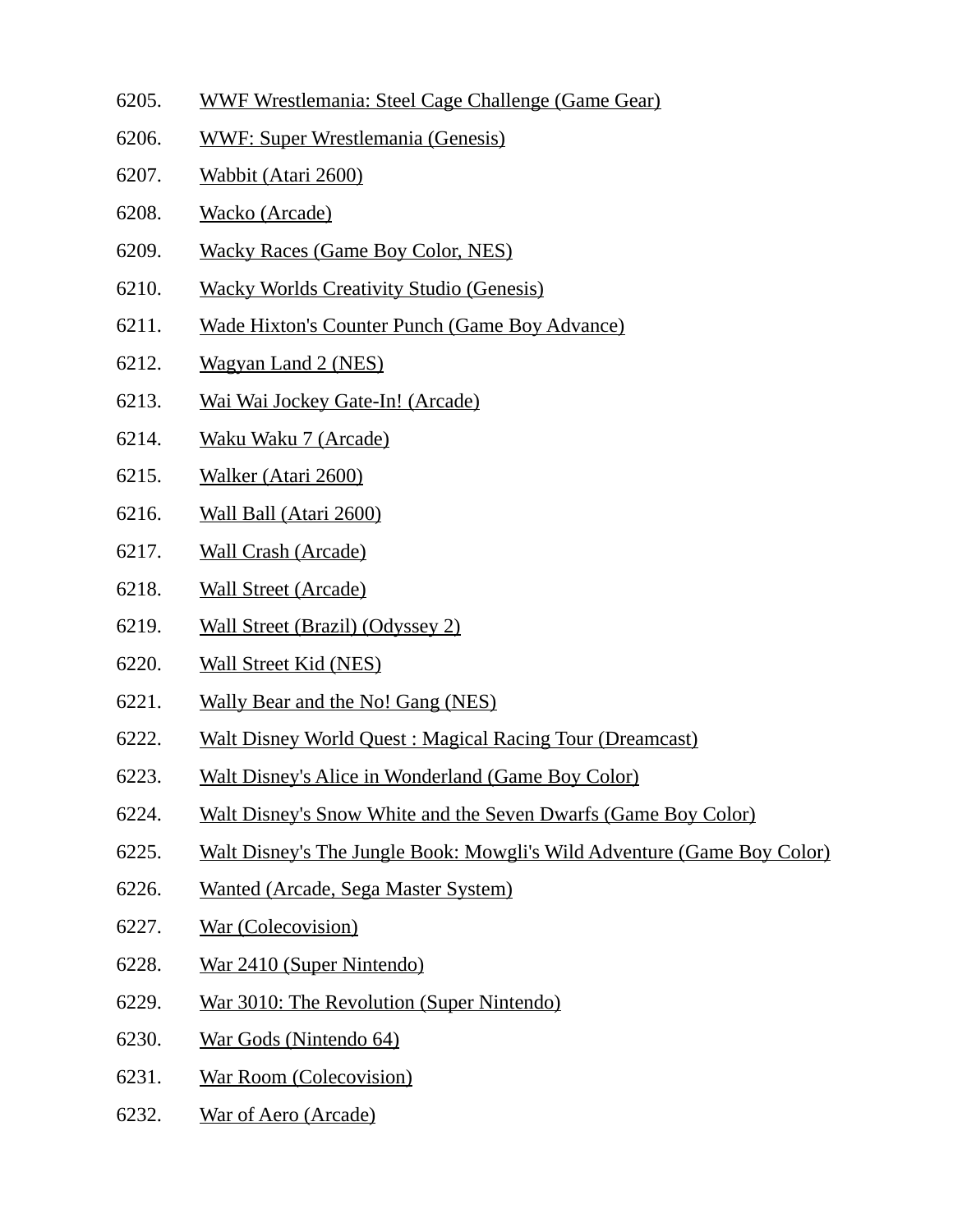- 6233. War of Nerves (Odyssey 2)
- 6234. War of the Bugs or Monsterous Manouvers in a Mushr (Arcade)
- 6235. WarGames (Colecovision)
- 6236. Warbirds (Atari Lynx)
- 6237. Wardner (Arcade, Genesis)
- 6238. Wario Blast featuring Bomberman! (Game Boy)
- 6239. Wario Land 3 (Game Boy Color)
- 6240. Wario Land 4 (Game Boy Advance)
- 6241. Wario Land II (Game Boy, Game Boy Color)
- 6242. Wario Land: Super Mario Land 3 (Game Boy)
- 6243. Wario's Woods (NES, Super Nintendo)
- 6244. WarioWare, Inc.: Mega Microgames! (Game Boy Advance)
- 6245. WarioWare: Twisted! (Game Boy Advance)
- 6246. Warlock (Genesis, Super Nintendo)
- 6247. Warlords (Arcade, Atari 2600)
- 6248. Warp & Warp (Arcade)
- 6249. WarpSpeed (Genesis, Super Nintendo)
- 6250. Warplock (Atari 2600)
- 6251. Warrior Blade: Rastan Saga Episode III (Arcade)
- 6252. Warrior of Rome (Genesis)
- 6253. Warriors of Fate (Arcade)
- 6254. Warriors of Might and Magic (Game Boy Color)
- 6255. Warsong (Genesis)
- 6256. Water Match (Arcade)
- 6257. Water Ski (Arcade, Atari 7800)
- 6258. Water World (Game Boy)
- 6259. Waterworld (Genesis)
- 6260. Wave Race (Game Boy)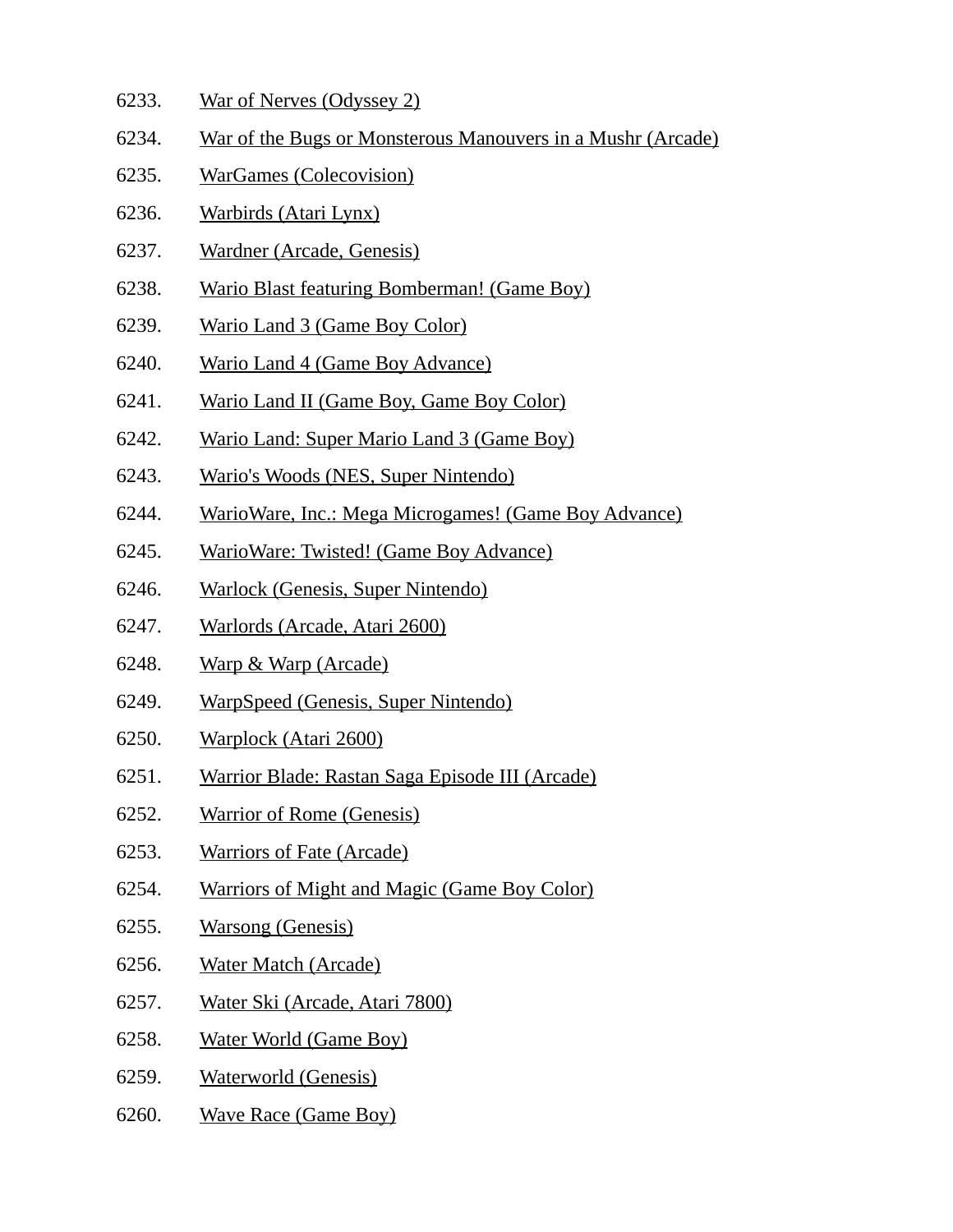- 6261. Wave Race 64 (Nintendo 64)
- 6262. Wayne Gretzky Hockey (NES)
- 6263. Wayne Gretzky and the NHLPA All-Stars (Genesis, Super Nintendo)
- 6264. Wayne Gretzky's 3D Hockey (Nintendo 64)
- 6265. Wayne's World (Game Boy, NES, Super Nintendo)
- 6266. We're Back! (Game Boy)
- 6267. We're Back!: A Dinosaur's Story (Super Nintendo)
- 6268. WeaponLord (Genesis, Super Nintendo)
- 6269. Webwarp (Vectrex)
- 6270. Welltris (Arcade)
- 6271. Werewolf: The Last Warrior (NES)
- 6272. Wetrix (Nintendo 64)
- 6273. Wetrix+ (Dreamcast)
- 6274. Wheel Of Fortune (Arcade)
- 6275. Wheel of Fortune (Genesis, NES, Sega CD, Super Nintendo)
- 6276. Wheel of Fortune Featuring Vanna White (NES)
- 6277. Wheel of Fortune: Deluxe Edition (Super Nintendo)
- 6278. Wheel of Fortune: Family Edition (NES)
- 6279. Wheel of Fortune: Featuring Vanna White (Game Gear)
- 6280. Wheel of Fortune: Junior Edition (NES)
- 6281. Where in Time Is Carmen Sandiego (Genesis, NES, Super Nintendo)
- 6282. Where in the World Is Carmen Sandiego (Genesis, Super Nintendo)
- 6283. Where in the World Is Carmen Sandiego? (Sega Master System)
- 6284. Where's Waldo (NES)
- 6285. Whip Rush (Genesis)
- 6286. White Water! (Intellivision)
- 6287. Whizz (Super Nintendo)
- 6288. Who Dunit (Arcade)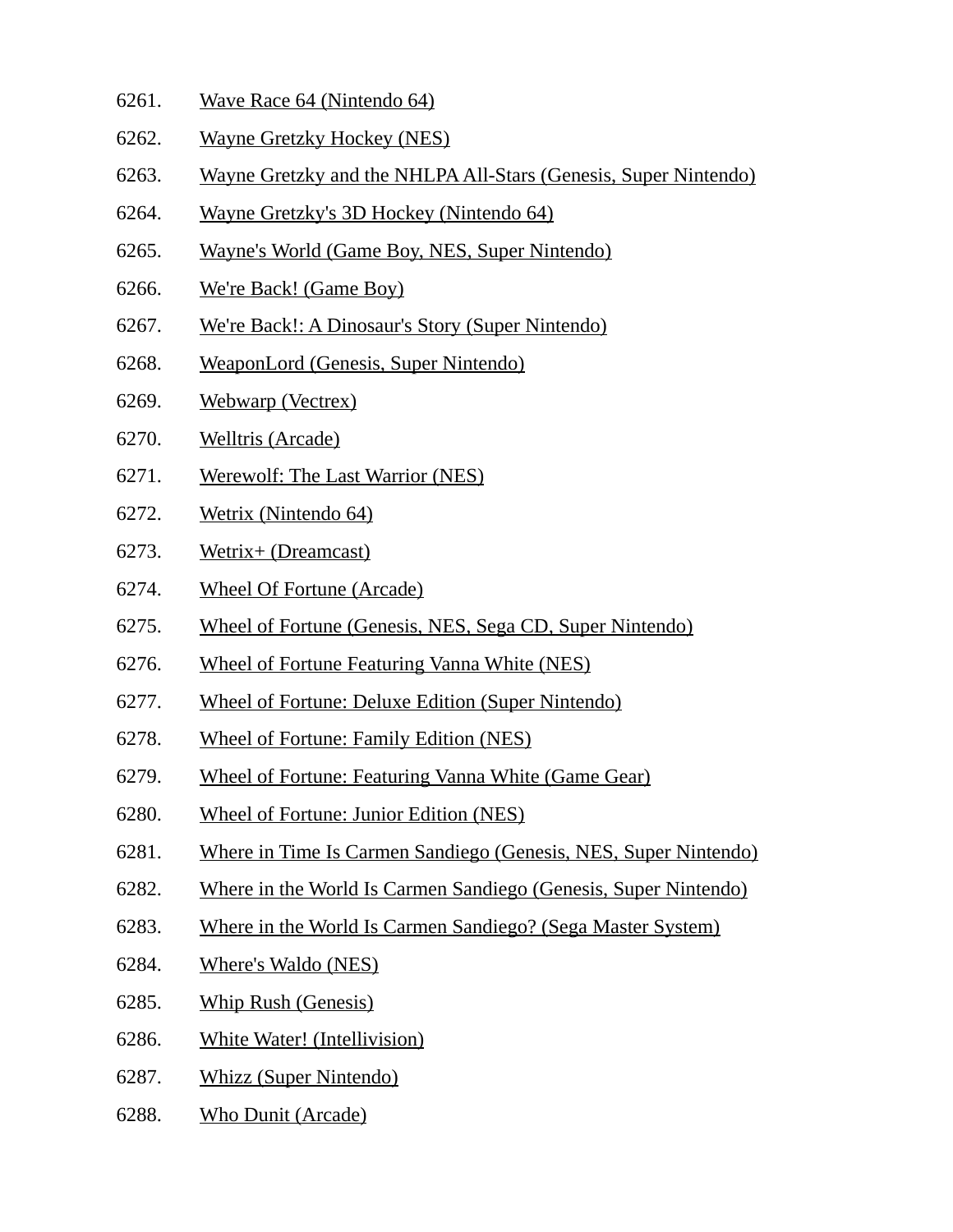- 6289. Who Framed Roger Rabbit (Game Boy, NES)
- 6290. Who Shot Johnny Rock? (Sega CD)
- 6291. Who Wants to Be a Millionaire 2nd Edition (Game Boy Color)
- 6292. Who Wants to Beat Up a Millionaire (Dreamcast)
- 6293. Whomp 'Em (NES)
- 6294. Widget (NES)
- 6295. Wild Arms (PlayStation)
- 6296. Wild Arms 2 (PlayStation)
- 6297. Wild Fang (Arcade)
- 6298. Wild Gunman (NES)
- 6299. Wild Guns (Super Nintendo)
- 6300. Wild Metal (Dreamcast)
- 6301. Wild Snake (Super Nintendo)
- 6302. Wild West C.O.W.-Boys of Moo Mesa (Arcade)
- 6303. Wild Western (Arcade)
- 6304. Wild Woody (Sega CD)
- 6305. Williams Arcade's Greatest Hits (Super Nintendo)
- 6306. Willow (Arcade, NES)
- 6307. Wily Tower (Arcade)
- 6308. Wimbledon (Game Gear, Sega Master System)
- 6309. Wimbledon Championship Tennis (Genesis)
- 6310. Wimbledon II (Sega Master System)
- 6311. Win, Lose or Draw (NES)
- 6312. WindJammers (Arcade)
- 6313. Wing Commander (Sega CD, Super Nintendo)
- 6314. Wing Commander III : Heart of the Tiger (PlayStation)
- 6315. Wing Commander IV : The Price of Freedom (PlayStation)
- 6316. Wing Commander: The Secret Missions (Super Nintendo)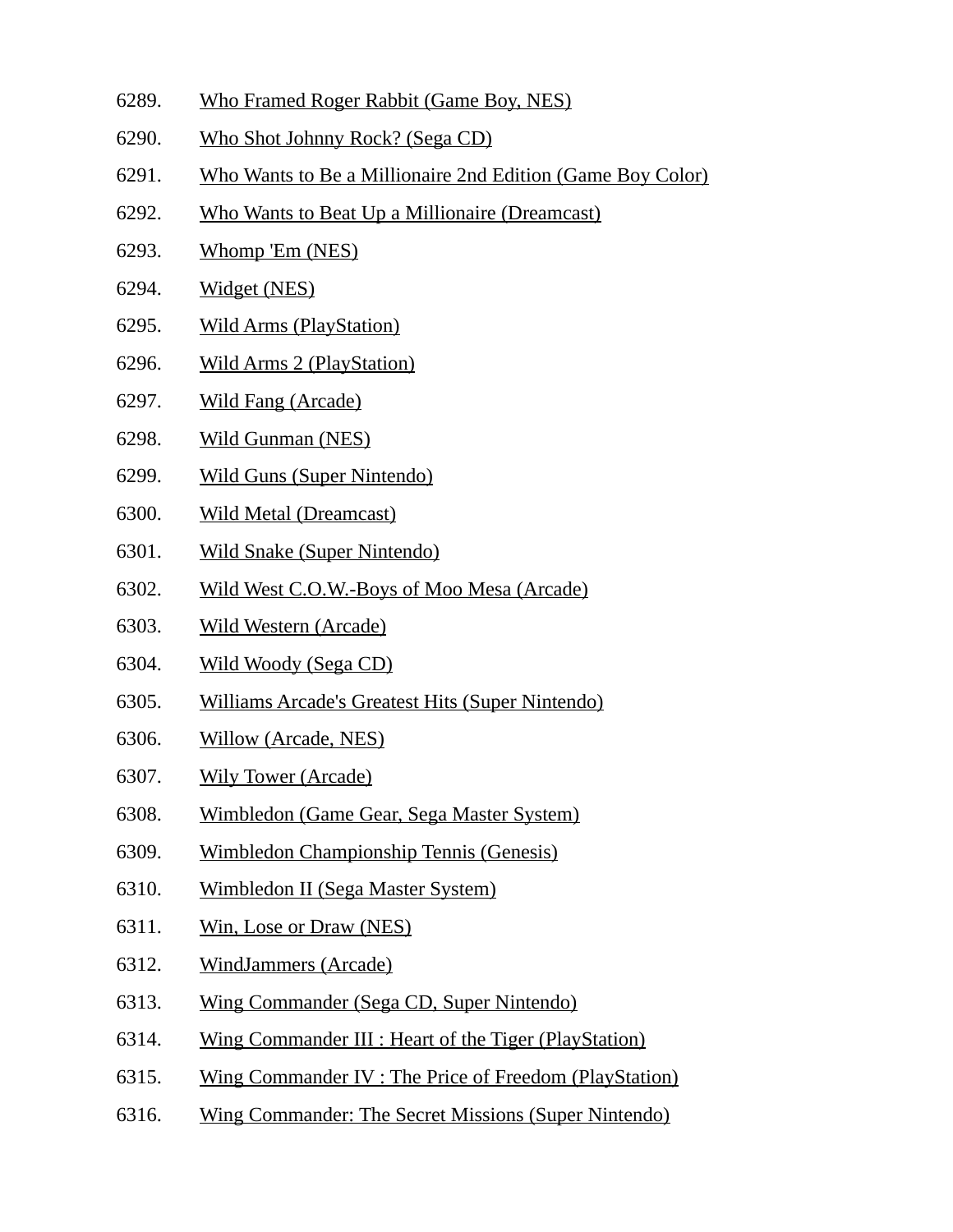- 6317. Wing War (Colecovision)
- 6318. Wings 2: Aces High (Super Nintendo)
- 6319. Wings of Fury (Game Boy Color)
- 6320. Winky Trap (Colecovision)
- 6321. Winning Shot (TurboGrafx-16)
- 6322. Winter Challenge (Genesis)
- 6323. Winter Games (Atari 2600, Atari 7800, NES)
- 6324. Winter Gold (Game Boy)
- 6325. Winter Olympic Games Lillehammer 94 (Genesis)
- 6326. Winter Olympic Games: Lillehammer '94 (Game Boy, Super Nintendo)
- 6327. Winter Olympics Lillehammer '94 (Game Gear)
- 6328. Winter Olympics: Lillehammer '94 (Sega Master System)
- 6329. WipEout (PlayStation)
- 6330. WipEout 3 (PlayStation)
- 6331. Wipeout 64 (Nintendo 64)
- 6332. Wipeout XL (PlayStation)
- 6333. Wirehead (Sega CD)
- 6334. Wit's (Arcade)
- 6335. Wiz Math, The Wizard of Id's (Colecovision)
- 6336. Wiz'n'Liz (Genesis)
- 6337. Wizard Fire (Arcade)
- 6338. Wizard Pinball (Game Gear)
- 6339. Wizard of Wor (Arcade, Atari 2600)
- 6340. Wizardry V: Heart of the Maelstrom (Super Nintendo)
- 6341. Wizardry: Knight of Diamonds: The Second Scenario (NES)
- 6342. Wizardry: Proving Grounds of the Mad Overlord (NES)
- 6343. Wizards & Warriors (NES)
- 6344. Wizards & Warriors III: Kuros...Visions of Power (NES)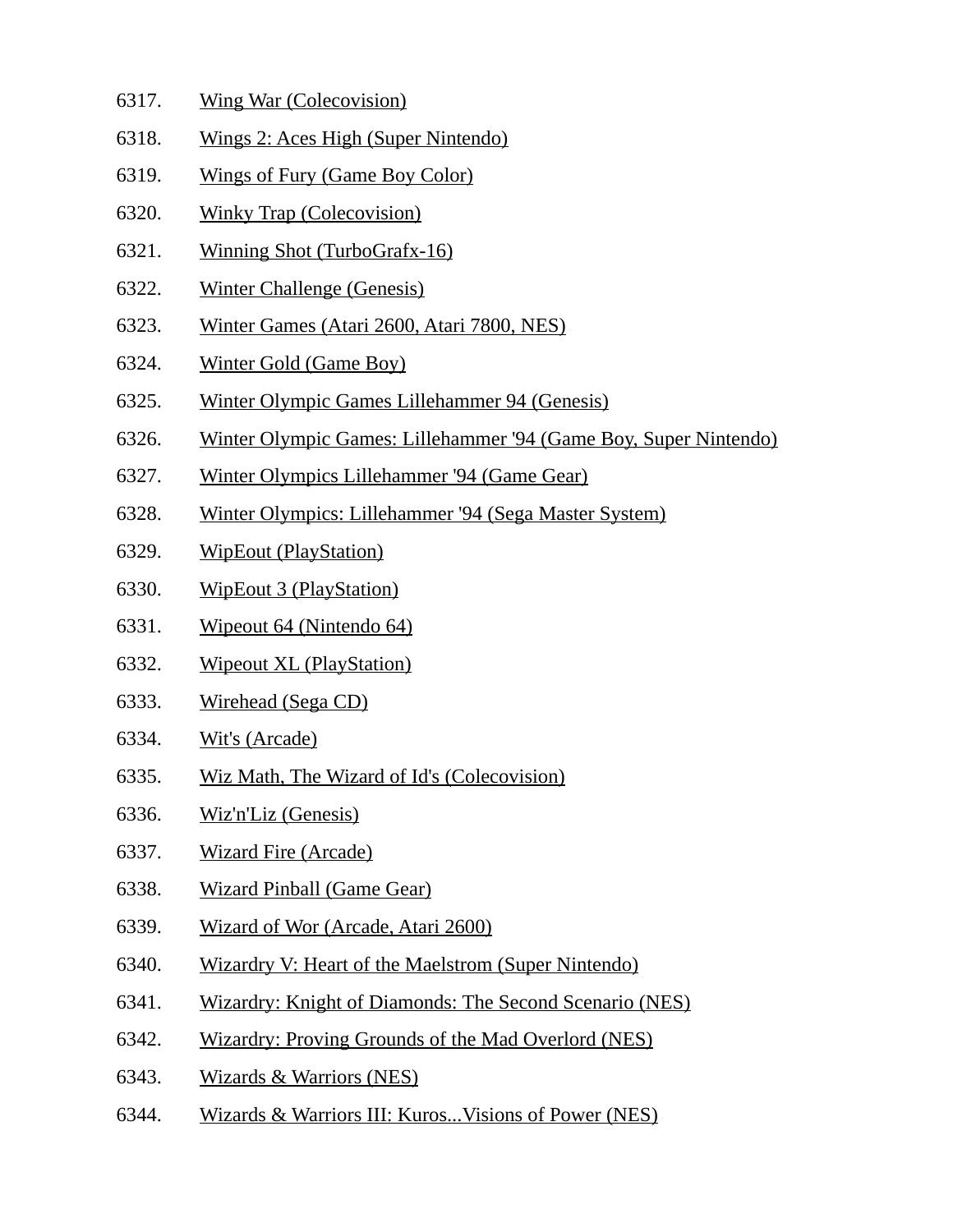- 6345. Wizards & Warriors X: Fortress of Fear (Game Boy)
- 6346. Wolf Child (Sega Master System)
- 6347. Wolfchild (Game Gear, Genesis, Sega CD, Super Nintendo)
- 6348. Wolfenstein 3-D (Super Nintendo)
- 6349. Wolfenstein 3D (Game Boy Advance)
- 6350. Wolverine (NES)
- 6351. Wolverine: Adamantium Rage (Genesis, Super Nintendo)
- 6352. Wonder Boy (Arcade, Colecovision, Game Gear, Sega Master System)
- 6353. Wonder Boy III : Monster Lair (Arcade)
- 6354. Wonder Boy III: Monster Lair (Genesis)
- 6355. Wonder Boy III: The Dragon's Trap (Sega Master System)
- 6356. Wonder Boy in Monster Land (Sega Master System)
- 6357. Wonder Boy in Monster World (Genesis, Sega Master System)
- 6358. Wonder Boy: The Dragon's Trap (Game Gear)
- 6359. Wonder Dog (Sega CD)
- 6360. Wonder Momo (Arcade, TurboGrafx-16)
- 6361. Wonder Planet (Arcade)
- 6362. Woody Pop (Game Gear)
- 6363. Woody Woodpecker Racing (Game Boy Color)
- 6364. Woody Woodpecker: Escape From Buzz Buzzard Park (Game Boy Color)
- 6365. Word Feud (Colecovision)
- 6366. WordZap (Game Boy)
- 6367. Wordtris (Game Boy, Super Nintendo)
- 6368. World Beach Volley: 1991 GB Cup (Game Boy)
- 6369. World Bowling (Game Boy)
- 6370. World Champ: Super Boxing Great Fight (NES)
- 6371. World Championship Baseball (Intellivision)
- 6372. World Championship Soccer (Genesis)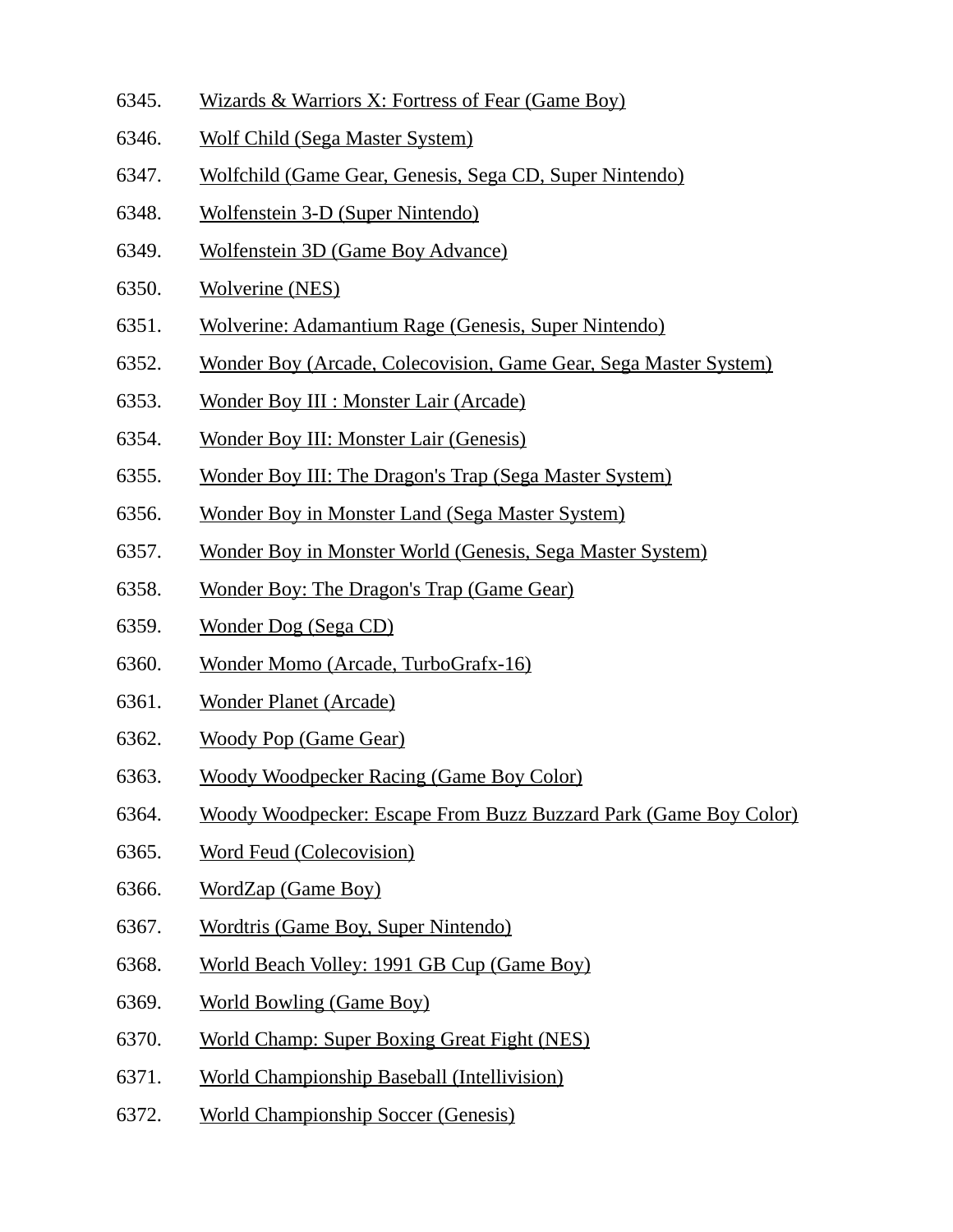- 6373. World Championship Soccer 2 (Genesis)
- 6374. World Championship Soccer II (Genesis)
- 6375. World Circuit Series (Game Boy)
- 6376. World Class Baseball (TurboGrafx-16)
- 6377. World Class Bowling (Arcade)
- 6378. World Class Leader Board Golf (Sega Master System)
- 6379. World Class Leaderboard Golf (Game Gear, Genesis)
- 6380. World Class Soccer (Atari Lynx)
- 6381. World Class Track Meet (NES)
- 6382. World Court (Arcade)
- 6383. World Cup 98 (Game Boy)
- 6384. World Cup Italia '90 (Genesis, Sega Master System)
- 6385. World Cup Soccer (Intellivision)
- 6386. World Cup USA '94 (Game Boy)
- 6387. World Cup USA 94 (Game Gear, Genesis, Sega CD, Sega Master System, Super Nintendo)
- 6388. World Destruction League: Thunder Tanks (Game Boy Color)
- 6389. World Driver Championship (Nintendo 64)
- 6390. World Games (NES, Sega Master System)
- 6391. World Grand Prix (Arcade, Sega Master System)
- 6392. World Grand Prix 2 (Arcade)
- 6393. World Heroes (Arcade, Genesis, Super Nintendo)
- 6394. World Heroes 2 (Arcade, Super Nintendo)
- 6395. World Heroes 2 Jet (Arcade, Game Boy)
- 6396. World Heroes Perfect (Arcade)
- 6397. World Ice Hockey (Game Boy)
- 6398. World League Soccer (Super Nintendo)
- 6399. World Rally 2 (Arcade)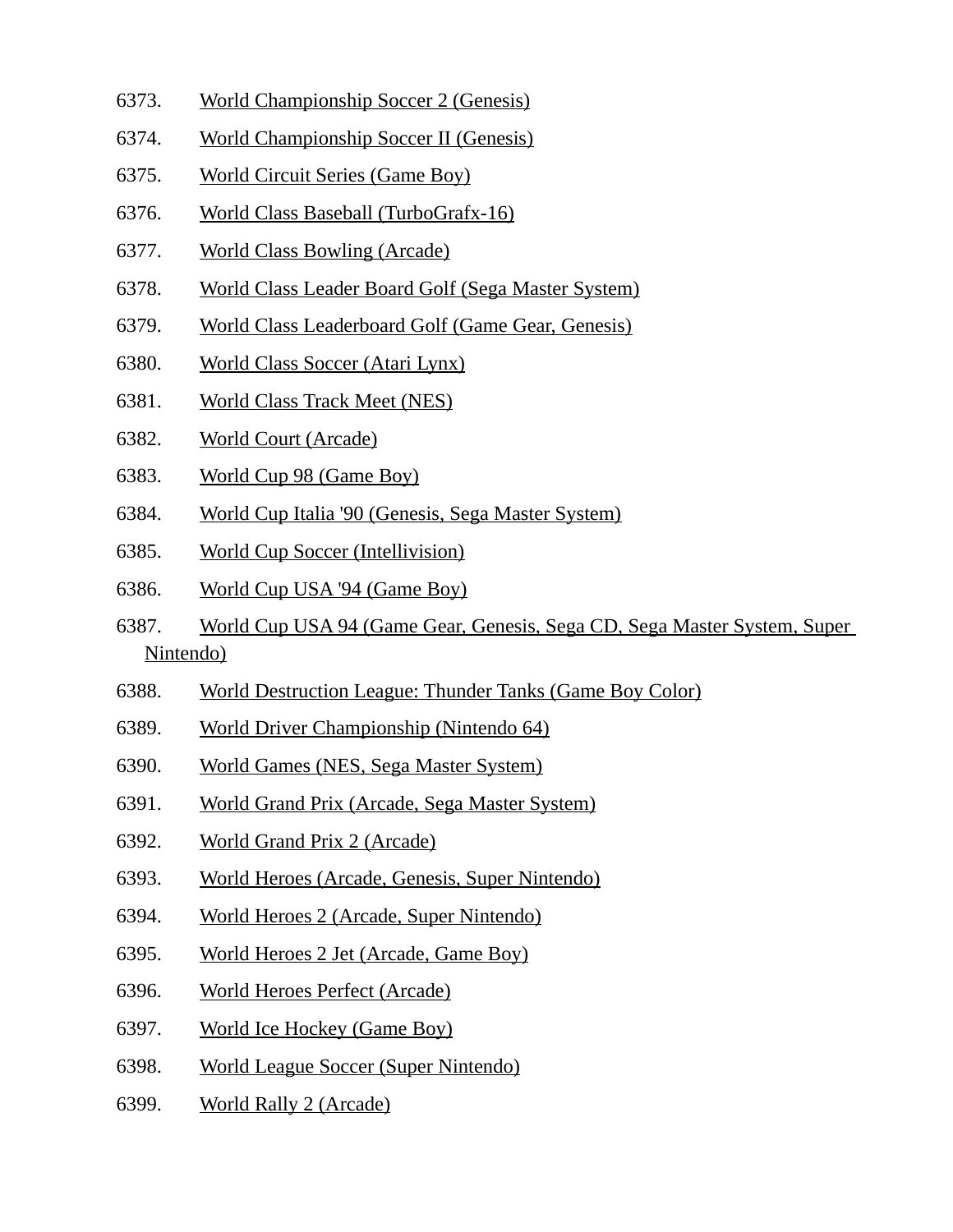- 6400. World Reborn (Game Boy Advance)
- 6401. World Series Baseball (Game Gear, Genesis)
- 6402. World Series Baseball '95 (Game Gear, Genesis)
- 6403. World Series Baseball '96 (Genesis)
- 6404. World Series Baseball 2K1 (Dreamcast)
- 6405. World Series Baseball 2K2 (Dreamcast)
- 6406. World Series Baseball Starring Deion Sanders (Sega 32X)
- 6407. World Series Major League Baseball (Intellivision)
- 6408. World Soccer (Sega Master System)
- 6409. World Soccer 94: Road to Glory (Super Nintendo)
- 6410. World Soccer Finals (Arcade)
- 6411. World Sports Competition (TurboGrafx-16)
- 6412. World Trophy Soccer (Genesis)
- 6413. World of Illusion Starring Mickey Mouse and Donald Duck (Genesis)
- 6414. Worm War I (Atari 2600)
- 6415. Worm Whomper (Intellivision)
- 6416. Worms (Game Boy, Genesis, PlayStation)
- 6417. Worms Armageddon (Dreamcast, Game Boy Color, Nintendo 64, PlayStation)
- 6418. Worms World Party (Dreamcast, Game Boy Advance, PlayStation)
- 6419. Wrath of the Black Manta (NES)
- 6420. Wrecking Crew (NES)
- 6421. Wrestle War (Arcade, Genesis)
- 6422. Wurm: Journey to the Center of the Earth! (NES)
- 6423. X Zone (Super Nintendo)
- 6424. X-COM : UFO Defense (PlayStation)
- 6425. X-Kaliber 2097 (Super Nintendo)
- 6426. X-Men (Game Gear, Genesis)
- 6427. X-Men 2: Clone Wars (Genesis)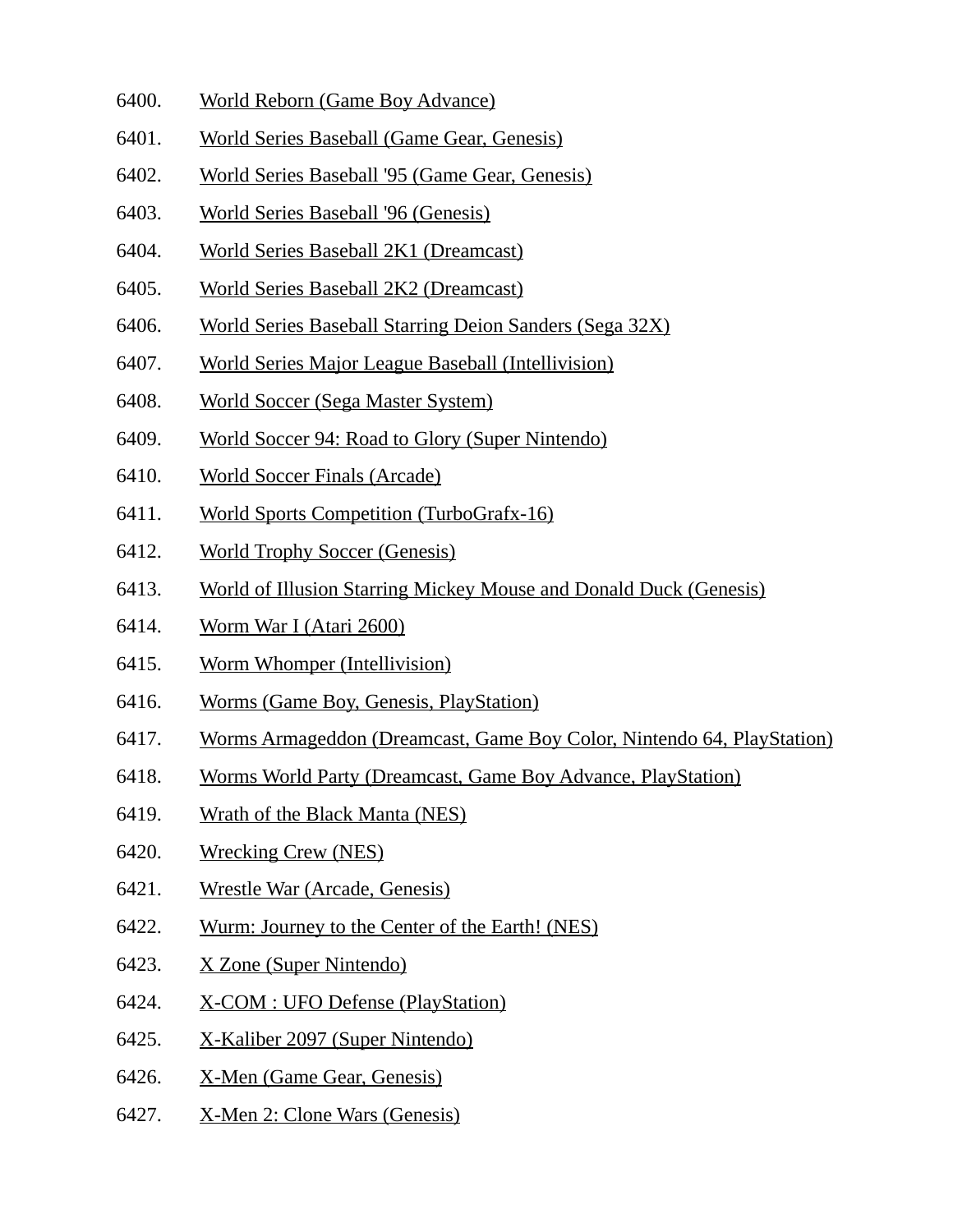- 6428. X-Men : Mutant Academy (PlayStation)
- 6429. X-Men : Mutant Academy 2 (PlayStation)
- 6430. X-Men vs. Street Fighter (Arcade)
- 6431. X-Men: Children Of The Atom (Arcade)
- 6432. X-Men: Gamesmaster's Legacy (Game Gear)
- 6433. X-Men: Mojo World (Game Gear, Sega Master System)
- 6434. X-Men: Mutant Academy (Game Boy Color)
- 6435. X-Men: Mutant Apocalypse (Super Nintendo)
- 6436. X-Men: Mutant Wars (Game Boy Color)
- 6437. X-Men: Reign of Apocalypse (Game Boy Advance)
- 6438. X-Men: The Official Game (Game Boy Advance)
- 6439. X-Men: Wolverine's Rage (Game Boy Color)
- 6440. X-Multiply (Arcade)
- 6441. X-Perts (Genesis)
- 6442. X2: Wolverine's Revenge (Game Boy Advance)
- 6443. XDR: X-Dazedly-Ray (Genesis)
- 6444. XMen (Arcade)
- 6445. XX Mission (Arcade)
- 6446. Xain'd Sleena (Arcade)
- 6447. Xardion (Super Nintendo)
- 6448. Xena: Warrior Princess (Game Boy Color)
- 6449. Xena: Warrior Princess The Talisman of Fate (Nintendo 64)
- 6450. Xenon 2 (Game Boy)
- 6451. Xenon 2: Megablast (Genesis, Sega Master System)
- 6452. Xenophobe (Arcade, Atari 7800, Atari Lynx, NES)
- 6453. Xevious (Arcade, Atari 7800)
- 6454. Xevious: Fardraut Densetsu (TurboGrafx-16)
- 6455. Xevious: The Avenger (NES)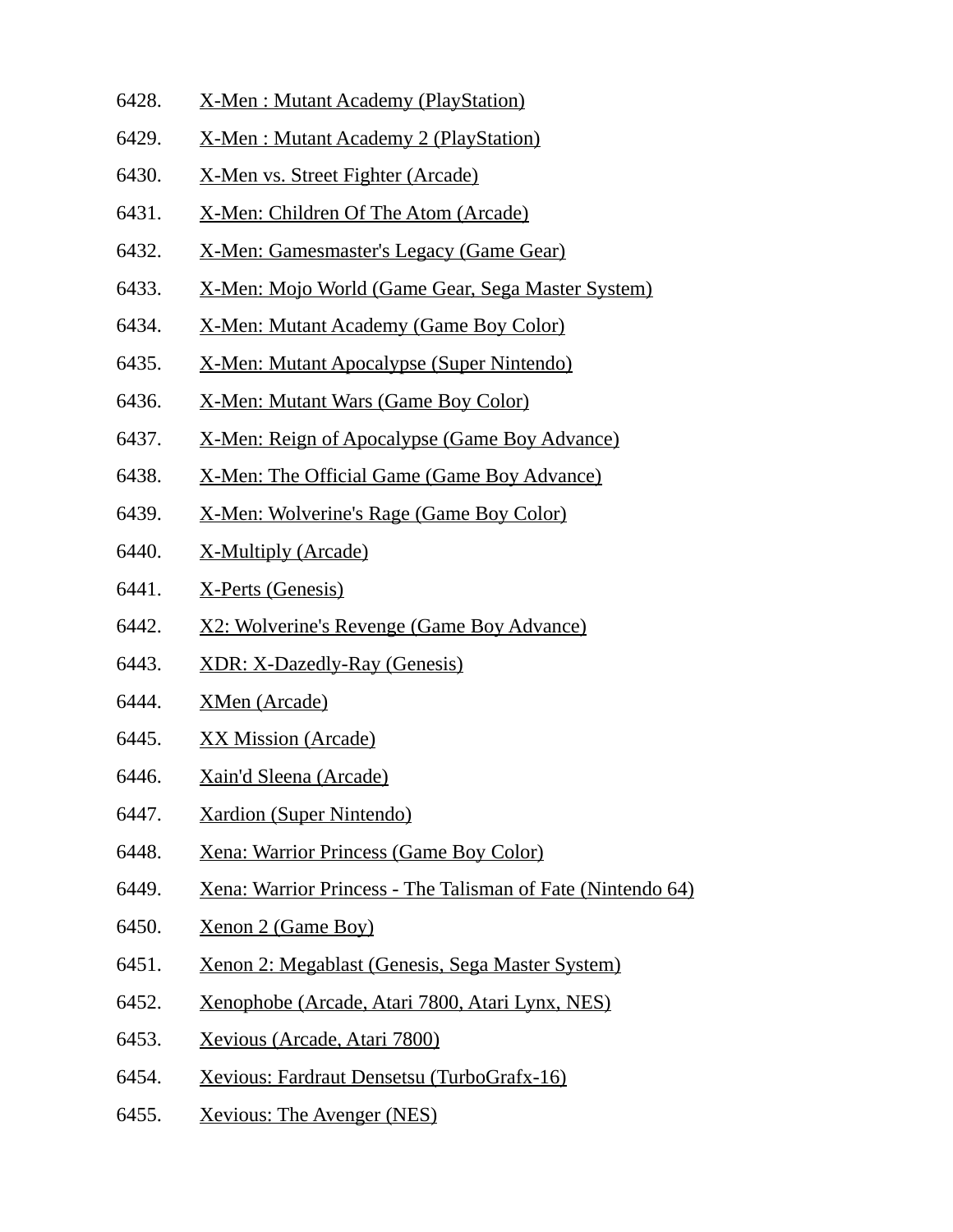| 6456. | Xexex (Arcade)                                                  |
|-------|-----------------------------------------------------------------|
| 6457. | <u>Xexyz (NES)</u>                                              |
| 6458. | Xonox - Robin Hood/Sir Lancelot (Atari 2600)                    |
| 6459. | <u>Xor World (Arcade)</u>                                       |
| 6460. | <b>Xtreme Sports (Game Boy Color)</b>                           |
| 6461. | <b>Xtreme Wheels (Game Boy Color)</b>                           |
| 6462. | Xybots (Arcade, Atari Lynx)                                     |
| 6463. | <b>Xyonix (Arcade)</b>                                          |
| 6464. | <u>Yam! Yam!? (Arcade)</u>                                      |
| 6465. | Yamato (Arcade)                                                 |
| 6466. | <u>Yars' Revenge (Atari 2600, Game Boy Color)</u>               |
| 6467. | <u>Yggdra Union: We'll Never Fight Alone (Game Boy Advance)</u> |
| 6468. | <u>Yie Ar Kung-Fu (Arcade, Colecovision)</u>                    |
| 6469. | Yo! Noid (NES)                                                  |
| 6470. | <u>Yo, Bro (TurboGrafx-16)</u>                                  |
| 6471. | <u>Yogi Bear in Yogi Bear's Goldrush (Game Gear)</u>            |
| 6472. | <u>Yogi Bear's Gold Rush (Game Boy)</u>                         |
| 6473. | <u>Yoshi (Game Boy, NES)</u>                                    |
| 6474. | Yoshi's Cookie (Game Boy, NES, Super Nintendo)                  |
| 6475. | Yoshi's Safari (Super Nintendo)                                 |
| 6476. | Yoshi's Story (Nintendo 64)                                     |
| 6477. | Youjyuden (Arcade)                                              |
| 6478. | Youkai Douchuuki (TurboGrafx-16)                                |
| 6479. | <b>Young Merlin (Super Nintendo)</b>                            |
| 6480. | Ys Book I & II (TurboGrafx-CD)                                  |
| 6481. | <u>Ys II: Ancient Ys Vanished – The Final Chapter (NES)</u>     |
| 6482. | <u>Ys III : Wanderers from Ys (TurboGrafx-CD)</u>               |
| 6483. | <u>Ys III: Wanderers from Ys (NES, Super Nintendo)</u>          |
|       |                                                                 |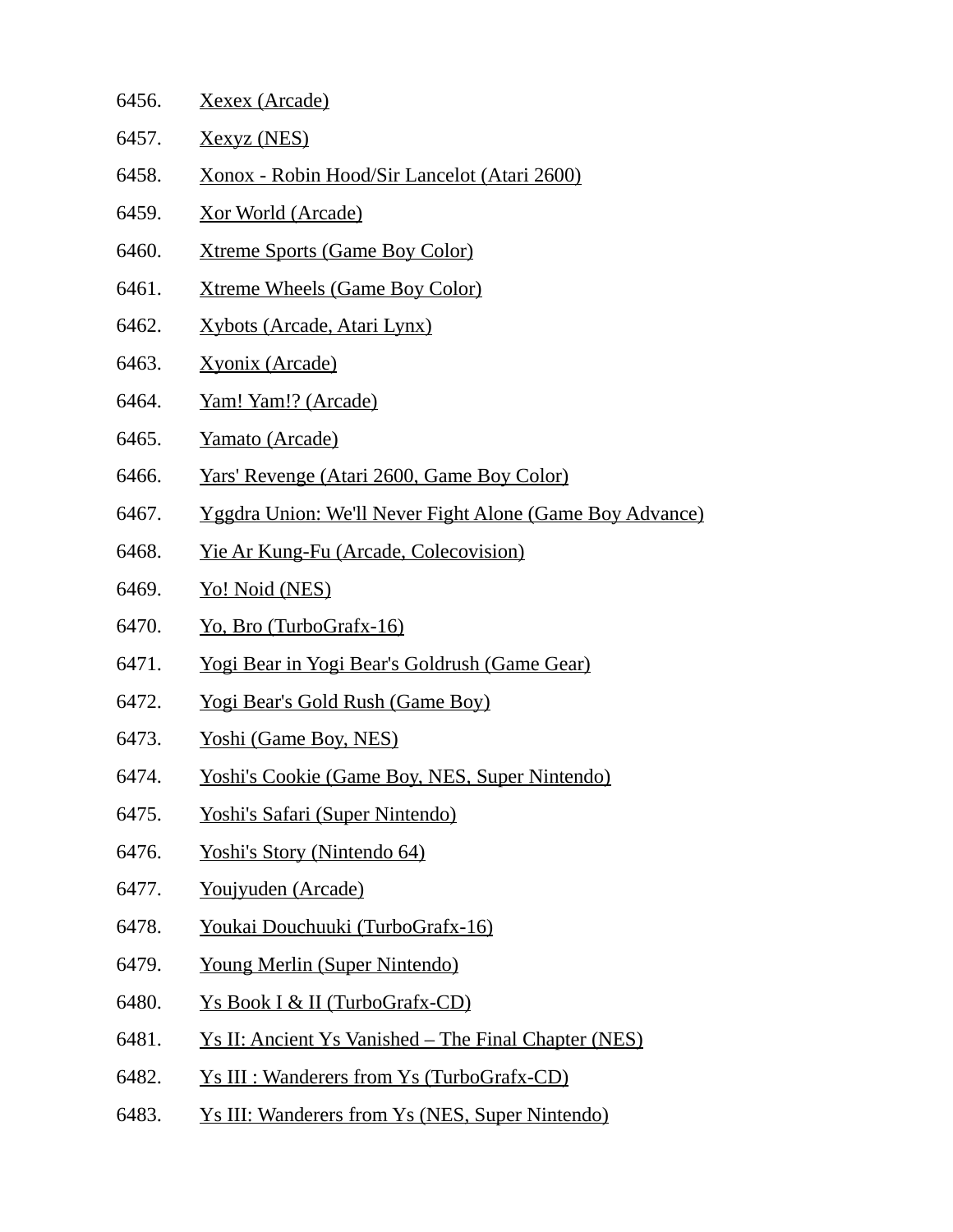- 6484. Ys: Ancient Ys Vanished (NES)
- 6485. Ys: The Vanished Omens (Sega Master System)
- 6486. Yu Yu Hakusho: Spirit Detective (Game Boy Advance)
- 6487. Yu Yu Hakusho: Tournament Tactics (Game Boy Advance)
- 6488. Yu-Gi-Oh! 7 Trials to Glory: World Championship Tournament 2005 (Game Boy Advance)
- 6489. Yu-Gi-Oh! Dark Duel Stories (Game Boy Color)
- 6490. Yu-Gi-Oh! Destiny Board Traveler (Game Boy Advance)
- 6491. Yu-Gi-Oh! Duel Monsters 4: Battle of Great Duelist (Game Boy Color)
- 6492. Yu-Gi-Oh! Duel Monsters II (Game Boy Color)
- 6493. Yu-Gi-Oh! GX Duel Academy (Game Boy Advance)
- 6494. Yu-Gi-Oh! Reshef of Destruction (Game Boy Advance)
- 6495. Yu-Gi-Oh! The Eternal Duelist Soul (Game Boy Advance)
- 6496. Yu-Gi-Oh! The Sacred Cards (Game Boy Advance)
- 6497. Yu-Gi-Oh! Ultimate Masters: World Championship Tournament 2006 (Game Boy Advance)
- 6498. Yu-Gi-Oh! World Championship Tournament 2004 (Game Boy Advance)
- 6499. Yu-Gi-Oh! Worldwide Edition: Stairway to the Destined Duel (Game Boy Advance)
- 6500. Yu-Gi-Oh!: Dungeon Dice Monsters (Game Boy Advance)
- 6501. ZZZ(notgame):Conquest Of Zow (Atari Lynx)
- 6502. ZZZ(notgame):Dragnet (Atari Lynx)
- 6503. Zanac (NES)
- 6504. Zany Golf (Genesis)
- 6505. Zarlor Mercenary (Atari Lynx)
- 6506. Zarzon (Arcade)
- 6507. ZatchBell! Electric Arena (Game Boy Advance)
- 6508. Zaviga (Arcade)
- 6509. Zaxxon (Arcade, Atari 2600, Colecovision, Intellivision)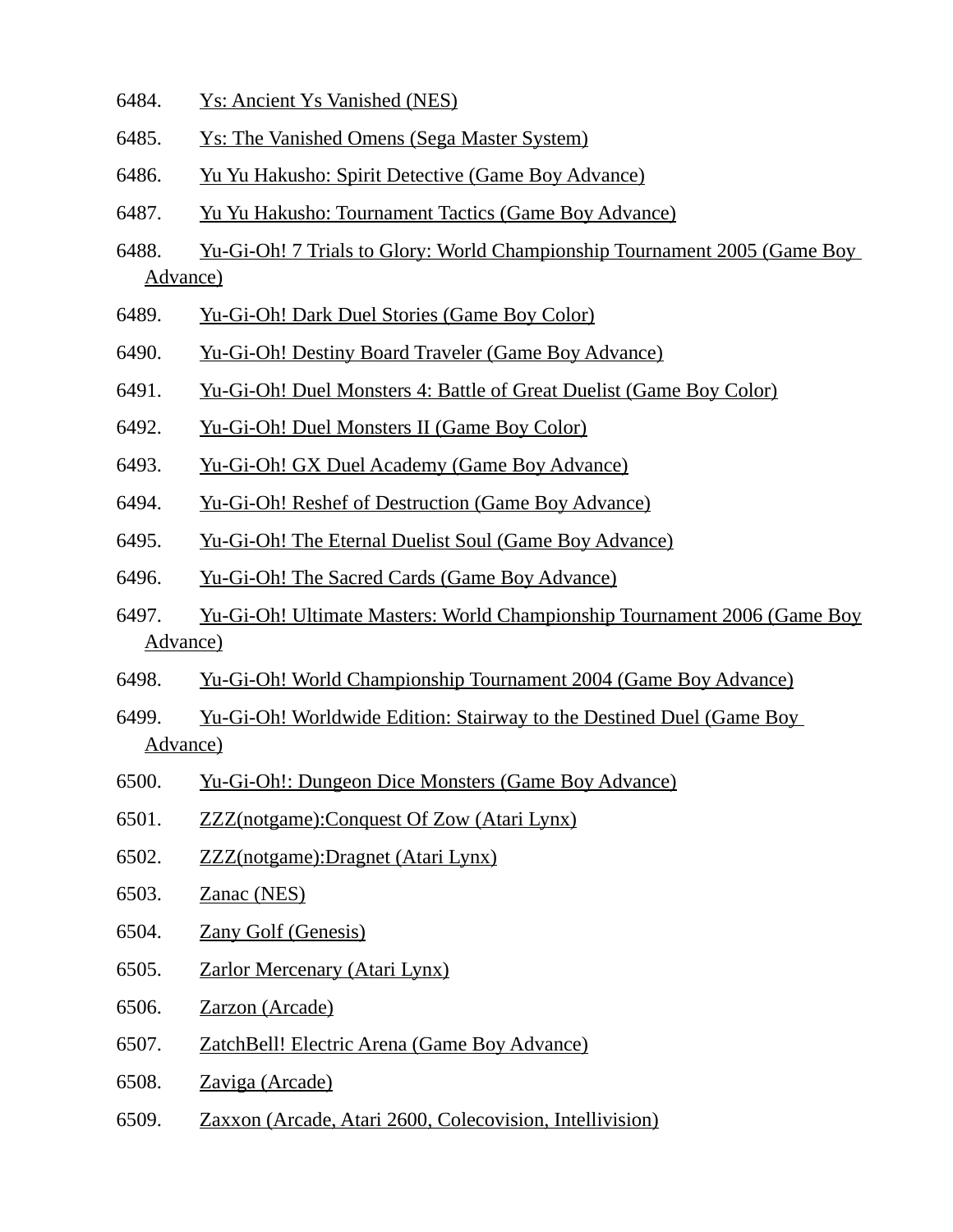- 6510. Zaxxon 3-D (Sega Master System)
- 6511. Zaxxon's Motherbase 2000 (Sega 32X)
- 6512. Zed Blade (Arcade)
- 6513. Zelda II: The Adventure of Link (NES)
- 6514. Zen Nippon Pro Wrestling Jet (Game Boy)
- 6515. Zen: Intergalactic Ninja (Game Boy, NES)
- 6516. Zenji (Colecovision)
- 6517. Zero Point (Arcade)
- 6518. Zero Tolerance (Genesis)
- 6519. Zero Wing (Arcade, Genesis)
- 6520. Zero the Kamikaze Squirrel (Genesis, Super Nintendo)
- 6521. Zillion (Sega Master System)
- 6522. Zillion II: The Tri Formation (Sega Master System)
- 6523. Zing Zing Zip (Arcade)
- 6524. Zipang (TurboGrafx-16)
- 6525. Zippy Race (Colecovision, NES)
- 6526. Zoar (Arcade)
- 6527. Zoda's Revenge: StarTropics II (NES)
- 6528. Zodiack (Arcade)
- 6529. Zoids: Legacy (Game Boy Advance)
- 6530. Zombie Nation (NES)
- 6531. Zombie Near (Colecovision)
- 6532. Zombie Raid (Arcade)
- 6533. Zombie Revenge (Dreamcast)
- 6534. Zombies Ate My Neighbors (Genesis, Super Nintendo)
- 6535. Zone of the Enders: The Fist of Mars (Game Boy Advance)
- 6536. Zoo Keeper (Arcade)